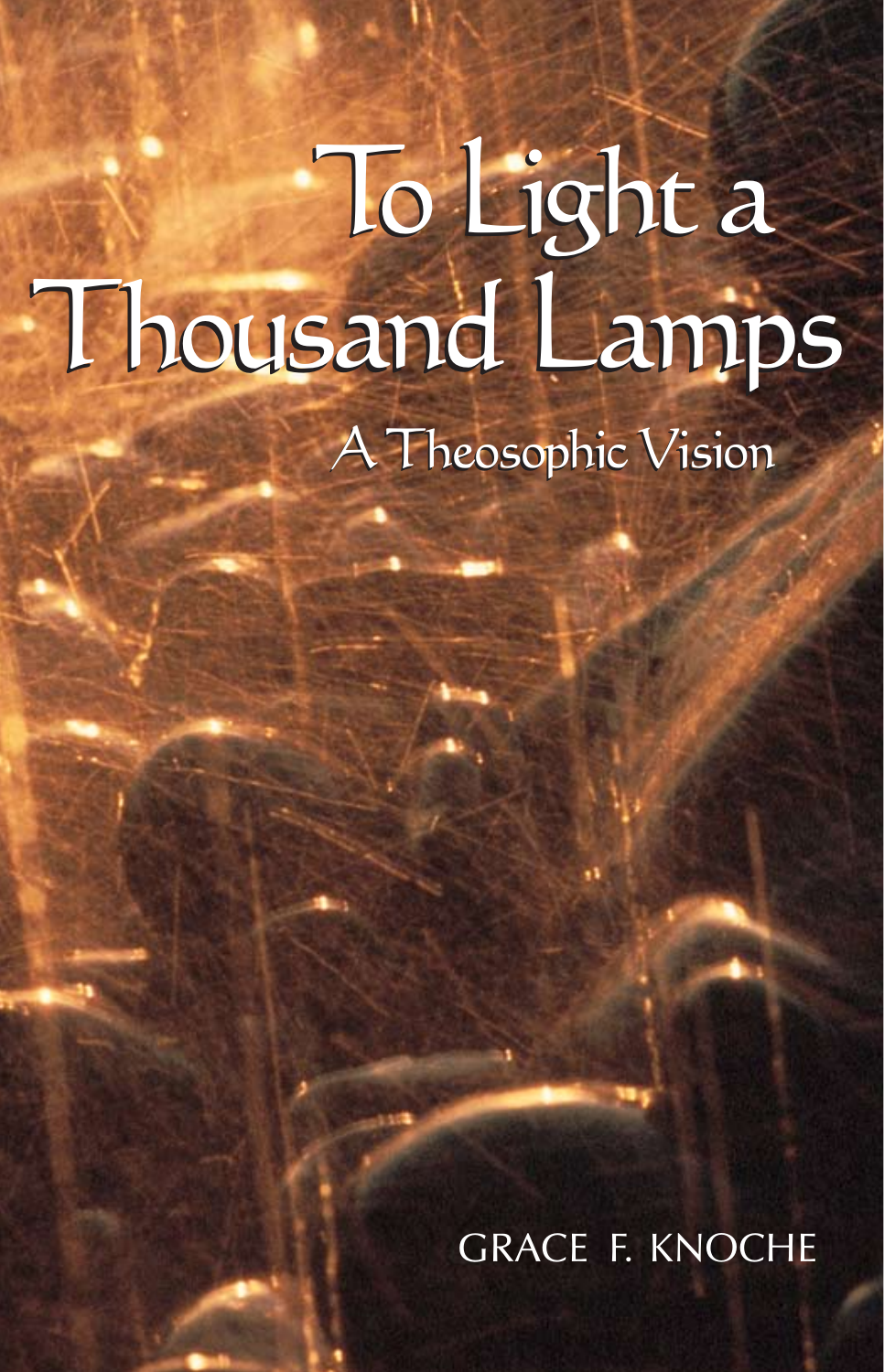Written with directness and warmth, *To Light a Thousand Lamps* shares a universal perspective on the central questions of human existence, while providing practical insights on daily living and spiritual growth. Offering a thoughtful critique of religious and scientific views and current practices in light of theosophy, the author presents the foundation ideas of mankind's spiritual heritage, addressing our responsibility as partners in a oneness that reaches to the core of each and every being. In so doing she suggests how we can live with dignity, purpose, and compassion, whatever our circumstances.

"If enough men and women will not only believe in, but also follow their intuitions and consciously cast their lot with the cause of compassion, there is every reason to have confidence that our civilization will one day make the leap from self-centeredness to genuine brotherhood in every phase of the human enterprise."

GRACE F. KNOCHE (b. 1909) was leader of The Theosophical Society and editor of *Sunrise* magazine from 1971 until her death  $in 2006$ 

*Cover Photograph*: ERNEST BRAUN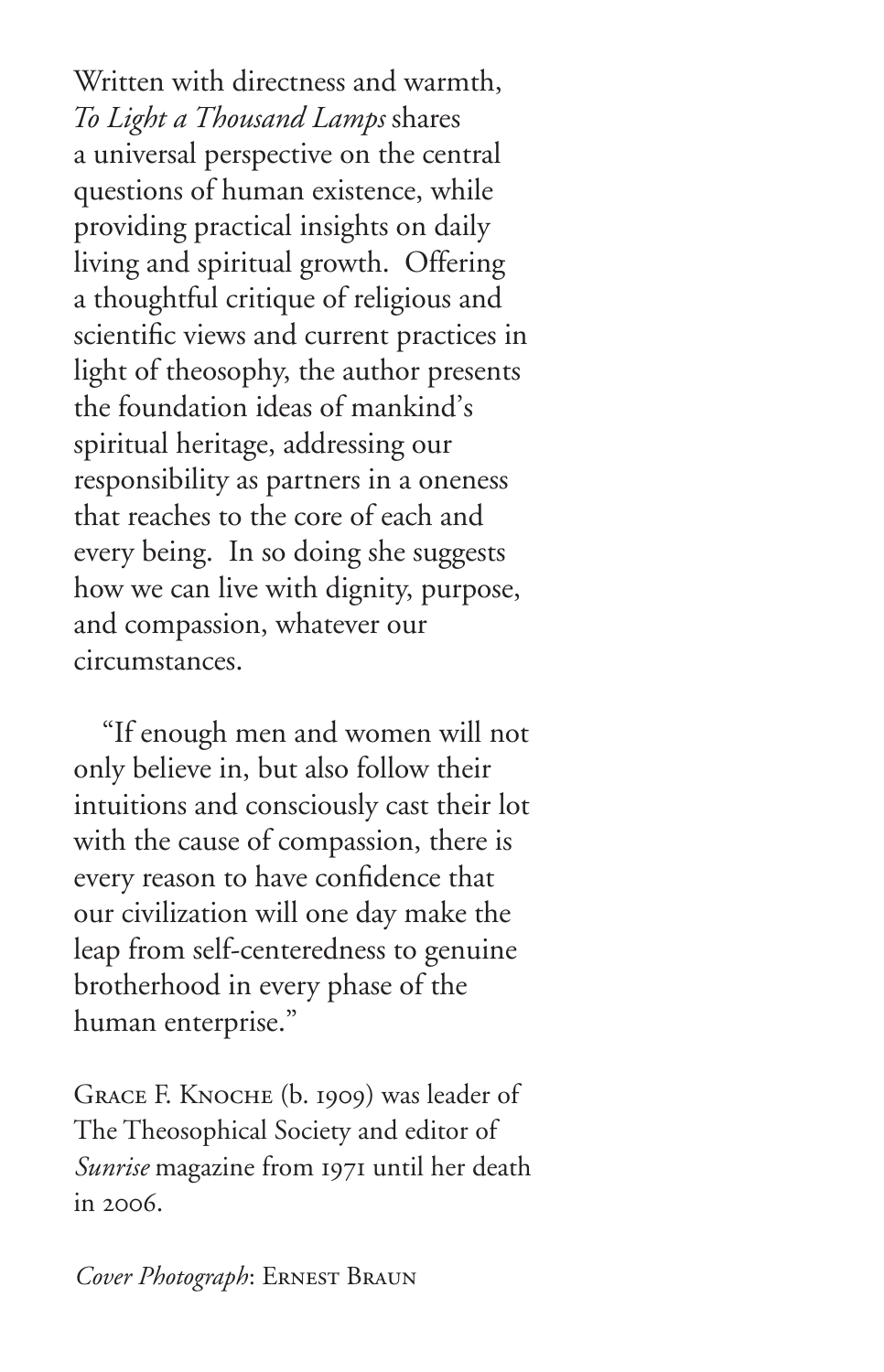## To Light a Thousand Lamps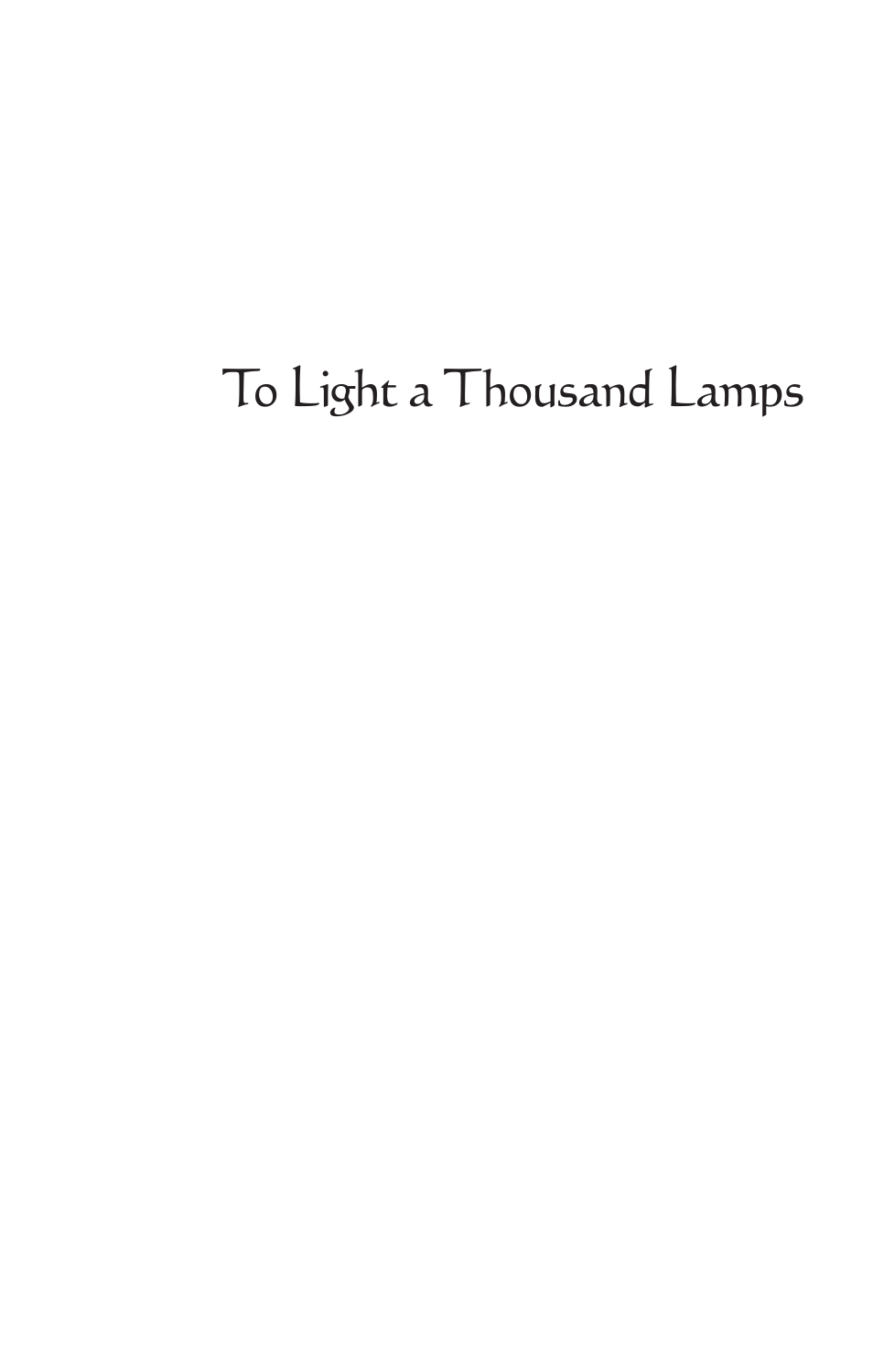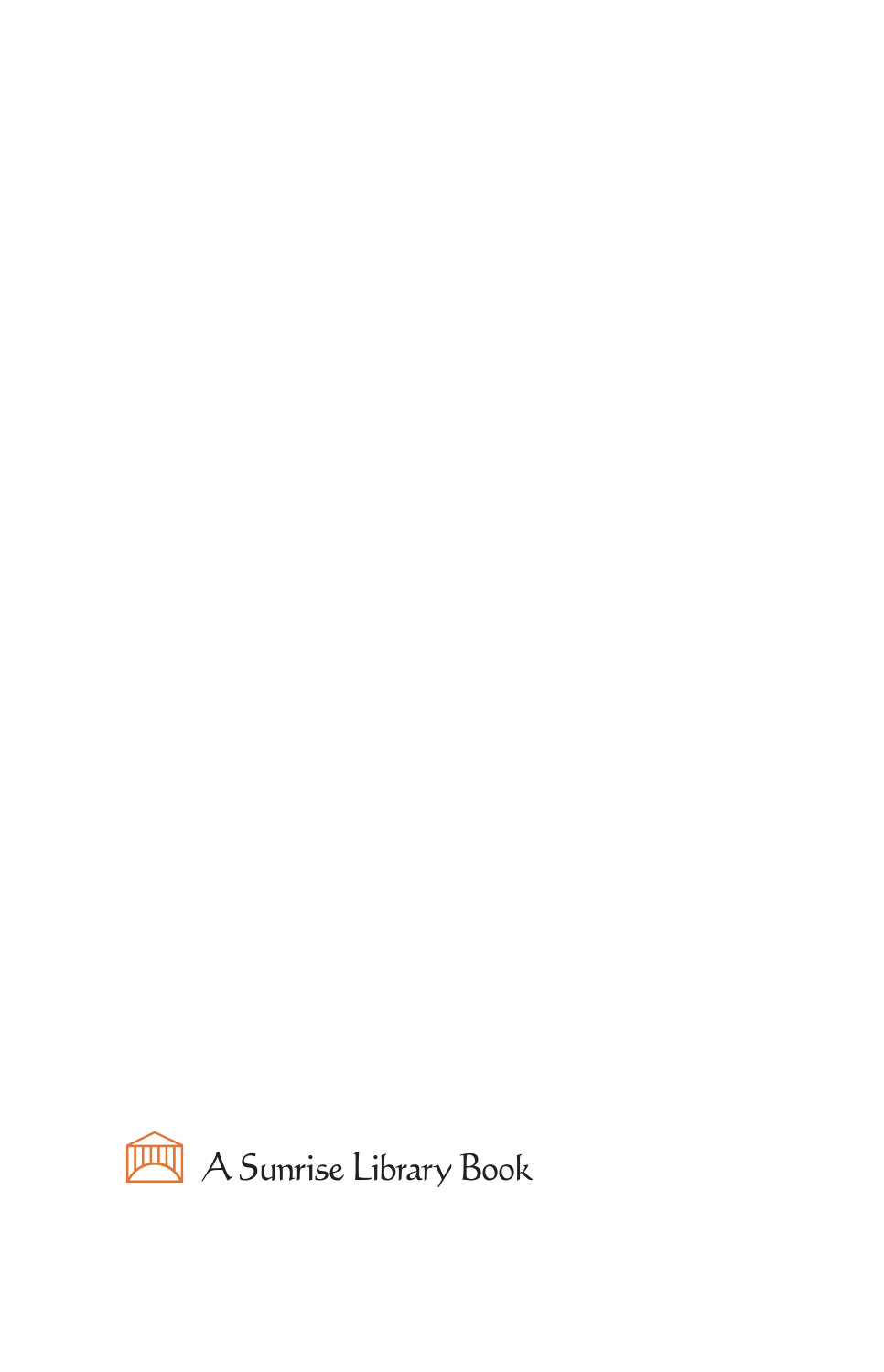## To Light a Thousand Lamps

A Theosophic Vision

Grace F. Knoche

THEOSOPHICAL UNIVERSITY PRESS PASADENA, CALIFORNIA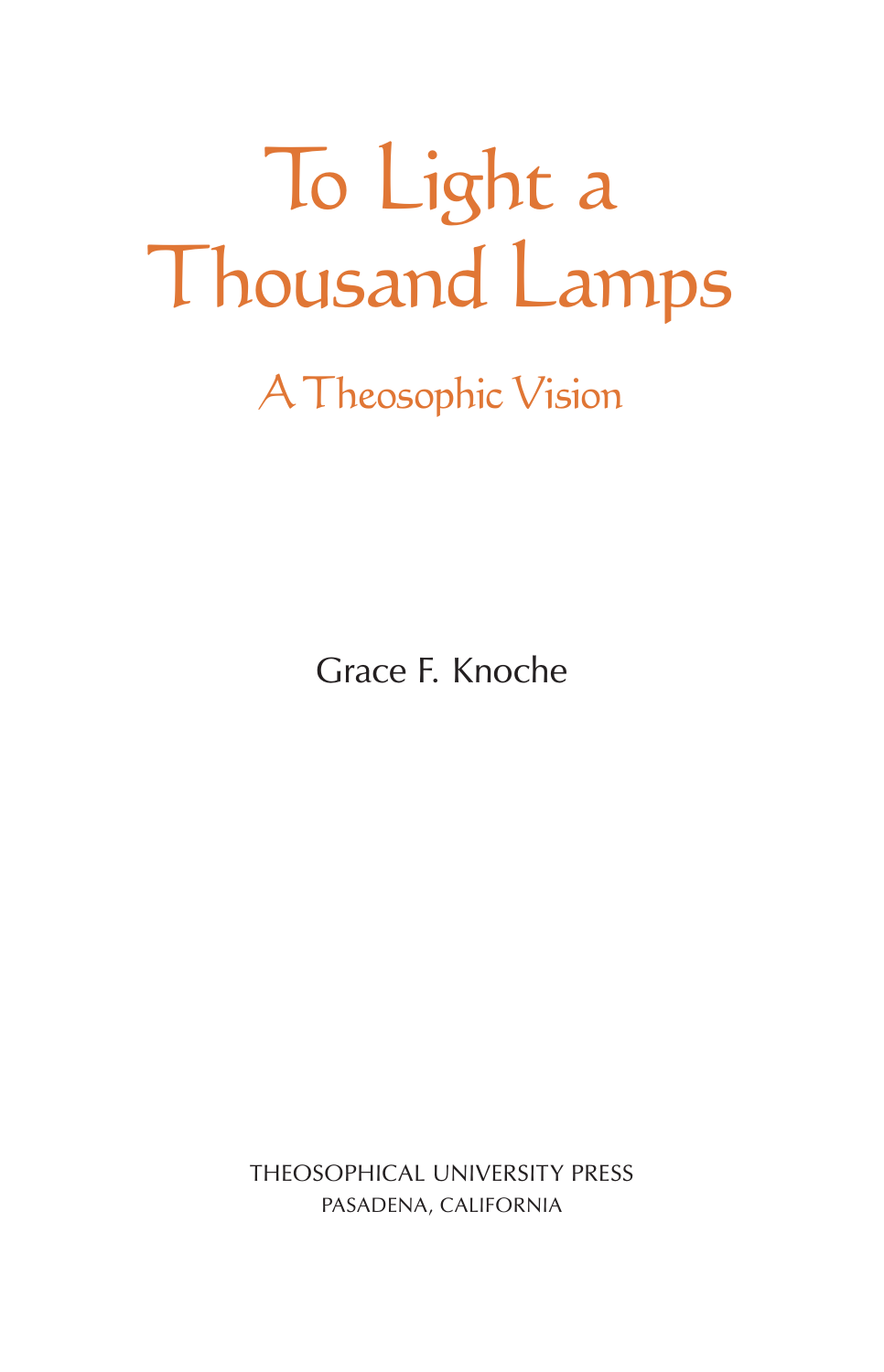

#### **THEOSOPHICAL UNIVERSITY PRESS** POST OFFICE BOX C PASADENA, CALIFORNIA 91109-7107 www.theosociety.org  $2.011$

Copyright © 2001 by Theosophical University Press

All rights including the right of reproduction in whole or in part in any form, except by a reviewer who may quote brief passages to be printed in a newspaper or magazine, are reserved under International and Pan-American Copyright Conventions.

PDF eBook ISBN 978-1-55700-172-6

#### **Library of Congress Cataloging-in-Publication Data**

Knoche, Grace F. To light a thousand lamps: a theosophic vision / Grace F. Knoche p. cm. Includes bibliographical references and index. ISBN 1-55700-170-7 (cloth : alk. paper) ISBN 1-55700-171-5 (pbk. : alk. paper) 1. Theosophy I. Title. BP570.K565 2001 299'.934—dc21 2001006910

> This PDF eBook produced at Theosophical University Press Pasadena, California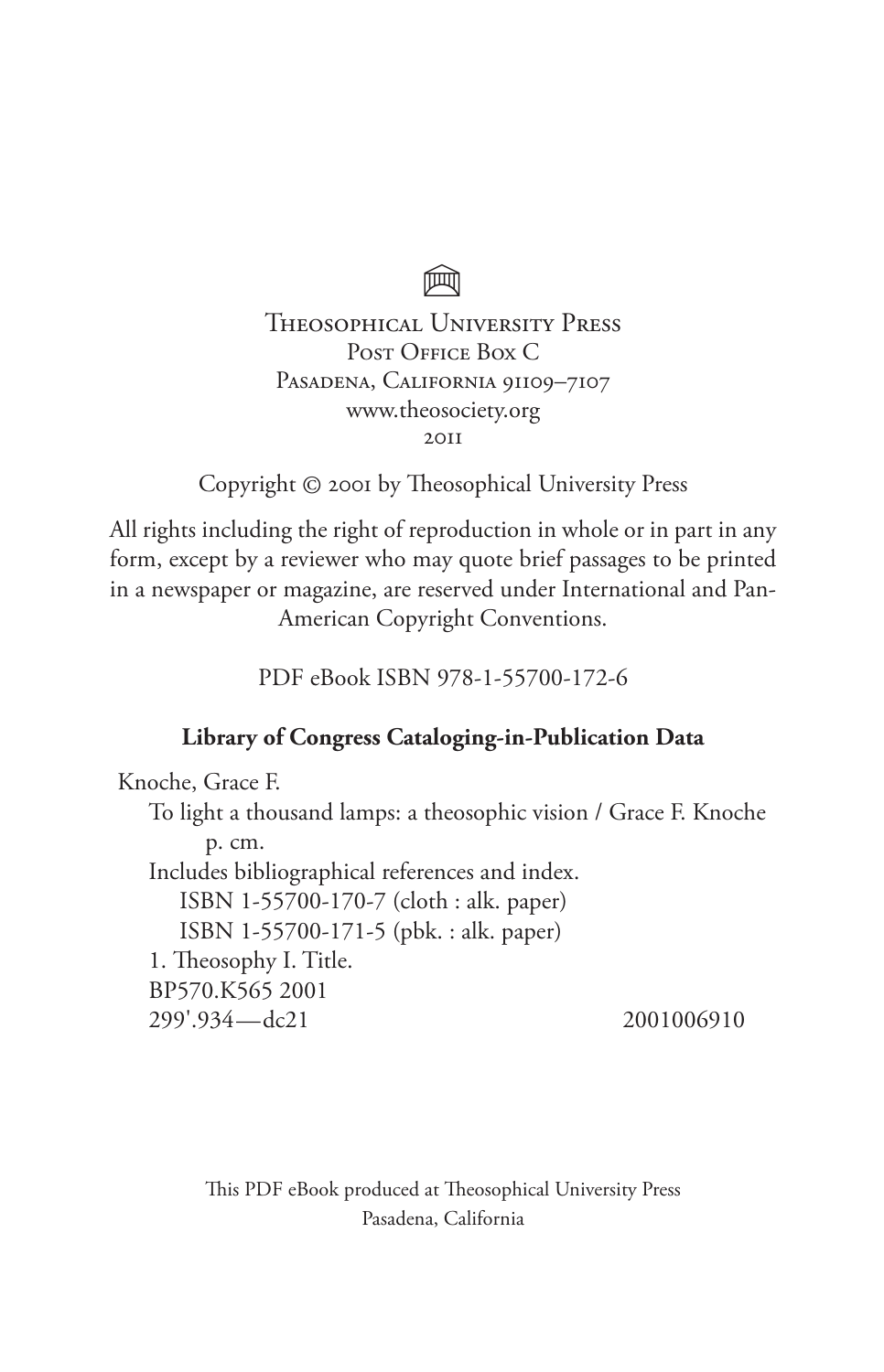#### **Contents**

|    | Foreword                                     | vii |
|----|----------------------------------------------|-----|
| 1  | What Is Theosophy?                           | 3   |
| 2  | Evolution                                    | 13  |
| 3  | The Quickening of Mind                       | 23  |
| 4  | Reincarnation                                | 31  |
| 5  | Death: A Doorway to Light                    | 41  |
| 6  | Remembering and Forgetting Past Lives        | 49  |
| 7  | Karma                                        | 59  |
| 8  | Karma and/or Grace                           | 75  |
| 9  | The Christian Message                        | 83  |
| 10 | Western Occultism                            | 101 |
| 11 | Psychism                                     | 113 |
| 12 | The Two Paths                                | 129 |
| 13 | The Pāramitās                                | 137 |
| 14 | H. P. Blavatsky and The Theosophical Society | 145 |
| 15 | Who Will Save Us?                            | 157 |
| 16 | The Daily Initiation                         | 171 |
|    | 17 A New Continent of Thought                | 183 |
|    | Sources                                      | 193 |
|    | Index                                        | 199 |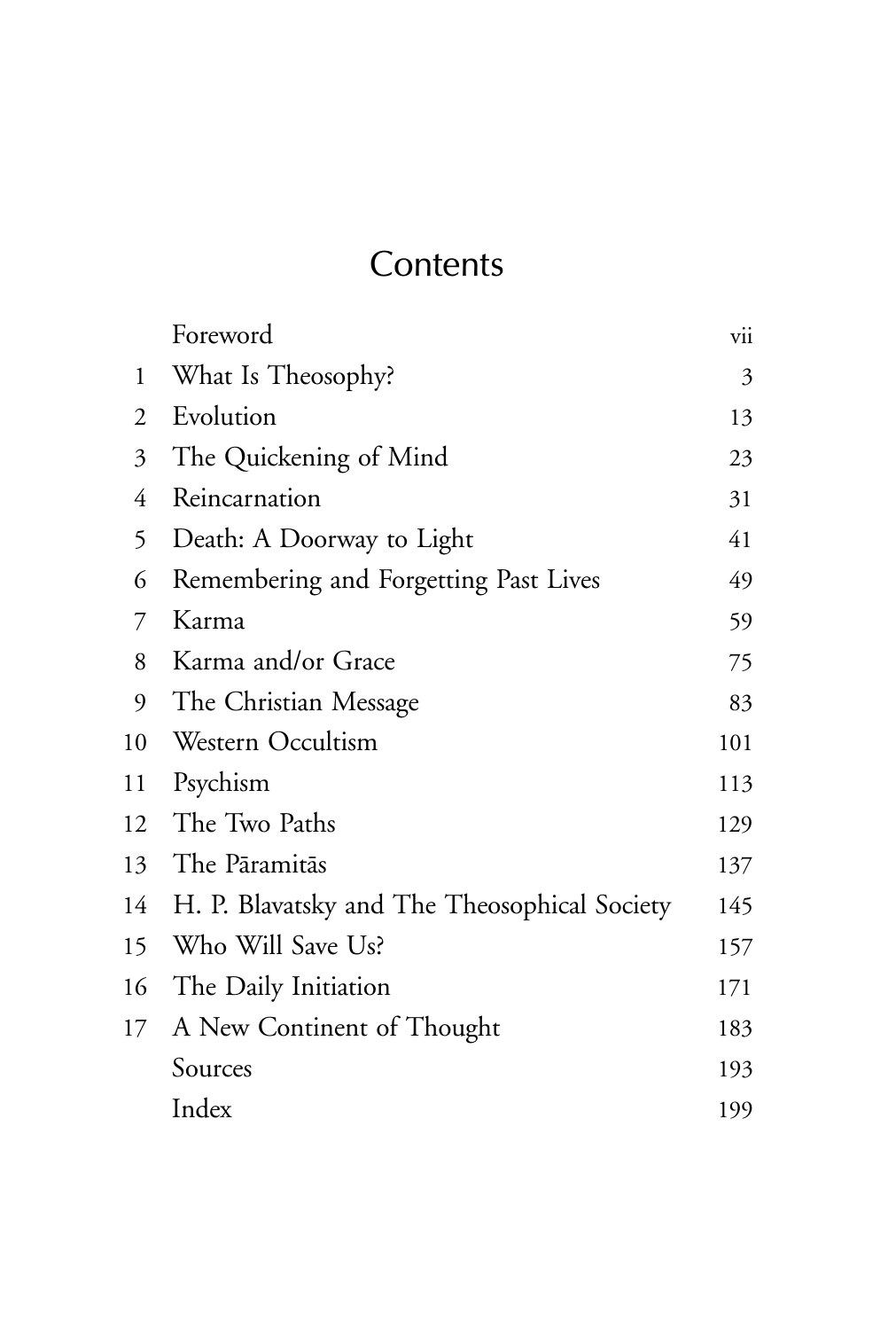Following in the footprints of sages of a hundred past generations, I sow the beautiful seed for thousands of years to come.

> — I-TSING, 7th-century Chinese Buddhist Scholar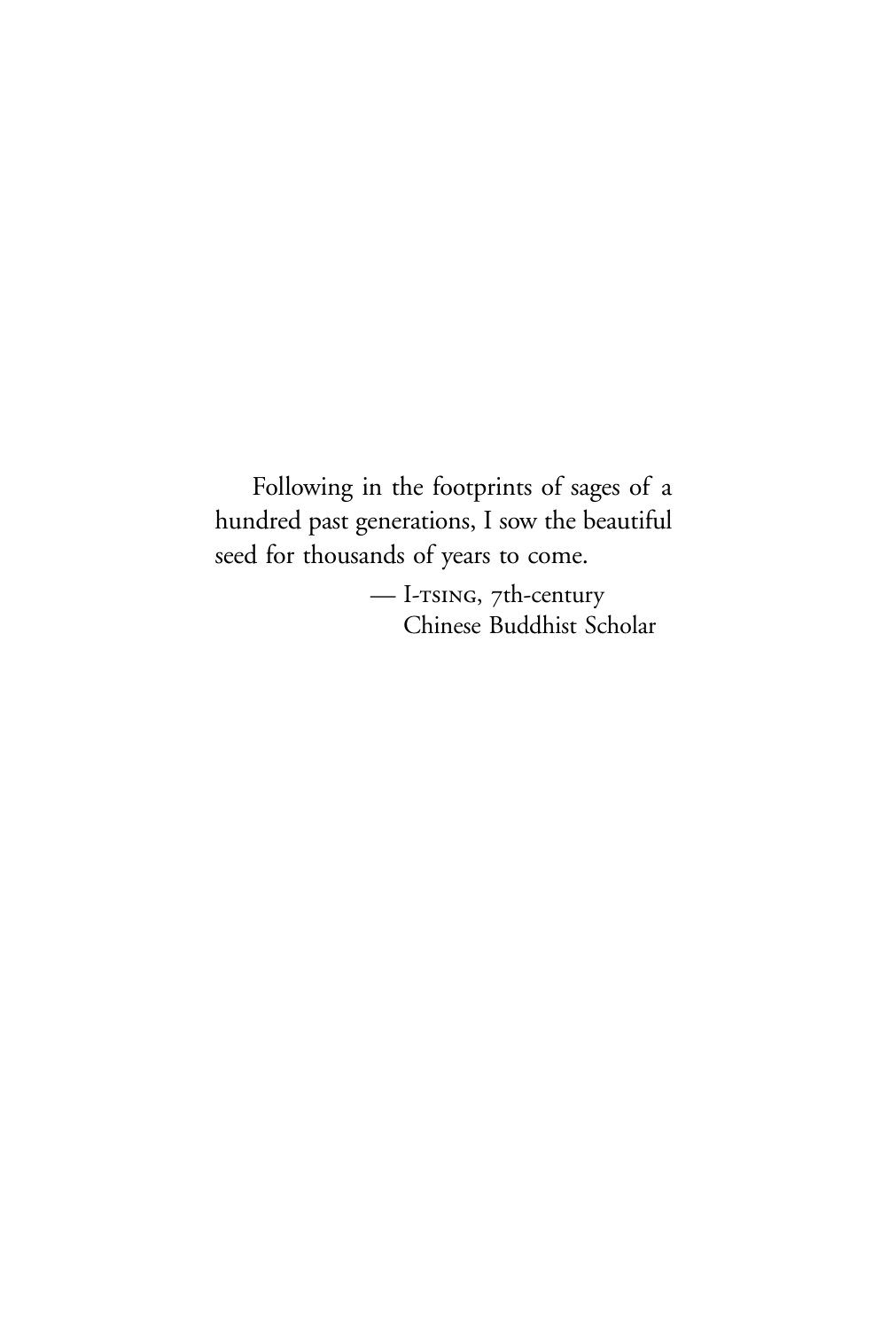#### Foreword

<span id="page-8-0"></span>LEGENDARY AND WRITTEN TRADITION testify to the presence throughout time of a brotherhood of men and women scattered over the face of the globe who resonate with the spiritualizing impulses reaching earth from higher regions. Their recognition of one another is not dependent on outer insignia but on inner communion. Such was the case with I-tsing, translator into Chinese of hundreds of Buddhist Sanskrit texts, and his assistant, Chēng-ku. When they met it was as though they had known each other ''from former days,'' and after becoming conversant with the largeness of their mission Chēng-ku said to I-tsing:

When Virtue wishes to meet Virtue, they unite themselves without any medium, and when the time is about ripe, no one can stay it even if they wanted.

Shall I then sincerely *propose* to propagate our Tripiṭaka\* together with you, and to help you in lighting a thousand lamps?†

When virtue meets virtue — how better describe the experience of intuitive recognition? Perhaps this may explain, in part at least, the global awakening now taking

<sup>\*</sup>The "Three Baskets" or major divisions of the Pāli Canon.

<sup>†</sup>*A Record of The Buddhist Religion as Practised in India and The Malay Archipelago* (A.D. 671–695), I-tsing, p. xxxvi.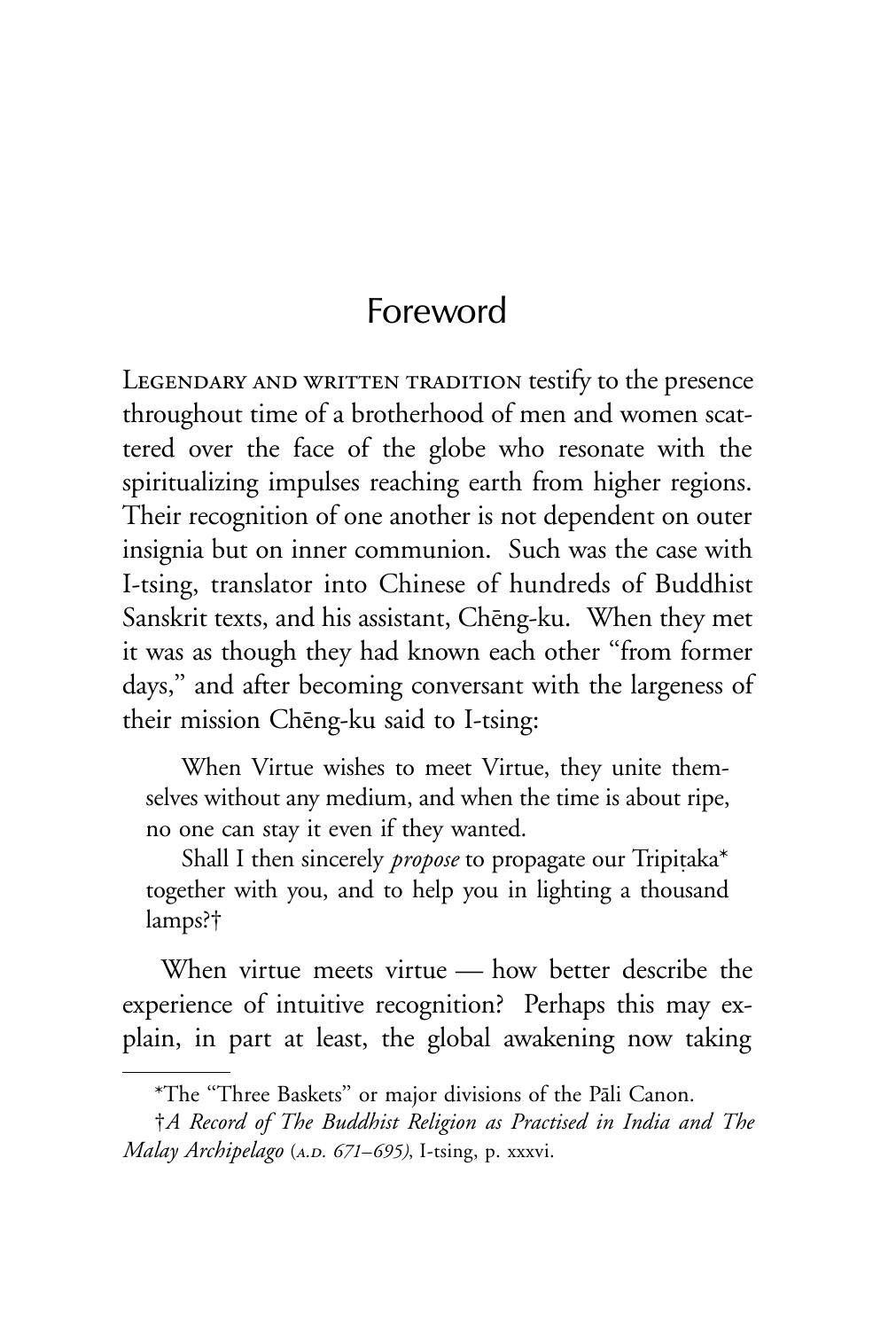place, where thousands of men and women of varying interests and backgrounds, knowingly or unknowingly, are on the same wavelength: they are fired with the urgency to do all in their power to help turn humanity from senseless selfdestruction to thoughtful self-regeneration. They labor for the safeguarding of human dignity and self-worth, for the protection of our planet, and for the building of a new type of civilization founded on the brotherhood of all life and the joyous collaboration of peoples and races for the benefit of the whole of humanity.

At the same time, this is a period of great uncertainty, when all that human beings most value is being weighed in the balance. Will we individually and collectively have the insight and courage to make the transformation from egocentricity to a perspective of planetary and solar dimension? In fact, this is already happening in the quiet, like the seed germinating under the snows of winter. So, rather than concentrate on the ugly and poisonous in human relationships, let us celebrate the joy of life. From the wonder of birth to the still beauty of death — both phases of *life* all is transformation, change, flux, ebb, and reflux. The outbreathing of divinity brings worlds, humans, atoms, and suns out of the Unknown into visibility, enabling each to express a little more of its potential. The cycle completed, the inbreathing, inrolling, or withdrawal of the life energy follows, the shedding of forms releasing consciousness once again into realms vastly ethereal.

There is never a poison but nature has an antidote. Just as scientific ingenuity has provided us with the means of race suicide, so current efforts to synthesize Western scien-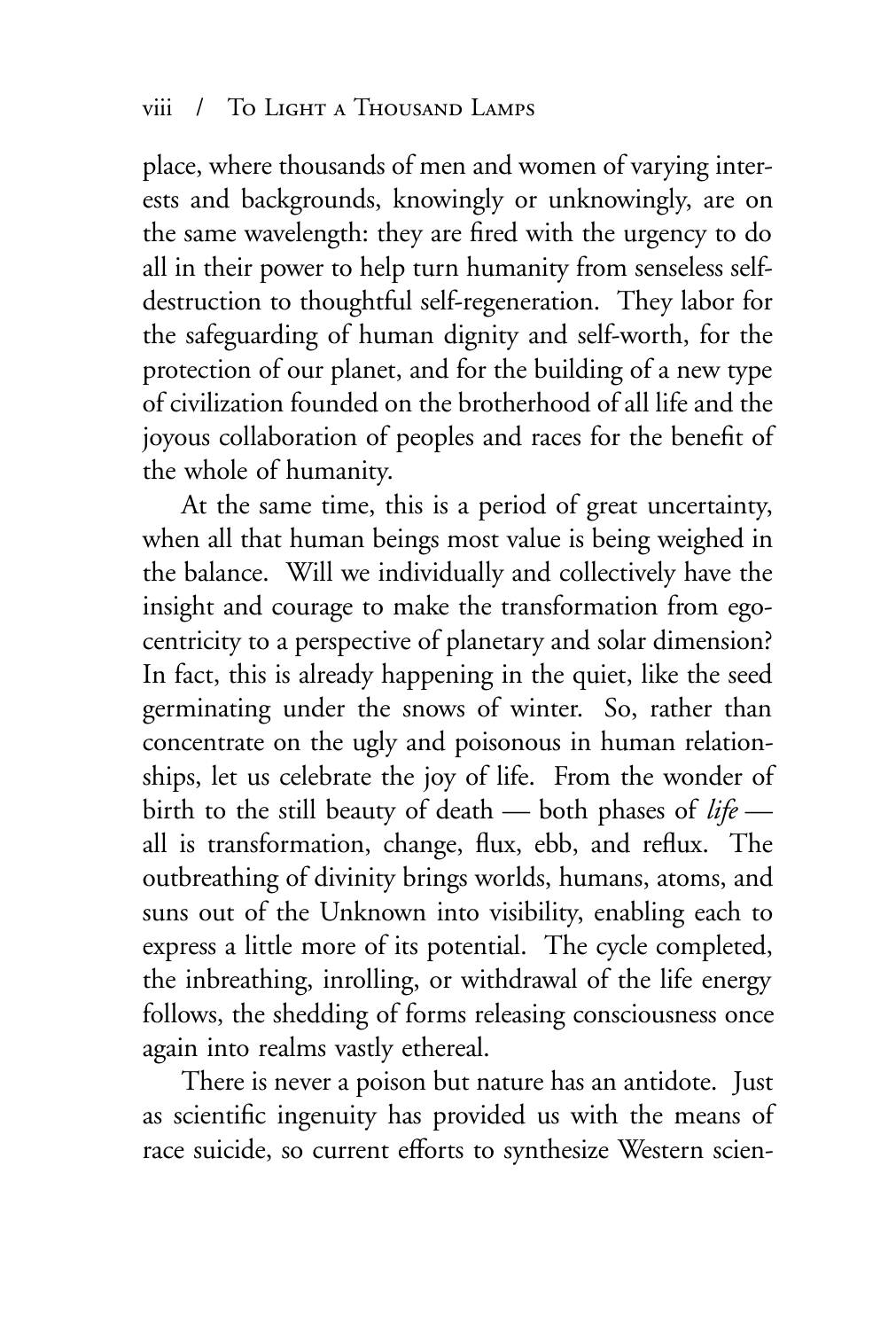tific intuitions with Eastern mystical thought are furnishing us with tools for our emancipation — *if* we have the heart and the will to utilize them for beneficent ends. Take, for instance, the concept that the physical universe is analogous to a hologram, where the three-dimensional image may be projected from any portion of the negative: this is extremely suggestive, especially if applied to the human being as a spiritual intelligence. Moreover, it is a striking parallel to the wisdom-teaching once held worldwide that every life-spark comprehends the whole.

By various metaphors an ancient Buddhist sūtra brings the point home that every being and thing partakes of buddha-essence. In one example, it envisions the Primal Buddha (Adi-Buddha) on a thousand-petaled throne, each ¯ petal a universe which comprises a hundred million worlds, each of which in turn has its own suns and moons and minor buddhas of the stature of Gautama, who himself is "a minute portion" of the original essence of Buddha. So likewise every particle of dust contains ''Buddhas without number.''\*

Small wonder that people through the ages have venerated gods as races of beings whose obligations toward their earth children — immature gods — impelled them to remain among the young humanities until they were off to a sound start. Their protection will never cease: karmic links of compassion and responsibility were forged in long-ago world cycles of evolution. We too are bound by unbreakable ties with the kingdoms younger than our own, and in

<sup>\*</sup>*Avatamsaka-s¯ . utra* (Flower Garland S¯utra, *Kegon-s¯utra* in Japan). Cf. *Japanese Buddhism* by Sir Charles Eliot, pp. 108-10.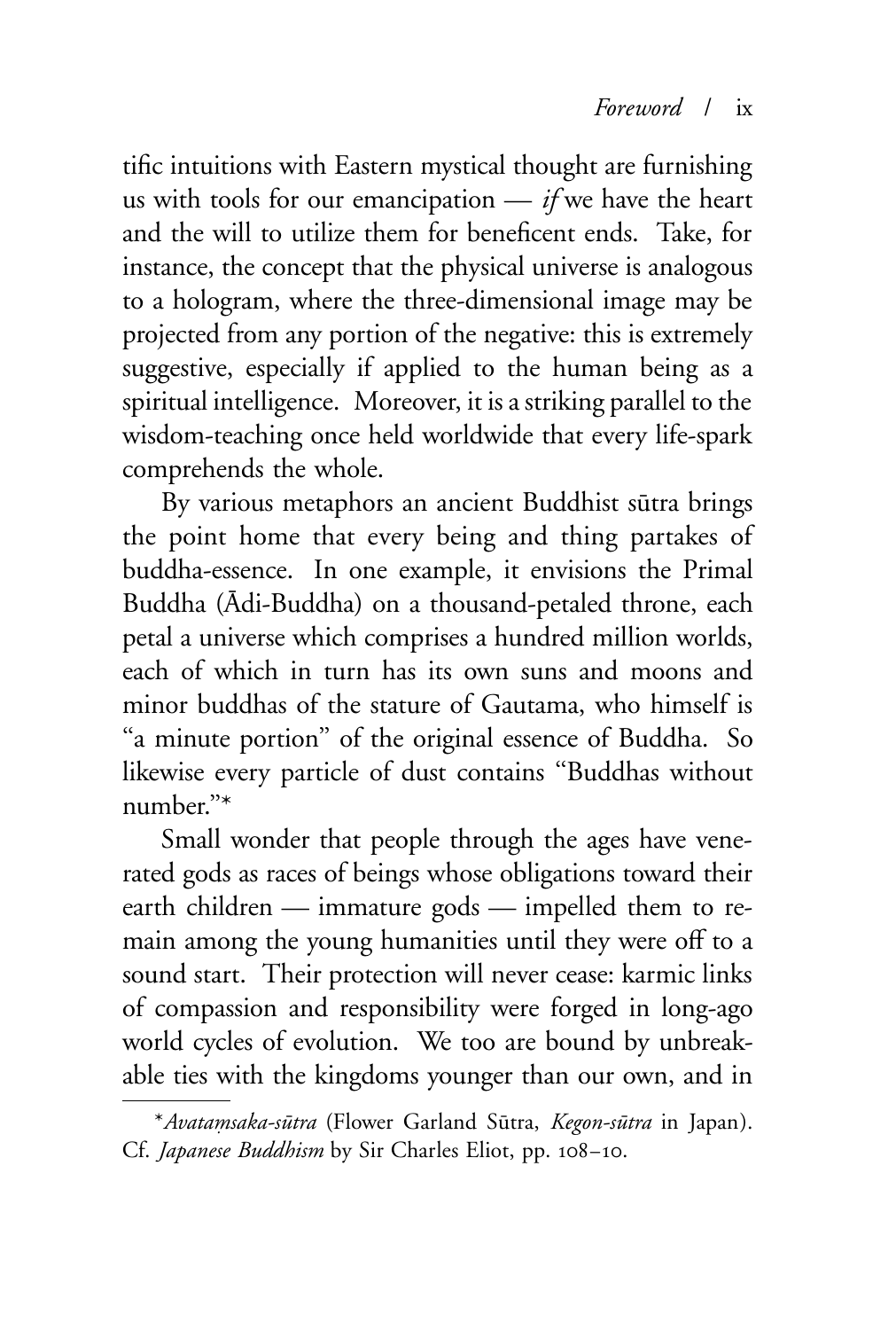like manner by karmic necessity in future cycles will aid them by stimulus and love.

Pursuing the thought further, we intuit something of what the sacrifice of a Gautama or a Jesus means to us today. The Christian dogma of Vicarious Atonement hides a profound esoteric fact: the divine concern that prompts a bodhisattva or christos to imbody on earth is, in very truth, a continuing benediction. This means that humanity is now, as it ever was, the beneficiary of the ongoing altruistic labor, not only of enlightened ones who periodically imbody among us, but also of the acts of love of unnumbered people who, consciously or unconsciously, inspire others to light their own lamp of compassion.

In every age and among every people are born those to whom matters of the mind and spirit are of paramount importance. Almost from birth they seem guided by an inner compass to search out the hidden, causal springs of human existence and learn how they might effectively help ease the burden of human sorrow. Perhaps they are revivifying a quest anciently begun in former lives. Certainly there is a mystic knowledge that speaks to the soul, a boon granted those who qualify by lives of dedication to truth and to humanity's need. Known by many names in different eras, this god-wisdom has been handed down through the millennia as a sacred trust by generations of sages who through initiatory experience have verified the facts of Being. Pivotal in the current awakening was Helena Petrovna Blavatsky who inspired all who were receptive to ''sow the beautiful seed'' of theosophic wisdom far and wide for succeeding generations.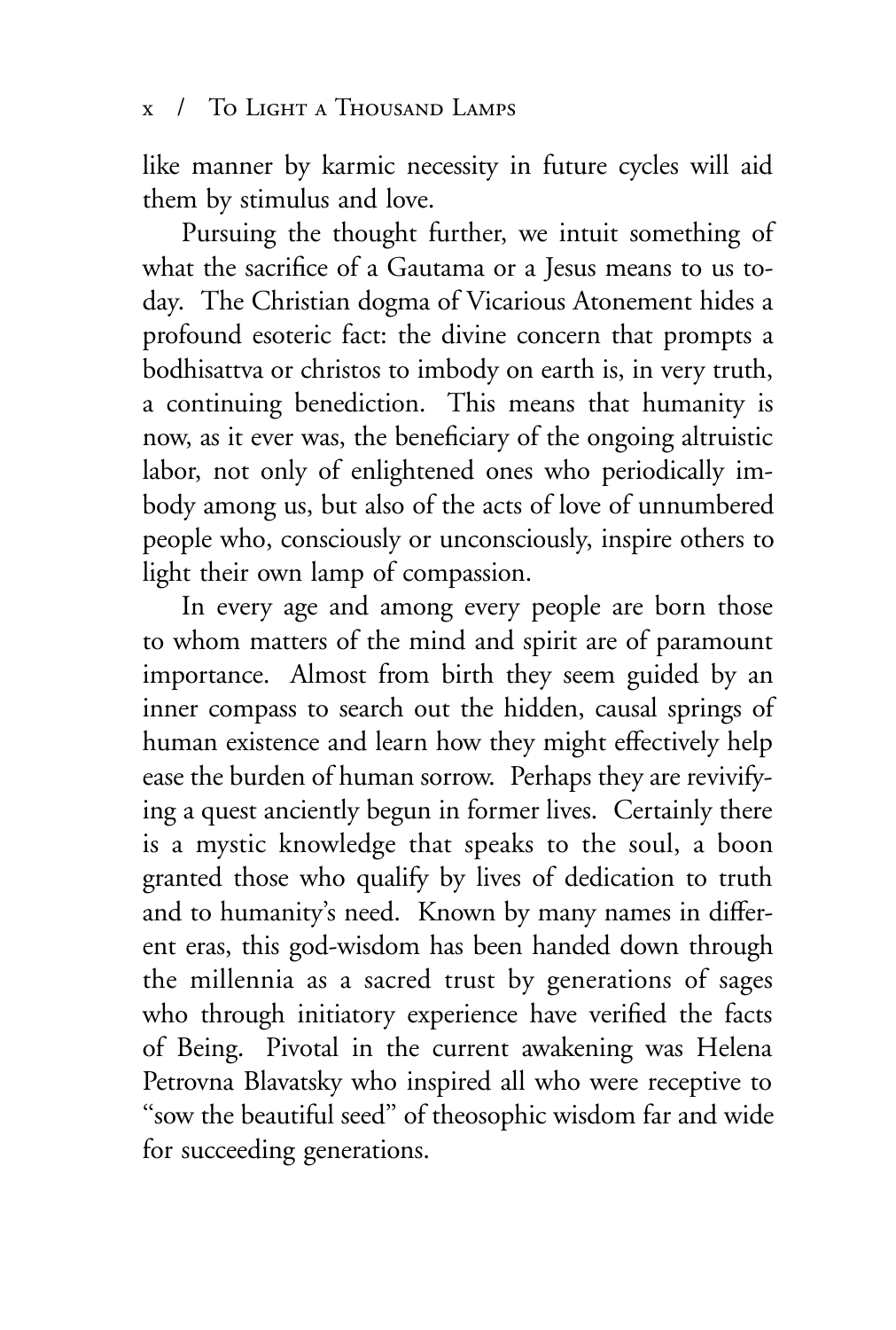At the onset of a new century and a new millennium, this study is offered in profound gratitude to HPB and what her sacrifice and magnificent philosophy have meant to the world and to the writer.  $- G.E.K.$ 

*The Theosophical Society International Headquarters Pasadena, California, USA July 11, 2001*

#### Acknowledgments

Every book represents the efforts of many people, and I wish to express my gratitude to each and every member of the editorial and printing staff. More particularly, I thank Eloise Hart for bringing together the initial material, much of it originally having appeared in *Sunrise* magazine, Sarah Belle Dougherty for her editorial assistance and for the index, Jean B. Crabbendam for checking the index, Elsa-Brita Titchenell for invaluable help in the revision process, Jim and Ina Belderis for checking the quotations, Randell Grubb for his assistance throughout and for assembling the references, and Will Thackara for his valued critique and for supervising the  $book's production.$   $- G.F.K.$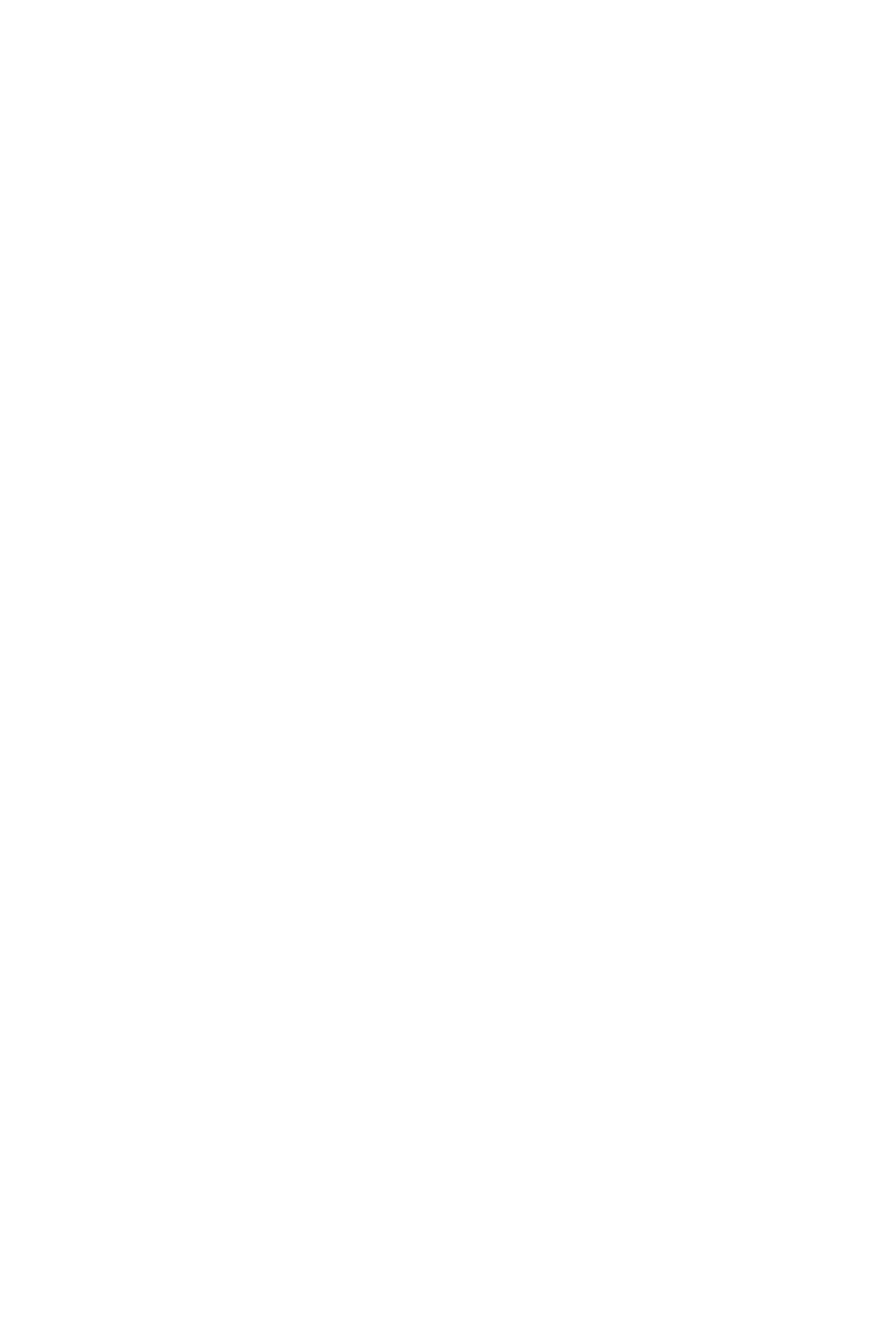### <span id="page-14-0"></span>What Is Theosophy?

THERE IS A WISDOM-TRADITION THAT once was universally known by every people on the face of the globe, a common treasury of inspiration and truth from which the saviors and benefactors of mankind draw. Known variously in different eras as the perennial philosophy, the *gnosis* of Greek and early Christian thought, the esoteric tradition, or the Mystery-teachings of the sanctuary — it is this godwisdom that Jesus shared with the fisherfolk of Galilee; that Gautama imparted to ferryman and prince; and that Plato immortalized in letters and dialogues, in fable and myth. Today the modern presentation of this wisdom is called theosophy.

1

What is theosophy? The word is of Greek origin, from *theos*, "god," and *sophia*, "wisdom," meaning "wisdom concerning divine matters.'' As a term it has a venerable history, having been used by Neoplatonic and Christian writers from the 3rd to the 6th century AD, as well as by Qabbalists and Gnostics in an attempt to describe how the One becomes the many, how divinity or God manifests itself in a series of emanations throughout all the kingdoms of nature. It was in use during medieval and renaissance times, Jakob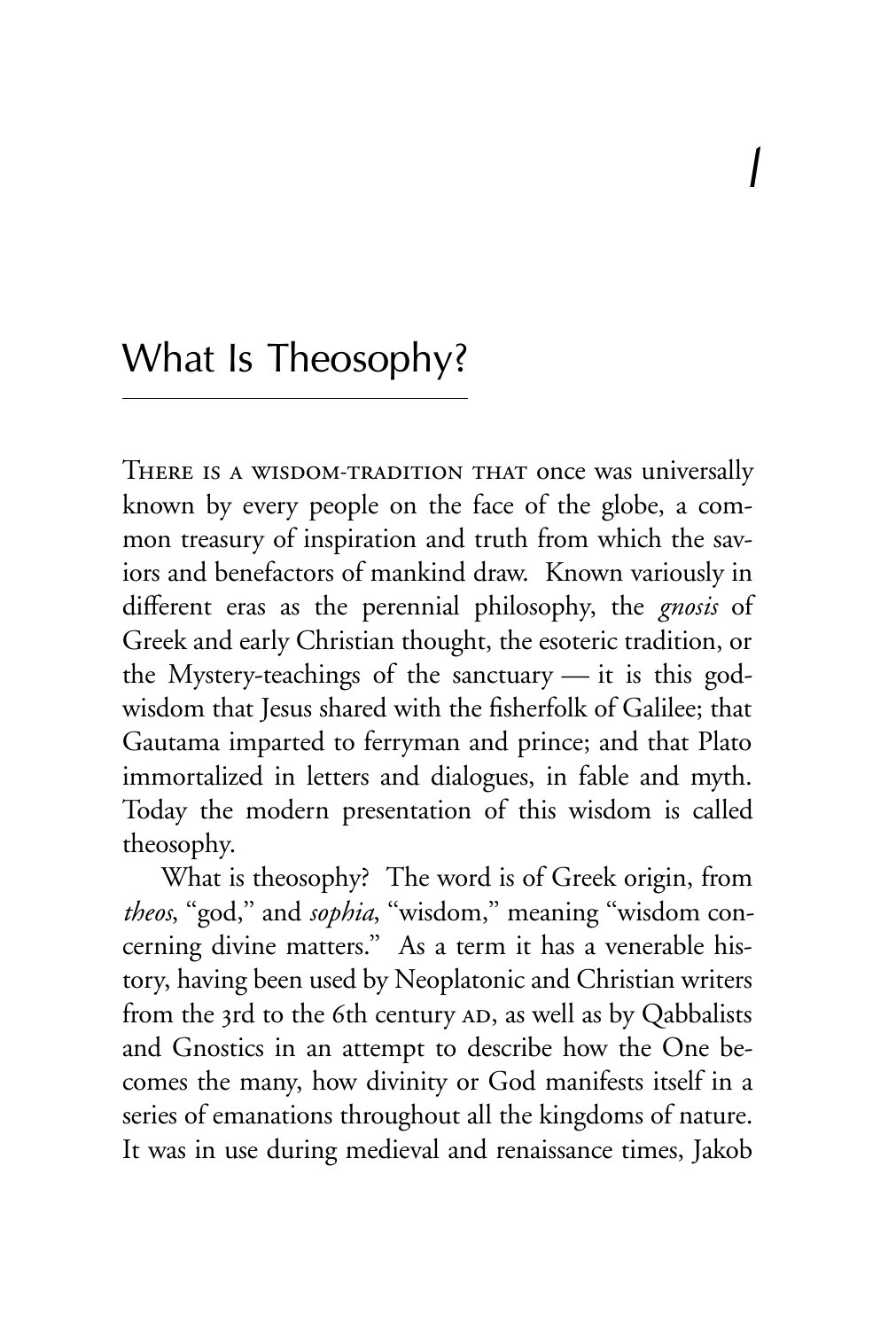Boehme being called the Teutonic Theosopher on account of his vision of man as microtheos and microcosmos.

The word *theosophia* has also been linked to Ammonius Saccas of Alexandria who, in the 3rd century AD, is said to have imparted to his pupils a theosophical system or school of thought in an attempt to fuse into a universal synthesis the seemingly divergent elements of the archaic wisdom then current in that teeming metropolis. Of exemplary character, he was called *theodidaktos*, "god-taught," on account of the divine inspirations he received. Ammonius exacted the strictest morality and although no record of his teachings or practices was made, providentially his pupil Plotinus later recorded for posterity the salient teachings of his master. Thus we have the *Enneads* or ''Nine'' books of Neoplatonism, which have exerted a profound influence through succeeding centuries.

Later in Europe, Qabbalists, Alchemists, the early Rosicrucians and Freemasons, Fire Philosophers, Theosophers, and others pursued the self-same purpose. Singly, and in secret associations, they held that the One, Divinity, the indefinable Principle, emanated forth from itself the entire universe, and that all beings and things within it will ultimately return to that source. More specifically, they sought to inject into the Christianity of their day the signal truth that mystical union with Divinity was *everyone's* birthright because within each human being is a divine kernel.

Clearly, then, the theosophic endeavor, its teaching and practice, is not a new movement. It is ageless, rooted in the infinity of the past as firmly as it will be rooted in the infinity of aeons to come.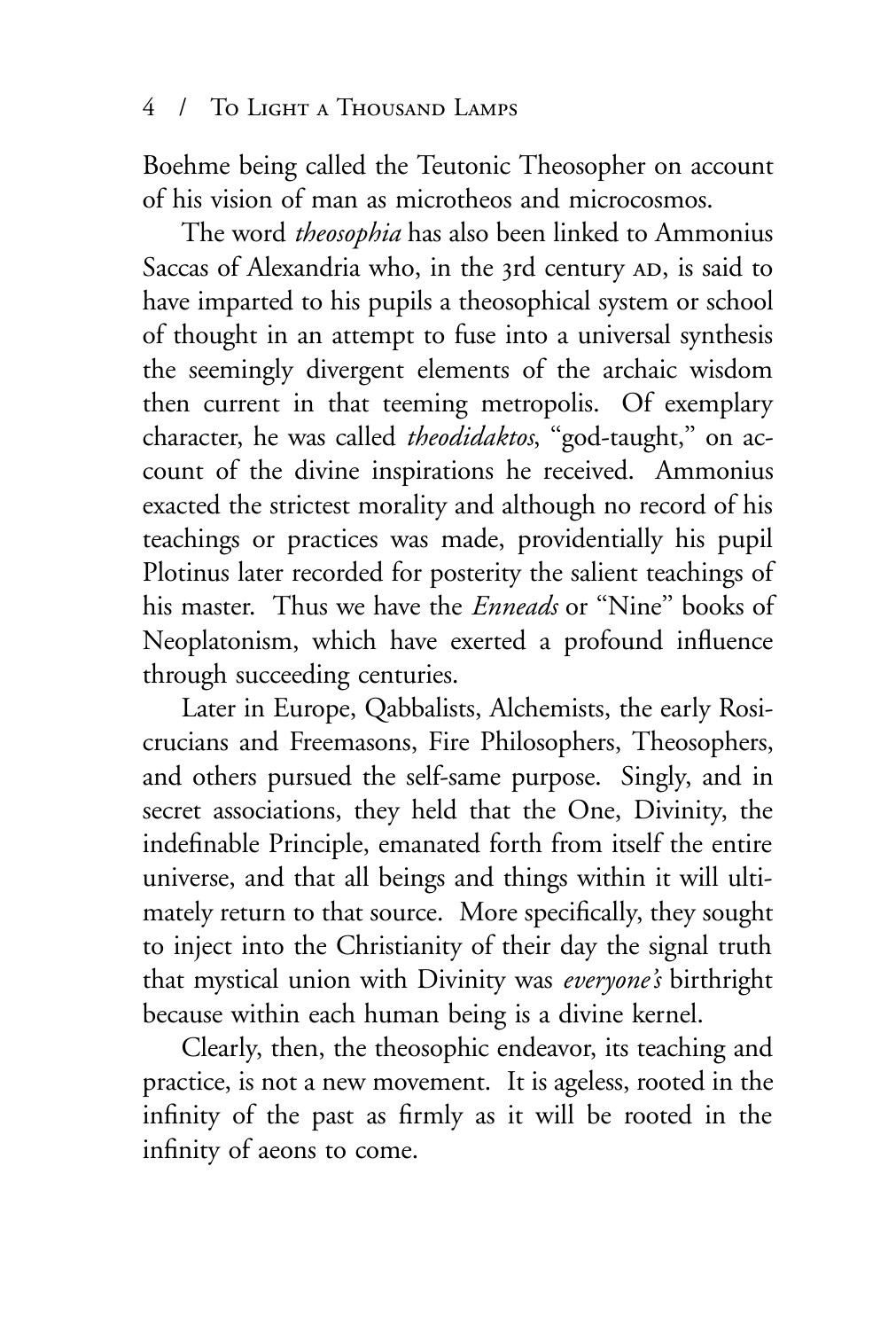What is this theosophy which has been passed on from sage to sage through untold ages — from Vivasvat, the sun, who told it to Manu, who in turn handed it down to rishis and seers until "the mighty art was lost"?\* It is the core inspiration of sacred scripture, and the wisdom that we distill from daily experience. Theosophy has no creed, no dogma, no set of beliefs that must be accepted, because truth is not something beyond or outside us, but in fact is *within*. Nonetheless, it comprises a coherent body of teachings about man and nature that have been expressed in various ways in the sacred traditions of the world.

The modern theosophical movement began in the last quarter of the nineteenth century — a timely intervention, for the preceding decades had witnessed a radical upheaval in spiritual and intellectual thought. Theologians and scientists had been thrown into confusion and often bitter conflict after the publication in  $1830-33$  of Charles Lyell's *Principles of Geology*, which gave irrefutable evidence of earth's immense age. This was followed in 1859 by Charles Darwin's *The Origin of Species by Means of Natural Selection*, and *The Descent of Man* in 1871 which purported to trace man's origin to an ancient form which diverged from the Catarrhine monkey stock — arousing a controversy still very much alive today. Archaeology further revolutionized Western perspectives on man's spiritual history by revealing an Egyptian civilization of splendor and a Babylonian story of Noah and the Deluge that antedated the biblical one; moreover, the Orient, which until the 1780s had been a

<sup>\*</sup>Cf. *Bhagavad-Gītā* 4:1-3 (Judge recension, p. 23).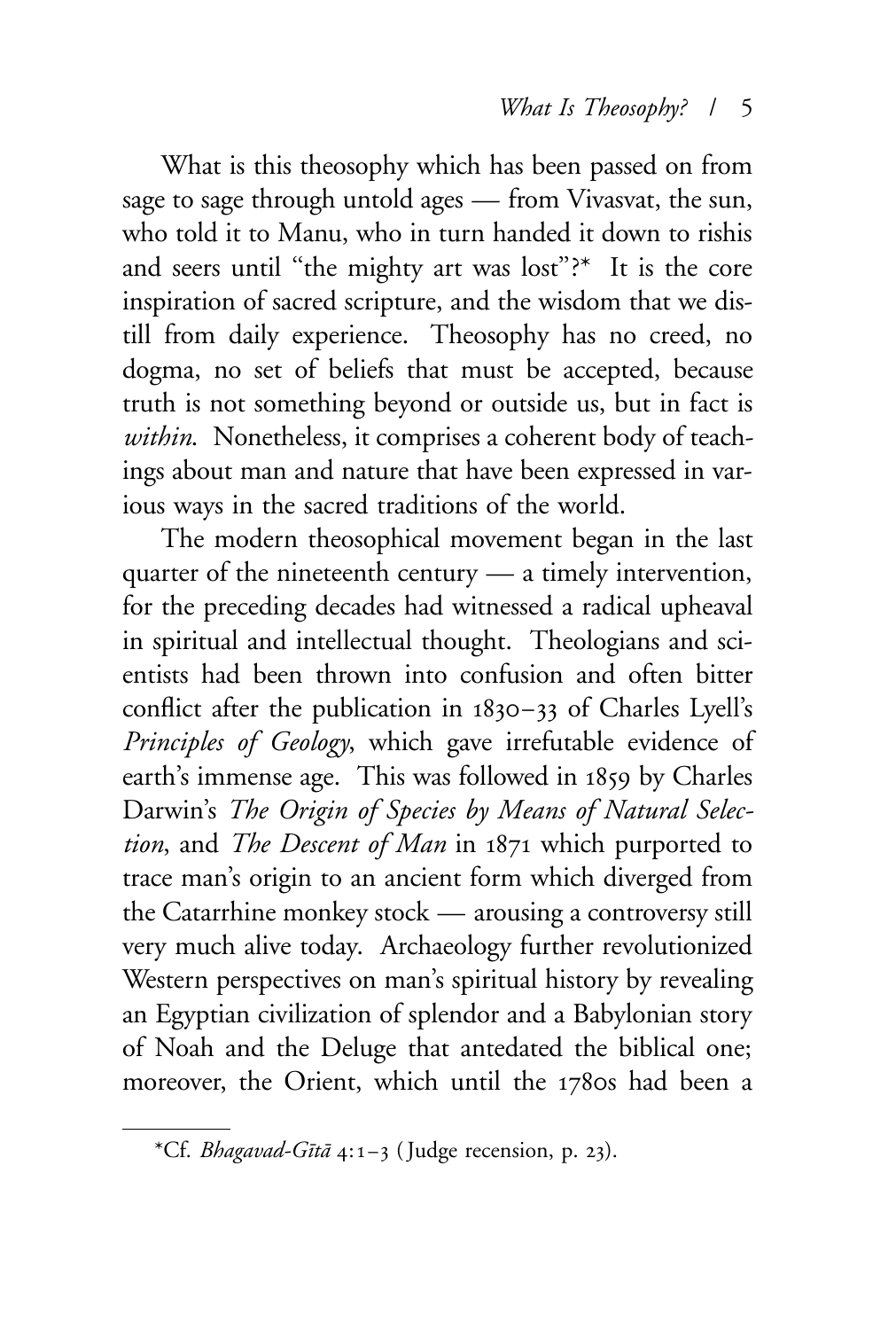closed book to the Occident, now was beginning to emancipate Western thought with its rich philosophic treasures.

World consciousness was ripe for change: on the one hand, rampant materialism both in theology and science had a stranglehold on independent inquiry and, on the other, many people hungry to believe in the immortality of the soul were being led astray by the will-o'-the-wisp of spiritualistic phenomena. A cosmic vision of man and his role in the universe was sorely needed, one that would restore trust in divine law and offer meaningful explanation of the seemingly cruel injustices of earthly existence.

H. P. Blavatsky, a woman of extraordinary gifts powered by a fearless devotion to truth and to the eradication of the *causes* of human suffering, became the leading exponent for the modern theosophical movement. One of a long line of ''transmitters'' of the universal god-wisdom, she cast into the thought-atmosphere of the world electrifying ideas, innovative ideas, ideas which would revolutionize the thinking of mankind. Chief among these was that *we are a oneness*. She encouraged the investigation and study of the spiritual heritage of all peoples, in order to eradicate the conceit that any race or people is the ''chosen one,'' has the only true religion and the one and only God. Even a casual examination of other belief systems broadens our horizons. It is a thrilling experience to discern the same golden thread running through every tradition, whether religious, philosophic, or so-called primitive; we feel at once a sympathy, an empathy, with all who hold or cherish these truths. This in itself makes for a oneness, a feeling of understanding, a linkage of destiny.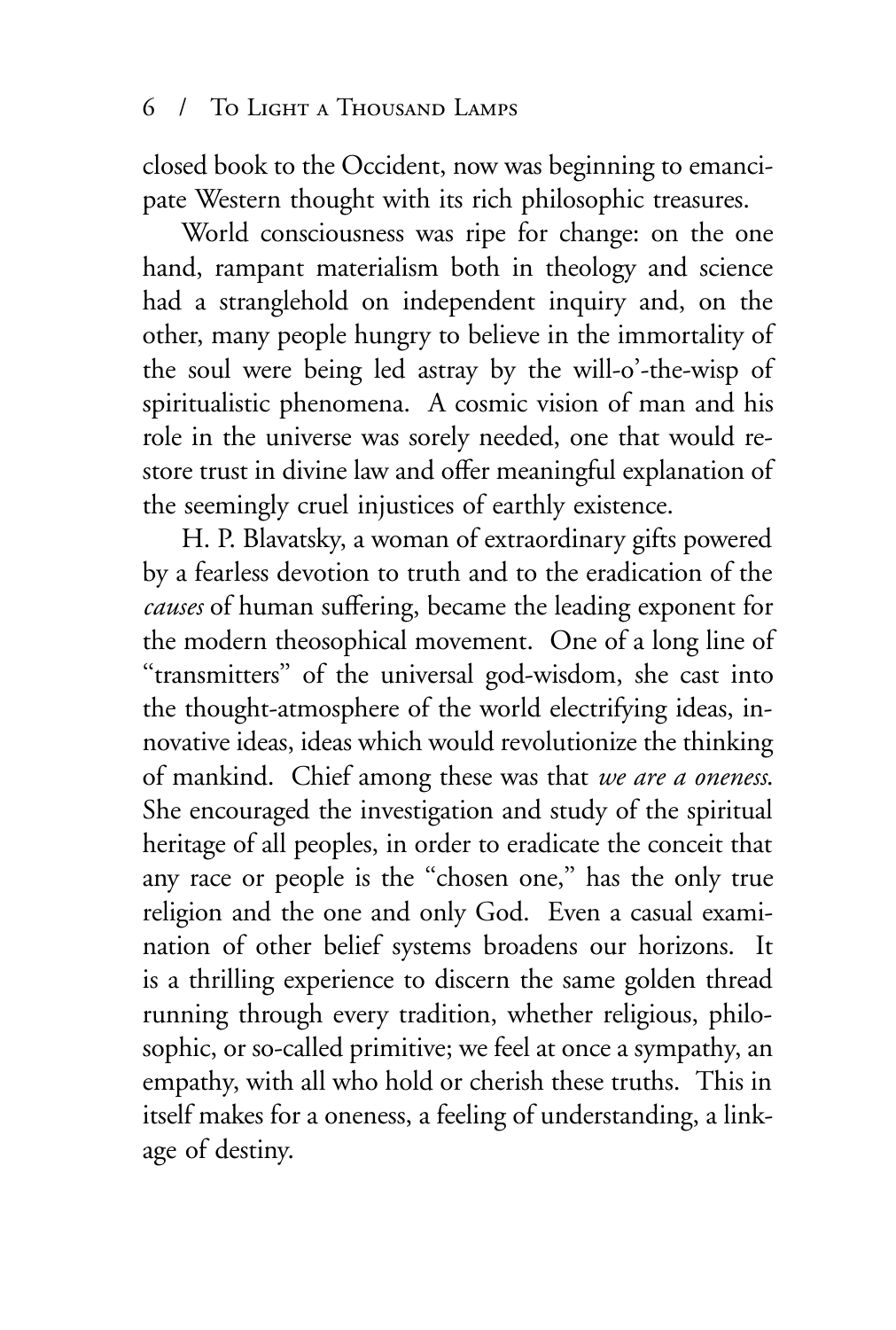Under the guidance and inspiration of her teachers, HPB was helped to write *The Secret Doctrine* (1888). Using a number of Stanzas from the Book of Dzyan, drawn from "a very old book" not found in any modern library, she unfolds a magnificent panorama encompassing the genesis and evolutionary destiny of our solar system, earth, and its life-forms. She reminds us that we are not merely a body, with a soul and spirit added on. On the contrary, we are structured on the same pattern as the cosmos, a sevenprincipled entity, whose gamut of qualities ranges from the physical to the highly ethereal and divine.

Every human being is a copy in miniature of what suns or stars are — living divinities housed in temples of matter. We have as vast a pilgrimage behind us as ahead of us: a past filled with long cycles of experience through which the soul has matured to its present status, and a future of limitless possibilities during which we will evolve out of humanhood into the full glory of godhood. HPB makes no claim to having originated these teachings; rather, she was a transmitter in current language of ''a select number of fragments'' from the esoteric records.

Before beginning her commentary on the Stanzas of Dzyan, HPB invites us to consider a few ''fundamental conceptions which underlie and pervade the entire system of thought"  $(1:13)$  on which the sacred science of antiquity and the world's religious and philosophical schools are founded. Reduced to essentials, these are:

) That there is an eternal, omnipresent, immutable Principle which cannot be defined as it is ''beyond the range and reach of thought,'' yet from It all life emanates or flows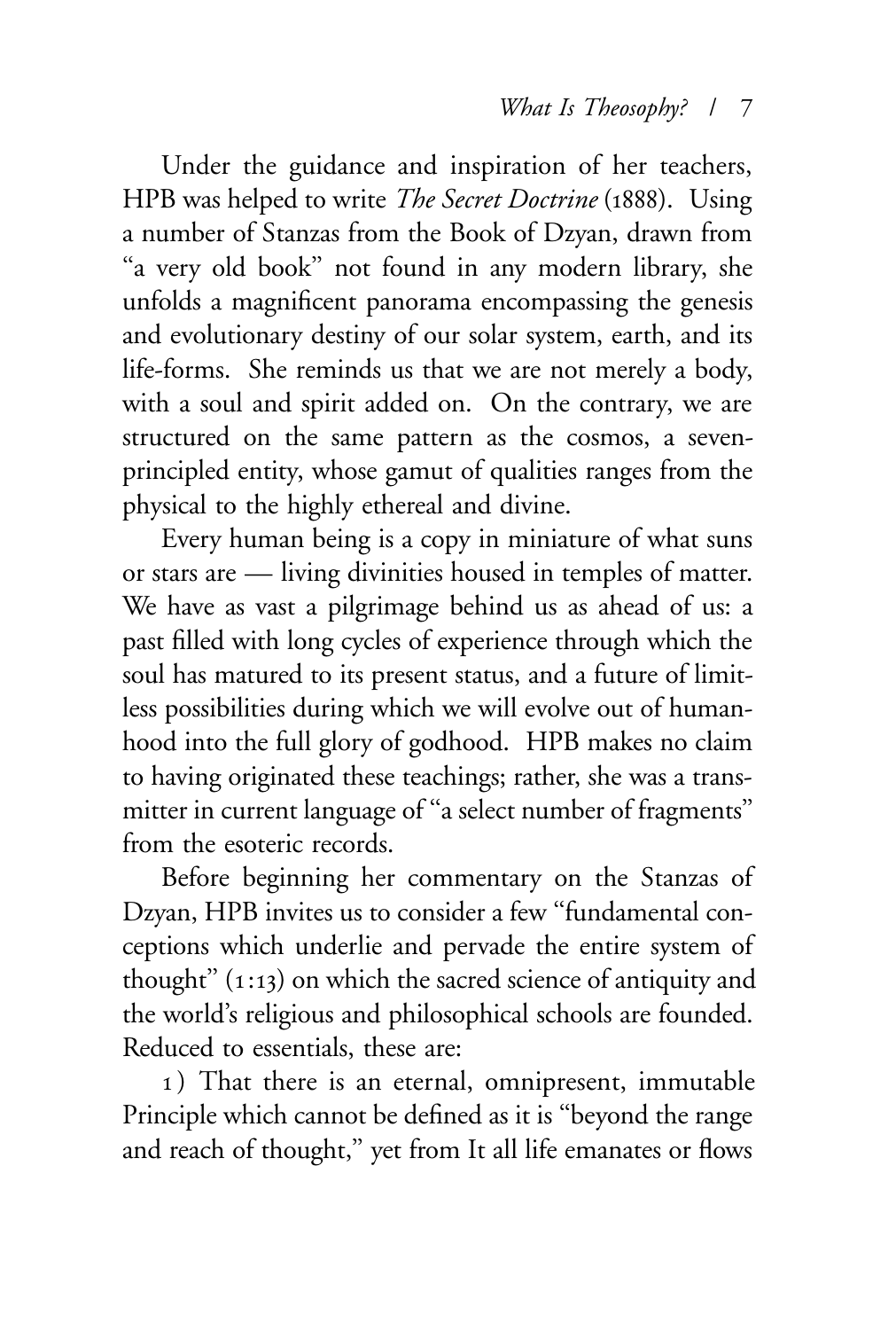forth. Theosophy has no name for this Principle except to call it  $THAT$  — the infinite, the uncreate, the rootless root, the cause without a cause. These phrases are merely an effort to describe the indescribable, the infinity of infinities, the boundless essence of divinity which we cannot define. In short, it posits that marvelous primordial essence which *Genesis* calls the darkness on the face of the deep — that darkness which was sparked into light when the 'elohīm breathed on the waters of Space.

) That universes like ''manifesting stars'' appear and disappear in tidal flux and ebb, a rhythmic pulsation of spirit and matter, with every life-spark in the cosmos, from stars to atoms, pursuing the same cyclic pattern. There is continual birth and death, appearance and disappearance, of these ''sparks of Eternity'' as the rhythm of life brings forth ever new life forms for returning worlds: galaxies and suns, human beings, animals, plants, and minerals. All beings and things have their birth and death cycles, because birth and death are gateways of life.

) That all souls, being at their heart the same in essence as the "Universal Over-Soul," are required to undergo the full cycle of imbodiments in material worlds in order to bring into active expression, by self-effort, their divine potentialities.

Why does divinity manifest so many times and in so many different forms? Every divine seed, every spark of God, every unit of life, must go through the great cycle of experience, from the most spiritual realms to the most material, in order to gain firsthand knowledge of every condition of being. It must learn by becoming every form, i.e., by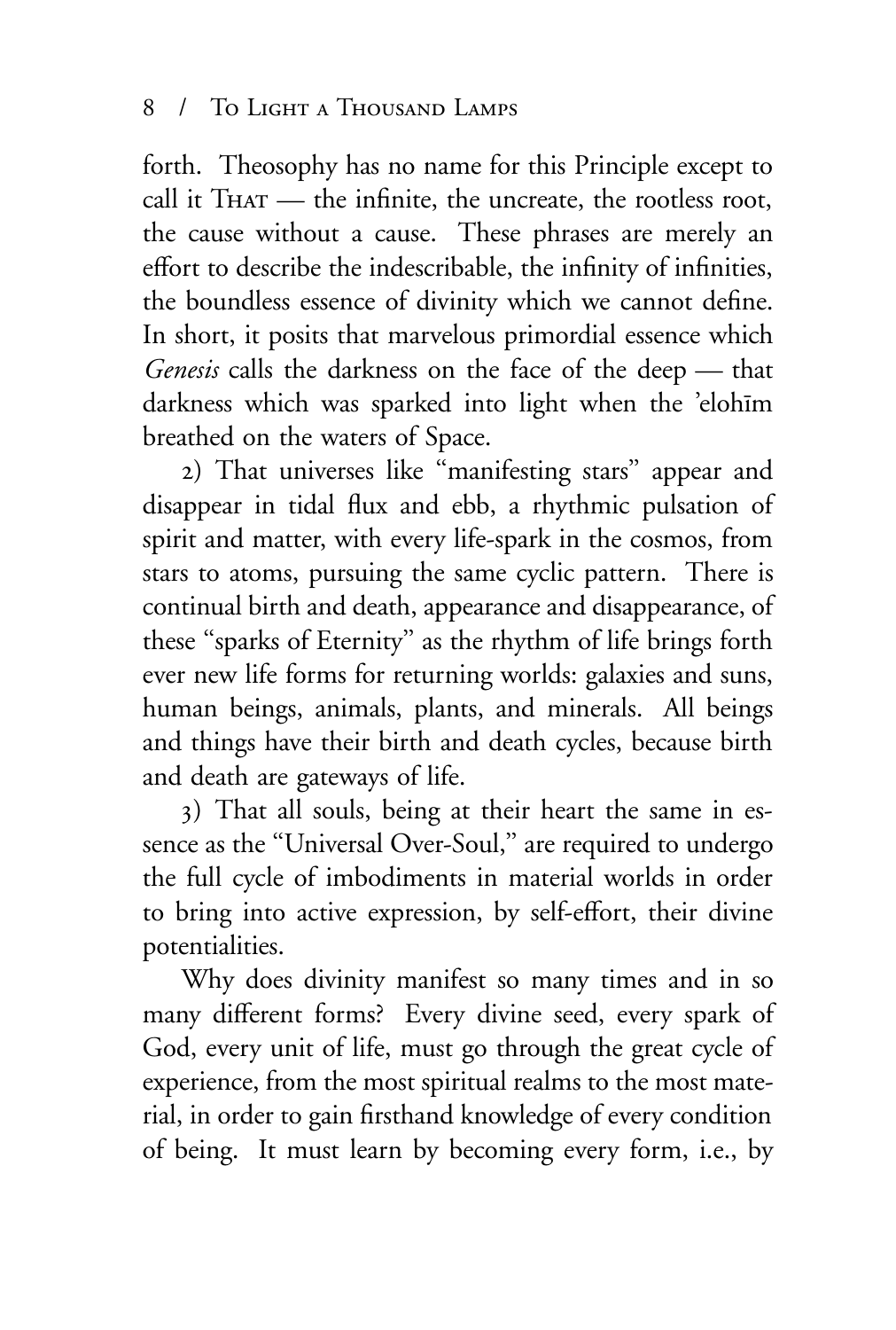imbodying in them as it pursues its course through the arc of matter.

Here's a vision to lift the heart: to *feel* that every human being is a necessary part of the cosmic purpose is to give dignity to our strivings, to the urge to evolve. The reason for this grand ''cycle of necessity'' is twofold: whereas we start as unself-conscious god-sparks, by the time we have experienced all there is to learn in every life form, not only shall we have awakened into fuller awareness the multitudes of atomic lives which serve as our bodies on the various planes, but we ourselves shall have become gods in our own right.

When we grasp the intimate relationship of these three postulates to ourselves, we come to see how all the other teachings flow forth from them; they are as keys to a larger understanding of reimbodiment, cycles, karma, what happens after death, the cause and relief of suffering, the nature of man and cosmos, the interplay of involution/evolution, and more — all the while the awakening soul is pursuing the eternal quest.

The theosophical philosophy is vast as the ocean: ''unfathomable in its deepest parts, it gives the greatest minds their fullest scope, yet, shallow enough at its shores, it will not overwhelm the understanding of a child.''\* Even though its truths go deeply into cosmological intricacies, a beautiful simplicity runs through the whole: *oneness* is the golden key. We *are* our brothers, no matter what our racial, social, educational, or religious background. And this affin-

<sup>\*</sup>William Q. Judge, *The Ocean of Theosophy*, p. 1.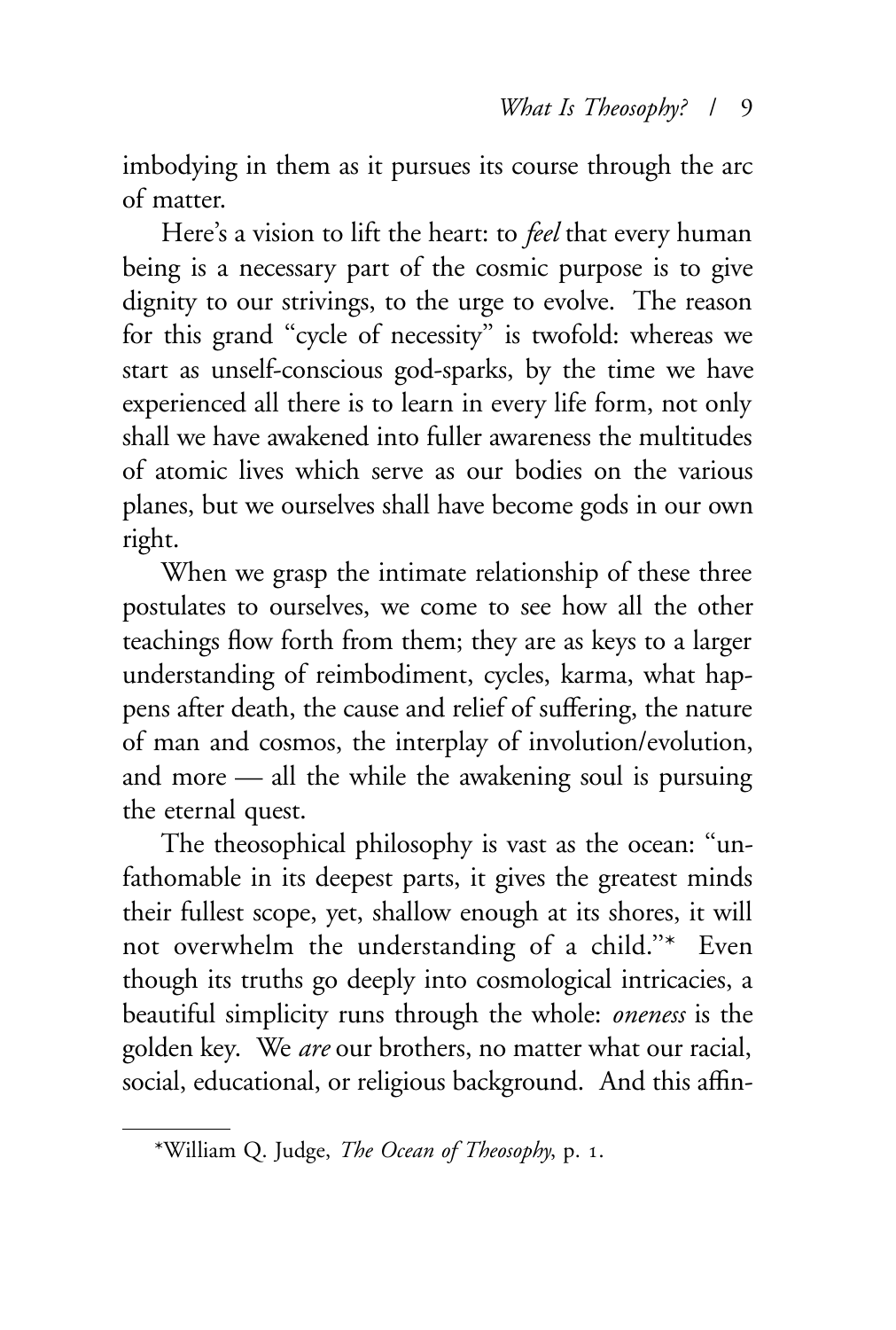ity is not limited to the human kingdom: it takes in every atomic life that is evolving as we are — all within the webwork of hierarchies that compose this pulsating organism we call our universe. Assuredly our great error has been to regard ourselves as discrete particles adrift in a hostile universe, rather than as god-sparks struck from the central hearth of Divinity — as intrinsically one in essence as the flame of the candle is one with the stellar fires in the core of our sun.

The ancient Mahāyāna Buddhist, with his penchant for metaphor, perhaps said it best: in Indra's heaven is a network of pearls disposed in such a way that when you look at one pearl you find all the other pearls imaged in it; everything in the world likewise is linked with and involved in every other thing, "in fact *is* everything else."\* How is it that we humans, supposedly the most advanced of earth dwellers, have ignored for so long this beautiful fact, especially when there is scarcely a race or people, clan or tribe, from the remotest past to the present era which has not cherished the knowledge of it?

Of course, acceptance of the principle of universal brotherhood is relatively simple compared to *living* it. All of us have difficulty at times living harmoniously with ourselves, let alone with others. Perhaps a first step would be to accept ourselves, to be friends with the whole of our nature, recognizing that when we do so we are accepting our lower tendencies along with our higher potentialities. In this acceptance we automatically are accepting others, their frail-

<sup>\*</sup>Cf. "Avatamsaka-sūtra," *Japanese Buddhism*, pp. 109-10.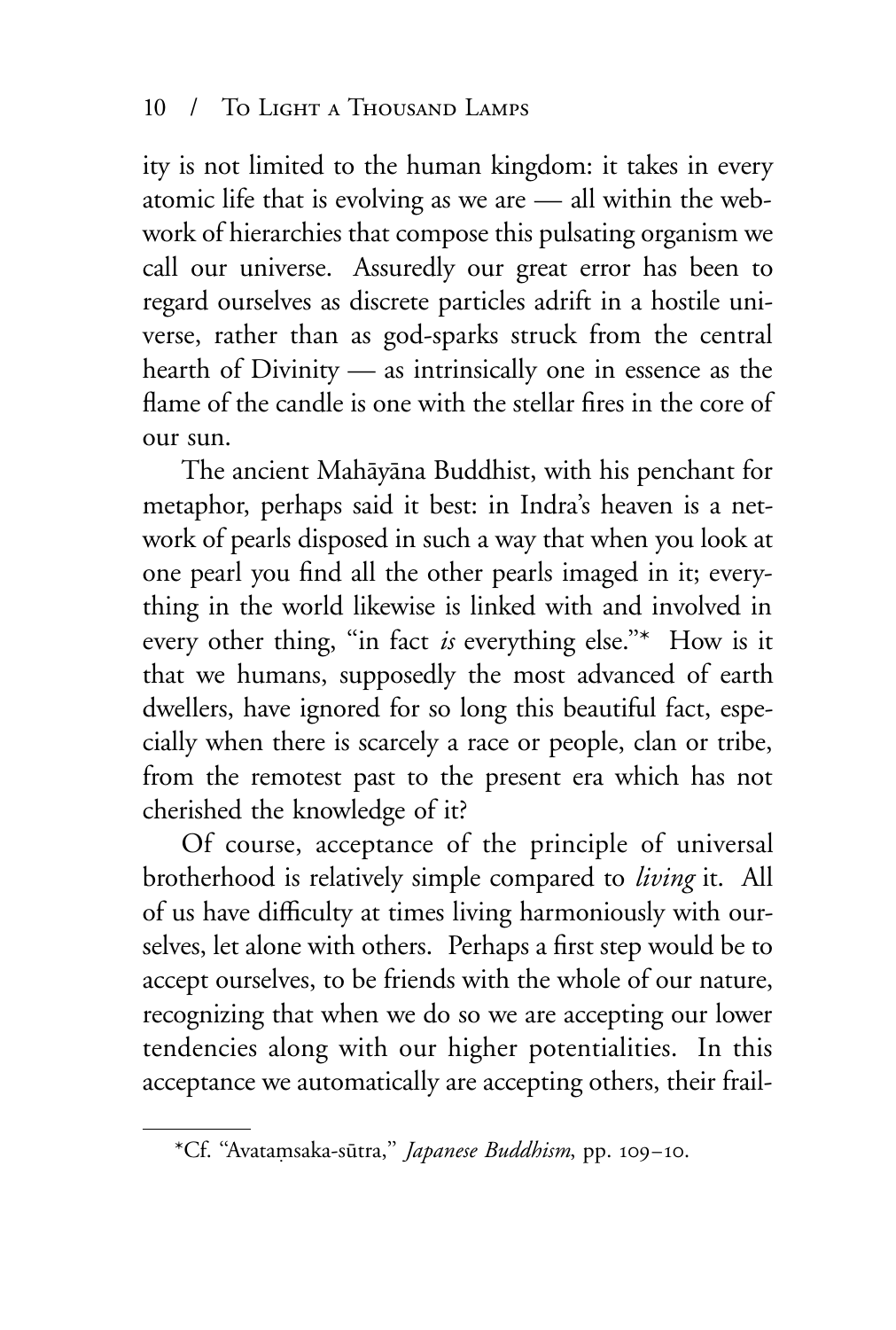ties as well as their grandeur. This is brotherhood in action, for it dispels those subtle blockages that bar us from feeling we all are units of one human life-wave.

Already the theme of our oneness with nature has revolutionized present-day thinking and lifestyles. Once again we are beginning to see ourselves as participants in an ecosystem of cosmic dimension. We are discovering that we, the observers, measurably affect not only the object we are observing but the entire complement of evolving entities. Best of all, we are realizing, though not sufficiently as yet, that we are *one* humanity, and that what you or I do to help another benefits all, striking a resonant chord in the ongoing symphony that together we are composing. Though the burden of our inhumanities is indeed heavy, the universe must rejoice over the slightest movement of compassion in the soul of even a single human being.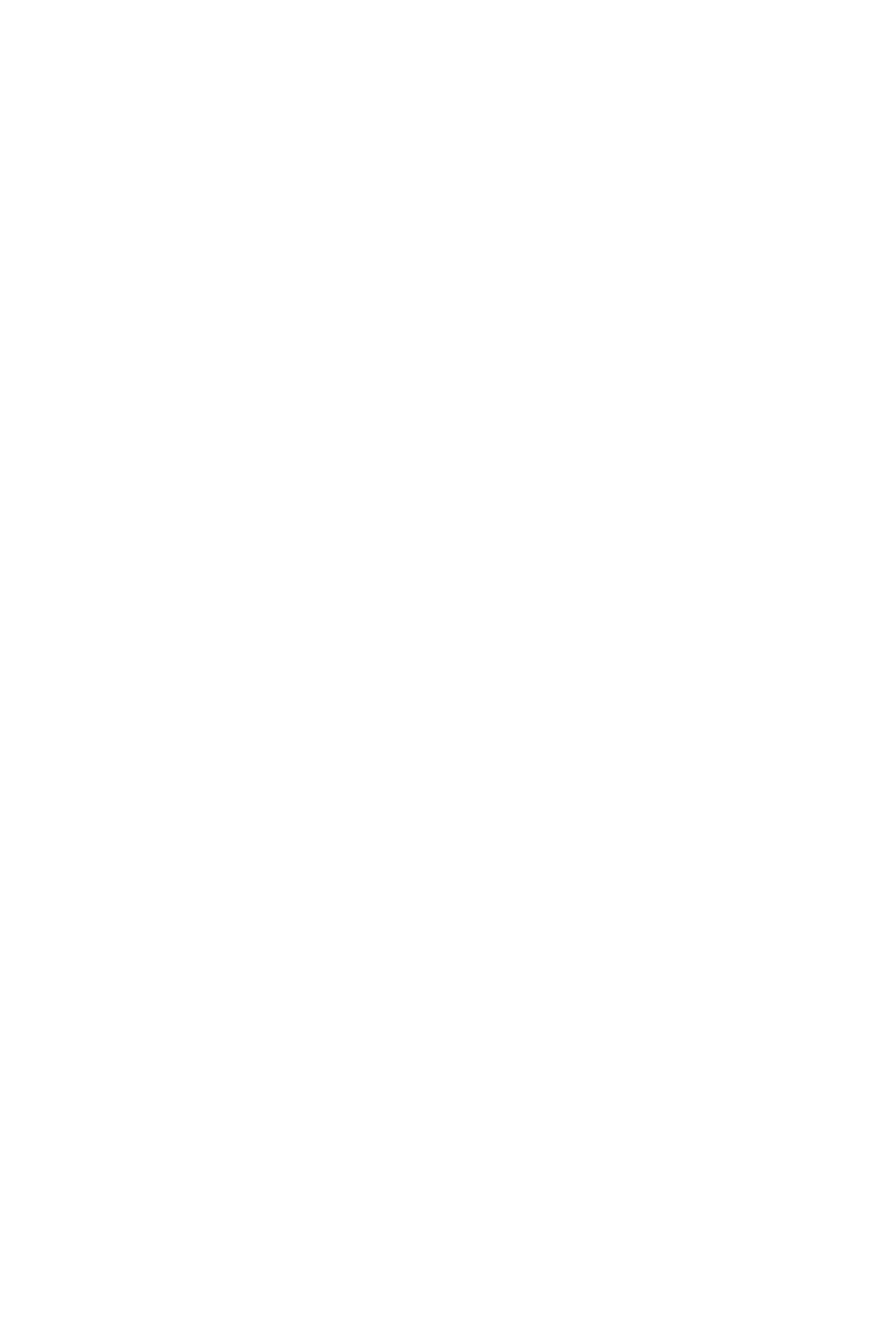## <span id="page-24-0"></span>Evolution

WHO IS MAN? A GOD IN PROCESS of becoming or a biological sport, a chance production of life in a cosmos otherwise void of intelligent, sentient beings? How singular that we should have forgotten our lineage when we are sprung of the seed of divinity, our souls assigned each to its "native star," as Plato tells us in his *Timaeus* (\$§41–2), and when there is not a single atom in the immensities of space but is a consciousness-point instinct with life and the will to grow. Have we forgotten that we are gods currently housed in human temples; that our destiny is linked with that of every other human being; that we are, in fact, participants together in a cosmic procession of unfoldment that bonds us equally with the atoms of our body as with the courses of the stars and, by that token, with the heart of Infinity? As G. de Purucker wrote:

Life is endless, has neither beginning nor end; and a universe is in no wise different in essentials from a man... Consider the stars and the planets: every one of them is a life-atom\* in the cosmic body; every one of them is the organized dwelling place of a multitude of smaller life-atoms

<sup>\*</sup>The monadic life or divine spark animating every atom within the cosmos.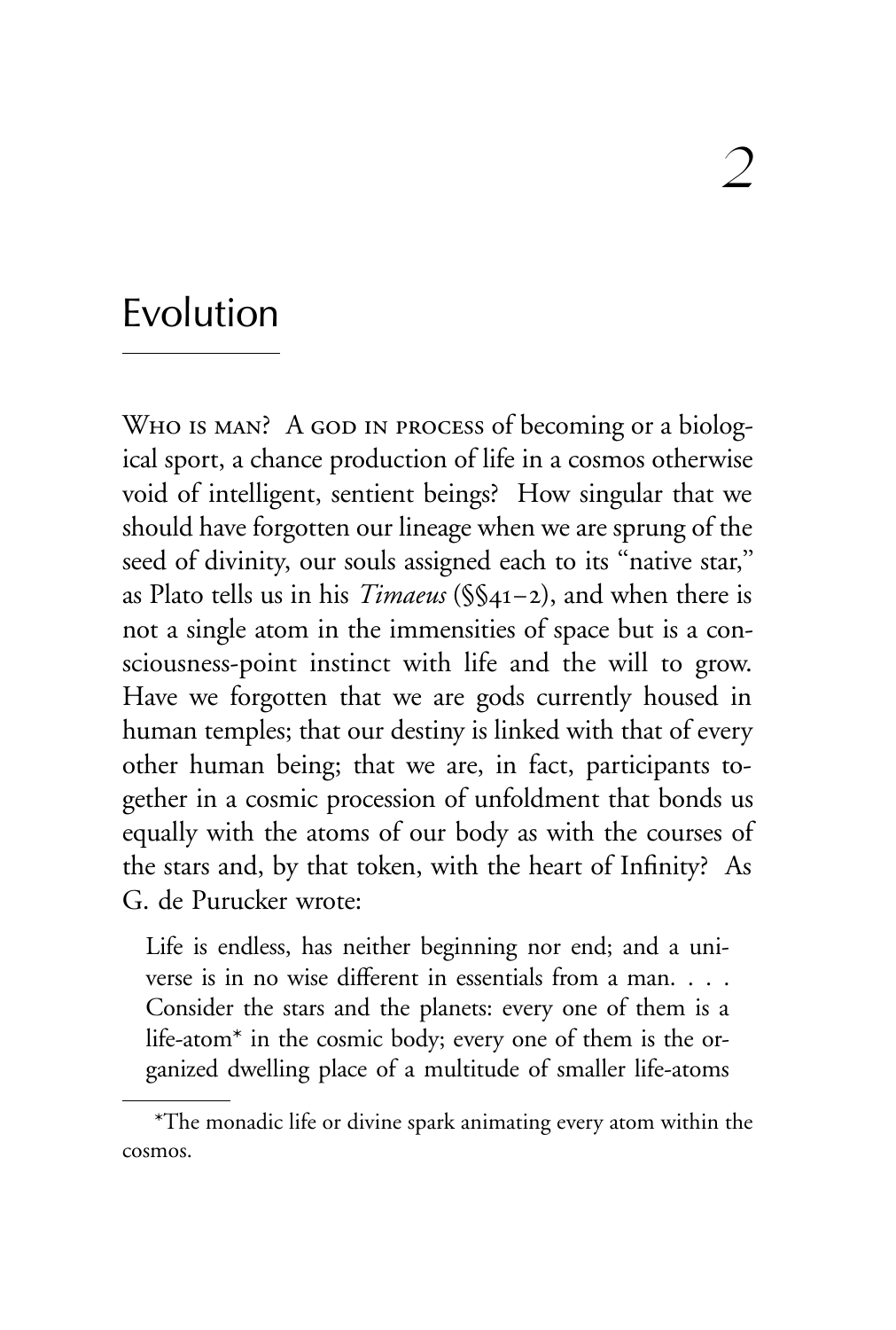which build up the brilliant bodies we see. Moreover, every sparkling sun which begems the skies was at one time a man, or a being equivalent to a human, possessing in some degree self-consciousness, intellectual power, conscience and spiritual vision, as well as a body. And the planets and the myriads of entities on the planets encircling any such cosmic god, any such star or sun, are now the same entities who in far bygone cosmic manvantaras [cycles of manifestation] were the life-atoms of that entity.

#### — *Fountain-Source of Occultism*, p.

There is thus an intimate and strongly forged relationship on all levels between galaxies and humans: if, according to astrophysics, the chemical atoms of our physical constitution are formed in the interior of stars, would not the lifeatoms of our mind and spirit be kin to those of the gods who use stars for bodies? Out of the darkness of chaos and the void, the firmament of stars, sun, moon, and planets came forth — and man too, his body formed of the dust of stars, his spirit born of divinities who gave him life. To what else did the Qabbālāh refer when it depicted those who came after the divine dynasties as ''shooting down like falling stars" to enshrine themselves "in the shadows" and inaugurate our present earth and its humanities.\*

When the universe came into being, the human kingdom was only one of several families of monads (Gk *monas*, one, single), individual atoms of light or sparks of divinity, who entered realms of matter for a grand purpose. We endure throughout the manvantara or world cycle — not our bodies, not our minds, but in the monadic core of our

<sup>\*</sup>Cf. The Secret Doctrine 2:487.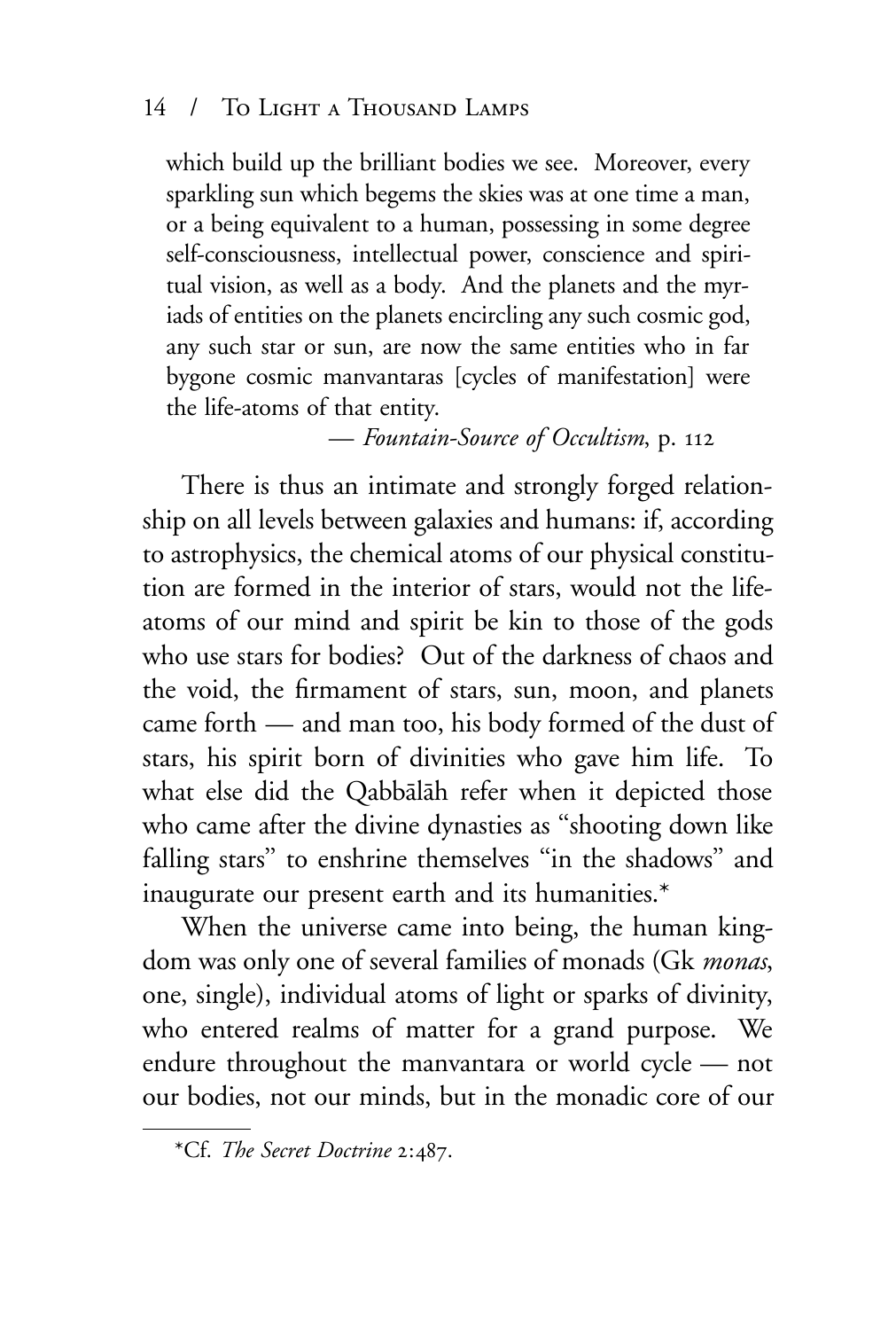being which is stamped with our unique essence. It is this monadic essence that spans the cycles of births and deaths, that urges our reincarnating ego to incarnate again and again in order to evolve forth ever more of its intrinsic quality. In other words, because our divine monad has to gain experience firsthand, it periodically widens and deepens its perceptions by animating every life form of ethereal and material substance it encounters along its evolutionary route; all the while it sparks into ever fuller awareness the life-atoms of the many-faceted constitution it will use as its means of enrichment.

As monads, then, we have already evolved through many different phases of life, taking form ages ago in the mineral kingdom. When we exhausted the experiences of the mineral world, we imbodied as plants, in a variety of trees and flowers and, when we could no longer find adequate expression in the vegetable kingdom, our monads took birth life after life in the animal kingdom, in all kinds of animal bodies. Finally, the divine essence within us was ready to assume the responsibility of humanhood, and to *know* that we are thinking beings. Ignited by the flame of mind, we went forth as true humans, enlightened in part, and blinded in part by material desire.

In the beginning we had on "garments of light," as the Qabbālāh phrases it; but as we descended the arc of matter we put on heavier and heavier ''coats of skin'' until we all but obscured our light source. We were as exiles from our divine home, having forgotten who we were and what our purpose was. So involved had we become with outer things (and still are) that we identified ourselves and our hopes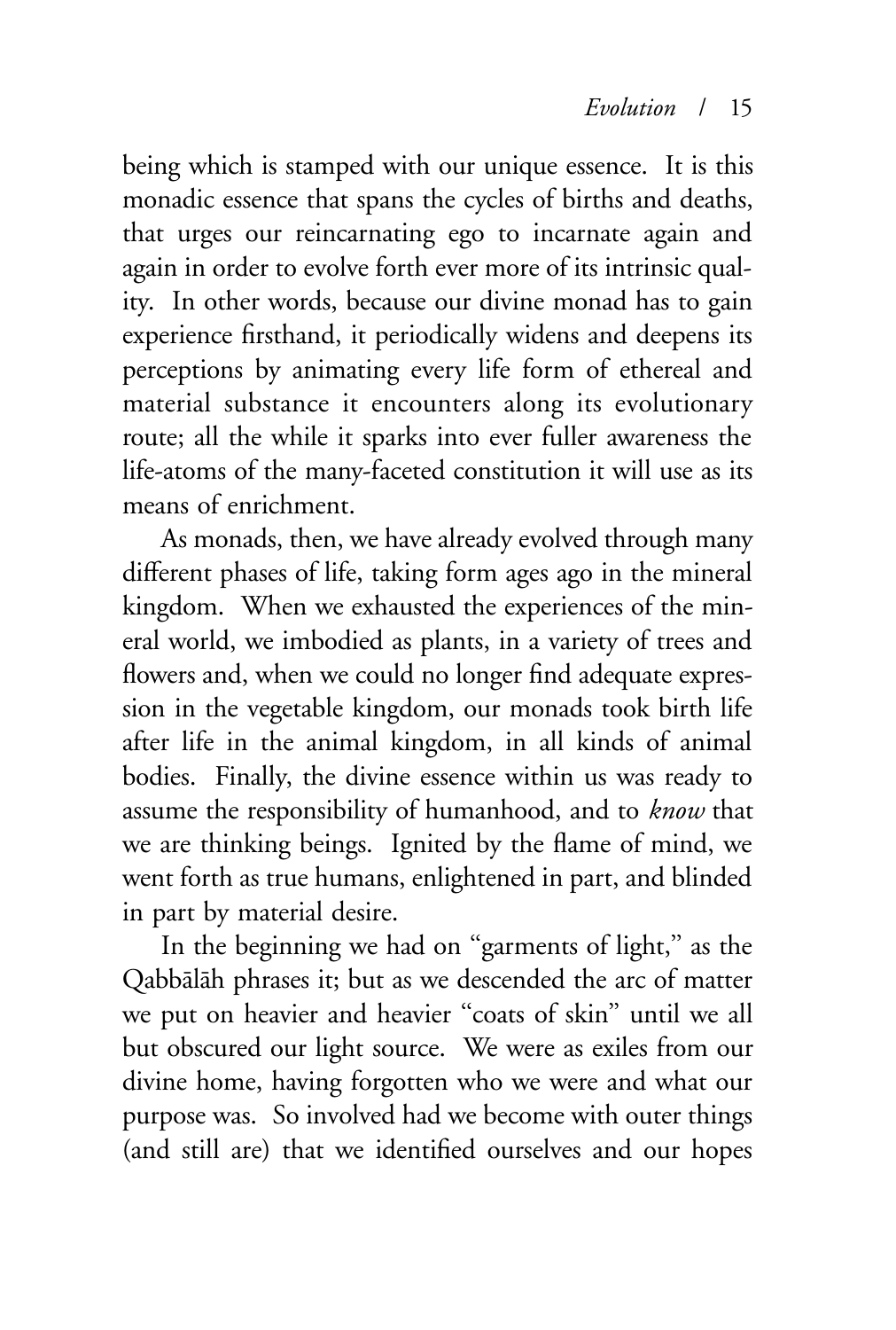and dreams with externals rather than with the inner life.

According to the *Mahābhārata*, the great epic of India, we have just passed the halfway point of the life of Brahma or, as the theosophic teachings express it, the lowest point of the evolutionary arc, and have begun the rise toward spirit. This means that as a life-stream of egos we have passed the nadir and have begun the process, however slow our progress may seem, of shedding our coats of blindness, of matter.

In coming down the evolutionary arc (''down'' and ''up'' are used for lack of better words), of necessity we attracted to ourselves more and more material atoms in order to build bodies suitable to the ever more material worlds we would be living in. We see this happening on a small scale in each human life. A child-to-be instinctively draws to itself atoms of life, of energy, to build its body. As its mind begins to awaken, it eagerly seizes everything before it — not selfishly, but because it has to gather to itself the life-atoms it needs in order to grow. The drive to seize for itself continues until the body is adult — though the tendency often persists longer than it ought. If it does, the current of growth mentally and psychologically may become egocentric and selfish. The time will come, as the cycles fulfill their course, when the family of man, along with earth and its kingdoms, will have shed their physical bodies, revealing once again the garments of light in which they were originally clothed.

There is but one pattern in nature, one purpose in view: the quickening of matter with the flame of spirit. As long as the focus is on producing material vehicles, spirit is reces-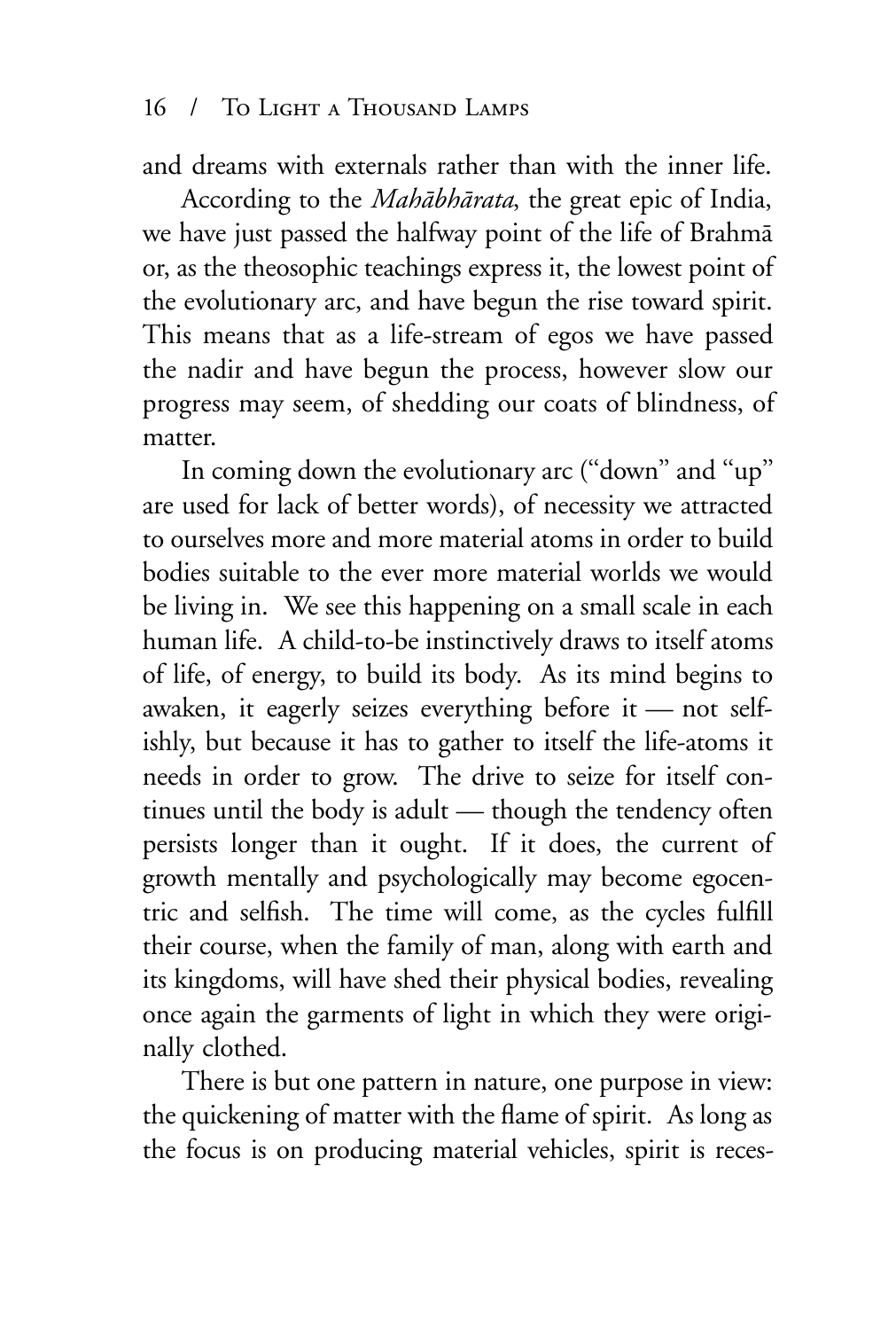sive, in the background. Once the work of building vehicles is over, the explosive energy of spirit assumes command, its radiating force intensified. We are all radioactive: atoms, rocks, humans, and stars. A supernova, in ejecting its matter-particles, releases a thunderous burst of light far into space; just so, every time we transmute the iron of our nature into the bright essence of spirit, we irradiate the thought-world far and wide. It may be only a gleam, unseen by ourselves, but light is light, and wherever it shines it illumines the darkness. When at length we reach the top of the evolutionary arc, we will have evolved from within our full potentialities. We will be as gods walking the earth, having learned everything this planet can teach us. The end of our earth-experience will have arrived, and we will pass into a long rest.

But not forever — there is continuous ebb and flux, endings and beginnings, the death of old worlds and old experiences and the bringing to birth of new worlds, new experiences. As the cycles proceed, our human life-wave or family of monads will seek imbodiment on other planets or spheres until we have mastered all there is to be known in our solar system. In the long distant future we humans will have become suns, each with its own family of beings, while our present sun perchance will be the temple of a still greater solar being. In fact, we are "constantly affecting the destiny of the suns and planets of the future,'' and when we in turn shall have become suns, ''then the nebulae and the suns around us will be the evolved entities who now are our fellow human beings. Consequently, the karmic relations that we have with each other on earth . . . will most assur-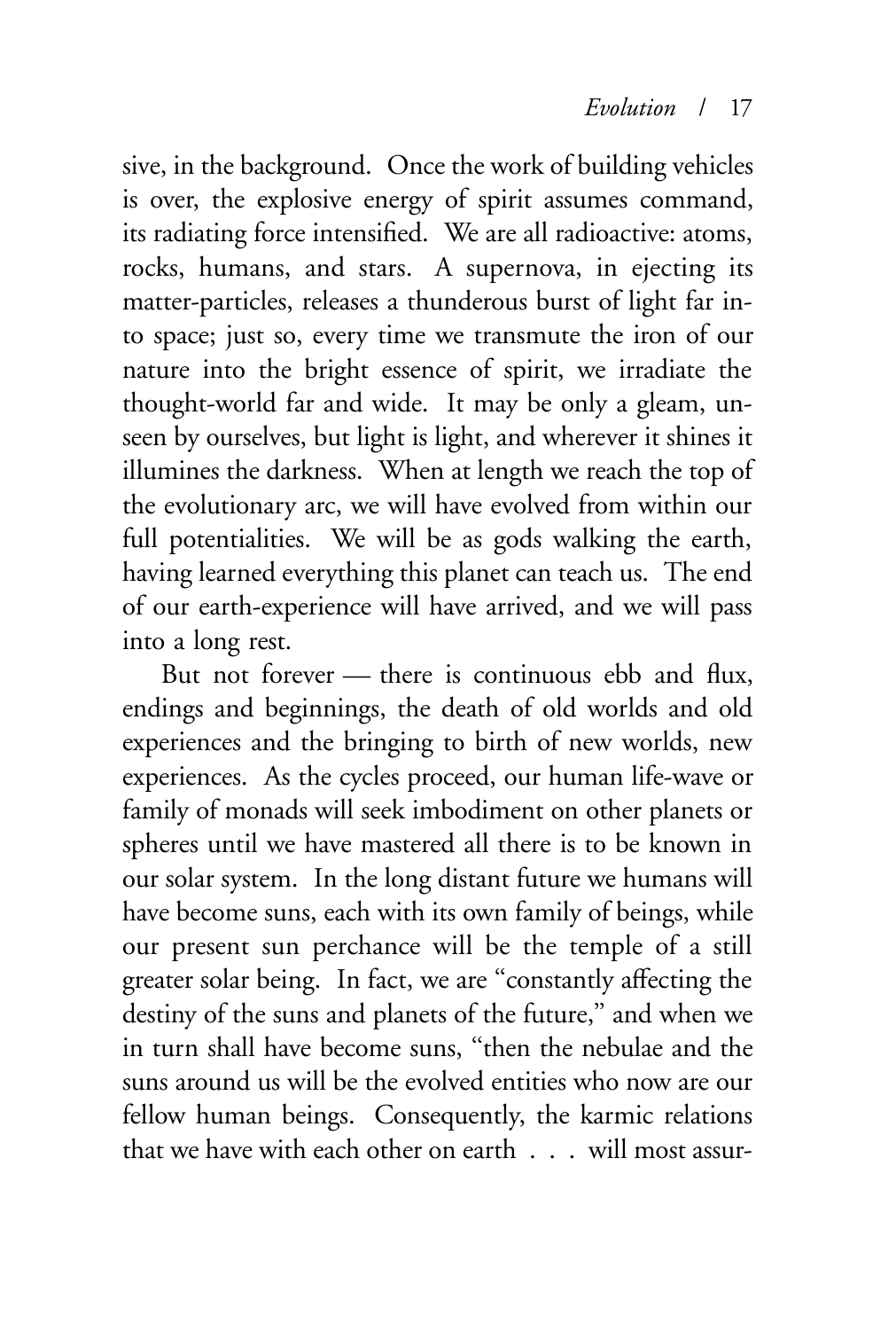edly affect their destiny as well as our own."\* An awesome intermeshing of karmic links among all families of monads — from atomic to stellar and beyond!

The implications are profound: just as we humans after long association with animals, plants, and minerals are intimately tied in with their life cycles (scarcely an unmixed blessing, so casually have we exploited our younger brothers), just so the gods, by virtue of their having lived and worked among us during our formative period, are bonded with us forever, their influence and destiny irrevocably linked with ours. Reciprocity of responsibility and of caring would seem to be a dominant motif in nature's economy.

Such a perspective offers a very different view of man and his origins from those held by creationists, who adhere to a literal interpretation of *Genesis*, and also by evolutionists, the majority of whom regard *Homo sapiens* as having evolved from simian or anthropoid stock. As is often the case, truth appears to lie somewhere in the middle. Along with most religions, theosophy is in accord with the concept that man and all the kingdoms are ''imaged in the Divine'' — a spark of godhood being the fount and origin of every life form. Theosophy equally recognizes the presence of an orderly evolutionary progression, from less to greater — not by chance, but moved by intelligent, conscious agencies.

Charles Darwin was a remarkably gifted man with a deep religious sense, yet with respect to his speculative theories, particularly that of man's origin, he was surprisingly unscientific in presenting his case that the human mam-

<sup>\*</sup>G. de Purucker, *Fountain-Source of Occultism*, pp. 112-13.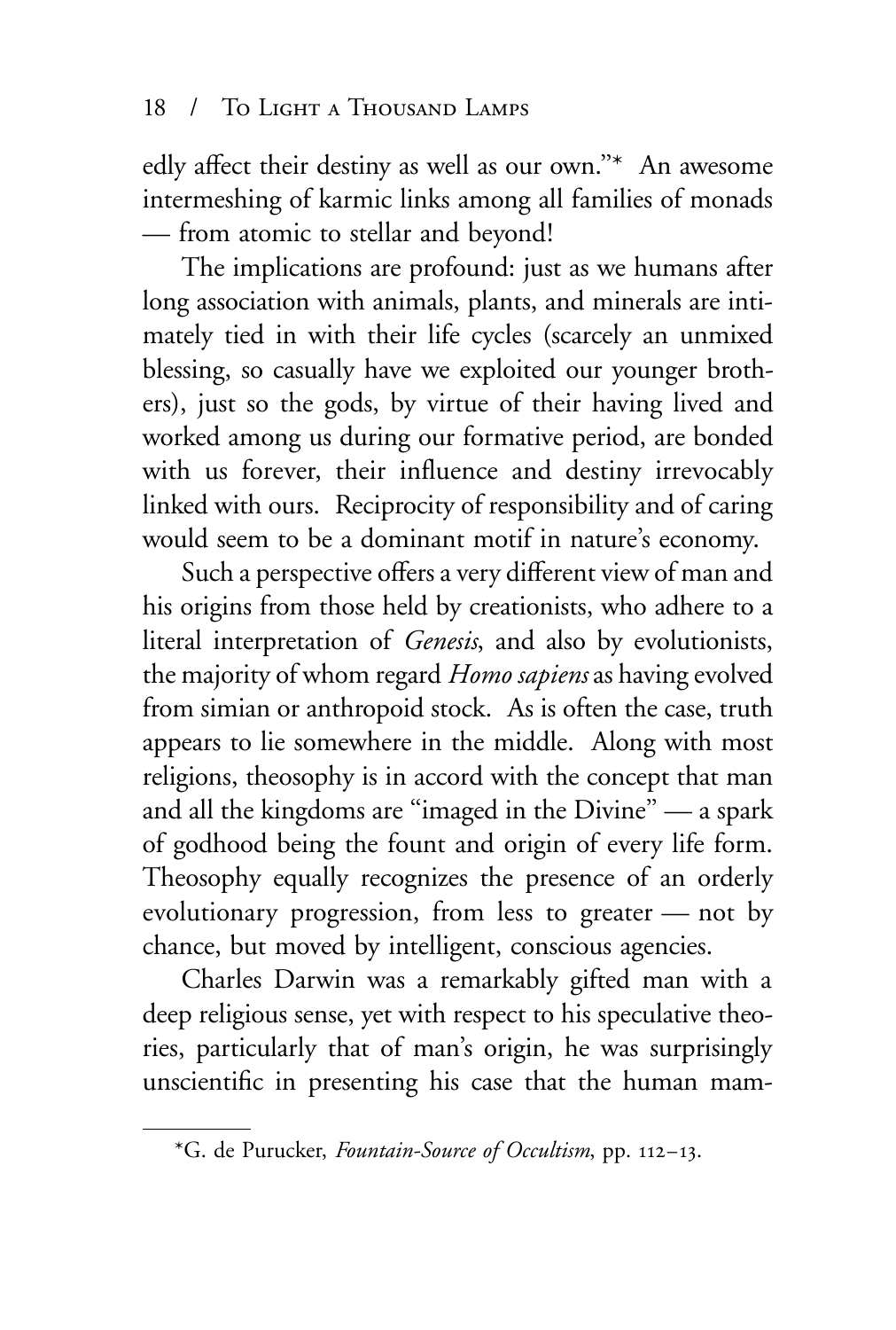malia *followed* the monkeys and apes on the ladder of stocks.\* The genealogical tree from protozoon to man, when impartially examined, shows numerous gaps in the scale of beings — too many ''missing links.'' There is no hard fossil evidence for claiming a ''straight-line-of-descent'' from amoeba through monkeys to apes to Homo sapiens.†

Penetrating questions continue to be asked. The caldron of debate is impelling ''a growing number of evolutionary specialists to go back to the drawing board: to the fundamentals of patterns and forms of nature." $\ddagger$  They are starting from scratch, letting the chips fall where they may, so that they disclose what is and expose what is not. It is not our purpose here to report on the several new evolutionary hypotheses or interpretations of fossil finds that are currently under examination. Suffice to note a provocative statement by the late Finnish paleontologist, Björn Kurtén:

Man did not descend from the apes. It would be more correct to say that apes and monkeys descended from early ancestors of man. The distinction is real: in the traits under consideration, man is primitive, apes and monkeys are specialized. — *Not From the Apes*, p. vii

This statement, as far as it goes, accords with the theosophic model, although that expounded by HPB and Purucker goes a good deal further. They maintain that the simians and apes are offshoots or descendants of man as the

<sup>\*</sup>*The Descent of Man*, p. 155.

<sup>†</sup>Cf. Francis Hitching, *The Neck of the Gira¤e: Where Darwin Went Wrong*, chapter 8, "Monkey business," pp. 199-224; also Eldredge and Tattersall, *The Myths of Human Evolution*, pp. 45-6.

 $‡Hitching, p. 221.$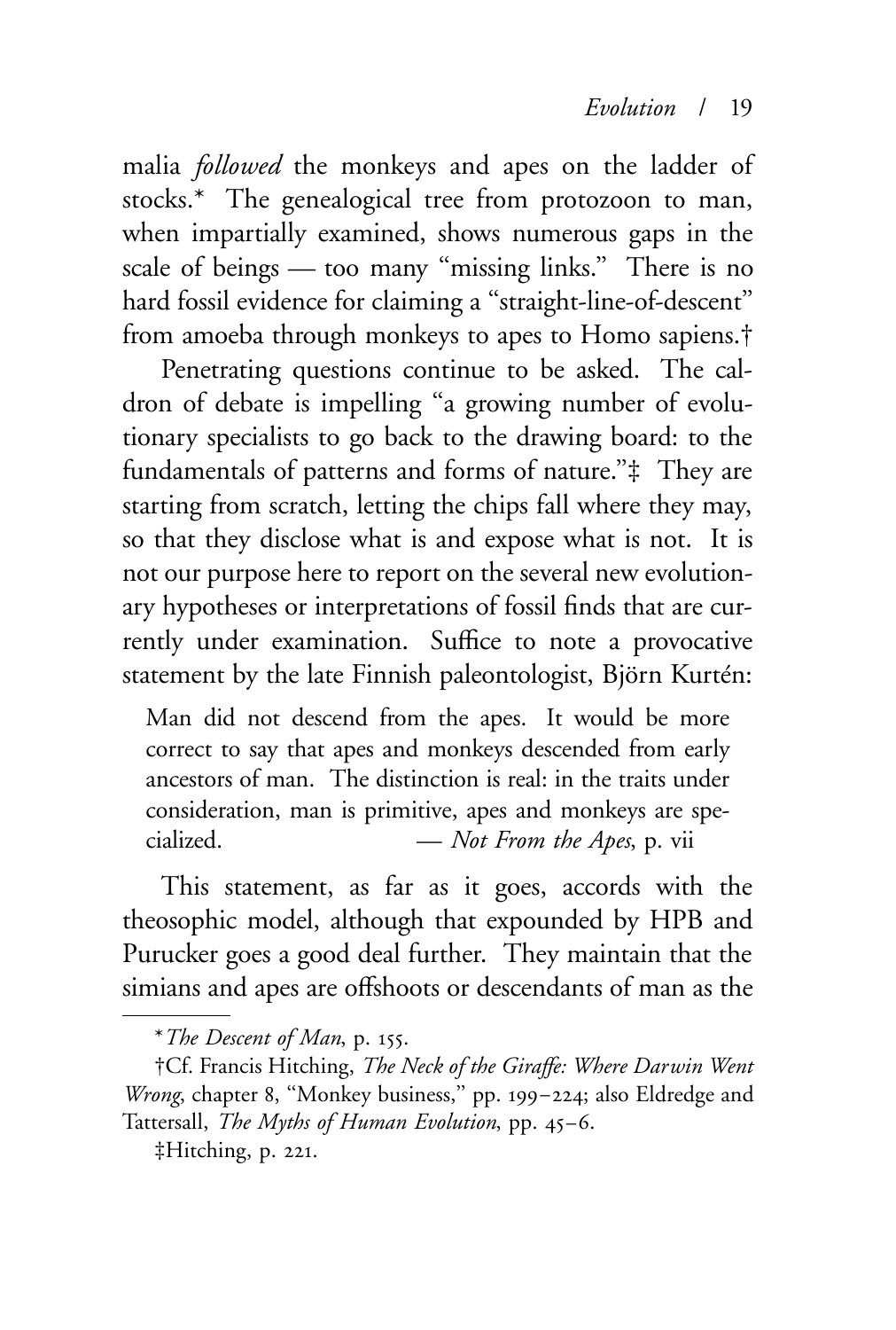result of a series of miscegenations, that is, mating of humans with animals; and that this occurred during the very early stages of humanity's racial experience, before the line of demarcation between human and animal stocks had become sharply drawn.

In *Man in Evolution*, a critique of the evolutionary theories that scientists since Darwin had propounded through the 1930s, Purucker analyzed the biological and anatomical evidence and showed that the physical form of man is beyond doubt far more primitive than that of the simians or other primates. As scientists have never found any anatomical characteristic to go backwards, but always forwards, obviously the most primitive features are the oldest; and as the bodies of monkeys and apes in significant ways are more specialized or evolved anatomically than man's body is, they must have come *after* man.

Rather than looking for fossil links, Purucker suggested that the real missing link in scientific theory is that of *consciousness*, the dynamic element behind the evolution of forms, human or other; further, that man was the origin, the parent and source of all species lower than himself. In brief, he takes man back to some prototype or original parent when the human stock had a semi-ethereal or astral form, from which over the ages many cells were cast off. These cast-off cells later developed along their individual lines to form the lower stocks.

It is ironic that since the publication of *The Descent of Man* most scientists along with the general public have taken Darwin's hypotheses as *facts*, instead of regarding them, as he had hoped, as *theories* to be tested and proved or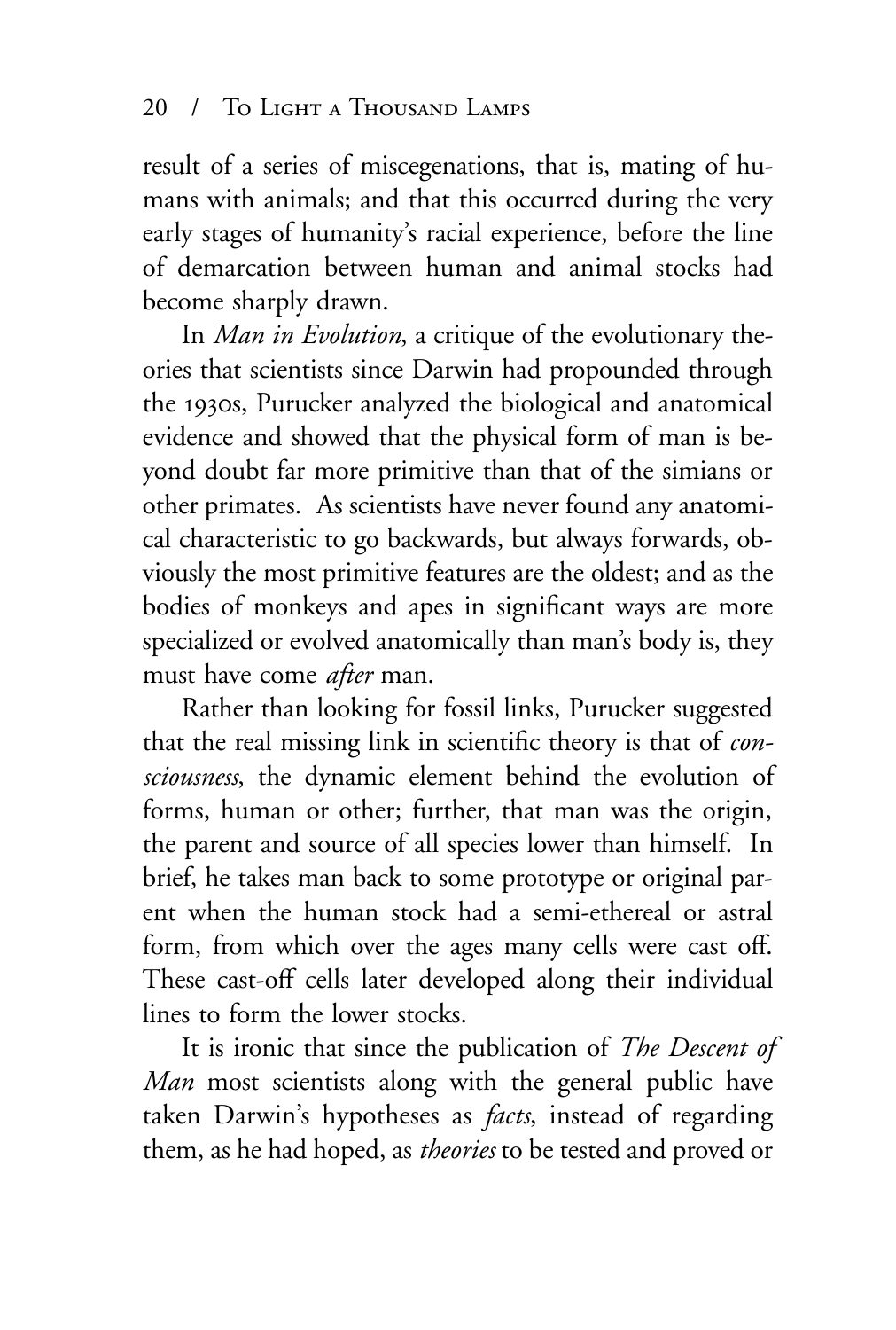disproved in the light of further investigation. The result has been to consolidate the materialistic view of life, rendering a grave disservice, particularly by the notion that we are merely evolved apes. Rightfully the creationists object to this, but their vision of man is equally limited by their dogmatic stance. We need to visualize ourselves as we really are — divinities who have been animating all manner of bodies for many aeons. Certainly in earlier imbodiments we — as monads — no doubt used a fish form, a reptile form, and a bird form before we imbodied in a mammal form. And if indeed we did use an apelike form in an earlier round of experience, this does not mean that we descended from the apes *in this present cycle*. The distinction, while subtle, is an important one to note.

Some anthropologists and paleontologists, in an endeavor to solve the many anomalies in current evolutionist theories, have suggested the likelihood of there being intelligent agencies behind the evolution of all species. They reason there must be some directing influence protecting and guiding the intricate and highly organized lower forms of life. Even so, they cannot account for the sudden marked changes that occurred in the human stock. What mysterious factor, they ask, precipitated the extraordinary leap in consciousness from that of animal to a creative, artistic, and original thinker? What happened?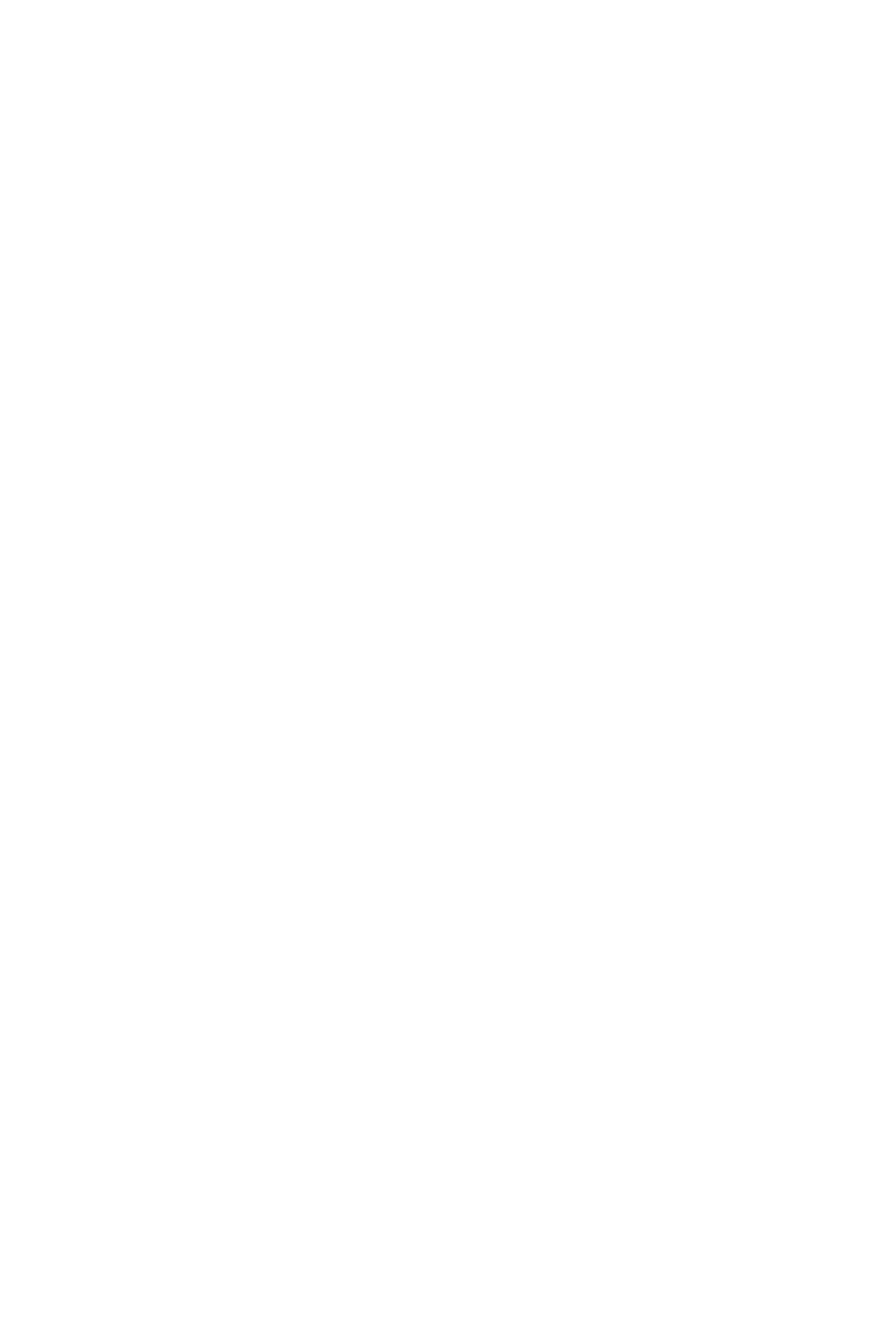## <span id="page-34-0"></span>The Quickening of Mind

TRADITIONS ALL OVER THE GLOBE describe an event of titanic import which occurred millions of years ago: the quickening of mind in childlike humanity. Where before we as a race had been dreamlike and without goal, now we were afire with the vigor of self-conscious thought, of choice, and the will to evolve. Legend and myth, scripture and temple preserve the record of this wondrous transition from mindlessness to self-awareness, from Eden-innocence to knowledge and responsibility — all due to the intervention of advanced beings from higher spheres who wrought within us "a living mind . . . and new mastery of thought."\*

In the Purānas of India, for example, and also in the *Bhagavad-Gītā* and other sections of the *Mahābhārata*, are a number of references to our divine ancestors being descended from seven or ten "mind-born sons of Brahma." They go under different names, but all are mind-born, *m¯anasa*, ''thinking'' (from *manas*, ''mind,'' derived from the Sanskrit verb *man*, "to think, to reflect"). Occasionally they are called *mānasaputras*, "sons of mind"; more often *agnishvāttas*, those who have tasted of *agni*, "fire"; also

<sup>\*</sup>*Prometheus Bound*, Aeschylus, trans. Gilbert Murray, lines 445-6.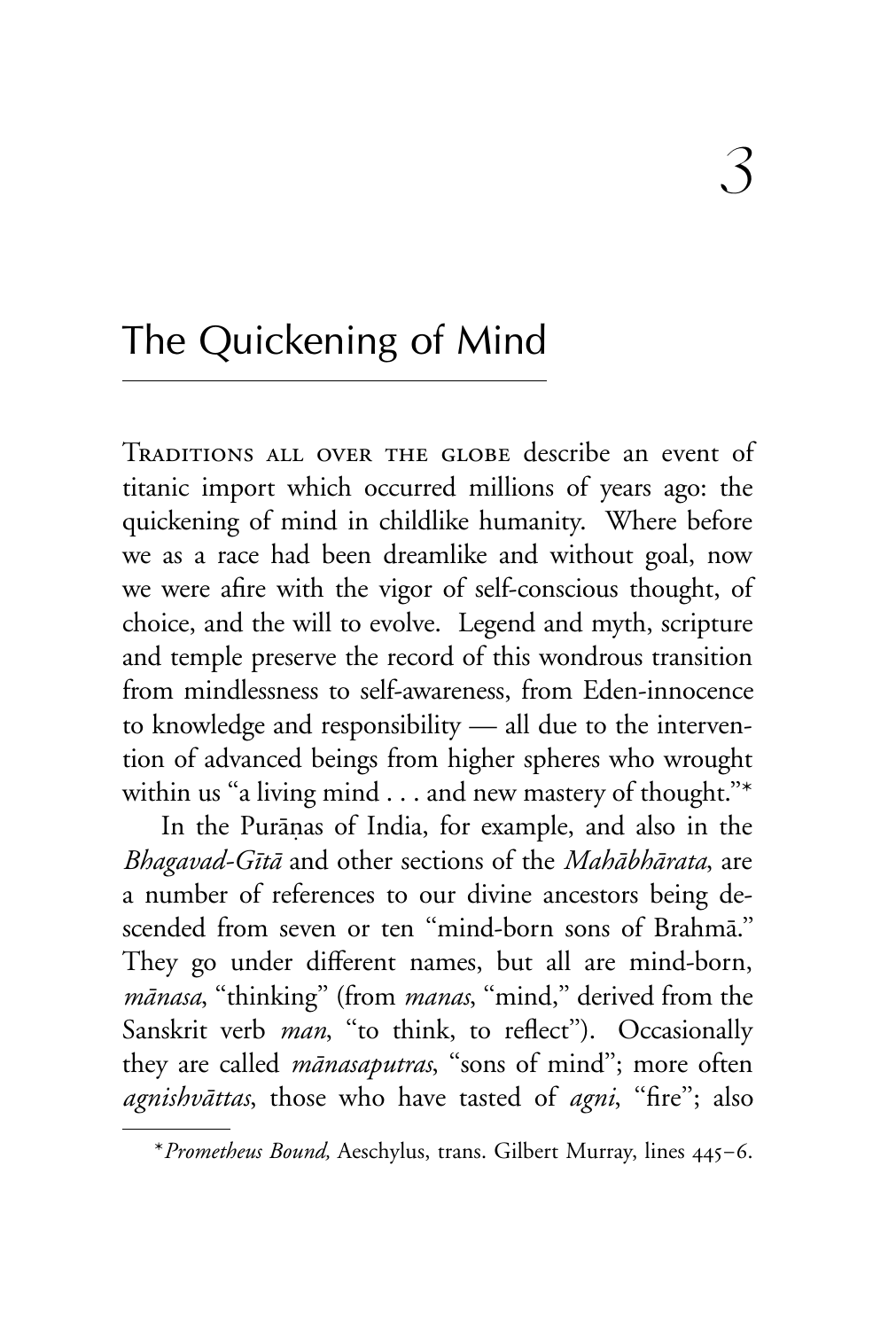*barhishads*, those who sit on *ku´sa* grass for meditative or ceremonial purposes; or they are referred to simply as *pitris*, "fathers" — terms that preserve the tradition that solar and lunar fathers, progenitors, gave mind and the power to choose to early humanity so that we humans might pursue our further evolution with conscious intent.

The awakening of mind in an entire humanity could not have been accomplished by a single heroic deed; it must have taken hundreds of thousands, if not several million years to achieve. And the humans of that predawn period no doubt were as diverse as we are today: the most enlightened were probably few in number, the great majority of mankind being in the middle range of attainment, while some lacked the impetus to activate their potential. The coming of the light-bearers was indeed an act of compassion, yet it was destined also because of karmic links with humanity from previous world cycles.

Understandably, the unleashing of this new power among a humanity as yet undisciplined in the use of knowledge called for guides and mentors to point the way. Legends and traditions of many peoples relate that higher beings remained to teach, inspire, and foster aspiration as well as intellect. They imparted practical skills: navigation, star lore, metallurgy, and husbandry, herbal medicine, carding and spinning, and hygiene; also a love of beauty through the arts. More important than all else, they impressed deep within the soul memory of those early humans certain fundamental truths about ourselves and about the cosmos, to serve as an inner talisman for ensuing cycles.

In the West poets and philosophers for centuries have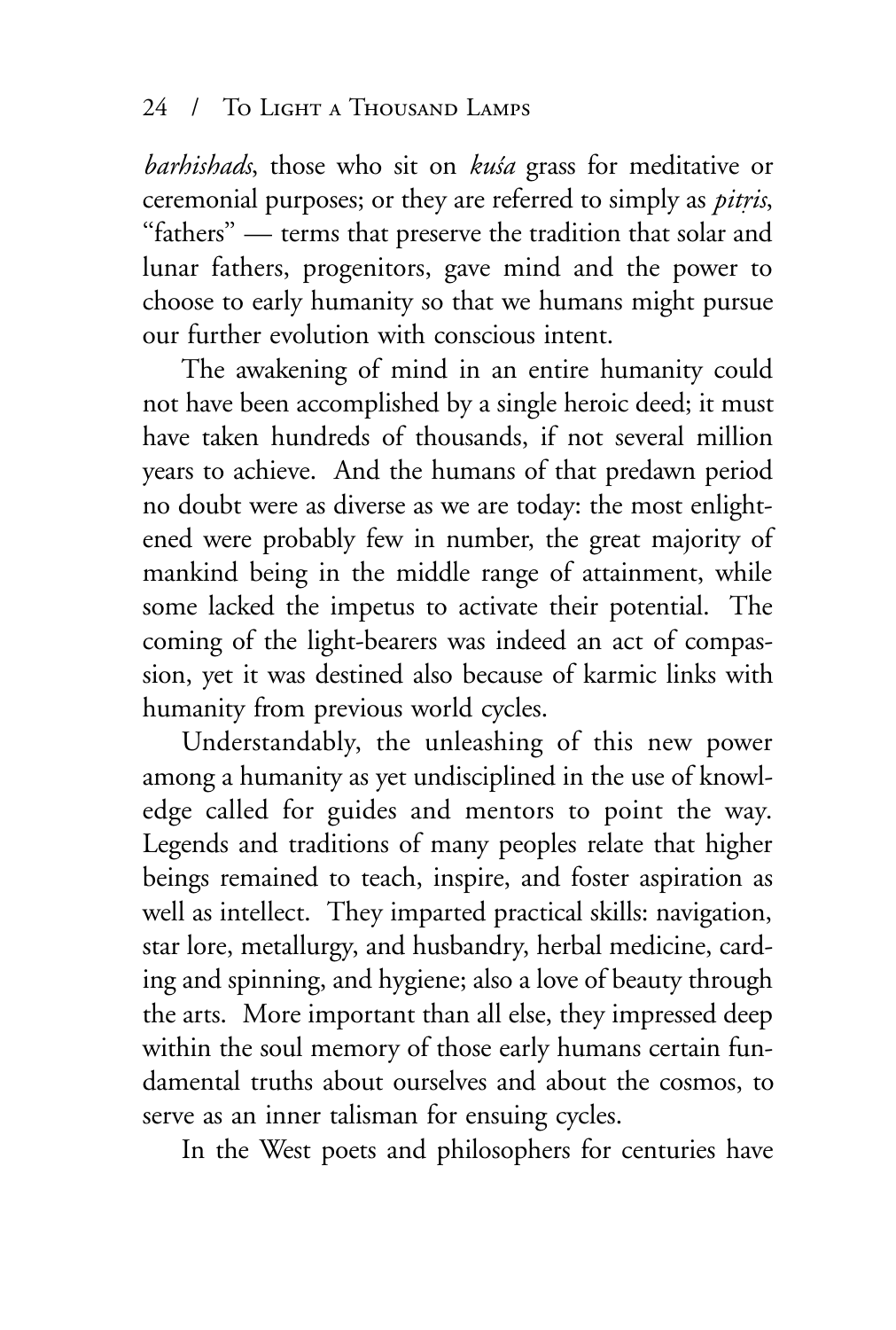elaborated on the legends surrounding Prometheus which the Greek poet Hesiod (8th century BC) recorded from very ancient sources. Among others, Aeschylus, Plato, Vergil, Ovid, and in more recent times Milton, Shelley, and others immortalized various facets of the tale. In his Dialogues Plato hints often of a wisdom beyond the myths he relates, and in his *Protagoras* (§320 ff) he tells of the confrontation of Epimetheus (Afterthinker) with his older brother Prometheus (Forethinker). When the cycle had come for ''mortal creatures'' to be formed, the gods fashioned them from the elements of earth and fire ''in the interior of the earth,'' but before bringing them into the light of day they commissioned Epimetheus and Prometheus to apportion to each its proper qualities. Epimetheus offered to do the main work, leaving the inspection and approval to Prometheus.

All went well with respect to furnishing the animals with suitable attributes; but, alas, Epimetheus discovered he had used everything up, ''and when he came to man, who was still unprovided [for], he was terribly perplexed.'' Prometheus had but one recourse, and that was to procure by stealth from the common workshop of Athena, goddess of the arts, and of Hephaestus, god of fire and craftsmanship, that which was needed to equip ''man in his turn to go forth into the light of day." Off Prometheus sped to the forge of the gods where burned the everlasting fire of mind. Stealing an ember from the sacred hearth, he descended again to earth and quickened man's latent mind with the fire of heaven. Man the thinker was born: instead of being less qualified than the animals which Epimetheus had so well equipped, he now stood a potential god, conscious of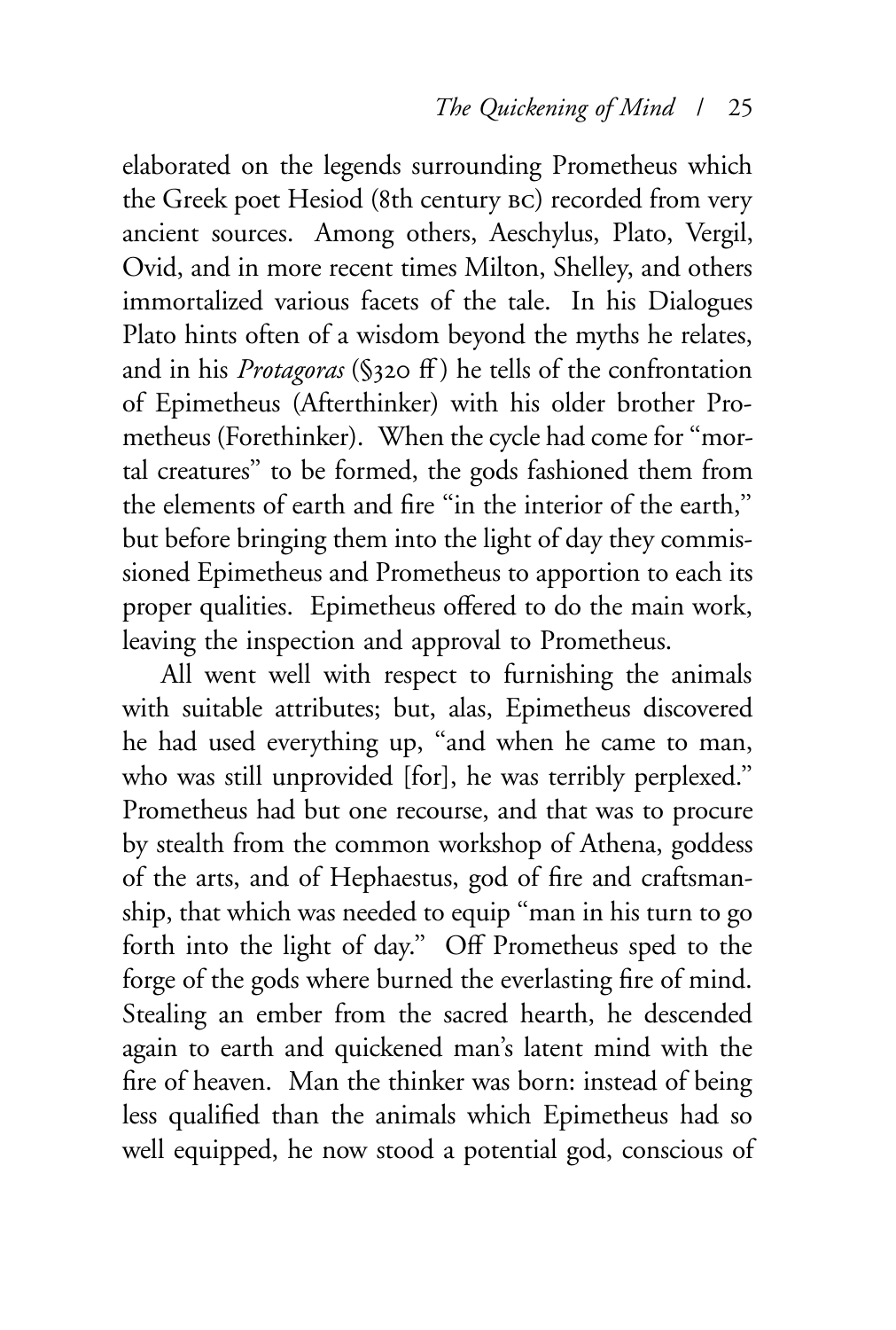his power, yet innately aware that from then on he would have to choose between good and evil, and *earn* the gift Prometheus had brought.

At first the youthful humans (ourselves) lived at peace, but in time many of us turned our mind-power to selfish ends and were ''in process of destruction.'' Zeus, noting our plight, called Hermes and empowered him to go swiftly to earth and instill "reverence and justice" in every man and woman, so that all, and not merely a favored few, would share in the virtues. In short, we humans, however unequal in talent or opportunity, are equal in divine potential.

In myth form Plato transmits the beautiful truth that not only did Zeus sow within man the seed of immortality (see likewise *Timaeus* §41), but also, at the appointed hour, an ember of the mind-fire of the gods fructified that seed into self-conscious awareness of his divinity — the work of Prometheus, whose daring and sacrifice for the sake of humanity make him the noblest of heroes.

The third chapter of *Genesis*, when understood, tells the same story, with God warning Adam and Eve not to eat of the fruit of the tree of knowledge of good and evil, or they would die. But the serpent assures Eve that they ''shall not surely die," for God — or rather gods, *'elohīm*, plural know(s) that as soon as they do eat from it, their ''eyes shall be opened, and [they] shall be as gods, knowing good and evil.'' They did eat, and they did ''die'' — as a race of mind-innocent children — and became truly human, became *as gods, knowing good and evil*. And here we are, gods in our inmost being, though largely unaware of this since memory of this momentous truth has faded.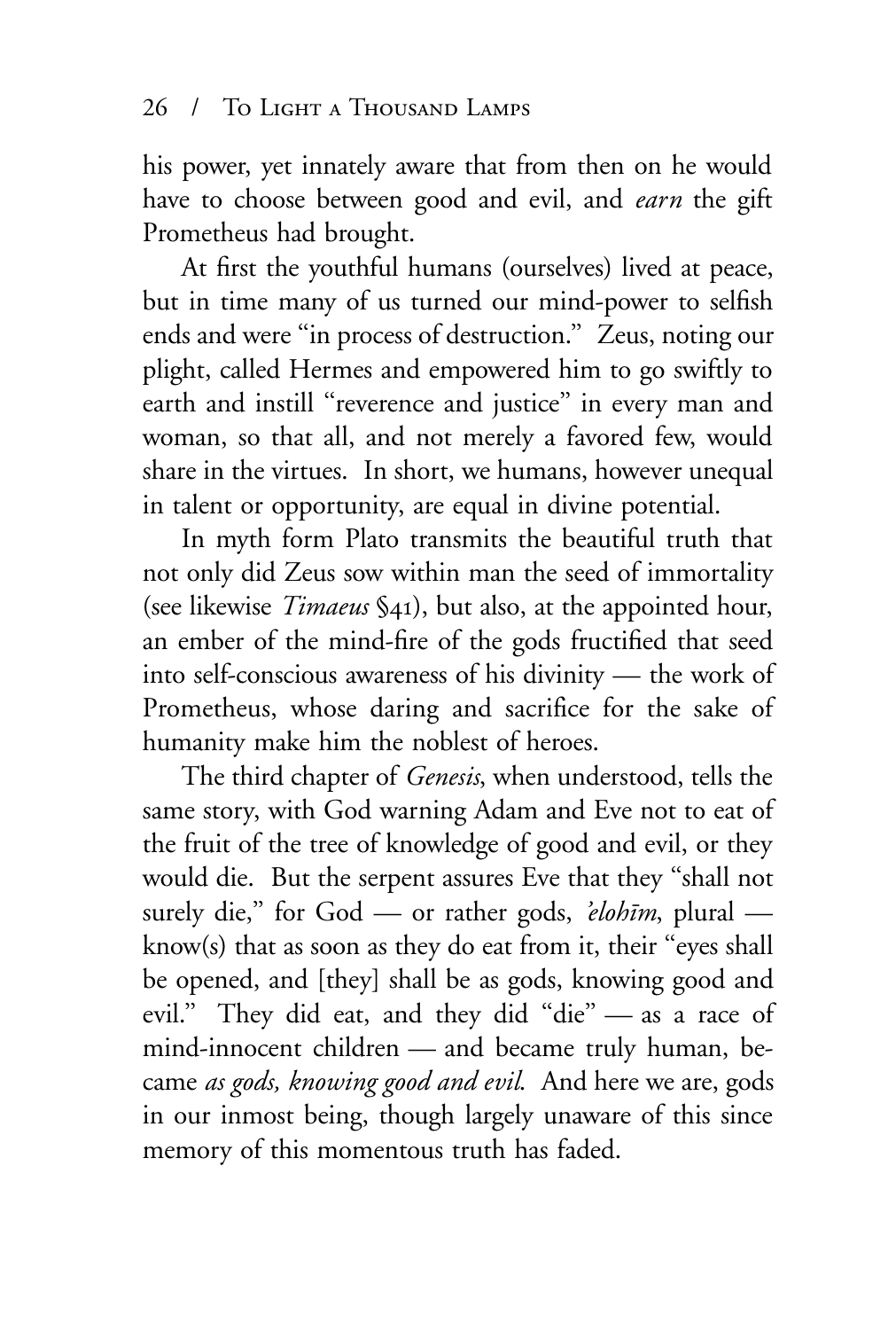Turning to the same story in the Stanzas of Dzyan of *The Secret Doctrine* we find:

The great Chohans called the Lords of the Moon, of the airy bodies. ''Bring forth men, men of your nature. Give them their forms within. She [Mother Earth] will build coverings without. Males-females will they be. Lords of the Flame also . . .''

They went each on his allotted land: seven of them each on his lot. The Lords of the Flame remain behind. They would not go, they would not create.  $-2:16$ 

Thus it came about that seven times seven creatures were fashioned, shadowy, and each after his own kind. Yet the beings with mind had still to be born. The Fathers each provided what they had, the Spirit of the Earth as well. It was not enough: ''Breath needs a mind to embrace the Universe; 'We cannot give that,' said the Fathers. 'I never had it,' said the Spirit of the Earth.'' Early man remained an "empty senseless" being.

"How did the Mānasa, the Sons of Wisdom, act?" They spurned the earlier forms as unfit; but when the third race was produced, "the powerful with bones," they said, "We can choose, we have wisdom.'' Some entered the shadowy (astral) forms; others ''projected the Spark''; still others ''deferred till the fourth'' race. Those in whom the mind-spark entered fully became enlightened, sages, the leaders and guides of average humanity in whom the spark had been but partially projected. Those in whom the spark had not been projected, or burned too low, were irresponsible; they mated with animals and bred monsters. The Sons of Wisdom repented: ''This is Karma,'' they said, because they had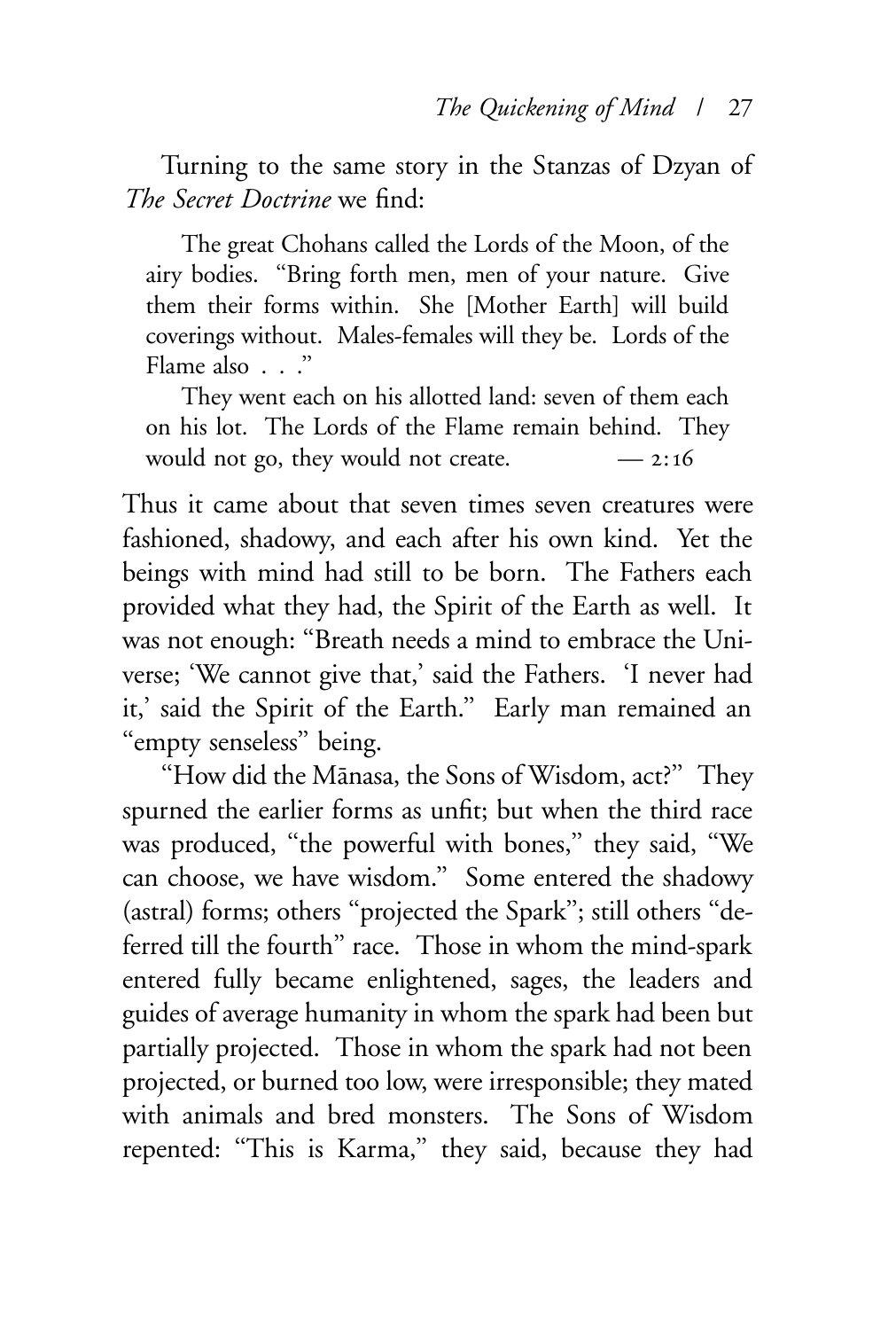refused to create. ''Let us dwell in the others. Let us teach them better, lest worse should happen. They did. . . . Then all men became endowed with Manas [mind].''

Thus did the third race produce the fourth, whose inhabitants ''became tall with pride.'' As the cycle of evolution rapidly moved toward its lowest point in the arc of material descent, temptations multiplied. It is recorded that a fearsome battle took place between the Sons of Light and the Sons of Darkness. ''The first great waters came. They swallowed the seven great islands.'' The Sons of Light took birth among the incoming fifth race — our own — to give it the needed spiritual impetus, and ''taught and instructed it.''\*

The igniting of our intellectual faculties was a climactic moment in human evolution. It quickened our awareness of everything: we became conscious of who and what we were — self-conscious. Knowledge gave us power: power to choose, to think, and to act — wisely and unwisely. It gave us the ability to love and to understand others. It stimulated the yearning to evolve and expand our capacities. In the process it gave us the greatest challenge of all: the awakening of our powers for both beneficence and maleficence, culminating in a contest between the light and dark forces in ourselves. When we multiply this by several billion human souls, we easily understand why there has been and still is a continual conflict of wills.

During the third great racial cycle or root-race, the mānasaputras, who united their mind-essence with the latent mind of those early humans, remained with us as

<sup>\*</sup>*The Secret Doctrine* 2:16-21, Stanzas III-XII.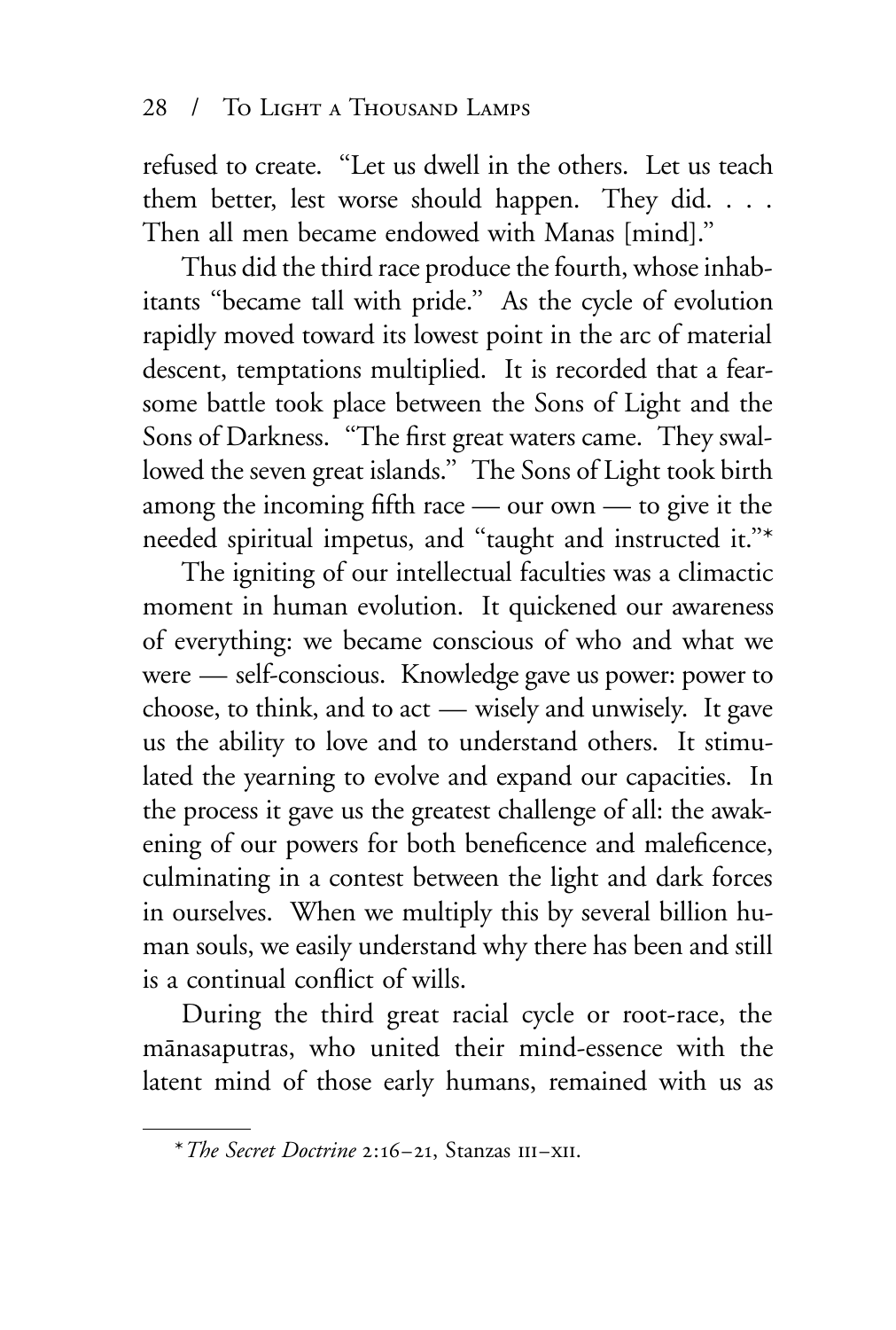divine instructors. Inevitably, however, there came a time when these higher beings retired so that the young humanity could evolve and develop on its own. They withdrew from our immediate presence, but they never withdrew their love and protective concern, any more than a mother and father ideally will ever stop loving their children. The wise parent learns that the greatest gift he can give his children is his trust in them that they can make it on their own. That is what the mānasaputras did for us; and what our god-essence is continuing to do for the human portion of ourselves.

In fact, we are mānasaputras, although in its higher reaches mind is not as yet fully manifest in us. Nonetheless, the truths the mind-born sons implanted in our soul-memory remain an intrinsic part of ourselves. It is for the purpose of consciously reestablishing contact with this inborn wisdom-knowledge that we come again and again to earth: to rediscover who we truly are, companions of stars and galaxies and fellow humans as surely as we are of our brothers of field, ocean, and sky — one flowing consciousness, from our parent star to crystals and diamonds, and further, to the tiny lives that animate the world of the atom. Nor do we overlook the several classes of elemental or primary beings who maintain the integrity of the elements of aether, fire, air, water, and earth.

It may seem strange to think of ourselves as one flowing consciousness, yet this is just what we are. We see our human self as a separate unit when in fact it is only a cell, we might say, of the loftier being in which humanity is living and having its conscious evolutionary experience. Separate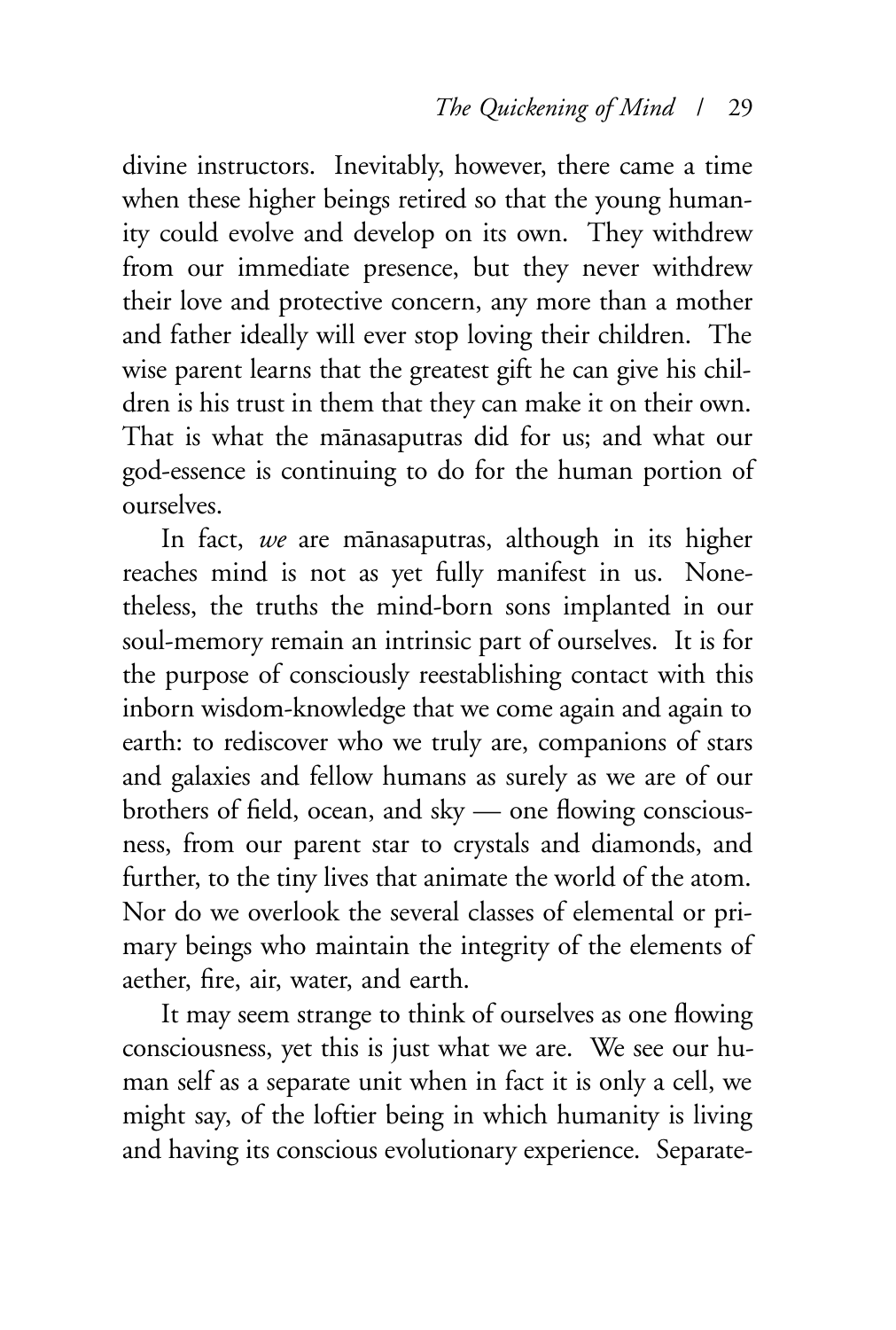ness is an illusion. There is an interconnection among all nature's families — in the sense that all beings are sacrificing a little of themselves for the benefit of the kingdoms above and below them. There is an interchange of helpfulness constantly going on that we might intuit more often could we *feel* our oneness with all. Along with a constant interchange of life-atoms and of energies of many kinds, there is also an intermeshing of karma among all of nature's kingdoms. Indeed, we have the mineral, plant, and animal kingdoms within us, and the elemental kingdoms as well, and we also have the god kingdoms within us, because we are gods in human form. We too often overemphasize our seeming separateness.

Today an astonishing array of evidence is confirming that consciousness is *one* and that while it manifests in different ways in stone, plant, animal, and human, it is one flowing river of life. Experiments with plants, for example, suggest plant sensitivity to human thoughts and to music. If there is reciprocity of vibration, both positive and negative, between humans and plants, it surely exists among our own species. The continuous interchange of thought-energies, of thought-atoms, among us is not limited to the human kingdom or to our planet. When we reflect on the living network of magnetic and soul force between ourselves and every aspect of the cosmic organism we call our universe, we sense something of the magnitude of our responsibility. If we could view all that occurs in our personal circumstances, in our social and communal relationships, from this perspective, from the eye of our immortal self, we would transform every aspect of human living.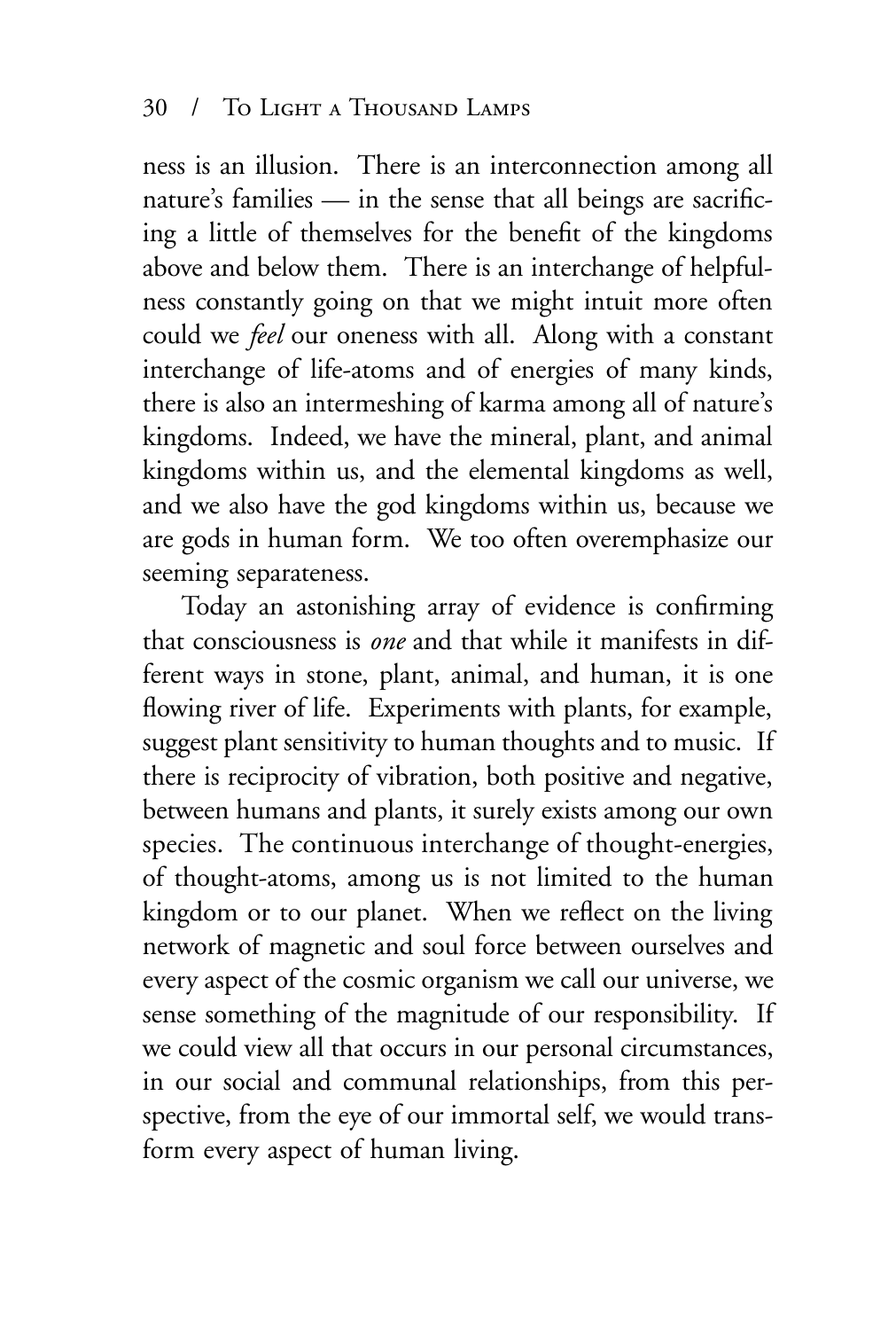# $\overline{\mathcal{A}}$

## Reincarnation

YOU AND I ARE ON A VAST PILGRIMAGE of exploration of the cosmos. We entered it aeons ago, impelled by the divine spark within us to seek experience, to gain knowledge of ourselves and of the truths of nature. In order to grow, to evolve, we took on bodies of gradually increasing materiality so that we might learn firsthand what this whole earth experience is about. Though we may not fully realize it, as we are often at cross-purposes with ourselves and with our circumstances, we as a humanity are beginning to awaken, to shake off our cloaks of matter, of blindness, and to glimpse a little behind the veil of appearances to the reality of the godhead that gave us birth. And that godhead is both our Self and our Father in heaven.

Reincarnation offers a sound and compassionate perspective on the totality of our lives. What other theory can compare with the ennobling concept that human beings, in concert with all of nature's kingdoms, are evolving participants in a timeless cosmic process — a process that includes a succession of births and deaths in and for every life form? It encompasses both the infinitely large and the infinitely minute. Who are we? Where did we come from, and why? And what kind of future may we expect, as individuals and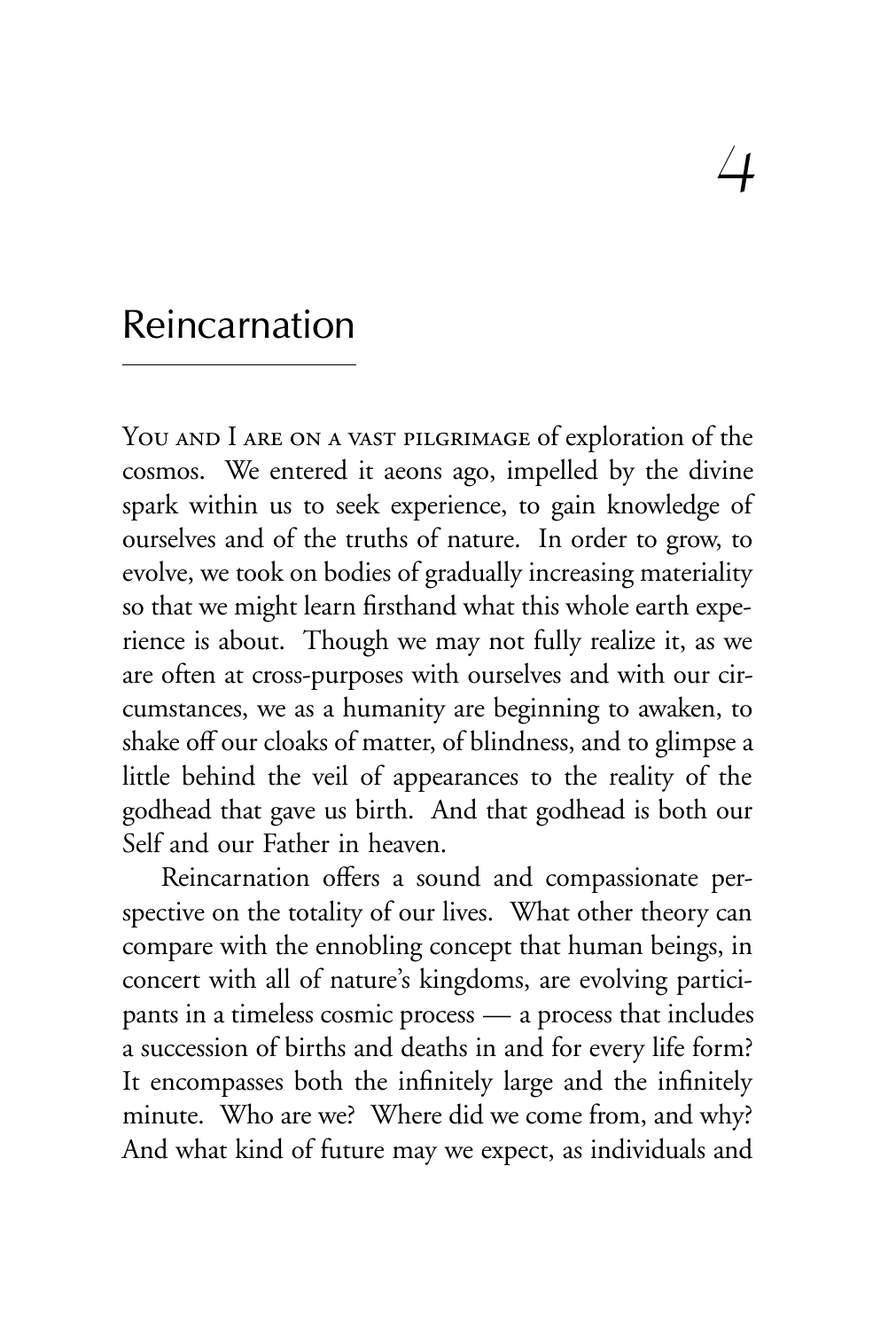as a species? There is a great deal of confusion in our current thinking, largely because we have alienated ourselves from our source, our god-essence. We need to know with certainty that our roots go deeper than this one life, and that a part of us endures beyond death. We need to find meaning in suffering and behind the frightening injustices inflicted upon children, animals, and millions of innocent victims of ruthless crimes and senseless accidents when there is no apparent cause in this life.

Solid knowledge today about these matters that ought most to concern us is appallingly slight, not because it is unavailable — there is a fund of teaching and practical wisdom in the world's religions, in myth, legend, aboriginal tradition, and fairy tale — but because we have forgotten how to apply the universal keys that are waiting to be used intelligently and with altruistic motive.

The concept of reincarnation is, of course, very old, and the cyclic return of the human soul for learning purposes and expansion of awareness was as widely understood throughout the ancient pagan world as it still is in much of the Orient. Several early Church Fathers, versed in Platonic and Pythagorean thought, accepted it, among them Origen, who wrote of the soul's preexistence and of its taking birth again in a body according to its merits and former deeds; and, further, that ultimately, when bodies and material things will suffer ruin and disappear, all spirits will be united in one.

For centuries these and other doctrinal theses of Origen were considered as having been officially condemned and banned by the Fifth Ecumenical Council called by Emperor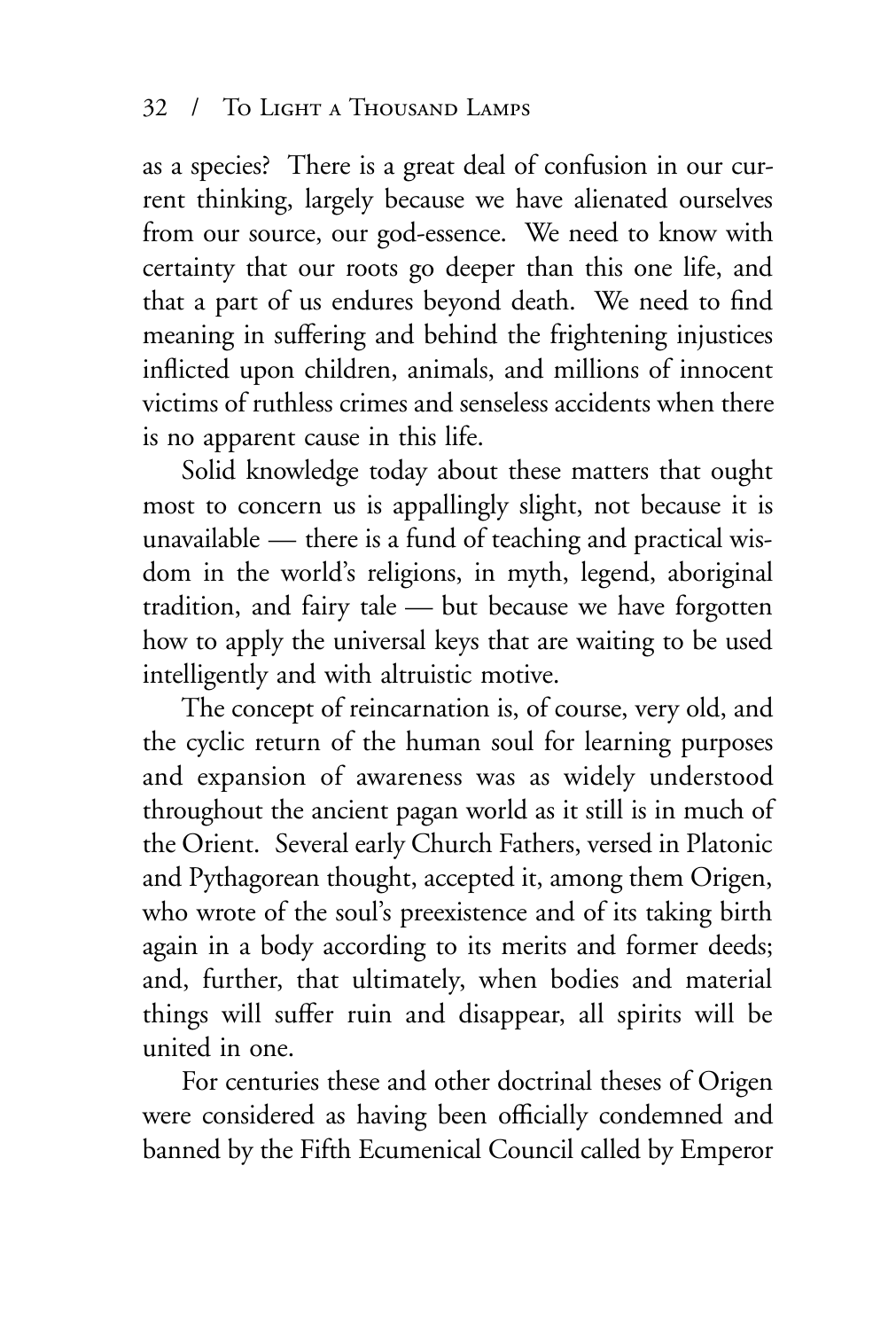Justinian and held in Constantinople in 553 AD. Careful scrutiny of the record, however, shows that neither Origen nor his beliefs were aired at any session of the Council. It was at an extra-conciliary meeting held prior to the Council that fifteen Anathemas were pronounced against Origen and his teachings, the first of which reads:

If anyone assert the fabulous pre-existence of souls, and shall assert the monstrous restoration which follows from it: let him be anathema $*$ 

It seems incomprehensible to us today that a teaching as broadly accepted and as logical and spiritually satisfying as reincarnation should have been withdrawn from public knowledge and held under ecclesiastical wraps for nearly 1,500 years. One cannot help wondering what the history of the Occident might have been had the concept of reincarnation remained a vivifying element in the Christian message. Providentially, although it was taboo to preach from the pulpit the doctrine of the soul's rebirth, the immortal song of bards and poets could not be silenced, and when the Renaissance came, philosophers joined poets in speaking and writing openly of intimations of an earlier life or lives. Later, Transcendentalists on both sides of the Atlantic powerfully affirmed their support of this transforming idea, this doctrine of hope and consolation.

Against the background of cosmic cycles, the birth and death of stars, and the annual renewal of earth and all its kingdoms, reincarnation is seen as the human mode of

<sup>\*</sup>*Reincarnation: The Phoenix Fire Mystery*, comp. and ed. by Joseph Head and Sylvia Cranston, p. 159 ff.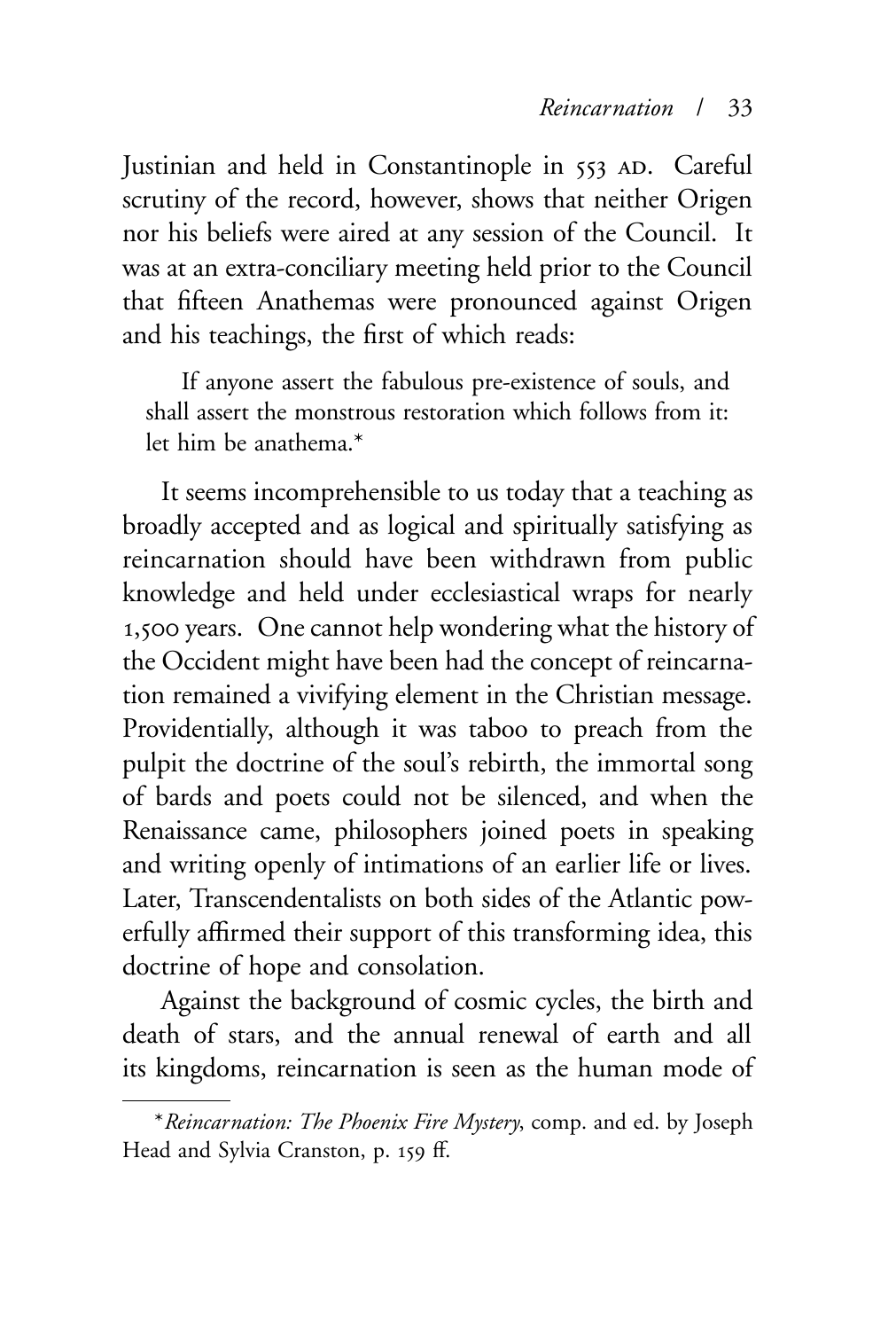the universal process of Divinity manifesting in terrestrial spheres — the Word made flesh of Christian tradition the Logos seeking imbodiment after imbodiment in numberless forms for the purpose of bringing into activity the seed-logos dwelling within the inmost essence of every entity. Is this not what the human adventure is all about: to *become* that which we feel so deeply we really are?

Many have the feeling as their life goes by that there is so much still unfinished, so much that could be expressed were there more time. Our body grows older, but *we* don't. How natural, then, for the evolving ego to return to earth after a rest period to continue inscribing new pages in its Book of Life. Everything works together, smaller cycles meshing with larger cycles to enable the fullest growth possible for each entity in its appropriate time and place. To this end nature provides ever new forms so that her myriad children — each a living being, a consciousness-center, a monad at its heart — may pursue their evolutionary goals.

The cells of our body are born and die many times within our life span, yet we retain our physical integrity; family and friends know us even though our entire complement of molecules, cells, and atoms are continually being renewed. It's a miracle: the years pass, our hair turns white, but we are always recognizable as ourselves. And why? Because there is a substratum of form, an astral or model body on which the physical is built; and that astral model is itself but a reflection of an inner model. You can go further and further inward until you come to the life-seed, the logos within every person, the light of the Logos which ''lighteth every man that cometh into the world.''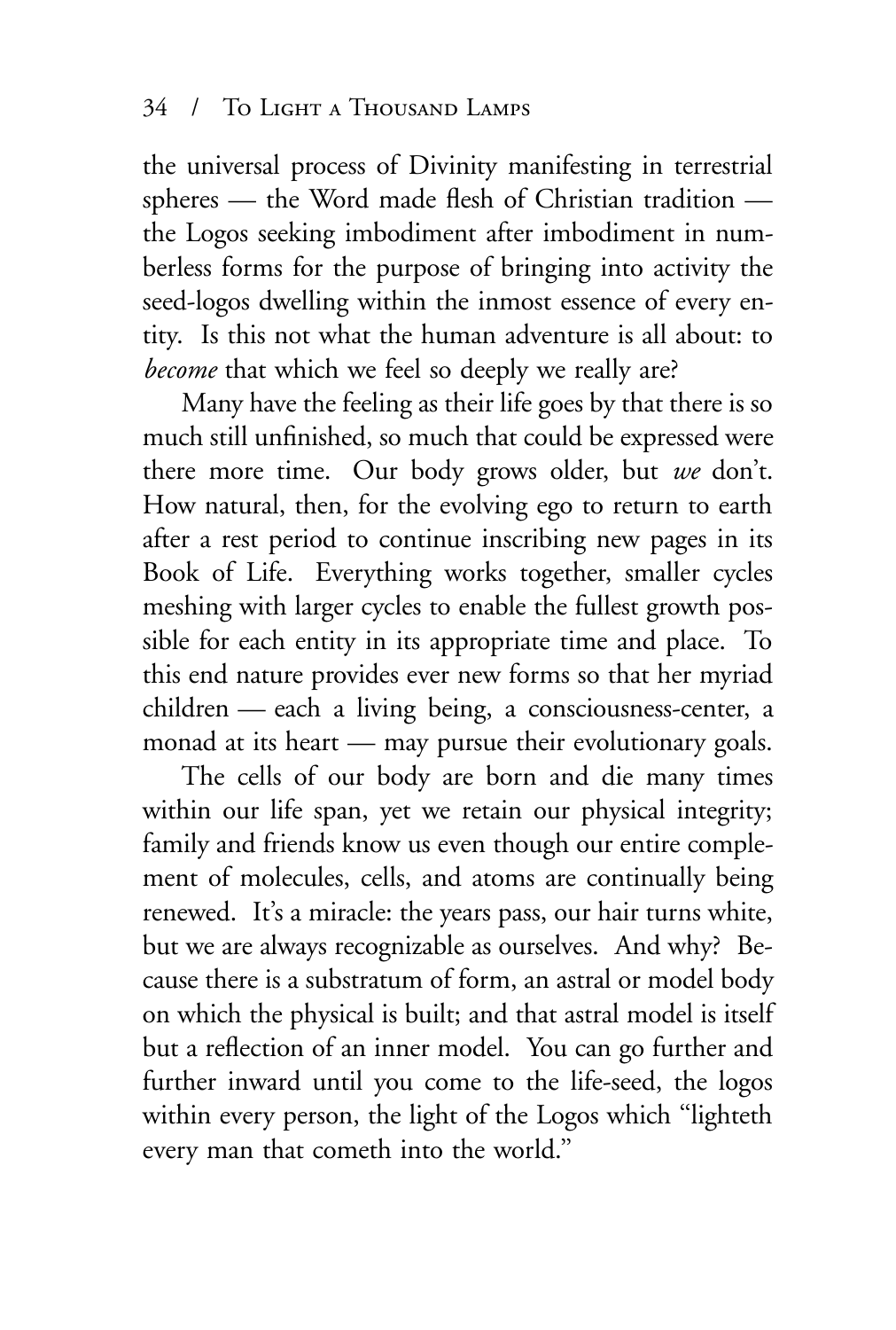A number of Buddhist texts refer to *svabhāva*, "selfbecoming'': that what is inherent in the invisible essence of an entity will ''self-become,'' that is, will unfold that essence in accordance with its own distinctive pattern. In *Genesis*, God ('elohīm) commanded the earth to bring forth grass and herbs and the fruit tree, ''whose seed is in itself,'' each after its kind  $(1:11-12)$ . Paul in his first letter to the Corinthians  $(15:38-41)$  also speaks of God (*theos*) giving to every seed its own body: "there is one glory of the sun," another glory of the moon, and another of the stars, ''for one star differeth from another star in glory."

The basic idea of svabhāva ties in with the Vedantic concept of *sūtrātman*: *sūtra*, "thread, cord," and *ātman*, "self." This "thread-self" or radiant essence not only links every portion of our multifaceted being, from the divine to the physical, but also links us with the totality of our past. How many lives must we have lived? We don't know; but if we believe at all in the immortality of spirit, we have a sense of an infinity of experience both behind as well as ahead of us. Every human being therefore has a rich reserve of unexpended force within (for good and ill) that at some time in this life or in lives to come will seek outlet; the entirety of our karma could not find expression within the brief interval of seventy or eighty years, or of twenty.

At every moment we are the totality of our past and the promise of the future that is to be. Such a perspective gives a feeling of continuity, an assurance that all that we have been remains *in essence*, incised on the memory tablets of eternity, on the seed-logos of our being, waiting for the precise karmic circumstances to find active expression.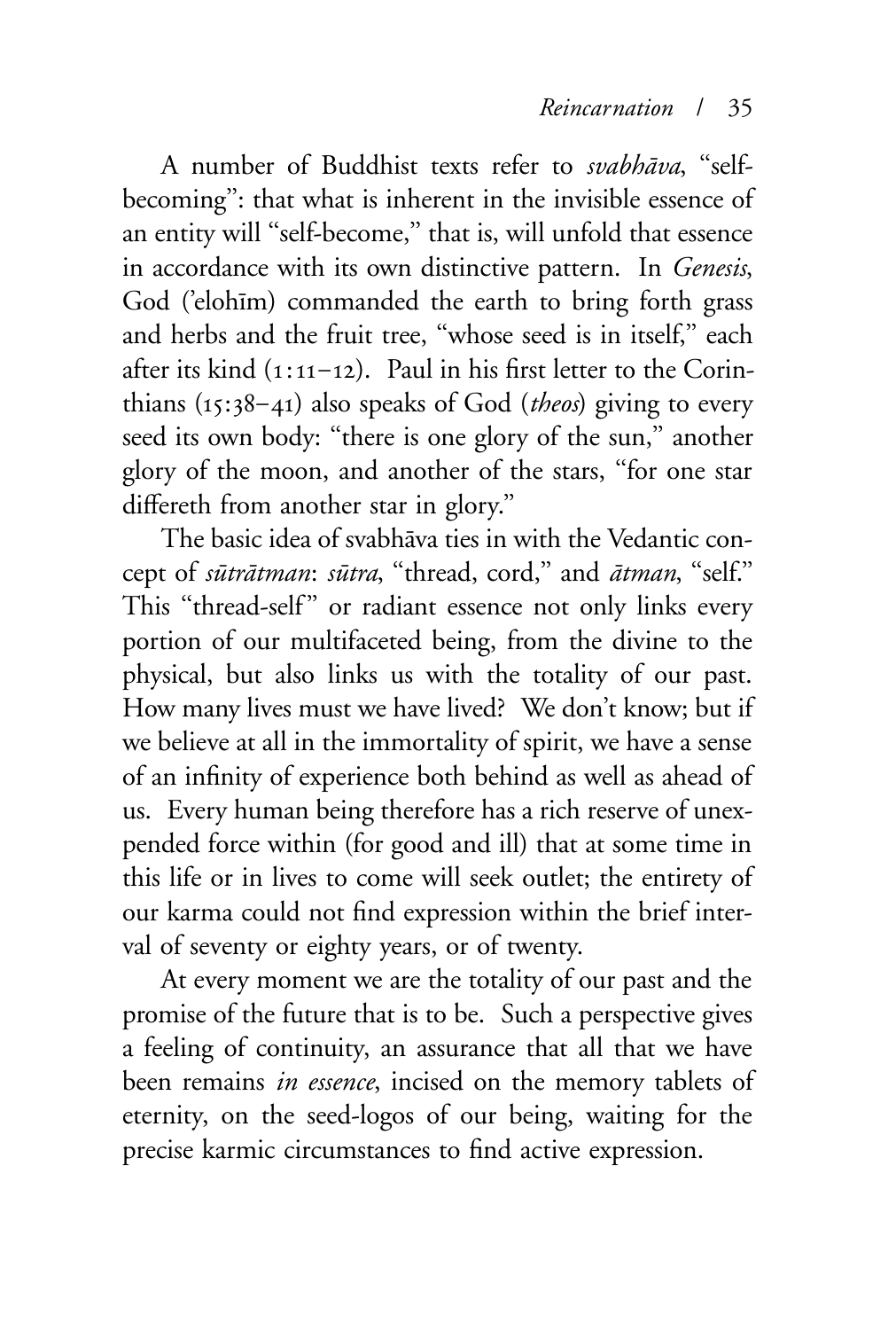HPB speaks of sūtrātman, the "thread of radiance," as being imperishable throughout the great world cycle and disappearing or dissolving only in nirvana, the great rest period, after which it will reemerge ''*in its integrity on the day when the Great Law calls all things back into action.*''\* This opens up a marvelous vista. Just as Jesus told the Jews in the temple, "Before Abraham was, I am" (*John* 8:58), so humanity as a life-wave of monads was there as essences, particles of divinity, of life, of consciousness, awaiting the cyclic moment when the universe was to come forth again in a new birth, a new flowering. When it manifests, we do also, numberless seed-logoi, seeds of life, each with its distinctive character or svabhāva; and at the close of its active cycle, when it enters another rest period, we do likewise, for we are part of and one with all — there is no separation. Yet every spark of godhood, though reabsorbed into non-being when the drama of a life-period ends, retains its inherent mark of selfhood. This is *its* mark, and no one else's: the whole purpose of its being is to develop its characteristic essence to the full.

How does this vast picture of reimbodiment of worlds and human beings and all life forms relate to the scientific views of heredity? Obviously, physical mechanisms for heredity exist, but could the body be formed without any connection with the part of us that outlasts many deaths? In his writings, G. de Purucker goes into the subject of reincarnation extensively, emphasizing that the process of rebirth starts long before the moment of conception. When

*<sup>\*</sup>The Secret Doctrine* 2:80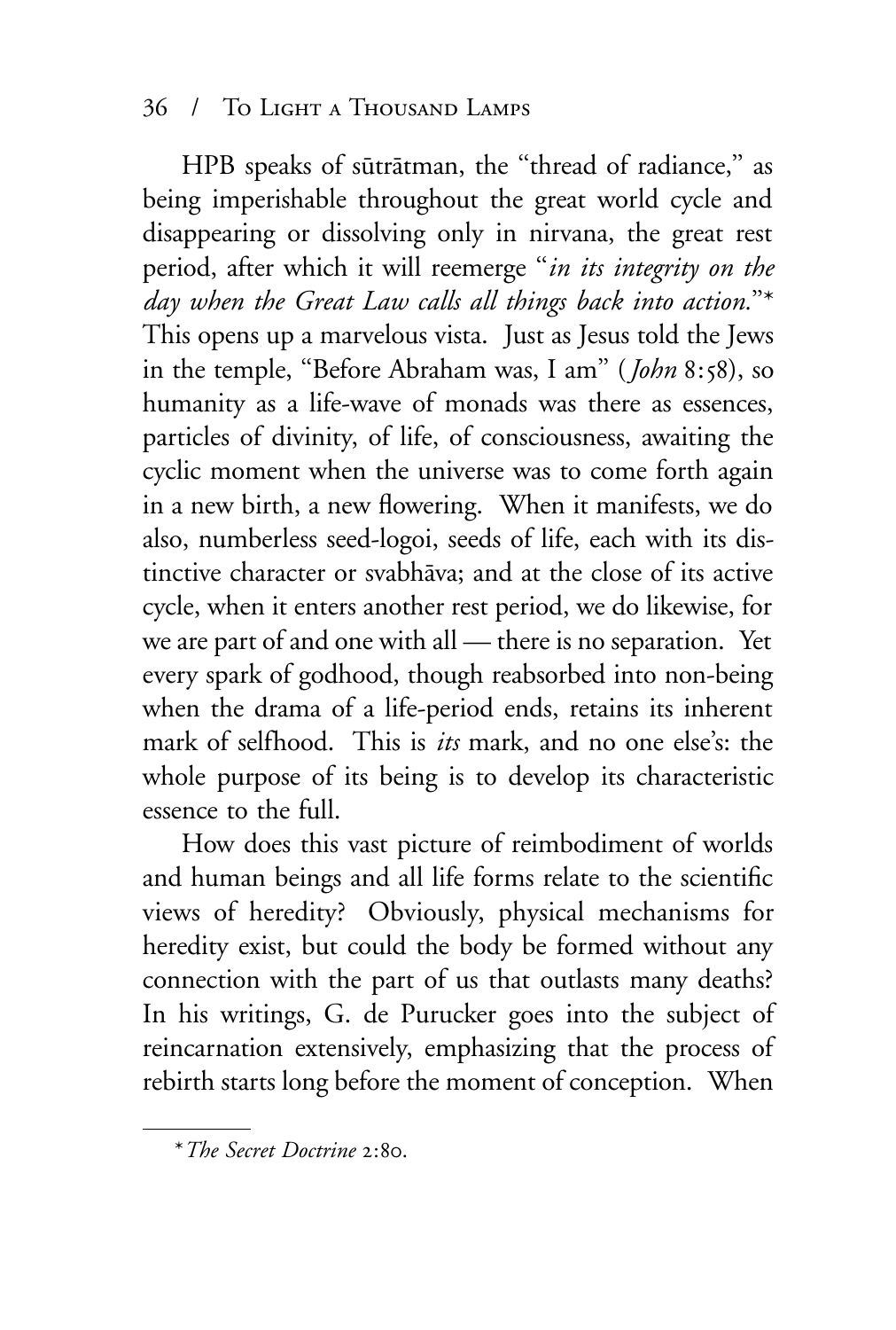an individual feels the urge to be born again on earth, the reincarnating element is attracted magnetically to the father and mother to be, and begins to form a *laya*-center\* or focus of attraction for its former life-atoms, physical and other.

Once conception takes place, it directs the building of its body within the mother's womb. The mother is the protector, the channel, and nurturer, as is also the father, for both parents share in providing protection to the growing child, which in a very real sense extends beyond its physical compass. As the incoming entity gradually forms its new physical vehicle by gathering life-atoms that formerly belonged to it, so the body will inevitably bear the stamp of the child-to-be. In due course a child is born.†

Our DNA contains a record of all our past. It couldn't be otherwise. That physically every human being has a genetic code distinctly its own confirms the theosophic teaching that each of us *is* his own karma; and, further, that our present character and circumstances in this life are not the outcome of only one previous life's karma, but of the karma that we have engendered for kalpas beyond number. We are ageless sparks of eternity, with a beginningless and endless pattern of destiny that has been in the making for aeons. In every atom of our being, from the physical to the divine, we are stamped with the memory essences of what we have been and aspired to be. Our individual DNA is the physical record of our inner explorations, adventures,

<sup>\*</sup>The mystical point where an energy or thing vanishes from one plane to manifest on a higher or lower plane.

<sup>†</sup>Consult *The Esoteric Tradition* and *Fountain-Source of Occultism* by G. de Purucker.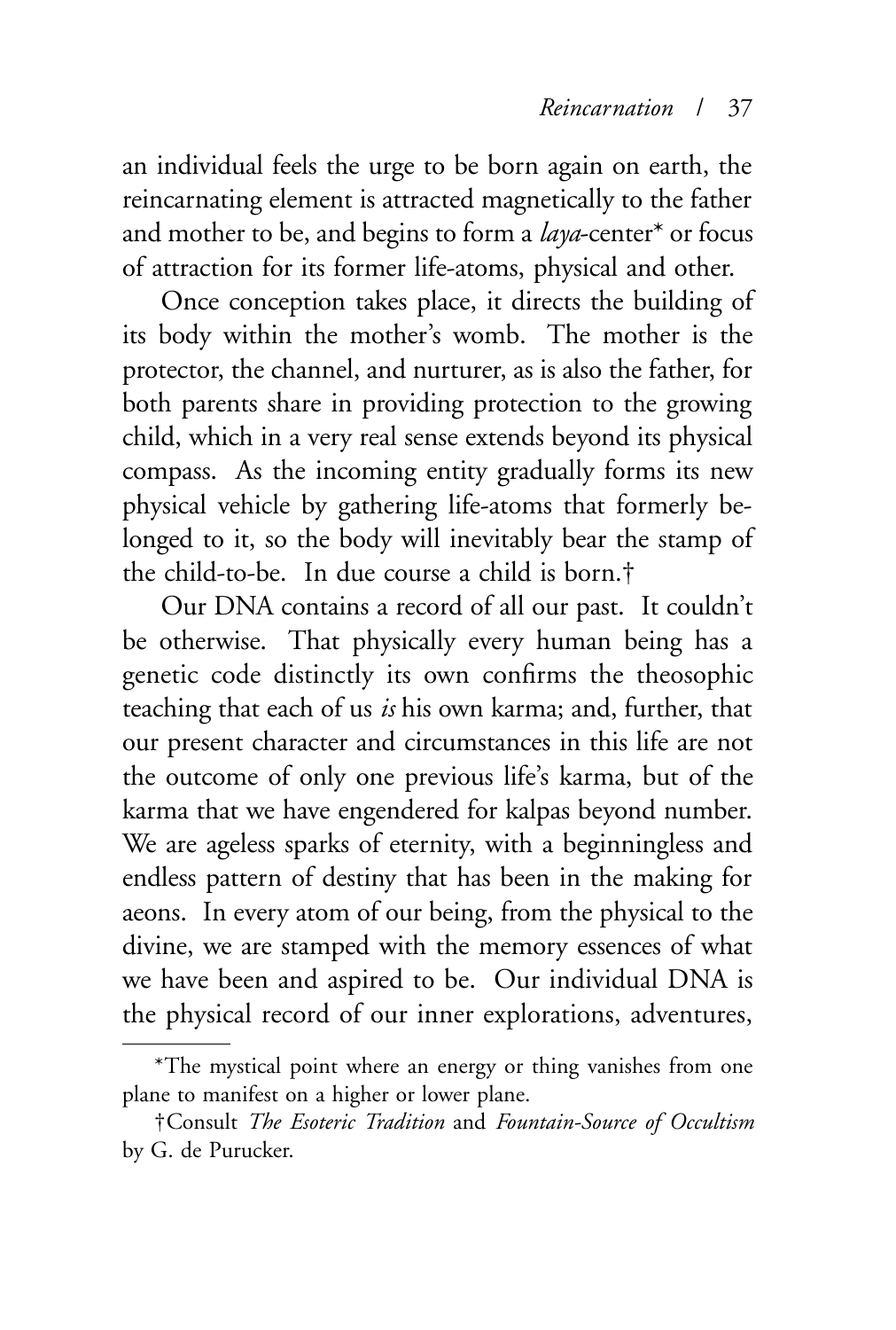progress — and of our future too, because we are the future in seed.

In reality the reincarnation of a human being is primarily a spiritual event. Life is sacred at all times. It does not start with conception; its manifestation on this plane may begin then, but *life* is a continuing process. We have confused our values largely because we know so little about who we are. We think that we as parents own our children and that because sperm and ovum meet and an embryo forms within the body of a mother, that the mother makes the child. That is not true. The living entity that is animating a fetus is not a new creation, freshly minted by God for this life only; rather, it represents a reentry into earth-life of a returning ego or soul that has had a long series of lives reaching back into eternity's past. In this context, indeed, abortion is highly questionable, except to save the life of the mother. Who are we to decide to cut short the soul's experience in midstream? We cannot cut it off completely, but we can and do interrupt its process of incarnation — fortunately only for a time, because the returning soul will try again and again, if need be, until it finds an opening for rebirth.

Undoubtedly there are instances when the decision is extremely difficult: victims of rape, of willful assault and incest, draw deeply upon our sympathies. Nevertheless, the fact remains: a child who has been begun has as much right for a chance on this earth as any other, painful though the circumstances may be for it and all concerned. None of us knows the interlinkings of karma that impel that child to seek just those parents and those conditions which, if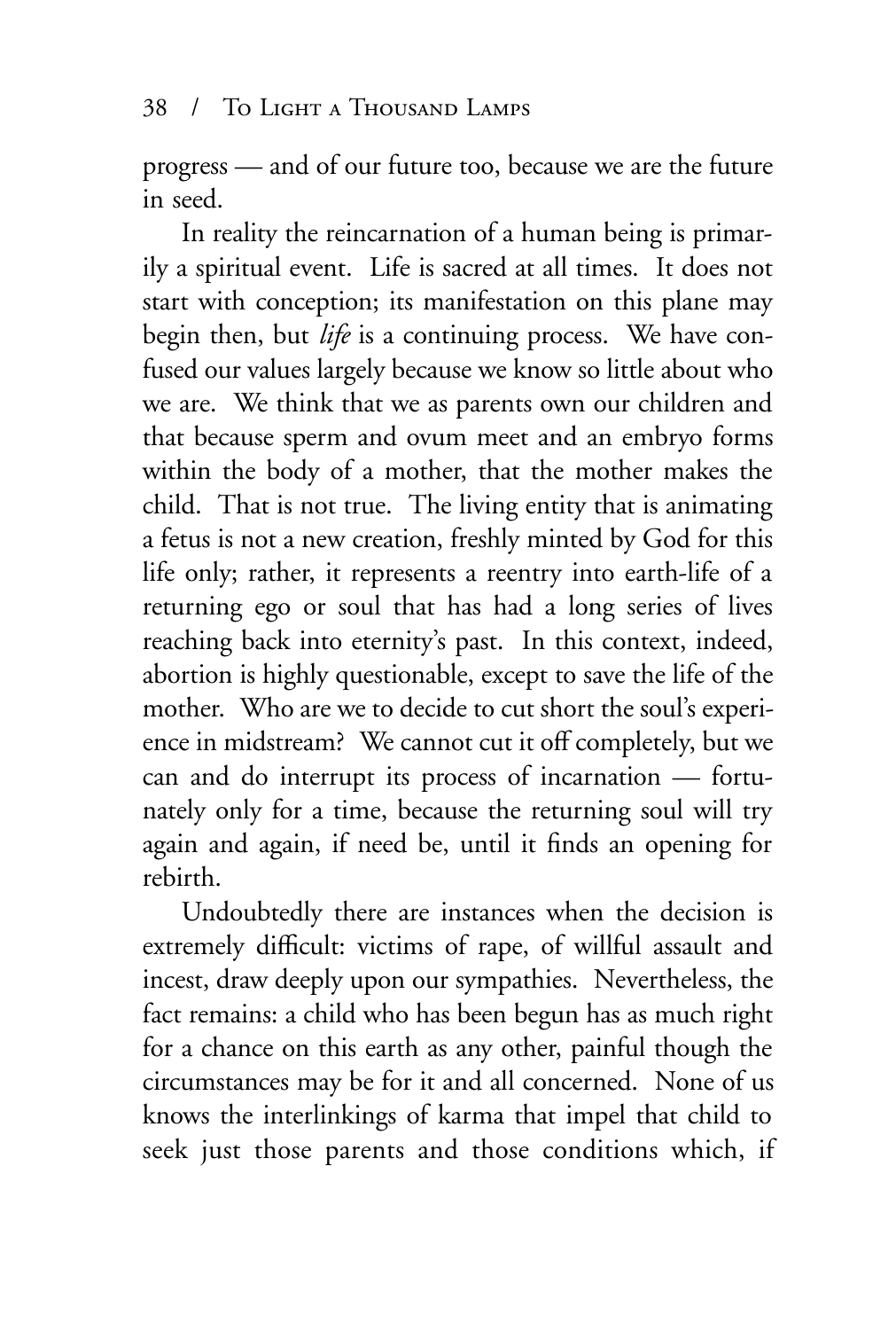worked through intelligently and with love, will benefit child and parents alike.

Paradoxically, we know too much and too little about the mystery of birth. Modern technology enables parents to see the growing embryo and discover perchance that their baby will be badly crippled or mentally handicapped. The thought instinctively comes: wouldn't it be kinder to end the baby's life before it is born, so as to save it and its parents needless suffering? It is a harrowing decision; but with the larger perspective that a knowledge of reincarnation and karma yields, the question remains: should we not give the benefit to life rather than to death? We have to distinguish between the immortal element and the body. Oftentimes physical handicaps are of signal import for soul development; we are not trained or wise enough to comprehend the inner purpose behind an incoming ego's choice of a mental or physical abnormality. Isn't it conceivable that the reincarnating ego might ''choose'' the karma of a defective vehicle for purposes beyond our knowing?

When we trust that life is inherently just and compassionate, regardless of appearances and seeming injustices and cruelties that beset people all over the world, we know that no child is born to a family or into circumstances where it does not belong. In principle, it is fairly simple to agree to this. However, if our higher self invites into our home a child who is severely impaired, mentally, physically, or psychologically, it may be difficult at first not to feel we have been cheated. There are thousands, probably millions of these ''special'' children, but this by no means indicates they are *spiritually* handicapped. If we can take the long-range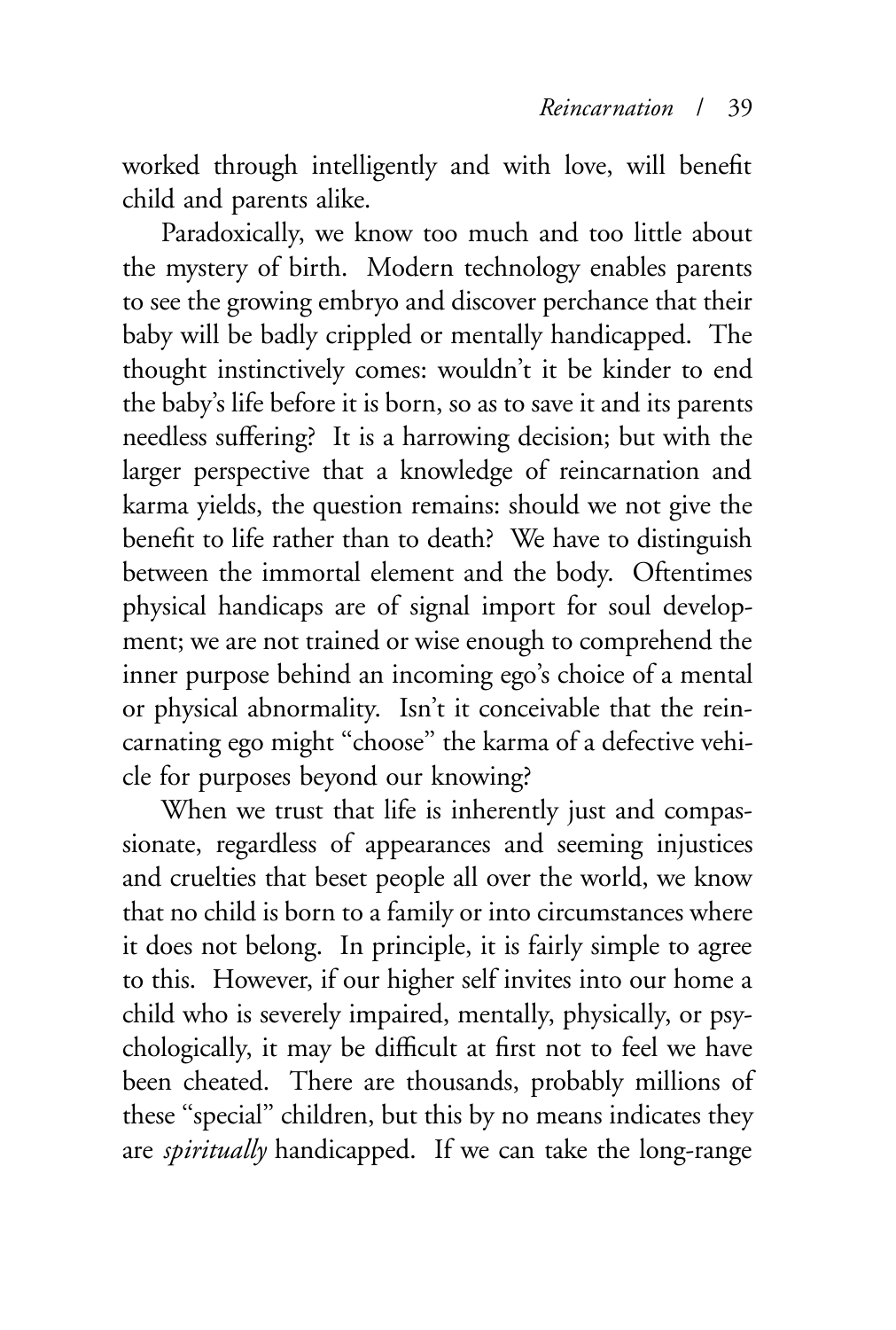view we will know that this little one has chosen us as parents, to love and nurture it through its present ordeal. To give love and tenderness unconditionally calls for a magnanimity of soul that accepts the present karma as a gift. The wonder is that many parents, after the initial shock, are doing just this, drawing upon resources of love and resilience they were unaware they had.

These teachings about death, rebirth, and the continuum of the consciousness-center have appeal because they apply directly to many aspects of our life and our relationships. We are many-splendored beings, with a karmic history stretching far into the past and with an ever receding horizon of opportunity before us. We can dare to believe in ourselves and in humanity's future. Inwardly, whatever the individual or global karma, we have an ancestry of soul experience that has been aeons in the making, giving assurance of unimagined richness of quality and power yet to be unfolded in future cycles.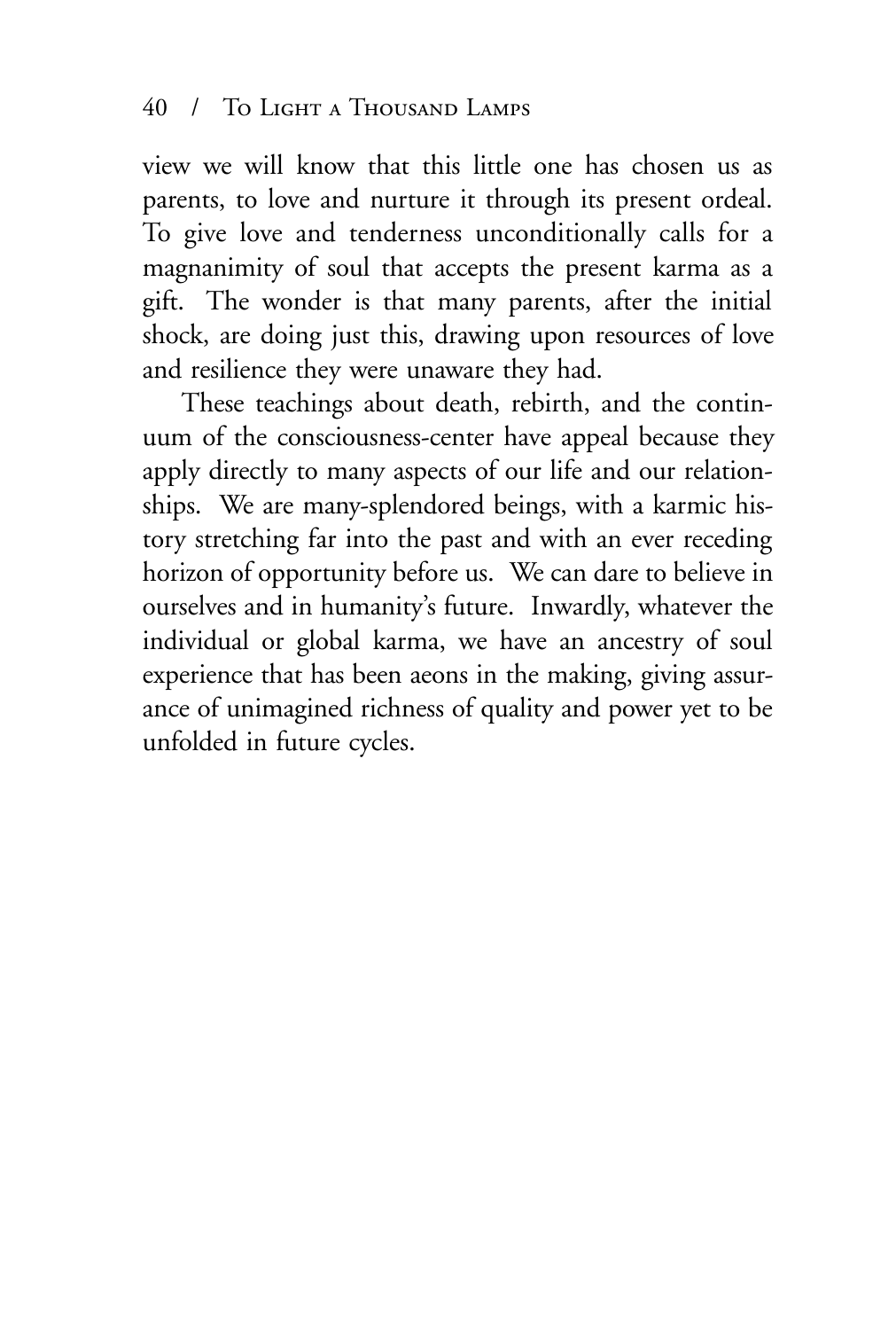## Death: A Doorway to Light

HOW WE THINK ABOUT OURSELVES - whether we have but one lifetime in which to flower, or whether we have a limitless future in which to cultivate our hidden strengths and talents — will have a profound effect on our outlook on life. People are yearning for confirmation of their intuition that there is a compassionate order, a harmonious and just purpose behind everything.

Every human being knows death among family and friends, prolonged illness, or the grievous distress that comes when a child or friend becomes a psychological or mental casualty. A philosophy that takes in reincarnation, that emphasizes individual moral responsibility and the promise of ever-continuing growth in love and wisdom, helps enormously. Then when death comes, suddenly or after long waiting, it doesn't hit us totally unprepared, with an almost terrifying sense of betrayal, as though fate had dealt us a cruel blow. We wouldn't be human if we didn't feel the loss deeply, and the loneliness, but there come also in the quiet an inner calm and the profound assurance that ''all is well.''

Death is not the tragic ending of a life; it is truly an open doorway to light — both for those journeying to the ''other shore,'' and for those of us here who must carry on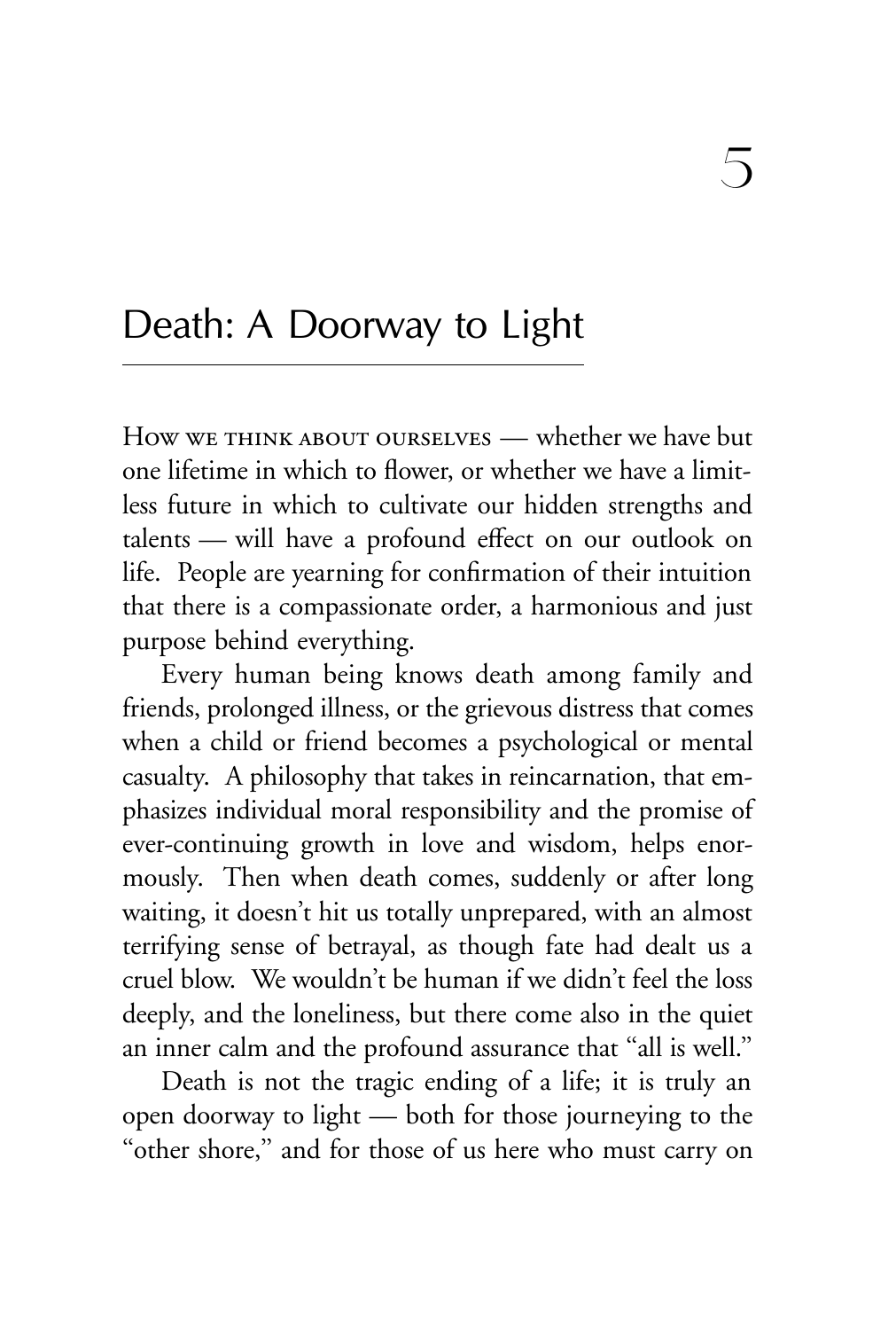with our lives. How little we know of those mysterious regions into which our consciousness enters nightly in sleep and for a far longer interval after the death of the body. Yet we follow these circulatory routes as though drawn magnetically to them, much as birds migrate thousands of miles by magnetic currents. In like manner we humans unerringly find our way back to earth time and again after migrations lasting perhaps hundreds, even thousands, of years in nature's interior realms.

Sleep we accept gracefully, thankful for our nightly rest; but death, we feel, is different. Intellectually we may recognize it as nature's way of restoring her life forces, that the release of the soul from an ailing or aged body is a boon, and that without periodic changes of form there could be no continuity of inner growth. Still, the coming of death is always a shock: we feel held by a power vaster than we can comprehend; we sense its irrevocability, that all hope is gone of sharing the unspoken thought. Yet mercifully we are sustained by a profound peace, an inflow of strength, an atmosphere of quiet assurance that the bonds linking us with those we love are as immortal as the heart of Being.

We tend to think of our life on earth as of absolute importance, when in reality it represents only a part of our unfolding destiny. Like the Asvattha tree of India, which is said to grow with its roots in heaven and its branches and leaves reaching downwards, we human beings are rooted in our divine monad whose light is reflected in our spiritual intelligence, our mental/emotional nature, and even in our physical body.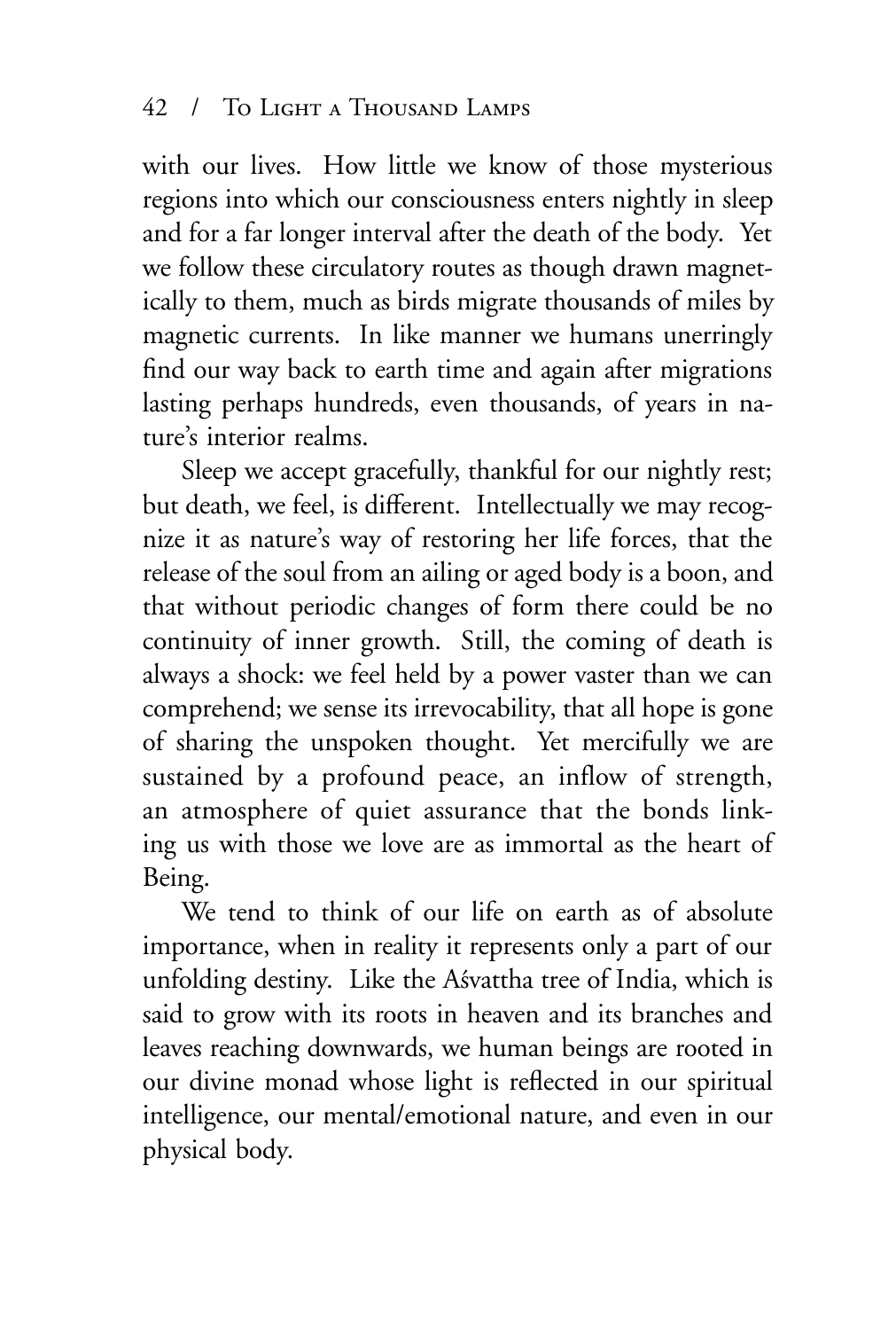To comprehend more clearly what happens to us after death we need first to understand something of the several elements that make us up, and the role they play both during our lives and after we die. Paul's division of man into spirit, soul, and body is basic and useful in relation to other systems of thought, which classify man variously as being composed of four, five, seven, or even ten facets or principles. These facets of man's nature are not isolated one from another. In the sevenfold system, for example, each facet is itself sevenfold and contains an aspect of all the others. We could as easily adopt a fivefold division, into monads of descending quality with their corresponding sheaths or vehicles of expression; or again, a fourfold enumeration, as the Qabbālāh does, three "breaths" of gradually more material quality, all manifesting through a ''shell,'' our physical body.

Using the sevenfold division as generally followed in theosophical writings, the principles (with their Sanskrit names) are listed, starting with the highest:

Divinity —  $\bar{a}$ *tman*, "self," our immortal monad;

Spirit — *buddhi*, "awakened intelligence," the veil of atman: the faculty of perception attained in full by a ¯ buddha;

Mind — *manas*, dual in function: higher manas united with the highest two principles constitutes the spiritual individuality (ātma-buddhi-manas); lower manas attracted toward kāma, the "desire" principle, manifests as the ordinary personality (manas-kāma);

Desire — *kāma*, "love, desire"; when influenced by the higher mind (buddhi-manas), it manifests as aspiration; when utilized by the personality (manas-kāma), without any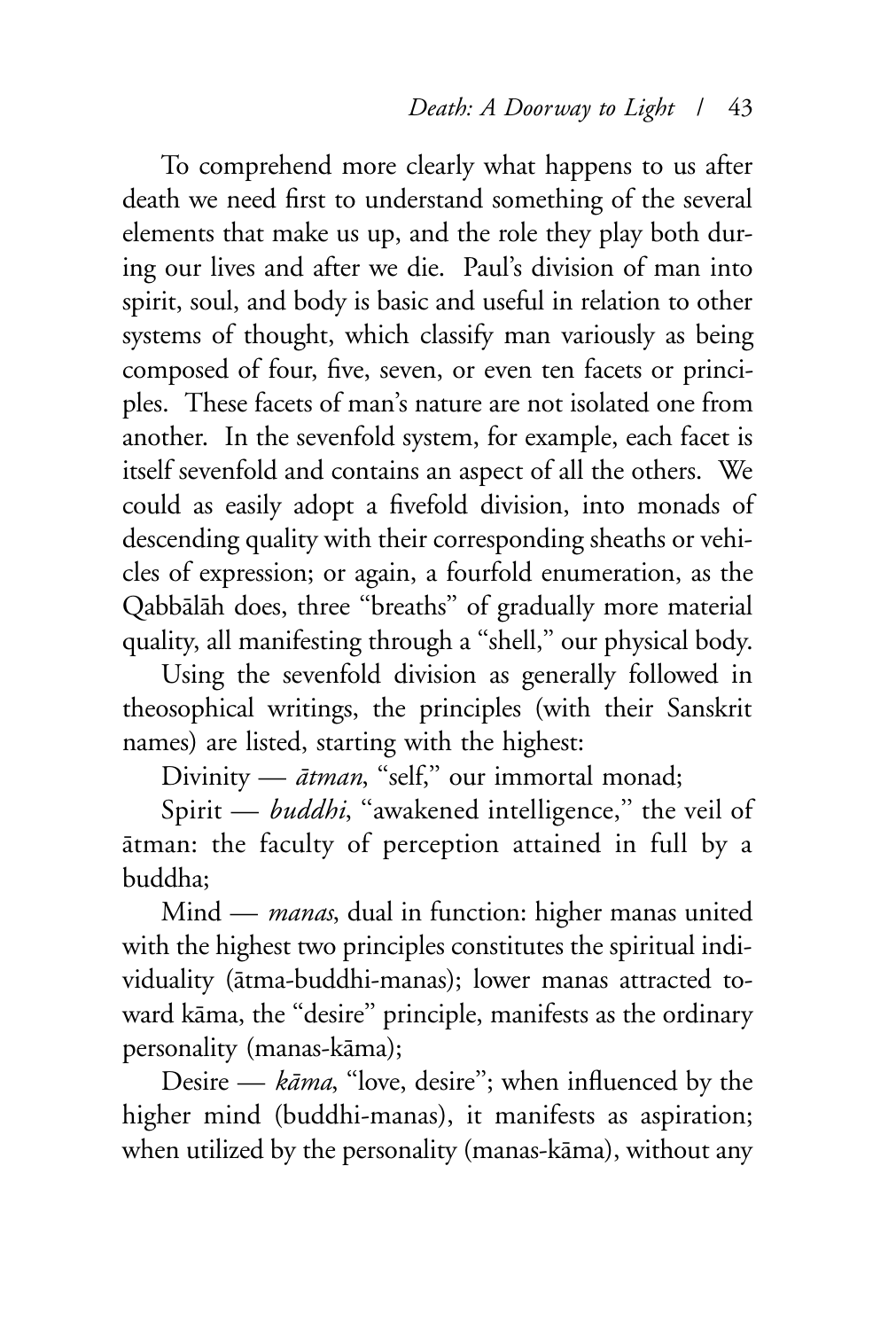influence from the higher element, it may manifest in aggressive selfishness or uncontrolled appetites, often of a destructive nature;

Life-force — *prāņa*, the "vital breaths," listed as five, seven, or more in number, that circulate through our constitution and maintain physical life;

Astral or Model Body — *linga-śarīra*, the "sign or character body''; the model or astral matrix on which the physical body is built;

Physical Body — *sthūla-śarīra*, the "coarse or bulky body,'' the physical vehicle or instrument which allows the complete sevenfold entity to manifest.

To understand the relation of these seven facets of our being to our afterdeath experiences, we have first to recognize that death does not come merely because the body is tired or worn out. Death occurs primarily because the higher part is drawing the soul to itself and the upward pull is so strong that the body cannot withstand it. The life is being indrawn, as it were, for the larger purposes of the soul. Birth and death are gateways of *life* — episodes in the maturation of the reincarnating element and hence both processes, death and birth, are in the final analysis impulsed from our divine source.

The many stories of individuals who have almost drowned, been critically ill, or pronounced ''dead'' and then revived, demonstrate the manifold nature of the human constitution, and that it is possible for the body to be left quiescent while the soul/mind/consciousness is momentarily withdrawn. Some have experienced the feeling of being alive and floating above the body, seeing it lying below. A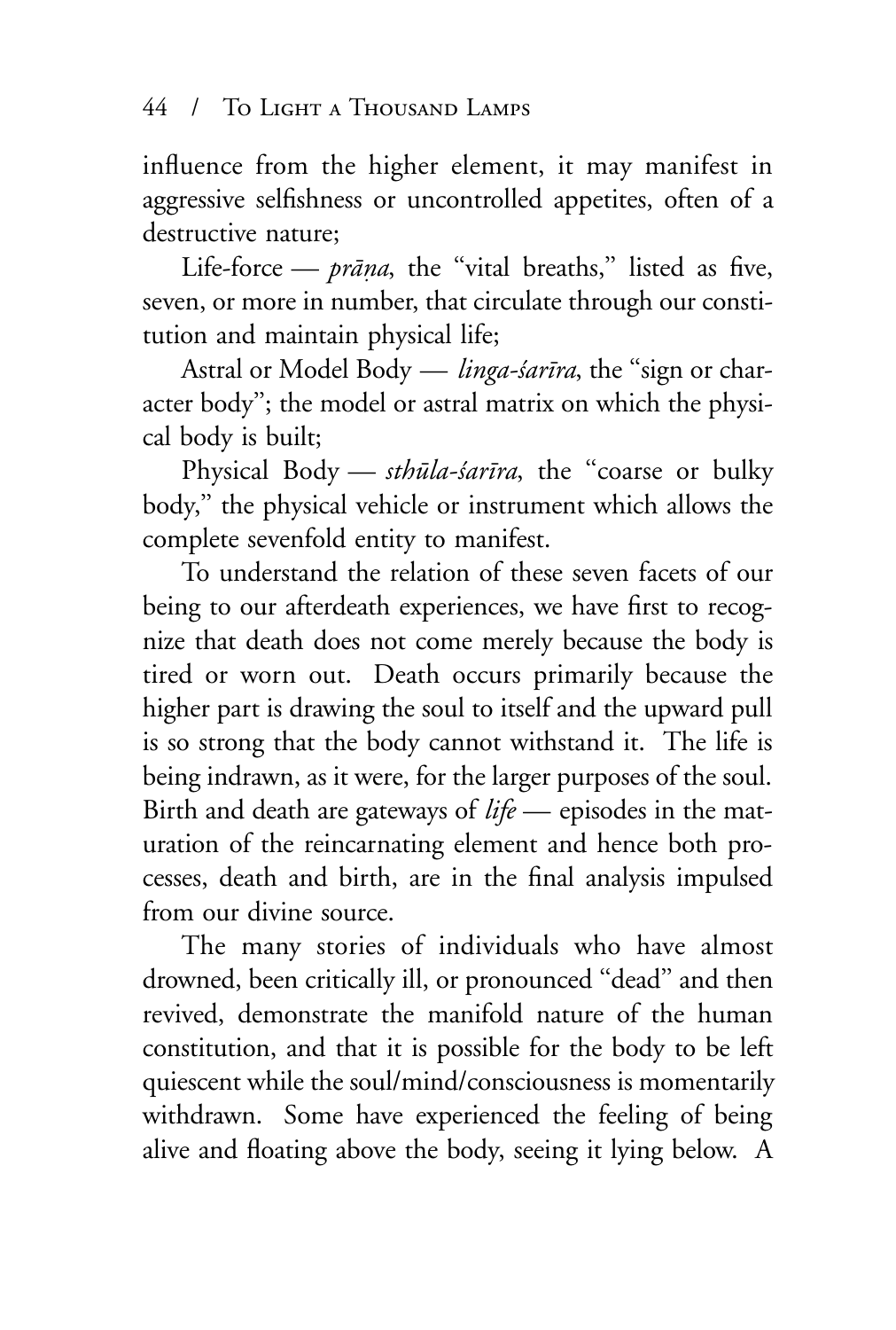few have later recalled exactly what the doctors and nurses said and did during their apparent death; most of them tell of seeing the events of their life flash swiftly by in review. Such near-death experiences are a graphic confirmation of the theosophical teaching concerning the ''panoramic vision'' which the mind/soul undergoes preceding its release into the afterdeath journey. Not all who undergo a neardeath experience are aware of anything out of the ordinary having happened to them, but those who do retain some memory of what they have "seen" usually return with a strong determination to make the rest of their life worthy of this second chance.

In sleep the golden cord of life remains intact between all parts of our constitution, while in death the cord is snapped. In near death the cord is *not* severed, so that even if there is a more or less prolonged withdrawal, the connecting link between the principles is not broken. This means that the individual can, and usually does, reanimate his body and a seeming miracle occurs: a person thought dead returns to life. Had the cord been broken, death would have supervened.

Theosophical writings speak of two, sometimes three panoramic visions of varying intensity: the one experienced by the dying during the final moments of physical life and continuing for a while after physical death; a second, much fainter, occurring just before slipping into a heavenly dream state (*devachan*); and a third, upon leaving the dream state on the return journey to earth.\* This allows the individual

<sup>\*</sup>Cf. H. P. Blavatsky, *The Key to Theosophy*, pp. 162-3, and G. de Purucker, *Fountain-Source of Occultism*, pp. 549-54.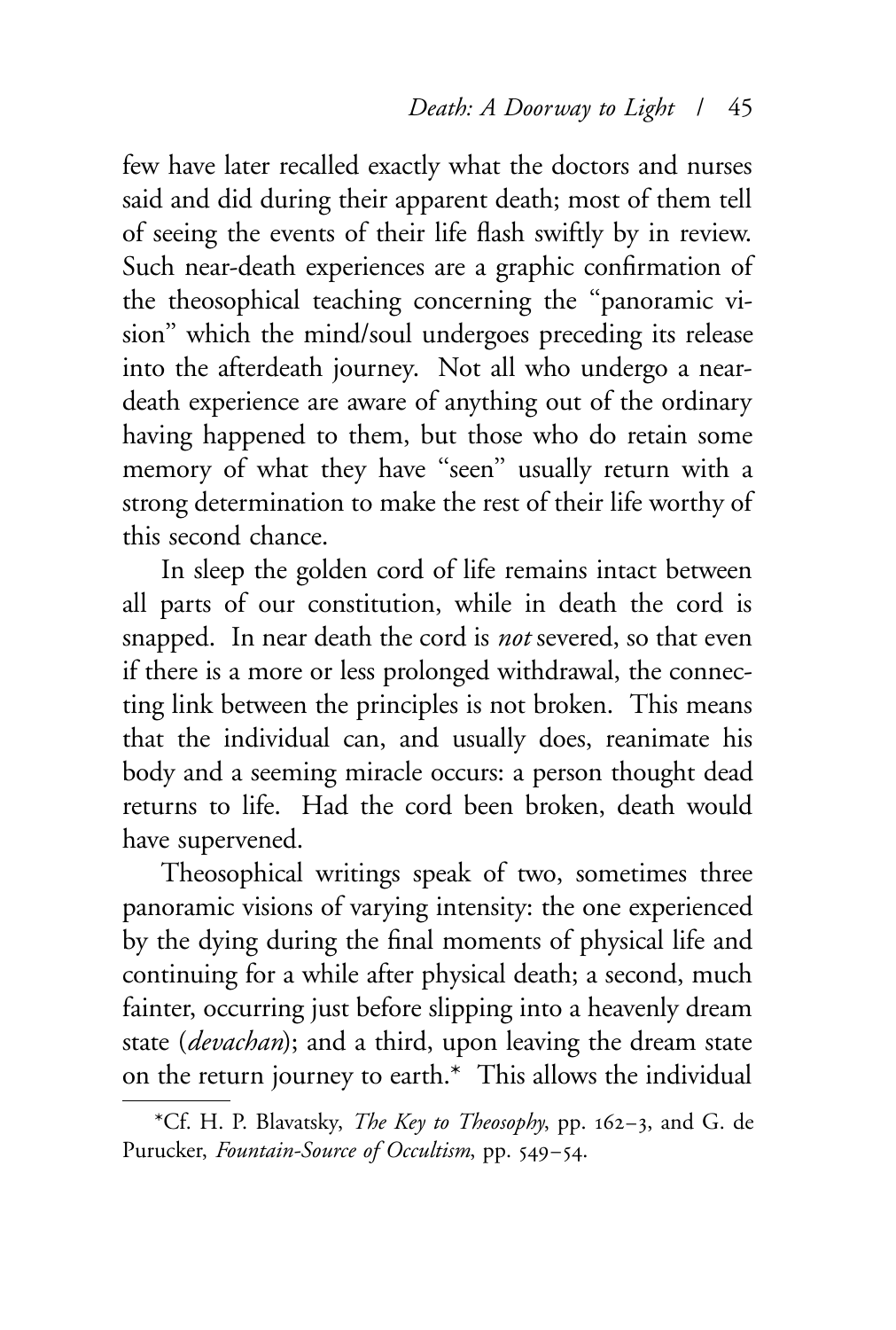to ''see'' without distortion the simple justice of all that occurred during the life just ended, to enter its heavenly dream state in peace, and upon its return to earth to have a swift preview in broad outline of what is to be, before the curtain of forgetfulness drops.

When death finally comes and the soul is released from its bodily chains, the ray from the divine monad is withdrawn to its parent star, while our spiritual monad journeys among the planetary spheres. As for the body, its atoms disperse and go to their respective realms in nature where they follow their own circulations. This constitutes our "first" death. After a brief period of unconsciousness in what is called the desire-world ( $k\bar{a}$ ma-loka), the human soul enters a temporary purgation state during which it stands unmasked before its higher self and sees the fairness of all it had experienced. A separation process of shorter or longer duration, depending upon the karma previously generated, leads to a ''second'' death, when all that is heavy and material in the character drops away, freeing the finer essences of the reincarnating ego to be absorbed by the spiritual monad. For most of us — average human beings who are neither very good nor very bad — our passage in kāma-loka will be gone through with relative ease.

After the second panoramic vision during the ''second'' death, the reincarnating ego enters its devachan — the Elysian Fields of the Greeks — wherein it experiences over and over in a dreamlike state the fulfillment of its noblest thoughts and aspirations. The repetition of these idealized dreams has the beneficial by-product of leaving an impress on the soul toward the higher life, the atmosphere of which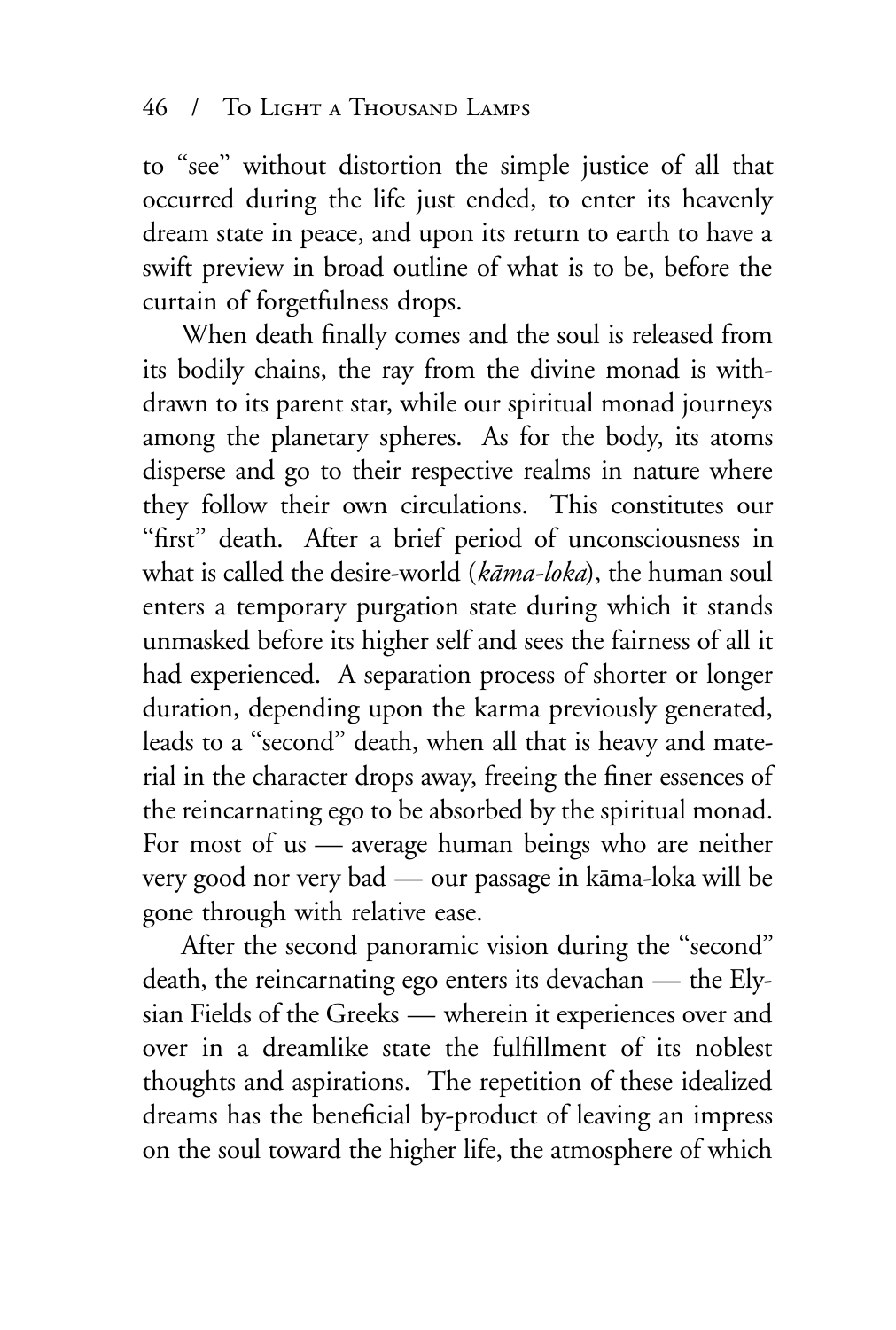carries over into the succeeding life on earth. Meanwhile the spiritual monad, bearing within it the dreaming egosoul, journeys among the planetary spheres for its own higher adventures. The old Latins made effective use of the epitaph to perpetuate the ancient knowledge: *dormit in astris*, ''he sleeps among the stars''; *gaudeat in astris*, ''he rejoices among the stars''; and *spiritus astra petit,* ''the spirit flies to the stars.''

When the energies that have made devachan possible are exhausted, a third panoramic vision occurs, a swift preview in bold strokes, not in detail — a momentary glimpse so that the incoming soul may sense the justice and the compassion in the karmic circumstances that it will meet. As it turns earthward, it attracts from the great reservoir of nature those life-atoms it had built into itself in the past; with them it re-forms the souls and bodies it will use in the life to come. These life-atoms are drawn to each of us because they belong to us; in previous lives we had left our seal on all the lives composing every facet of our constitution.

These ideas may seem abstract when we are struck down with grave illness, and are able to do little about it. There may be certain remedial measures we can take, but where there is no known cure, we have to try to meet the experience with the best grace and courage we can summon. If we have a feeling for the long view and are convinced that there is a divine purpose to every life, this in itself is a tremendous aid in meeting such a crisis. Particularly is it a help when we must stand by and see another go through his private hell that we can do very little to relieve. Even more so when the young are hit with life-threatening illness and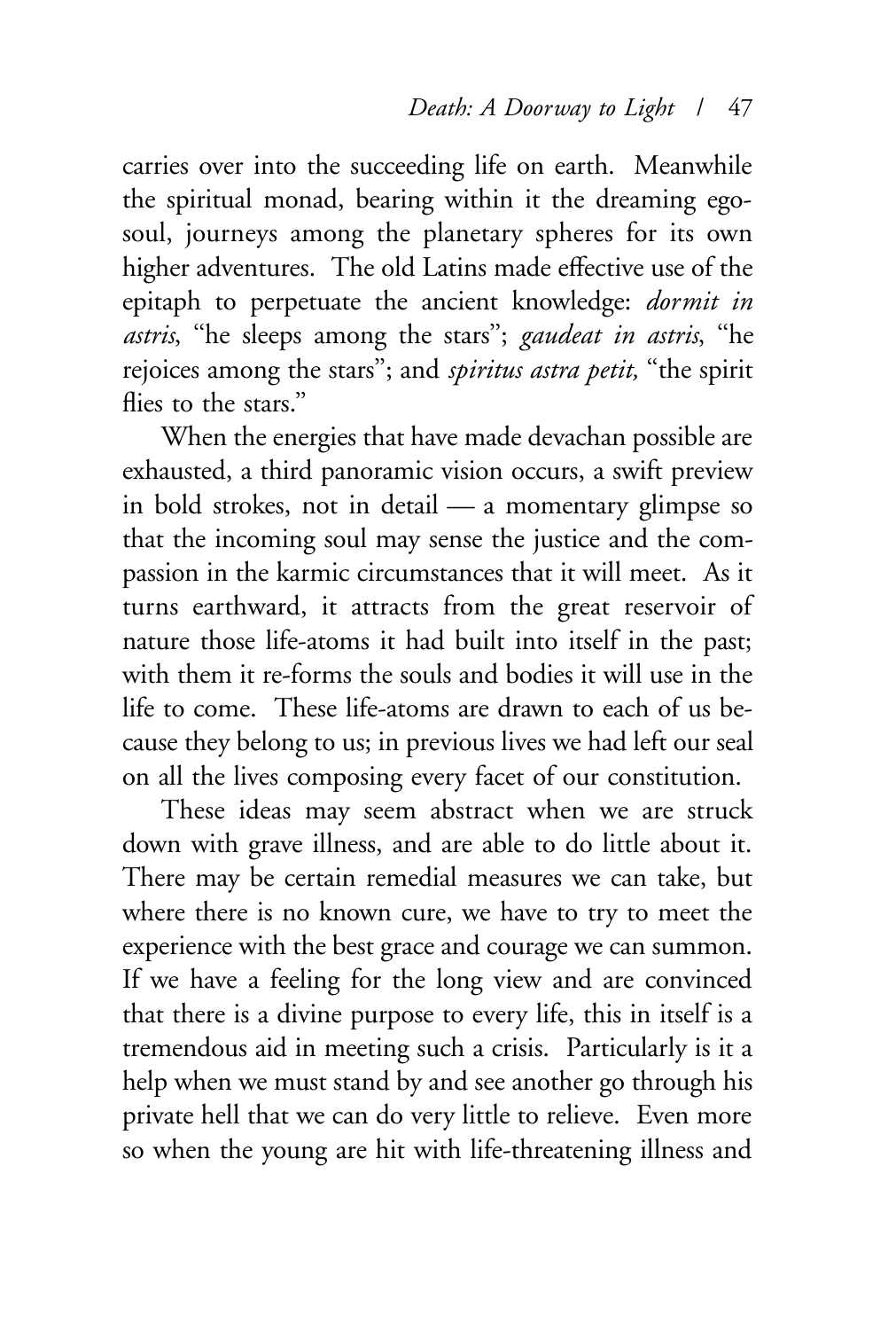find their lives plunged into confusion. Naturally, the person who is faced with early death has a painful process of adjustment to go through, and equally so have those who love him or her.

Many people are having to meet just these circumstances, and a knowledge of reincarnation lends dignity to living and to dying. We realize that how we live when we are twenty or forty or sixty influences the quality of our death, our afterlife, as well as our future incarnations. If we can share something of this larger picture with our loved ones, they are better able to work with their karma and do as Marcus Aurelius enjoined: ''Now your remaining years are few. Live them, then, as though on a mountaintop.''\* There is a dignity in the human soul that comes into its own in these hours of trial. Even where there are very difficult patches to go through, it helps immeasurably to know that our lives are a natural part of the destiny each of us has been weaving since the dawn of time, which has been preparing us for just this moment. It is mutually healing to be able to talk quietly and openly or silently commune with those who are dying; not only do they find deep relief, but we ourselves share in the process in a most sacred way.

<sup>\*</sup>*Meditations*, bk. 10, §15, trans. Staniforth, p. 157.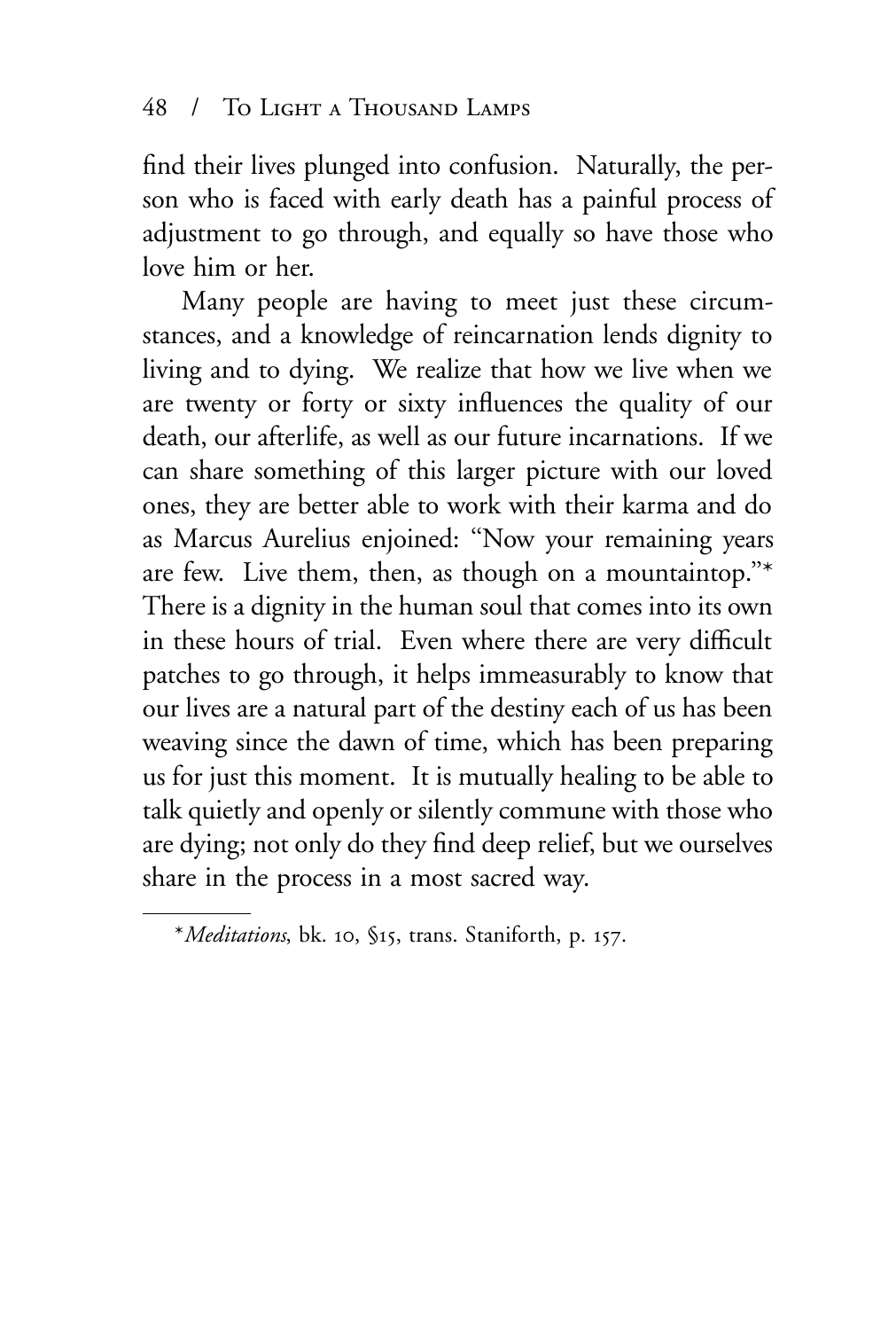#### Remembering and Forgetting Past Lives

MOST OF US DO NOT REMEMBER our past lives or what happens between earth lives. Greek mythology tells us that we drink of the waters of Lethe — Unmindfulness, Forgetfulness — which blots out sufficient memory of our past so that we enter earth life with a clean slate on which to inscribe the thoughts, emotions, and deeds that will determine the quality of the life to be. We have each been writing our individual Book of Destiny for ages, and in this incarnation we are writing another page or chapter. If we had a detailed memory of all that we had inscribed in the past or, on the other hand, knew in precise detail the series of events that may occur in the future, we should be severely handicapped. The full memory of ourselves — and of others — would be too heavy a burden.

We are not yet wise or strong enough to go without drinking of Lethe's waters. Were it possible, three difficulties would arise: first, we should be burdened by past failures, for they would hang like an albatross around our neck; secondly, we should be burdened by past successes because in all probability they would engender pride and vanity; thirdly, if we had not forgotten anything, we proba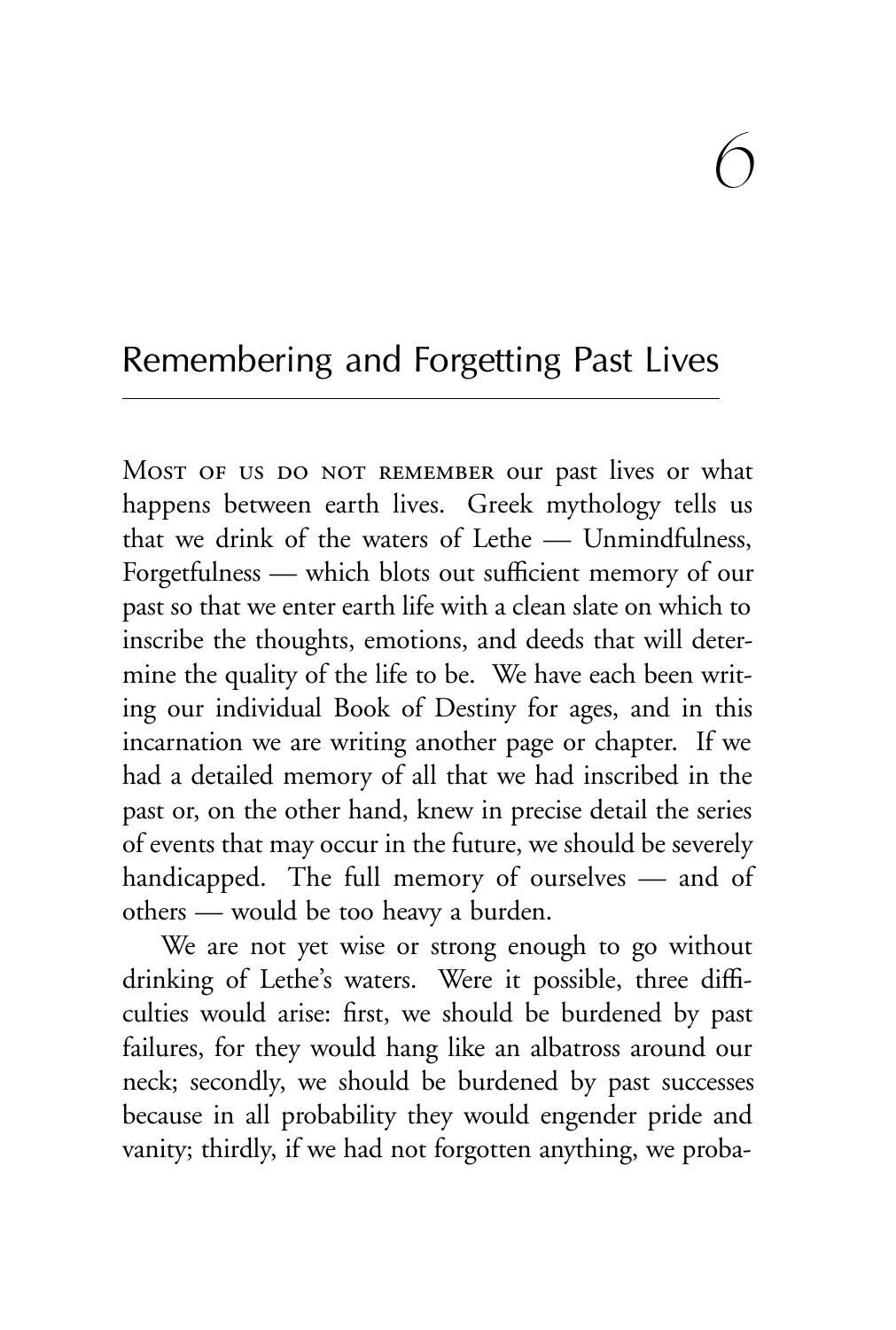bly would also remember the failures and successes of others, and this could be damaging indeed.

People have always tried to peer into the past and future, looking for counsel and insight. In ancient days the Greeks sought guidance from oracles at Delphi, Trophonius, Mount Olympus, and other sacred shrines. If the heart was pure, the mind disciplined, the answers received reawakened inner sources of wisdom. What lines of communication existed then between gods and humans? Today we seek guidance as of old, seek light upon the vexing problems of fear and despair which long ages of folly, ignorance, and greed have precipitated upon us in the present confusion of ideals.

Alas, the woods are full of quack oracles, counterfeit priests and priestesses who, professing communion with the divine, sell their unholy wares to the foolish and emotionblinded. Nonetheless, communion between god and man is and always will be possible, for the power to tap the secret wellspring of truth is resident within the soul. Knowledge of such, however, is reserved for those who consort with Nous, the Knower within, personified as Mnemosyne, Goddess of Memory. Who is this goddess and what is her function?

Mnemosyne, mother of the Muses, is the counterpart of Nous, whose duty it is to arouse Psyche, the soul, to recollection of truth so that, remembering her divine origin, she will at last claim union with Nous. Among the relics of the Orphic mysteries, recovered from tombs in Crete and southern Italy, are eight small and very thin gold-leaf tablets finely inscribed in Greek characters. One of these found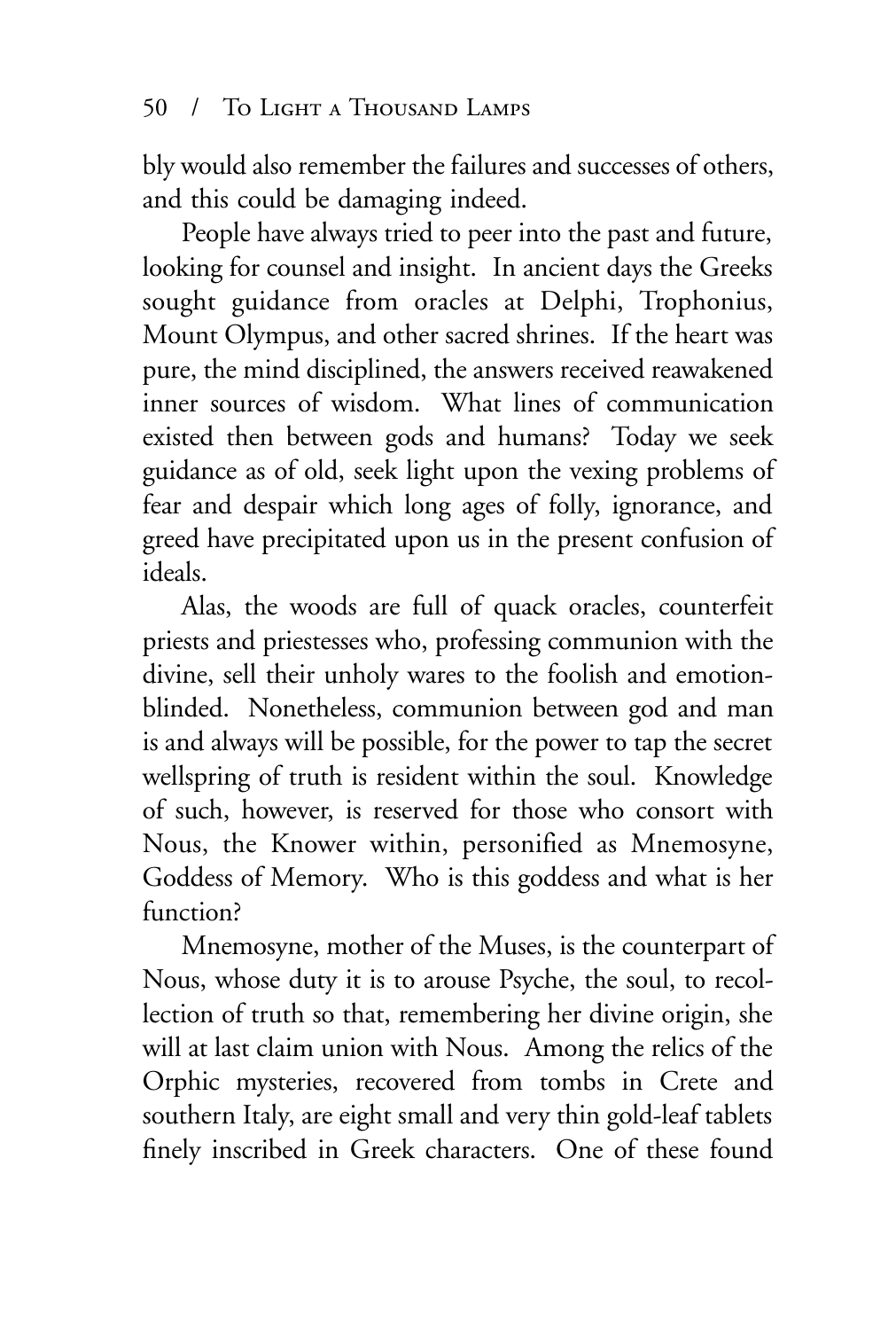near Petelia, in the environs of Strongoli, tells of two wellsprings near the entrance to the Underworld: the fount of Lethe or Oblivion (unnamed) on the left, that of Mnemosyne or Memory to the right:

Thou shalt find to the left of the House of Hades a Well-spring,

And by the side thereof standing a white cypress.

To this Well-spring approach not near.

But thou shalt find another by the Lake of Memory,

Cold water flowing forth, and there are Guardians before it.

Say: ''I am a child of Earth and of Starry Heaven;

But my race is of Heaven (alone). This ye know yourselves.

And lo, I am parched with thirst and I perish. Give me quickly

The cold water flowing forth from the Lake of Memory.''

And of themselves they will give thee to drink from the holy Well-spring,

And thereafter among the other Heroes thou shalt have lordship. . . .\*

In this hymn the Orphic candidate is warned against imbibing the waters of Lethe. In another account by Pausanias, 2nd-century AD Greek traveler and geographer, the candidate drinks from the well of Lethe in order to "forget all that he has been thinking of hitherto."† Thereafter he partakes of the waters of Mnemosyne, that he may

<sup>\*</sup>See Jane Harrison, *Prolegomena to the Study of the Greek Religion*, "Critical Appendix on the Orphic Tablets" by Prof. Gilbert Murray, pp. 659-60.

 $\dagger$ *Pausanias: Description of Greece*, trans. W. H. S. Jones, 4:351.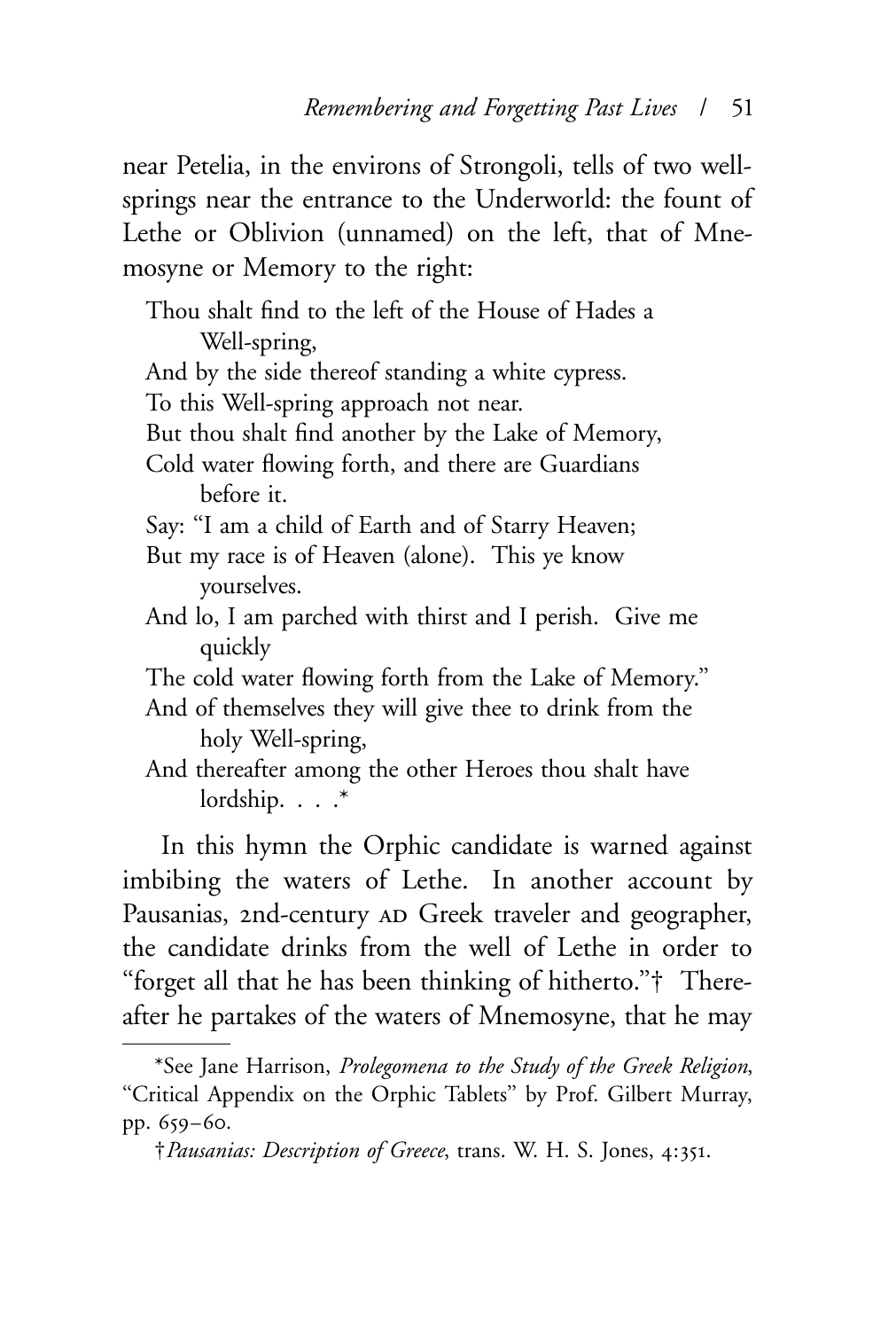remember all he has seen and heard, for Mnemosyne is "the holy wellspring" whose waters are for the "pure and healthy in hand and heart and who have no evil conscience in themselves.''\*

Long periods, perhaps lifetimes, are required before one is able fully to resist the seduction of Lethe. As aid thereto, the candidate invokes the fair goddess of Memory, not by empty ritual but with unshakable faith that Nous will at last stir Psyche to remembrance. Thomas Taylor  $(1758-1835)$ , indefatigable translator of Greek and Neoplatonic classics, published in  $1787$  a small collection of Orphic Hymns, from which we reproduce the following:

To Mnemosyne, or the Goddess of Memory.

The consort I invoke of Jove divine, Source of the holy, sweetly speaking Nine [Muses]; Free from th' oblivion of the fallen mind, By whom the soul with intellect is join'd. Reason's increase and thought to thee belong, All-powerful, pleasant, vigilant, and strong. 'Tis thine to waken from lethargic rest All thoughts deposited within the breast; And nought neglecting, vig'rous to excite The mental eye from dark oblivion's night. *Come, blessed pow'r, thy mystics' mem'ry wake To holy rites, and Lethe's fetters break*.†

<sup>\*</sup>*Inscriptiones Graecae Insularum Maris Aegaei* :; quoted by Harold R. Willoughby, *Pagan Regeneration: A Study of Mystery Initiations in the Graeco-Roman World*, p. 44.

<sup>†</sup>Thomas Taylor, *The Mystical Hymns of Orpheus: Translated from the Greek, and demonstrated to be the Invocations which were used in the Eleusinian Mysteries*, p. 146.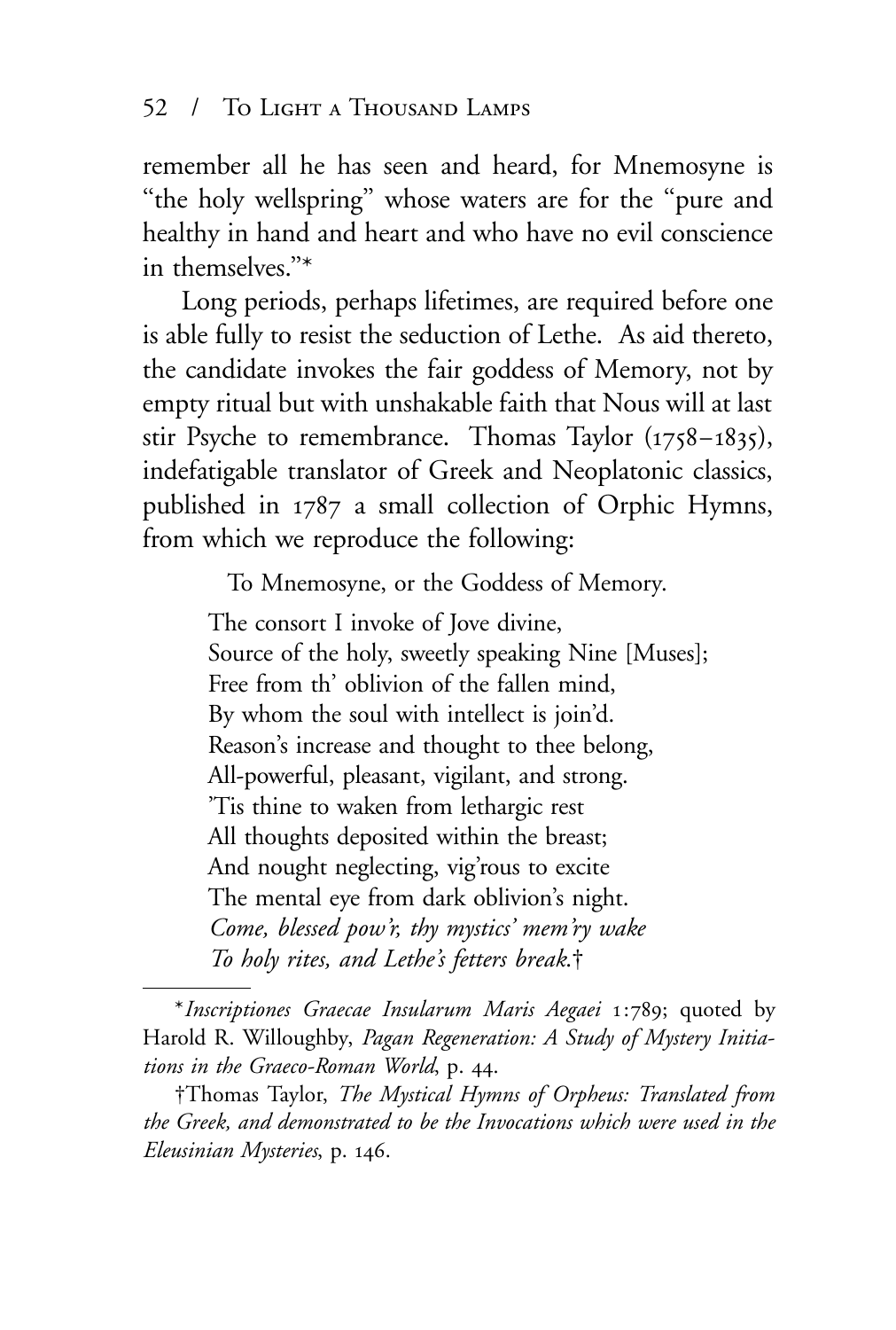It is remarkable that we have these testimonials of a wisdom that speak to the immortal and not merely to the ephemeral. The duty of Mnemosyne is plain: with vigor and exactitude to waken us to our true heritage so that consciously we will begin the ages-long task of loosening the bonds of self-centered and matter-based thinking. Then, prudently partaking of the spring of Forgetfulness, and drinking deep of the cooling waters from the Lake of Memory, we may rightfully utter the ancestral password:

> *I am a child of Earth and of Starry Heaven; But my race is of Heaven (alone).*

The descent into Hades completed, the successful candidate returns to light clothed with the radiance of things seen and remembered. That the independent experiences of each might be recorded while still fresh in memory, upon ascending from the grotto of Trophonius for example, the one newly-born was required ''to dedicate a tablet on which is written all that each has heard or seen.''\* Thus Pausanias reports what he had learned from personal experience and also from others who had undergone the sacred rite.

So much for the daring disciple of ancient or modern Mysteries. But what about you and me, who may feel genuine nostalgia for knowledge of things unseen? Most of us still require the sweet oblivion of sleep and partial nonawareness until we have sufficiently grown in self-knowledge, judgment, and compassion. Imprisoned though we may be by self-made bonds, a part of us longs to awaken our "mystic memory" of holy things.

<sup>\*</sup>Pausanias: Description of Greece 4:355.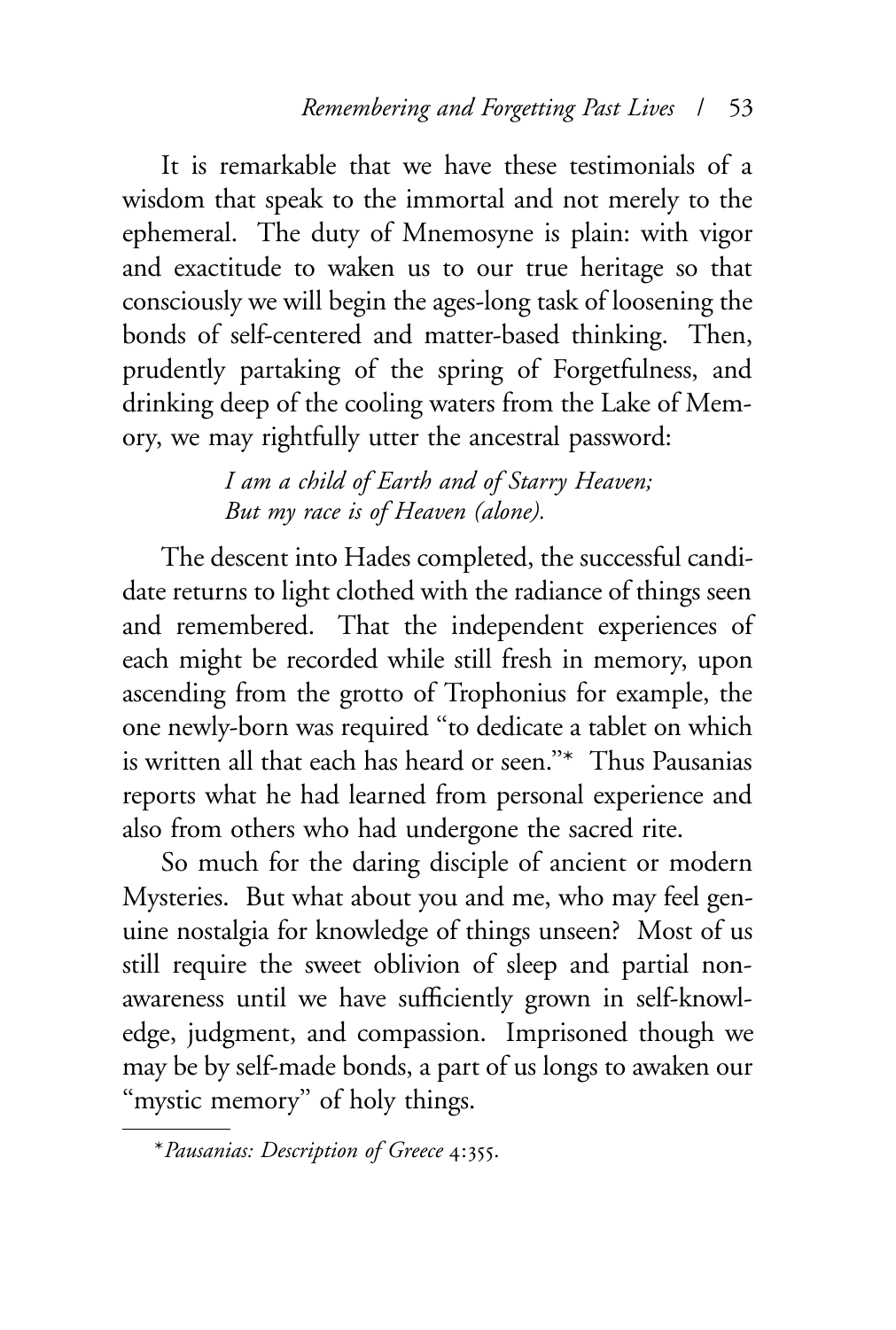Why don't we remember our past? Plato gives us a hint in Book 10 of his *Republic* (§§614-21), where he recounts the vision of Er. His was not so much a vision as a conscious following of the soul's experiences in the interim between lives. Er, son of Armenius, was thought to have been slain. He lay on the battlefield with other fallen heroes but, after ten days, when his body unlike the others showed no decay, it was taken home to be buried. Two days later Er wakened on a funeral pyre and shared his vision of the inner worlds, revealing that the character of the afterdeath journey among the planetary spheres is dependent upon the quality of a person's deeds while here on earth.

There were openings to the left leading below, he said, and openings to the right leading upwards. Those who had committed ''unjust'' deeds went down into the lower worlds, not to suffer torture forevermore, but long enough to learn their lessons. After they were purified, they went upwards midway to meet the souls of the ''just'' returning from the heavenly worlds where they had experienced things of great beauty. Er followed the passage of the souls through the planetary spheres and on their return to earth they came upon the Spinners of Destiny, the three Moirai or Fates: Lachesis, Clotho, and Atropos — Past, Present, and Future. They spin the fate of each individual soul as it passes through their realm. All chose lots (their future lives) according to their previous experiences. Finally, the souls came to the arid Plain of Forgetfulness (Lethe) where they were obliged to drink of its waters; but those not ''saved by wisdom drank more than was necessary.''

Does this not explain our condition here on earth?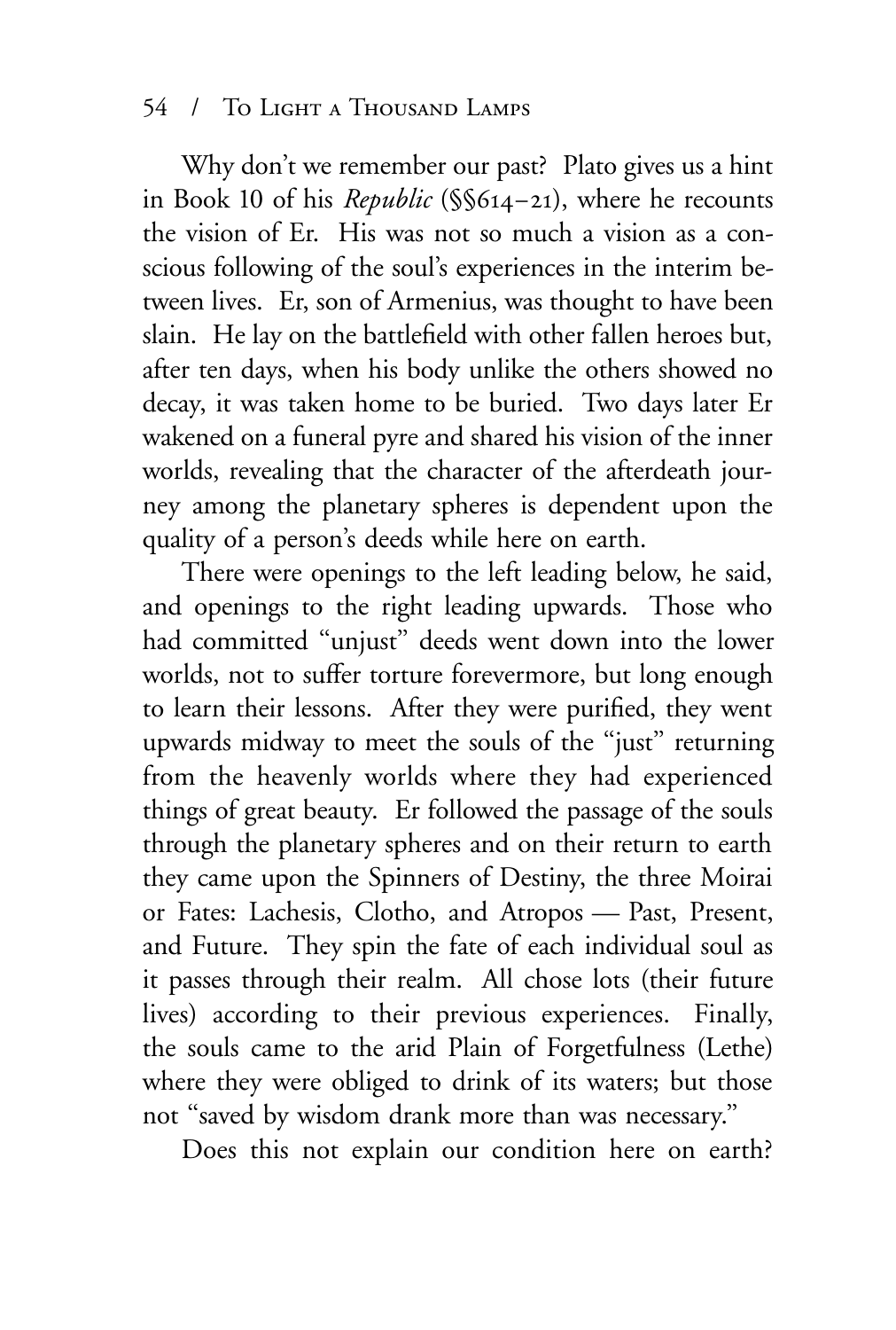Some of us drank perhaps too much of the waters of Forgetfulness, and therefore have had difficulty understanding what life is all about. Nonetheless, a part of us shunned the lethal waters, so that ancient memories still haunt us. Do we not feel at times the stirring of a forgotten wisdom? It is those memories, faint though they may be, that lead us into the very experiences in this life that will allow us to remember who we are and to become mindful of our heritage and our future destiny.

How does the forgetting of past lives relate to the popular practice of regressing a person, whether under hypnosis, drugs, or by other means, so that a person "relives" experiences he supposedly went through in childhood, in the prenatal stage or, as many believe, in a former life or lives? Dozens of books relating accounts of ''previous lives'' of those regressed have been published in recent decades.

This is not to deny the possibility that certain ''memories'' revealed under hypnotherapy may be true, in part at least, and could be helpful if interpreted correctly. If memory inheres in every portion of the physical brain, as some believe, it stands to reason that its cells, astral and/or physical, must bear within them the imprint of our long past, however deeply hidden. Memory is elusive. How many of us can recall in detail events of only a few years ago? Yet some seemingly chance incident, sound, or scent will suddenly release a flood of memories into our consciousness.

The native wisdom of many older peoples as well as theosophical teaching holds that our mind/soul has access to hidden reserves of memory from our ages-long past; further, and most significant, that a living, conscious entity oversees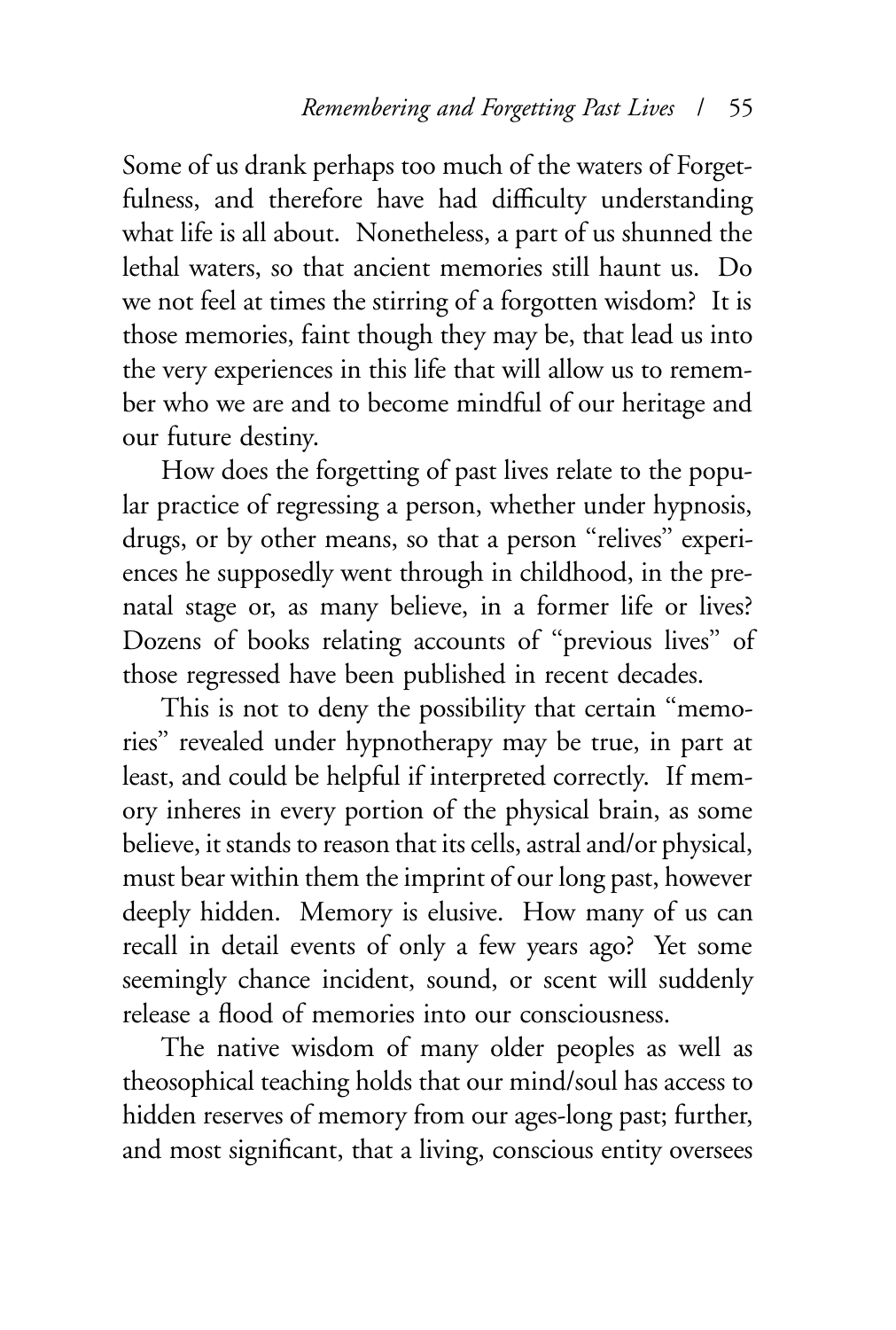the growth of its future body. More permanent than the memory residing in our physical brain is that retained by the inner aspects of our being. While memory may reside in the life-atoms of the astral brain, the model of the physical brain, it adheres more permanently in the memory cells of character, in the reincarnating ego.

Ongoing research in prenatal and neonatal consciousness suggests that the fetal consciousness even during the first trimester records neural responses to what is pleasing to it and what is not, and also reacts instantaneously to what it hears as well as to the unspoken thoughts and feelings of *both* parents. As a living entity, though not yet housed in a body like ours, whatever the fetus experiences is registered in the astral light as well as in its memory cells. The newborn has no apparent recollection of this, but studies confirm that the level of awareness of the returning ego is far more acute than previously suspected.\*

The mystery of memory is indeed profound, and we know very little about its role during life and after death. Even without regression, it is possible for an individual when fully awake to "see" into the astral atmosphere of earth, the astral light, and momentarily "relive" or "remember'' persons or events that may or may not derive from his own karmic past. As with regression, it is equally possible for one to be ''seeing'' or ''reading'' in the astral light the thoughts or life-experiences of someone else. When so little firm knowledge is available in this field, it is well to be prudent and not make hard-and-fast judgments. The pro-

<sup>\*</sup>See Thomas Verny, M.D., with John Kelly, The Secret Life of the *Unborn Child*.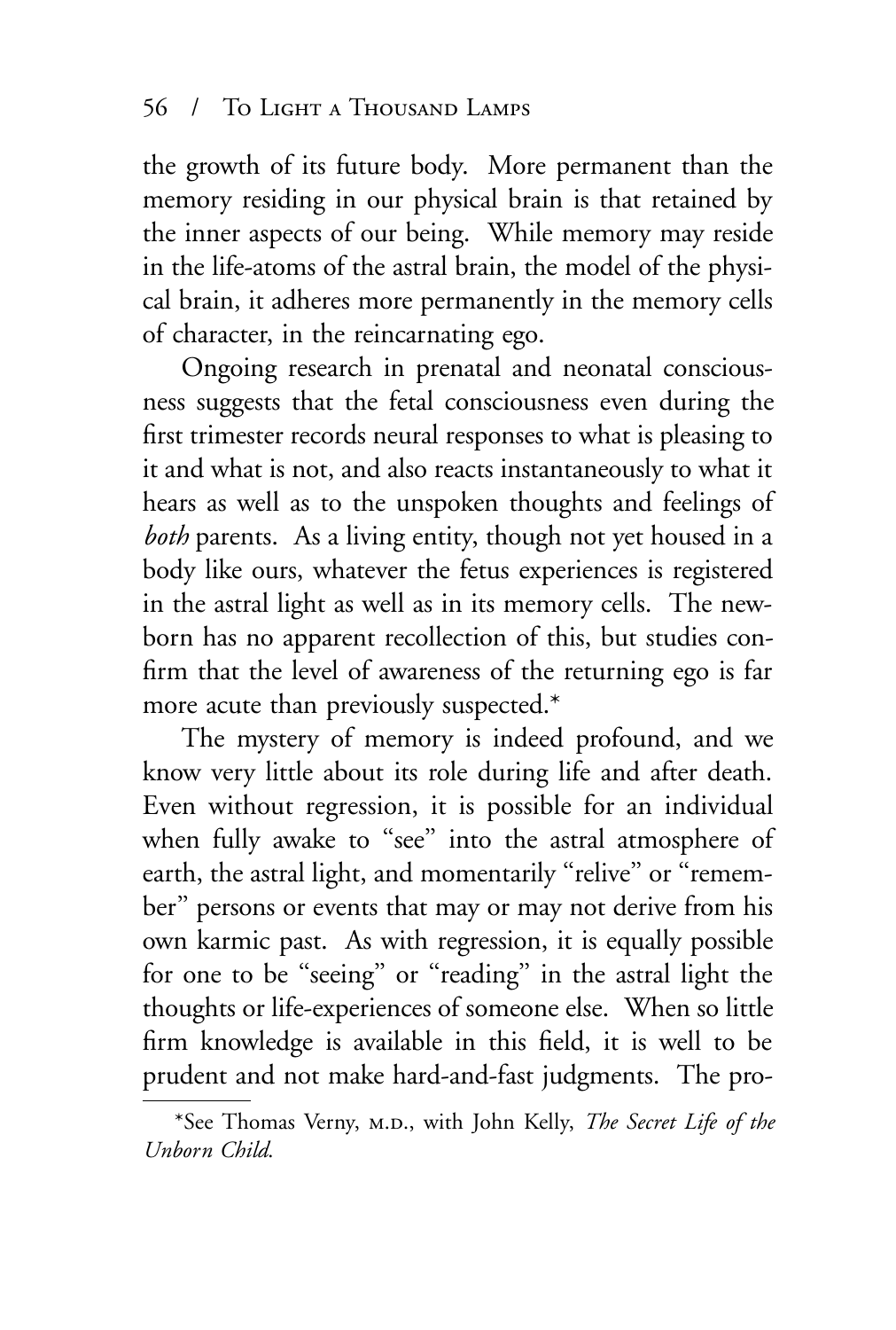cess of regression with or without hypnosis neither proves nor disproves reincarnation.

It is regrettable that the popularization of regression practices has given a confused picture of the doctrine of reincarnation, due in the main to the overemphasis placed on the role of the persona, the mask worn by the reimbodying human monad as it incarnates in life after life on earth. It is natural to want to know who we were in our last life, but such knowledge is double-edged. To undergo hypnotic regression simply to satisfy the hunger of people to know who they were in a previous life is morally and psychically questionable. Sufficient unto this life are the challenges thereof.

We can be certain that — whether in the astral lifeatoms of our brain or in the higher elements of our constitution, as well as in the astral light of earth — all that we *are,* since we first became thinking, self-choosing humans, has been and is recorded. This ties in with Plato's views that the soul has a memory of its own. In his Dialogues, particularly in *Meno* (§b), he speaks of the process of re-collection or remembering — not memorizing in the sense of learning by rote but of reminiscing, re-bringing forth memory of the wisdom the soul had anciently attained. The soul, he affirmed, has a reservoir of experience from the past and ''if one is strenuous and does not faint'' in his endeavor to recall, to re-collect this wisdom, suddenly, as in a flash, there may come a revelation, a light streaming into the consciousness from within.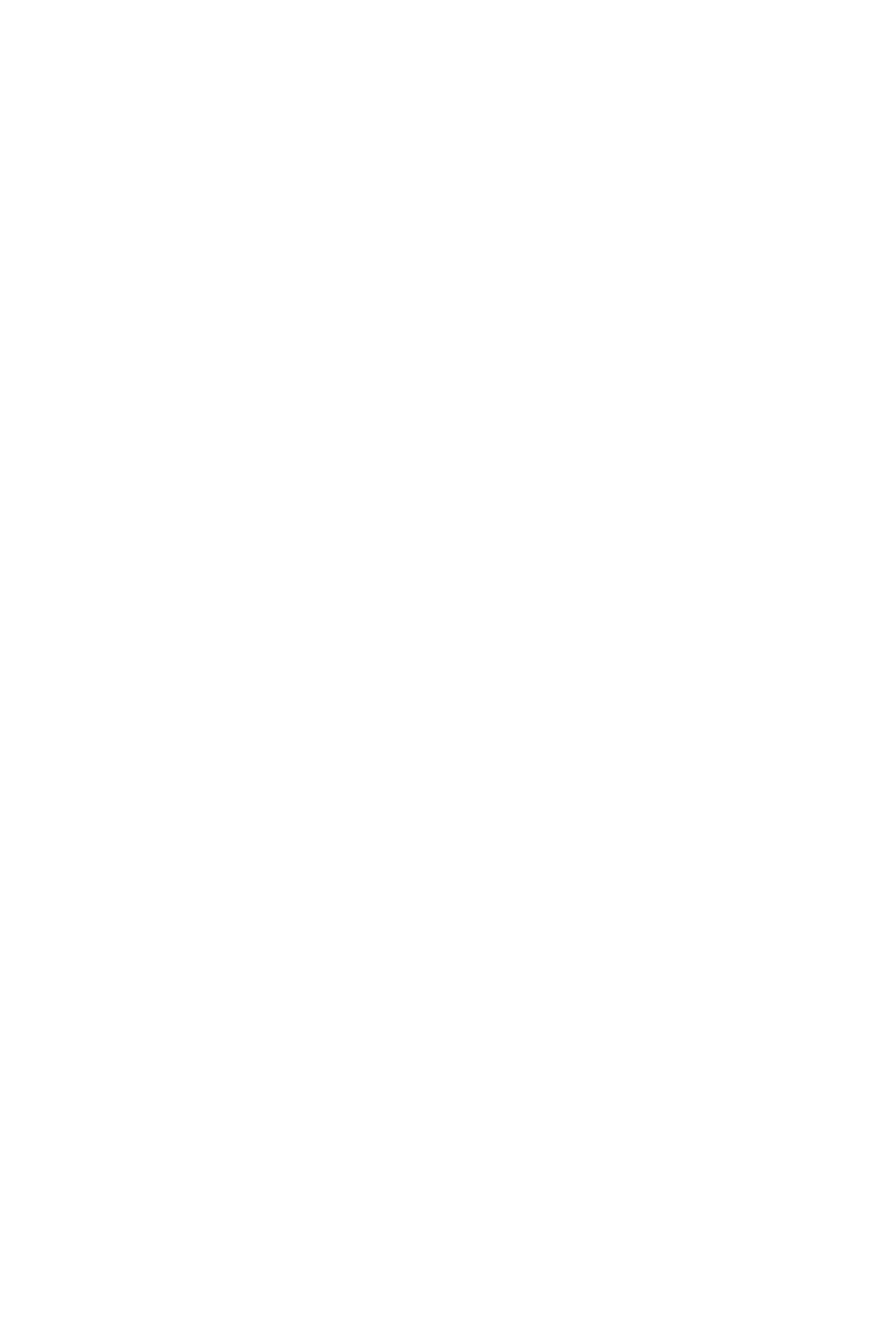### Karma

MUCH THOUGHT IS BEING GIVEN these days to our brotherhood with the whole of nature, that we are linked with sun, moon, and stars as closely as we are with the kingdoms coming after us. Here is oneness of essence of every godspark throughout space because of identity of source in the Unfathomable; and yet, since each bears the fruitage of aeons of evolving, every god-spark is impressed with its unique seal of divinity. A oneness, but with differences and herein lies the secret of life's unending mystery. This suggests that a vast treasury of individual karmic experience is capsuled within the core of each of us. In brief, we are one with all others in our inmost self, yet every human being has his essential quality or character, his distinctive grain, as it were, running true to form throughout his nature.

7

Stoic philosophers of ancient Greece and Rome understood that within the cosmos, as well as within every one of its myriad lives, was a creative power which held the plan or purpose, the ''reason'' for its being, which they named *logos*. To them logos is *spermatikos*, ''seed-bearing,'' and from it a host of individual ''seed-logoi'' come into manifested existence, eventually to return to their source: ''indestructible seed-powers, countless in number... spread through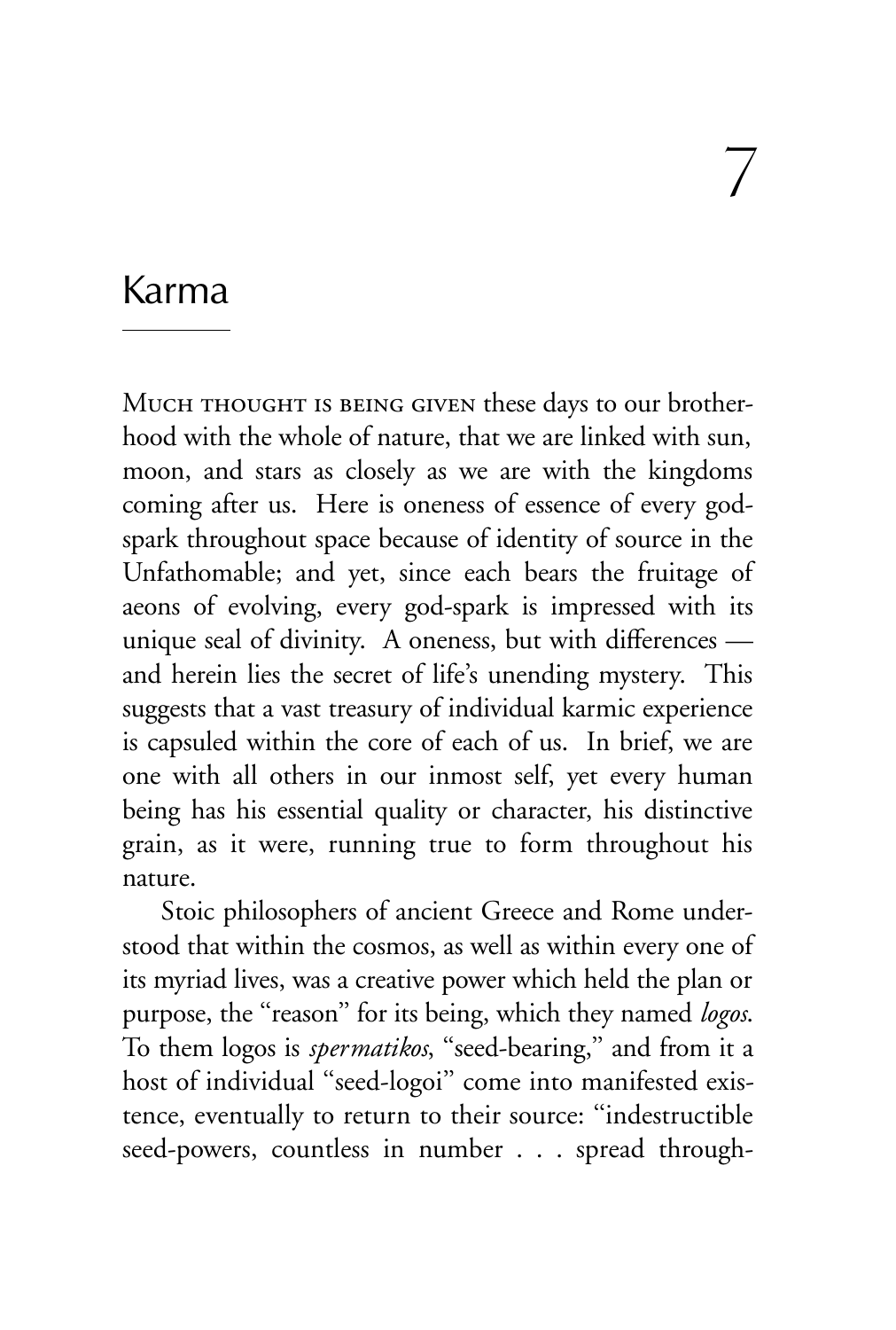out the universe, everywhere shaping, peopling, designing, multiplying . . ."\*

Throughout its earth cycle, each of these myriad seedlogoi is evolving and therefore making karma, and in so doing is affecting other seed-logoi which in turn affect the destiny of each. It is this interrelationship and intermingling of karmas that make our lives difficult to understand at times. Problems arise now and then because we tend to think of karma as something inflicted upon us by an outside force, a kind of nemesis or dread fate falling upon us when we are least prepared, avenging some unknown deeds done, or left undone, in this life or in lives long past. In reality karma is an outflowing of our very self. Seldom do we look upon the universal law of cause and effect as healing, merciful because of its restorative power.

With the earliest Greeks, Nemesis was a goddess who personified our conscience, our inborn fear of committing wrong against the gods; also, our reverence for the moral and spiritual law of harmony, of balance. We have forgotten that the gods are not separate from ourselves and that we are an extension of their life essence, their care for us being as intrinsic a part of our growing process as our protection is for the atomic lives evolving within the human hierarchy.

Naturally we ask ourselves what good it does to suffer the consequences in *this* life of deeds we don't remember committing in a previous life. We feel it would be fairer if we did remember, for if we knew where we had gone astray we would not object to meeting the consequences now; also,

<sup>\*</sup>Edward Vernon Arnold, *Roman Stoicism*, p. 161.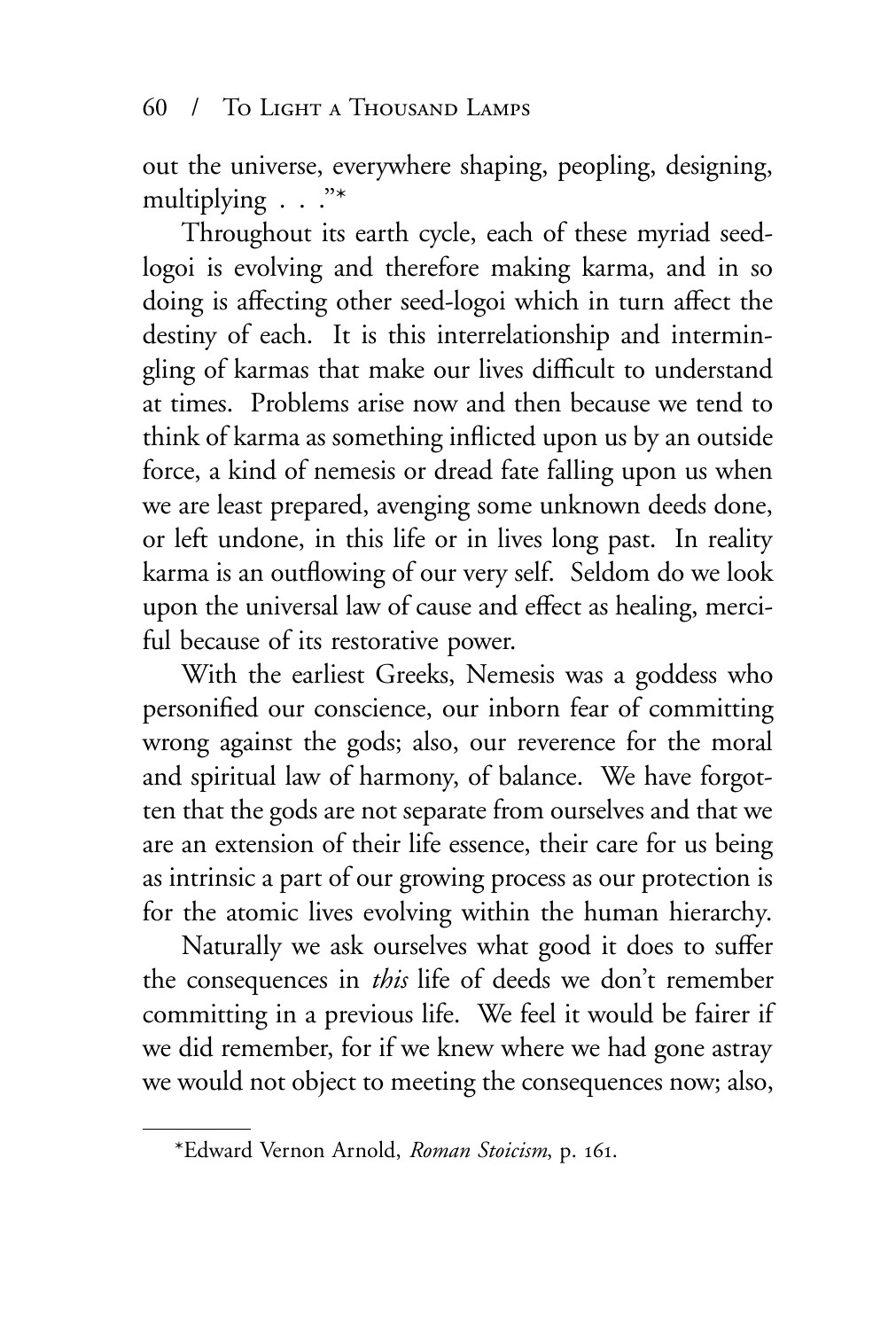we could more easily see where to make amends. Yet, when all is said and done, we *do* remember our past, for the past is ourselves: we are the karma, the fruit, of our ages-long experience unfolding itself in the present. True, our physical brain, being newly formed for this life, has little power of recall, but this is not all we are. The personalities we assume from life to life are strung on a "thread-self" (sūtrātman) like beads on a cord. While the beads or personalities are only partially conscious of the radiant self linking them together and from which they draw their life-force, our ātmic self or sūtrātman *does* remember. Something of the aroma of awareness carried over into each new personality may be intuited in moments of inner quiet.

Buddhist texts remind us that the time will come when we shall be required to gain knowledge, not only of our immediately preceding life, but of ''the sequence of births and deaths."\* By then we will have become sufficiently mature spiritually to handle such knowledge without injury to others or to ourselves, and will have earned the boon of instantaneous recall of the wisdom that is innately ours.

All of this leads to large reflections, taking us beyond the immediacy of present circumstances to previous incarnations, possibly even to former world cycles. We cannot envision a beginning beyond which no causes were set in motion, for every god-spark is a consciousness, a living being that has been pursuing its individual course of evolution for aeons. We humans, within the tidal flux and ebb of our

<sup>\*</sup>Visuddhi Magga, Buddhaghosa (5th c. AD); cf. *World of the Bud*dha, ed. Lucien Stryk, p. 159 et seq.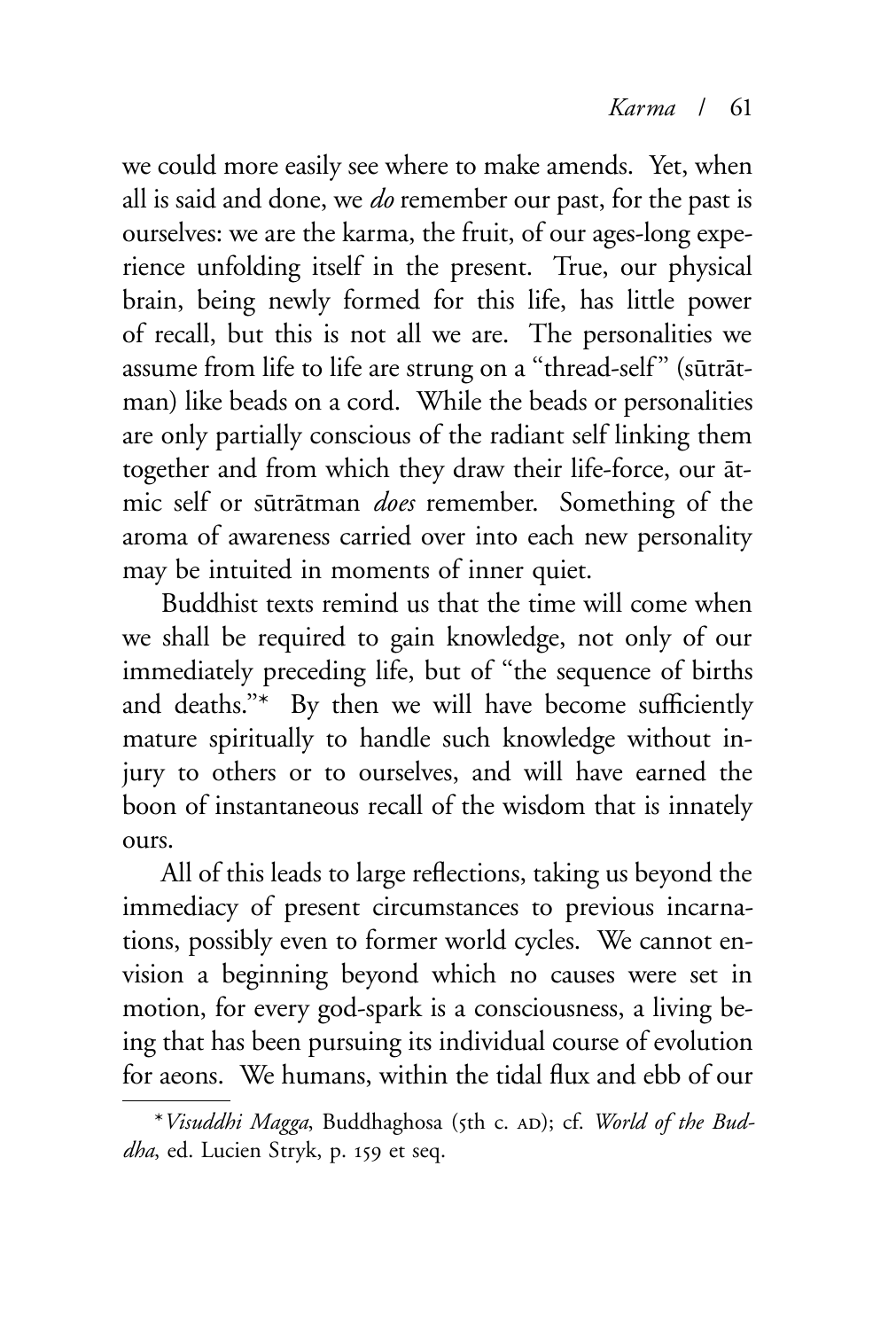planet's growth pattern, have likewise a long history of births and deaths, successes and failures; more important, our entry into earth life, whatever the situation or place, is an outflowing of our karma, the inevitable consequence of causes sown in former incarnations.

By the law of magnetic attraction, whatever comes to us we ourselves must at some time have set in motion, knowingly or not. Every instant of our lives we are impressing on our entire being the quality of our thinking and feeling, lofty or base. It is *we* who leave these imprints on our lifeatoms and, as the soul returns again and again to earth, those very life-atoms also return to us, to form anew our several sheaths, physical, mental, and spiritual. No one reaps a harvest that is not of his or her own making — in benefits and strength of character for good seed sown; in deprivations and weakness of will for tares. Not only is karma the stern yet always beneficent recorder of every movement of consciousness for humans, but likewise for all entities from atomic to macrocosmic. To regard karma as an avenging demon or a rewarding angel is to judge by externals. Whatever its evolutionary standing, each entity is its own *lipika* or ''scribe,'' its own recorder, awakener, and friend. Just as we leave our characteristic mark on every particle of our composite constitution, just so every other entity is doing likewise.

All of us undergo trials that are hard to justify from the narrow limits of a single life; we are subject to laws and influences that seemingly have little relation to our personal lives: national, racial, global, even solar and cosmic in scope. When kindly and thoughtful persons suffer a cruel fate it is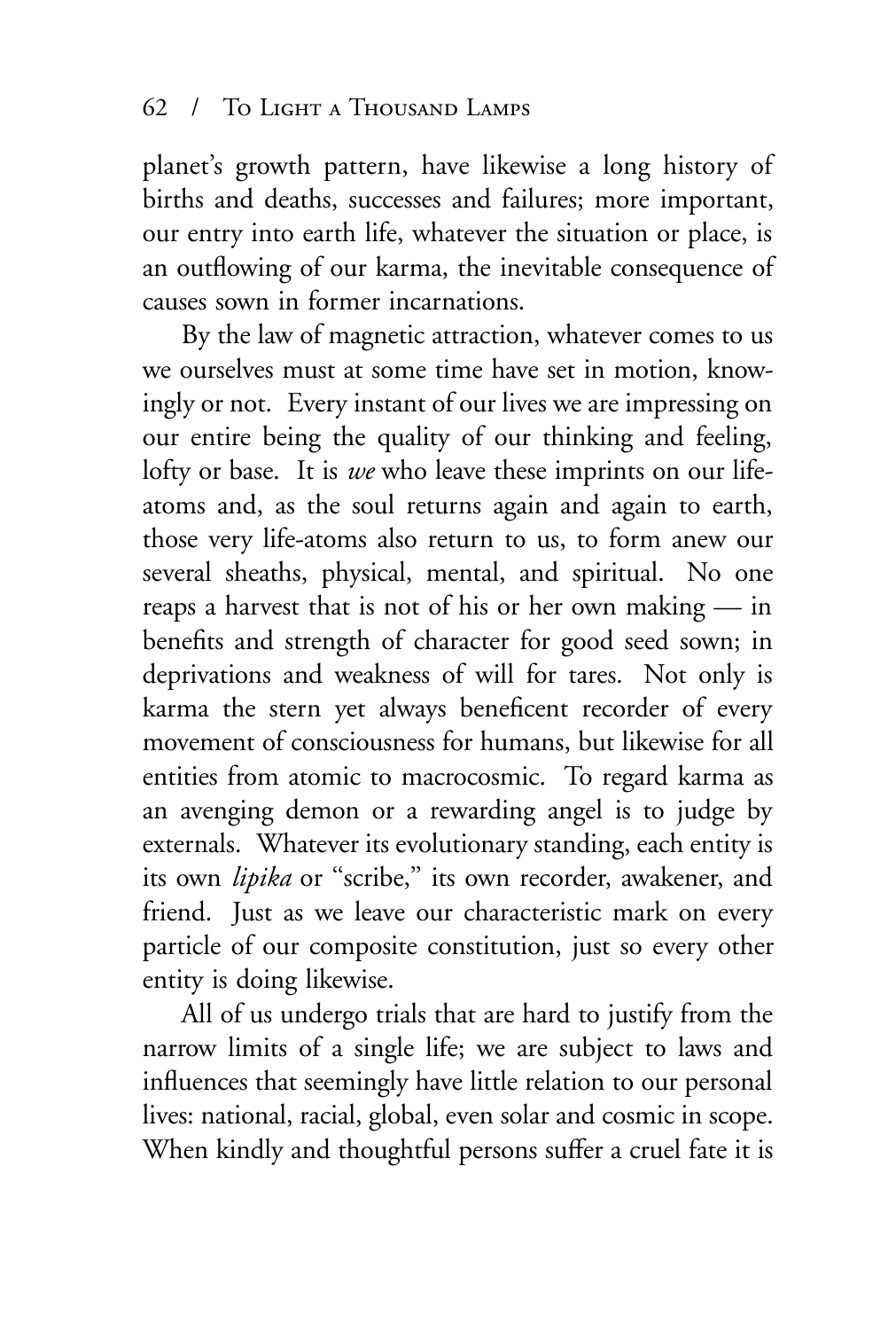incomprehensible that they could have committed terrible wrong in the past. And what about the inexpressible suffering of the many millions through famine, war, or natural catastrophe?

If, indeed, the one inviolable law in the universe is karma, whose face is compassion and whose reverse is justice, then in the final reckoning it is impossible for an individual to undergo any experience that ultimately does not derive from some portion of his constitution, which extends from the divine to the physical. As the workings of karma are mysterious, they are not easily discerned. What happens to one may not be the result of evil deeds in the past, but may well be impulsed by the higher self for its own benefic purposes. *Man's Search for Meaning* by the Austrian psychiatrist Viktor Frankl is moving testimony to the fact that out of the hell and horror of concentration camps heroes were born. The ordeal for each of them must have been an initiation of a most powerful sort.

The fact that a few tragically misguided people can plunge a whole nation of fine men and women into conditions that normally no one of them would tolerate, must have its seeding long ago. Ever since we were lighted with the fire of mind and became aware of ourselves as thinking beings, we have had the power to choose between right and wrong. For millions of years we have been responsible for our thoughts and emotions and the deeds that spring from them. Because of the power of choice, and because we are as yet imperfectly developed, we are bound to make wrong choices, especially when the pull of the material seems stronger than the pull of the spiritual.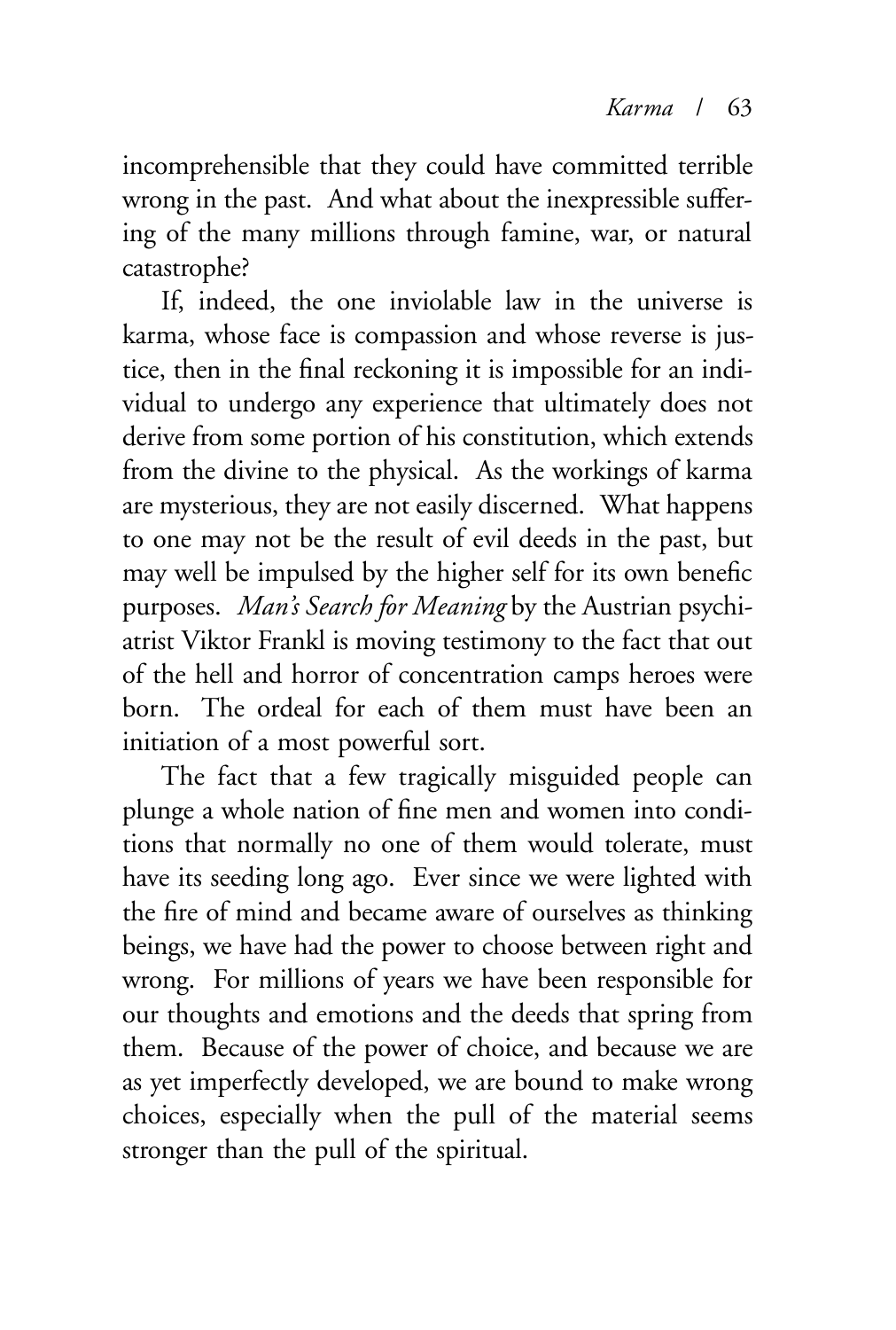Human nature evolves slowly and today, as in the past, we have a choice between selfish and unselfish instincts; between acting for our own benefit, or for the benefit of our family and community. With every decision we are setting in motion causes for good or ill, which eventually will have their effects upon us and our surroundings. To be able to trace the interwebbings of karma among nations would require a knowledge far beyond present human capability a comprehension of the vast panorama of past sowing by nations and individuals long ages ago. As we each have our individual karma, and are born in a certain country at a certain time, we also to some degree participate in its national karma.

If we conceive that justice and harmony are inherent in the universal order and that nature ever works to restore disturbed equilibrium, we must conclude that everyone, barring none, is reaping the quality of experience that belongs to him. When we are beset with trials beyond our control, perhaps our higher self is rejoicing at the opportunity offered us to learn valued lessons, nurture compassion and, possibly, in these particular circumstances to be of quiet help to those around us in greater need than we. Have we not all discovered, usually after many years, that the harshest passages of our life yielded lasting gifts? ''Blessings in disguise'' is the common phrase, suggesting an intuitive recognition that pain and sorrow hold hidden beauties, not least in our deepened love and understanding for those in travail.

Having suffered the illness and death of many close friends, I have thought often, ''If only I had the power to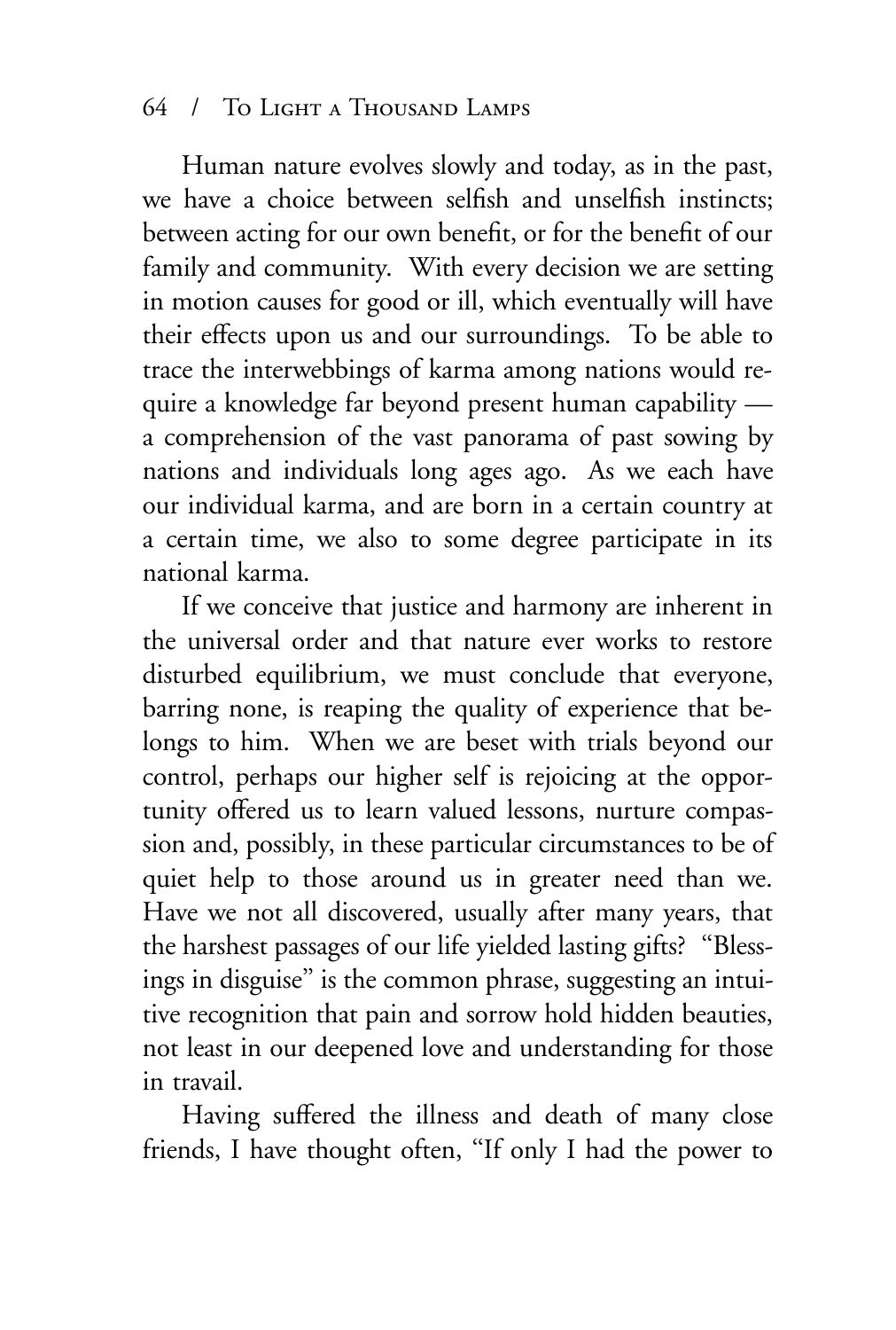heal; if only I could bring surcease of pain.'' As I have grown older I have come to realize that this may not be the wisest and most compassionate way to help. I have come to understand that the kindest and most effective way to sustain another is to help him find the courage and the love and the confidence to meet his karma creatively. Of course we should use the medical aids that are normally available, but let us allow our friend the honor and the dignity of recognizing that he has the capacity to handle his karma with understanding. Maybe his body will die earlier than the norm, but in meeting the karma that is his, he is accepting consciously the privilege of working through a heavy karmic experience for a beneficent purpose. There is solace and strength for both the dying and the living in being able to take this attitude.

How best can we stand by? By getting down and weeping with our friend? Yes, there may be tears, tears of understanding and love, not of pity and despondency; tears of recognition that the soul has the courage to take on a severe ordeal, knowing that a great cleansing process is going on, a clearing of the karma for the future. It doesn't need a lot of words — words are often quite unnecessary. But there has to be a willingness to be strong, steadfast, and loyal, so that our friend may draw on our caring strength when he most needs it.

How do we know what the soul must undergo to be truly free? How do we know that the terrible suffering, which may in a sense be worse for the bystander than for the one going through it, is not the very karma that the soul has been yearning for? But to shrug off another's pain is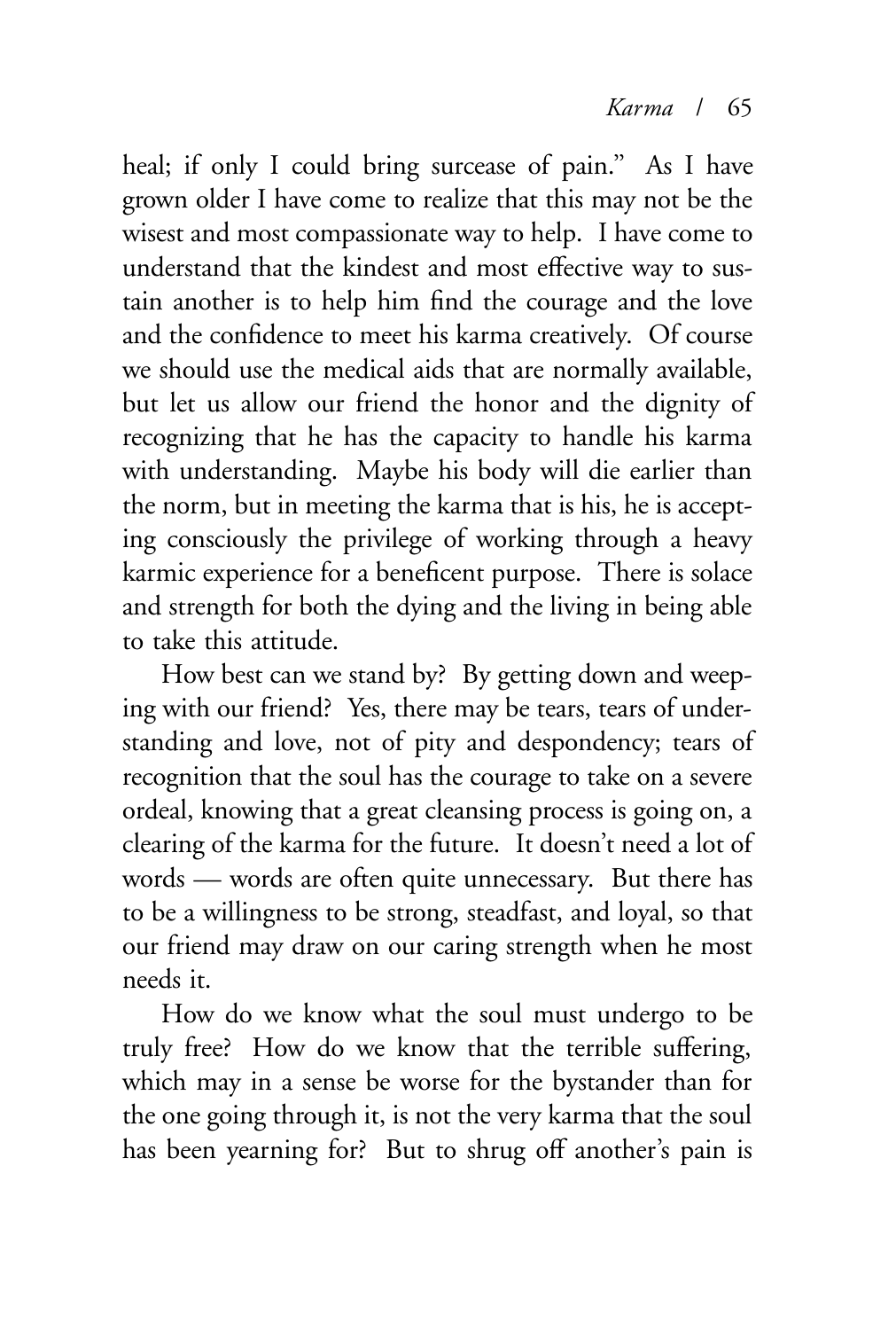diabolic and leads to hardness of heart. Such an attitude is to miss the whole purpose of life. We must relieve suffering as far as we can; in every possible way we must share our sympathy and understanding — not by lifting the burden from another's shoulders, but by helping him to meet and carry his life's challenges with greater confidence in himself and in the larger perspective.

When we reflect on the meaning of disabling affliction, be it physical, psychological, or mental — often calling for infinite resources of patience and love — we are bound to ask *why*? Why are some born into a tortured body, or others struck down by crippling accident or illness? What assigns one to a life of advantage, while another, possibly with richer potential, has to fight every inch of the way just to handle a body nonresponsive to normal command, and then is obliged often to work far more intensively to achieve a flowering of mind and spirit? Millions of people today are carrying a burden of private sorrow and asking themselves where is the justice and mercy in a universe supposedly administered by an all-loving God? It is cold comfort indeed to anguished parents to be told it is God's will, the decree of Allah, or the working out of old karma.

The cause and cure of suffering reach to the core of mystery and will remain beyond our comprehension, beyond the words of all the teachings humanity has received, until we can *feel* with every atom of our being the compassion of divine purpose behind all that happens. Certainly no one can say categorically that a child born with a congenital malformation is paying for some misdeed in a previous life or lives. It may well be the case; but equally it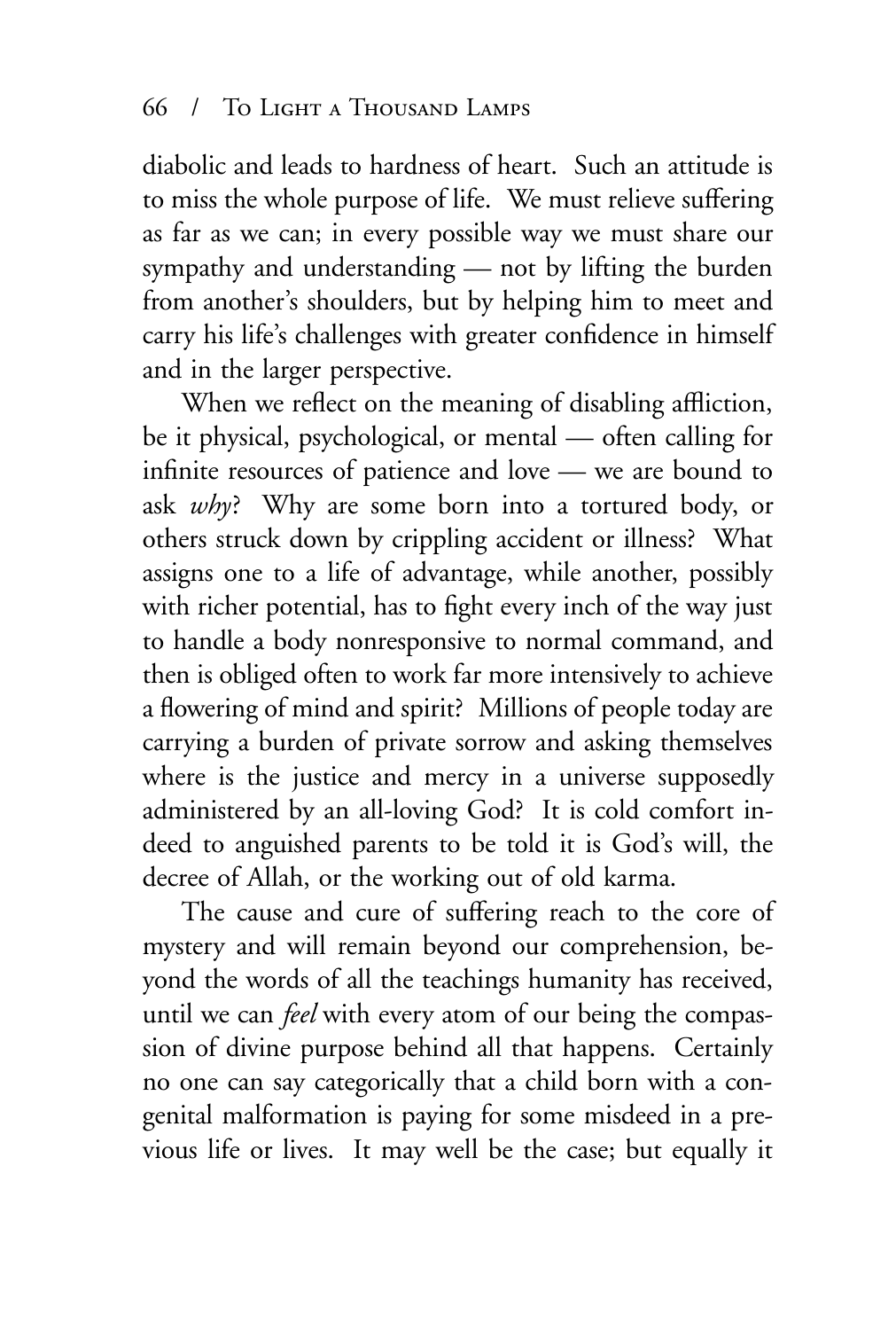may not be so at all. Is it not conceivable, for example, that a returning entity — for we are primarily spirit-souls, not bodies — could be far enough advanced interiorly to "choose" the karma of severe deprivation in order to gain a profound empathy with all who suffer? Is it not also possible that a reincarnating ego, in need of temporary respite from certain mental and emotional pressures, selects a ''retarded'' vehicle for an incarnation? Again, it could be that cruelty or selfishness had been so ingrained in the character that the surest means of removing the warp is to take birth in an impaired body so that empathy and compassion might be burned deep into the soul and the nature gentled.

"Judge not that ye be not judged" — only one able to read the spiritual history of an individual would be able to determine just what lines of karma had been traced in lives long gone that culminated in the precise conditions which the reincarnating ego now finds itself handling — or not handling — in this life. All of us have been weaving grandeur and baseness into the tapestry of our soul; but when we intuit, as many do, that we are linked with our divine parent and that whatever we experience of joy or pain is an intrinsic part of our destiny that we have been building for cycles beyond number, we *know* that there is a fitness and a beauty in even the most heartrending of circumstances.

A letter typewritten with a mouth-stick by a friend, who from birth has weathered the trauma of severe disablement, bears this out. Viola Henne earns her living as an artist, and devotes what time and energy she can to working with children and young adults who are more incapacitated than she is. Viola is not concerned with what they can't do; she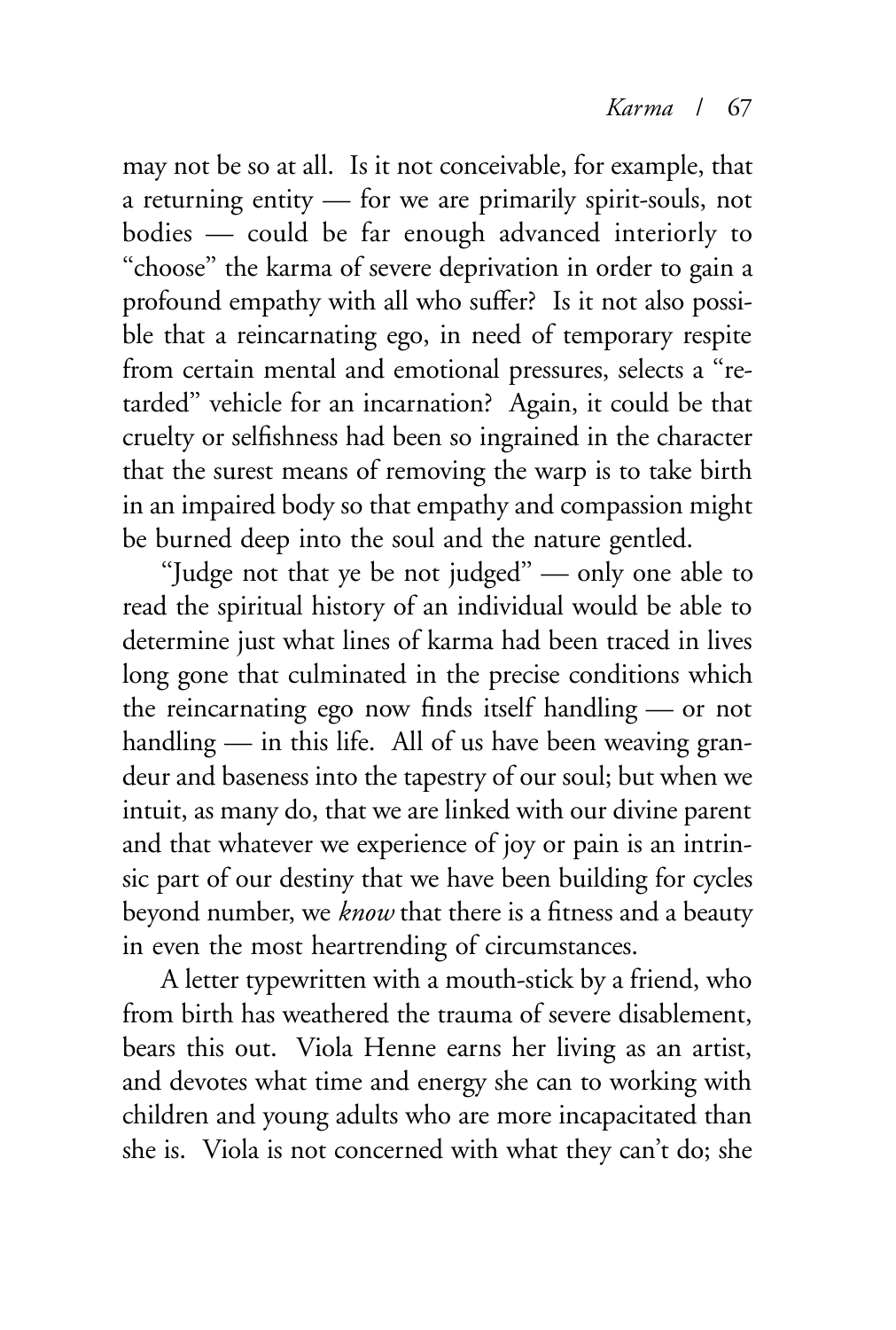focuses on what they *can* do. In this way she energizes their will and creative talent to bring forth whatever potential they have. She writes:

Please promote erasing the false idea that people get about the word ''karma.'' Neither I nor others handicapped have been ''punished'' by being *in* damaged bodies (brains, or . . .). No! In fact, once one's consciousness has sprung past the illusions of faulty education, then in a flash one changes one's attitude about the disability — changes and realizes once and forever that the damaged form is not a punishment but a holy privilege, through which one is at last permitted to ''work'' on a conscious (awakened) level.

It's like wearing a proper costume to "go to work" the damaged vehicle is a necessary and self-imposed outer draping. Our own inner mechanisms permit the current "body" and momentary circumstances so that the teachinglearning conditions may be met. Each of us has in some moment of time had to "pay" for past errors in thought or deed. Able-bodied people are not purer than cripples; they "pay" for their errors via a different cause-and-effect situation.

Karma — the word should be explained as meaning ''circumstances currently the soul chose as the best opportunity for the soul's growth and for teaching others.''

A powerful response to the question ''Is life fair?'' by one who refused to stay bitter and has consecrated her gift of courage and love to all in need of hope and self-worth. Even when someone's life is heavy with trial, to feel that he or she has a very ''bad'' karma this time round is to hold a totally mistaken view from the standpoint of the human soul or reincarnating ego. Purucker said it well: ''we are our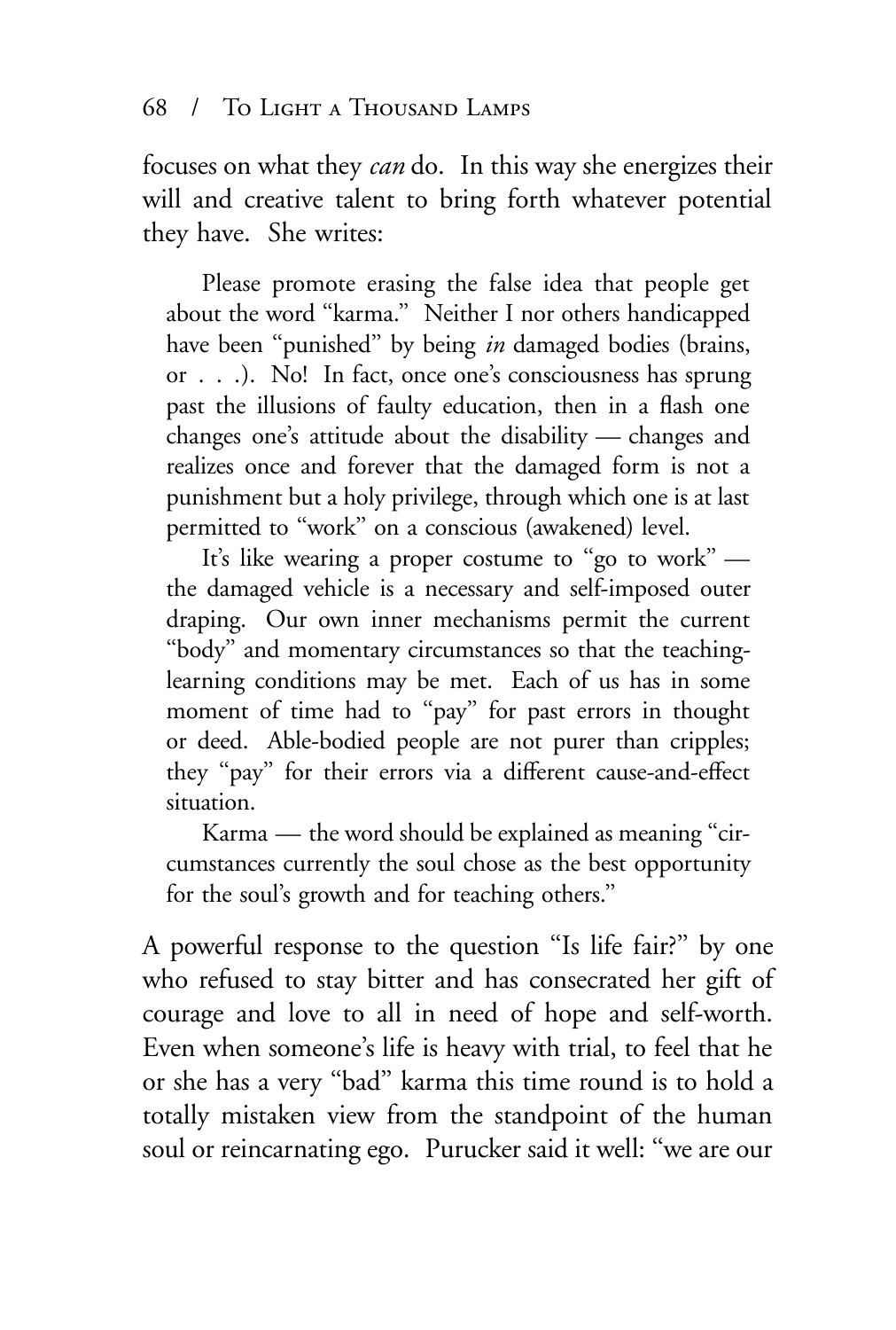own karma,'' meaning by this that everything that comes to us, in character or in circumstance, is an outflowing of ourselves — our past. If we or those we love have trying and painful circumstances to go through, ill health, personal reverses, or the like, this is not ''bad'' karma. Admittedly, it may be an extremely difficult karma to meet, but if in the long run it furthers the progress of the soul, it must be counted beneficent.

This is one of the most helpful ideas because many today are feeling crushed under the weight of life's burdens. When we realize that *we* are our karma, then we know that whatever is unrolling before us is really ourselves having the opportunity to learn and to grow and to deepen our perceptions and our understanding. As our sympathies expand beyond the periphery of our personal problems and we observe the humor and dignity with which others, seemingly less favored than ourselves, face their life situation, we may discover that those of us who have the most difficulty in handling our character failings are the more disadvantaged. A bit of self-examination is therapeutic, reminding us that we are all fellow climbers, and that those who appear to be making little progress may well be clearing the way of obstacles for themselves and for others behind them that otherwise might have proved insurmountable.

Of course, it is easy to philosophize when one has reasonably sound health and comfortable circumstances. But what of the poverty-stricken, and those doomed to die of disease or starvation? Shall we say it is their karma and they will have to work through it, with better luck, hopefully, next life? Such an attitude would be reprehensible. Obvi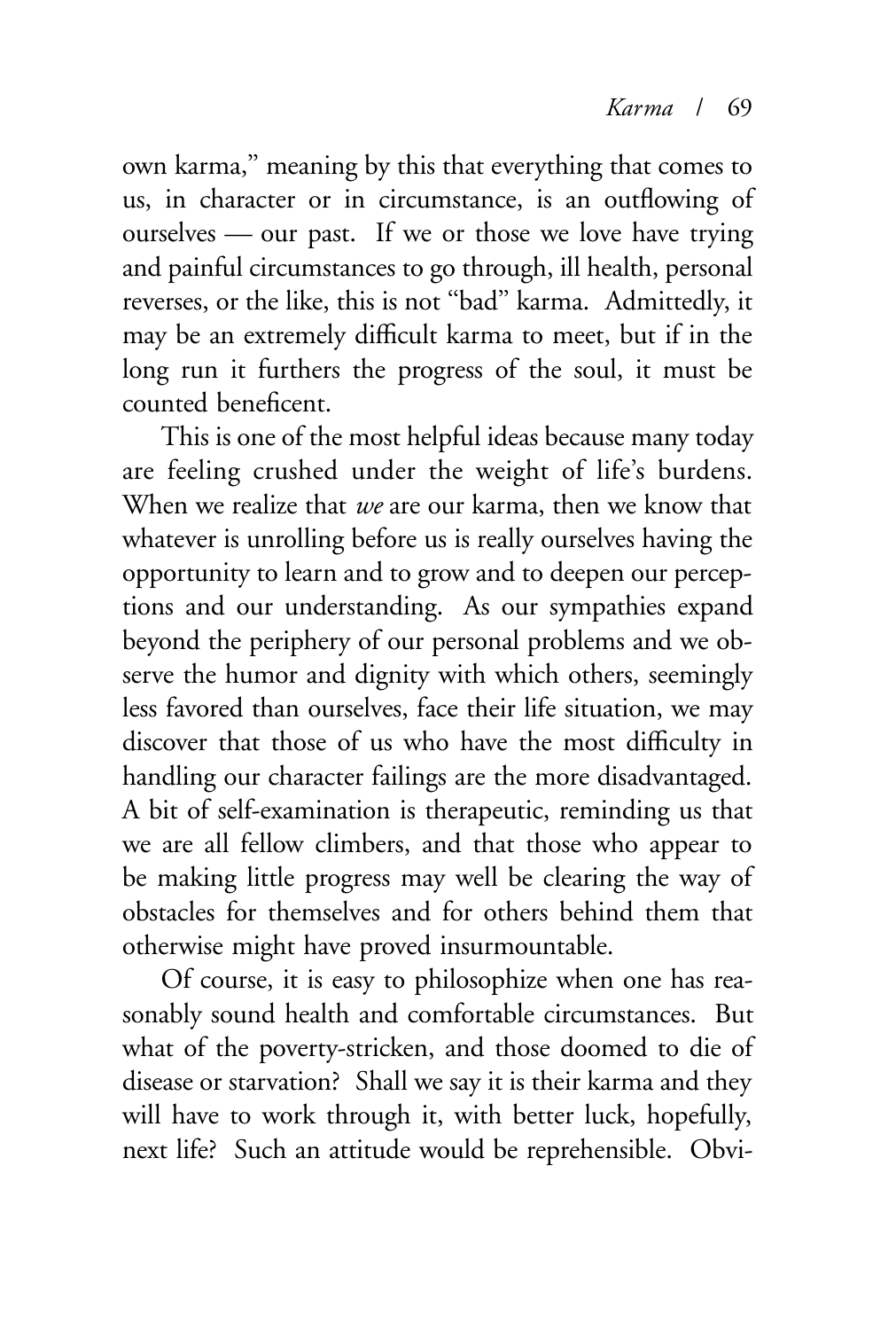ously, it is their karma or they wouldn't have to meet those conditions; but how can we isolate their karma from our own? We are *one* family, and all of us have had a share in creating the present difficult circumstances. Besides, is it not also *our* karma to be profoundly concerned, and if at all possible to help alleviate the awful misery that exists in so many parts of our globe? There is some consolation in the fact that the world conscience is awakening and becoming more sensitive and acute, so that an increasing number of self-sacrificing and knowledgeable men and women are already dedicating their lives to practical humanitarian service.

Much as our hearts yearn to be of help, many of us can offer little in the way of tangible relief. But there is not one of us who cannot work to eradicate the *causes* deep-seated and long in the making — that have resulted in humanity's plight. This is an enormously long-range goal, admittedly, but does this make it any the less worthy? In a letter written in 1889 to the American theosophists assembled in convention, HPB quotes these lines from one of her teachers:

''Let not the fruit of good Karma be your motive; for your Karma, good or bad, being one and the common property of all mankind, nothing good or bad can happen to you that is not shared by many others." . . . "There is no happiness for one who is ever thinking of Self and forgetting all other Selves.''

And then this telling sentence:

''The Universe groans under the weight of such action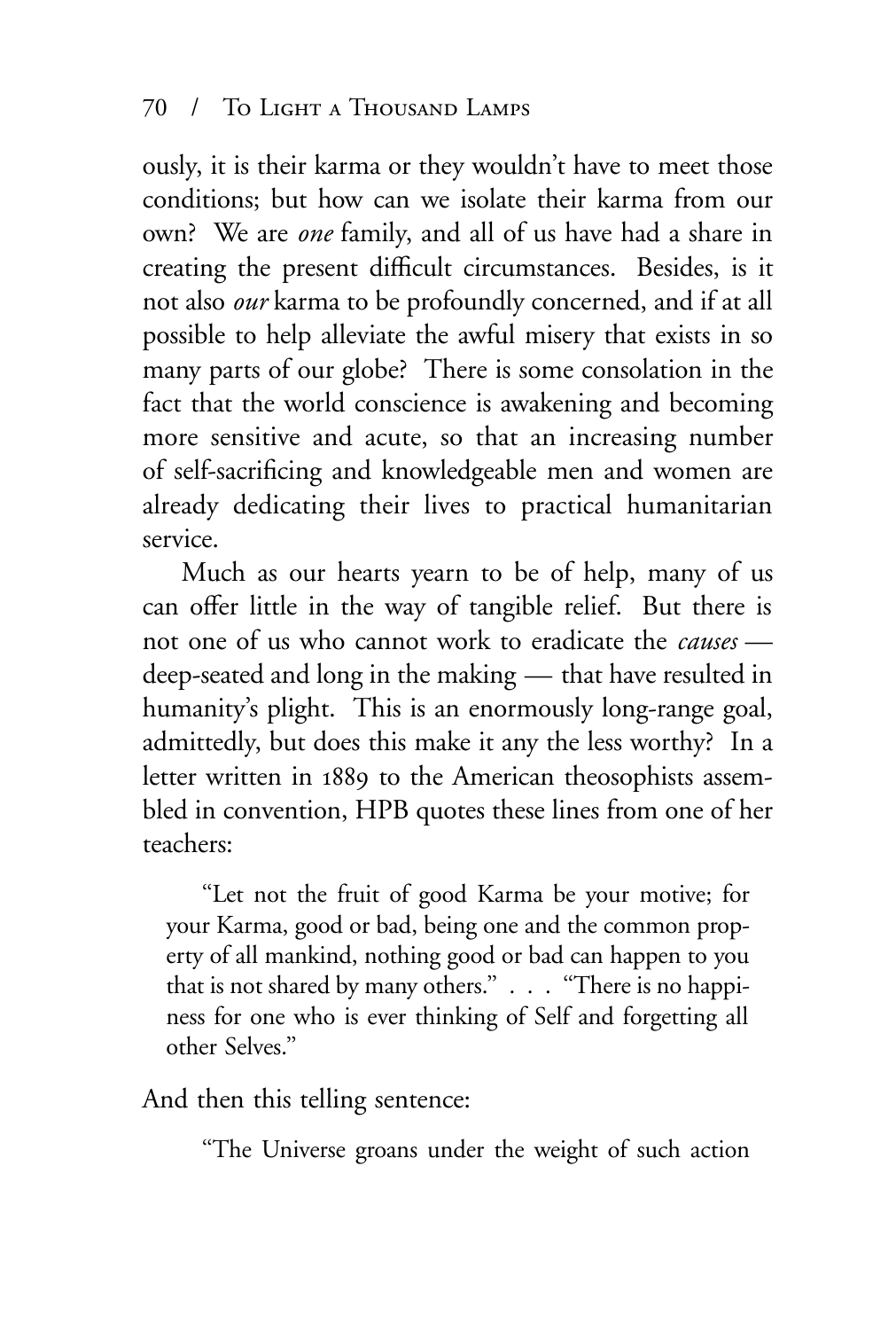(Karma), and none other than self-sacrificial Karma relieves it.''\*

This is provocative, and is there one human being to whom it does not apply? Indeed, the universe groans under the weight of our selfish acts and thoughts, and it is we, individually and collectively, who are responsible insofar as we contribute to that weight. Being human, all of us have mixed motives to a degree; but we have before us the grand ideal of making our lives altruistic. This is a goal that requires many lifetimes to attain, but it is a goal worth keeping ever living in our hearts. When it becomes the dominant influence in our daily experience, we shall express a larger measure of unselfishness than of its opposite.

Selfishness inhibits the natural growth of the soul; it is inimical to the growth of mankind, because it is a turning in upon oneself. Conversely, not thinking ourselves to be of first importance releases light from within, and the light which flows into our souls bursts the barriers of our personalities and sheds a radiance upon the lives of others. It is a fact that every altruistic impulse and aspiration, uniting with an elemental being, sends its influence into the thought atmosphere of our world, and every individual who is in sympathetic vibration with that quality of aspiration responds in kind. His life is ennobled and his surroundings irradiated. In like manner the opposite is true, and for this also we are accountable.

No matter what outer circumstances karma may place us in, we can always remember that we are souls, each of us having his individual dharma to fulfill. Krishna tells Arjuna

<sup>\*</sup>*H. P. Blavatsky to the American Conventions: 1888–1891*, p. 22.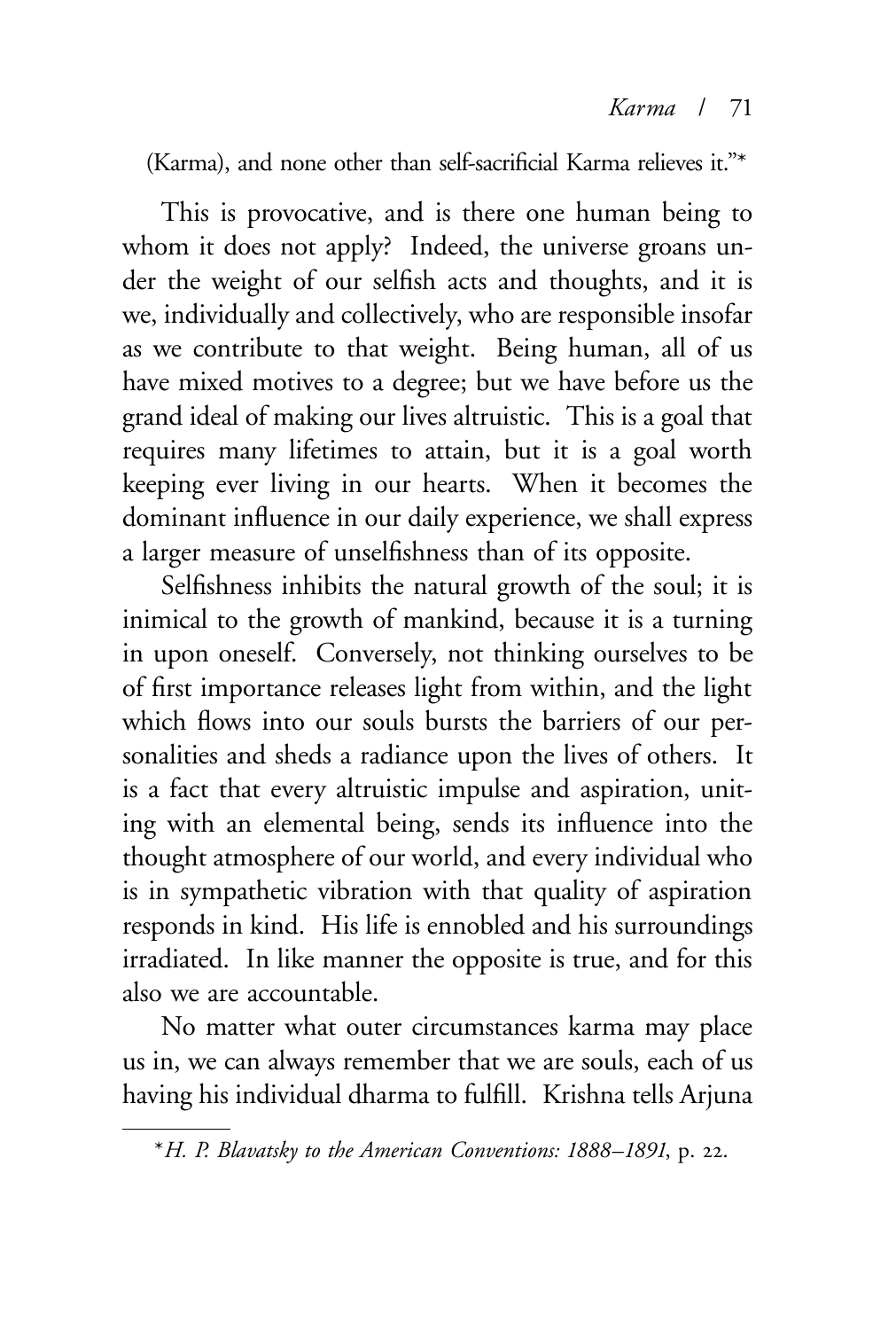that the dharma of another is full of peril, and even if it is not the most excellent path, he is admonished to fulfill the dharma that belongs to the self (*sva-dharma*).\* In this way he shall be following his own path, and doing that for which he was born into this world.

Orientalists have translated dharma variously — duty, truth, law, religion, piety — but all those words are only an approach, they do not convey the richness of thought imbodied in the Sanskrit term. Dharma, from the verb dhri, "to bear, to carry, to sustain," implies that each of us came into incarnation bearing a destiny that is ours, sustaining the truth of our inner being as we fulfill our outward duties to the best of our ability. We have first to recognize our destiny as being within, not outside of ourselves. We don't have to go to Tibet, America, Thailand, or Africa to find it. *We* are our destiny, our karma, our individual dharma.

There is so much awry in human relationships all over the world that it may take many ages to set things right; no doubt we've tallied up quite a karmic score against us that must be balanced. But we should not overlook the other side of the ledger, the nobler entries made in this life and in lives gone by. Could it not be that the intensity of global and individual suffering and confusion of values is due as much to a karmic awakening, a stimulus from our higher selves, as it is to karmic debts still unpaid?

Surely we were meant to live our lives as a wholeness and not be continually fractured by anguish or despair. Sorrow

<sup>\*</sup>*Bhagavad-Gītā* 3:35 (W. Q. Judge recension, p. 21).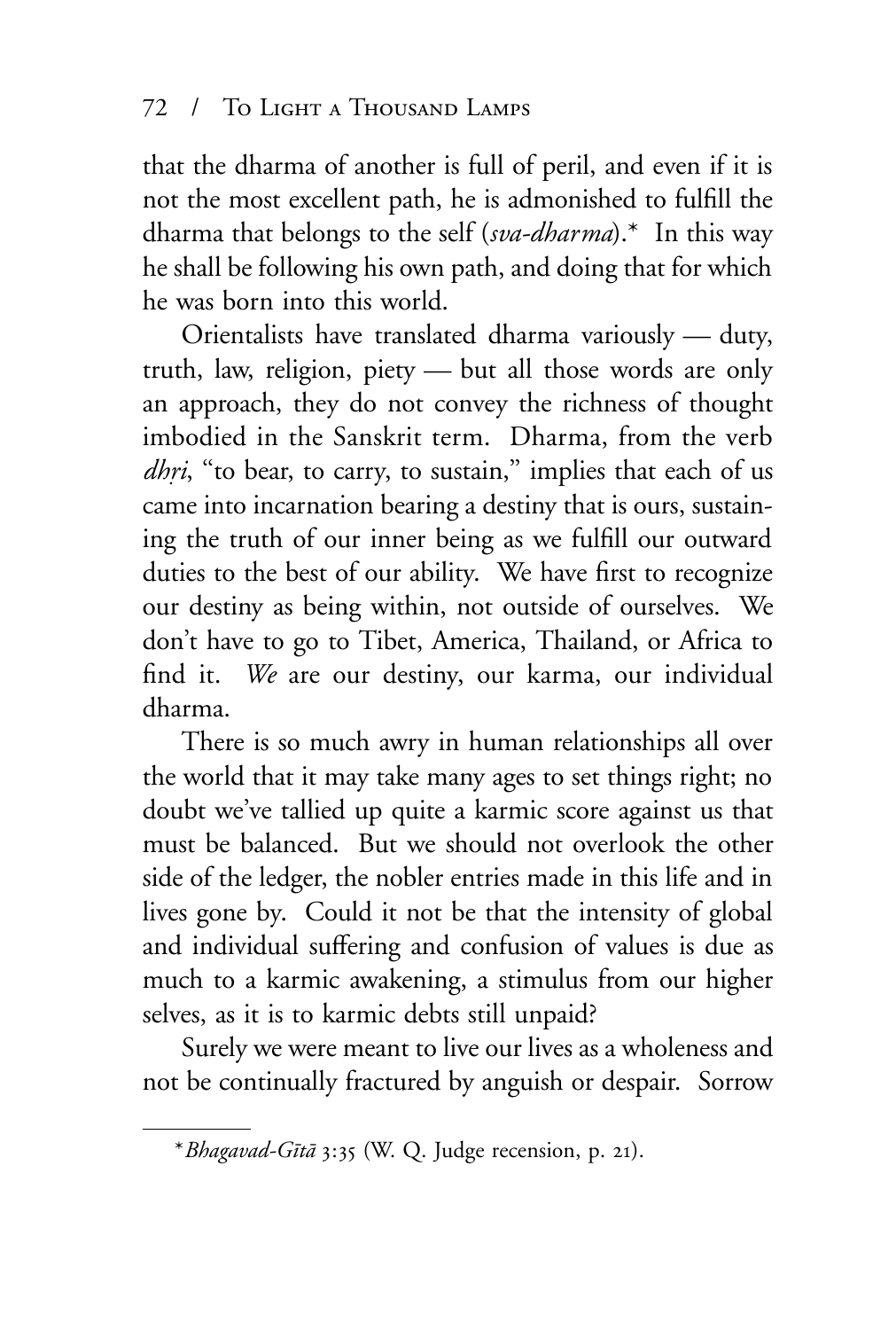comes to us all, but like rain to Mother Earth it should nourish and bring new growth. So let us give ample room for joy in our lives, the inner joy that warms the heart and balances the karmic scales. One day, in this life or in another, we may be able to look at all we have been through with the eyes of the seer we intrinsically are — as an eagle high above our earth karma — and glimpse with panoramic vision our entire experience, past and present, in terms of motivation as well as in deeds. We shall *know* that all hindrances, all suffering, physical and mental, and also death, are part of the natural pattern of growth, etching into the soul the larger perception, the truer love, the deeper caring for all.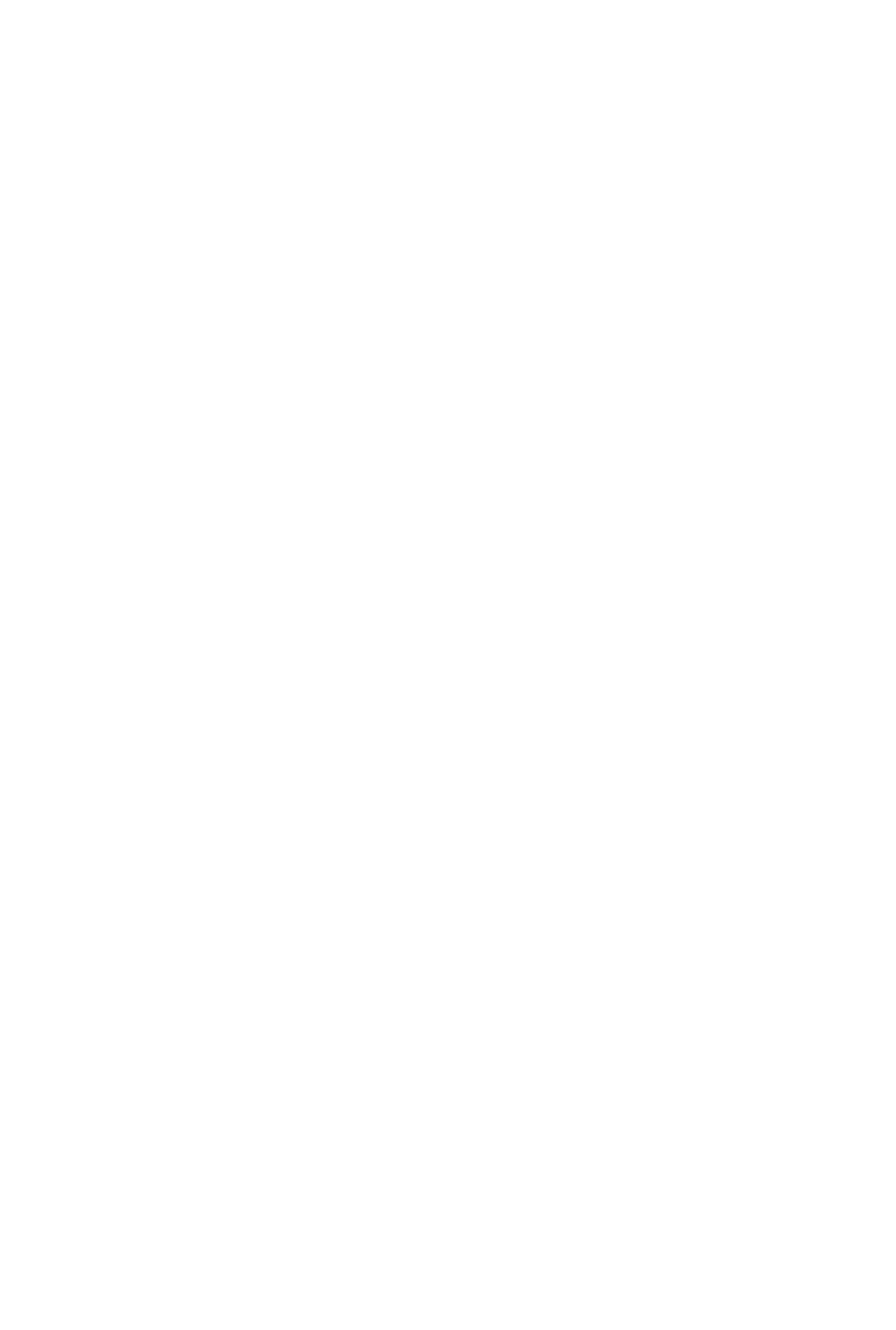## Karma and/or Grace

THE DOGMA THAT A SAVIOR "died for our sins" has been much misunderstood, for there is great beauty in the doctrine of the incarnation of a divinity in human form: ''For God so loved the world, that he gave his only begotten Son'' (*John* 3:16). This is the Christian way of saying that the gods took pity on humankind and sent a ray of themselves into the soul of a noble human being so that in his work among mankind he could more potently manifest the light of divinity — not so that he might save us from our sins or wash away the karma of our transgression against ourselves and others. What we have done, we are responsible for. What we think, we must atone for or receive benefit from. There is no absolution except by ourselves. Paul's statement on the universally applicable law of cause and effect, kismet or karma, is refreshingly straight to the point:

If the Spirit is the source of our life, let the Spirit also direct our course....

Make no mistake about this: God is not to be fooled; a man reaps what he sows. If he sows seed in the field of his lower nature, he will reap from it a harvest of corruption, but if he sows in the field of the Spirit, the Spirit will bring him a harvest of eternal life. So let us never tire of doing good, for if we do not slacken our efforts we shall in due time reap our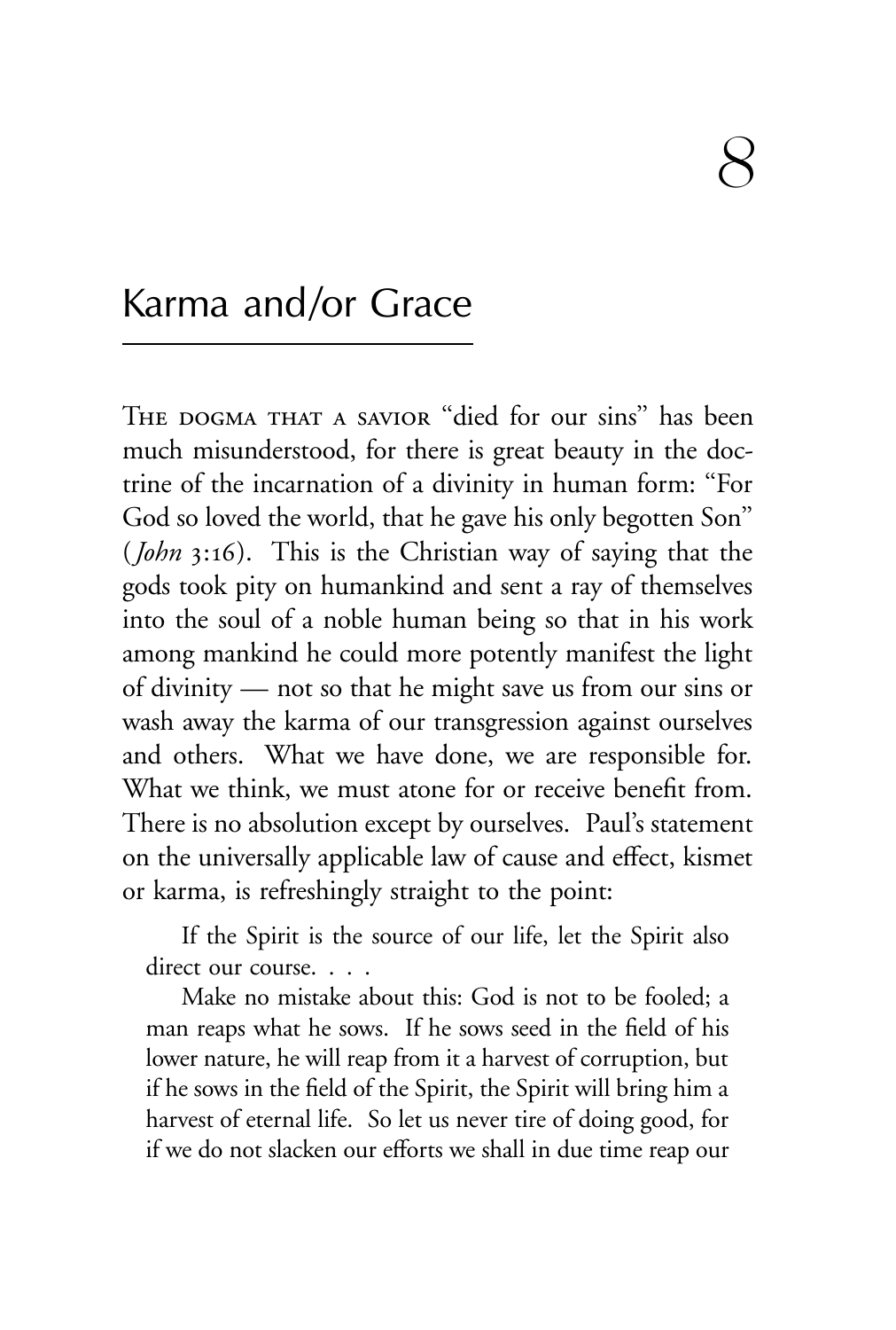harvest. Therefore, as opportunity offers, let us work for the good of all...

— *Galatians* :; :‒ (*The New English Bible*)

In short, every moment of every day we are setting new causes in motion and reaping effects of past deeds. It is the quality of our motive that has shaped and will continue to shape our character and our future. Because we are one humanity and not separate, we are affecting the destiny not only of those with whom we associate, but also of thousands of others sensitive to our wavelength. If we are altruistically motivated, we shall be sowing in the realms of the spirit; if self-serving, our sowing will be in the field of our personal self. We reap as we sow, for nature reacts impersonally without reference to pleasing or displeasing the sower. The harvest will conform to the sowing since every human being is his own reaper and recorder, impressing what he *is* on the memory cells of character and, in fact, on every level of his being.

How does this jibe with the idea of grace? As used in the New Testament, grace signifies almost exclusively God's means of granting forgiveness for sin through the intermediary of Christ Jesus. ''He that believeth . . . shall be saved'' (*Mark* 16:16). Whatever an individual may have been or done, by accepting Christ as his Savior he is assured freedom from guilt and the blessing of God's grace. Read literally, as it is by the more orthodox Christian, it is unconscionable: what kind of justice is this if a reprobate can, simply through accepting Jesus as the only son of God, have his record wiped clean and his character purged of iniquity? Is there no requisite of atonement for wrongdoing? And what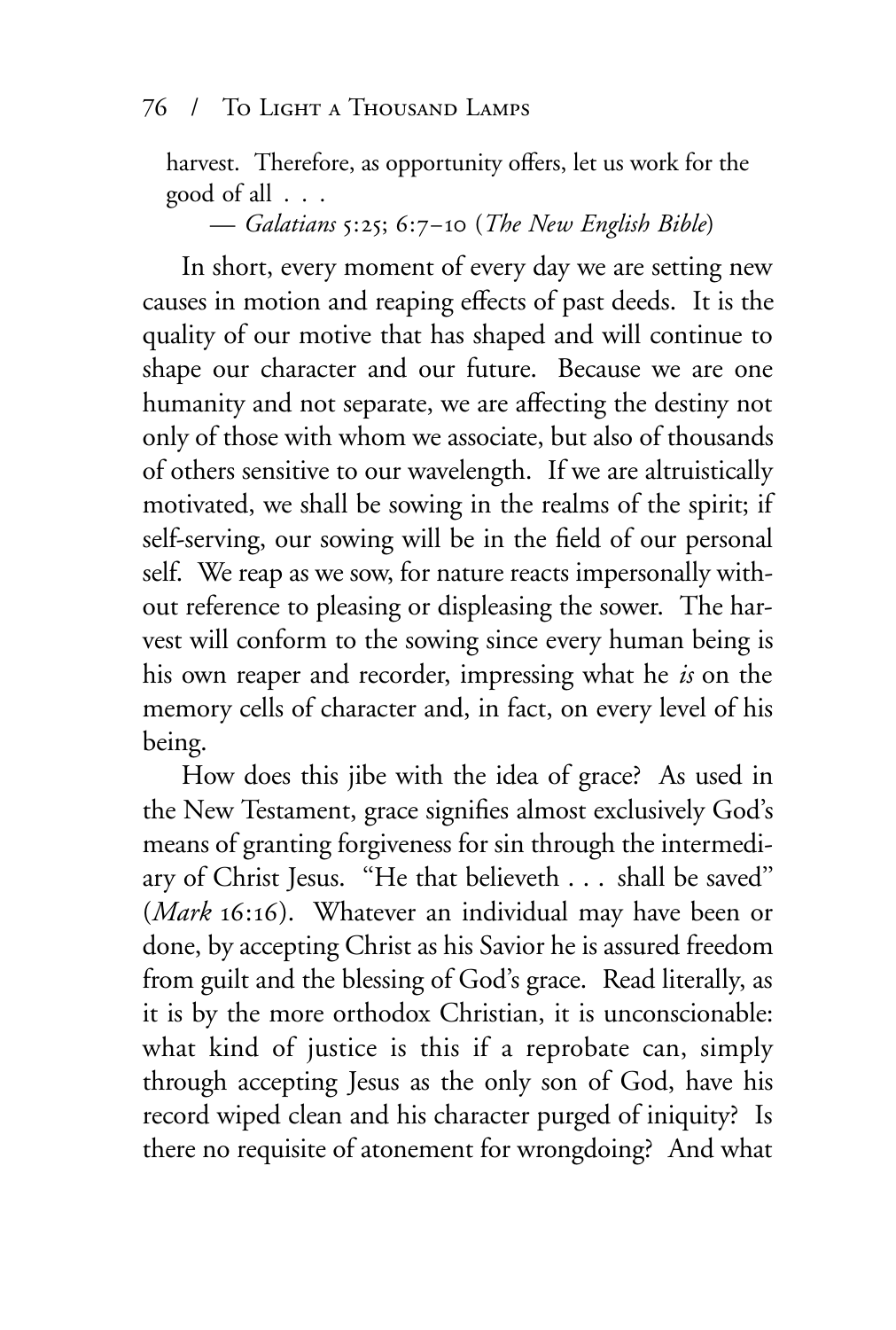about the injury done to others through one's brutal and thoughtless acts? From the standpoint of human, let alone divine justice, it is unthinkable to countenance the remission of sins through God's forgiveness, and this only for believers to boot; it is opposed to all that humanity deems ethical and fair. Interpreted, however, within the context of Jesus' injunction, ''go, and sin no more,'' the verse from Mark becomes profoundly significant, the more so when linked with Jesus' statement to Nicodemus that ''Except a man be born again, he cannot see the kingdom of God.''

Except a man be born of water, and of the Spirit, he cannot enter into the kingdom of God. That which is born of the flesh, is flesh; and that which is born of the Spirit, is spirit. Marvel not that I said unto thee, Ye must be born again.  $\qquad - \int_0^1 b_n^3$ ;  $\zeta$  -7 (Authorized Version)

The story of Saul of Tarsus is an example in point. Reared in the traditions of his people, he found the burden of guilt for past sin becoming intolerable, so much so that he could not identify with his God. As a Hebrew he knew he must earn God's acceptance through moral rectitude and the fulfillment of his commandments. So distraught was he that he took out his anger and despair on those who followed this stranger, Jesus. Then one day while en route to Damascus a light suddenly enveloped Saul, shining with such intensity that he fell down blinded, and he heard the Lord calling to him. After three days he was ''a new creature,'' his sight was restored, the past gone, even in time his name. Had his strong yearning to find meaning in life momentarily opened his soul to his own inner light?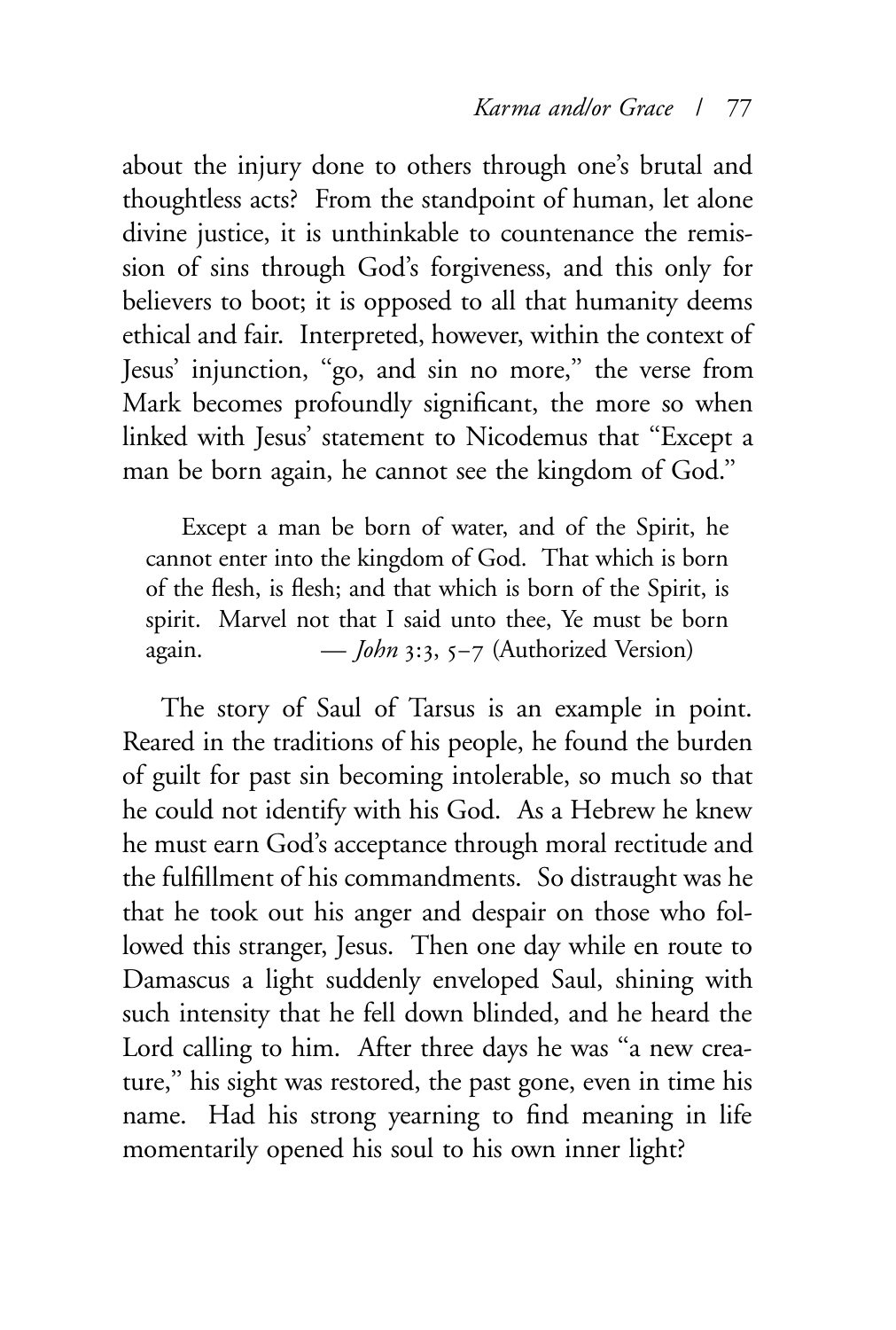Now, as Paul, he entered upon his new life charged with extraordinary vigor, exhorting all to whom he spoke and wrote to follow the way of the spirit rather than that of the flesh: ''Therefore, if any man be in Christ, he is a new creature: old things are passed away; behold, all things are become new" (2 *Corinthians* 5:17). Where there is true conversion, a ''turning'' from the obstructionist ways of the past and a total immersion of the soul in the life of the spirit, he is as one "new born" — not because his past karma is erased but because he himself is inwardly renewed, "born of the Spirit." Henceforth he approaches life with a new vision and a strengthened will.

It is a beautiful truth anciently known that for every utterly sincere move made in the direction of one's inner divinity, it responds in kind and a radiance shines upon the heart and mind of the aspirant. Without question, sustained effort to renovate the life through earnest aspiration and cultivation of the will for unselfish goals allows a ''clearing'' to occur and the voice of intuition to make itself heard. Whether this be the voice of the Lord or other deity, or that of one's inner god, is immaterial. ''Go, and sin no more'' has many applications, but woe to the individual who does not try to live up to the obligation assumed: to merit the grace of divine acceptance.

Most important, an act of grace, whatever its source and however experienced, *by no means implies an abrogation of the law of karma*, or that the follies and errors of former days are erased from our individual Book of Destiny. Whatever we have done or omitted to do before our transformation must be resolved, in this or in future lives — and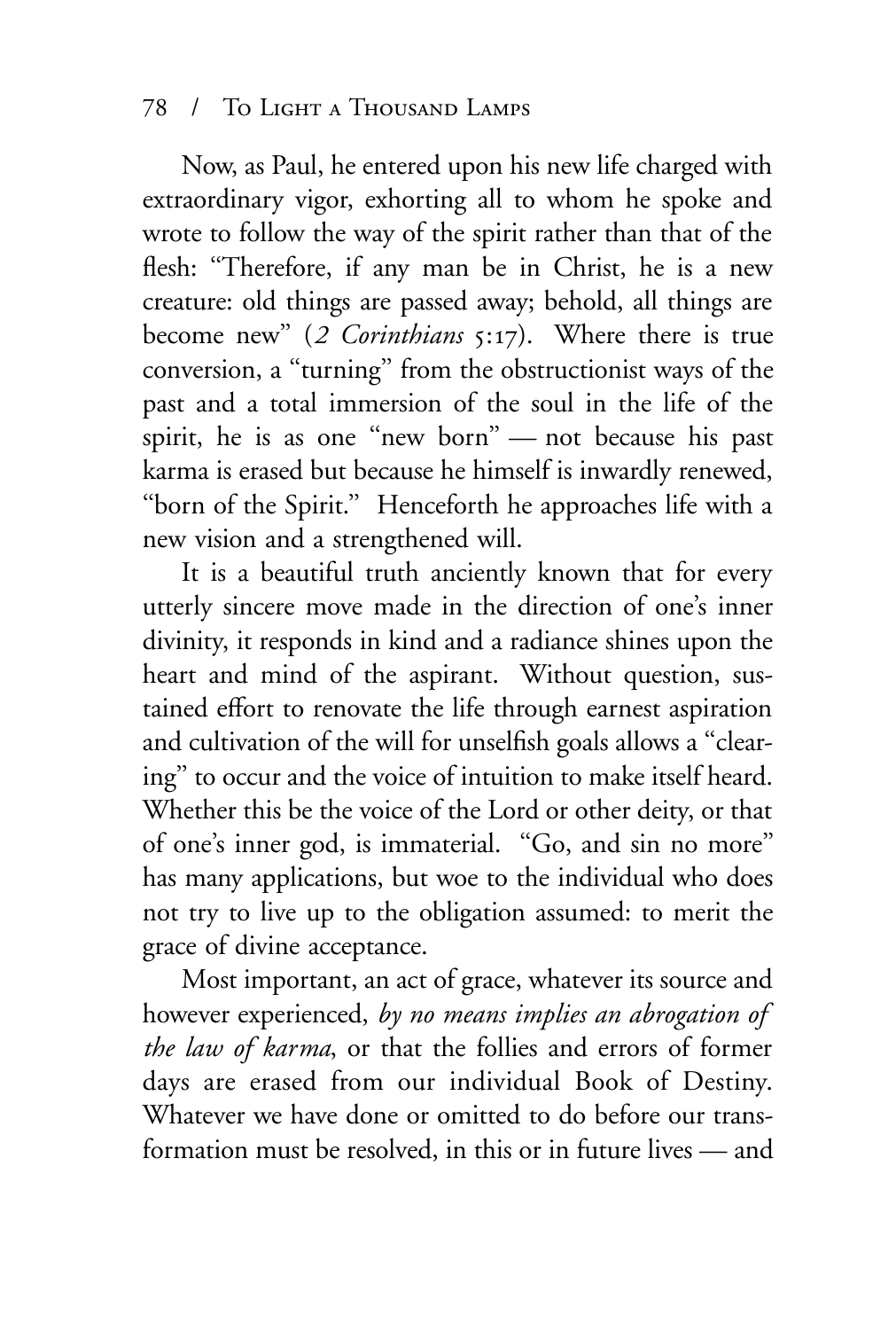this ought to be happily met, for affliction is a welcomed opportunity to clear the slate and set to right ancient wrongs. Equally significant, all that we have longed to do and to be, all the silent, unrecognized yearnings to be a light in the darkness of our environs, are faithfully entered on the imperishable records of eternity, to return in due season as blessings, a gift of grace for ourselves and others, flowing forth in strict harmony with karmic law.

We can view the dogma of Jesus' ''dying for our sins'' from another perspective. The fact that great teachers are sent forth at cyclic periods to work among this or that people suggests that they come for a sacred purpose: to stimulate aspiration in the souls of all who will heed the call. The appearance of such an incarnation of a divine radiance marks the descent of a divine energy on earth which coincides with the upsurging call from human hearts. The intersection of human and divine cycles thus has a twofold purpose. As the spirit-soul of the chosen vessel fuses with divinity there occurs an explosion of such tremendous potency that the lightning of the gods bursts upon mankind, to energize our thought-world with divine-spiritual magnetism. It has happened in the past; it will happen again when we call it forth.

There is a linkage of karmas all along the way, a linkage between the god-worlds and ourselves. Tradition has it that divine beings or avatāras enter earth as a kind of underworld, and thus "die" to their own high realms, and by so doing undergo an initiation — a majestic thought. In deliberately taking birth among earthlings, a part of them dies — there is a ''dying for our sins,'' literally and meta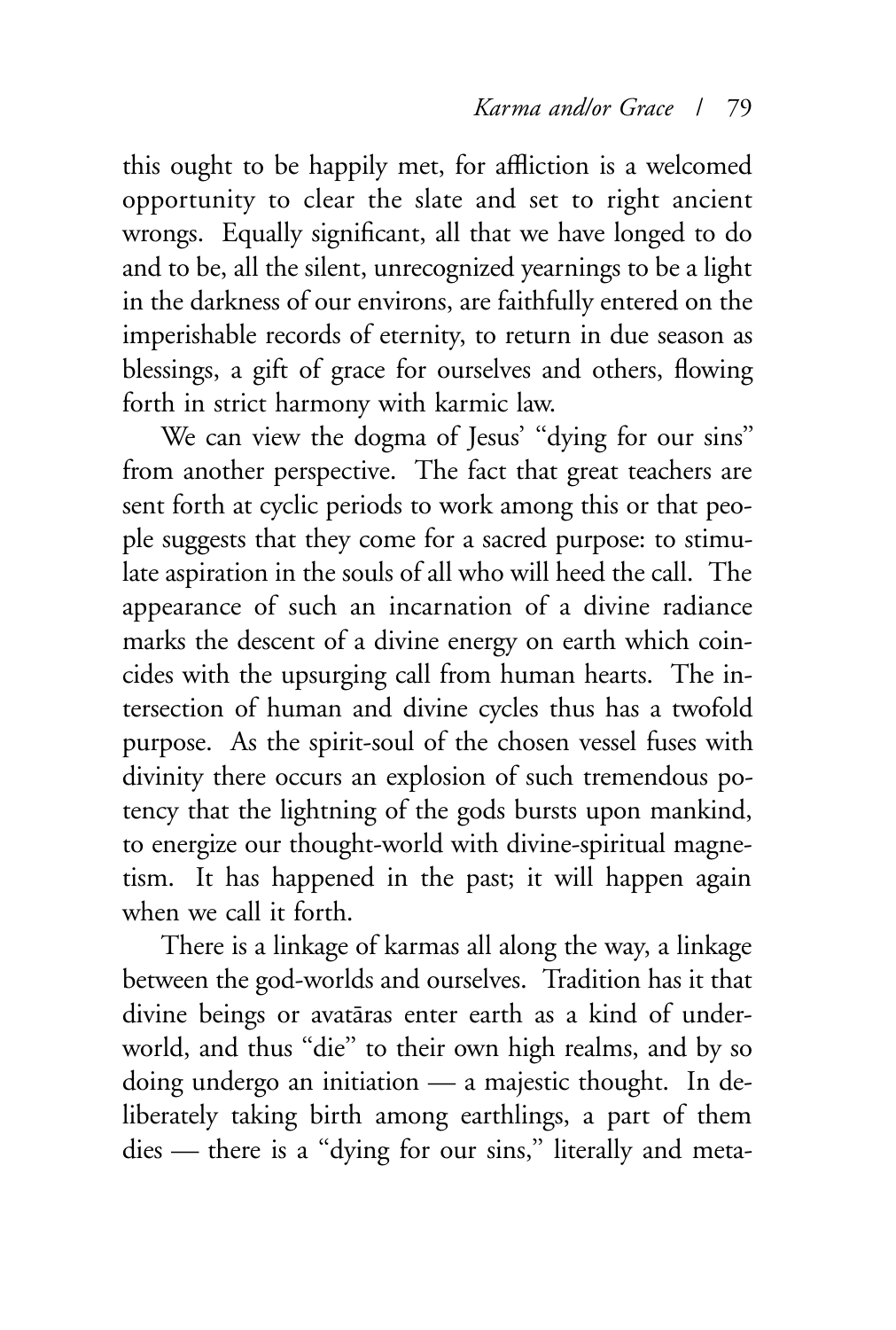phorically. Like a stream of light and compassion across human destinies, they leave their impress. By virtue of their having left a portion of their divine energy in the world, in a certain mystical sense they take on part of humanity's karma. While it is we who must liberate ourselves, everybody who turns toward the light within and is touched thereby — be it ever so slightly — to that degree links his karma with that of the Great Ones.

If, then, we are responsible for ''saving'' ourselves, God does not predestine human beings to a life of either eternal heaven or eternal damnation. Yet we cannot leave it at that, for there is a grain of truth in the concept of predestination, in that *we* have predestined ourselves from the past to be what we are now. This implies that certain karmic lines of events and of character are foreordained — not by some god or being external to us, but *by ourselves*. As Shakespeare says: ''There's a divinity that shapes our ends, Rough-hew them how we will."\* That divinity is our own deepest self; *we* are the ones who shape our destiny with our free will. How we meet the events and circumstances of life, and the relationships among our fellow humans, is in our hands every moment. In the process we are shaping and reshaping our character and future destiny. Nothing can happen outside of the laws of karma; and as each of us *is* our karma, we are the fruitage, the result, the expression of our entire past. Each of us therefore is the recorder of our own karmic destiny.

The Passion of Christ represents a profoundly sacred

<sup>\*</sup>*Hamlet*, Act V, scene ii.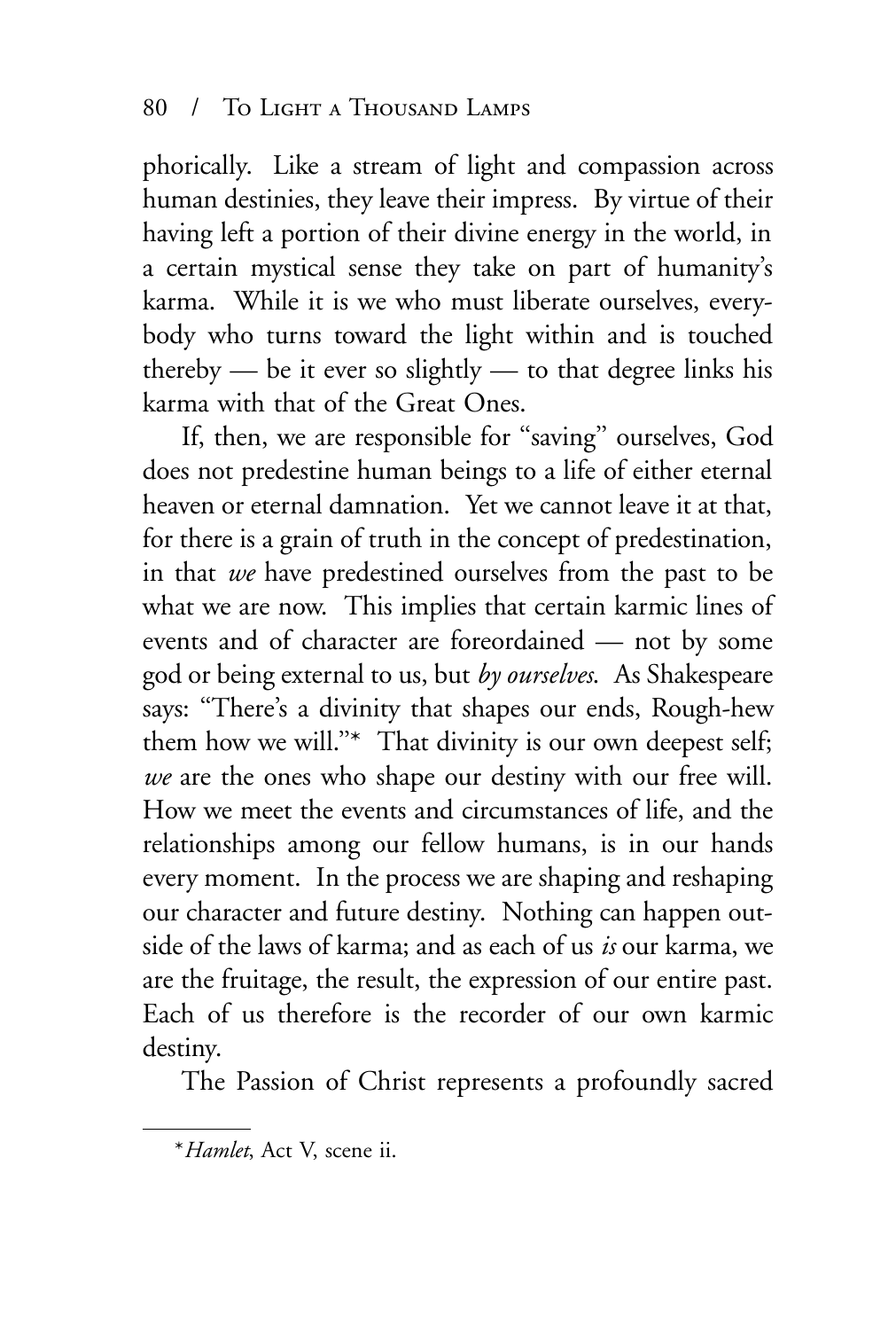experience undergone by every savior willingly, as an act of pure compassion, that the ideal of spiritual conquest might be firmly enshrined in the consciousness of man. The Gospel narrative is a story of the human soul, and Jesus represents the divine climax of what every person on earth may one day achieve — the bringing to birth of the Christ-sun within his own heart. This does not imply a promise of victory without merit; each must achieve self-mastery by individual effort. Though we may be spirits in chains, we are spirits, not chains, and no power on earth or in heaven can imprison forever the human spirit. While history chronicles the tragedy of human failure, a higher history testifies to the unconquered human spirit, for the passion and triumph of a Christos delineates the sunward path that every human being must eventually choose.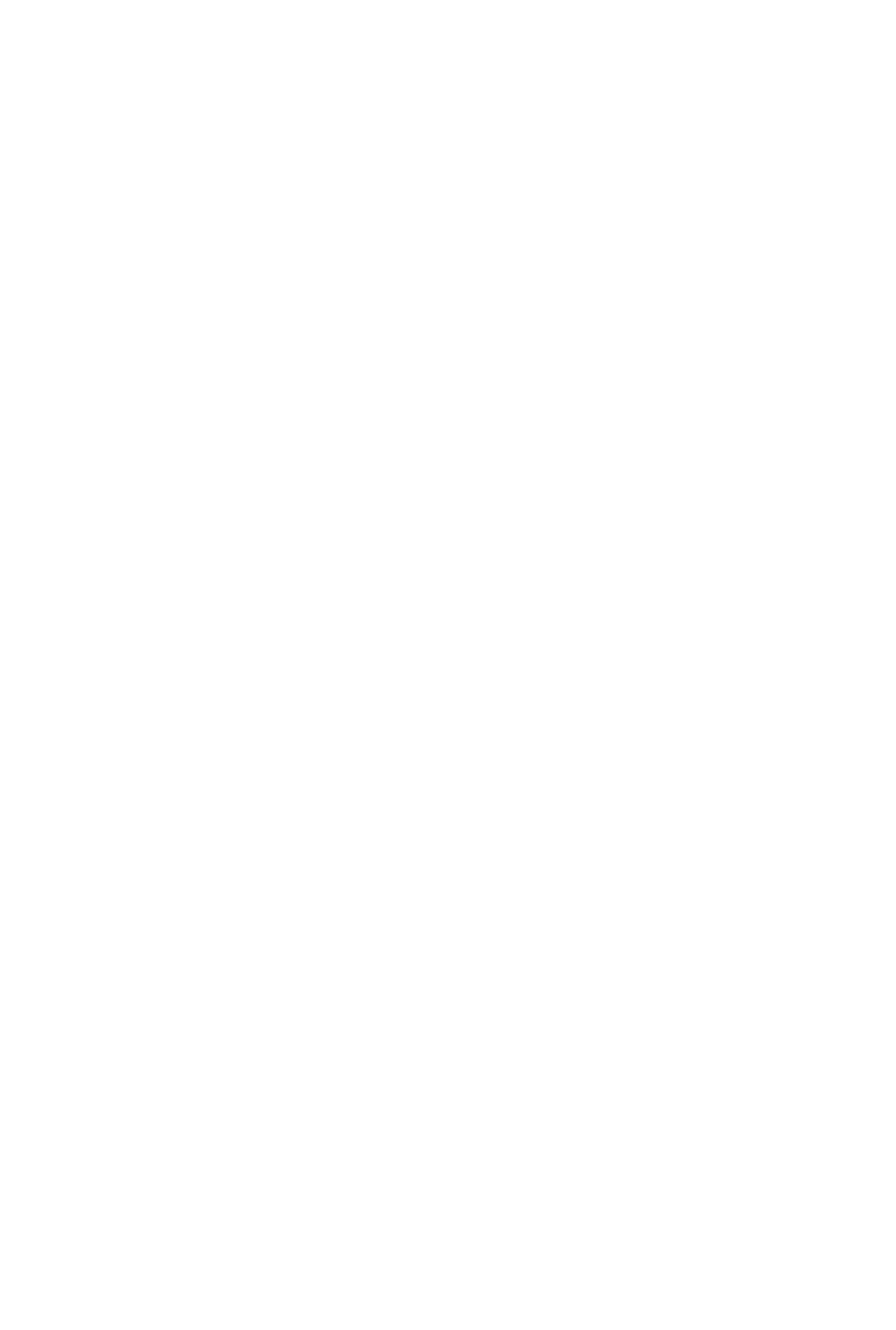# 9

## The Christian Message

### I

TRUTH IS FOUND IN ALL SACRED writings if we dig deep enough beneath dogma and ritual to find the rich ore of esotericism. The Judeo-Christian genesis story was never intended to be taken literally, any more than were the creation myths of Tahiti or ancient Persia, China or the Americas. The oral and written traditions of every people, in varying metaphor and symbol, point to the awesome moment in beginningless time when Darkness became Light and from the deeps of Silence came the sounding of Logos, the Word, causing gods and stars to sing together for the sheer joy of being and becoming.

How ''nothingness'' is able to bring forth a universe with its hosts of lives of every type and grade is a perennial mystery. How does zero become one and one beget two, then three, to produce in turn myriads of living beings, from stars to humans, animals to atoms? When all is formless and void, who or what initiates the first quiver of rhythmic pulsation within the vast expanses of Chaos?

Those versed in the ancient Jewish theosophy of Qabbālāh repeatedly cite certain passages from the *Zohar* the best known Qabbalistic treatise constituting a running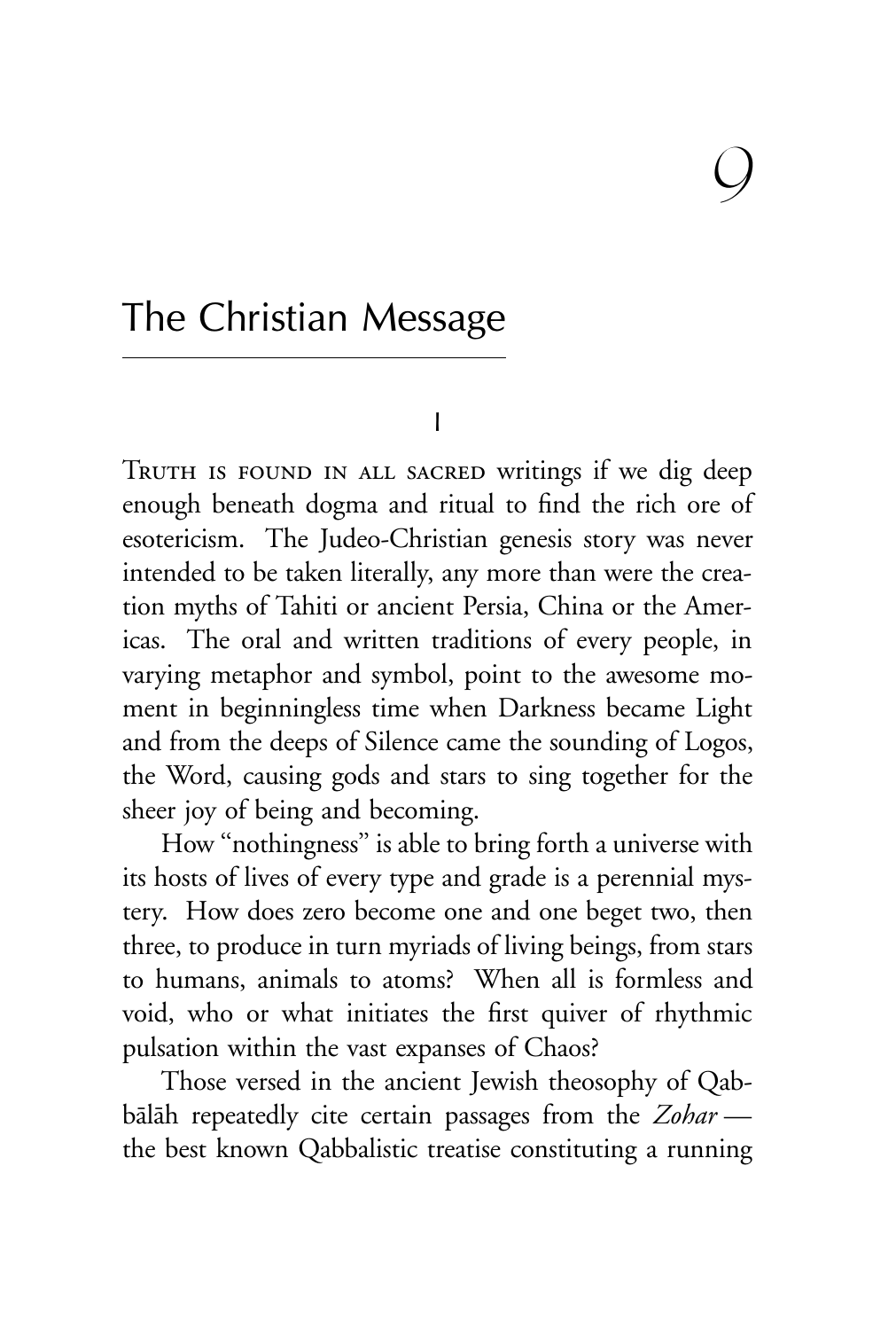commentary on the Tōrāh, the sacred "Law" of the Hebrews — which affirm that he who would penetrate to the kernel of meaning hidden within the Tōrāh must peel off husk after husk to reach the soul. If he would intuit essence, he must peel off still further layers, for within every word and sentence is a high mystery. ''But the wise, whose wisdom makes them full of eyes, pierce through the garment to the very essence of the word that is hidden thereby.''\*

Paradoxically, while to us the universe *in essence* is uncreate and infinite, without beginning and without end, every *manifested* universe has a point of origin, a coming forth out of ''nothingness,'' out of Darkness into Light, and the succession of lives that ensue. The Qabbālāh envisions three stages of non-existence between the Darkness of the Deep of *Genesis* and the coming forth of Light: 1) *'ayin*, "nothing," nonbeing, the void, beyond all power of conception; 2) 'ēin *sōf*, "no limit, without end," the limitless or endless expanse; and 3) 'ēin sōf 'ōr, "no limit light," boundless light.

When 'ēin sōf, impelled by divine thought and will and the mysterious power of contraction and expansion, wished to manifest a portion of itself, it concentrated its essence into a single point. This the Qabbalists called *Keter* (Kether), "Crown," the first emanation of Light, and from this primordial point burst forth ''nine splendid lights.''

In an attempt to clarify what will always remain an ''impenetrable mystery,'' the Qabbalists imaged the wondrous process of the One becoming the many in varying ways,

<sup>\*</sup>*The Zohar* (iii:b), trans. Harry Sperling, Maurice Simon, and Dr. Paul P. Levertoff, 3:300.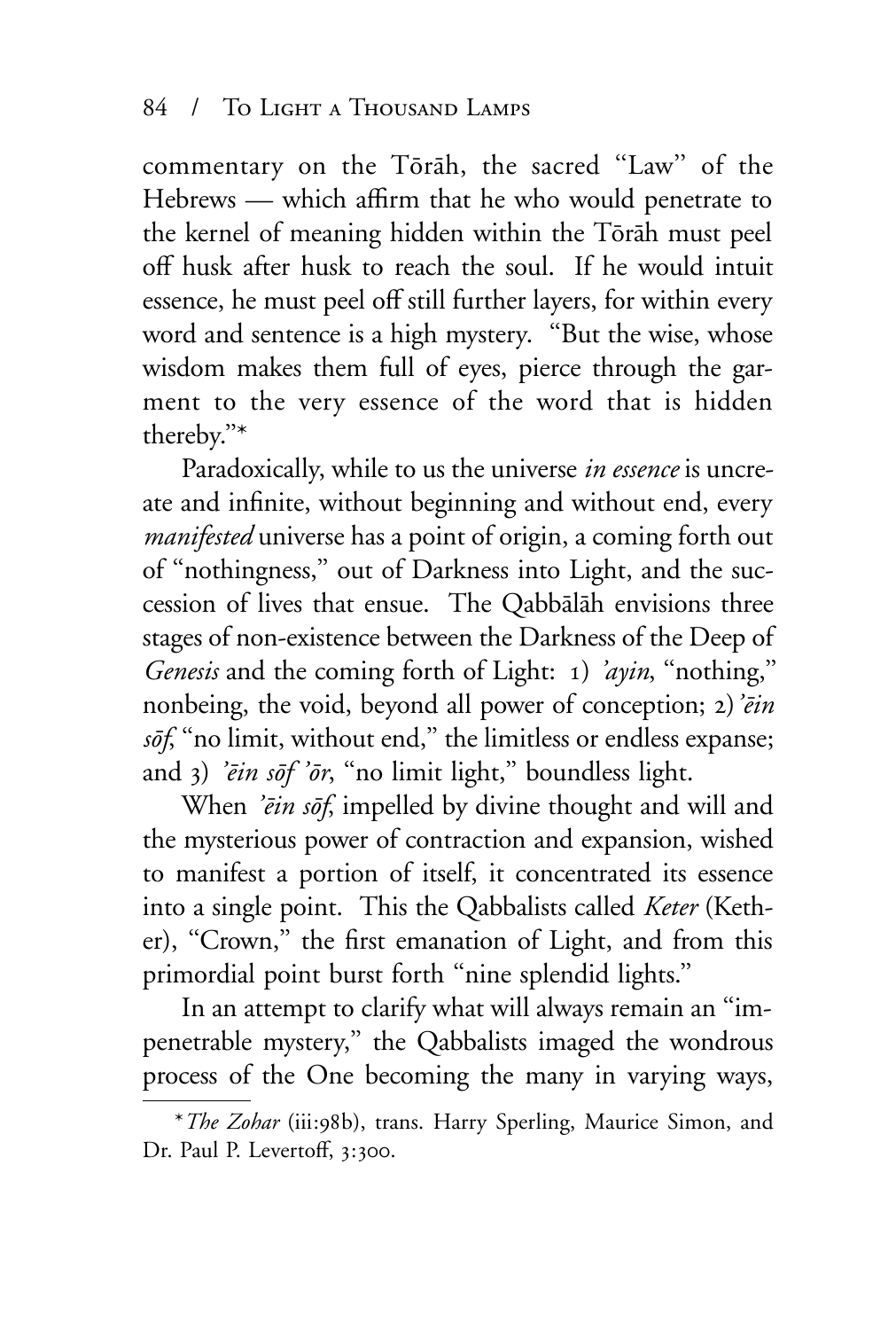most often as a Tree of Life composed of ten *Sefirōt*, ten "numbers" or emanations from 'ein sof, the boundless, making a tenfold universe. ''Amid the insupportable brilliance" of 'ēin sōf 'ōr, boundless light, they visualized the head of *'Adām Qadmōn*, Ideal or Archetypal Man, the first of four Adams which manifest in four Worlds of descending spiritual stature. The fourth Adam on the fourth world, our earth, ushers in and becomes our present humanity. In other words, on each of the four worlds a tenfold Tree of Life, manifesting along with Archetypal Man, clothes itself in ever more material forms. At length, the fourth world, is able to sustain the mineral, vegetable, and animal kingdoms; and on this world humanity, from being originally asexual, then androgynous, now functions as man and woman.\*

In this manner the *Zohar* interprets the first few verses of *Genesis*, commencing with God (really "gods," 'elohīm), forming from themselves the heavens (also plural in the Hebrew) and the earth, which was formless and void until the quickening when the Spirit of God (*rūah 'elohīm*, "breath of the 'elohīm") fecundated the waters of space.

During the last 2,000 years the word *god* has come to have a very narrow and fixed meaning in contradistinction to the broad and fluidic connotation it enjoyed all through the Graeco-Roman world and the Near East. At that time the relationship between gods and humans was intimate,

<sup>\*</sup>The reader is referred to the following sources: *Major Trends in Jewish Mysticism* by Gershom G. Scholem, notably the chapter titled: "The Zohar II: The Theosophic Doctrine of the Zohar," p. 202 ff.; The Zohar, translated by Harry Sperling and Maurice Simon, 5 vols.; *Qabbalah* by Isaac Myer; *Kabbalah: New Perspectives* by Moshe Idel.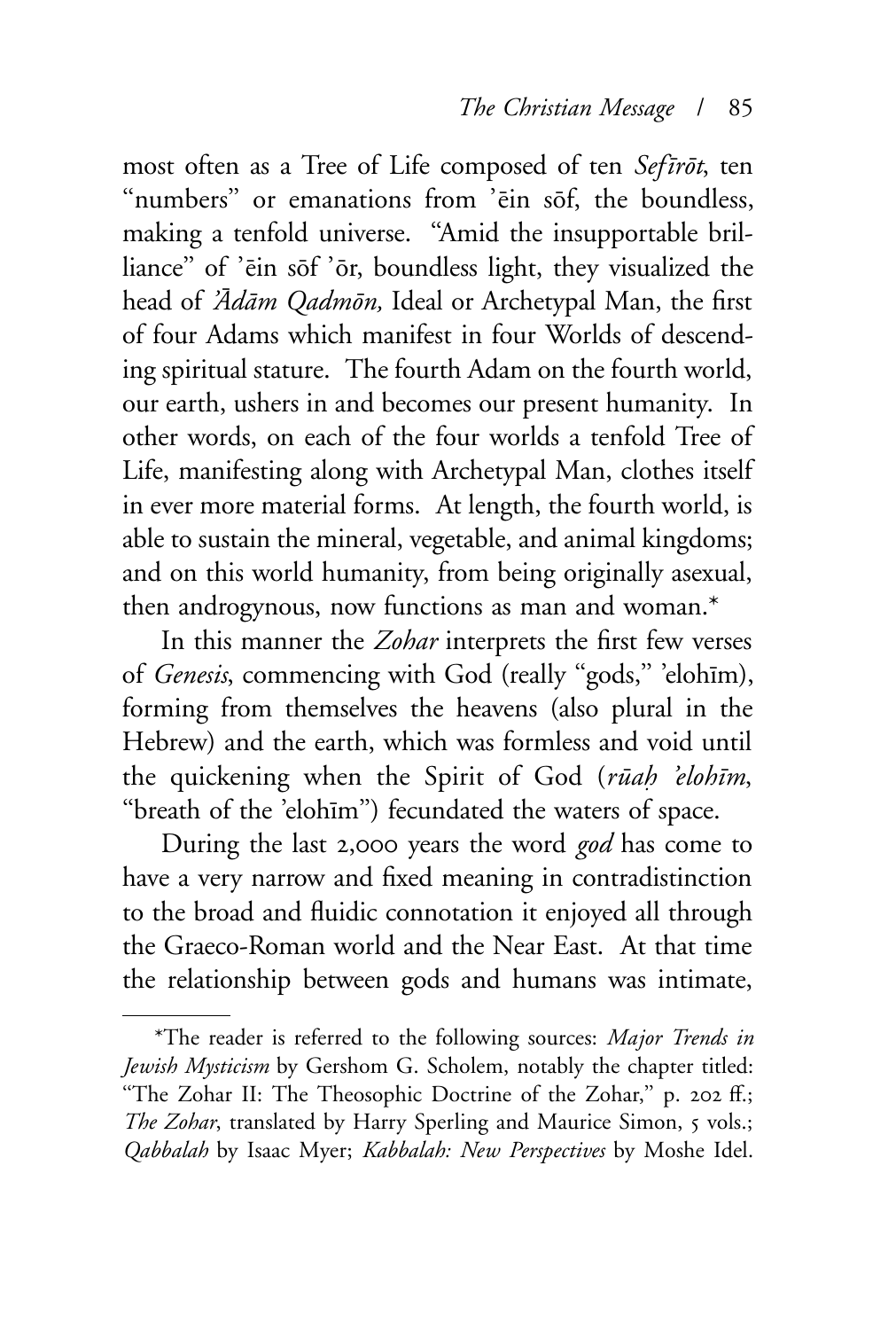gods at times taking human form, and worthy humans attaining the status of godhood. Due to centuries of imposed theological dicta, the word God today generally connotes the Supreme Being or Creator who created the heaven and the earth, and all creatures thereon, i.e., extracosmic, distinct and apart from his creation. Without question, a great many Christians, barring the most rigid of fundamentalist sects, have abandoned the notion of a personal God in the likeness of a man with a long beard, sitting on a throne among the clouds and handing out rewards and punishments according to whim or caprice.

Assuredly, every human being is a spark of that divine Intelligence, with his own inner god at the core of his being. Could any entity, even a dust mote, exist were it not the outermost expression of its unique god-essence? Indeed, every atomic particle is a god-spark imbodying itself in material form. As such it is one in essence with the divinity at the heart of Being. This means that the monads or inner gods at the heart of each of the trillions upon trillions of atoms in all of nature's kingdoms and throughout the cosmos are likewise *one in essence* — truly a universal kinship of spirit. When we image God as infinite, our perception of the Divine Will becomes as unrestricted as thought and aspiration allow. Is God transcendent or immanent, outside of us or within? The question is redundant if divinity permeates all. Under the press of daily concerns, we tend to forget who we are and the destiny that is ahead not only for us humans but for every monadic life, be it an atom in the brain of an earthworm or in one of Saturn's rings.

In the *Gospel according to John* (10:34), Jesus reminded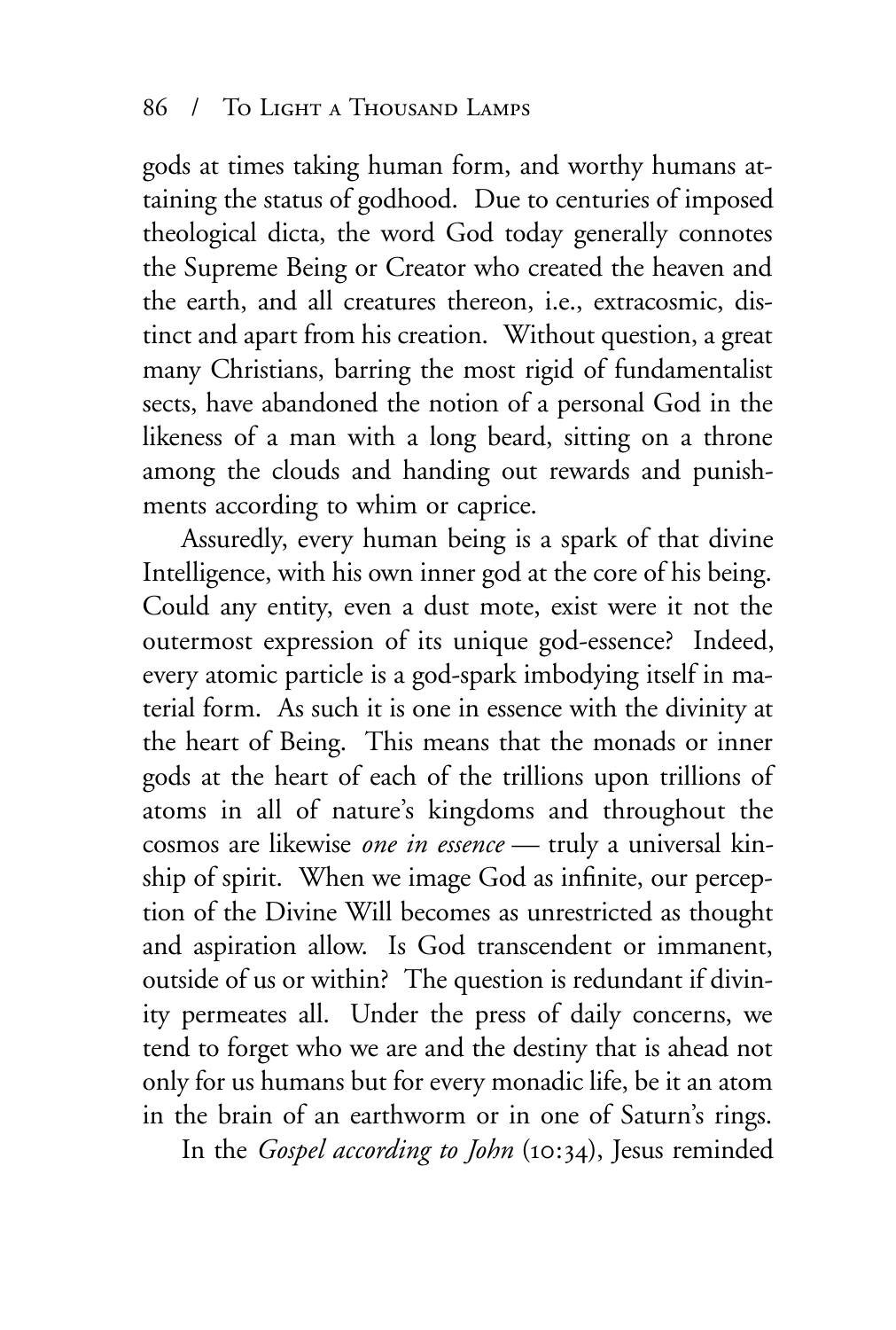those who reviled him: ''Is it not written in your law, I said, Ye are gods?'' — a theme Paul enlarged upon in writing to the people of Corinth: ''what communion hath light with darkness? . . . ye are the temple of the living God'' (*2 Cor*. :, ) and ''the Spirit of God dwelleth in you'' (*1 Cor*. 3:16). In view of these verses, often quoted from pulpit and in literature, how is it that for centuries we have erroneously been taught we were ''born in sin''?

The allegory of Adam and Eve's fall from grace and their dismissal from the Garden of Eden, instead of representing a transgression, has an exhilarating effect when interpreted as the awakening of mind in early humanity. In order for the early humans (ourselves) to become as gods, we had to ''die'' from our Eden state of unconscious bliss and take on the challenge of self-awareness of our divine potential. In the process we were obliged to put on ''coats of skin'' as we imbodied in worlds of matter. Now we are earning our way out of the ''sin'' of our material condition by the sweat of our brow, spiritually and intellectually, and eventually we shall assume the dignity of our heritage and become fully evolved divinities.

What, then, of Jesus and the story of his life as told in the New Testament? Many Christians no longer regard the Gospel narratives as factual accounts of a historic figure. Some prefer to read in them a symbolic record of the initiatory experience of a savior — of every savior who comes according to cyclic need. Some deny any *special* divinity to Jesus, seeing him rather as a noble exemplar of humanhood, worthy of emulation. Others, possibly millions, devoutly hold Jesus to be the *only* Son of God and that solely through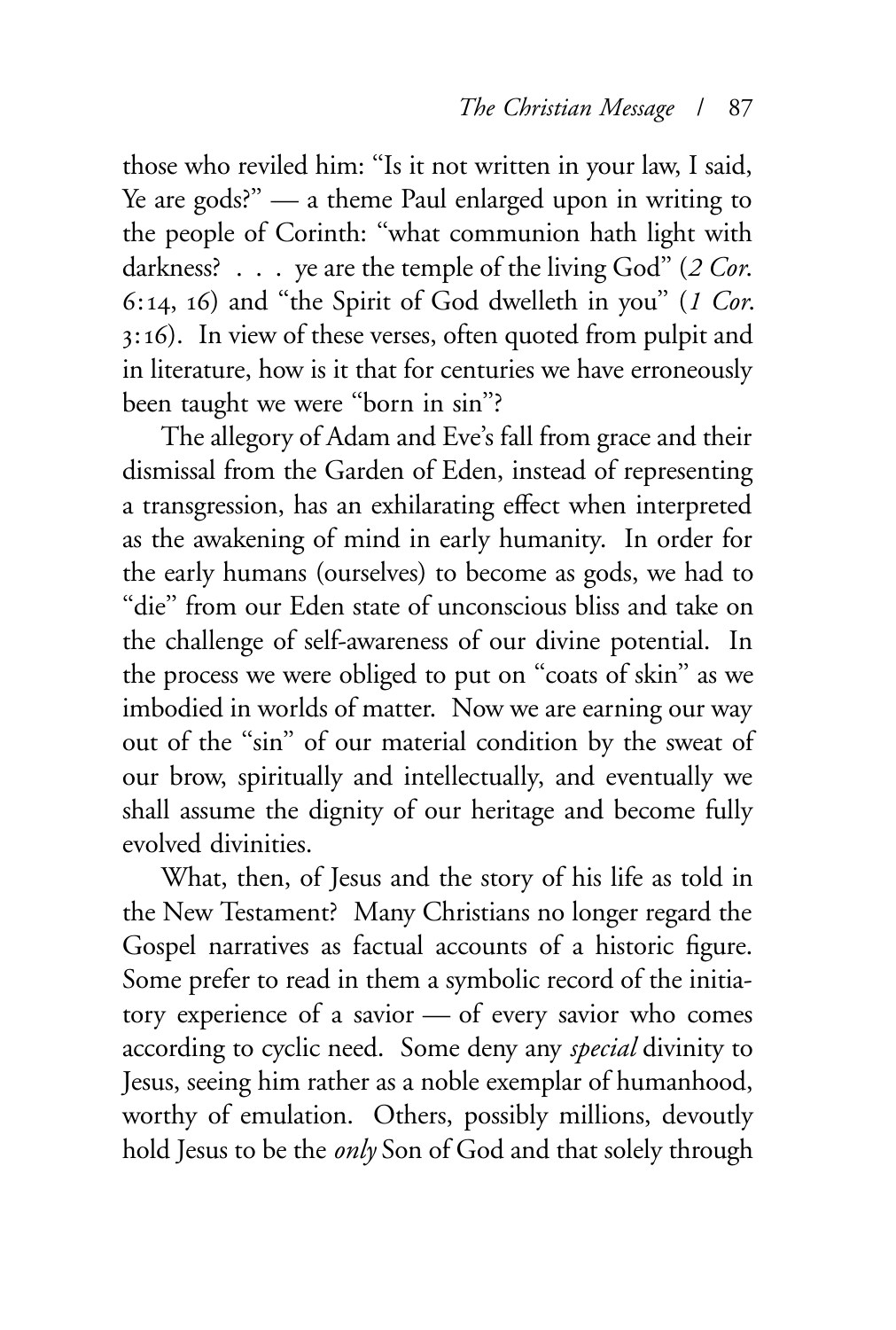believing in him can they be saved. Three conclusions, apparently incompatible; yet when we view them as three ways of looking at Jesus, we get a fairly rounded picture of what he represents.

Simply put, the idea that Jesus came to be a light to the world and to ''save us from our sins'' shows us how *we* could save ourselves, how we could free ourselves from bondage and from the tomb of material things — not that we could do whatever we like and then just before we die repent, shift the burden of our guilt on him, and be saved forever and forever.

Gautama Buddha, too, was a light to the world. In fact, when we compare the well-known incidents in the lives of Gautama and Jesus we find an astonishing correspondence: both were born of a virgin mother; both were schooled in and drew inspiration from the sacred traditions of their respective homelands, and rebelled against the orthodoxy of their respective priesthoods; both cut through all barriers of class and religious bias and accepted as disciples whoever was earnest of heart. Emphasis on the "light" within by both Jesus and Gautama assured a divine equality of opportunity to every human being: to Brahman and outcaste, Sadducee and leper, king, courtesan, and fisherman. Notably, Jesus' transfiguration when ''his face did shine as the sun, and his raiment was white as the light" is reminiscent of Gautama's enlightenment and his attainment of final nirvana when the color of the Tathāgata's skin became so "clear and exceeding bright'' that his robes of cloth of gold lost their splendor.\* Last but far from least, their coming to

<sup>\*</sup>*Matthew* 17:2; *Mahā-Parinibbāna-Sutta, iv, §§48-50.*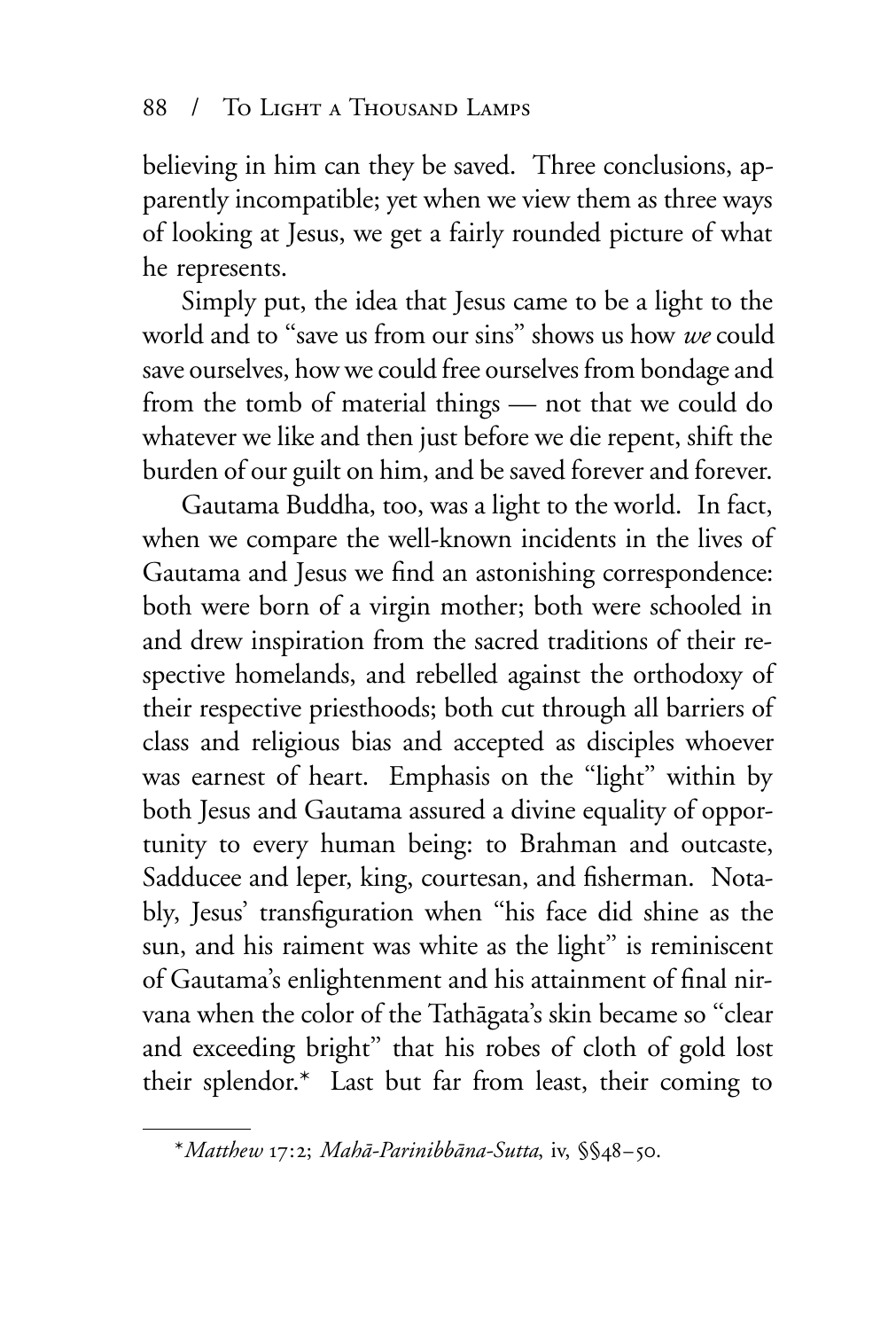earth because of an immense love for mankind — sent by God as a divine Incarnation in the case of Jesus; in consequence of a vow registered lives ago in the case of Gautama — marks them as links in the chain of compassionate Guardians who watch over and inspire us to follow the inward way.\*

Inevitably, the colorful accounts of their birth, ministry, and death are in large part allegory. Whatever there be of solid history in the canonical Gospels or in Buddhist scriptures of both Northern and Southern Schools is clothed in metaphor and legend, so that it is difficult to separate fact from fantasy. Nonetheless, the similarities are too close to ignore, and cause one to question whether the chroniclers may have patterned their respective narratives on some ancient sacred prototype.

In all probability they did, for striking parallels are to be found in the life stories of a number of other world saviors. Persians of old tell of the trials and conquests of Mithras and of a series of Zoroasters; in Mexico Quetzalcoatl, the feathered serpent, was ''crucified'' and rose from the dead; similarly, the sun gods of the Phrygians and other peoples of Asia Minor suffered death and abuse, as did the Norse Odin

<sup>\*</sup>One may speculate just how potent an influence was exerted by Asian pilgrims on the Judean Gospel writers. Aside from commercial traffic between the Indian subcontinent and the Hellenic world subsequent to the conquests of Alexander in the 4th century BC, for approximately 700 years thereafter the Library and Museum at Alexandria were centers of spiritual and intellectual intercourse among Buddhists, Persians, Arabs, Hebrews, Greeks, Romans, and of course Egyptians and other peoples surrounding the Mediterranean Basin; probably also Hindus and Chinese.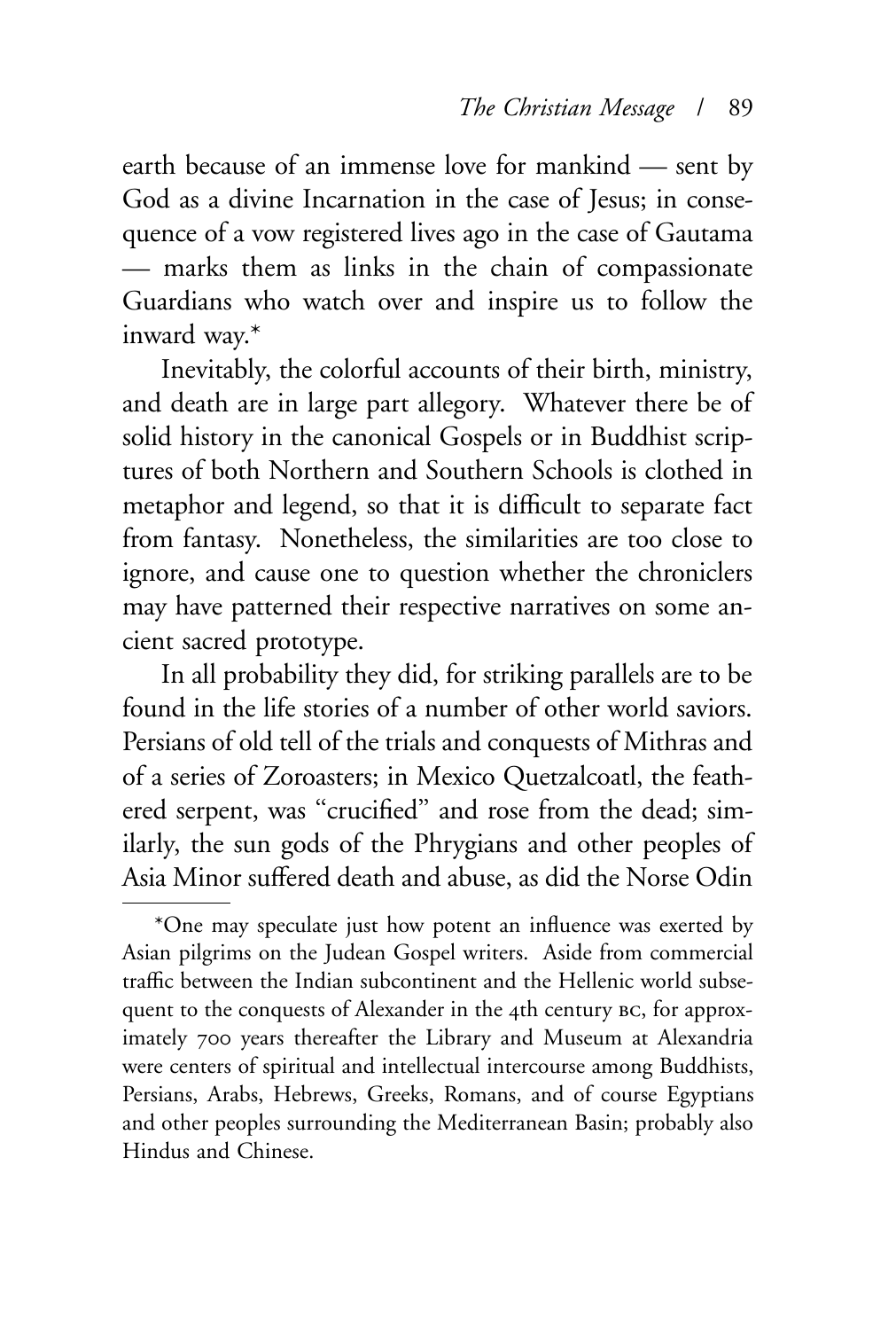who hung nine nights, spear-pierced, on the ''windtorn tree'' of life.\* Is it then so extraordinary that Jesus who became Christos (Anointed, Messiah) should also have experienced a like travail and glorification?

#### II

The drama of Jesus begins with the story of his strange and beautiful birth at the winter solstice of a virgin mother, with a star guiding wise men from the East. Similar virgin births are recorded of other Savior figures, such as of the legendary Persian teacher Mithra (''Friend''), about whom a great light shone when he was born. In India over , years ago when Devākī gave birth at midnight to Krishna, a divine incarnation, the whole world was ''irradiate with joy.''

Jesus is spoken of as having been born of a ''virgin'' mother because spirit has no parent. The concept of an immaculate conception is purely mystical and symbolic, and has at least two applications: the one, referring to the initiate who is "born *from himself*," that is to the "birth of the Christ in man from the virgin-part of one's being, i.e., from the spiritual or highest portions of man's constitution''; the other referring to the cosmic virgin, ''the Virgin-Mother of Space giving birth through her Child, the Cosmic Logos, to her multitudes of children of various kinds.''†

As for the Magi or wise men: the Gospels don't tell us their names or what country they came from, or even how

<sup>\*&#</sup>x27;'Hávamál,'' §, *The Masks of Odin* by Elsa-Brita Titchenell, p. 126.

<sup>&</sup>lt;sup>†</sup>G. de Purucker, *The Esoteric Tradition* 2:1104-5.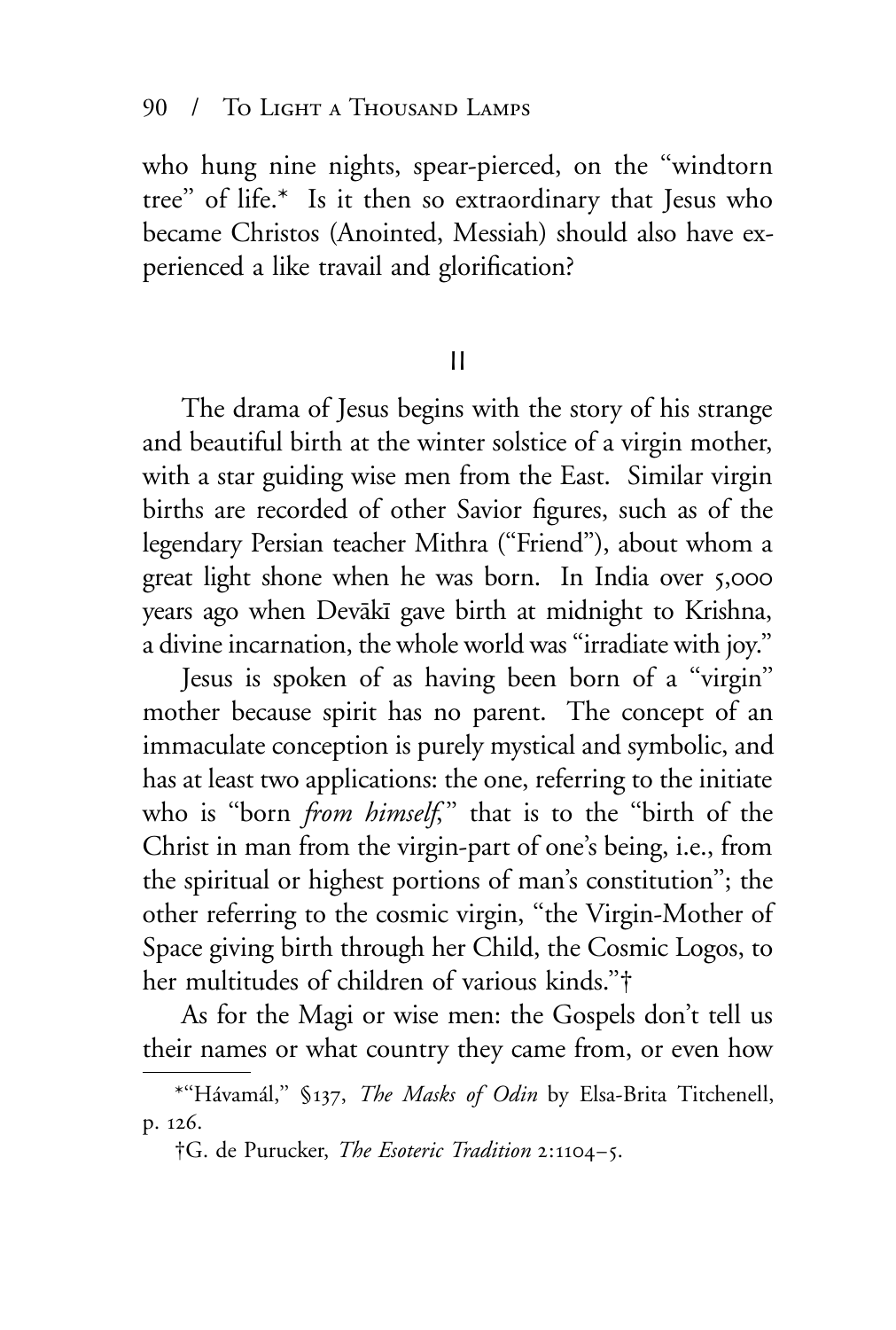many there were. In Western Europe most countries celebrate the coming of Three Kings at Epiphany, on January 6th. Some say they traveled from Persia and that is why they were called *Magi*, meaning "great" in wisdom. Others, like Augustine, believed that twelve wise men followed the star. Somewhere along the line names were attached: Melchior, Caspar (or Kaspar), and Balthasar. Purucker equates them with three of the seven sacred planets: Melchior with Venus, his casket of gold representing the light that Jesus was to shed upon the world; Caspar who carried myrrh ''in a gold-mounted horn,'' with Mercury; and Balthasar, who offered frankincense, "pure incense," with the Moon.\* It would appear that the wise men bringing gifts are symbolic of qualities which Jesus would need in order to bring to birth the Christos.

And the star? According to the German astronomer Kepler ( $1571-1630$ ), while he was observing a rare grouping of planets, Mars, Jupiter, and Saturn in October 1604, he was startled to find a *stella nova* or ''new star'' (a nova or supernova, an exploding star) which remained brilliantly visible for seventeen months. Kepler concluded that what the Chinese astronomers had recorded as novae, both in 5 and 4 BC, gave credence to his view that the Star of Bethlehem may well have been a conjunction of two phenomena: a syzygy or planetary grouping of Mars, Jupiter, and Saturn in early 6 BC and the explosive light discharge that surrounds the ''death'' of an old star. May we not suggest, then, that the so-called Star of Bethlehem could

<sup>\*</sup>Ibid. 2:1105-7.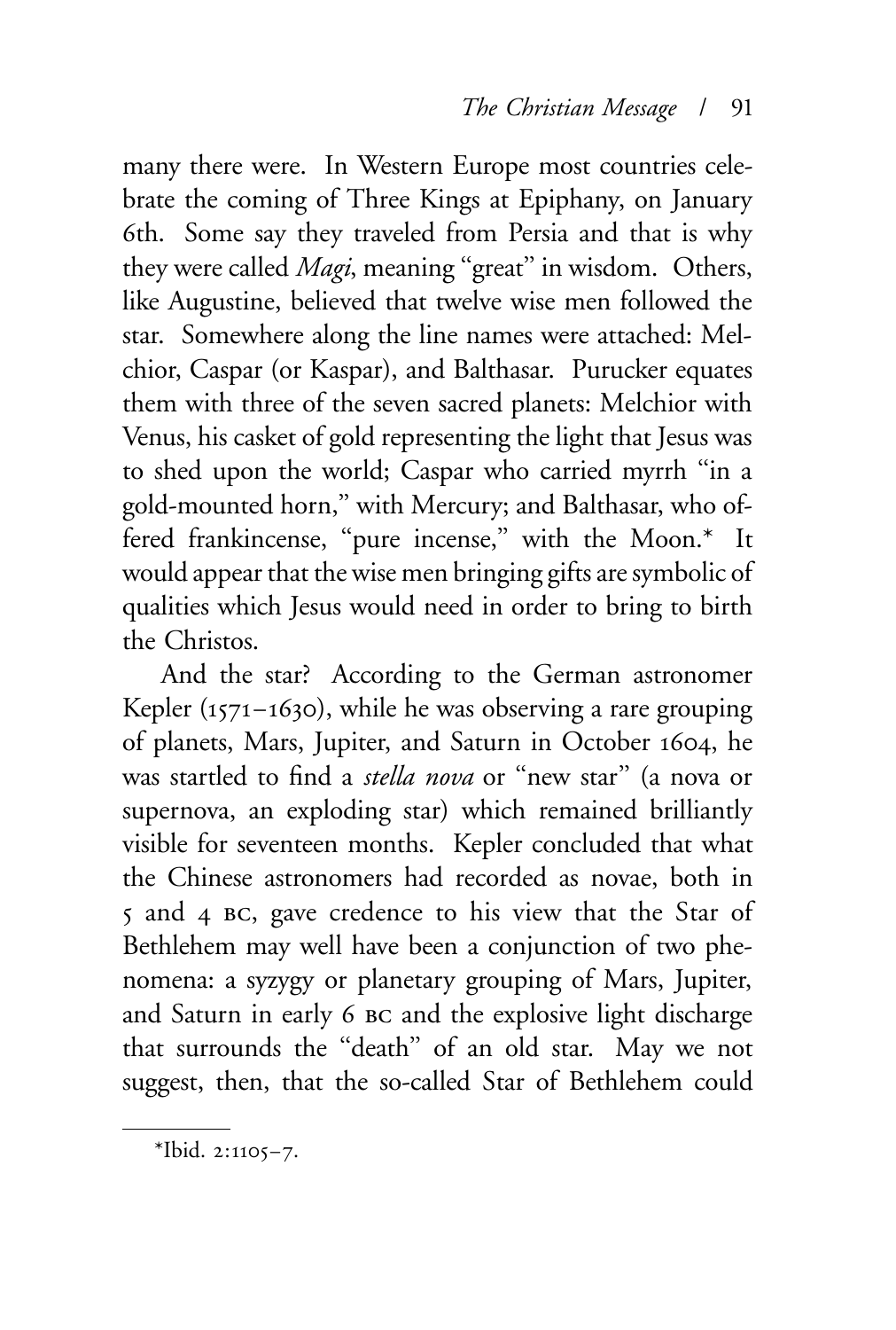have been a grouping of planets in the direction of the sun, enabling an initiant to pass in consciousness to the sun in the stellar deeps?

When we investigate the oral and scriptural traditions of other peoples, we discover that Jesus was not the *only* Son of God, but that his ''miraculous'' birth and death, his descent "to those in Hades as well as to all in earth" (Clement of Alexandria), were experienced by many saviors. All were *monogenēs* (only begotten), though not in the usual understanding of the phrase as the one and only Son of God, for we are all gods, sons of the divine. The splendor rests not in their uniqueness, in that each of them was one among the many who were and will in future cycles be "singly born," brought to birth alone from their own solar, divine source. All are members of that sacred community of ''Sons of the Sun,'' Anointed Ones who periodically incarnate on earth to help us, "spirits in prison,"\* free ourselves from our selfmade bonds. But it is we who must turn the eyes of our souls toward the light: there is no liberation, no salvation, except that which is self-won.

Death by violence, burial in an underground tomb, bodily resurrection and ascension into heaven: what has all this to do with us today? Should we take this procession of events as having physically happened? Or should we see in the parallel mystical experience of so many world teachers a Mystery-teaching — the ultimate initiatory ordeal that every aspirant for communion and ultimate union with his inner god must undergo? How else could they claim one-

 $*$ *1 Peter* 3:19.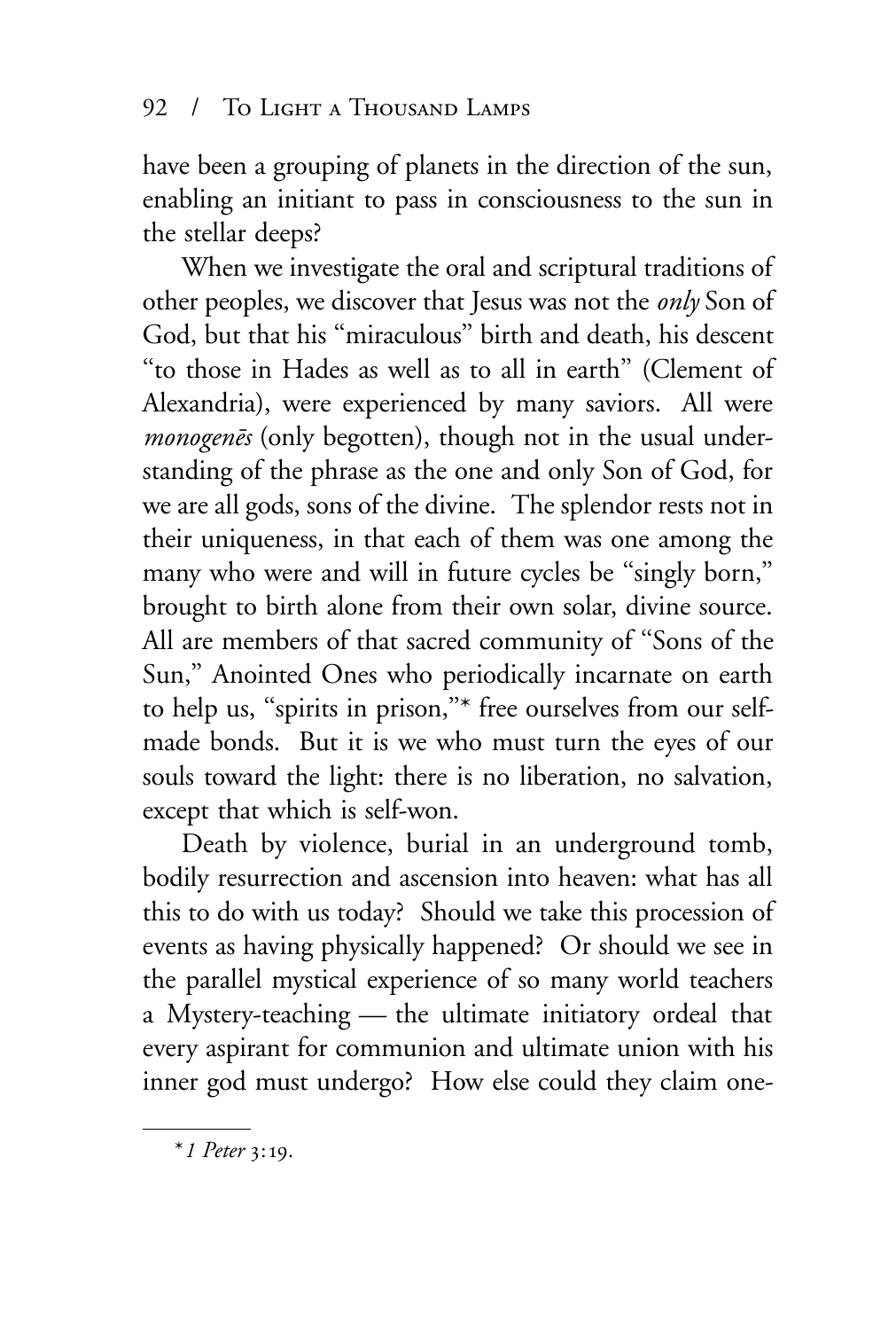ness with divinity except by offering on the cross of self all that is less than godlike, except by descent into and triumph over the underworld of earth and of former thought habits, and by resurrection from the tomb of humanhood to shine forth in godhood? And the consummation? In the tradition of sun gods and saviors, such a one returns willingly to fulfill his sacred task, so that the ideals of compassion and of spiritual mastery may once again inspire human souls to nobler ends.

How may we interpret Jesus' death which he foretold, and his betrayal by Judas? Was it a betrayal as ordinarily understood? Or is there another level of meaning to this part of the Gospel narrative? Could it be that Judas was used as an instrument to carry out what had to be, foreordained by the karma of humanity, by the karma of Judas, as well as of Jesus? Be this as it may, Jesus knew that his ''time was at hand," and that the Son of man must return to the Father.

Ascending the Garden of Gethsemane with Peter, John, and James, Jesus asked his disciples to sit awhile, and he went off to pray alone. Here was a more subtle "betrayal," or rather ''failure'' on the part of the very ones he had selected to stand guard in his moment of greatest need. Not a conscious failure, yet it carries a poignant lesson to us today, for how often in our individual strivings do we lack the selflessness of resolve, of love, to follow through. He said to his disciples: ''My soul is exceeding sorrowful, even unto death: tarry ye here, and watch with me.'' Jesus then moved on farther and knelt, offering all that he was to his Father: ''If it be possible, let this cup pass from me: nevertheless not as I will, but as thou wilt.'' When he returned he found his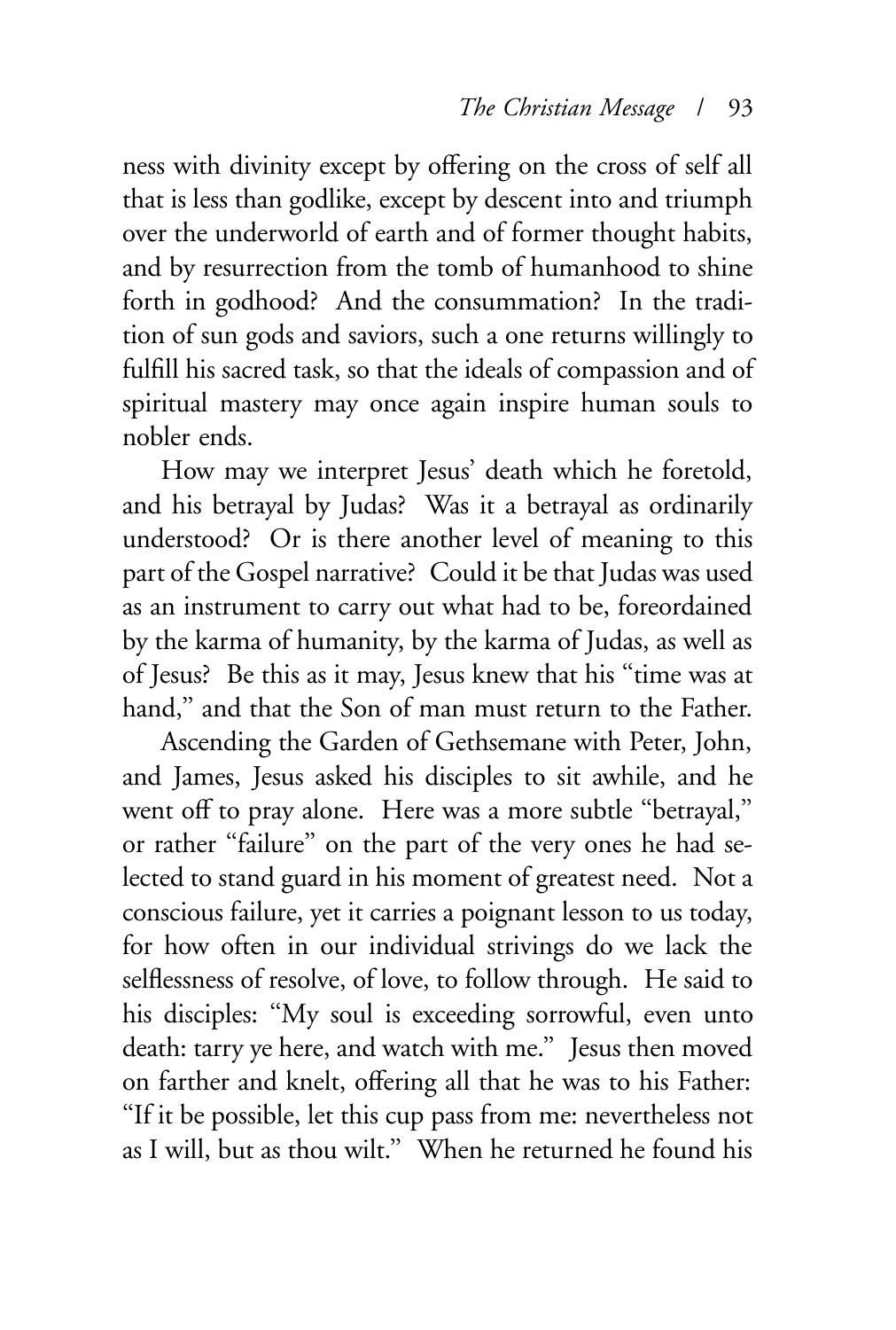disciples heavy with sleep. ''What, could ye not watch with me one hour?'' Again Jesus said to them: ''Watch and pray, that ye enter not into temptation: the spirit indeed is willing, but the flesh is weak.'' A second time he prayed, and once more the disciples slept. Even the third time, those who had given their utmost in devotion ''betrayed'' their Master, their strength not being sufficient. "Sleep on now, and take your rest: behold, the hour is at hand, and the Son of man is betrayed into the hands of sinners'' (*Matthew*  $26:37-45$ ).

Though different in externals, a telling parallel to the Gethsemane scene is found in the ''Book of the Great Passing,'' a Buddhist *Sutta* giving the essentials of Buddha's teaching during the final months of his life. The Pāli text narrates several conversations the Tathagata had had with Ānanda, his faithful friend and disciple. He told Ānanda that should he desire it, the Tathāgata could "remain in the same birth for a kalpa, or for that portion of the kalpa which had yet to run." The hint was there, but it passed Ananda by. Twice more the hint was given, but still ¯ Ananda was oblivious to the momentous implication that, if the claim upon the Compassionate One was powerful enough, he could ''remain during the kalpa... out of pity for the world, for the good and the gain and the weal of gods and men!''\*

Shortly thereafter Māra the Tempter — the name means "death" — approached the Tathāgata, saying it was time for him to die and enter the nirvana he had renounced, for the

<sup>\*</sup>*Mahā-Parinibbāna-Sutta*, ch. 3, §§3-4, Sacred Books of the East  $11:41.$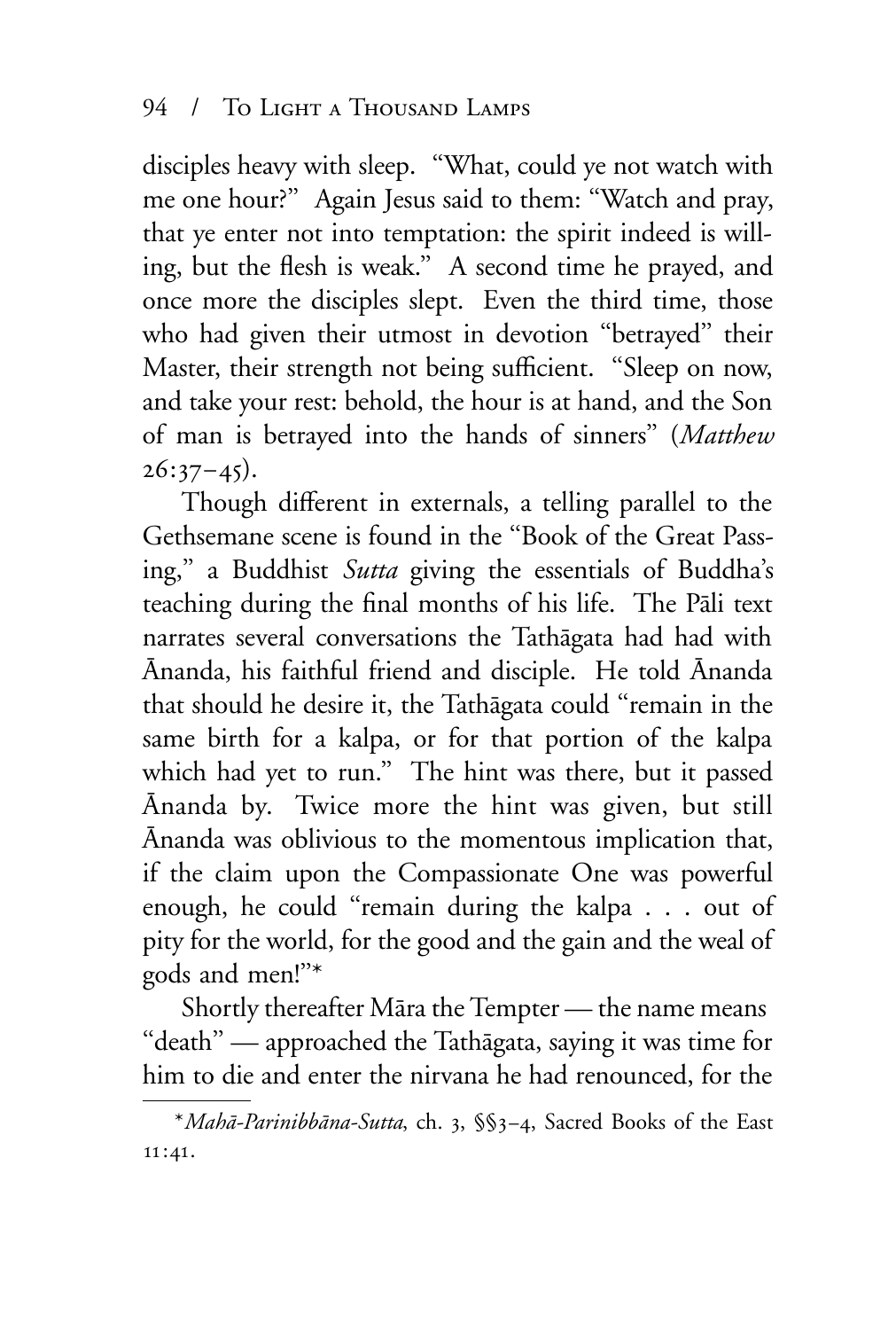resolve he had earlier made had been fulfilled. At that time the Tathāgata had told Māra he would not die until the brethren and sisters and lay-disciples of both sexes shall have become "wise and well-trained, ready and learned, . . . [and] when others start vain doctrine, shall be able by the truth to vanquish and refute it, and so to spread the wonder-working truth abroad!"\* Since Ananda had made no call upon the Buddha to live on, the Tathāgata said to Māra: "make thyself happy, the final extinction of the Tathāgata shall take place before long. At the end of three months from this time the Tathāgata will die!" Whereupon there ''arose a mighty earthquake, awful and terrible, and the thunders of heaven burst forth''† — not unlike what occurred during the ''crucifixion'' of Jesus when, from the sixth to the ninth hour darkness was upon the land, and after he had given up his spirit ''the veil of the temple was rent in twain from the top to the bottom; and the earth did quake . . ." (*Matthew* 27:51).

Only later, when Ananda had questioned the Buddha ¯ about the ''mighty earthquake,'' did his disciple, in a flash, wake up. Only then, at the sudden realization that his beloved friend and mentor was soon to leave them, did  $\bar{A}$ nanda urge the Blessed One to live on through the kalpa ''for the good and the happiness of the great multitudes.'' Three times he pleaded thus. The reply was inevitable: ''Enough now, Ānanda, beseech not the Tathāgata! The time for making such request is past."# Had Ānanda bestirred him-

<sup>\*</sup>Ibid., ch. 3,  $\S$ 7, p. 43.

 $\dagger$ Ibid., ch. 3,  $\S$  $\S9-10$ , p. 44.

 $\ddagger$ Ibid., ch. 3,  $\S$  $\S$ 49-50, p. 54.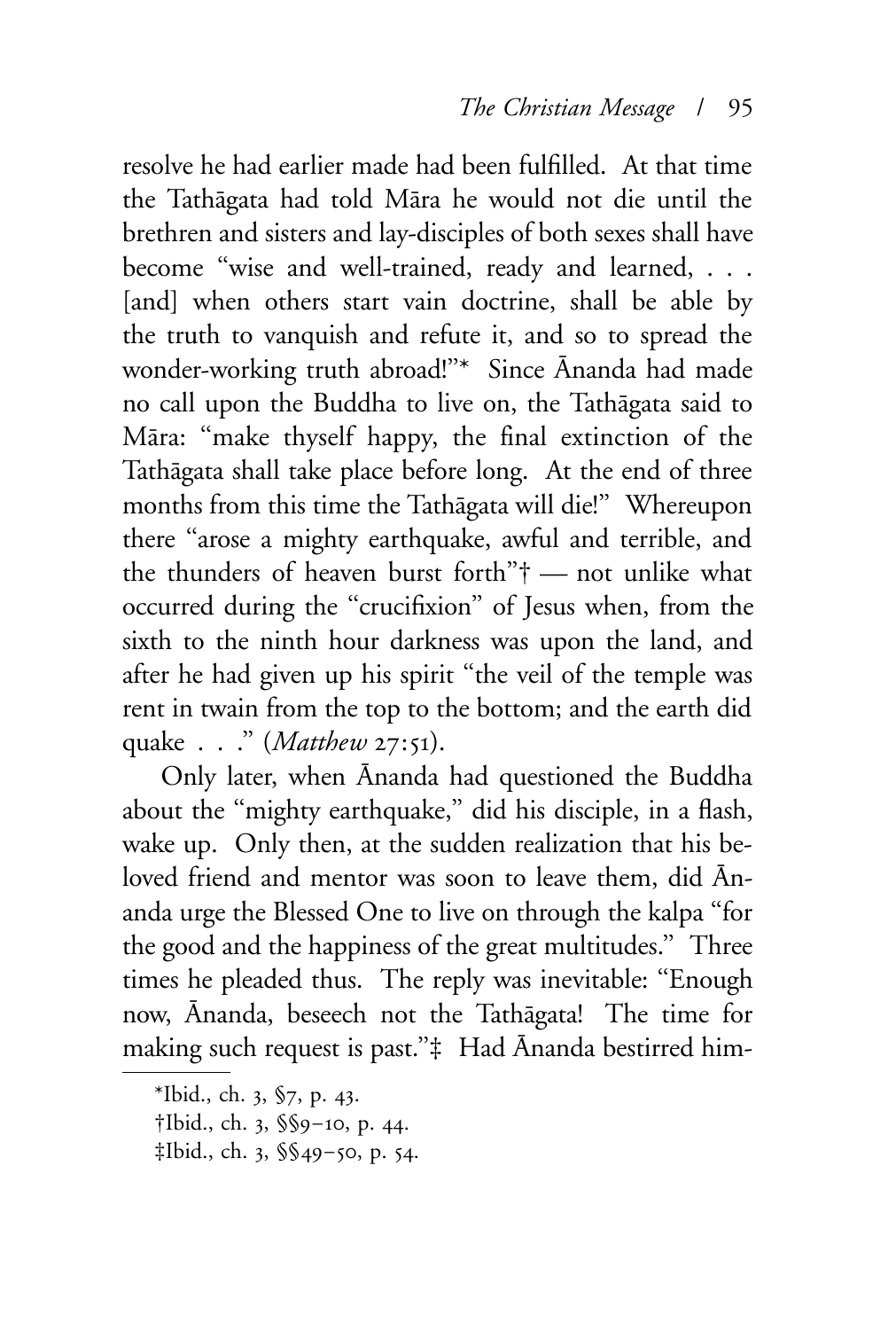self at least by the third time, his teacher added, his wish would have been granted. In actuality, Buddha had spoken of this possibility on many previous occasions, yet each time Ananda had let the hint go by unheeded. ¯

This is not to suggest that had either Ananda or the disciples of Jesus grasped the significance of the divine happenings surrounding their teachers, they could have forestalled the course of destiny. Even if there is scant historic fact in the Christian and Buddhist accounts, this does not negate the psychological truths they imbody. Neither story ends ''happily ever after''; nor should it, for life is a blend of good and ill, of joy and sorrow, from which we may distill a tincture of wisdom.

If we find tragedy here, it is from viewing the events at too close range. From the perspective of many lives there is neither failure nor success, only learning experiences, and in this there is comfort as well as challenge. Peter, James, and John, and Ānanda too, are ourselves; we can identify with them, for their frailty is ours. How often we awake to the reality of a situation only after an experience, aware too late of an opportunity missed. Opportunities come and go for us all. Some we seize, almost by intuition, and are the gainer; others, at times important ones, we let slip through our fingers. Yet all is not lost as some part of our consciousness does register the lesson; were it otherwise, we would not wake up later, whether after a few hours or, perchance, not until the better part of our life has gone by. But wake up we do, ultimately, and this is the triumph.

In the case of Jesus, the very betrayal or failure on the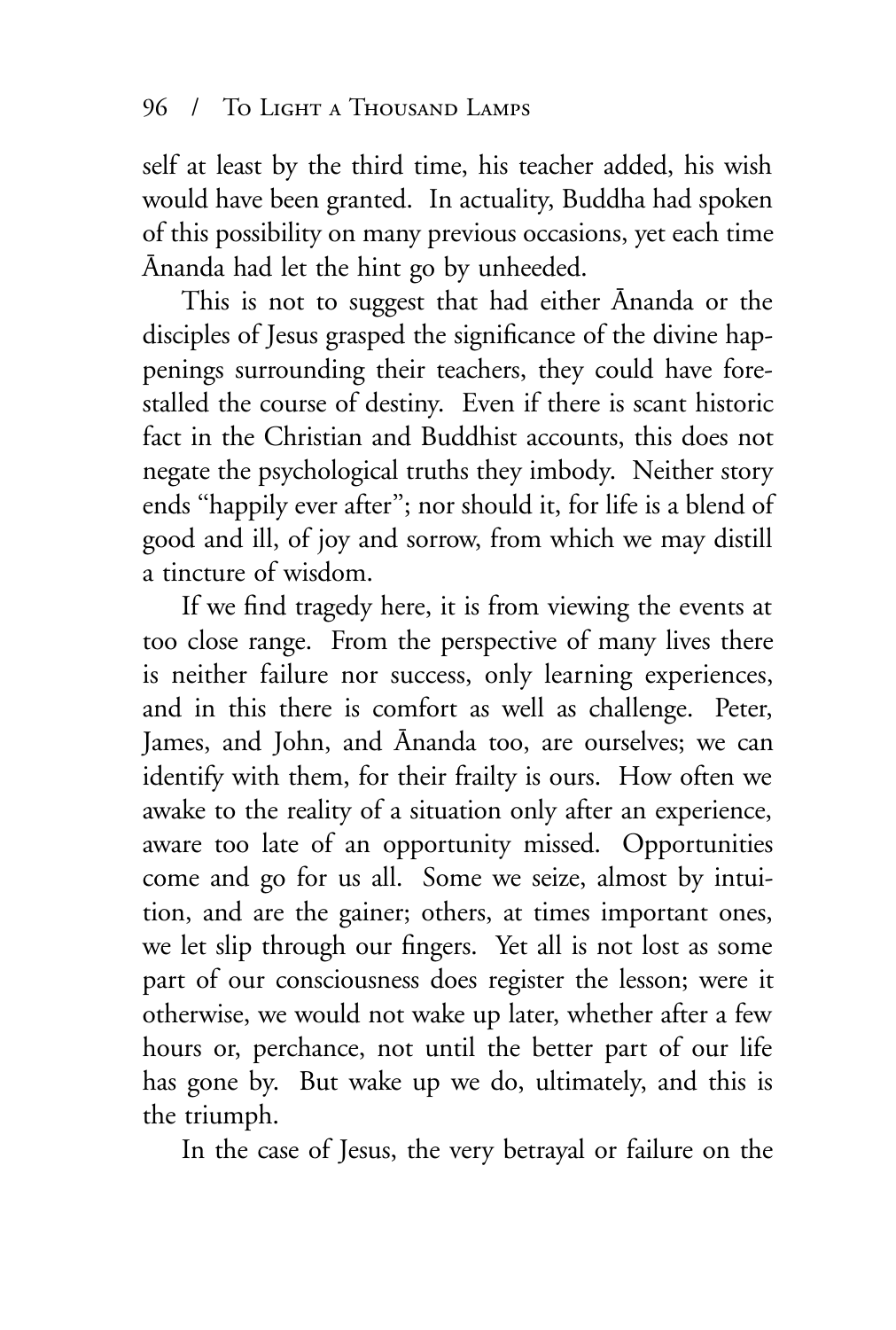part of the disciples, though quite unconscious, would seem to have been an essential requisite for the law to be fulfilled, i.e., to allow for the consummation of the supreme initiatory trial of Jesus the man, when the human soul must stand alone, without protection of disciple or friend, and win. The human soul must be born as the Christ-sun without help other than from itself, its inbuilt reserve of solar strength. ''Except a man be born again, he cannot see the kingdom of God" (*John* 3:3). Jesus is said to have experienced this *second* birth, a birth of the spirit, around the time of the winter solstice.

#### III

The cryptic words of the Apostles' Creed portray the despair and triumph of the man-Jesus become Christ: ''crucified, dead and buried: he descended into hell; the third day he rose from the dead: he ascended to heaven.'' Whether Jesus was physically crucified remains an open question. The "crucifixion" may well be a symbol, an allegory told in order to portray the Christ-spirit crucified in matter: when the material, domineering side of human nature takes precedence in a life, it crucifies the spirit.

When the Christ came, he gave of his light, of his truth, but only a few comprehended. The rest did not understand and so, as the Gospels record, Jesus was tried and sentenced by Pontius Pilate. Of the supreme moment, when Jesus on the cross of matter is forsaken by all but his own selfdisciplined soul, *Matthew* records the following: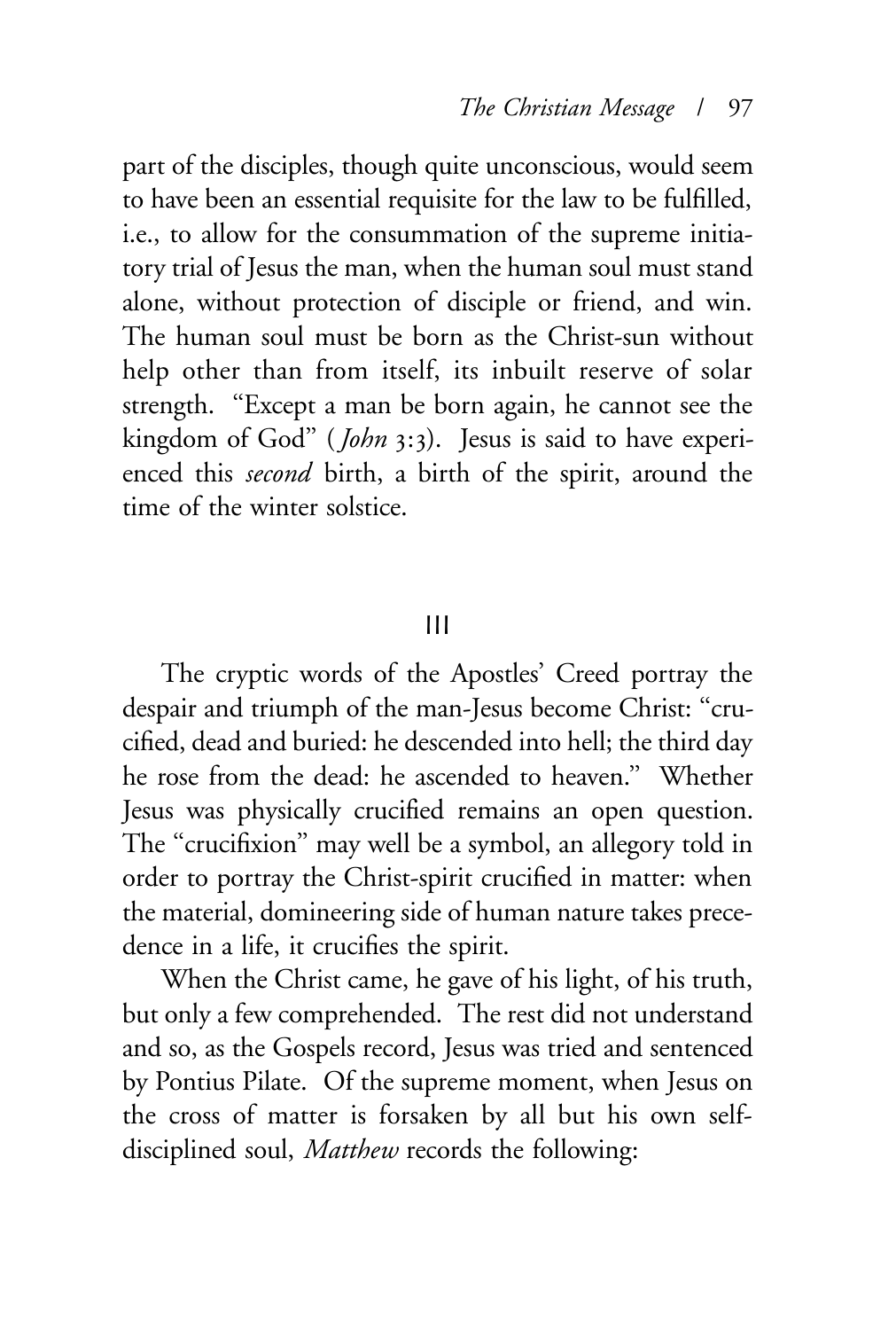And about the ninth hour Jesus cried with a loud voice, Elī, Elī, lāma sabachthānī, that is to say, My God, my God, why hast thou forsaken me?  $-27:46$ 

In the translation the significance of this Hebrew phrase, inserted in the Greek original, is obscured. In reality, we have what amounts to two cries: the one of agony, the other of exaltation. The last Hebrew word, *sabachthānī* does not mean to forsake or abandon as the King James Version has it; on the contrary, it means to glorify, to bring peace, to raise in triumph. Yet the Greek text immediately ''explains'' it as ''My God, my God, why hast thou forsaken me?'' which actually is a direct translation of the well-known cry of David in Psalm 22, *'Elī*, *'Elī*, *lāmāh 'azabthānī*, the final word indeed meaning ''to forsake.''

What is the reason for this? It has been suggested that *Matthew* and *Mark* may have intentionally confused the matter in order to conceal (and yet reveal for those having eyes to see) what was in fact a Mystery-teaching. In short, the Greek ''explanation'' of the Hebrew phrase, quoting from the psalm, records the anguish felt by the *human* part of Jesus when in utter loneliness he had to face the dread regions of the netherworld and conquer all. Conversely, the Hebrew cry as preserved in *Matthew* and *Mark* was a cry of the Christos, Jesus triumphant: ''O my God, how thou hast glorified me, how thou hast brought me out of darkness into the light!''\*

<sup>\*</sup>The author is indebted to G. de Purucker, *The Esoteric Tradition* 1:69-75; also to Ralston Skinner, *The Source of Measures*, pp. 300-301, and ''No Error'' by JRS (Skinner) in H. P. Blavatsky, *Collected Writings*  $9:276-9$ , with corroborative "Note" by HPB on p. 279.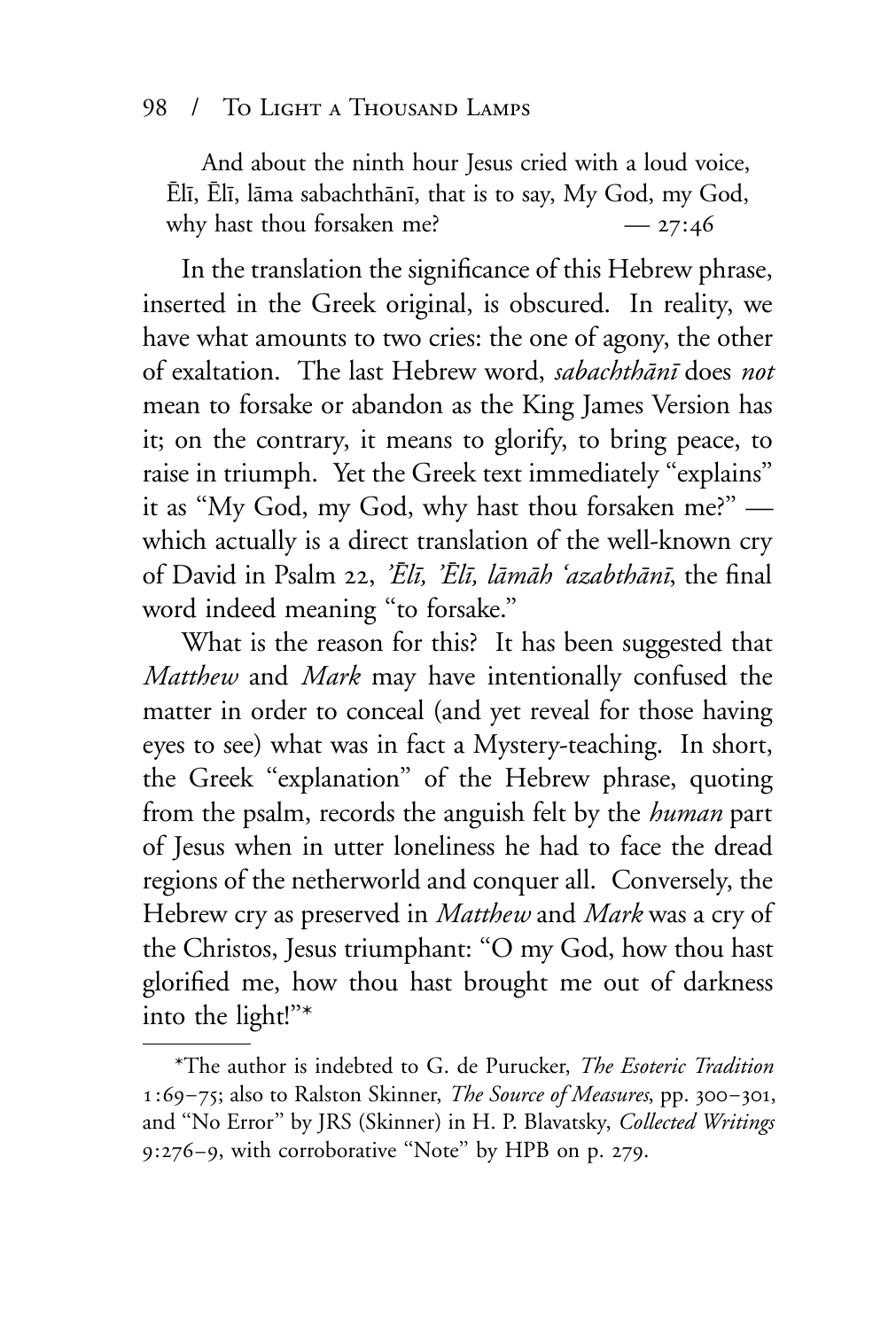The Christ, let us say, was crucified. He was buried in the tomb and after three days he rose from the dead and ascended to heaven. That is the dogma of the Creed. It is also the story of initiation, which means the testing of the soul in great extremity to see whether it is sufficiently stalwart and selfless to undergo the most severe trials of the material world and come out whole, purified. Jesus rose from the underworld of initiation, the tomb of matter, glorified. United with the divinity within him, he ascended to his Father and became one with the universal divine force. He was no longer just a human being, having all our ordinary troubles caused by selfishness and greed. Jesus now was Christos, one ''anointed'' with the sacred oil, and a Son of God because the god within him had flooded the whole of his being with light.

The early Christians knew that the Christ mystery was not unique, something that had never occurred before, but was in very truth the culmination for their time of one of the most wondrous experiences possible to man. They understood that when Jesus became Christ he had successfully opened the pathway between the sun in his heart and the sun in the universe, and that the rays of the real Sun, which is a divinity, shone fully upon him: Jesus became as a sun god, in truth a ''Son of the Sun.''

This expression contains a profound mystical truth. It was and is used for the noblest among those whose natures have become so pure that they reflect clearly the light of the sun. In the ancient world the sun was called the Father of all, including the planets, our earth, and human beings. It was also believed that animating the sun we see in the sky is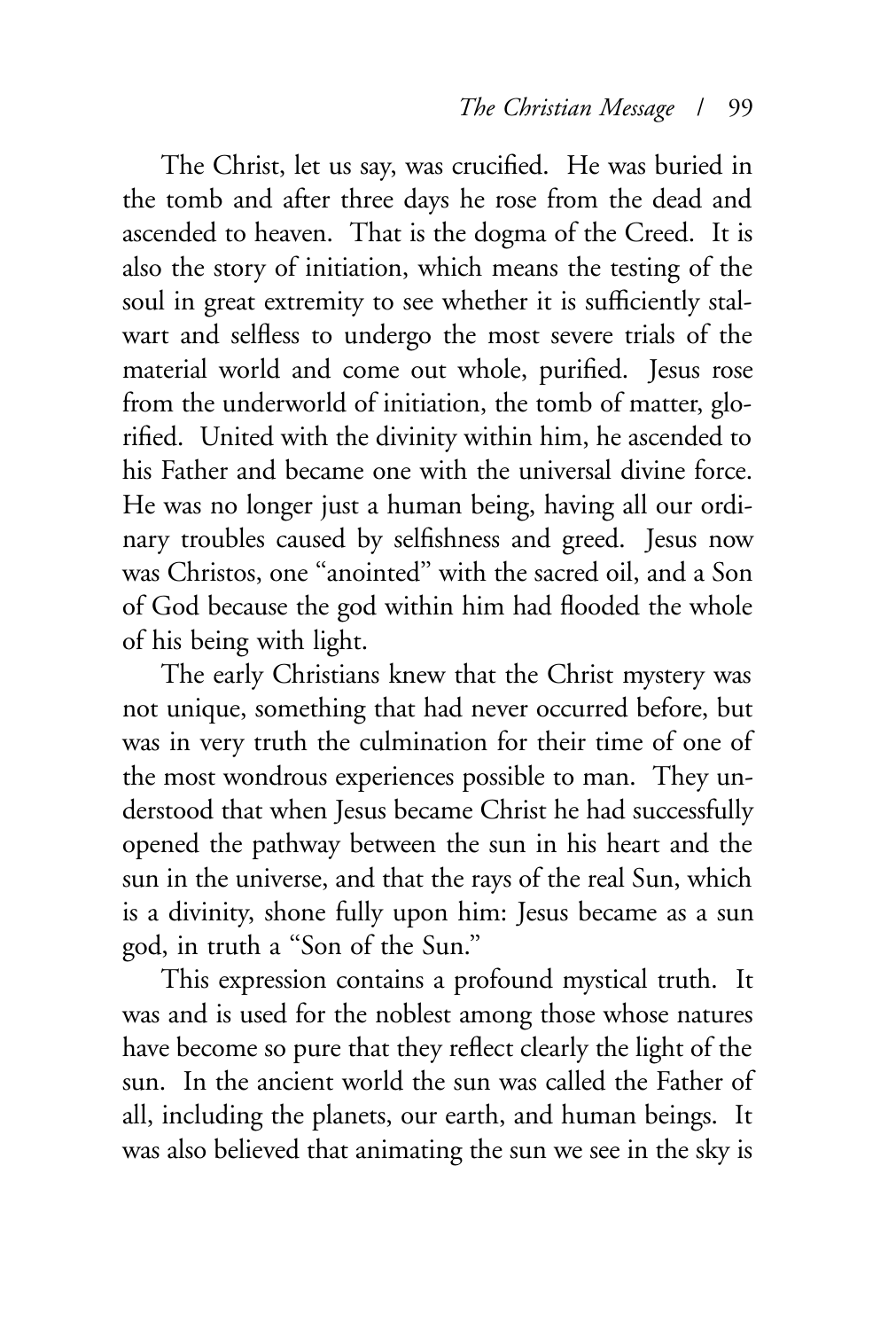a great and shining divinity. The Romans called it Sol Invictus, the Unconquered Sun; the Greeks honored it as Apollo; the Phrygians as Attis (Atys). The Egyptians had their Osiris and Horus.

In the ancient world the peoples around the Mediterranean Basin held in reverence the Mystery-truth that when a man had completely conquered the base tendencies of his nature, the sun god within him had risen. We recall a verse from an old hymn by John of Damascus  $(675-749)$  which is still in use in both the Anglican and Greek Orthodox service:

> 'Tis the spring of souls today: Christ hath burst His prison, And from three days' sleep in death As a sun hath risen.

Sun god of Christendom, Christ-Jesus illumined for his time the Way that had been hallowed by a long line of saviors before him.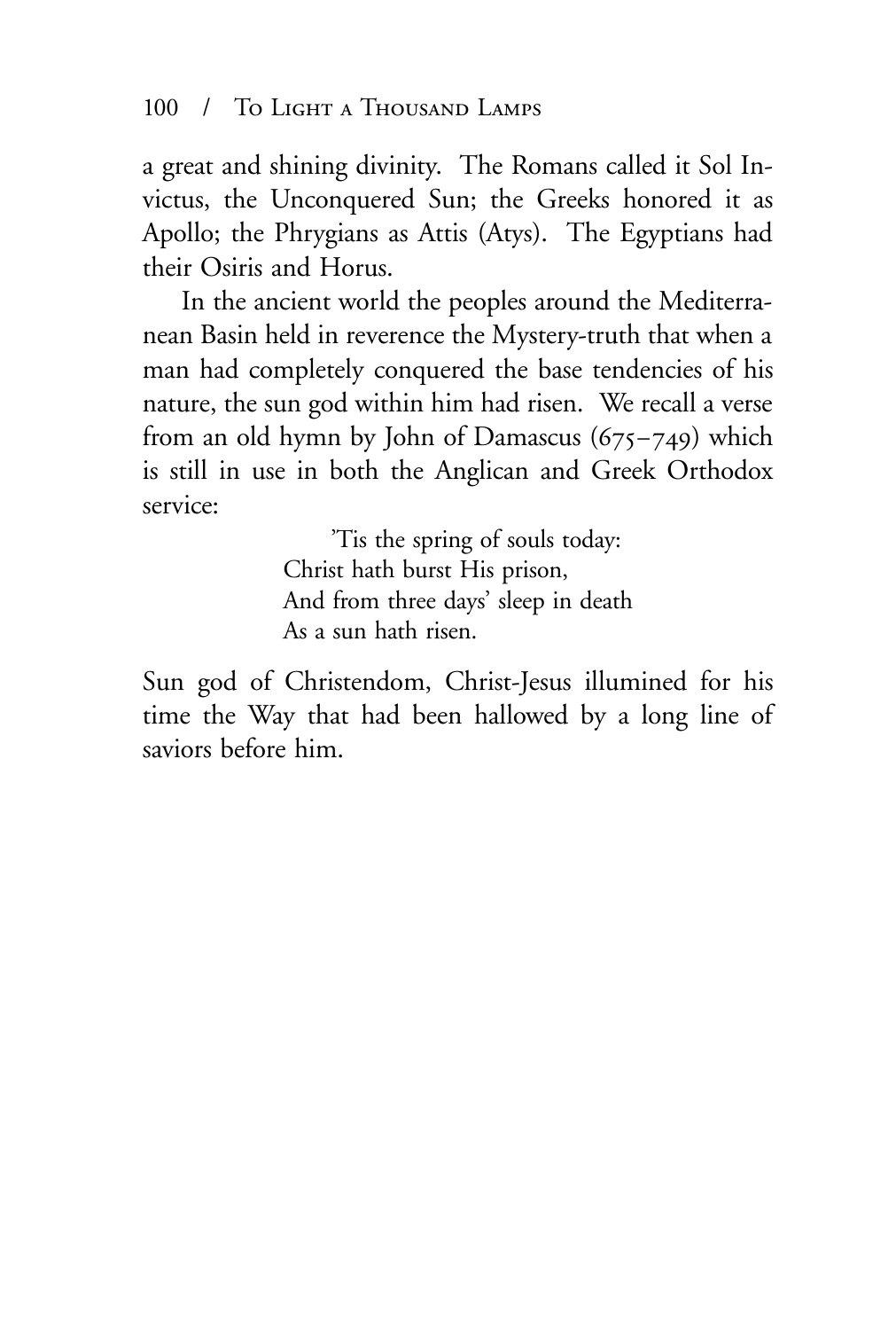## 10

## Western Occultism

THE INTERMINGLING OF CULTURAL and religious traditions taking place today is exerting a profound influence on our thinking and mores. Just as Western methods and thought habits have left their energizing and often disruptive mark on the Orient, just so has the influx of Eastern ideas and rituals affected the thinking and habitual attitudes of thousands throughout Europe and America. As a result, huge cracks are forming in entrenched attitudes. In the West this is due to exposure to the philosophical and psychophysical disciplines of India, Tibet, China, and Japan; also in part to the growing interest in the rites and sacred lore of traditional peoples of the Americas, Australasia, and Africa. Even though the accent is largely on the ''occult arts'' (the mere overlay of genuine occultism), already a distinct change is taking place. From being strictly matter-dominated in outlook, we are coming to recognize spirit/consciousness/ energy as the causal basis of *all* life, from the microworld of the atom to the macroworld of the cosmos, and all in between.

The entry into Western thought, from the 1780s on, of the profound metaphysical scriptures of the East was effected in the main by British civil servants in India. They were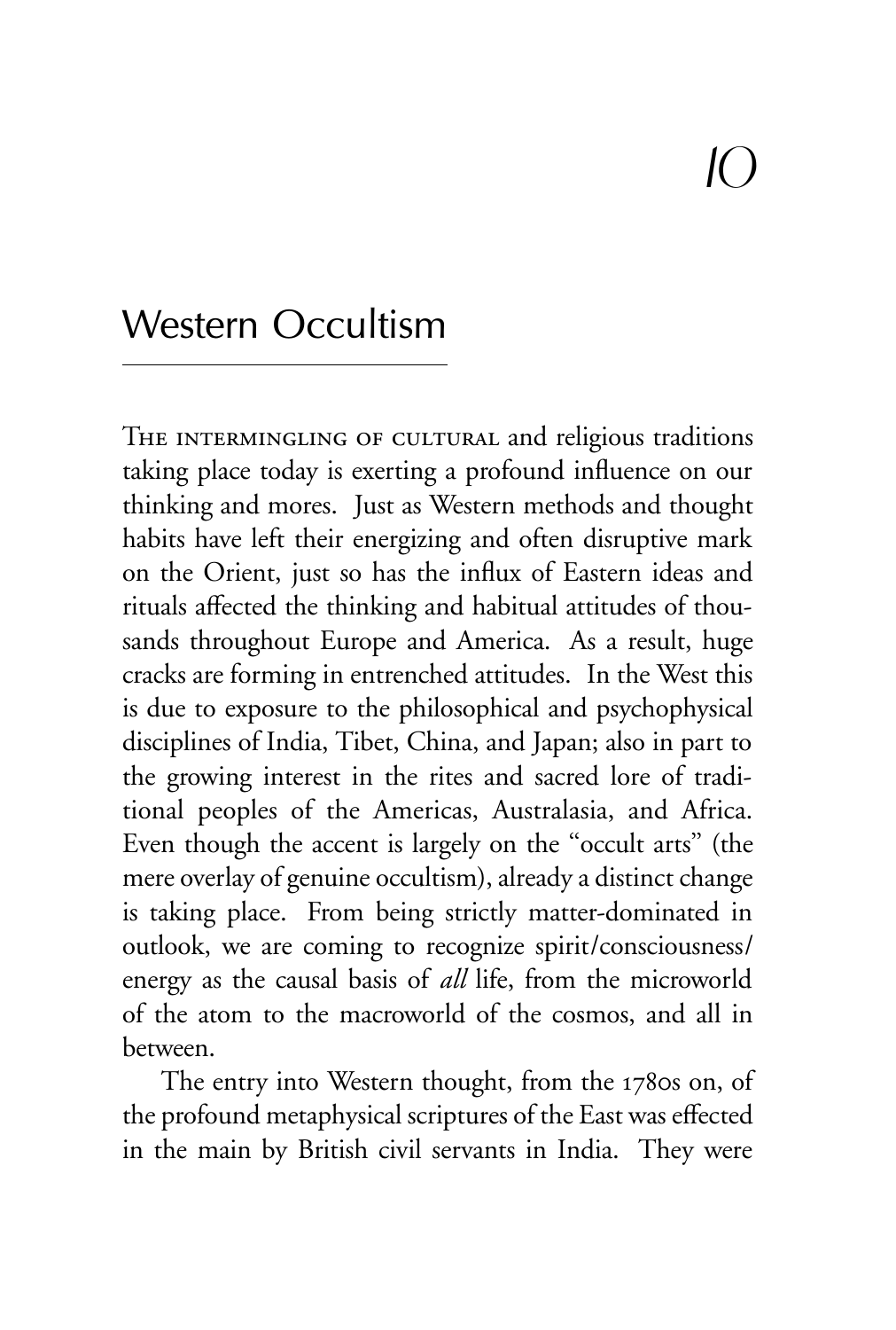encouraged by the then Governor-General, Warren Hastings, to study Sanskrit and allied languages so that they might better understand what moved the Hindu soul. So impressed were a few of these officials that they began to translate the great epics of India, the *Rāmāyana* and *Mahābhārata*, especially the *Bhagavad-Gītā*, as well as the Upanishads. In 1785 Sir Charles Wilkins published the first English translation of the *Gītā* in London — incredible that we in the West have known of its existence for little more than two hundred years. With similar translation work in process in France and Germany, the philosophic treasury of the East gradually infiltrated the thought consciousness of the Occident.

At that time there was a rather sharp demarcation between the scholarly elite and the great majority who were academically untrained and therefore remained largely unaware of the intellectual and spiritual impact of these emancipating ideas. The dissemination of theosophy from on, along with the publication of inexpensive editions of the *Gītā* and Patañjali's *Yoga Sūtras*, was the needed catalyst to leaven the popular as well as the scientific and philosophic thinking of Western culture.

Nowadays the concepts of karma and reincarnation, the oneness of man and nature, the physical world as but a transient appearance of the Real, and the possibility of communion with the source of Being by anyone willing and able to undergo the discipline — all these are becoming a familiar part of Western thought. With haṭha yoga, meditation techniques, and other Oriental methods of selfculture rapidly being adapted to the Occidental tempera-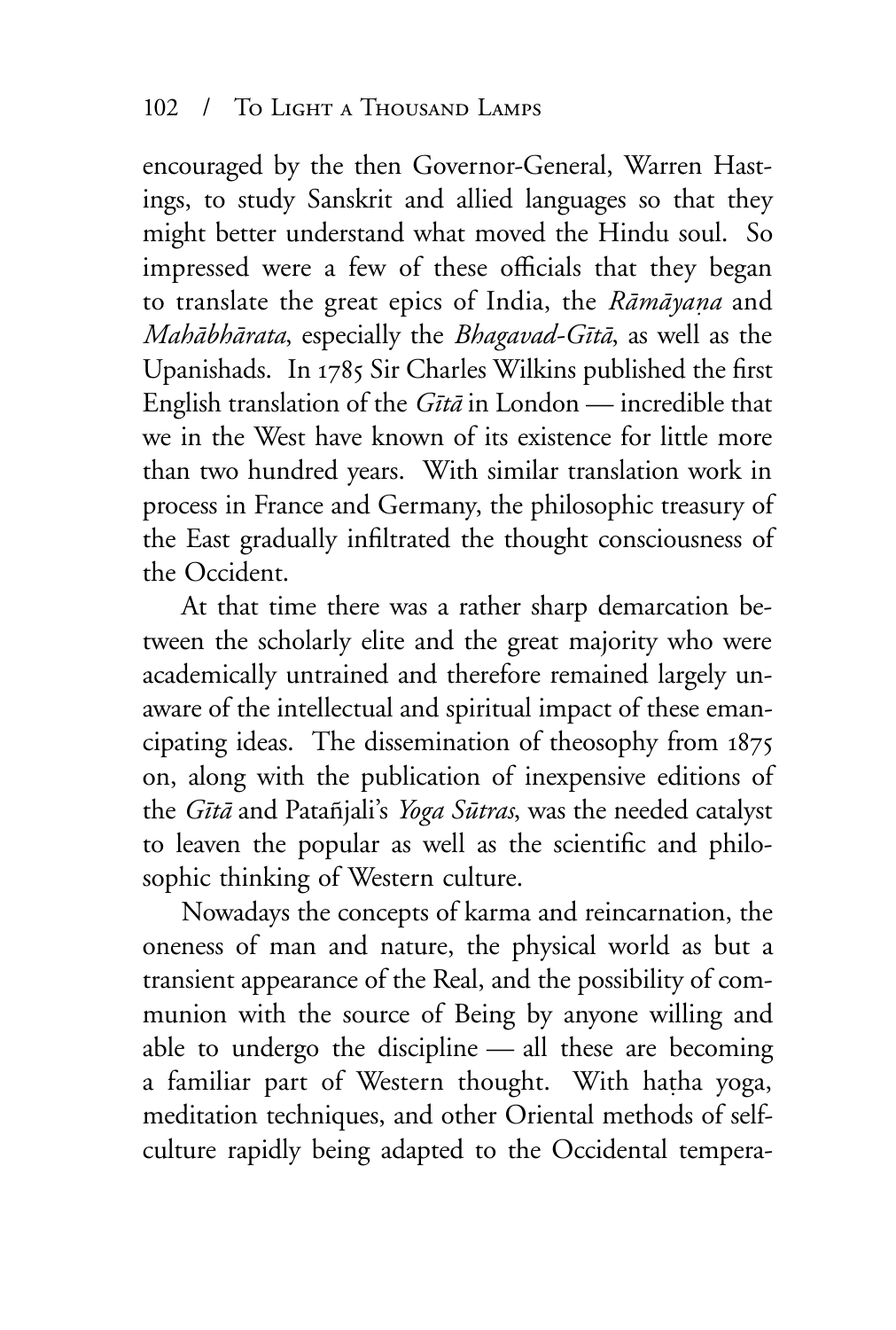ment, one can only agree with W. Q. Judge's prophetic comment that a type of ''Western Occultism'' is already in the making.

There are both positive and negative aspects to all of this, as is only natural with any innovation, particularly of spiritual and intellectual import. Some of these may not be easy to distinguish, as their side effects may take years to become fully apparent. Just because a teaching or ceremonial is old or hails from the Orient is of itself neither a warranty nor a denial of its spiritual worth. Hence, everything we see or hear must pass the test of our *inner* touchstone. This will be increasingly necessary in the future as the longing for self-transcendence exercises the minds of a growing number of earnest seekers. Among the multiplicity of courses in self-culture being offered today in seminars, workshops, and retreats, a good many hold out the promise of self-transformation in weeks. All that is required, we are told, is to sit for so many minutes and recite a mantra or listen to a tape recording with a subliminal or overt message, and peace of mind, relaxation from tension, oneness with cosmic consciousness, and restoration of bodily health will be ours!

Perhaps this is because a number of present-day gurus have found many in the West looking not so much for a means of turning inward as for a type of religion that will improve the externals of living. The real question is: What is the motive behind the urge for self-transcendence, for selfidentification with our source? Should we not offer something of ourselves for the privilege of ''serenity, peace of heart, oneness with the All''? No one can know the inner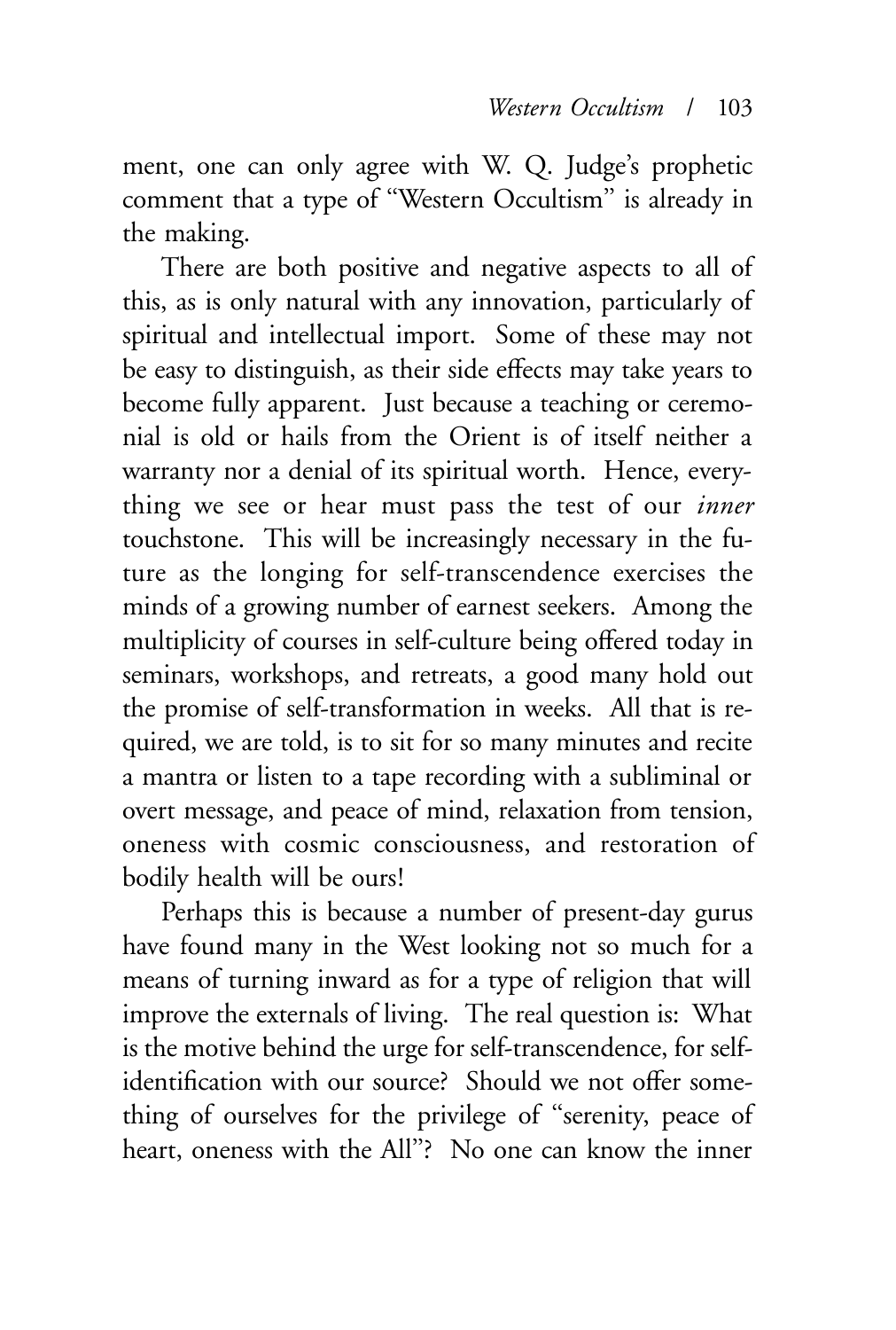motivation of another, but we should examine our own motives as far as we can determine them. What stands out in much of the current absorption, not only in imported Oriental systems but also in Occidental self-actualization programs, is the "for oneself" approach — a trend that is diametrically opposed to the path of compassion.

It is well to recall that in the ancient Greek Mysteries the stages of the initiatory process were variously enumerated, often broadly as three: *katharsis*, cleansing, purification of the soul; *muēsis*, testing or trial of the candidate, to prove integrity of motive and firmness of will; and third, if successful, *epopteia*, revelation, i.e., "seeing" behind the veil of nature. Always the character had to be shaped in accordance with the noblest ideals; nothing was gained without sacrifice. Except the seed of self die, the soul-plant cannot take birth.

True occultism — which is altruism lived, combined with knowledge of the inner structure of man and the universe — demands of its followers complete purity of thought and of deed, and the utmost in self-mastery. In the esoteric cycle of learning and discipline, the neophyte is enjoined first to absorb as far as he is able the ideal of self-forgetfulness and love for all beings. Only after he has thoroughly understood that thought for others before oneself is expected of him, is he permitted to direct his attention to high philosophy: ''Live the life, and you will know the doctrine.'' Before entering upon any specialized training program we should examine our inner motives to be certain that the course we have in mind is one our higher self would approve.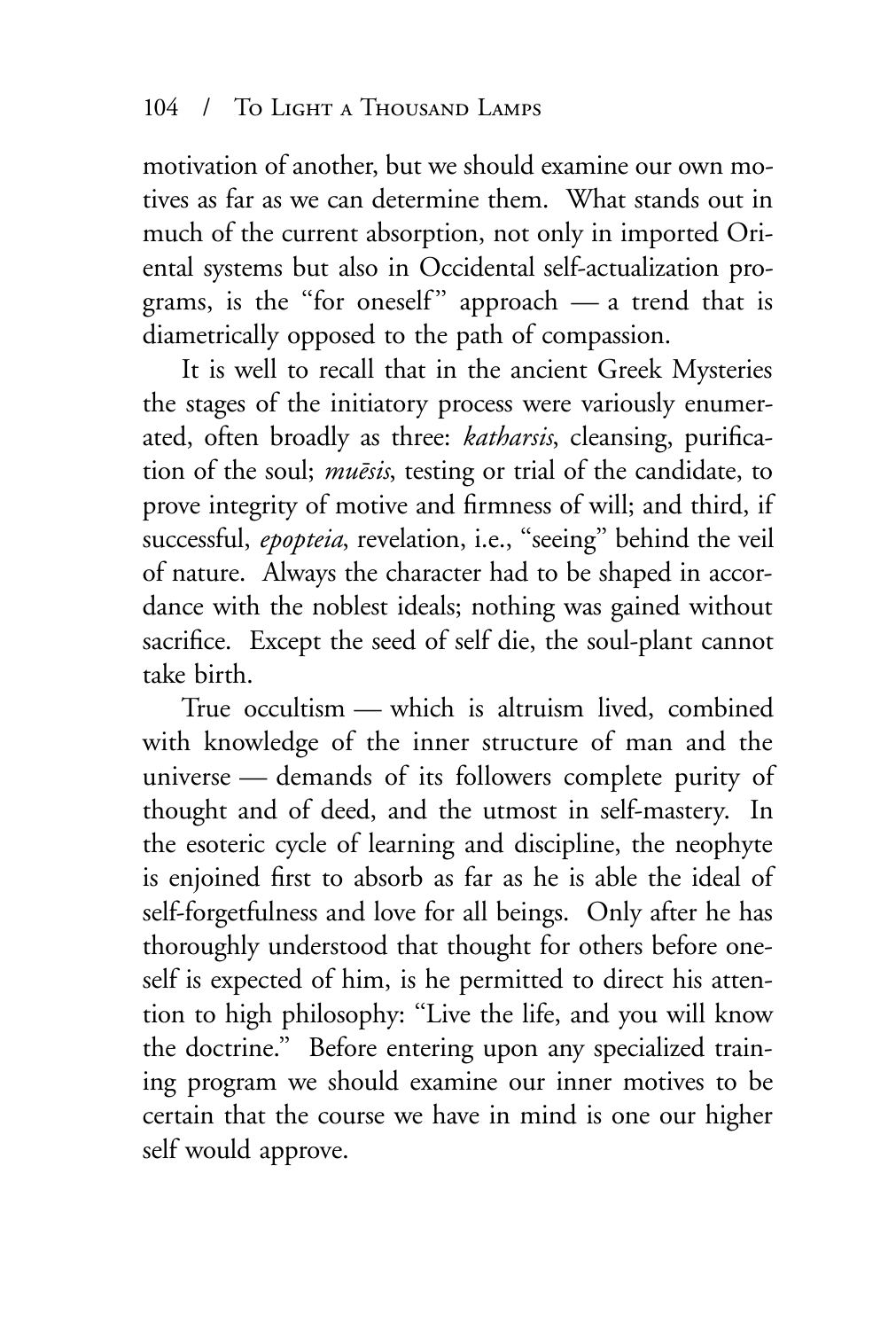Self-transcendence, if it is to be lasting, is not obtained by external means alone. It occurs without formality, in the still recesses of one's inmost self. Moreover, as the teachings and the path they illumine enter ever more deeply into the core of our being, we progressively grow and learn. No exoteric training in self-transformation can match the inner transmutation of soul quality that takes place in the silence, the effects of which endure beyond death. They endure because they are registered in our *spiritual* nature.

To work from without inwards may produce certain results fairly quickly, but as they seldom reach higher than the mental and emotional aspects of our nature they will be short-lived. When our thoughts and feelings are othercentered, they build solid spiritual character traits that will outlast the cycles. Simply put, when our primary concern is wholehearted devotion to the ideal and practice of *brotherhood* so that eventually it is universally lived — if we can cling to this goal, it will be our lifeline to esoteric reality.

Ideas such as these give a fresh perspective on many trends that are gaining popularity. Yoga, for example, is almost commonplace in the West, haṭha yoga in its simpler forms being the most popular. Yoga means ''union,'' from the Sanskrit verb *yuj*, ''to join, to unite, to yoke.'' It referred originally, and still does in its pure sense, to the quest for union of the soul with the divine within: the *unio mystica* or mystical union of the early Christians and medieval mystics who sought to attain unison of soul with the Divine or God-image within.

There are many types of yoga, and these appeal to different temperaments: *bhakti yoga*, ''yoga of devotion''; *karma*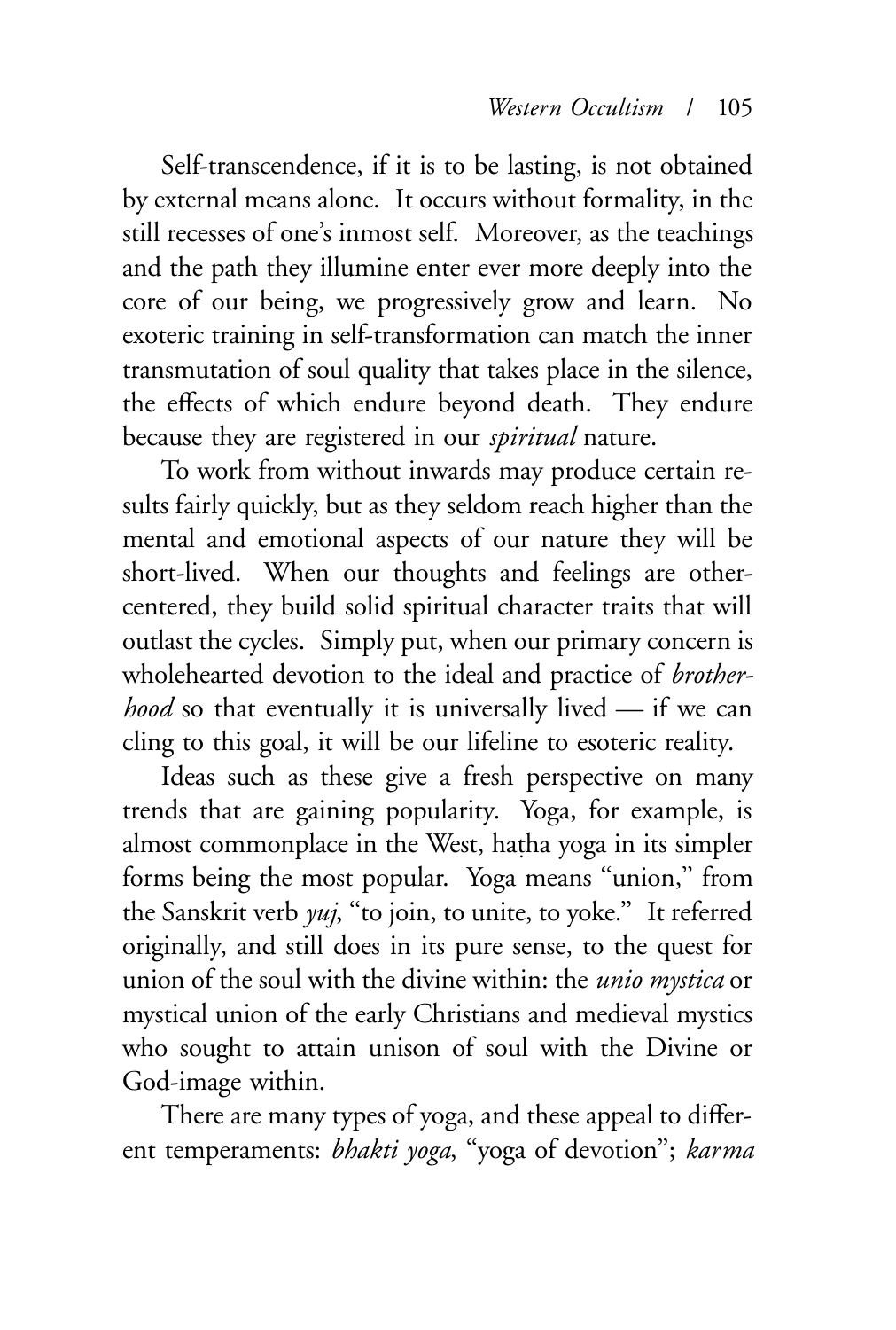*yoga*, "yoga of action"; *jñāna yoga*, "yoga of knowledge"; and others. The path of  $r\bar{a}ja\ yoga^*$  is the "royal or kingly" union'' of the personal self with the illumined self. It is of small consequence what path we take outwardly, so long as we set our inner goal on the highest within. ''In whatever way men approach me, in that way do I assist them; but whatever the path taken by mankind, that path is mine.''†

Today in the West there are many practitioners of yoga whose goal is to restore physical health and alleviate, where possible, some of the unusually stressful conditions people are experiencing in these crucial times. We would be well advised, however, to stop short before undertaking sophisticated breathing and other techniques that could, if unwisely pursued, interfere with the proper functioning of the *prānas*. Prāna is a Sanskrit term for the five or seven "lifebreaths'' that circulate through and maintain the body in health.

The Chinese for centuries have taught that sound physical and psychic health depends upon the balance of yin and yang. If one, however unknowingly, upsets the natural rhythmic flow of the  $ch'$ *i* — their term for prāṇa — through the twelve primary meridians or energy channels of the body, imbalance of the yin/yang may result. In other words, when there is interference with the natural lines of force, a misalignment of prānic balance may occur, often with serious consequences. Rather than concentrate on the psychic and physical aspects of the constitution, far better to

<sup>\*</sup>See *Bhagavad-Gītā* 9:2, the first line of which reads: *rājavidyā* rājaguhyam, literally "royal knowledge, royal mystery."

 $\dagger$ Ibid. 4:11 (Judge recension, p. 24).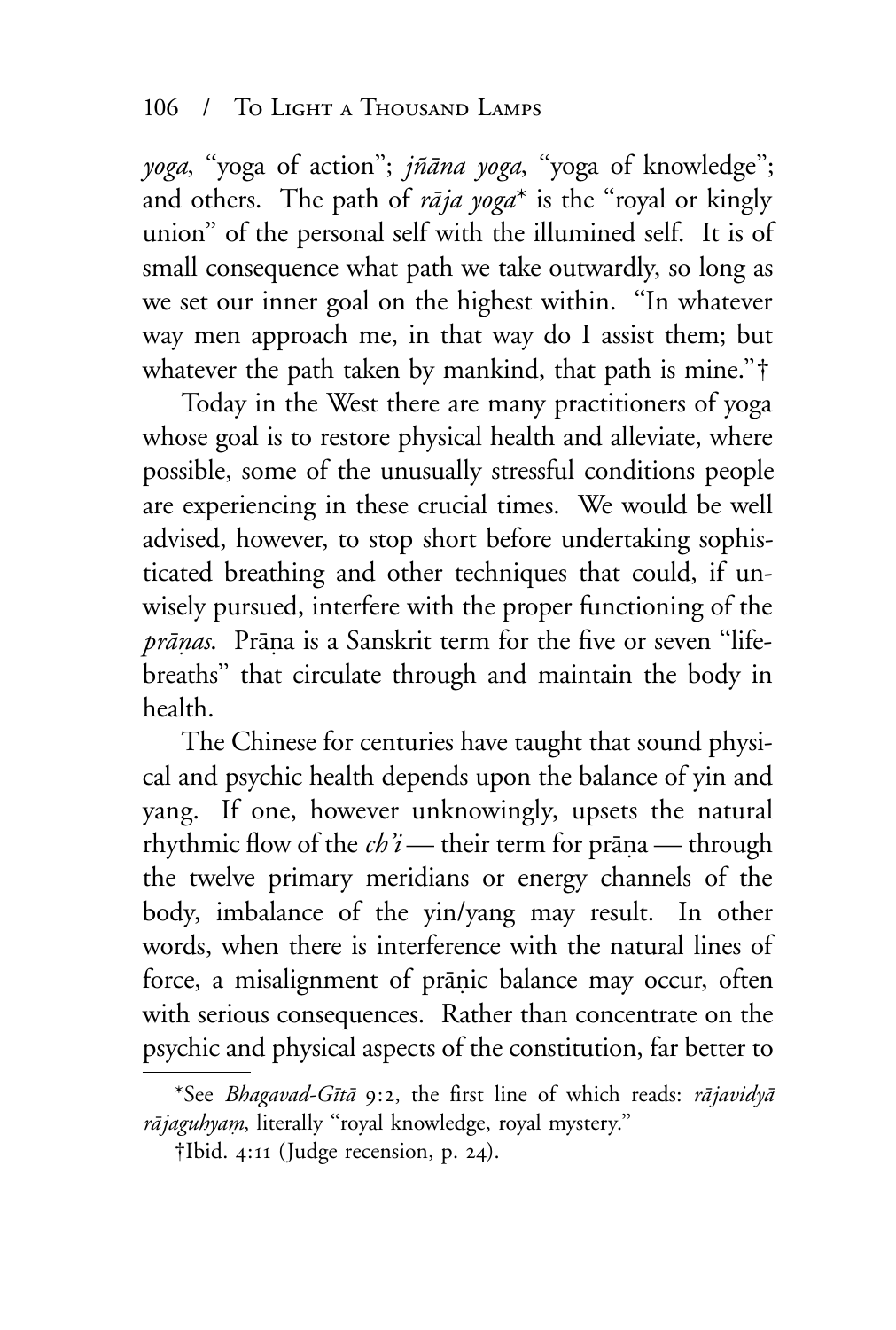focus attention on the spiritual and higher mental and moral faculties. When inner balance is achieved and normal health measures are observed, the physical will in time follow suit (unless, as may happen, stronger karmic impediments must be worked through).

Much emphasis also is placed on finding one's inner center, and rightly so. This centering of oneself is a private individual process of ''self-naughting,'' self-stripping, as the mystics call it, emptying the nature of externals and becoming one with our essential self. It may take a lifetime, or several lifetimes, to achieve in fullness — no outer circumstances will be as effective as "losing the self that we may find the self"

Since the 1960s groups have sprung up all over the world sponsoring self-transcendence courses that offer various methods of achieving alternative states of consciousness: how to rouse the *kundalinī* or "serpent fire" seated near the base of the spine; how to activate the chakras, how to meditate by focusing on a triangle, candle flame, crystal, lighted bulb, or by repetition of a mantra. These and other psychophysical practices are carried out in the hope of attaining nirvanic consciousness. I would not advocate any of these methods, not because they are essentially faulty, but because they can prove deleterious on account of our ingrained selfish proclivities.

Today the hunger for new and better ways to live is very strong. People long to find meaning in a seemingly meaningless succession of crises and are experimenting with alternative routes, anything that is different from what they grew up with. This is part of the spiritual and psychic awakening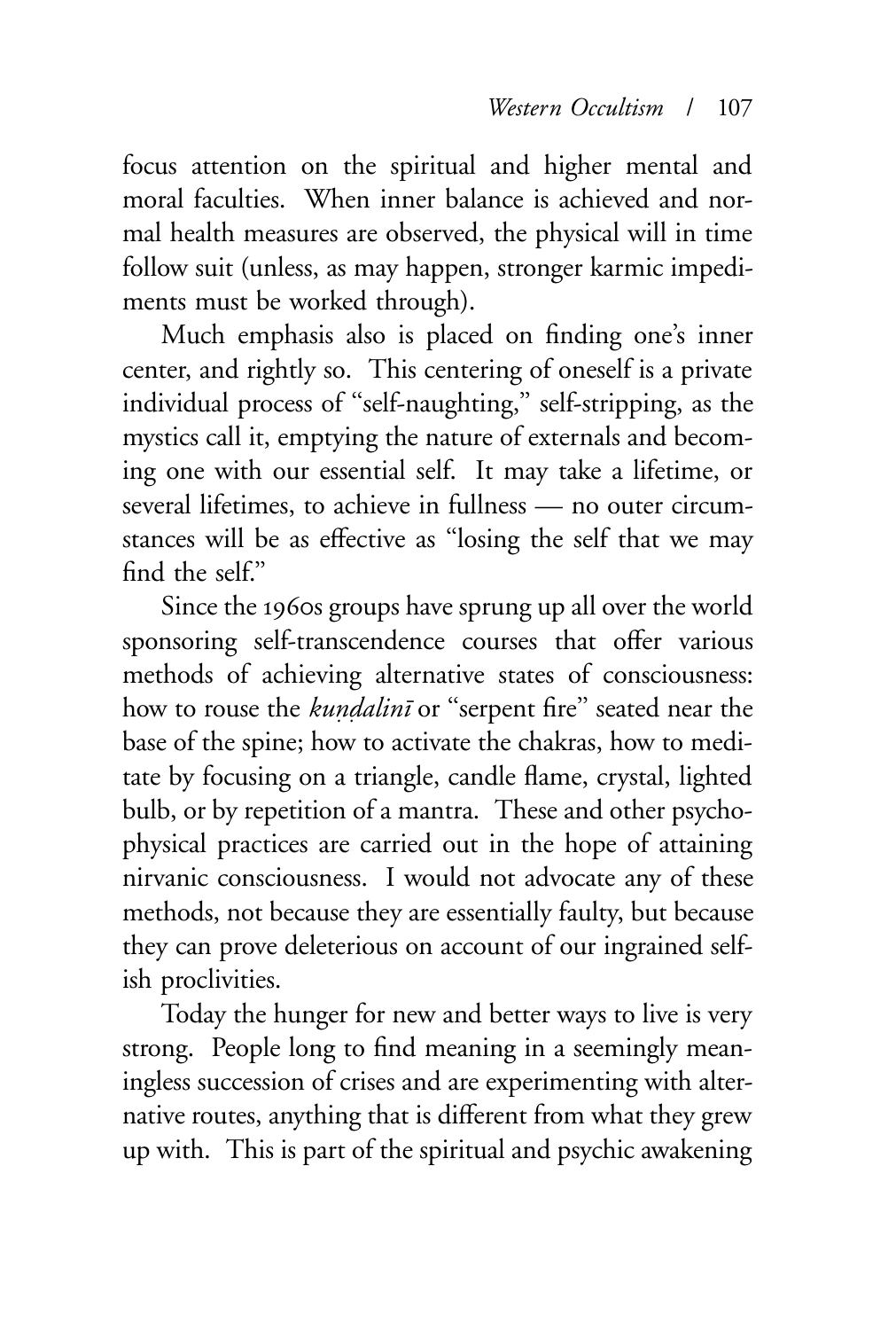going on worldwide, but to adopt without careful screening any method of self-development, especially those that promise instant results, is a high-risk venture. Where there is instability in the character (and who of us is perfectly pure in heart and in motive?), the invasion of our psyche by baneful influences from the lowest levels of the astral light could be detrimental both to physical and mental health. Besides, concentration of mental and psychic energy on the transient elements of the nature has the drawback of diverting attention away from essentials to externals. This cannot have the beneficial effect that the altruistic and nonselfcentered approach of rāja yoga has on the aspirant. All of this is old wisdom which many today are beginning to intuit and apply to their lives.

In the *Bhagavad-Gītā* there is a phrase: *ātmānam ātmanā pa'sya* — "see the self by means of the self." This may be interpreted in two ways: see the limited self, the personality, by means of the glowing self or  $\bar{a}$ tman within; or, see the ātman within, the light of the true self, by means of the awakening personal self. The ideal is to have an unimpeded flow of energy, of consciousness, between our ātmic source and the personality. When we seek first to offer ourselves to the noblest within, we quicken the fires of our highest chakra, the ātmic center, which in turn will radiate its influence on all the other chakras.

Viewing the seven principles of the human constitution as a pillar of light, each principle being sevenfold, supposing we try to reach to ātman, we may fairly soon reach the subātman of our psychic center. But if we have concentrated too pointedly on that level there is every possibility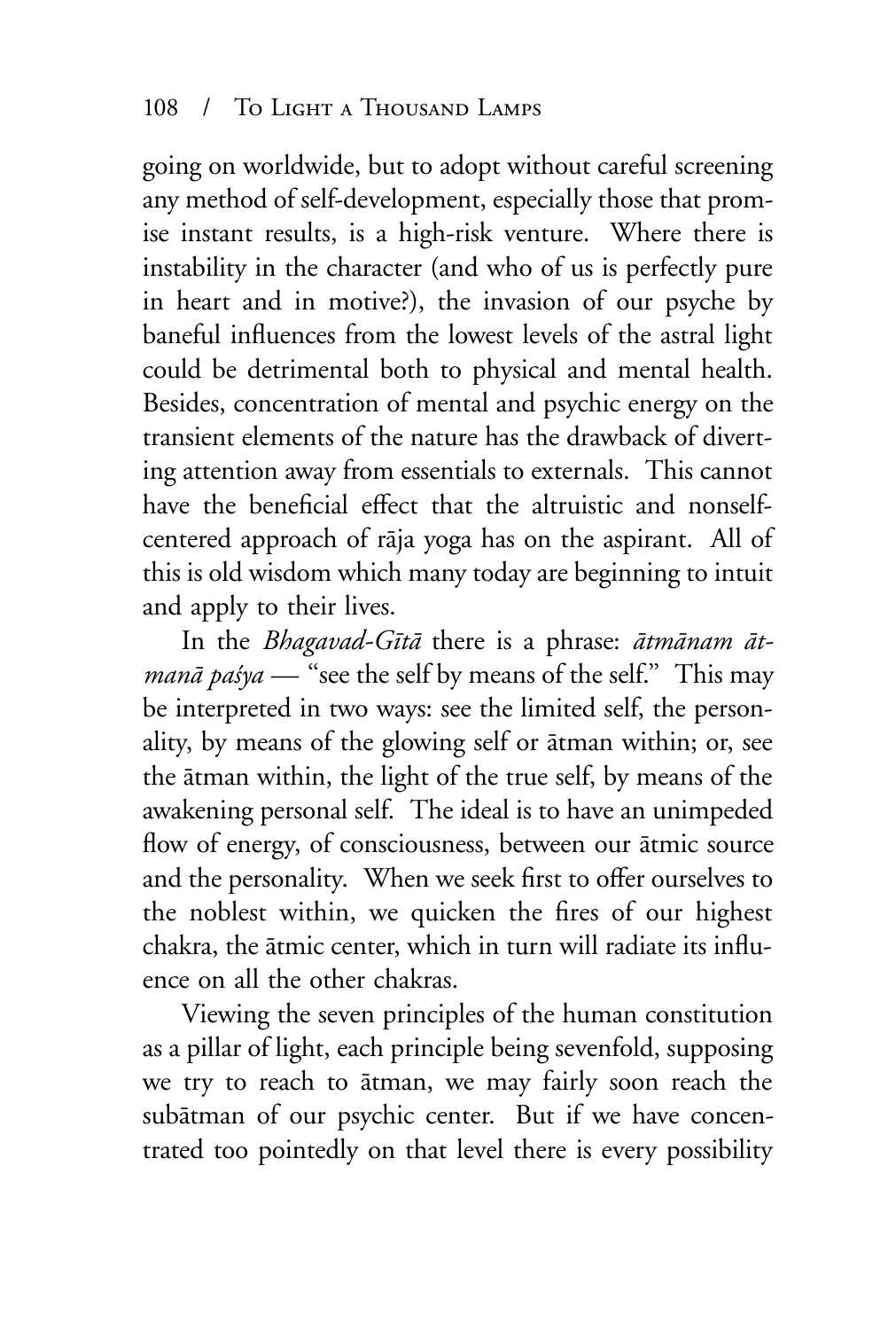with certain natures, not only of becoming deflected from our goal but, unhappily, of getting our principles out of alignment.

If without strain or any sense of pride we offer ourself deeply and sincerely in the service of our inmost self, then the light from the highest  $\bar{a}$ tman — the  $\bar{a}$ tmic subprinciple of our  $\bar{a}$ tman — will illumine our whole being from above downwards. We will remain in alignment because our psychic and intellectual and other centers will be irradiated with the supreme ātmic light, and there will be a transforming influence on our lives.

The popularization of meditation practices in the West has had certain positive results and helped many to handle their deep-seated anxieties. Stilling the mind and calming the emotions for a few moments every day is therapeutic: by deliberately dropping our worries, we become free inwardly and can refocus ourselves for our life's task. On the other hand, high-powered promotion of meditation may be selfdefeating. For example, one is put off at the start when money is charged for a mantra that purports to raise one to cosmic awareness. No one *needs* a mantra in order to lift his consciousness unto the hills of the spirit and receive the benediction of momentary communion with the highest within.

There are ways and ways to meditate, and ways and ways to attain a higher awareness. When we become inwardly still, our inner voice may be heard in those quiet yet clear intimations that move the soul. Every night upon retiring we can open the way for the intuition by stripping the nature of all resentments and irritations, ridding the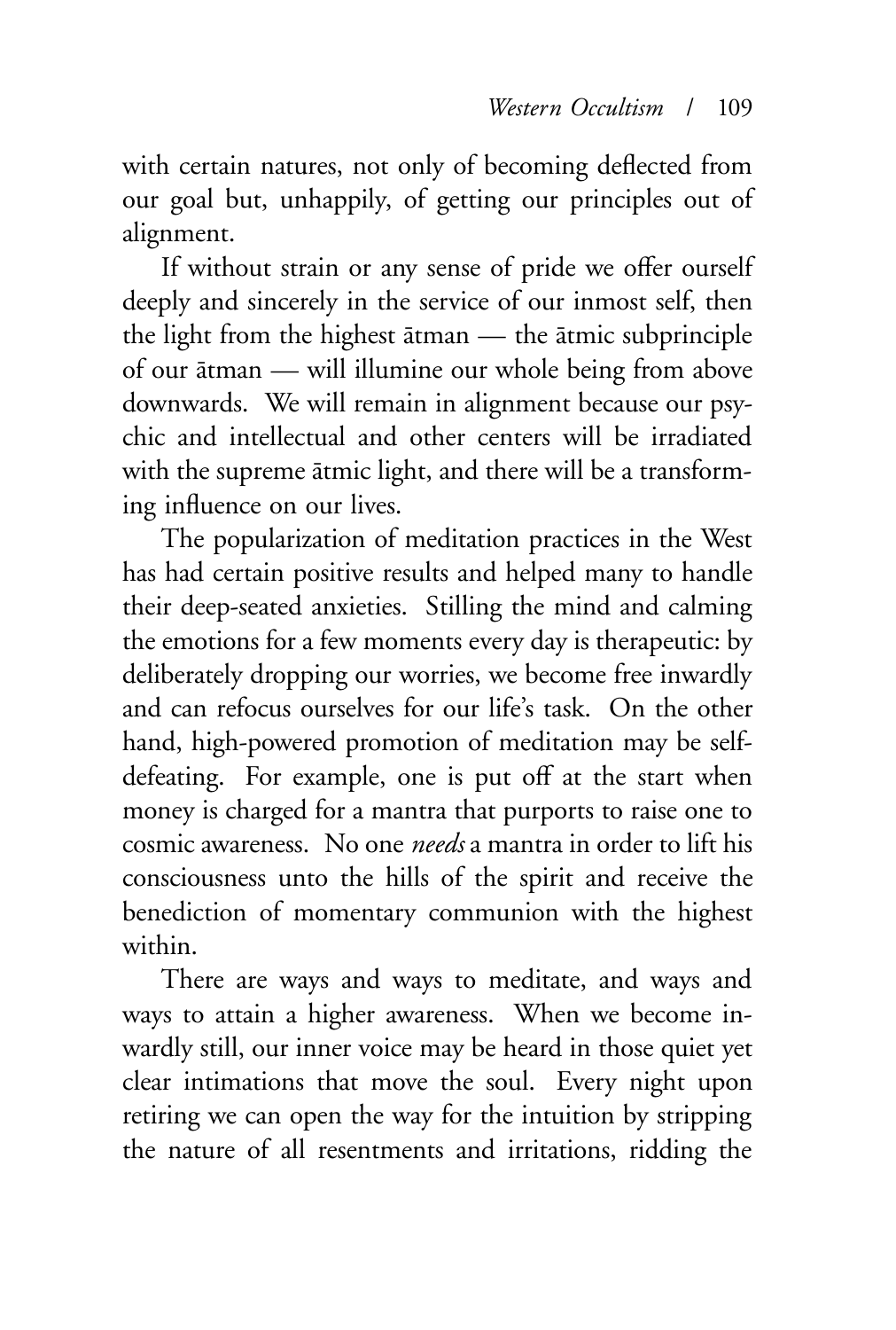heart of all arrogant and unkind thoughts and feelings about others. If we have slipped a little during the day, let us acknowledge it with the will to do better. We then enter into harmony with our real self, and the consciousness is freed to go where it will. This is a mystery which we do not really understand, but the wonder is that in the morning we wake up refreshed in spirit, with a new and warmer feeling for others, and often with answers to perplexing questions.

To follow this simple practice is restorative on all planes, and we will be adding to rather than detracting from the harmony of our surroundings. Whatever course of selfbetterment one pursues, sacrifice is required: we cannot hope to gain access to the higher realms of being if we have not earned the right of entry. Only those who come clean of anger, resentment, and selfish desire are fit recipients of the keys to nature's wisdom. To expect otherwise is to run the risk of opening the door to elemental forces of a low kind that may be difficult to eject from the consciousness. Prayer, aspiration, meditation *are* effective in that they set up a vibratory response throughout all nature; the more ardent the aspirant, the greater power do they have to activate noble (or ignoble) energies both within the individual and in the auric envelope surrounding earth.

True meditation is true aspiration, a ''breathing toward'' the divine, an elevating of the mind and heart toward the highest and, as such, is as essential for the soul as food is for the body. If we would orient our lives toward the light emanating from our inner god, we must aspire; but let us be careful in our intensity not to be led into blind alleys of a self-seeking nature which tend to focus attention on our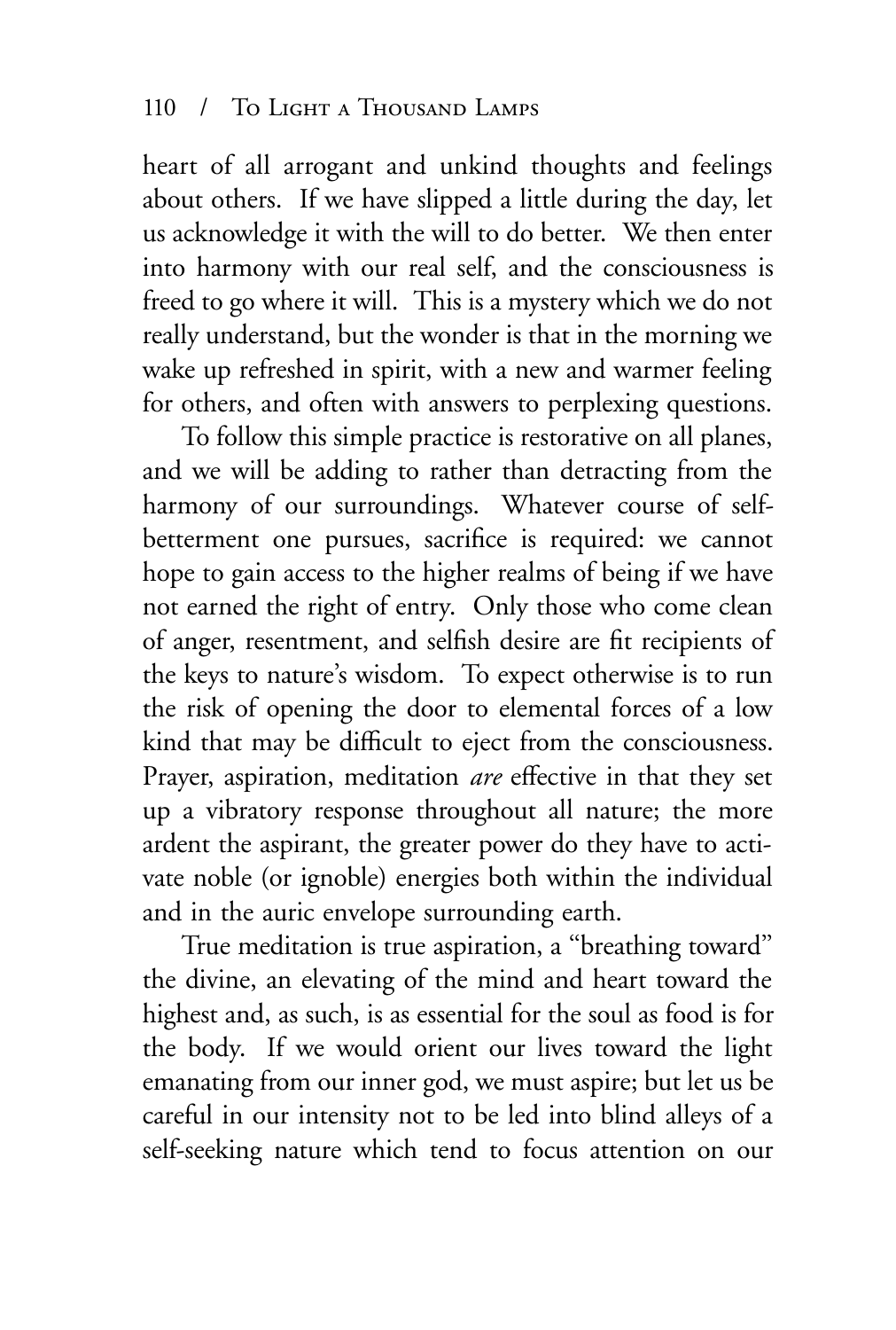own advancement, our own stature and achievements. After all, where we stand — spiritually or otherwise — is of small moment compared to the quality of our contribution to the whole. The real issue is: Are we giving the best of ourselves to this world so that we bring warmth and courage instead of chill and gloom to our surroundings?

Meister Eckhart, 14th-century mystic, whose purity of life gives luster to his instructions and sermons even today, put it eloquently:

If some one were in a rapture like Saint Paul's, and there were a sick man needing help, it would be better to come out of the rapture and exercise practical love by serving the one in need....

In this life no man reaches the point at which he can be excused from practical service.\*

The finest type of meditation is a turning of the soul toward the light within in aspiration to be of greater service, without exaggerated longing for some special revelation. Any method of meditation that helps us to lessen our selfcenteredness is beneficial; if it increases egocentricity, it is harmful.

It is indeed our duty to search for truth, wherever it may be; also, to use our keenest discrimination in every circumstance, appreciative of worth yet alert for falsity, knowing that every human being has the inalienable right to follow the path which seems best to him. In reality, the only pathway we can follow is the one we unfold from within ourself

<sup>\*</sup>Sheldon Cheney, Men Who Have Walked with God, p. 194; cf. *Meister Eckhart, A Modern Translation*, trans. Raymond Bernard Blakney, p. 14.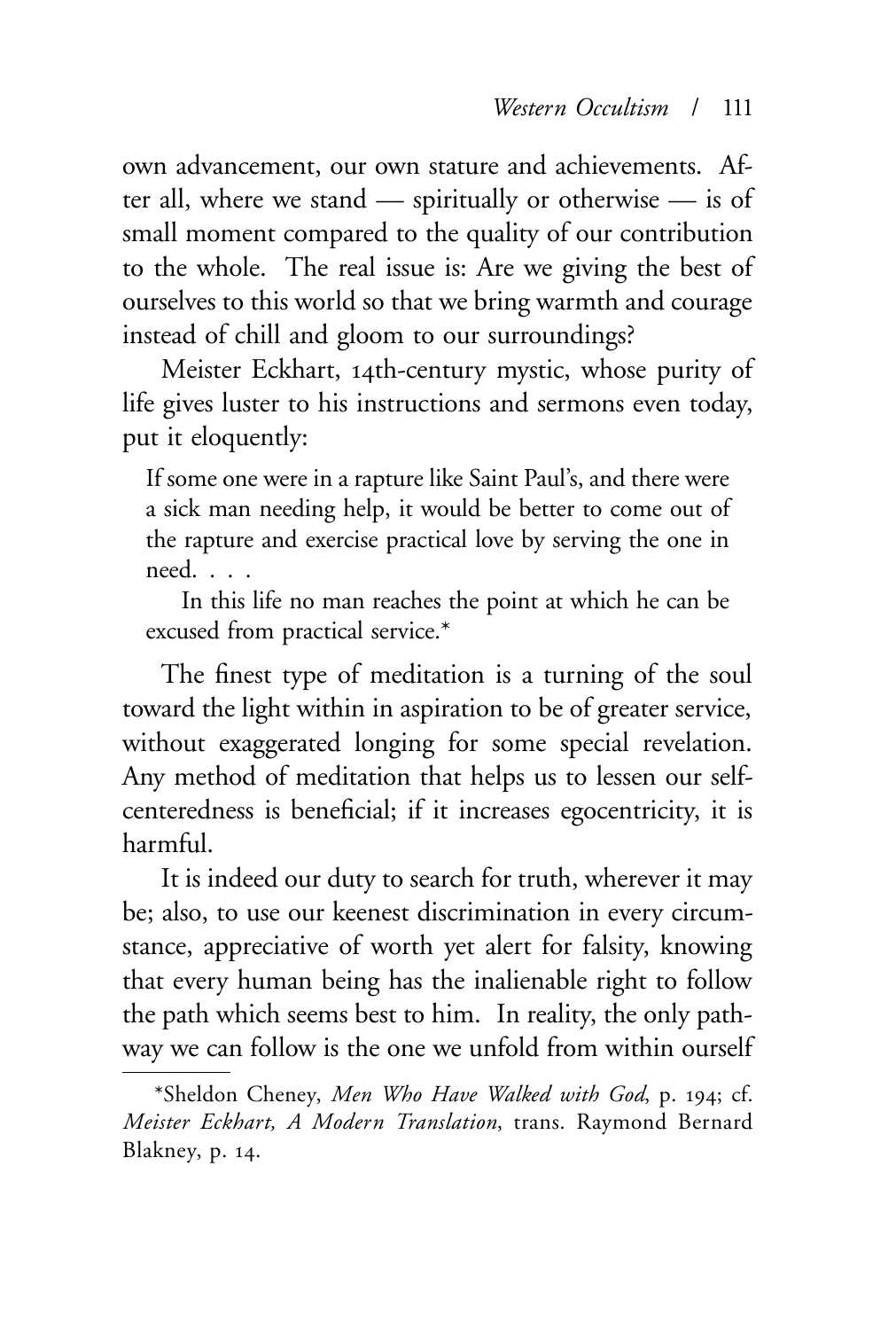as we seek to evolve and self-become what we inwardly are.

Just as the spider spins from itself the silken threads that are to form its web, so do we unfold from the depths of our being the very path that is ours. Our challenge is to heed the mandates of our inner selfhood over and above the external pulls; if we don't, we hurt ourselves — and others too — until we learn. At times those mandates call for a quality of self-discipline and courage we are not accustomed to, and the sacrifice of things we hold dear. But all that is offered in sacrifice is as nothing compared to what we in our innermost self long for.

The most fruitful meditation, therefore, is an absorption of thought and aspiration in the noblest ideal we can envision. We will not need to worry about specific postures, techniques, or gurus; there will be a natural inflow of light into the nature, for our inner master, our real guru, is our Self.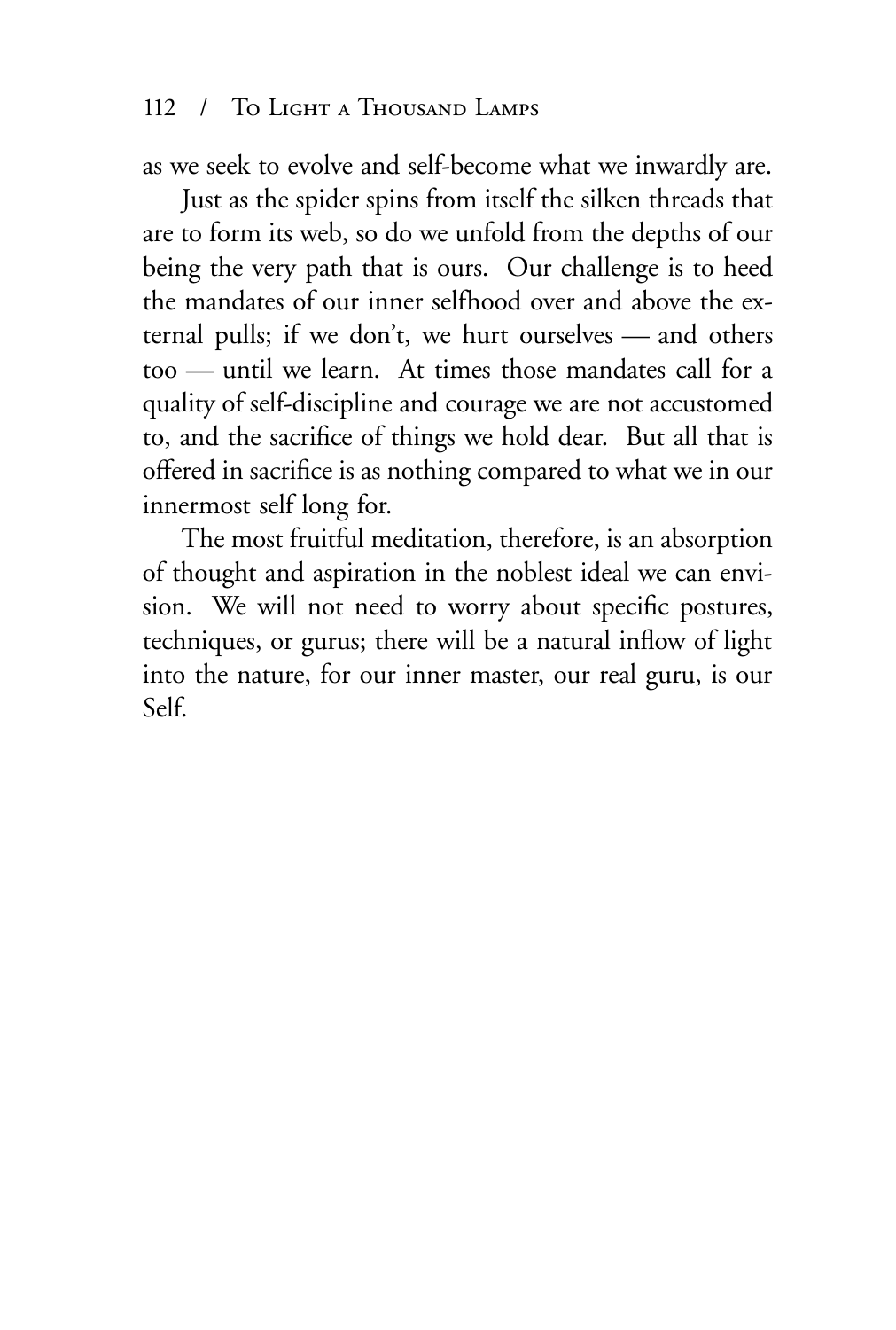# 11

### Psychism

WITH THE SPIRITUAL AWAKENING that is taking place, there is an urgency to probe the deeper and normally unconscious levels of the human psyche. At one end of the spectrum we find brilliant thinkers, in every discipline of inquiry, breaking the matter barrier and exploring new dimensions of awareness, of soul/mind/body interaction. Their goal is to develop a new model for man as a planetary being in a universe recognized as his native home. Along with this is a grassroots cry for recognition of earth as our mother, for an ecology of mind and spirit and body, for acceptance of holistic approaches to healing and medicine along with enlightened care of the aged, ill, and dying, and also of the mentally and emotionally disturbed. At the other end of the spectrum, purveyors of psychic baubles lure thousands with glamorous offers of "a direct route to ultimate power" and the like.

In the middle range is the rapidly increasing number of individuals and organizations sponsoring all manner of retreats, seminars, and workshops in psychophysiological practices: withdrawal of the senses, self-regulation procedures, cleansing of psychic blockages, energizing techniques, dream evaluation and control, stress and tension management, and scores of ''therapies'' as experiential aids to participating in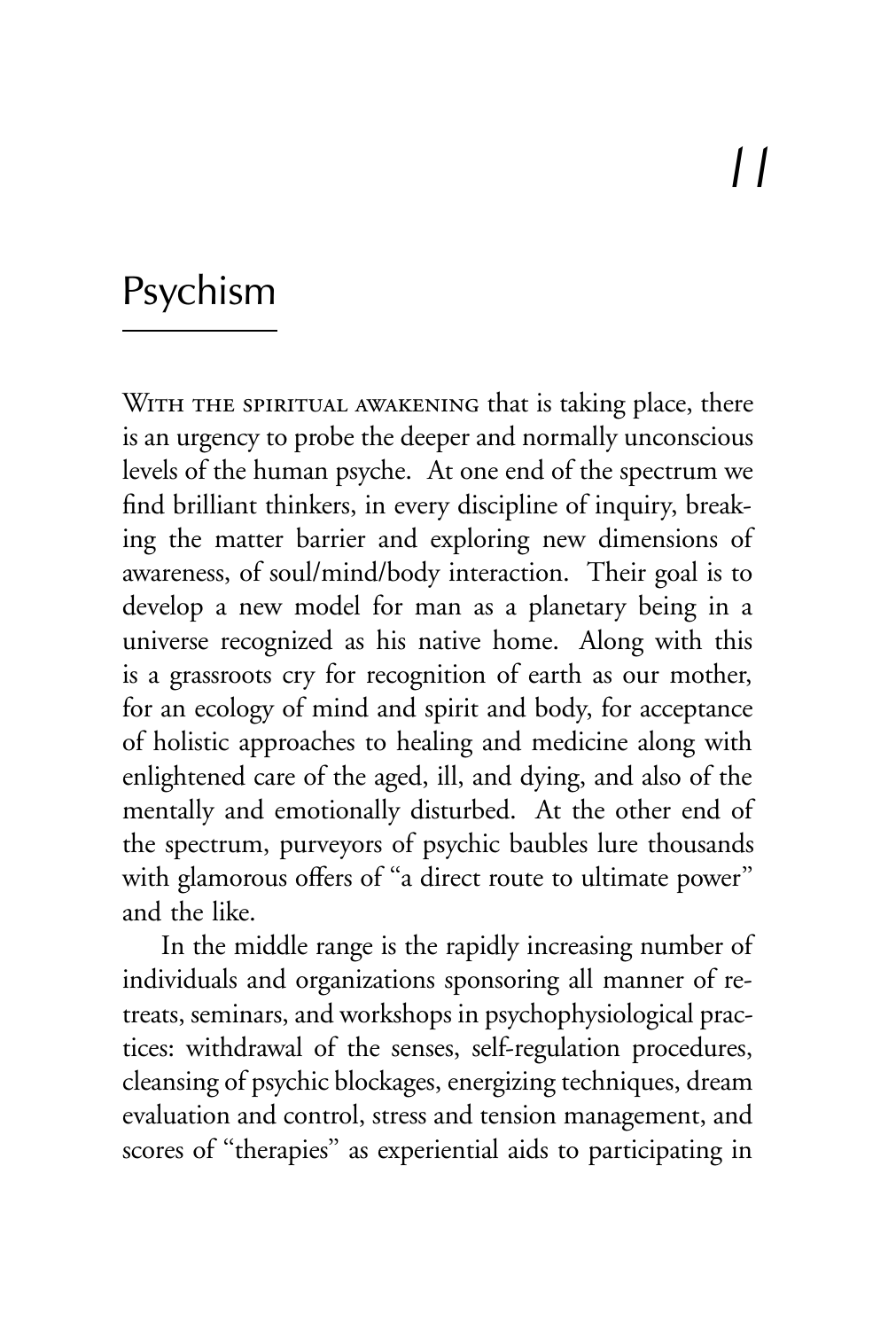alternative levels of consciousness. Many become confused and are unable to recognize that which is of permanent value.

To be forewarned is to be forearmed: as long as we are attentive and responsible, and test by our inner touchstone the truth or falsity of whatever comes before us, there is no real cause for fear. But it is imperative that we keep the reins of decision in our own hands and discover for ourselves in which direction this or that ''path'' or ''promise'' or ''initiation'' is leading us: to emancipation of the soul, or to vanity and worse confusion of goals. To be sure, at every frontier there are perils, and where the frontiers verge on astral planes of our constitution and that of our globe, the greater is the need for vigilance. Since we are dealing here primarily with nonphysical dimensions, a larger measure of discrimination is required.

The first requisite is to know what we are dealing with. What do we mean by "astral"? Originally from the Greek — *astron*, ''star'' — the term was used by Medieval and Renaissance philosophers, Alchemists, and Hermetists for the subtle, invisible substance that encloses and penetrates our physical earth. Paracelsus refers to it as the Sidereal Light, and Éliphas Lévi called it the serpent or dragon whose emanations often plague humanity. The Upanishads of India use the term  $\bar{a}k\bar{a}s a$ , "shining," for the luminous substance that pervades the whole of space, sun and moon, lightning and stars, as well as the self (atman) of man. The Stoic philosophers had their quintessence, ''fifth essence,'' or aether from which the lower four elements derive, and the Latins their *anima mundi*, ''soul of the world,'' which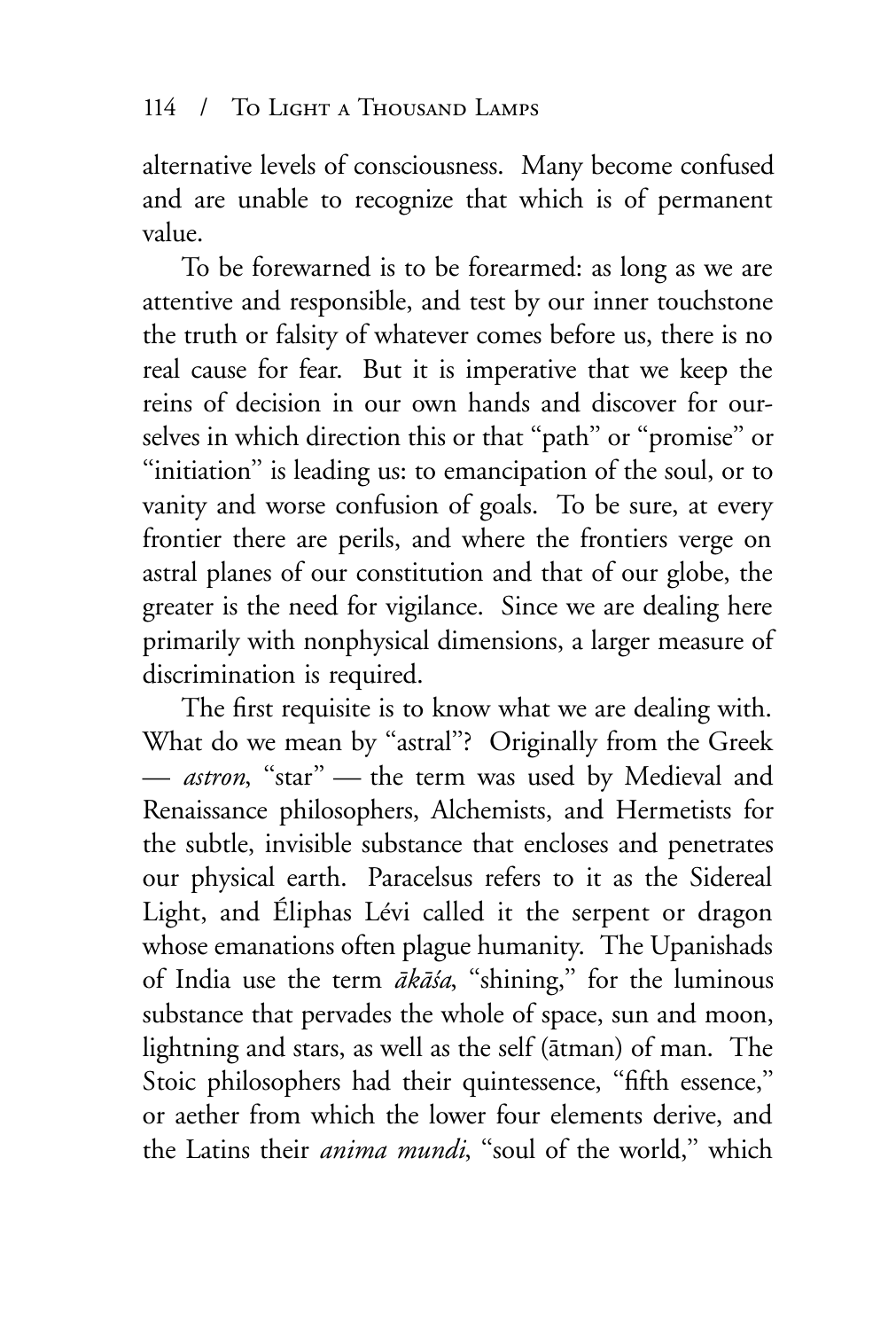they conceived as surrounding and vivifying all beings. To most peoples of earlier times the celestial bodies, stars, and planets, were ''animals'' — living beings filled with the ''breath'' (*anima*, *spiritus*) of life. They were gods using stellar and planetary bodies as their means of gaining experience, each having its *nous* and *psyche* (its noetic and psychical aspects, its spirit and soul). There was never any question in the minds of those schooled in the Mysteries about the intimate and continuing interconnection of man and nature.

In modern theosophy the term ''astral'' is used for the subtle model on which the physical bodies of both man and globe build themselves. Today the word astral is frequently found in parapsychology journals, although various terms are likewise employed, such as energy body, bioplasma, and the like.

The astral light, as earth's finer counterpart is called in theosophical parlance, ranges from the most dense to the most ethereal and spiritual, its lowest levels being heavy with the dregs of human thought and emotion, its uppermost levels merging with the ākāśa through which higher beings may commune at rare intervals with those who command their interest. H. P. Blavatsky refers to the astral light as "the great picture-gallery of eternity" because it contains "a faithful record of every act, and even thought, of man, of all that was, is, or ever will be, in the phenomenal Universe.''\*

Since whatever is experienced leaves its seal on the earth's aura and on our own, the astral light is the repository

<sup>\*</sup> The Secret Doctrine 1:104.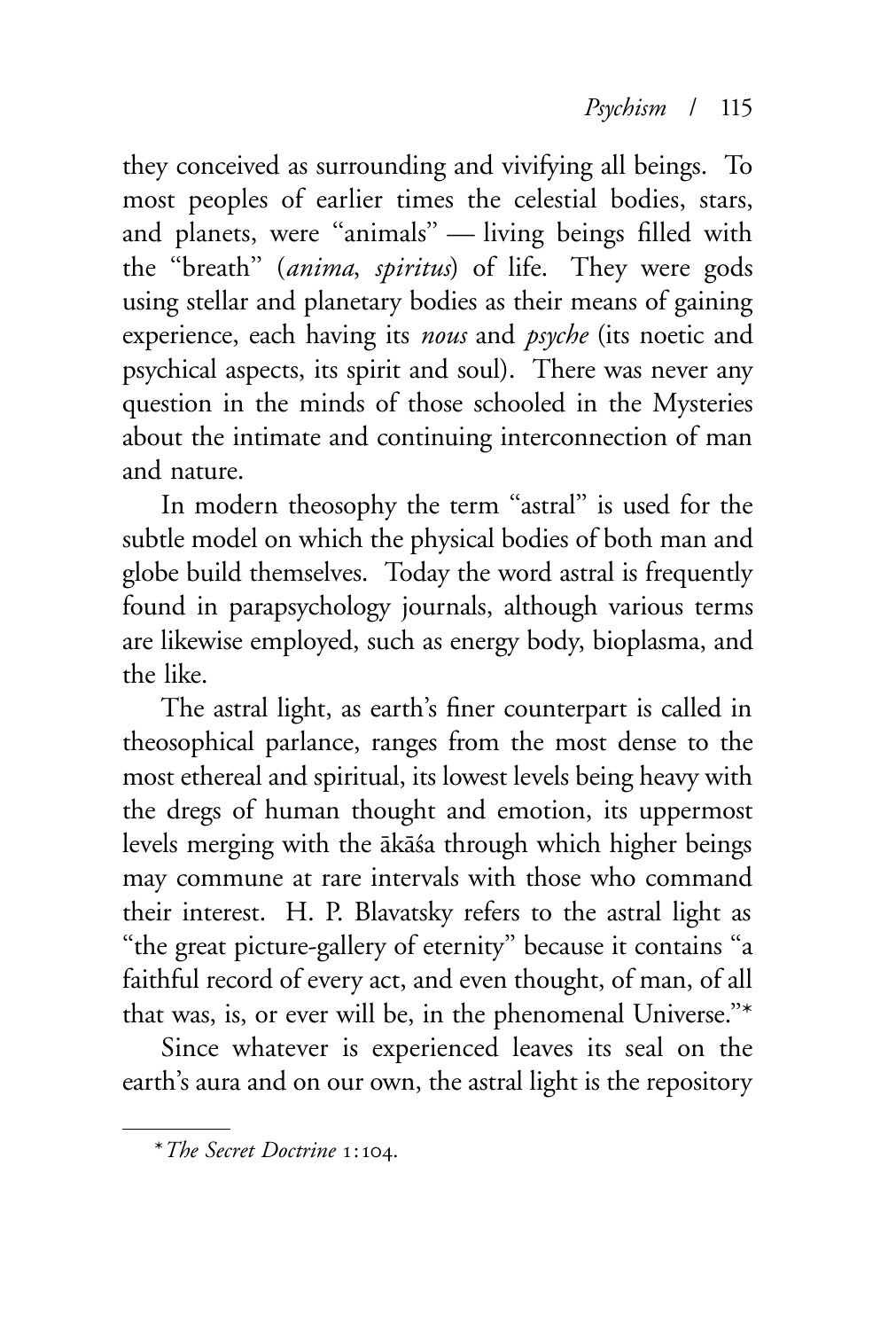and hence the reflector of the most altruistic thoughts and aspirations as well as the most degraded of human impulses of the countless men and women who have ever lived on our planet. There is continual interchange: we imprint the astral light, and the astral light in turn leaves its imprint upon us, a two-way flow of astral energies circulating in and through earth and its kingdoms. Actually, we are awash with astral currents all the time: our thoughts are astral, our feelings also. As we talk together, we are using astral thought substance. When we are inwardly in harmony, we may unknowingly be the recipient of intimations of truth and beauty either from our inner god, or from the upper ranges of the astral light (ākāśa). Contrariwise, when we are depressed and allow negative thoughts and emotions to make inroads into our consciousness, we may be opening the door unawares to lower astral influences. Unless we are in command of ourselves, it is often downright hard to shut that door when we want to, and even more difficult to keep it shut. Moreover, to the undisciplined and untrained, the currents of the astral light can prove extremely deceptive, and therefore dangerous. Rashly to venture into astral and psychic experimentation, ignorant of the hazards involved and, most important, without the protection of an utterly stainless soul, is as foolhardy as to jump into quicksand.

In spite of admonitions against the potential misuse of our latent psychomental power, psychic manifestations among all types of people have notably increased in recent decades. In consequence, there has been a tremendous upsurge of interest in ESP, levitation, divination, crystal and pyramid power, psychokinesis, and all manner of astral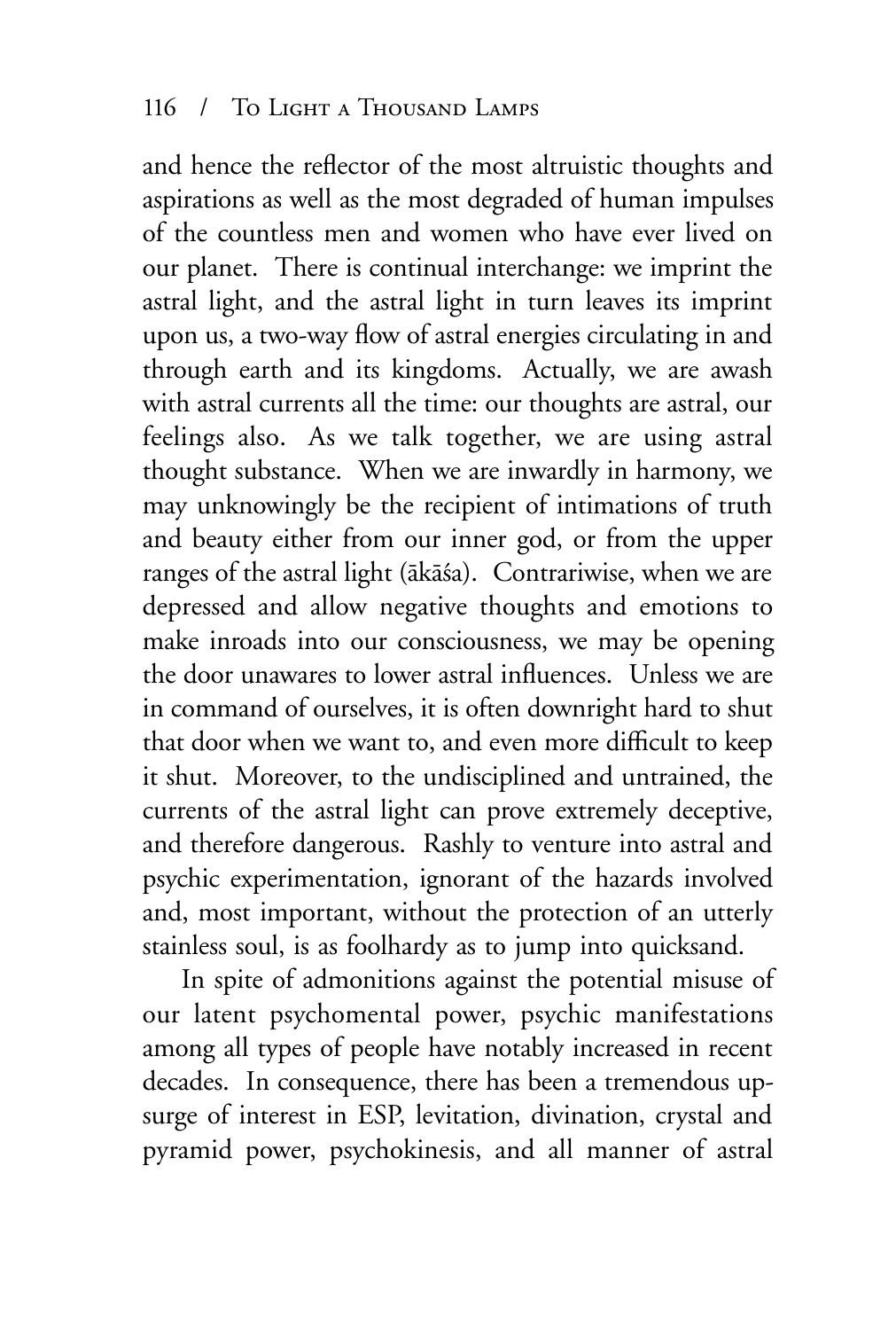busywork, so much so that we feel impelled to ask a few questions: Is it prudent in our present stage of evolution to force, as in a hothouse, the cultivation of paranormal faculties when we are still so very egocentric? Are we sufficiently prepared by inner purity and self-mastery to deal with astral forces that heretofore have been held in check by nature's protective closure of our physical senses to octaves beyond the normal range?

What of channeling, the much talked about "gift" of mediumship? Hardly a gift, for to be a medium for the channeling of messages from beings from the ''other side'' may seem to serve us well for a while, yet it often happens that the receiver in time becomes prey to external forces beyond his control. Our psychiatric wards in hospitals and prisons tell the harrowing story of the many thousands of unhappy victims of psychic possession. Yet, to be a channel is an everyday occurrence. We are, each of us, constantly the channel or recipient of thoughts and atmospheres that arise in ourself or among family, friends, neighbors, our nation, and humanity as a whole. Inevitably so. Could we not on occasion be the channel for an inspiration that we, usually in spite of our ordinary mind, hear, see, or feel, when momentarily we have become a transmitter of light and inspiration from the ākāśic heights? There is nothing remarkable about this; it has been going on for millennia, in every land among all peoples. But this is a far cry from the type of channeling that captures headlines.

On the other hand, what of those who commit heinous acts: many scarcely know why, or what may have impelled them to murder or rape. Did inherent weakness of will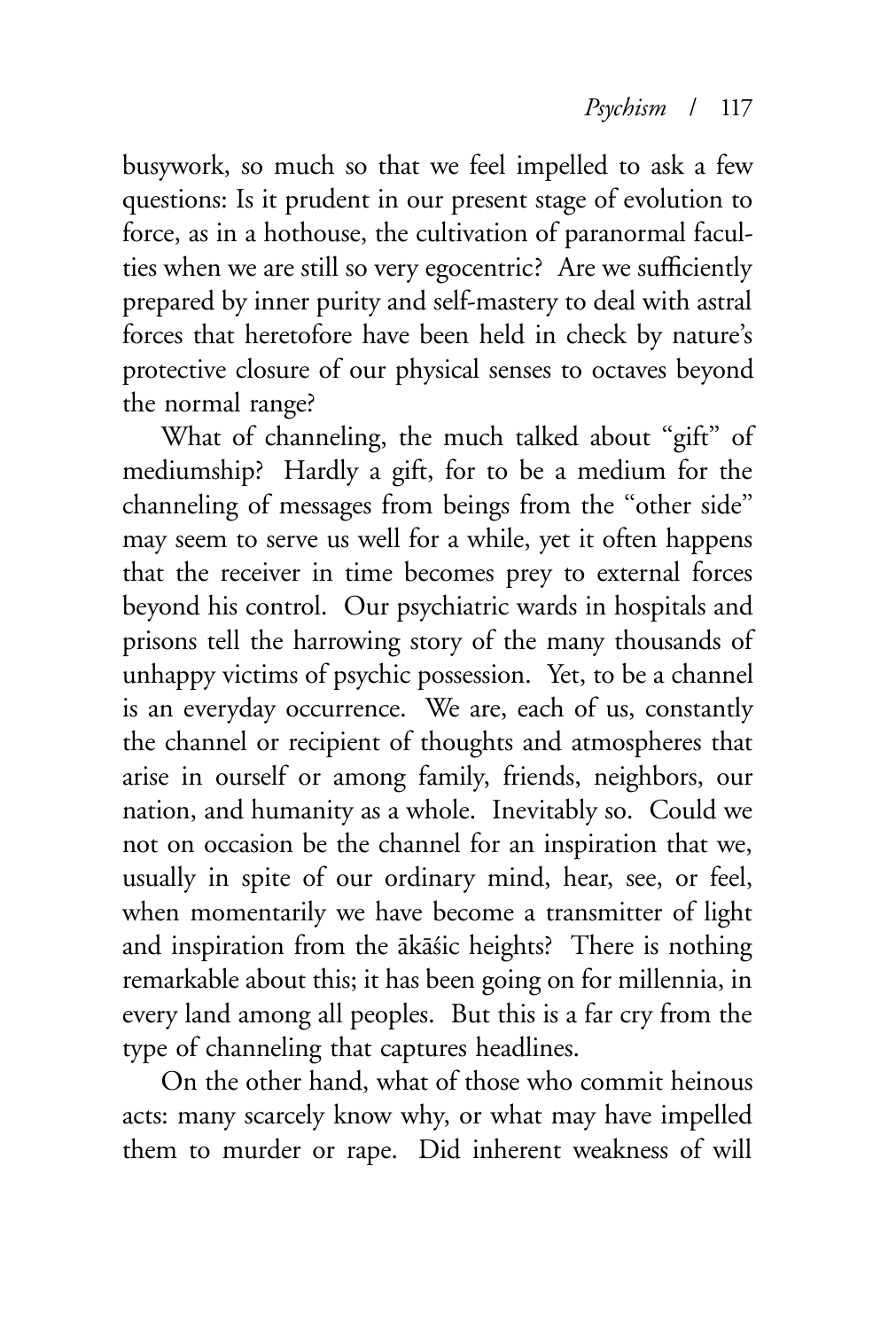allow the ingress into their psyche of malevolent forces from the lowest portions of the astral light? While nature utilizes all things for ultimate good, and broader insights may well come through at times, channeling could deflect many sincere seekers from their true goal and, at worst, plunge them into a psychic whirlpool of confusion and, possibly, into unconscious sorcery.

We can take a lesson from Macbeth: almost immediately, on learning from the witches of Endor that he is to be Thane of Cawdor, he becomes anxious. Will all really be as they foretell? Observing Macbeth in severe stress of emotion, swinging between greed and fear, Banquo muses:

> But 'tis strange: And oftentimes, to win us to our harm, The instruments of darkness tell us truths, Win us with honest trifles, to betray's In deepest consequence. — *Macbeth*, Act I, scene iii

This is precisely what happens to many recipients of "messages'' from those ''beyond.'' Astral entities channeled by mediums in the beginning often do win us with honest trifles, certain small truths, which lead us on, only to betray us later in matters of deepest consequence.

Then there are those who are interested in ''astral travel,'' getting out of the body and trying to reach their ātman; or to visit people, other lands, planets, or planes astrally. Many sincerely believe they can help friends or relatives in this manner. To understand why this is not a wise way of attaining union with one's atman or divine self, we need a knowledge of the sevenfold nature of human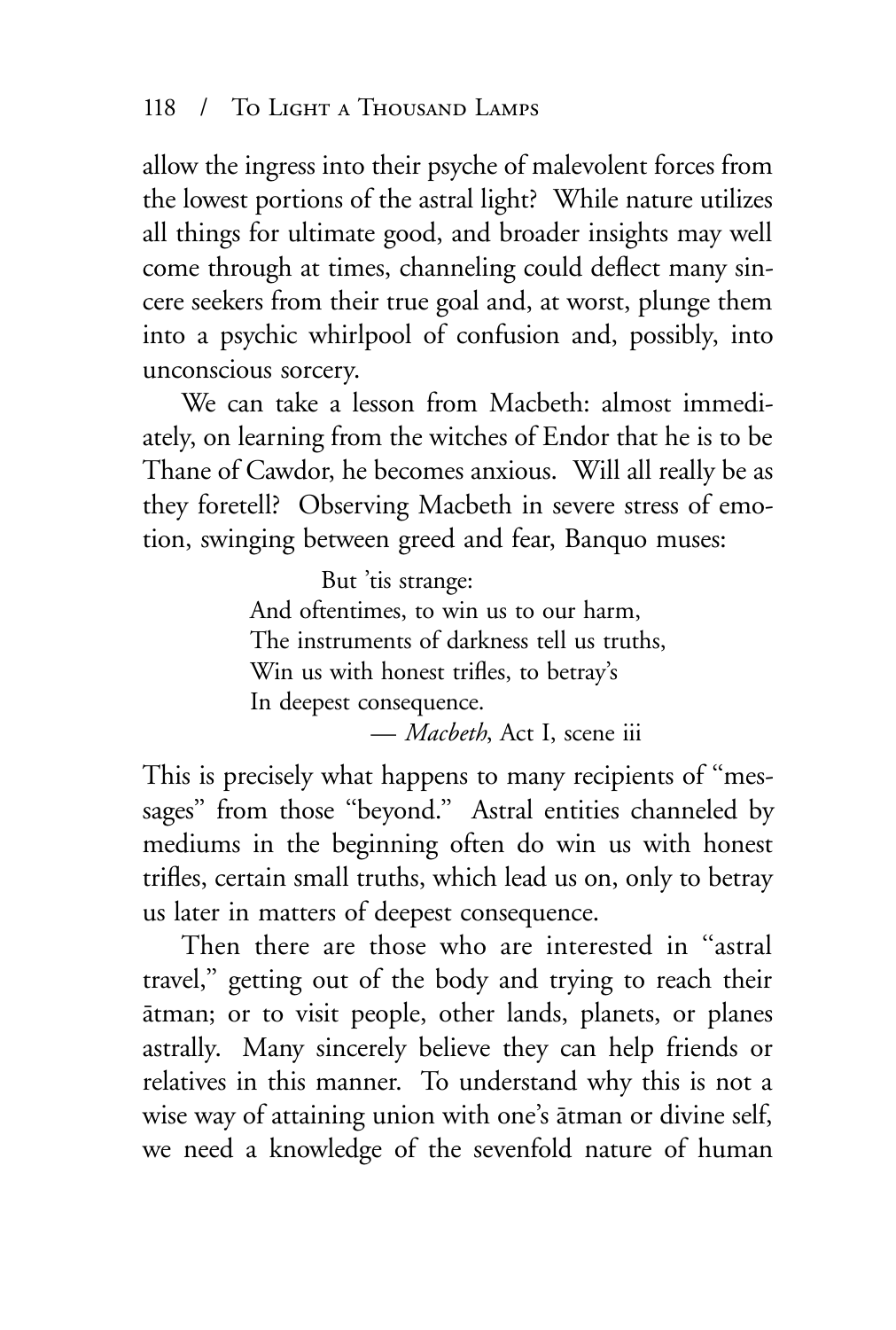consciousness: the divine, the spiritual, and the higher mind, the lower mind combined with the desire principle, and the vital, astral, and physical. The desire/mental part of man forms our ordinary personal self, and when illumined by the intuitional and higher mind, we have an awakened soul. Soul is a rather broad term that can be used for many aspects of our being. Usually the Greeks spoke of *nous* as the higher mind, the higher intelligence, and of *psyche*, daughter of nous, as the soul.

To take a dogmatic stance, however, and condemn out of hand all extranormal phenomena is as shortsighted as to endorse everything astral or psychic. Judgment is required: the wisdom of ages has shown that to open wide the entrance into astral realms is tantamount to opening a Pandora's box of elemental energies, both benign and malignant. We caution against deviation from altruistic intent because in any astral dealings, however innocent the motive may be at the start, the excitement of easy success too often leads to corrosion of moral principle. Human nature is ever susceptible to appeals to self-benefit; the more disguised they are, the greater the need for caution, lest unawares the seed of pride germinate. Psychic vanity in many and strange forms constitutes a most seductive snare, binding the aspirations to the personal level instead of freeing them to respond to the call of one's deepest being.

There are of course many degrees of psychic or astral involvement. As noted earlier, we use nonphysical power all the time: love, hate, thought, and emotion of every kind are manifestations of psychic or spiritual faculties. Most people, moreover, are naturally telepathic, experiencing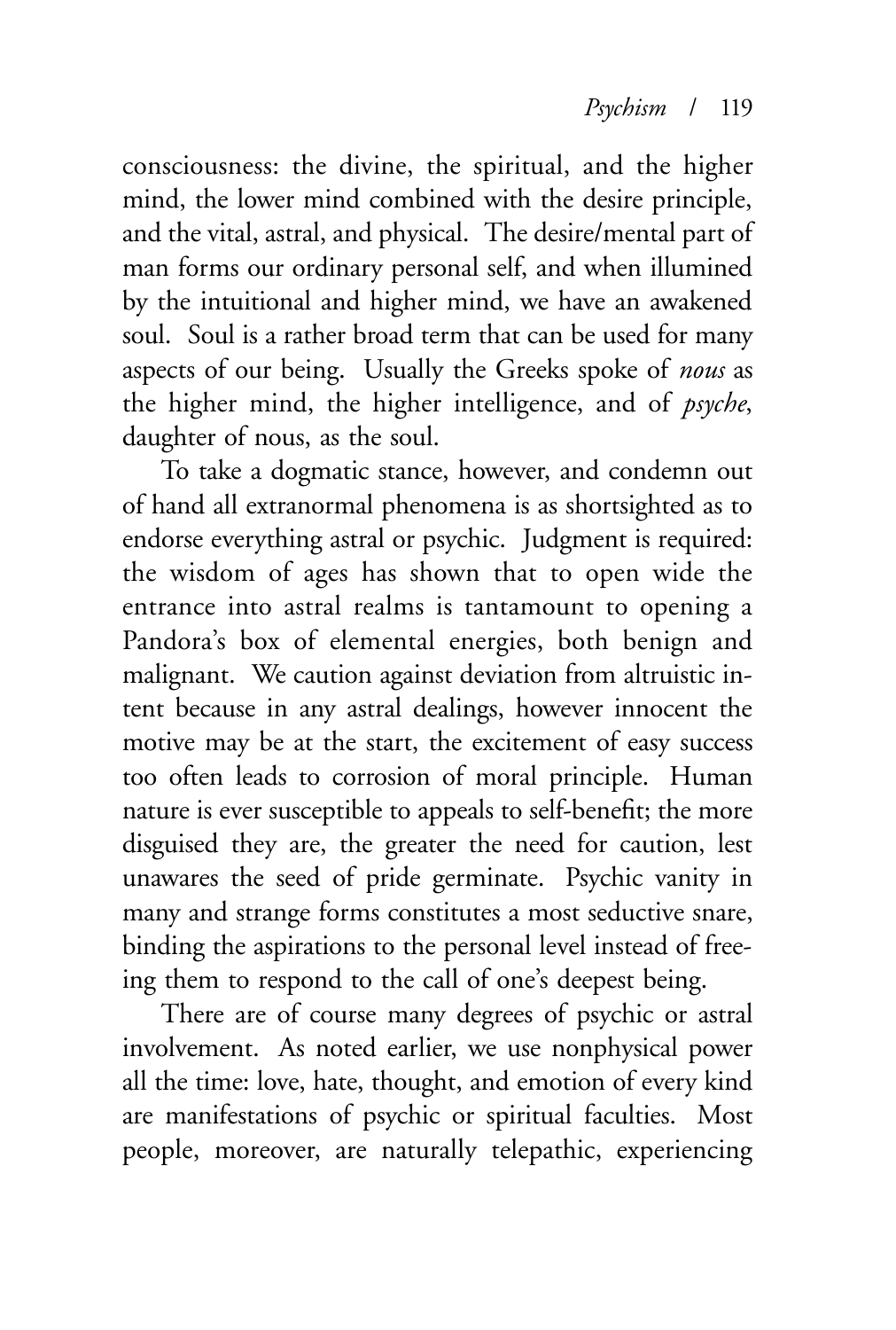thought-transference more often than they realize, especially with those close to them. Then there are the sensitives, who have a sort of sixth sense which, when manifesting unsought and in a completely natural way, is often a protection for others and for themselves. But when these powers are sought out of vanity, as a self-indulgence, or a running away from the discipline of daily responsibility, they readily become a danger. Those who have a ''spirit guide,'' who prate about hearing the ''bells,'' or through automatic writing receive the ''most wonderful teachings,'' should be wary, lest what they are "seeing" or "hearing" may not be wisdom "from above, but is earthly" (*James* 3:15); or be as candlelight compared to the brilliance of the sun.

At the risk of oversimplification, let us draw a parallel between the fate of the alcoholic and the psychic addict. Before they realize what is happening, they have become ''possessed'' by a force outside of themselves which they feel powerless to control. Just as iron filings are drawn to lines of magnetic force, so are ''elemental beings'' from the astral body of earth attracted to whomever will give them an opening; and the lowest planes of the astral are weighted down with humanity's most evil thoughts. Fortunate are those whose pure goodness affords them protection, for they will respond only to that which is akin to them.

We find warnings in Buddhist writings against the improper use of our psychic faculties. In one of the texts of the Pāli Canon\* an incident is reported of a merchant of Rājagaha who acquired a block of sandalwood and had a

 $*$ *Cullavagga*, V, 8:1-2, Sacred Books of the East, 20:78-81.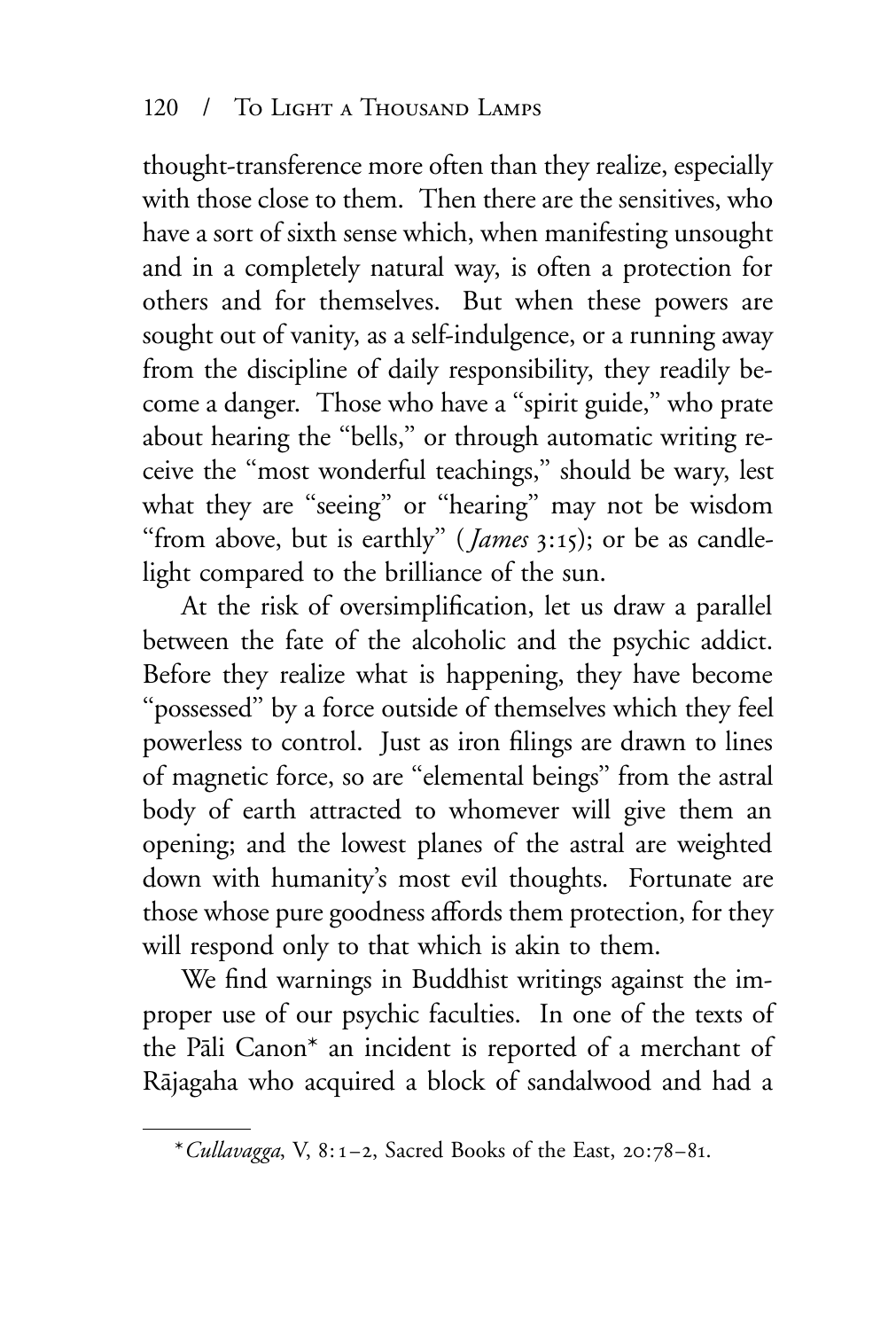beautiful wooden bowl made from it. He challenged anyone claiming to be possessed of *iddhi*,\* ''power, craft, skill,'' to fetch it from the top of a very tall bamboo; if he succeeded the bowl would be his. Several toyed with the idea, but went no further. Finally the venerable monk Bharadvāja came forward, and "rising up in the air, took the bowl, and went thrice" around Rājagaha. The villagers were ecstatic and began shouting and running after him. On learning the cause of this raucous behavior, the Buddha called the monks together. When Bhāradvāja stated that he had indeed retrieved the bowl by the use of iddhi, the Buddha said to him and the assembled monks:

This is improper, Bhāradvāja, not according to rule, unsuitable, unworthy of a Samana [recluse], unbecoming, and ought not to be done. How can you, Bharadvaja, for the sake of a miserable wooden pot, display before the laity the superhuman quality of your miraculous power of Iddhi? — Ibid., p.

After this rebuke the Buddha discoursed on spiritual themes, and then stated to the assembled monks:

You are not, O Bhikkhus, to display before the laity the superhuman power of Iddhi. Whosoever does so, shall be guilty of a dukkața [an offense]. Break to pieces, O Bhikkhus, that wooden bowl; and when you have ground it to powder, give it to the Bhikkhus as perfume for their eye  $o$ intments. — Ibid., p. 81

<sup>\*</sup>P¯ali form of the Sanskrit *siddhi*. These are of two kinds: the one "embraces the lower, coarse, psychic and mental energies; the other . . . exacts the highest training of Spiritual powers.'' — H. P. Blavatsky, *The Voice of the Silence*, p. 73.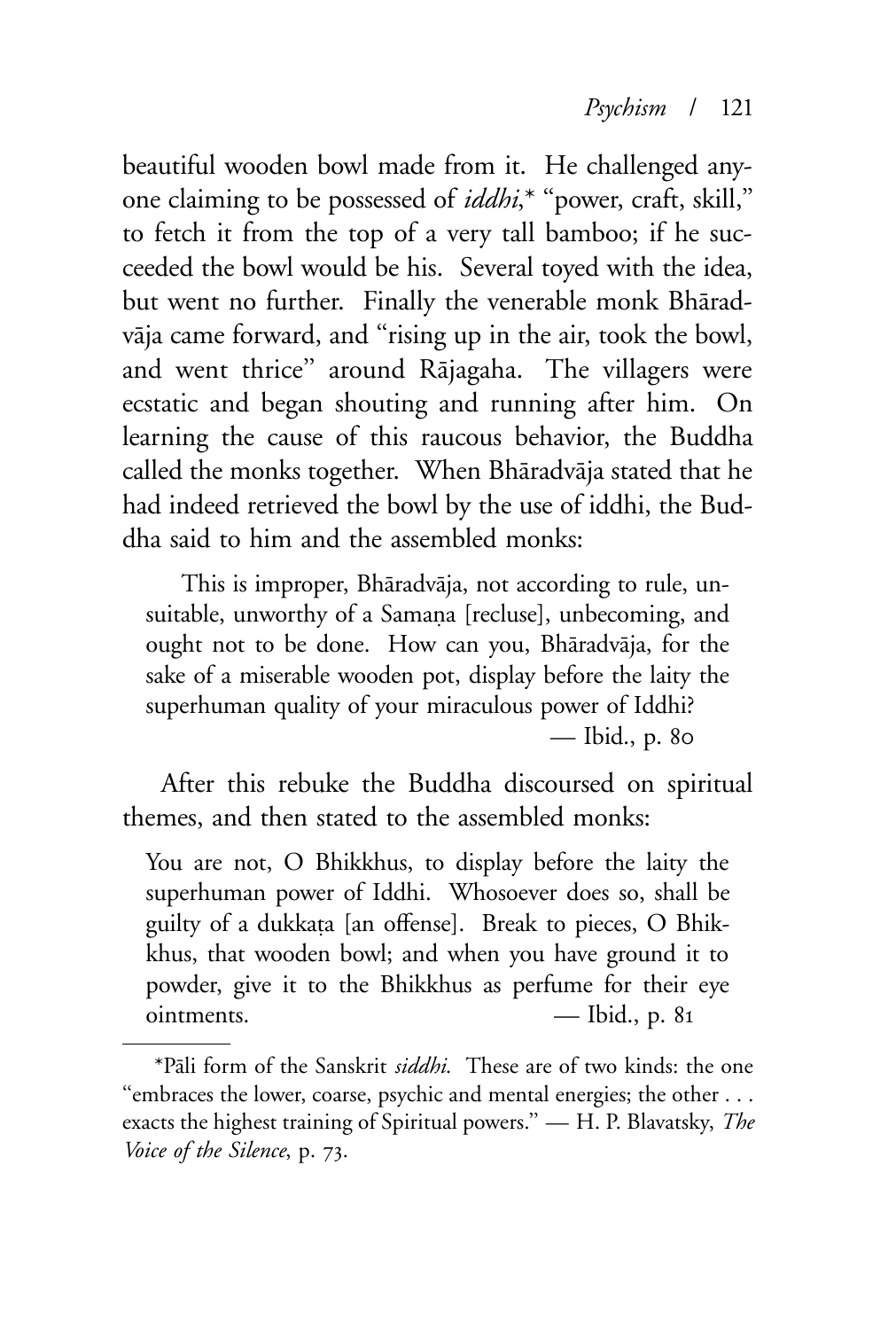#### 122 / To LIGHT A THOUSAND LAMPS

Even if we faithfully adhere to the ancient proscription against improper use of paranormal powers, when the *pāramitās* ("transcendental virtues" — see ch. 13) are practiced with diligence over an extended period, profound inner changes do occur both in character and within the constitution. The individual may discover, especially in the practice of *dhyāna*, "meditation, concentration," that certain of the iddhis are activated. This is not out of line provided one maintains silence, inner balance, purity of motive, and vigilance against psychic vanity.

All of this HPB made amply clear in the Preliminary Memorandum and Rules she sent to applicants who sought to join the newly formed Esoteric Section (1888):

the student — save in exceptional cases — will not be taught how to produce physical phenomena, nor will any magical powers be allowed to develop in him; nor, if possessing such powers naturally, will he be permitted to exercise them before he has thoroughly mastered the knowledge of  $SELF$ , ... until he has in abeyance all his lower passions and his PERSONAL SELF . . .

. No member shall pretend to the possession of psychic powers that he has not, nor boast of those which he may have developed. Envy, jealousy, and vanity are insidious and powerful foes to progress, and it is known from long experience that, among beginners especially, the boasting of, or calling attention to, their psychic powers almost invariably causes the development of these faults and increases them when present. Hence —

10. No member shall tell to another, especially to a fellow member, how much he has progressed or what recogni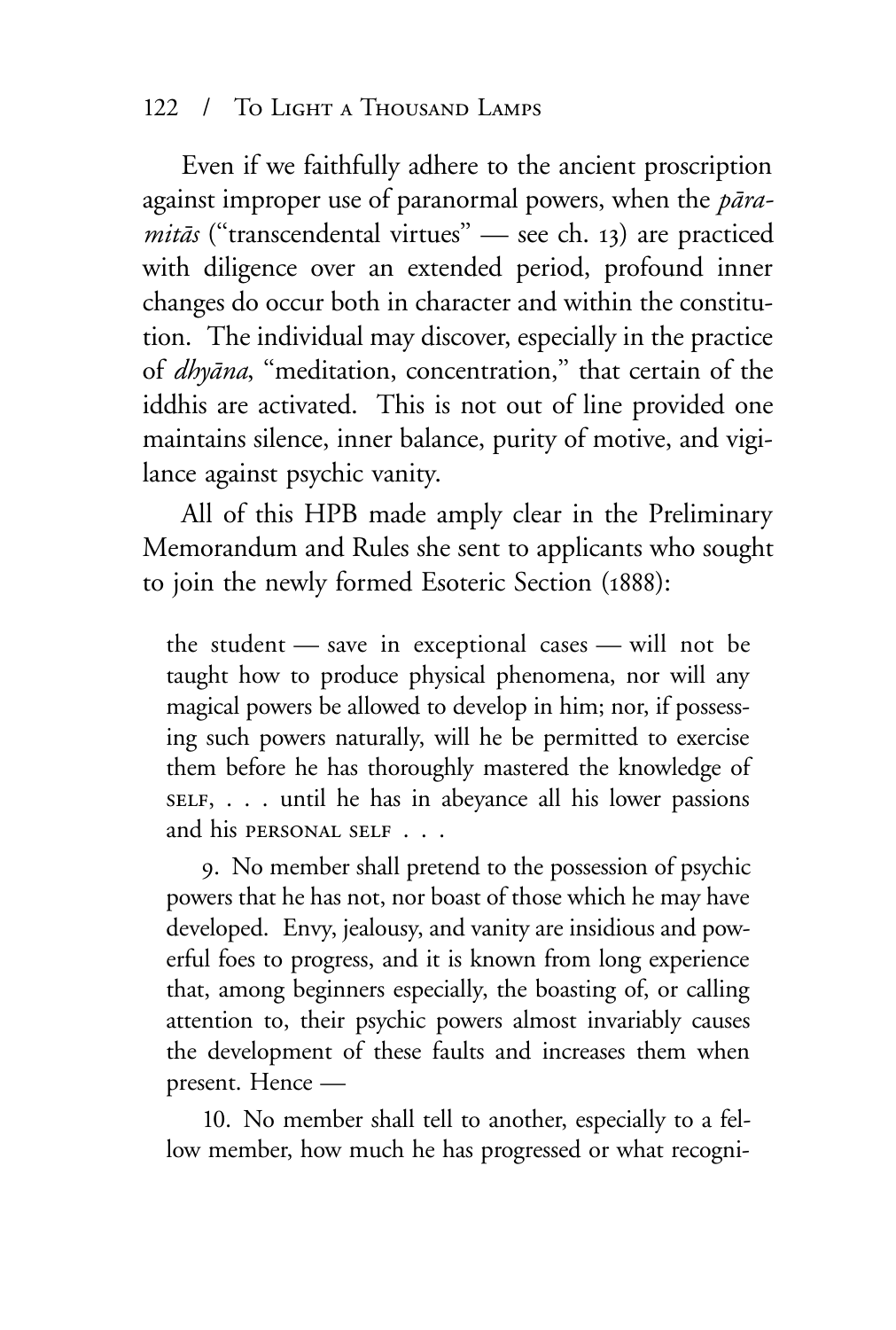tion he has received, nor shall he by hints cause such to be known.\*

While extranormal phenomena have a place under certain circumstances, they are only an outer expression of a more subtle condition. Providentially the great majority, in former times as well as today, have an inborn warning signal against inviting anything of a psychic nature into their lives: either out of a natural fear of the unknown, or because of having already gone this route in the present or a former life and found it to be a blind alley. With some the onset of hypersensitivity is spontaneous; with others it is induced by mind-training programs or drugs. Without question, at this convergence of cycles, when the Piscean age is on the way out and the Aquarian age is becoming the dominant influence globally, psychical manifestations are on the increase along with an intensified interest in and cultivation of once latent faculties. If a person is born with his psychic nature more or less developed, we should recognize it for what it is but not exaggerate its importance. Due in part to the thinning of the barrier between the physical and the astral, many more today, even very young children, are exhibiting psychic leanings.

H. P. Blavatsky foresaw that humanity was fast entering a ''new cycle [where] the latent psychic and occult powers in man are beginning to germinate and grow.'' But, she added, ''Understand once for all that there is nothing 'spiritual' or 'divine' in *any* of these manifestations."† In her fourth

<sup>\*</sup>*E.S. Instructions* III:4-5, pp. 21-2; reprinted in H. P. Blavatsky, *Collected Writings* 12:488, 495.

<sup>&</sup>lt;sup>†</sup>*H. P. Blavatsky to the American Conventions: 1888–1891*, p. 28.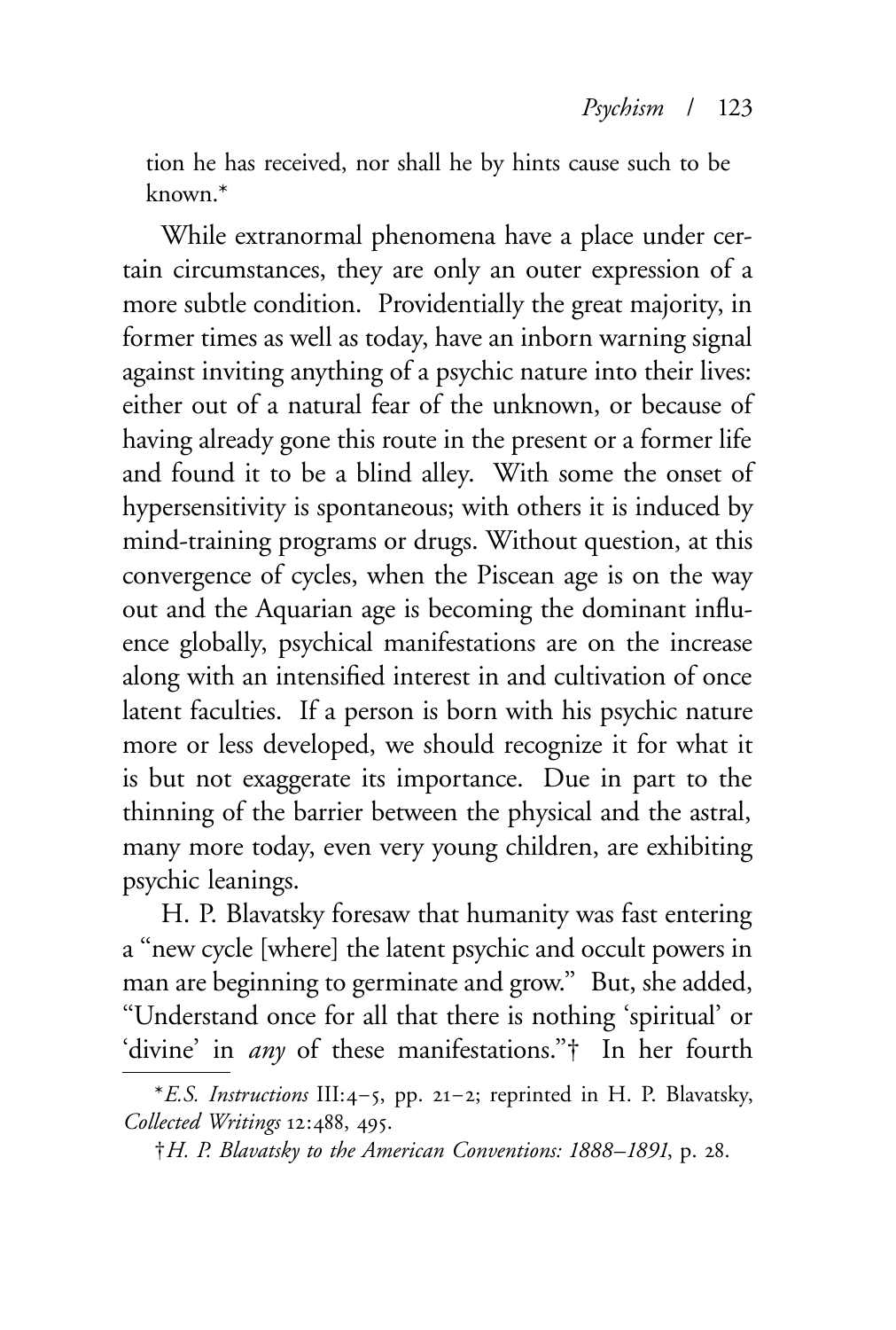letter to the American theosophists written in April 1891, shortly before her death, she urged them to ''watch therefore carefully this development, inevitable in your race and evolution-period, so that it may finally work for good and not for evil.'' Her warning is explicit:

Psychism, with all its allurements and all its dangers, is necessarily developing among you, and you must beware lest the Psychic outruns the Manasic [mental] and Spiritual development. Psychic capacities held perfectly under control, checked and directed by the Manasic principle, are valuable aids in development. But these capacities running riot, controlling instead of controlled, using instead of being used, lead the Student into the most dangerous delusions and the certainty of moral destruction. — Ibid., p. 35 certainty of moral destruction.

Notable, however, is the difference in emphasis in psychic interest today from what it was during the closing decades of the nineteenth century. At that time — leaving aside those who, as in all eras, are caught by the glamour of phenomena — only a relatively few of the more intrepid minds were attracted, for the scientific and cultured world for the most part frowned upon such doings. In the twentieth century, and particularly in its last decades, the potential of human consciousness specifically and paranormal phenomena in general have been subjected to controlled testing. Experimentation in these and allied areas is being conducted by neuroscientists and others in an effort to penetrate the inner layers of human consciousness. At the same time, some very dangerous research is going on. We have only to glance at current "metaphysical" magazines to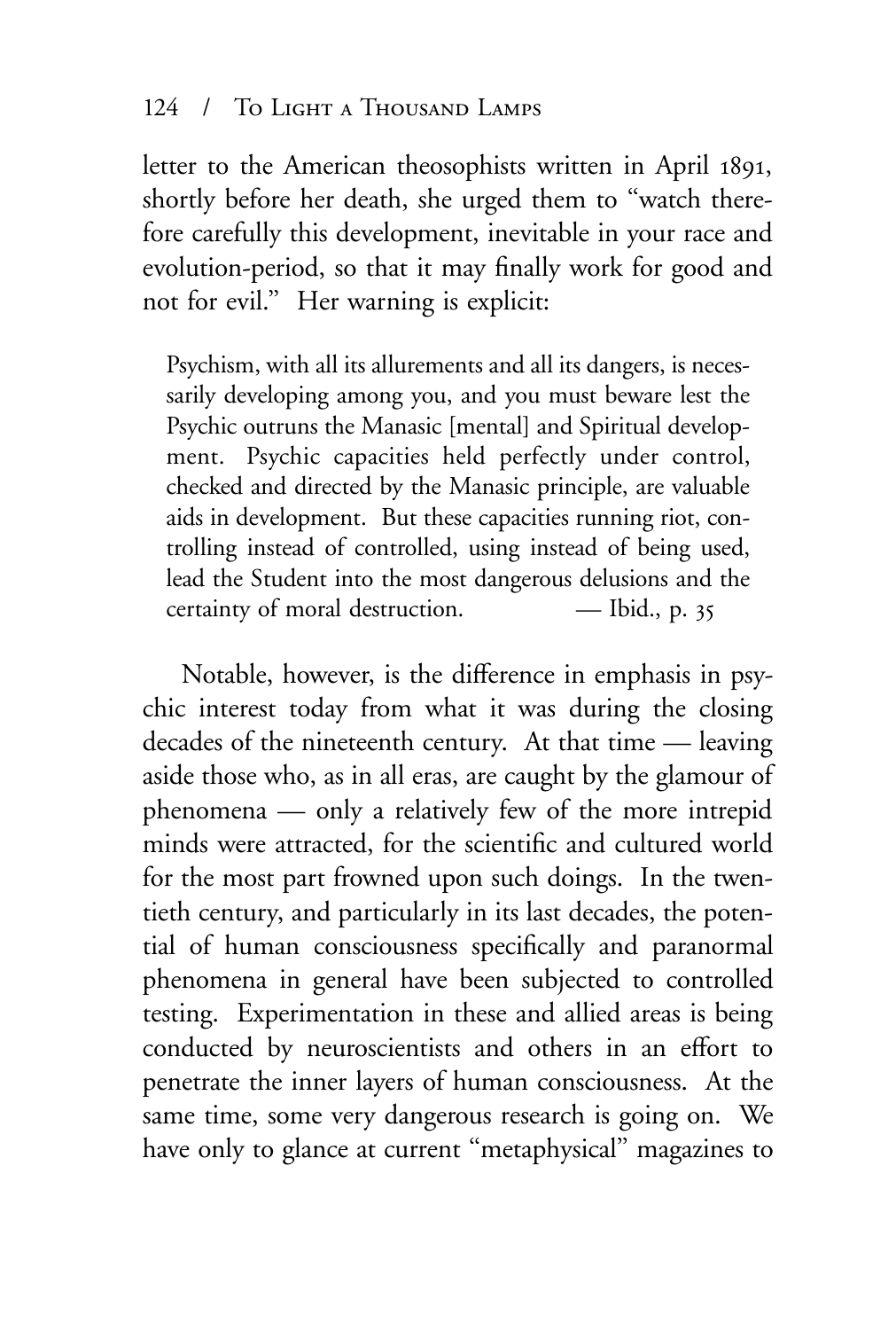realize how sinister is the trend of some of this research and resulting practices worldwide.

Fortunately, a number of researchers in the field are aware of inherent risks, particularly to those mentally and psychologically unstable. Some of them are speaking out strongly against ''hypnotic programming,'' and warning against the psychic pollution to which hypnotized victims open themselves. We cannot emphasize too much the peril of putting oneself under the will or within the aura of another. It is not recommended; it is not advisable. We must be master of ourselves at all times; and to let ourselves even unconsciously slip under the dominance of another is to weaken by so much our innate power to handle our lives.

We human beings are here with an immense background of force, generated through lifetimes, which we are learning to direct along those paths of destiny that are rightfully ours. While we interact with one another and thereby affect to some degree each other's karma, no one - no god in heaven, no demon in hell, no Master or Adept — has the right to interfere with the inner life of any human being. Were we to permit another to impose his will upon ours and break into the citadel of our selfhood, we would be degrading our humanhood and prostituting the intent of our higher self.

Young people especially should be aware of the potential risk, because as the years go by they will be meeting with this type of intrusion more and more. Physical war is not nearly so hazardous as the control of wills and of minds which increasingly is taking more subtle forms. One day, and hopefully during the present century, war on the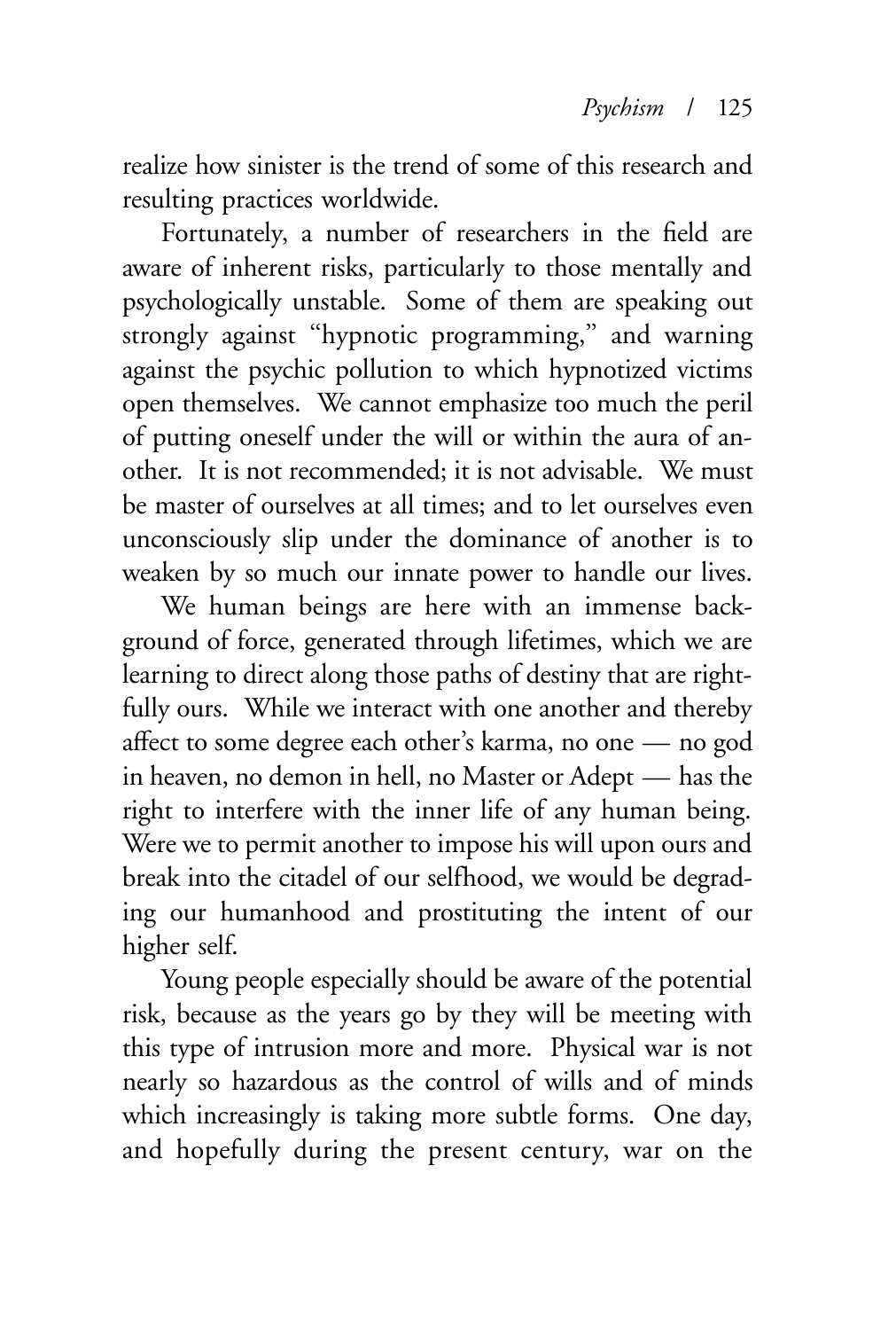battlefield will be a nightmare of the past. However, we will need to maintain our vigilance, for conflict will be centered for the most part on the mental and psychological planes. Then as now there will be need for the courage and the determination to fend off subliminal darts that could pierce the inner fabric of our being.

How can we protect ourselves against psychic invasion? One certain protection is to be aware of the dangers, yet not afraid. When fear, real fear, threatens to take hold, if we trust fully our deepest being within, we will know that *nothing* can touch us, no entity or thing can injure our real self. "Perfect love casteth out fear." The love must be genuine, self-forgetful without conditions. Consistently orienting our consciousness in a selfless direction, with purity of motive, is a natural safeguard.

As we head into the future, we had best keep aware of the rapid changes in the consciousness field. It behooves us to understand the nature of our many-faceted constitution from physical to spiritual, and to recognize the imperative need for each of us to be master of our own decisions. By first strengthening our moral and spiritual faculties, our mental and psychic powers will develop proportionately; we shall be in a better position to use them wisely and for the benefit of all. The wisdom of ages is epitomized in Jesus' words: ''Seek ye first the kingdom of God [of the spirit] . . . and all these things shall be added unto you.''

Today the challenge before us is not how we can stop the tidal wave of psychic experimentation, but how we can help give it the needed upward direction so that it will ''finally work for good and not for evil.'' The future is open-ended,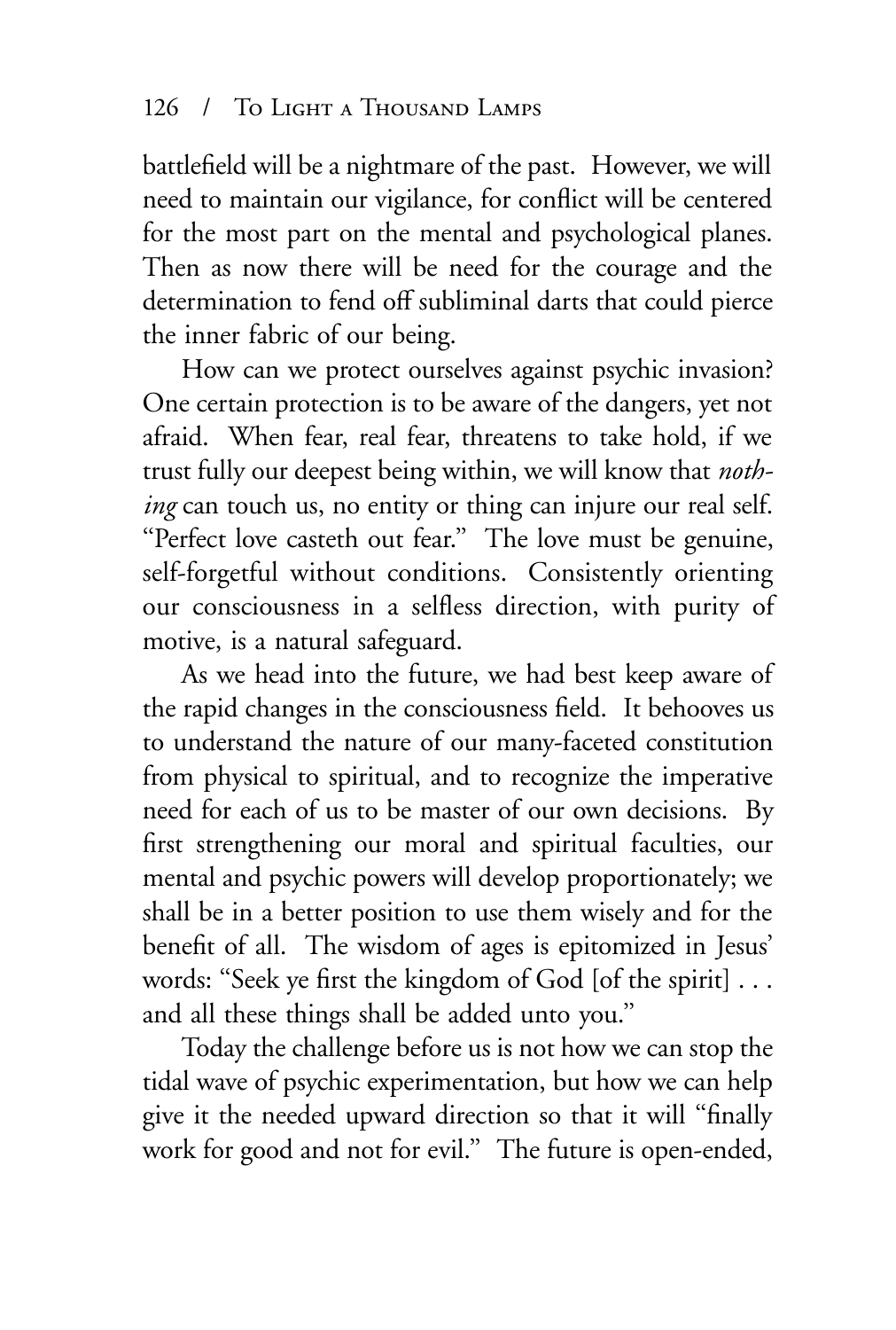with enormous possibilities both for progress and retrogression. What the generations to come will face we cannot foretell. Their dilemma and opportunity may well focus, even as ours does today, on how to prepare inwardly to achieve the required moral purity and strength of character to meet the continuing ingress into the thought atmosphere of our planet of astral and psychic influences — from within themselves, from others, and from the earth's astral light.

We ask again, why are so many interested in acquiring extrasensory powers? Of what benefit will this be to anyone? Suppose we do learn to mind-read, to travel in our astral body, see clairvoyantly, foretell the future, would anything of spiritual worth be gained? More to the point, and perhaps the only question: What is our real motivation in life? If we can answer this honestly, to the satisfaction of both intellect and intuition, we may find that we need to center our concern in our spirit-soul, where I and Thou are one — not in the psychic and physical, the least permanent parts of our constitution.

The building of character is an ongoing challenge: the transmutation of selfishness into altruism, of personal interest into the warmth of compassion — a slow, patient alchemy.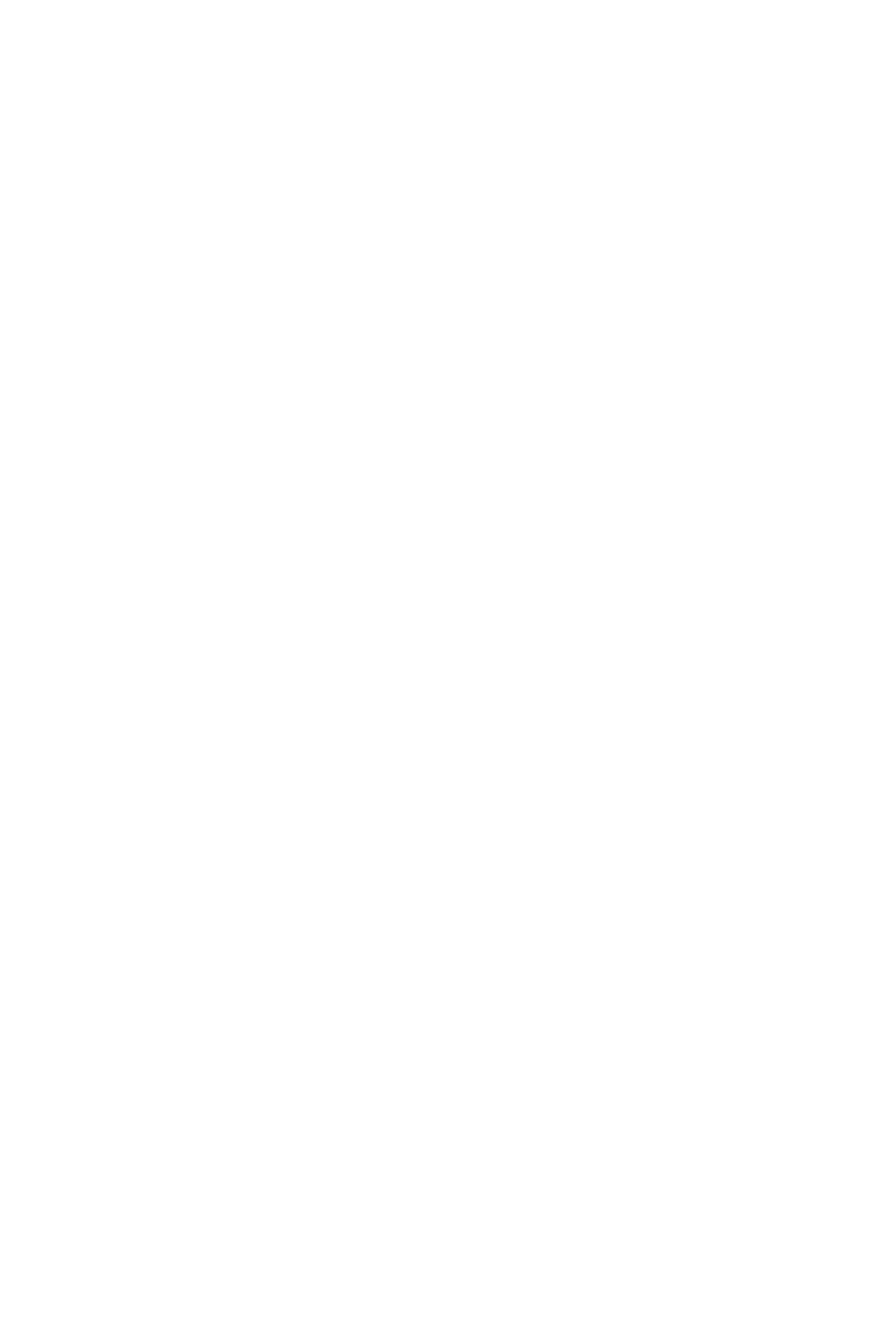# 12

#### The Two Paths

NONE HAVE EXERTED SO PROFOUND an influence on the destiny of the human race as have the Illumined Ones those who, on reaching omniscience, the bliss of nirvana, turn back from the heights to live in the foothills with their younger brothers still struggling in ignorance and confusion. Exemplars of the love they have generated over the aeons for all living beings, they belong to the sacred hierarchy of light and their sacrifice remains a beacon in the darkness of our lives.

Compassion speaks and saith: ''Can there be bliss when all that lives must suffer? Shalt thou be saved and hear the whole world cry?''

The PATH is one, Disciple, yet in the end, twofold. Marked are its stages by four and seven Portals. At one end — bliss immediate, and at the other — bliss deferred. Both are of merit the reward: the choice is thine.

— *The Voice of the Silence*, pp. 71, 41

In these fragments selected from the ''Book of the Golden Precepts," HPB transmitted for the "daily use" of modern students the age-old teaching that from the first step to the last we are making choices and thereby shaping our character and the karma leading to this supreme choice. She devotes her *Voice of the Silence* to the choice between the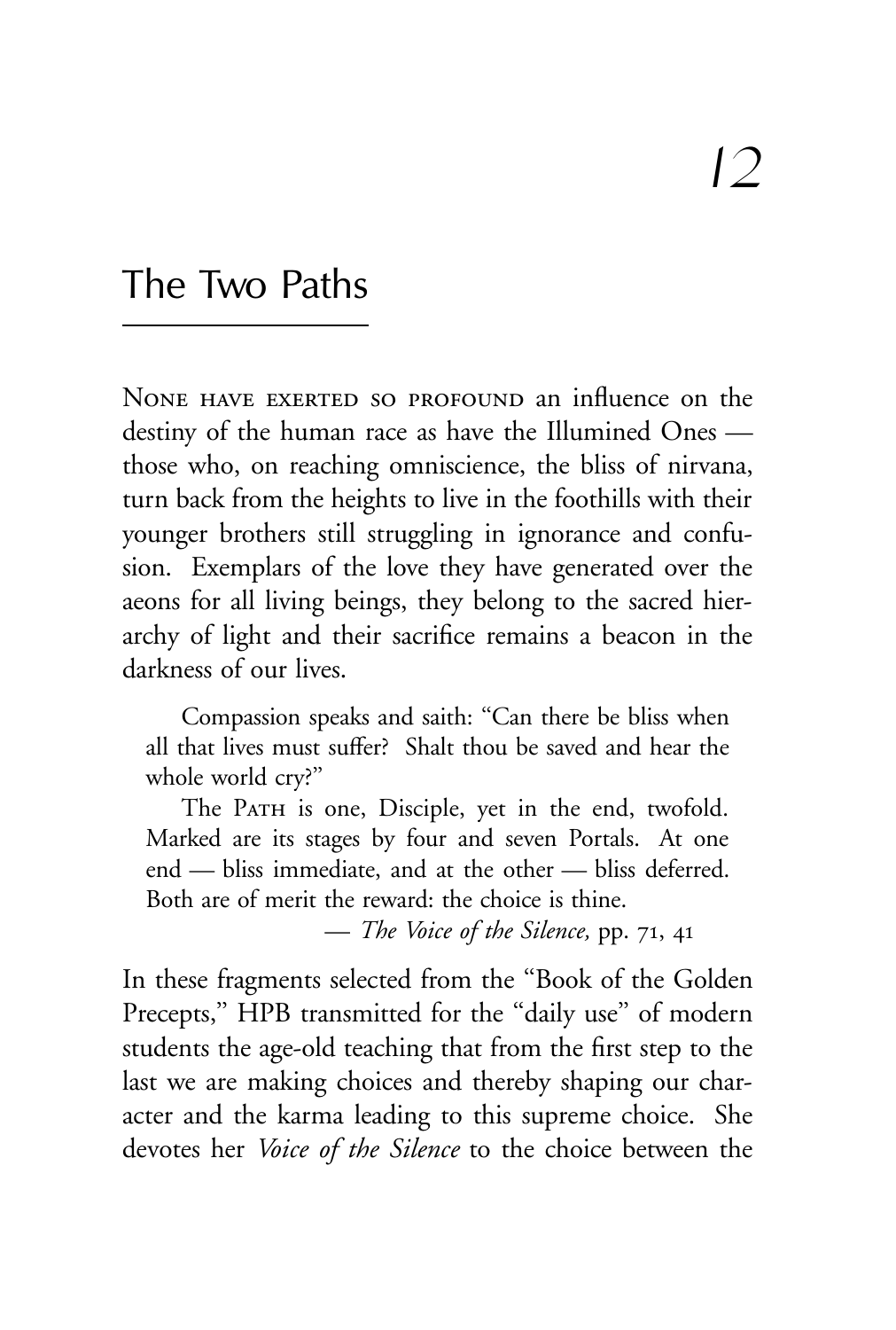two paths of spiritual discipline facing the ''candidate for wisdom'': the one of liberation, enlightenment for oneself, ending in nirvana with no further return to earth; the other, that of renunciation, a slower and more challenging path chosen by those who would follow the way of compassion exemplified by Buddhas and Christs. They, on attaining the light and peace of nirvanic wisdom, remember their fellow humans and return to inspire those who will heed to wake up and pursue the sacred quest.

This twofold path of spiritual endeavor is portrayed graphically in the Mahāyāna Buddhist tradition. The one path, *pratyeka-yāna*, "for oneself path," has for its aim nirvana, release from all that is nonspiritual and earthly. This is the course followed by those disciples, monks, and aspirants who seek enlightenment for self alone, private salvation and liberation from the endless cycle of birth and rebirth. Early Orientalists usually refer to the pratyeka as "private buddhas" because they pursue the goal singly and are not "teaching" buddhas. It is a "for-one" or private striving for nirvana, that demands consistency in focusing one's aspiration and effort toward self-mastery through purification of motive and control of body, speech, and mind. Still, by virtue of its *self*-centeredness, it is a path that is *self*ish, for one's self. As stated in the *Voice* (pp. 43, 86), the pratyeka buddha ''makes his obeisance but to his *Self*. . . . Caring nothing for the woes of mankind or to help it,'' he enters into the glory and the wisdom and the light of nirvana.

In the Pāli scripture *The Questions of King Milinda*\*

<sup>\*</sup>Cf. IV, l, §§20-27, T. W. Rhys Davids trans., Sacred Books of the East  $35:155 - 62$ .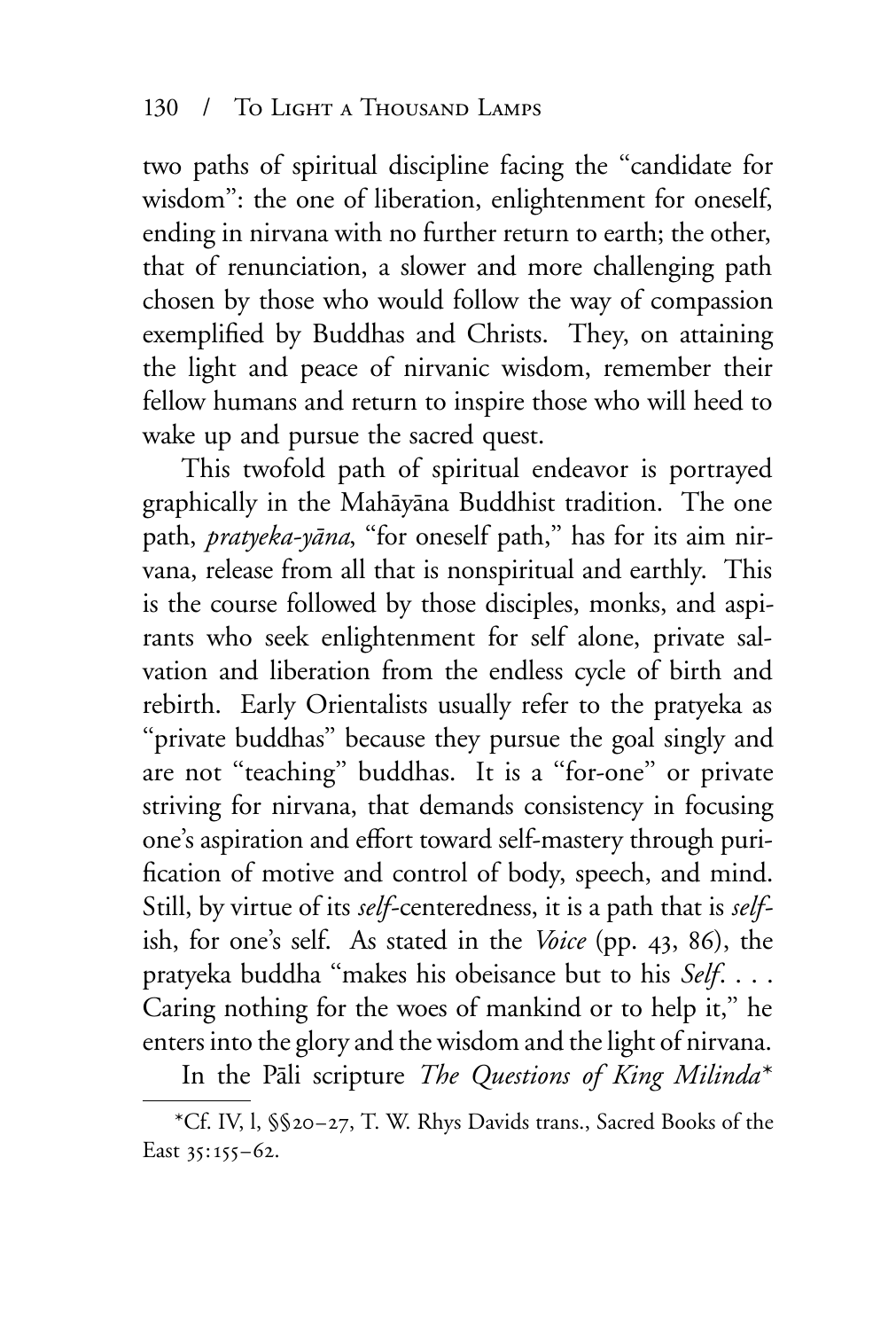''seven classes of minds'' are delineated, the sixth being that of the pratyeka buddha, who seeks no teacher and lives alone "like the solitary horn of the rhinoceros."\* His wisdom is only such as can be contained within ''a shallow brook on his own property,'' whereas the wisdom of a perfect or complete buddha is like that of ''the mighty ocean.''

Another scripture calls the knowledge of a pratyeka buddha ''limited,'' even though he is said to know everything about his previous births and deaths. In contrast, the complete or perfect buddhas or buddhas of compassion are omniscient, because when required they have command over the total resources of knowledge and can focus directly on "any point which they choose to remember, throughout many times ten million world-cycles,'' and thus discern instantaneously the exact truth of any situation, person, or event.†

Tsong-kha-pa of 14th-century Tibet was a transmitter of Buddha-wisdom. He spoke of pratyeka buddhas as Solitary Realizers of ''middling'' capacity: even though they persevere in their purpose, their merit and wisdom are limited because their efforts are "for their own sake alone" in contradistinction to the bodhisattva-become-buddha who bears ''the altruistic mind of enlightenment at the very beginning.''‡

The *amrita-yāna*, "deathless path," although slower and

 $*Ibid., p. 158.$ 

<sup>†</sup>*Visuddhi Magga* (Way of Purity) by Buddhaghosa; cited in *World* of the Buddha: A Reader, ed. Lucien Stryk, p. 159 et seq.

<sup>‡</sup>Cf. *Compassion in Tibetan Buddhism* by Tsong-ka-pa, ed. and trans. Jeffrey Hopkins, pp. 102-9.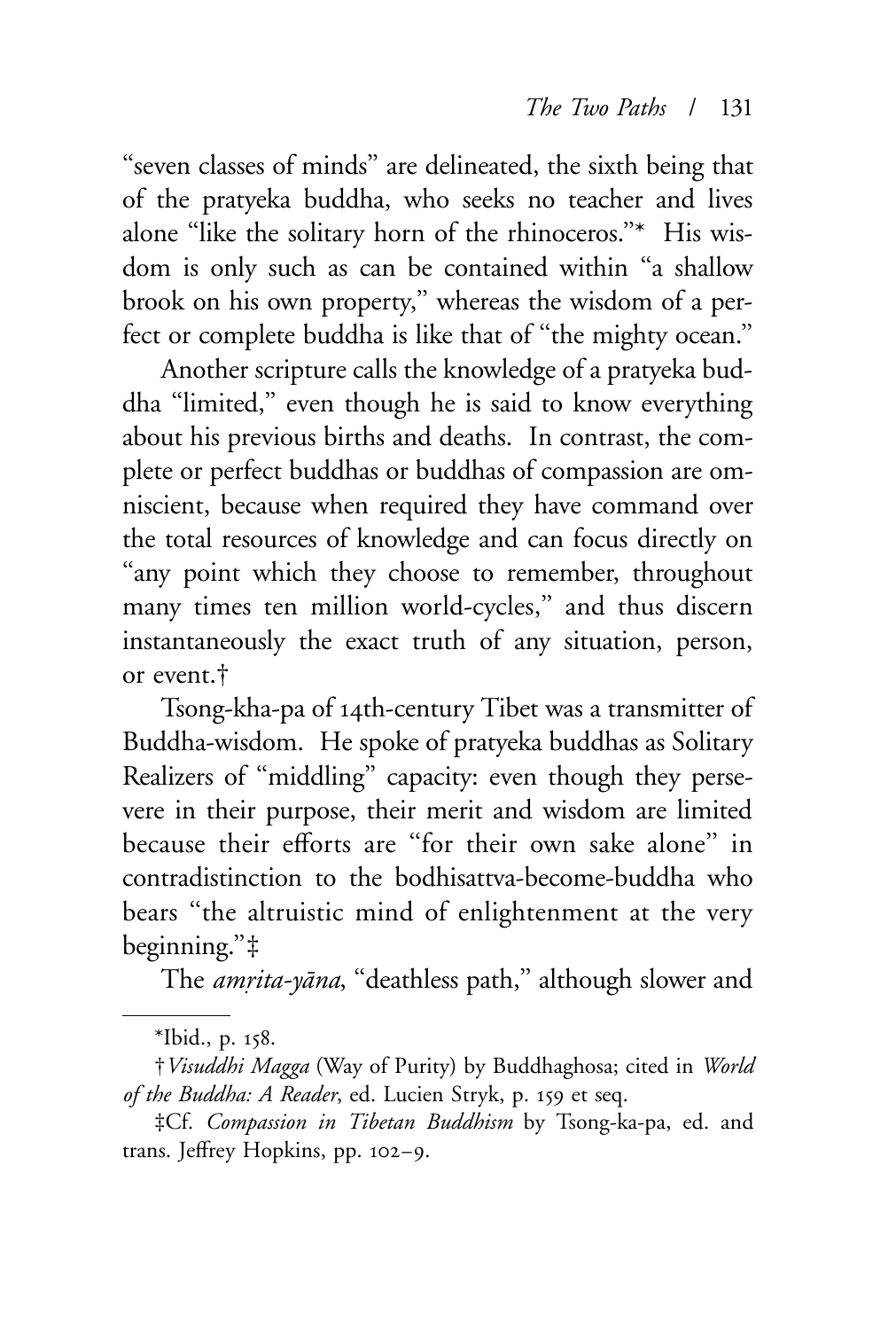more arduous, is infinitely more wondrous, for it is distinguished by the noble ideal of the Tathāgatas, the succession of compassionate ones who have ''thus gone and thus come.'' Such was Bodhisattva-Gautama, who refused the nirvana of complete and perfect wisdom in order to live and work among the people and thus give another turn to the Wheel of the Law (Dharma). ''What reason should I have to continually manifest myself?" — unless with the intent to awaken responsive souls to active participation in the ancient quest. The Buddha continues:

When men become unbelieving, unwise, ignorant, careless, fond of sensual pleasures, and from thoughtlessness run into misfortune,

Then I, who know the course of the world, declare: I am so and so [Tathāgata], (and consider): How can I incline them to enlightenment? how can they become partakers of the Buddha-laws (*buddhadharmāna*)?\*

Buddhist texts tell of a series of Buddhas, the seventh of which was Gautama, whose ministry of 45 years was the culmination of choices made consistently over many lives for the ''weal of gods and men,'' animals, and of all living beings. In his latest incarnation as Prince Siddhārtha his father, the king, had shielded him from everything that was ugly and painful. But at age 29 the call to seek the truth of things on his own account could not be suppressed. According to one legend, Gautama in disguise left the palace with his charioteer and on three successive nights was exposed to three ''awakening sights'': an old man, a leper,

<sup>\*</sup>Saddharma-pundarīka (The Lotus of the True Law), xv, §§22-3, trans. H. Kern, Sacred Books of the East 21:310.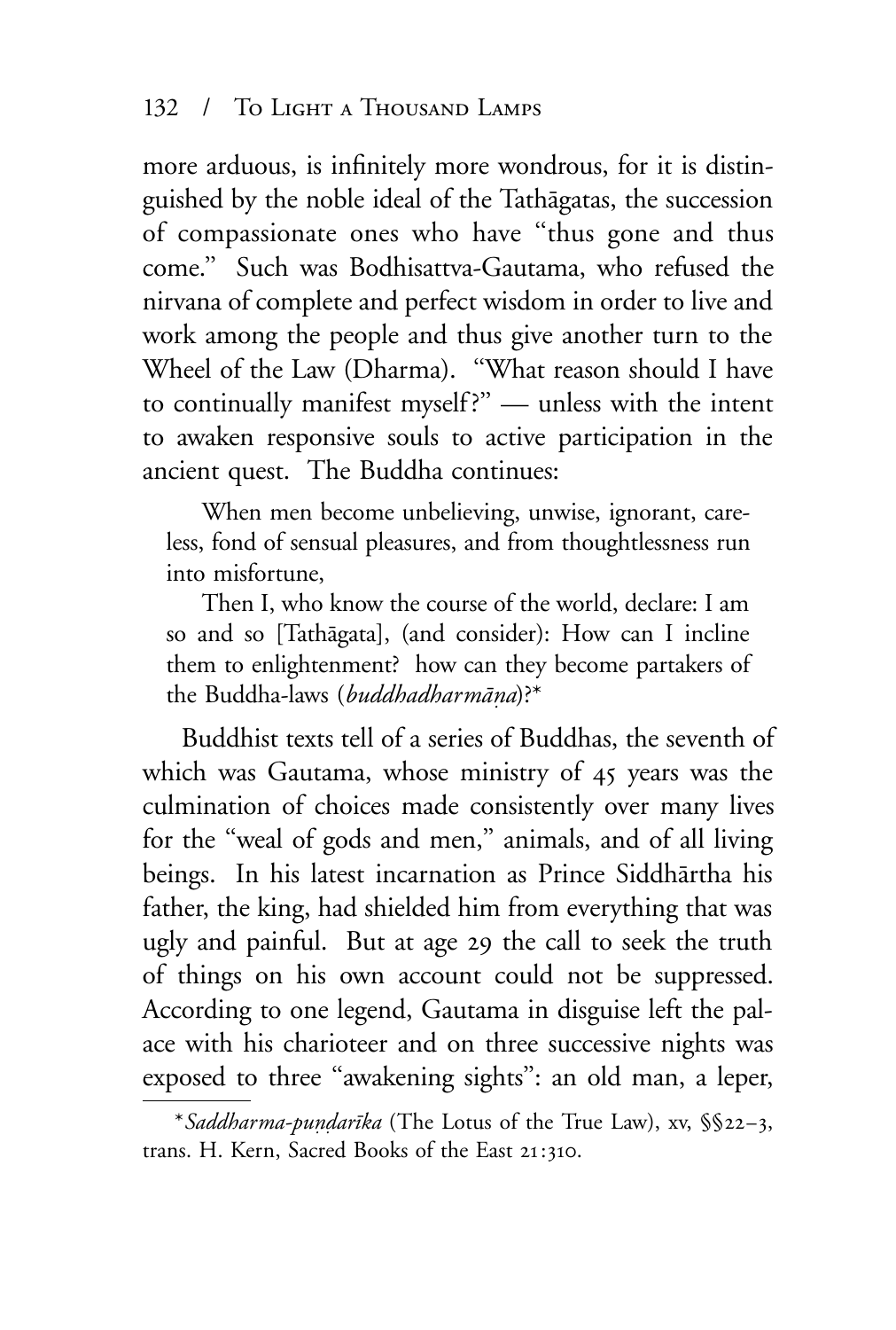and a corpse; and finally, a recluse, one who had renounced the world. He was profoundly shaken. A deep compassion filled his being; he would seek out the cause and cure of human sorrow. He left home, a beautiful wife and infant son, and all material comforts for begging bowl and monk's robe. For six years he experimented unwisely, undergoing the most stringent austerities until, near death from weakness and starvation, his inner voice told him that this was not the pathway to truth, that maltreating the body would avail nothing. Henceforth he would follow a middle course between extremes.

At length, after many tests of his resolve, on a full moon night of May he vowed not to move until he had attained *bodhi*, ''wisdom, enlightenment.'' Sitting under a tree since called the Bo or Bodhi tree — he withdrew into the inmost essence of his being. Māra, personification of destruction, tried repeatedly to deflect him, but Gautama was resolute and repelled every attack. When the moment of supreme illumination would be his, Māra summoned his minions for a tremendous final onslaught, but Gautama remained unmoved. Triumphant, he was *buddha*, ''enlightened.''

For 49 days he enjoyed the fullness of emancipation: omniscience and utter bliss were his for the taking. But instead of entering nirvana, his heart looked back upon sorrowing humankind and, perceiving with clarity the cause of man's confusion and the way to dispel it, he knew he must return. He would teach the Four Noble Truths and the Exalted Eightfold Path. Then a fleeting doubt entered his soul. Why give these priceless truths, so hard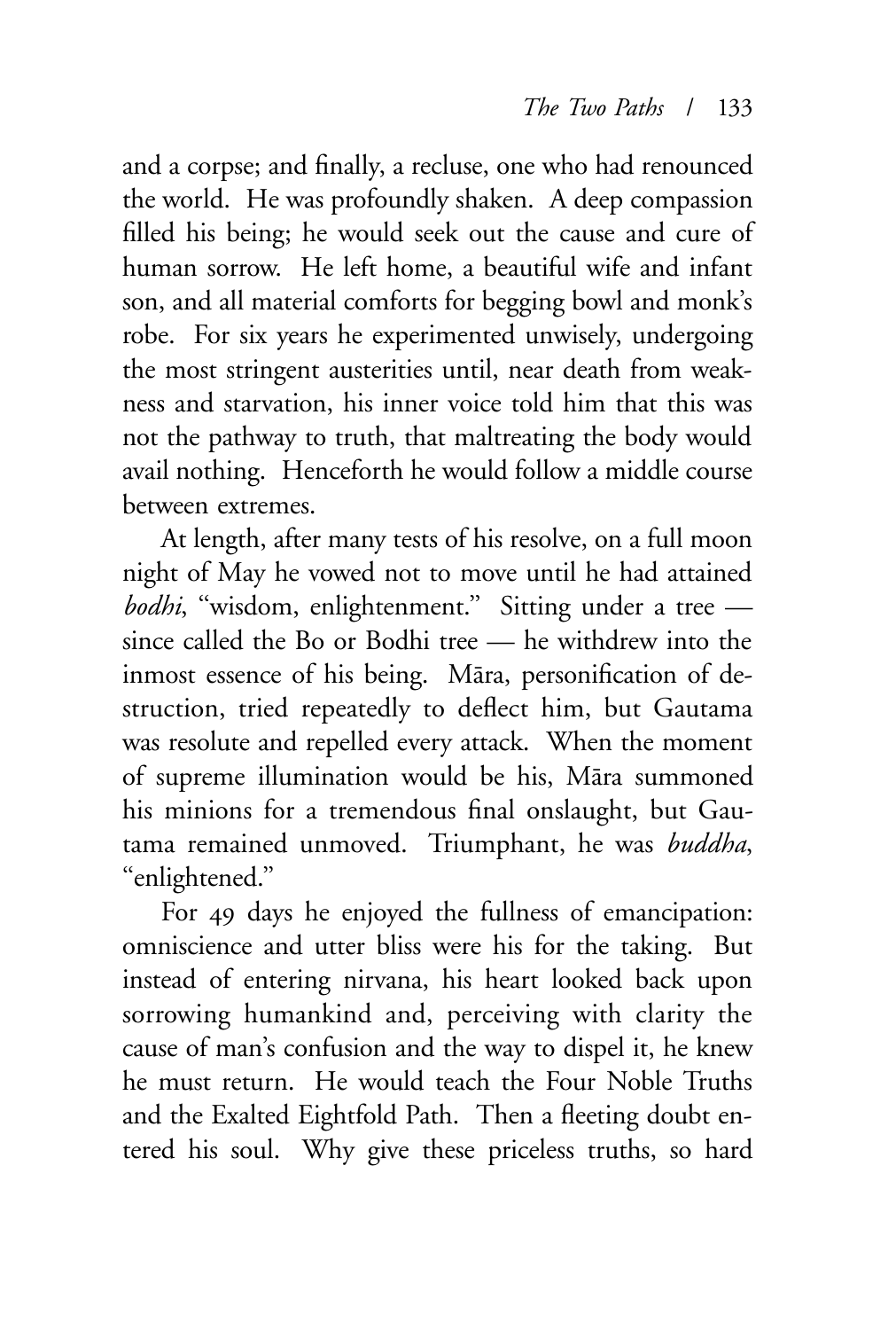won, to a humanity that will pay scant heed? What purpose would be served?

The story runs that Brahmā, Lord and Creator of the universe, shot a thought into Gautama's brain: The world will be altogether lost if Bodhisattva-Tathāgata decides not to impart the *dharma* to man. Be compassionate to those who struggle; have mercy on those in the net of sorrow. If only a few will listen, the sacrifice will not be in vain. Then did Gautama after his lonely vigil mingle among the people and begin his ministry. And what was his message? When death was near, he summed up his life's purpose:

O  $\bar{A}$ nanda, be ye lamps unto yourselves.\* Be ye a refuge to yourselves. Betake yourselves to no external refuge. Hold fast to the truth as a lamp. Hold fast as a refuge to the truth. Look not for refuge to any one besides yourselves.†

Buddha's life and teaching, as recorded in legend and fact, are a sublime witness to the compassionate path. His plea — to love all beings and have a care for the well-being of animals as well as for our fellow humans, be diligent and eager to learn, mindful of thought and word — is as relevant in our time as it was 2,500 years ago when he discoursed on these themes with the brethren as they walked from village to village.

Many today are seriously striving to live by these precepts, while many others are asking: can knowledge of a

<sup>\*</sup>The Pāli text is terse *attadīpa attasarana — atta* (Sanskrit *ātman*) meaning "self,"  $d\bar{v}\rho a$ , "lantern," "light"; *sarana* (Skt: *śarana*), "refuge."

<sup>†</sup>*Mah¯a-Parinibb¯ana-Sutta*, ii, §, trans. T. W. Rhys Davids; Sacred Books of the East 11:38.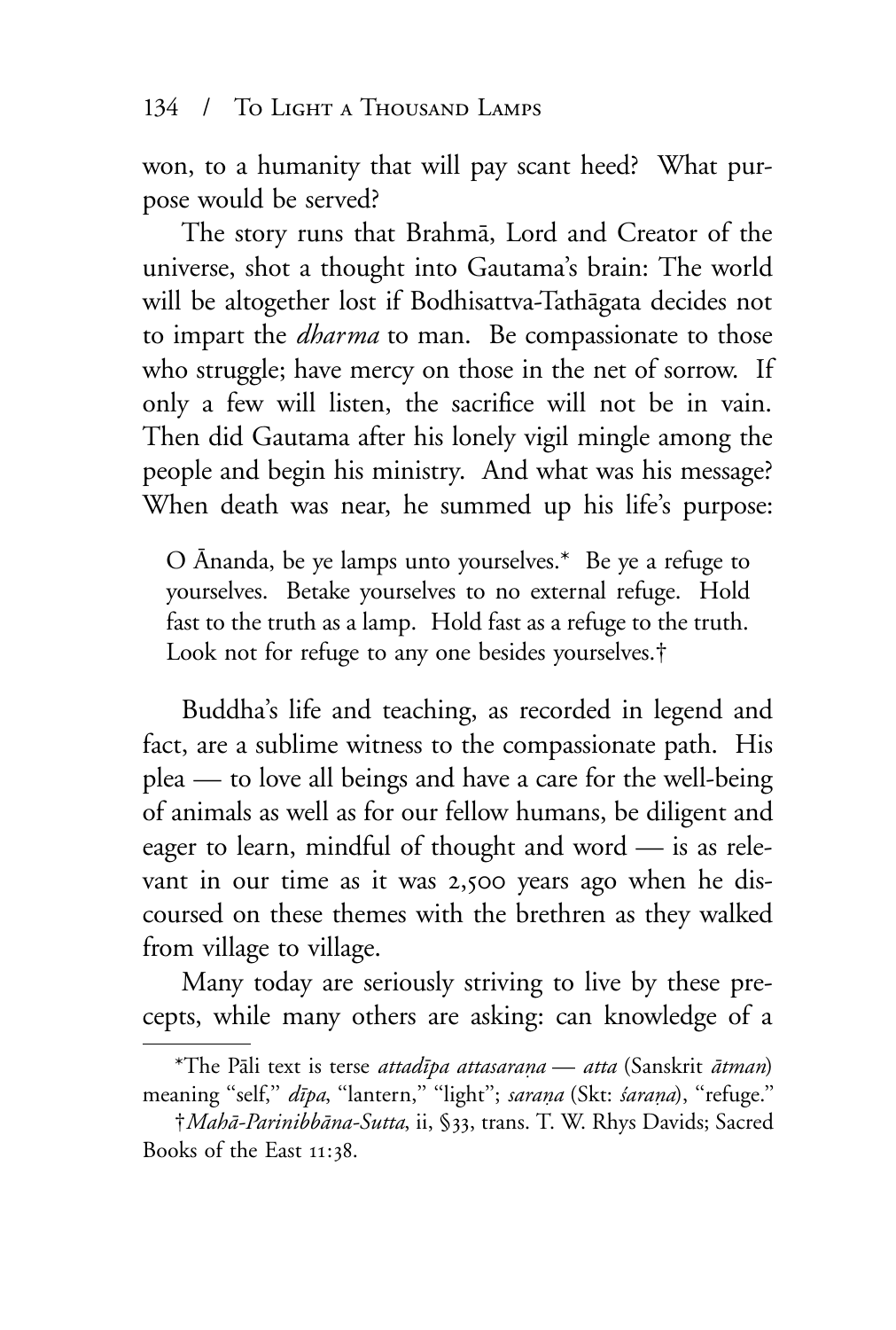Buddha's renunciation or a Christ's sacrifice really transform human nature and effectively change a world situation which grows more parlous with every decade? We believe it can, though not immediately. Where *will* energizes the heart's intent, nothing is impossible. The very process of deep reflection on what the coming to earth of a Christ or a Buddha can mean to an aspiring soul, indeed to all humanity, exerts a refining and purifying influence on all facets of one's nature.

What is more, we can identify with Gautama because enlightenment was not conferred upon him; he *earned* his buddha-stature step by step over many lives. Yet even in this latest incarnation, after he had determined to penetrate the hidden causes of suffering and death, it took him several years of trial and error before he learned, almost at the cost of life, that the ''middle way'' is best; that nature has provided us with a marvelously tuned physical instrument which, if cared for and respected, may serve as the means of doing great good.

In a profound sense the path of compassion, of renunciation, is a path of sorrow because it means living in and for the world when one has long ago finished with the trials of earth life. Still a bodhisattva returns, impelled partly by karma and partly out of a deep love for his fellow humans. To each of us the choice is given, whether to advance for ourself and at last slip into the ocean of infinite bliss, forgetful of the world, or whether, when illumination comes, to resolve: ''I cannot keep this wisdom to myself; I must return and help my brothers who need what light I have. They are sorrow-filled, confused, crying in the wilderness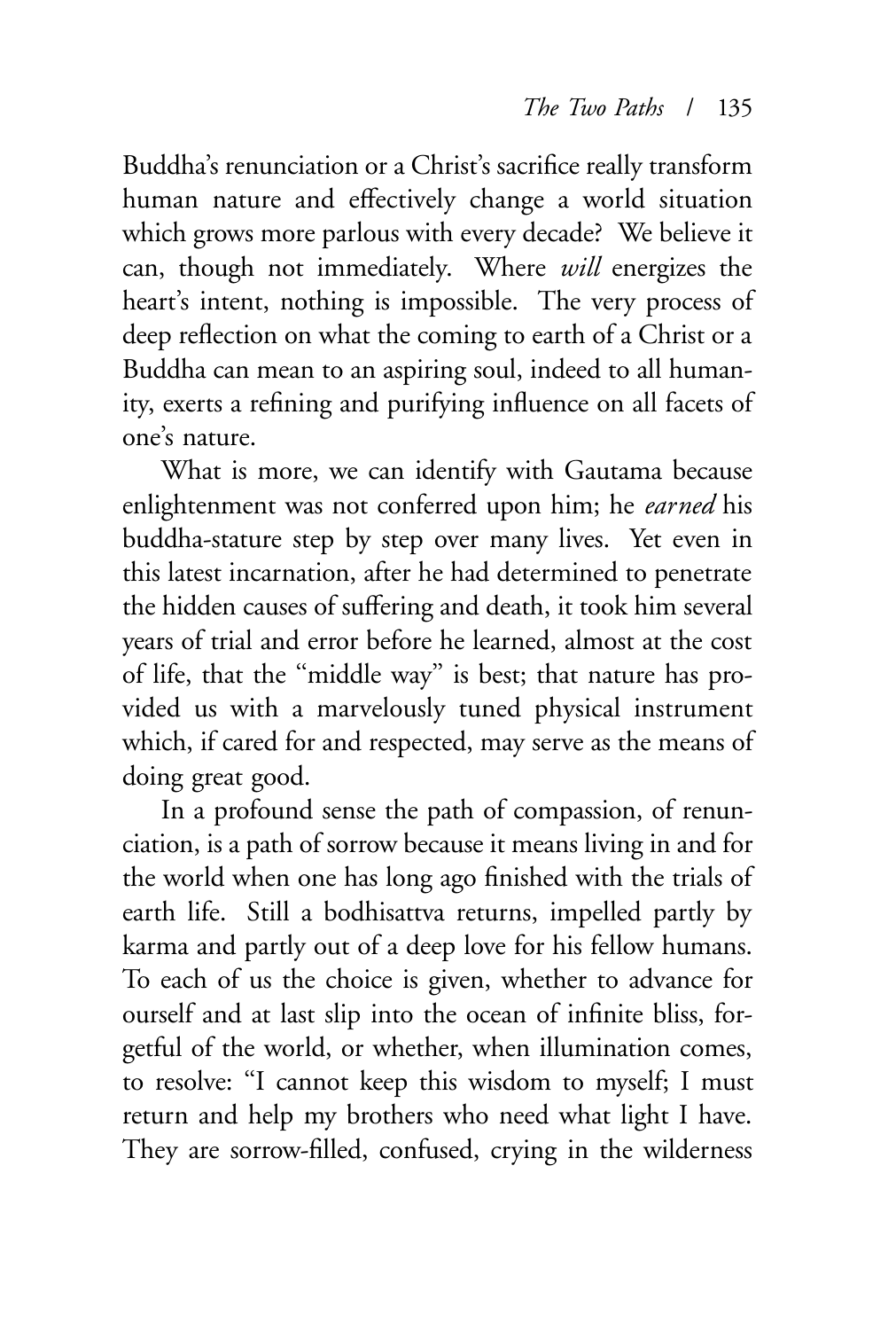with aching hearts, yearning for truth." All the great teachers have chosen this pathway. They have come back to teach, to remind us of our divine lineage and to reawaken memory of our inborn knowledge, so that we may meet our destiny with courage and hope. This "deathless" path appeals to the altruism in us, in contrast to the path ''for oneself.'' To choose between spirit and matter is an ongoing necessity if we are to evolve; to choose between truth for oneself and truth for others is by far the greater challenge.

The resolve to follow the bodhisattva lead is not made casually or for this one life only, but for all futurity: the consummation of divine awakening is ages in the making. All during the long and uphill wayfaring the soul's intent deepens and matures — to touch, if fleetingly, every lifeparticle within the ambience of its love.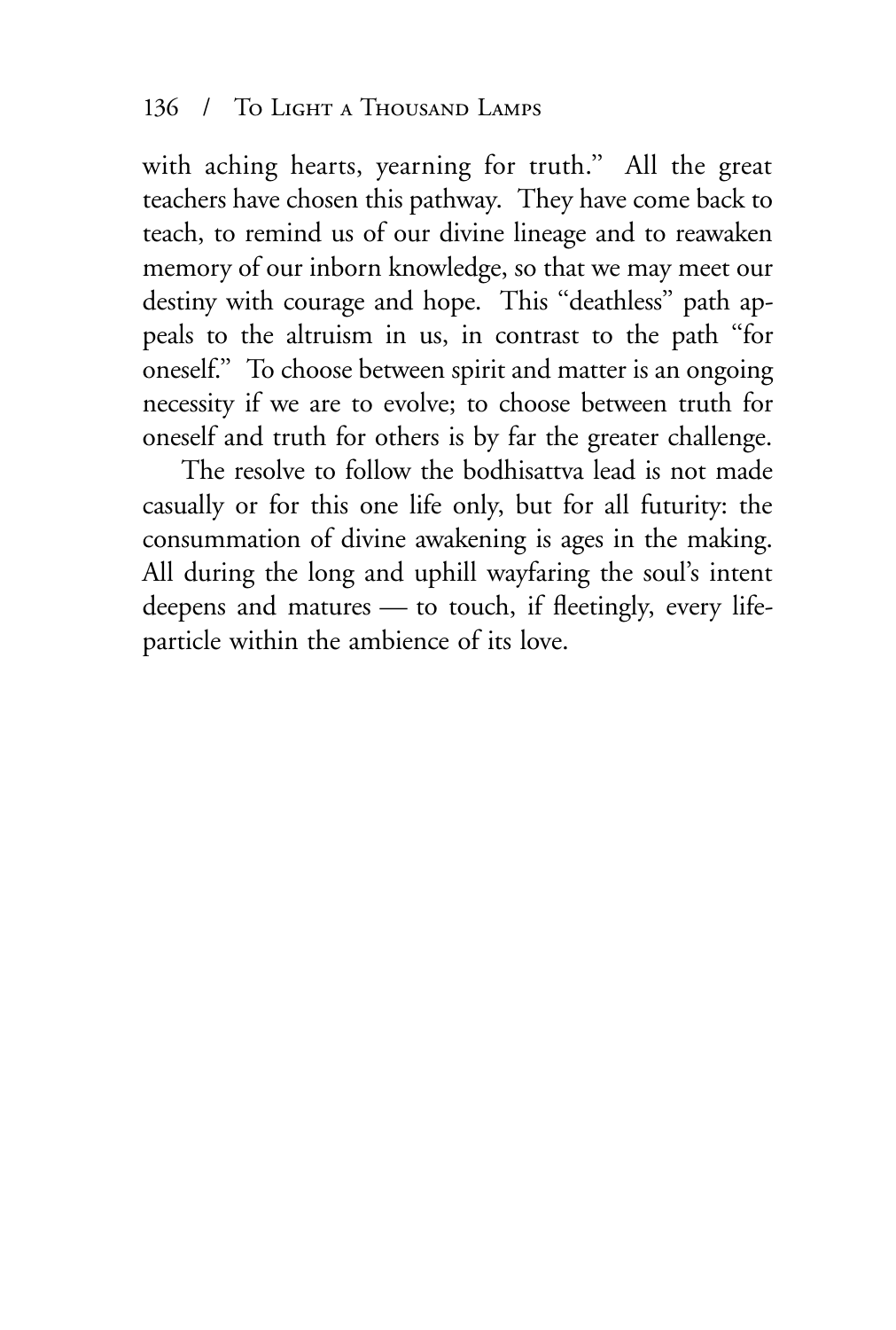### The Pāramitās

In *The Voice of the Silence* H. P. Blavatsky epitomizes the compassionate course as follows:

To live to benefit mankind is the first step. To practise the six glorious virtues is the second.  $-$  p. 33

The six glorious virtues are the *pāramitās* the neophyte is required to master as he travels the path that leads to the highest initiatory experience. Following Mahāyāna Buddhist terminology, HPB presents these ''transcendental virtues'' or ''perfections'' in her *Voice* as the ''golden keys'' that open the portals to masterhood. Buddhist texts of both Northern and Southern Schools list them variously in number and order, and at times with a different selection of ''virtues.'' The words chosen for this or that ''virtue,'' their number, or how they are arranged are of minor importance; what counts is fidelity to the endeavor to transcend the limitations of the ordinary self.

What are these pāramitās? Of the seven listed in the *Voice*, the first one is *dana*, "giving," concern for others, being altruistic in thought, speech, and act. The second is  $\delta$ *ila*, "ethics," the high morality expected of the earnest disciple; the third, *kshānti*, "patience," forbearance, endurance, is the kindly perception that others' failings are no worse and perhaps less severe than one's own.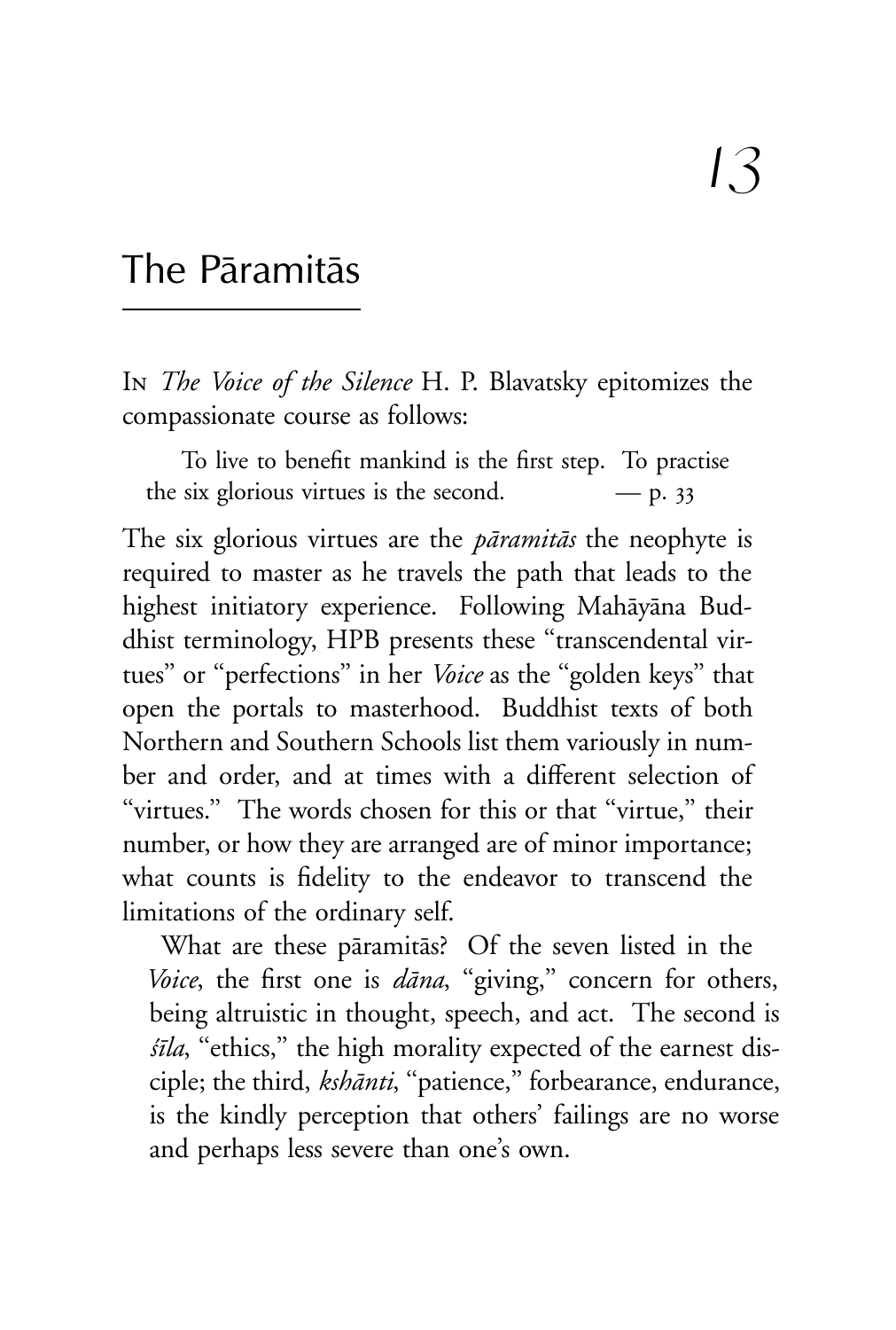#### 138 / To LIGHT A THOUSAND LAMPS

As for the fourth pāramitā, *virāga*, "dispassion," nonattachment to the effects upon us of the ups and downs of life: how difficult we find this and yet, if in our deepest self we cherish the bodhisattva ideal, the cultivation of virāga by no means condones indifference to the plight of others. Rather, it demands a wise exercise of compassion. It is interesting that to our knowledge this pāramitā is not given in the usual Sanskrit or Pāli lists. That the *Voice* includes virāga has significance in that the fourth position is pivotal, midway in the series of seven. We are reminded here of the seven stages of the initiatory cycle, of which the first three are preparatory, consisting chiefly of instruction and interior discipline.\* In the fourth initiation the neophyte must *become* that which he has learned about, that is, he must identify with the inner realms of himself and of nature. If successful, he may attempt the three higher degrees, leading to suffering the god within to take possession of his humanity.

To become equal-minded in every circumstance, in joy and pain, success and failure, is to have attained the calm of a *muni*, a ''sage''; it is fully to identify with the truth that whereas all that is born carries within it the seed of its decline, the indwelling wonder, the imperishable spirit, as so eloquently chanted in the *Bhagavad-Gītā*, is deathless, unperturbed by the pairs of opposites. To achieve the stature of a sage may seem rather distant for us; however, when we give the practice of virāga a fair trial, what a release this affords from the burden of tension we needlessly inflict upon ourselves — and, alas, on others.

<sup>\*</sup>Cf. *The Mystery Schools*, pp.  $41-58$ .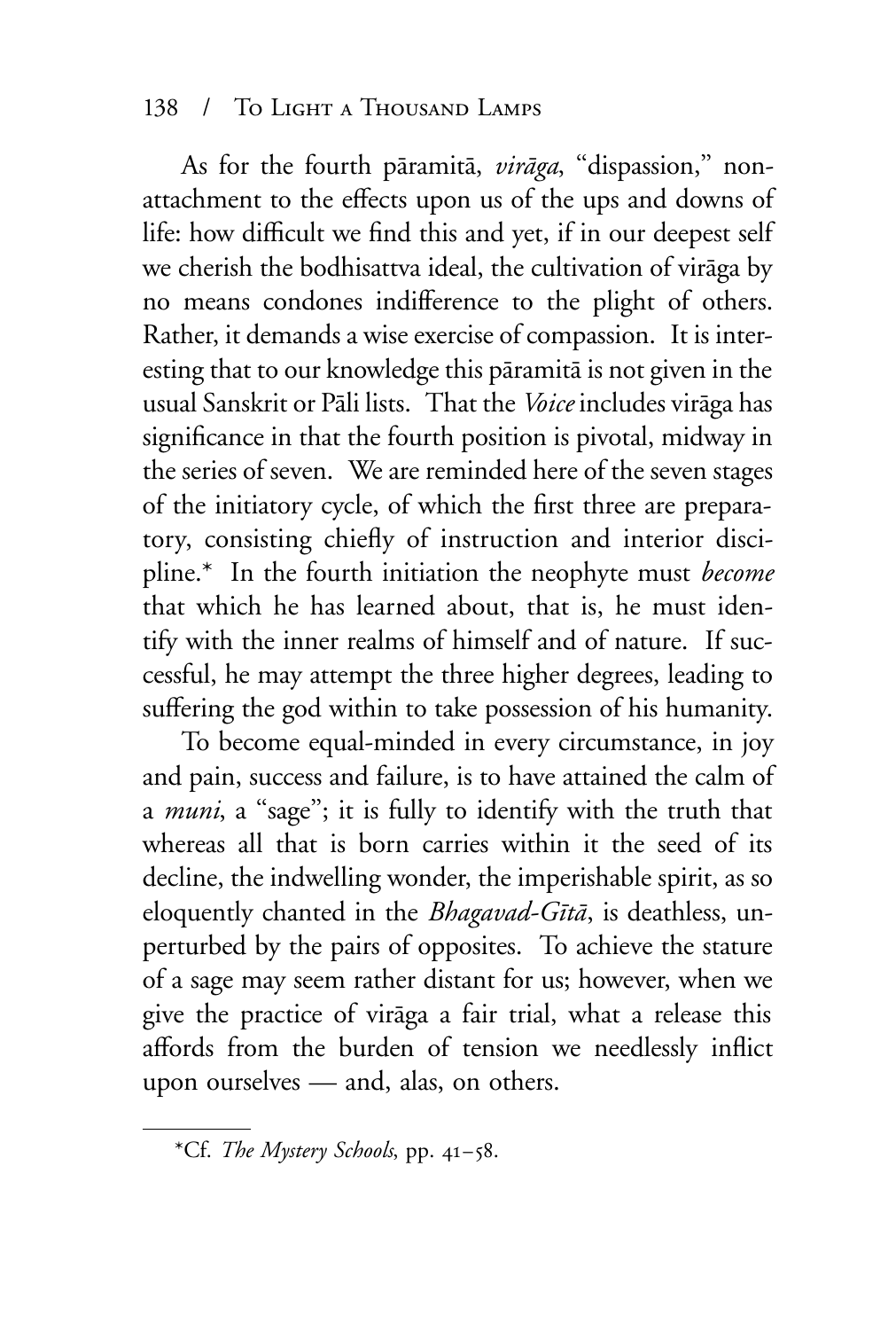The fifth pāramitā is *vīrya*, "vigor," courage, resolution; the will and energy to stand staunch for what is true, and as strenuously oppose what is false. One proficient in vīrya is indefatigable in thought and deed. With the sixth, *dhyāna*, ''meditation,'' profound contemplation, emptying oneself of all that is less than the highest, comes a natural awakening of latent powers, to culminate eventually in oneness with the essence of Being.

Finally, the seventh, *prajñā*, "enlightenment, wisdom" — ''the key to which makes of man a god, creating him a bodhisattva, son of the Dhyānis." We will have become "god from mortal," as the Orphic candidate describes this sacred moment of the seventh initiation when transcendence and immanence become *one*.

Full mastery of the pāramitās, however enumerated, is naturally a long-term process, yet diligently seeking to practice them has the merit of producing more immediate benefits without risk of short-circuiting the psyche. The very decision to begin has a transforming effect on our attitude and outlook, and also on our relationship with others. Could we assess our ordinary selves from the vantage point of our wiser self, we would realize that a subtle, inner awakening is steadily in process; too subtle for us to graph, but cumulative in its effect on our present and future karma. We do not have to be "advanced" spiritually before consciously making the daily choices that distinguish the bodhisattva path from the pratyeka path. As we faithfully try to live these pāramitās, not only will we be nearer to realization of the universal brotherhood we all long for, but we shall be following the way of the Compassionate Ones.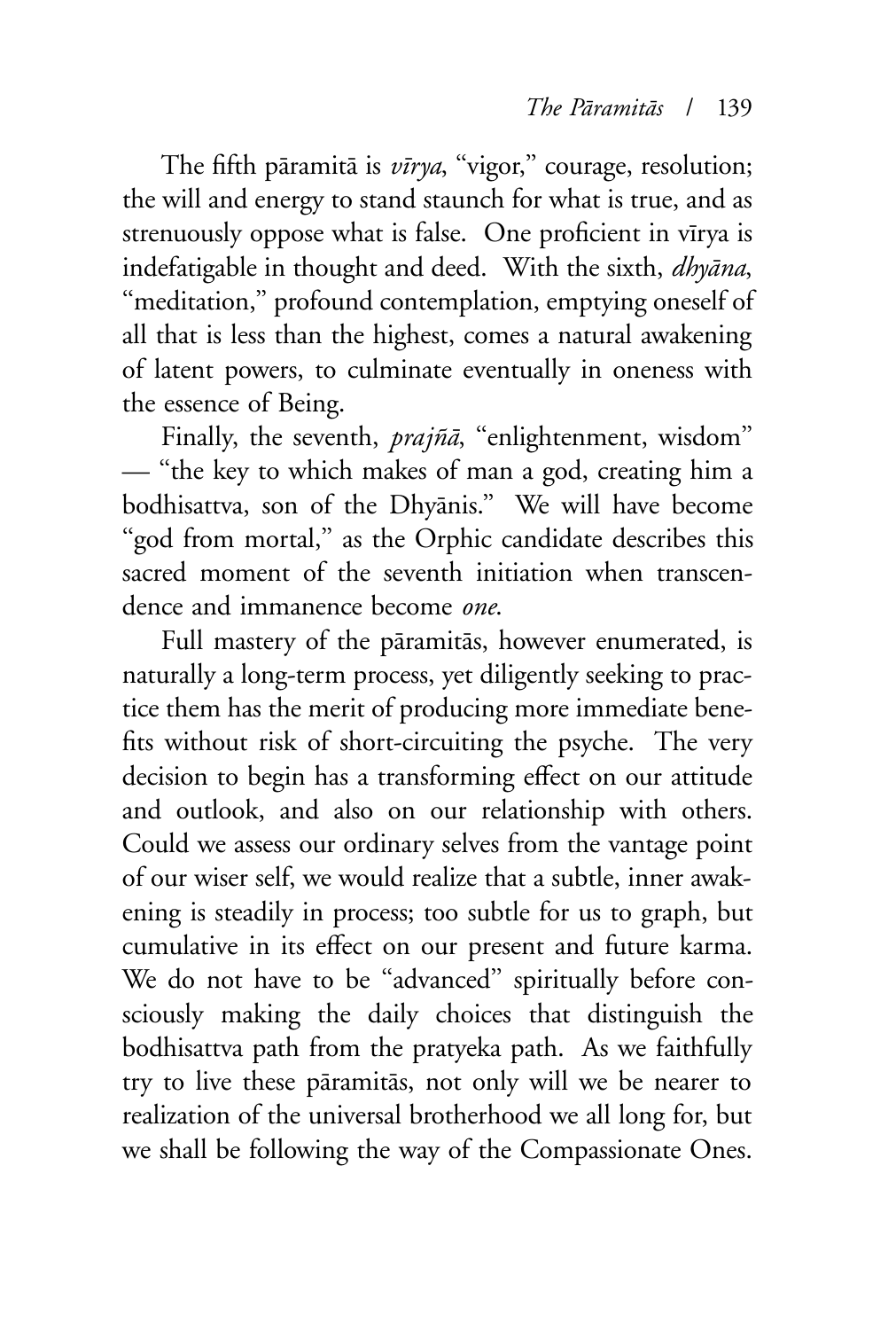Along with the daily cultivation of the pāramitās, the seedlings of altruism must be watered by the rains of compassion, notwithstanding the karmic obstructions in the nature that tend to inertia. Tsong-kha-pa, the sage of Tibet, held that the reverent practice of compassion is ''the most excellent cause of Buddhahood, bearing the nature of thoroughly protecting all vulnerable sentient beings bound in the prison of cyclic existence.<sup>"\*</sup> This is *amrita-yāna* or the "deathless path" in its pure interpretation. When eventually a disciple is born into "the lineage of the Tathāgatas," he experiences surpassing joy — and yet immeasurable sorrow because of the obtuseness of so large a portion of mankind.

The present is heavy with the karma of past sowings by us all, but we should not discount the sowings of creative goodwill that have been nurtured through many lifetimes. If the latter seem long in maturing, we recall that Prince Siddhārtha did not become Buddha all at once: as far in the past as ''four immensities ago'' he vowed to become bodhisattva for the sake of sorrowing mankind. For scores of consecutive lives thereafter he tended the plant of compassion until ultimately it came to ''full ripeness'' in his latest birth at Kapilavastu, India.

Let us take a leap back into the long, long ago — to the "moment" in eternity when Gautama felt the first stirring of love for all mankind and visioned what could and ought to be, not merely for himself but for all living beings. Then was the seed of bodhisattvahood quickened into life and, bursting seedpod, it sent down a tiny rootlet into the virgin

<sup>\*</sup>*Compassion in Tibetan Buddhism*, p. .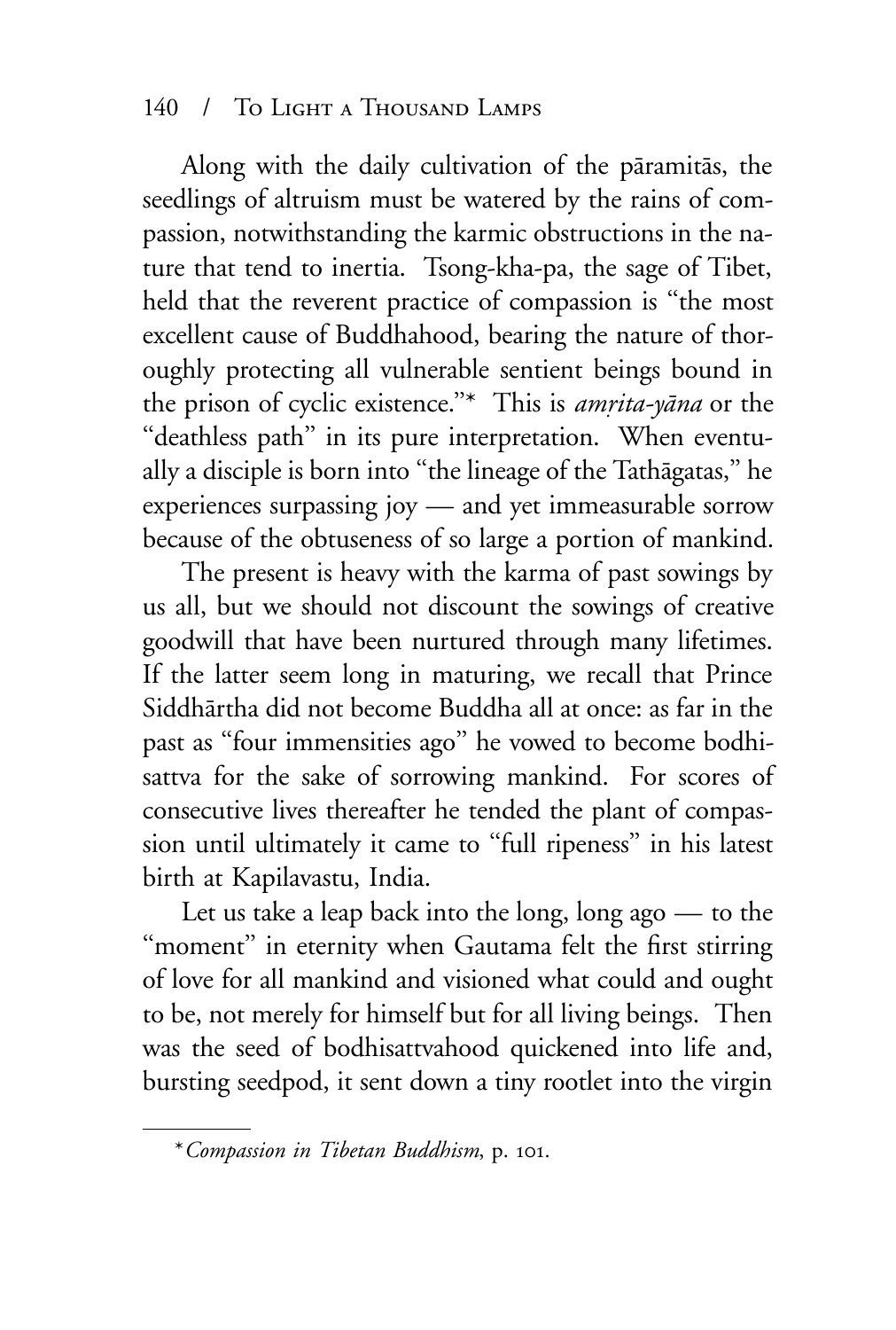soil of his awakening consciousness. He made an earnest resolve to become ripe in wisdom and magnanimous of heart. Projecting his vision far into the future, he wills to build a raft of the dharma that he might ferry numberless millions over the ocean of illusion and pain to the other shore of freedom and light.

Way back then the Buddha of history was an ordinary person, aspiring, yes, but also, like ourselves, with character weaknesses, karmic impediments from previous lives not yet resolved. We may presume that he stumbled now and then and had to retrieve lost ground, and also that his associates in any one life may have received mixed karmic impingements from his errors of judgment as well as from his victories over self. It is no routine matter to go counter to the general drift but, because his motive was selfless, his resolve served as a steadying influence — life after life, the bodhisattva ideal was his inspiration and guide. Assuredly his ultimate triumph and renunciation would have thrice blessed all whose karma he had affected during his long gestation from ordinary man to buddha.

Every life-spark is a bodhisattva, a christos, a god *in process of becoming.* Hui-neng of China, the humble servant in the temple, understood this, and when his inner eye awakened and he became a Ch'an Buddhist master he put it this way:

When not enlightened, buddhas are no other than ordinary beings; when there is enlightenment, ordinary beings at once turn into buddhas.\*

<sup>\*</sup>Cf. *The Sutra of Hui-neng*, trans. Thomas Cleary, p. 20.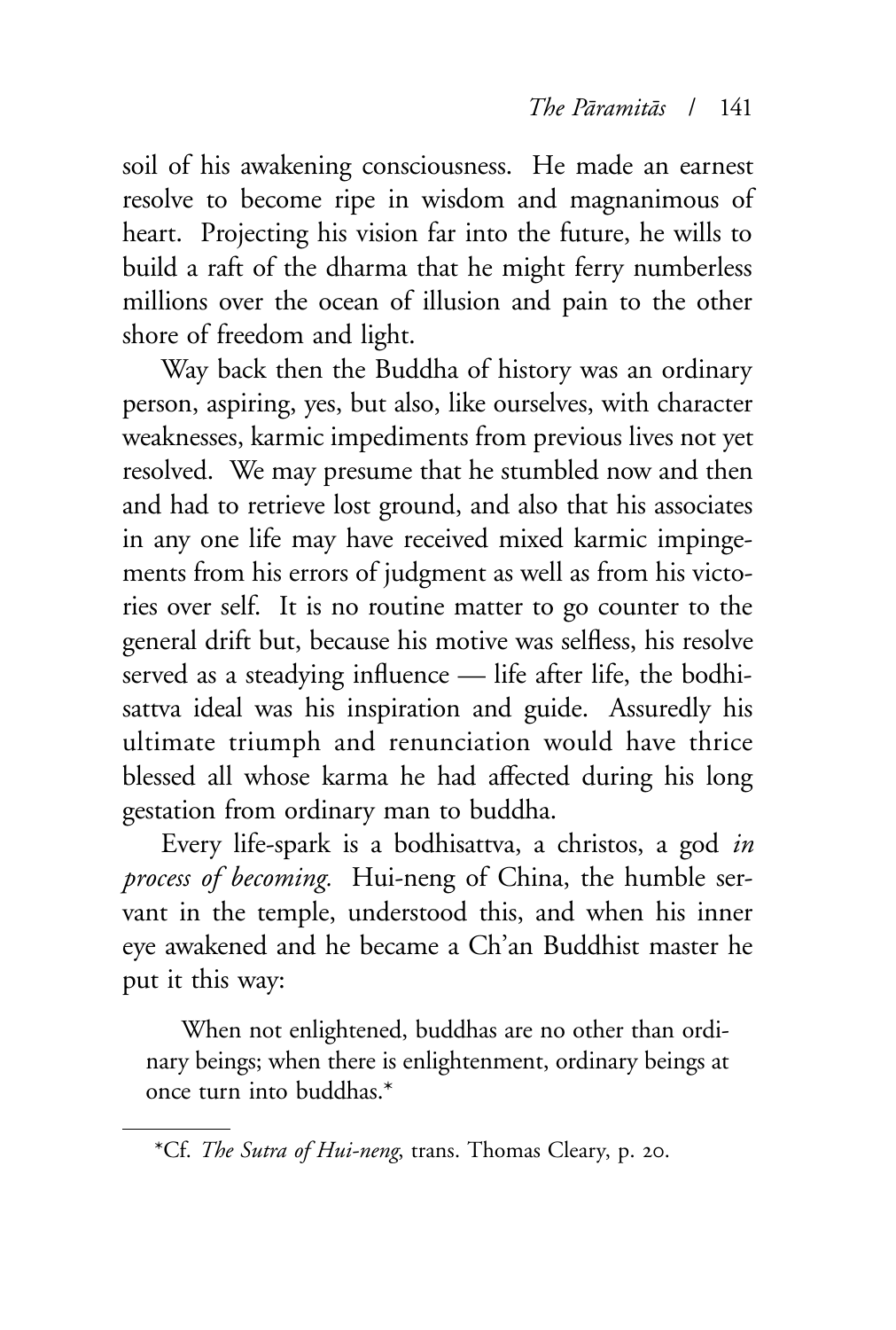The same possibility is ours: to begin now, in spite of the selfish and unruly traits that mar our nature, to sow the seeds of love and caring. Full enlightenment may be ages upon ages in the future, and although we too must make the supreme choice at the final moment of destiny, it will have been in the making all along the way. At each instant of our lives we are building into our character either the selfcenteredness that eventually leads to pratyekahood, or the generosity of spirit that will impel us to take the first step on the bodhisattva path. Both paths are on the light side of nature, but there is, nonetheless, a clear distinction: as recorded in Buddhist writings, the pratyeka is compared to "the light of the moon" in contrast to the Tathagata who ''resembles the thousand-rayed disk of the autumnal sun.''\*

Every living being is the fruitage of a beginningless and endless outflowing from a divine seed, for within the seedessence is the promise of what is to be: an immense potency, inert until the mystic moment when the life force bursts through and brings forth flower and fruit. Once a seed is sown in an appropriate environment, nature's elements of earth, water, air, and fire protect and stimulate its growth. So it is with ourselves: aided by the invisible counterparts of these elements, the seed-thoughts we sow daily and nightly leave their impress on the subtle energies coursing through our planet. Since we are one humanity, however separate at times we may feel ourselves to be, we share with all others what we *are*, our finest and our meanest. What a responsibility is ours, but also what a superb

<sup>\*</sup>Buddhaghosa, quoted in *World of the Buddha*, p. .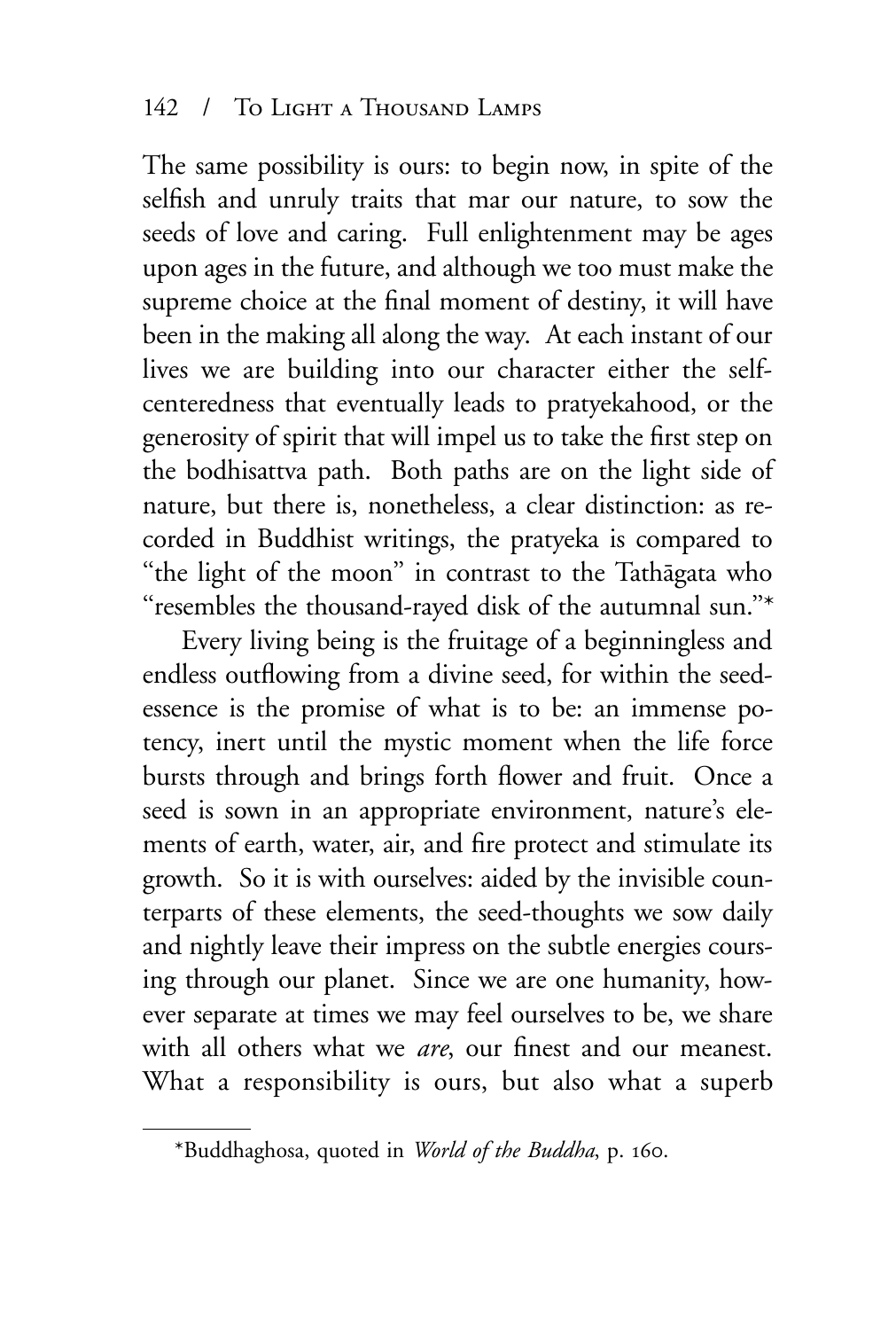opportunity. Just as we are sensitive to the lower strata of thought forces when we are despondent, just so may we resonate with the upper regions of earth's auric atmosphere and perchance hear, if we are quiet, the subtle whisperings that inspire to wonder and noble deeds.

Many today, in their dedicated labors to relieve the suffering of millions, are manifesting a quality of mercy which may have been fanned by a gesture of friendship and understanding made by some bodhisattva-to-be in lives past. Perhaps we too have been similarly moved. The thought is deeply humbling and makes one all the more resolved to follow the lead of the Enlightened Ones who are infinitely patient and perceptive. Small wonder a Buddha of Compassion returns to teach. He is impelled to do so by the karma of all whose destinies have intersected his in former cycles; even more is he impelled by a love so all-embracing it enfolds the entirety of nature's kingdoms, a love that fortifies new aspirants and those who possibly in a future life may experience the first intimations of concern for others' well-being.

The Buddhist Confession of Faith succinctly expresses the essence of Buddhist philosophy and practice:

Buddham śaranam gacchāmi Dharmam śaranam gacchāmi Sangham śaranam gacchāmi

I go to buddha for refuge

I go to dharma for refuge

I go to the assembly (devotees, followers) for refuge

We place our trust in Buddha as the imbodiment of the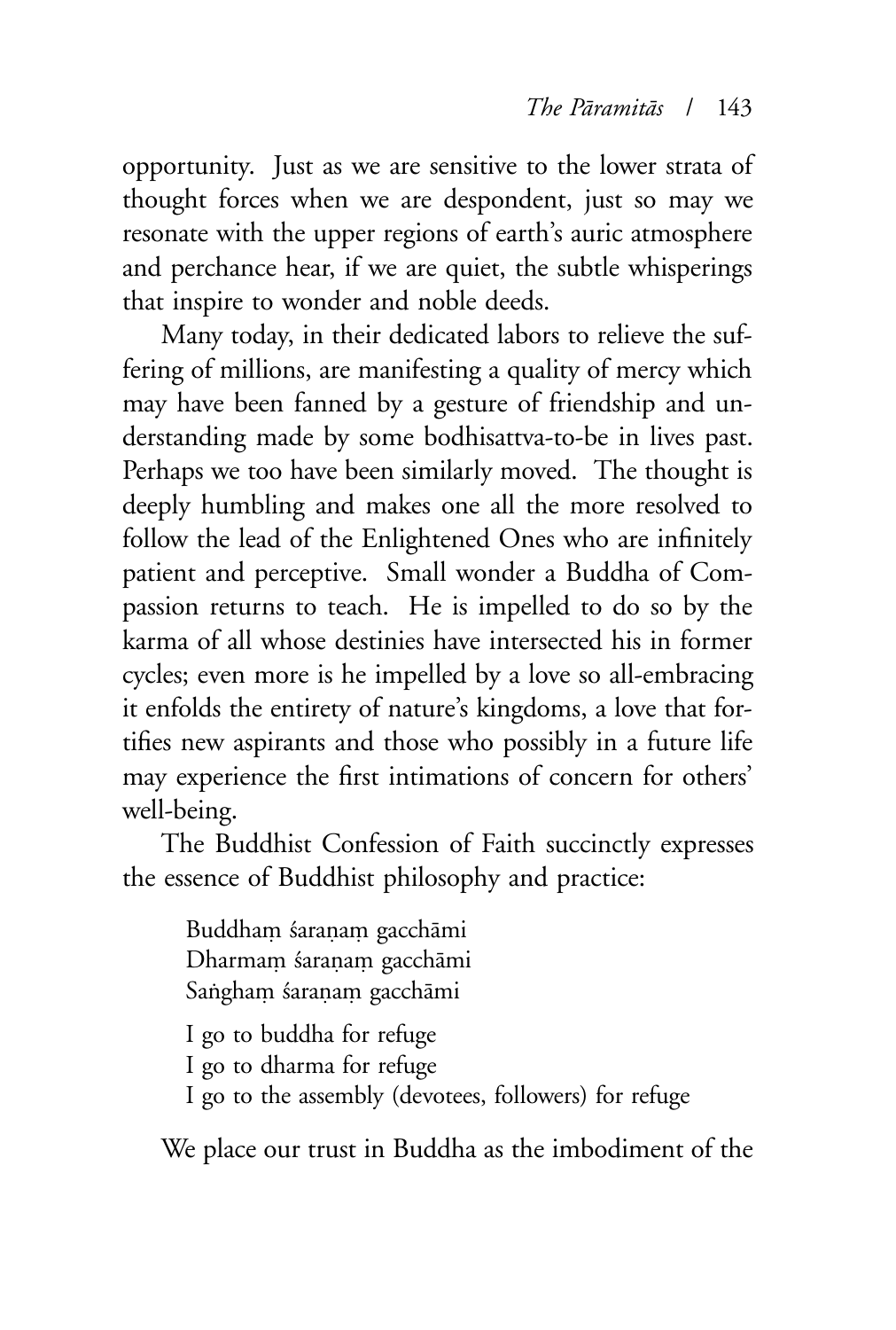"Great Sacrifice," the supreme initiator and protector of humanity, who makes it possible for avatāras and bodhisattvas periodically to illumine the fields of human consciousness.

We place our trust in dharma, in the primal truths that enlighten us on universal nature and the soul, identifying with which we glimpse our cosmic purpose.

We place our trust in saṅgha, the brotherhood or company of seekers, a fellowship which includes the entirety of the human life-wave.

In placing trust and loyalty in one another as brother aspirants, we share in a companionship that links us magnetically with the spiritual heart of our planet, the Brotherhood of Adepts. Insofar as we give allegiance to their purposes, we are partners in this universal fraternity which is dedicated to lifting — as far as world karma will permit — the burden of sorrow and misery and ignorance that is the scourge of humanity. If enough men and women will not only believe in, but also follow their intuitions and consciously cast their lot with the cause of compassion, there is every reason to have confidence that our civilization will one day make the leap from self-centeredness to genuine brotherhood in every phase of the human enterprise.

To quicken in aspiring human hearts the ancient vow to light their lamps from the flame of compassion is the noblest and the most beautiful ideal, and one which, if steadfastly held, gives stimulus and depth to aspiration.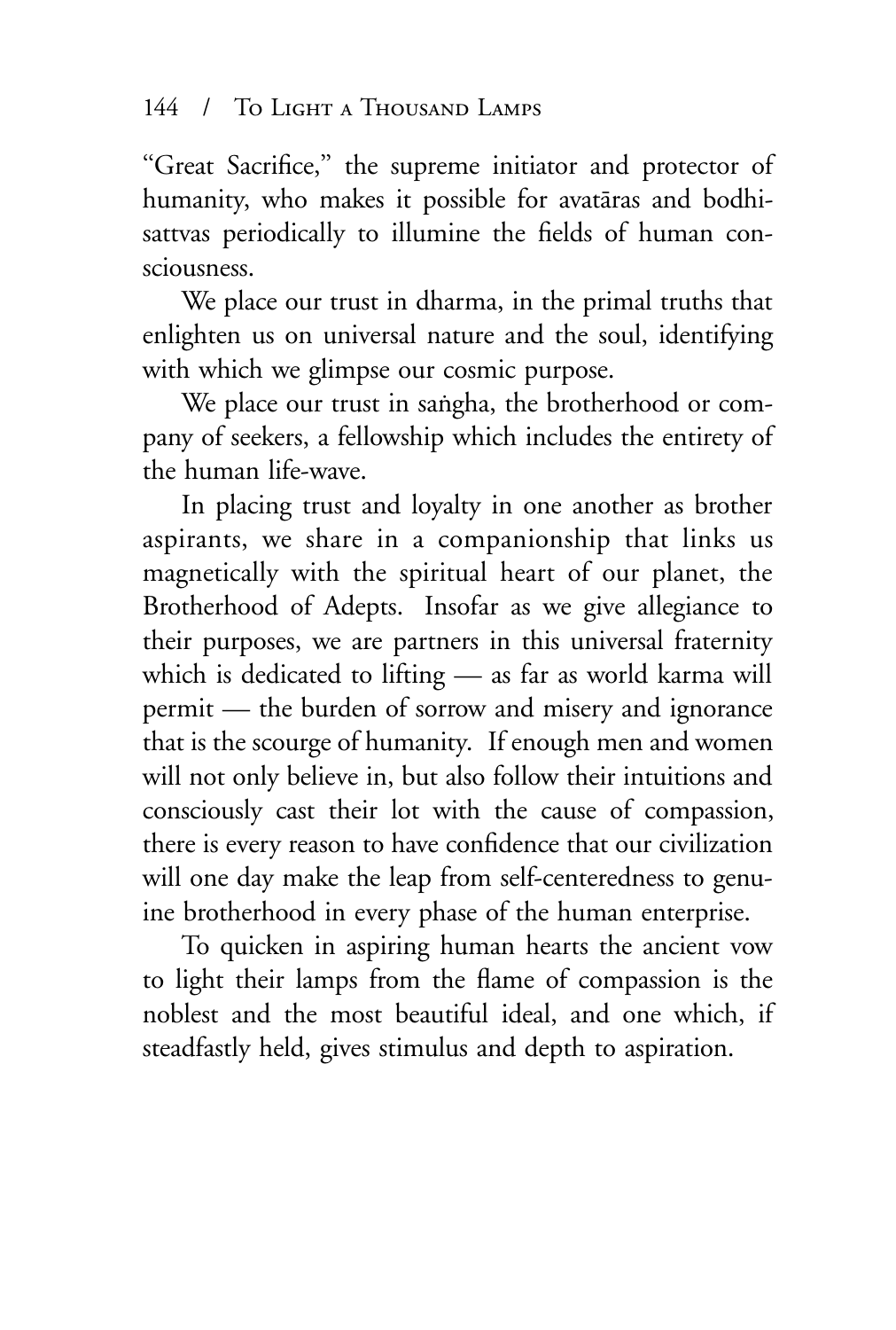## 14

### H. P. Blavatsky and The Theosophical Society

IN 1888 THE PUBLICATION OF The Secret Doctrine by HPB challenged the accepted dicta of theologians and scientists, and markedly redirected the thinking of the twentieth century. Hers was a worldview that reckoned the life cycles of galaxies and atoms as part of the same evolutionary process that returns the human soul again and again to earth life.

Who was HPB and what is The Theosophical Society she helped to found? Helena Petrovna Blavatsky (née von Hahn) was born in the Ukraine at Ekaterinoslav (Dnepropetrovsk) on the river Dnieper on August 12, 1831 (July 31, Old Style Russian calendar). Her father, Captain of Artillery Peter Alexeyevich von Hahn, was a descendant of the Counts Hahn von Rottenstern-Hahn, an old Mecklenburg family from Germany, and her mother, Helena Andreyevna, daughter of Privy Councillor A. M. de Fadeyev and Princess Helena Pavlovna Dolgorukova, was a gifted novelist who spoke out against oppression, particularly of women. She suffered from ill health most of her short life, and died at age 29. Helena, then eleven, with her sister Vera and infant brother Leonid, left Odessa to live with their maternal grandparents, the de Fadeyevs, at Saratov, and later at Tiflis in the Caucasus.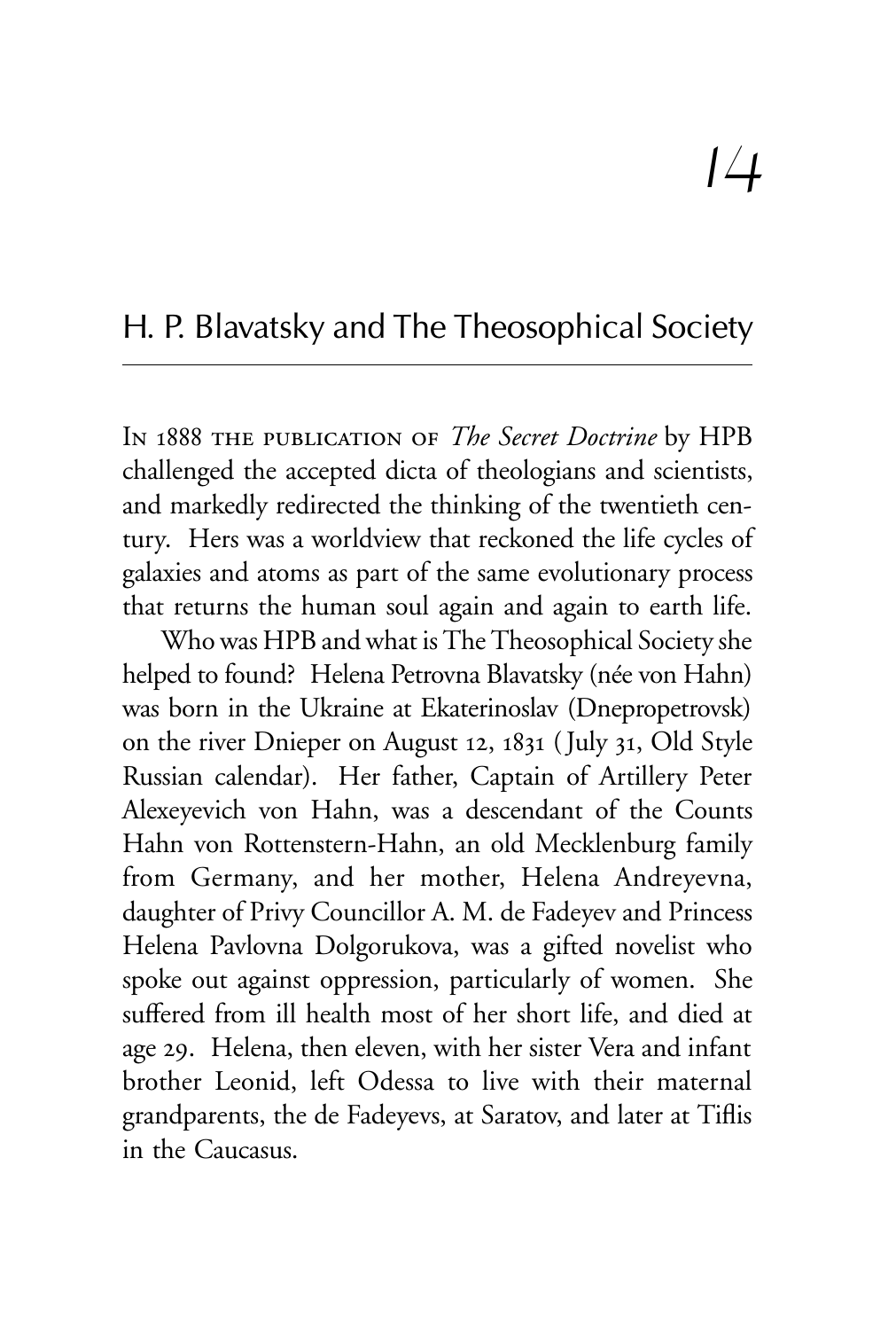#### 146 / To LIGHT A THOUSAND LAMPS

Mme. de Fadeyev was a woman of rare wisdom and scholastic attainment, a botanist respected throughout Europe, versed in history and the natural sciences, including archaeology. Her unusual endowments of mind and spirit, plus an extensive library at the Fadeyev home, nurtured and fortified Helena's determination to find truth for herself, whatever the risk. Married in 1849 in name only to Nikifor Blavatsky, a man more than twice her age, Helena ran away after three months, gaining the freedom she longed for. Then began years of seemingly restless wanderings and travels over the globe, encounters with the wise and the less wise on every continent. Avidly she sought the Ariadne thread that would lead her to those teachers and life experiences that would sharpen her intuition and enlarge her compassion.\*

During this period HPB was being trained and prepared to lead a spiritual movement that would shake the tree of orthodoxy to its roots, and at the same time direct public attention to the fruits of the *tree of life* that could be won by all sincere seekers willing and ready to undergo the required discipline.

HPB was in Paris in 1873 when her teachers ordered her to go to America and begin her work. She left immediately and arrived in New York City on July 7. In October of the following year she met Henry Steel Olcott who had been

<sup>\*</sup>See *HPB: The Extraordinary Life and Influence of Helena Blavatsky* by Sylvia Cranston, 3rd rev. ed.; *H. P. Blavatsky and the Theosophical Movement* by Charles J. Ryan, 2nd rev. ed.; H. P. Blavatsky, *Collected Writings,* 1874-1878, ed. Boris de Zirkoff, 1:xxv-lii; and *H. P. Blavatsky*, *Tibet and Tulku* by Geoffrey A. Barborka, pp. 6-41.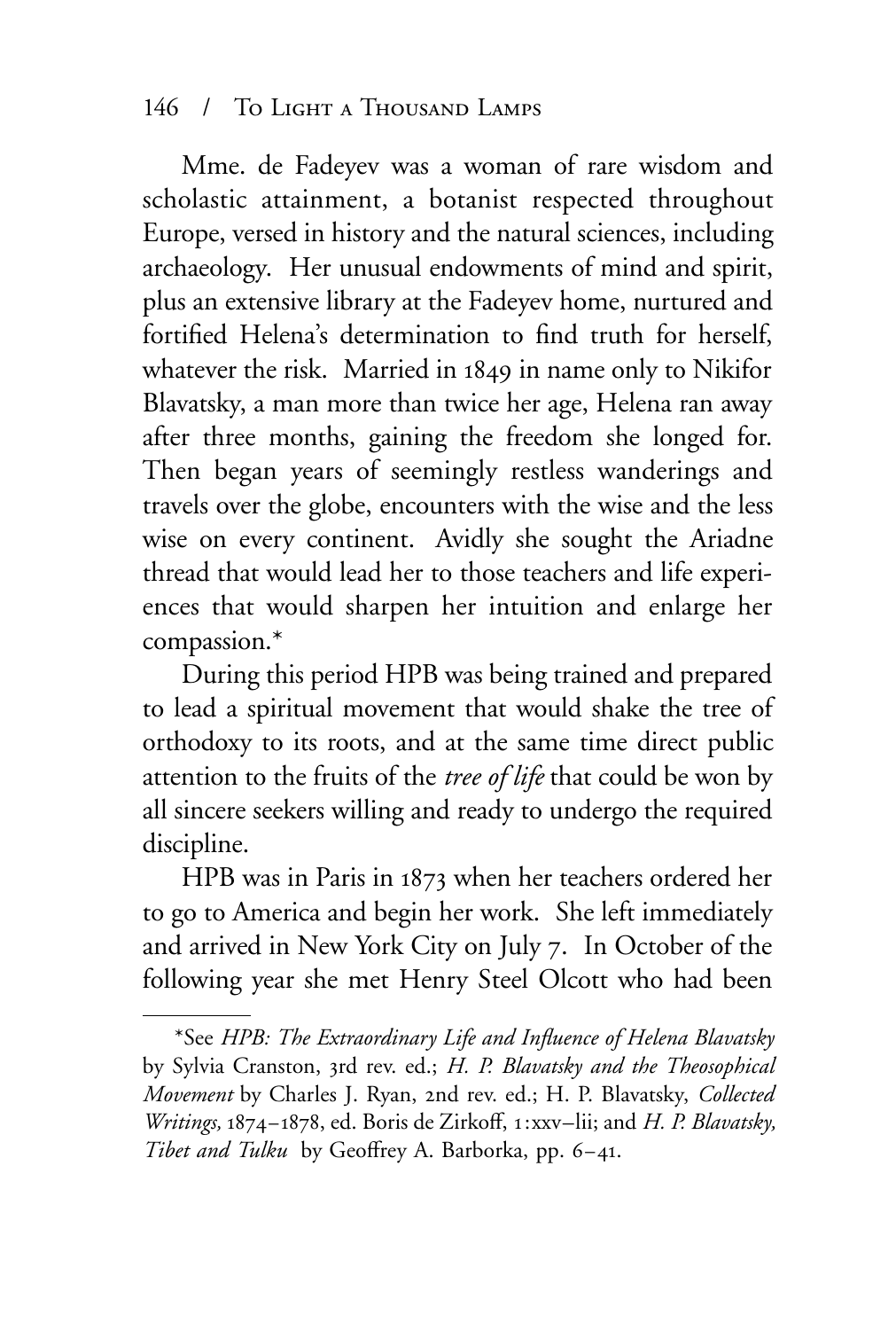sent by the *Daily Graphic* to the Eddy homestead in Vermont to investigate the phenomena that were reportedly happening there. The two of them were to work closely together in the formation and development of The Theosophical Society.

Exactly two years after coming to America, HPB received further orders, as she noted in the first of her ''Scrap Books'':

*Orders* received from India direct to establish a philosophico-religious Society & choose a name for it — also to choose Olcott. July  $1875.*$ 

So it was that on September 7, 1875, at her residence in New York City, HPB hosted a small group of spiritualists, kabbalists, physicians, and lawyers — all of them fascinated by the ''occult'' or hidden side of nature — to hear a lecture by George Henry Felt on ''The Lost Canon of Proportion of the Egyptians.'' During the course of the evening, the idea of forming a Society for this kind of study was proposed. The sixteen or so desirous of joining met the following and subsequent evenings to formalize their intent. By October 30th a Preamble and Bylaws had been agreed upon and printed, with the objects of the Society, ''to collect and diffuse a knowledge of the laws which govern the universe." On November 17, 1875, an Inaugural Meeting at Mott Memorial Hall in New York City launched The Theosophical Society with an address by its President-Founder, Henry S. Olcott. The name ''theosophy'' had been adopted be-

<sup>\*</sup> The Golden Book of The Theosophical Society: 1875-1925, p. 19; H. P. Blavatsky, *Collected Writings* :.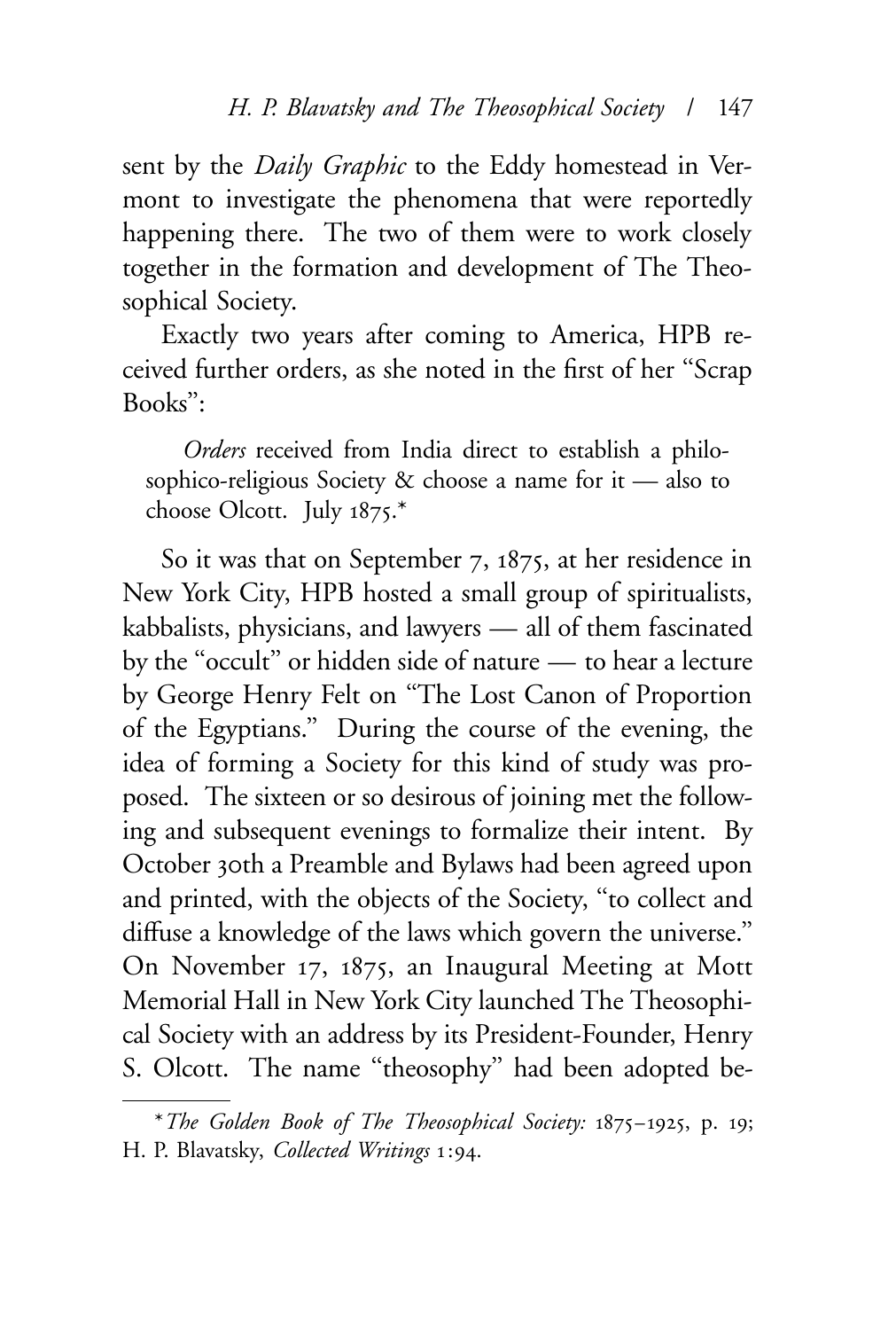cause it best described that philosophico-religious system which conceives of the Divine as emanating itself in a series of progressions, and also recognizes the human soul as being capable of attaining mystical and spiritual illumination. The brotherhood ideal was not explicitly stated, but was implicit in the Preamble which affirmed that membership was open to all, regardless of race, gender, or creed.

In 1875 The Theosophical Society was a completely unknown venture. No one realized, except perhaps those who were behind the Movement, what the long-range effect would be of that small handful who dared to form a body that would seriously investigate the inner laws that move and sustain the outer physical universe. While the reception given to her teachings was remarkable for that era, HPB had nonetheless to face strong opposition among scholars, scientists, and theologians, not to mention the popular press. To many she was an iconoclast of a stature they could not comprehend — here was a woman of fearless purpose, toppling every sacred cow, not only in her large two-volume work, *Isis Unveiled* (1877), but also in a spate of newspaper and magazine articles. They couldn't believe that she wasn't out to destroy the living message of the world's religious teachers or the proven facts of science. On the contrary, her purpose was simple and direct: to inveigh against everything of a dead-letter and hypocritical nature, while opening wide the windows of closed minds to the invigorating breezes of independent thought and a philosophy of cosmic dimension.

To better appreciate who Helena Blavatsky was, we must view her as the bearer of a message, spokesman for those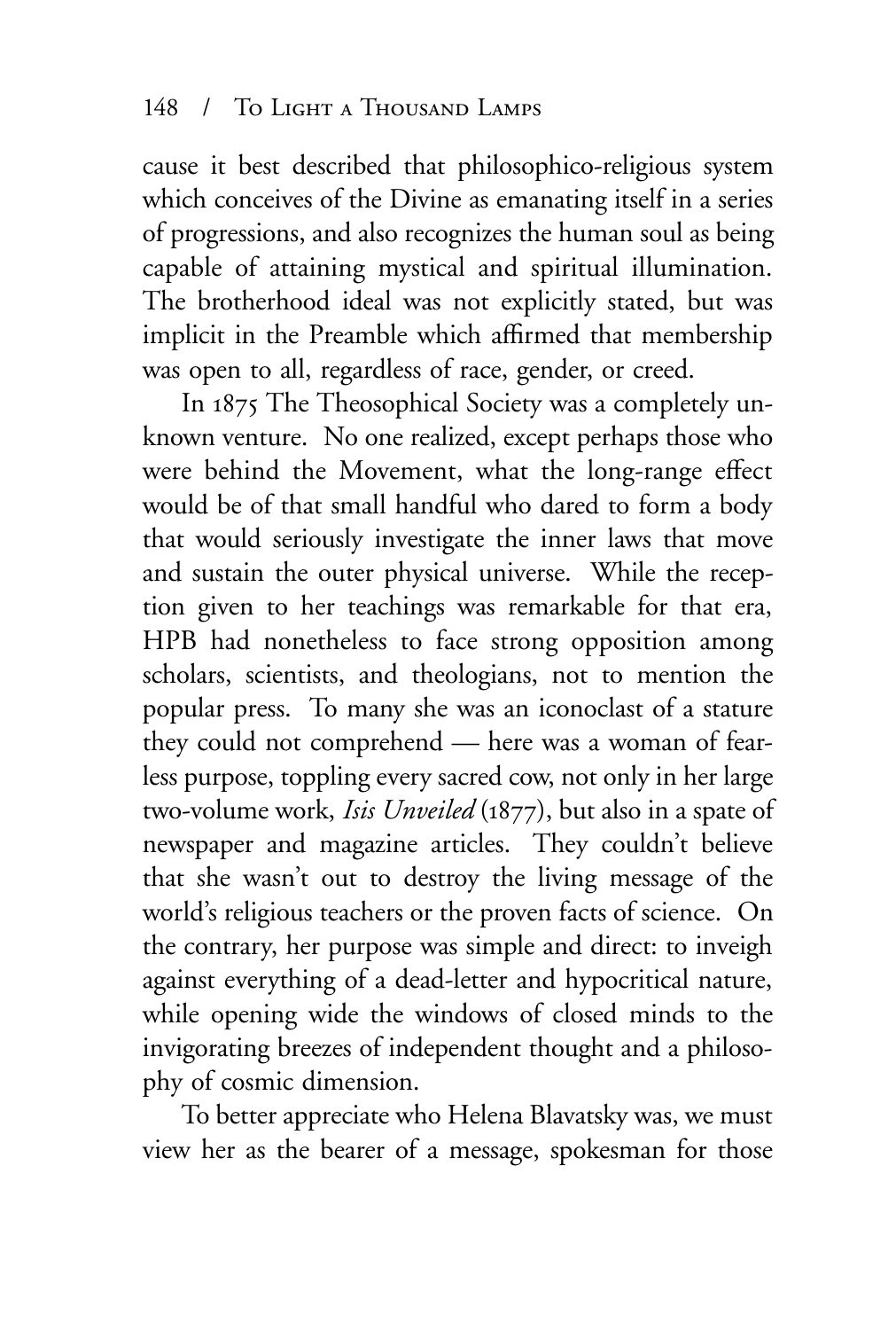wiser than she, members of a brotherhood of guardians and protectors of humanity who hold in trust the truths about man's spiritual origin and destiny — truths which are given out when the call from the hearts of men and women is importunate enough to draw forth a further unveiling of nature's hidden lore. Prior to 1875 the Western world was scarcely aware that advanced human beings existed, despite the fact that in India, Tibet, China, and the Near East, legend and scripture testify to an association of sages who from time to time send out one of their number to live and work among this or that people. To become worthy to be taken in hand by a guru or teacher was held as the highest spiritual boon, and many an aspirant for chelaship would strive for years, without any sign of recognition, to prepare himself by purification and self-abnegation to be accepted for training. All of this was typically Eastern in atmosphere and practice.

Then, with the coming of HPB to America, everything changed. The cycle was evidently ripe for the Mahatmas (variously called Adepts, Masters, or the Brothers) to make themselves and their spiritualizing work for humanity more generally understood. The Theosophical Society was inspired by two Mahatmas whose chiefs had searched the globe for nearly a century before finding one who could be trained to receive and transmit the teaching; and, what is more, who could and would willingly bear the karma of enlightening a world heavily steeped in pride of material accomplishment.\* These two, later known as M and KH,

<sup>\*</sup>See *The Mahatma Letters to A. P. Sinnett*, Letter xxv1, p. 203.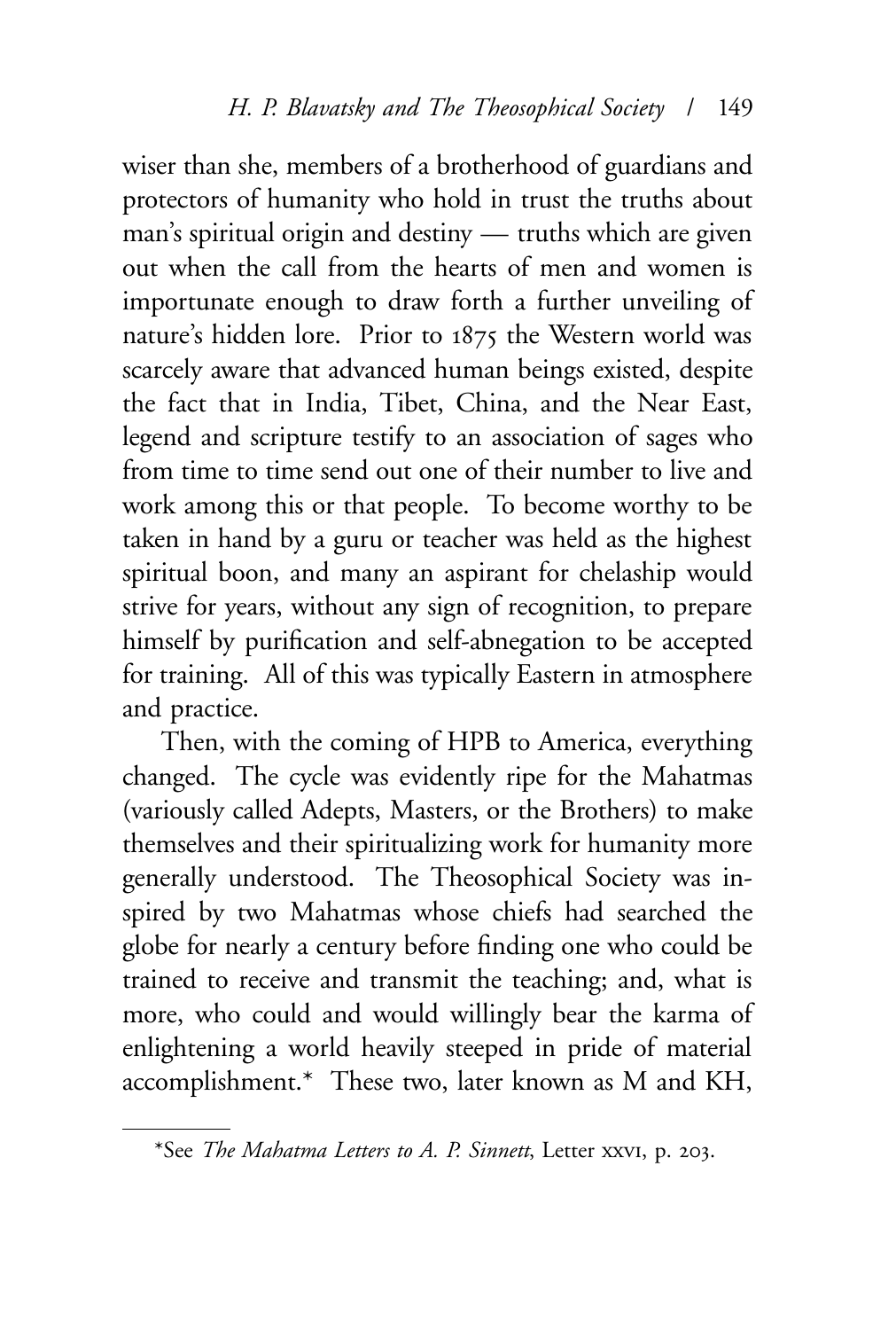went to their Chief and said: Let us try and see if we cannot bring about a center of effort and inspire a few individuals who will work for the enlightenment of mankind. The Chief was doubtful, but agreed to let them try. They did not look for perfect people. Had they waited until HPB, Olcott, Judge, and others who wanted to help had become perfect, The Theosophical Society might never have been born. The wonder of it is that those early theosophists had the courage to support an ideal that was seemingly beyond realization: to establish a nucleus of men and women who would give their finest energies to furthering the ideal of universal brotherhood.

Almost immediately after public disclosure of their existence, Masters and Adepts, under various initials and names, became the talk of theosophists and their contemporaries. Inevitably, people with little or no knowledge of what discipleship entails wanted personal contact with the Brothers. For many, this was a natural and spontaneous outpouring of love and esteem for those great beings who imbodied all that they aspired to be. Some, no doubt, simply wanted to be special. Others reacted with scorn and ridicule; little did they realize what profound compassion moved these friends of mankind. HPB came to regret that she had ever allowed ''phenomena and the *Masters*'' to become public knowledge (*Blavatsky Letters*, p. 97). After a relatively few years, the Masters withdrew from outer contact with the Society, yet retained the link inwardly with HPB and with the heart of the Movement, to remain the guiding inspiration of subsequent generations of seekers.

Today the subject of Mahatmas and their direct or indi-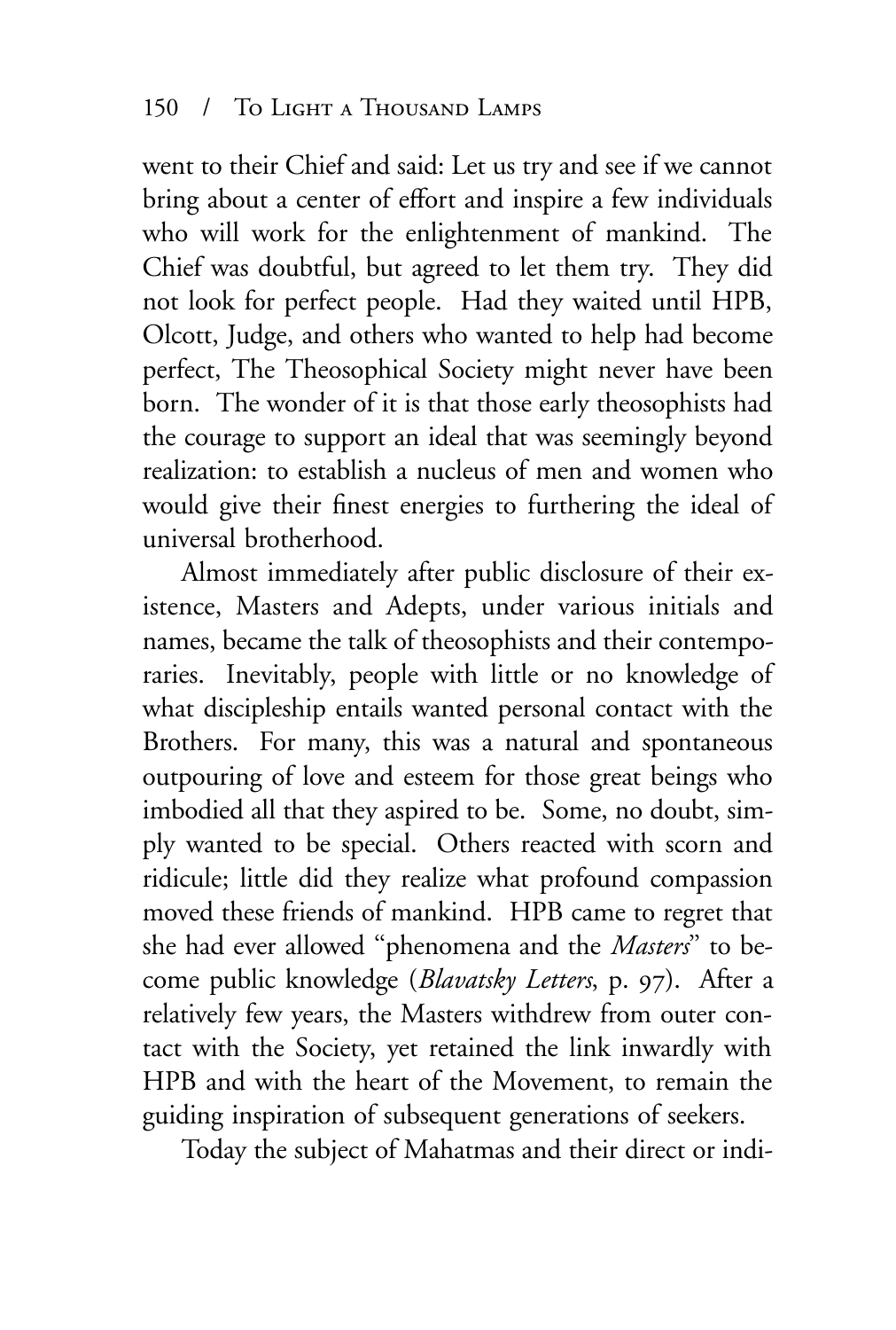rect influence on individuals or groups, and on humanity as a whole, is again to the fore. Many theosophists prefer to say as little as possible about Masters and about Śambhala, in order not to desecrate further what is inexpressibly sacred, although they clearly acknowledge HPB and her teachers as the source of theosophy and its ideals.

Assuredly the Masters are behind every truly unselfish effort to lift the burden of sorrow and ignorance from mankind, and the theosophical movement is not the Brotherhood's only source of ''building stones.'' ''The sun of Theosophy must shine for all, not for a part,'' wrote M to A. P. Sinnett early in 1882. "There is more of this movement than you have yet had an inkling of, and the work of the T.S. is linked in with similar work that is secretly going on in all parts of the world. . . . You know K.H. and me — buss! know you anything of the *whole* Brotherhood and its ramifications?'' And M reminds Sinnett that he ''ought to have learned by this time our ways. We *advise* and never *order*. But we *do* influence individuals.''\* It is not for us to put enclosures around the Masters even in thought and, whether consciously or unconsciously, try to decree what their work is and what it is not, and how or whom they will inspire or influence. Equally must we be careful not to prejudge anyone and automatically dub him a pretender because he professes to be the ''mouthpiece of Mahatmas," or to receive "messages" from Morya, Koothoomi, or Djual Khool.

We should not be astonished at the proliferation of al-

<sup>\*</sup>*The Mahatma Letters*, Letter xLVII, pp. 271-2.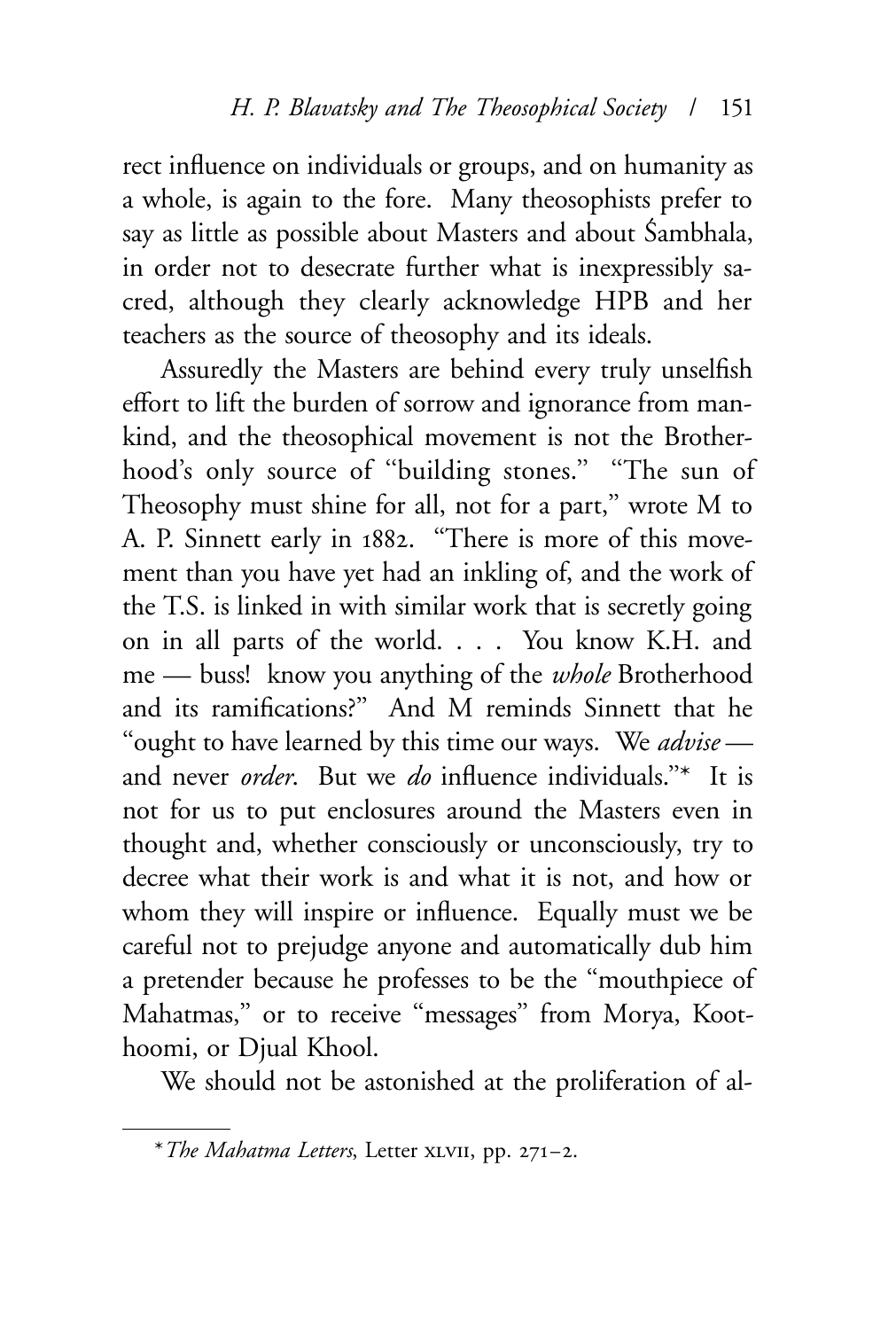leged gurus, avatars, ascended masters, reincarnations of HPB, swamis, and messengers. A number of people have taken the Masters' teachings and created from them a fantasy of psychic imagination, a travesty of theosophy. Yet it seems incredible, with the publication of the original letters of the Mahatmas to A. P. Sinnett and others, now readily available in libraries and bookstores, that so much notice is taken of counterfeit mahatmas and messengers who trade on the anxieties of the times and the vulnerability of the innocent whose very sincerity makes them easy prey. It would be farcical were it not so tragic, with lives scarred by the betrayal.

At the same time, neither the Masters and their letters, nor *The Secret Doctrine* or any of HPB's writings, are the basis of a creed or ''bible.'' The Theosophical Society has no articles of belief, no dogmas; freedom of inquiry, of aspiration, of self-evolution, is its watchword. HPB made it clear over and over again that what she was bringing was a portion only of the eternal wisdom-religion; that she was a transmitter of that which she had received. Through her titanic genius she gave it forth in the best way she could, but she didn't claim that every word was sacrosanct. She laid these truths before us, saying, after Montaigne, ''I have . . . brought nothing of my own but the string that ties them'' — cut the string up, if you will, but you cannot destroy truth.\*

Inevitably HPB had many detractors. For example, in 1885 the Society for Psychical Research (SPR) published a

<sup>\*</sup>Cf. *The Secret Doctrine* :xlvi.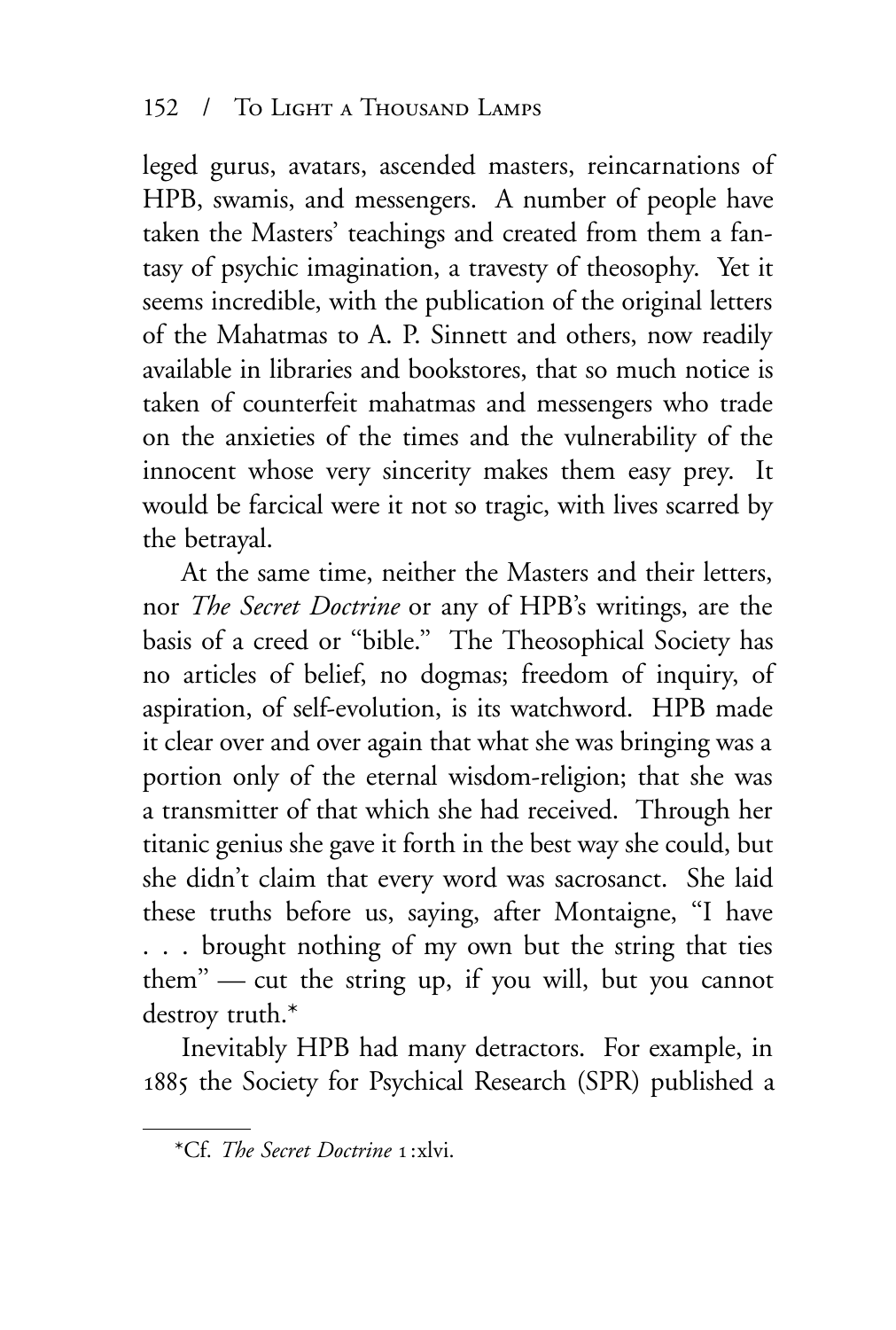report by Richard Hodgson, stating that HPB had written the letters from the Mahatmas\* herself, and the SPR concluded that HPB was ''one of the most accomplished, ingenious, and interesting impostors in history.''† Over the years friends and supporters of HPB had time and again sought a retraction, but to little avail. Then in 1986, "impelled by a strong feeling of the need for JUSTICE," Vernon Harrison, Ph.D., handwriting expert and longtime member of the SPR, published a critique of the Hodgson Report titled: ''J'Accuse: An Examination of the Hodgson Report of 1885," followed in 1997 by "J'Accuse d'autant plus [I accuse all the more]: A Further Study of the Hodgson Report.'' Over a period of some fifteen years, Dr. Harrison had made an exhaustive study of the handwritings of the Mahatmas' letters and found the Hodgson Report to be ''badly flawed and untrustworthy'' and that there was ''no evidence of common origin between the 'KH', 'M', and 'HPB' scripts."# Yet in spite of the attacks on her character by Hodgson and others, HPB continued to write what was to become *The Secret Doctrine*.

In 1886 HPB issued a powerful statement in which she clarifies what the original program of The Theosophical

‡Dr. Harrison's critiques have been issued in one volume with full color plates under the title: *H. P. Blavatsky and the SPR: An Examination of the Hodgson Report of 1885*, Theosophical University Press, 1997.

<sup>\*</sup>This collection of holographic letters was presented in 1939 by Sinnett's executrix, Maud Hoffman, to the British Museum (now British Library) where they can be viewed by the public.

<sup>†</sup>Cf. *Proceedings of The Society for Psychical Research*, London, England, Part IX, December  $1885$ , pp. 201-400.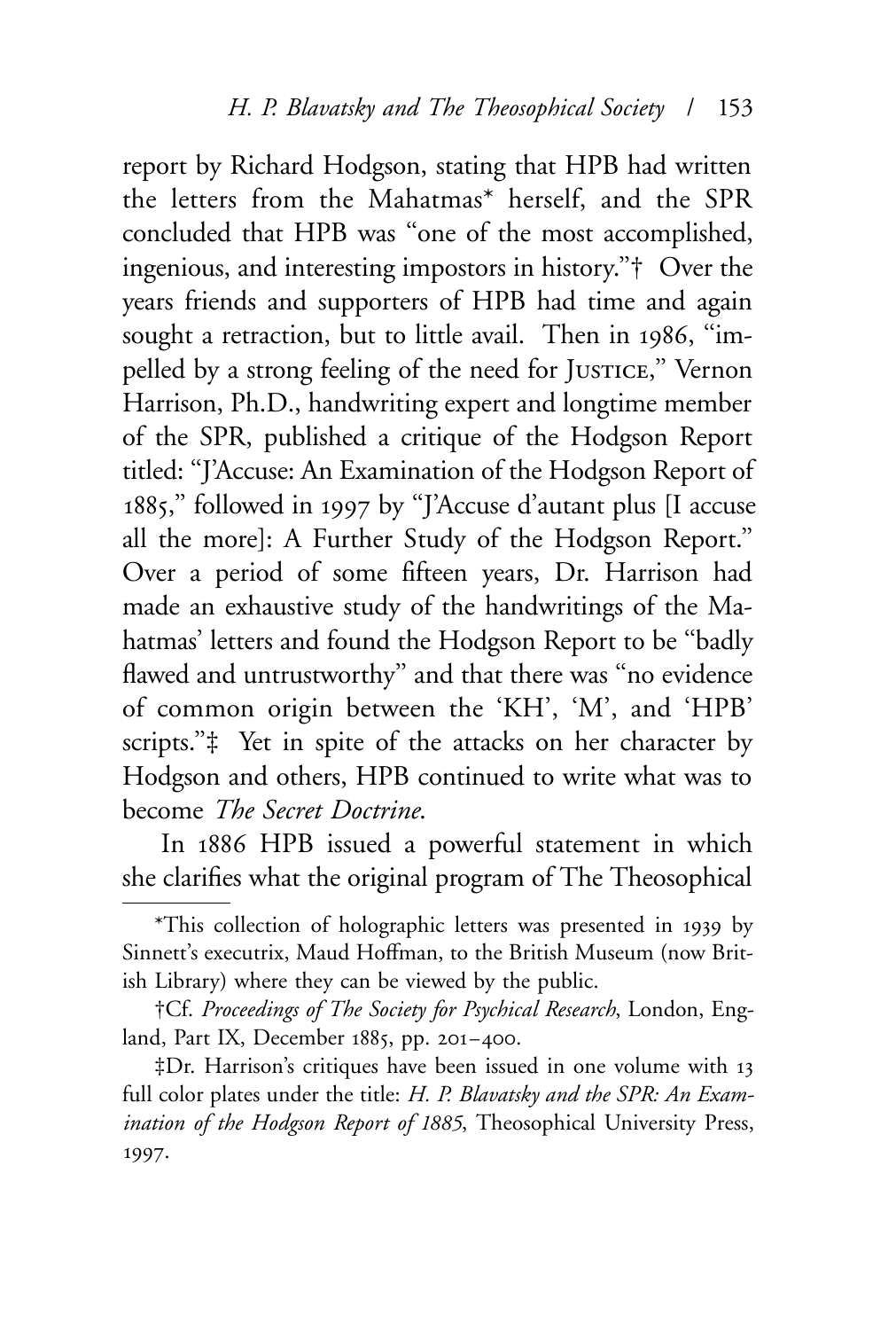Society was and remains today. Therein she says that the founders ''had to oppose in the strongest manner possible anything approaching *dogmatic faith and fanaticism* belief in the *infallibility* of the Masters, or even in the very existence of our invisible Teachers, having to be checked from the first."\* She and Olcott weren't told what to do, but they were distinctly told what *not* to do; in particular, they should never permit The Theosophical Society to become a sect: dogmatic in thought and dogmatic in deed. The strength of theosophy is that there is no teaching that anyone has to believe before he can participate actively as a member or supporter of The Theosophical Society. The one requirement is that he accept the principle of universal brotherhood as of great validity and a power in his thinking and acting. He may remain a Buddhist, a Christian, a Zoroastrian, an atheist, or whatever: ''The greatest spirit of free research untrammeled by anyone or anything, had to be encouraged.''†

This original program is imbodied in the objectives of The Theosophical Society which, however worded, remain in principle as follows: to diffuse among men a knowledge of the laws inherent in the universe; to promulgate the knowledge of the essential unity of all that is, and to demonstrate that this unity is fundamental in nature; to form an active brotherhood among men; to encourage the study of ancient and modern religion, science, and philosophy; and, to investigate the powers innate in man.

<sup>\*</sup> The Original Programme of The Theosophical Society, p. 6; reprint, H. P. Blavatsky, *Collected Writings* 7:148. †Ibid.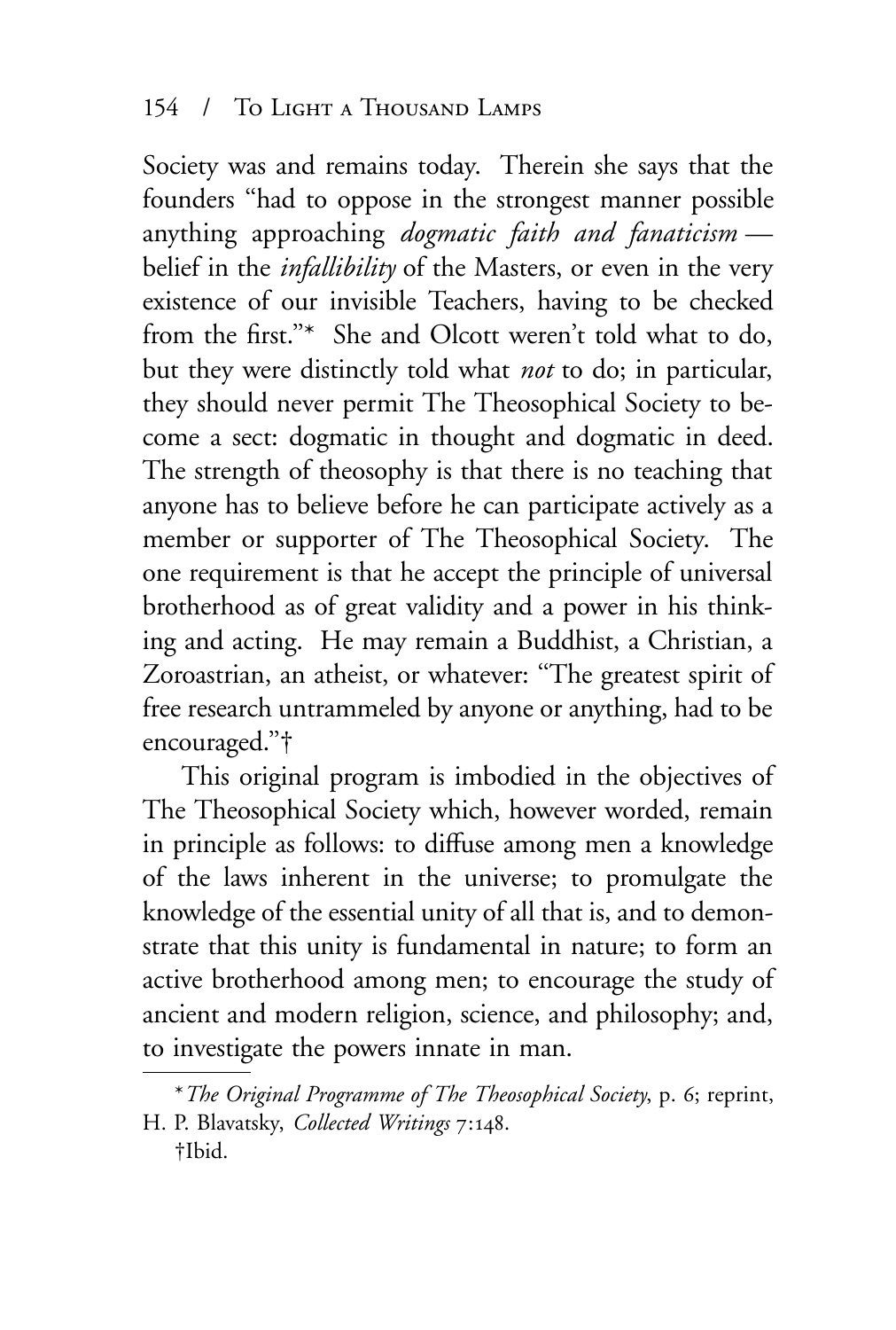A study of the religious and philosophical scriptures releases a flood of ideas because, when we look into the sacred writings of world civilizations from the expanded perspective that theosophy provides, we discern the one universal wisdom expressed in many forms. Familiarity with the traditions and scriptures of earlier peoples also helps us maintain a sense of proportion. We come to appreciate that this grand universal system of truths is the common inheritance of mankind, but that periodically it finds a ''unique'' expression in order to meet the specific needs of a given era. This explains why this or that nation or race believes itself to be the ''chosen people'' — it is because at a certain historic period they *were* chosen by the messenger of the time to receive a new light, a new directive for spiritual living.

Note the careful wording of the last objective: the phrase used is ''to investigate the powers innate in man,'' not to *develop* psychic powers. There is a wide difference. We are encouraged to understand ourselves as multifold beings, to study and inquire into the full range of our human potentialities. However, there is a tacit warning here against unnaturally developing powers that could lead to an overemphasis of the psychic and astral aspects of our constitution at the expense of our intuitive and spiritual faculties. HPB came bitterly to regret that she had shown a few trusted ones certain feats of phenomenal power in the hope of demonstrating that there was a world of subtle forces back of the physical one. Today many would like to have such extranormal powers, but how many can honestly say they want to cultivate them from utterly selfless motives? After all, what intrinsic value do these powers have? It is well to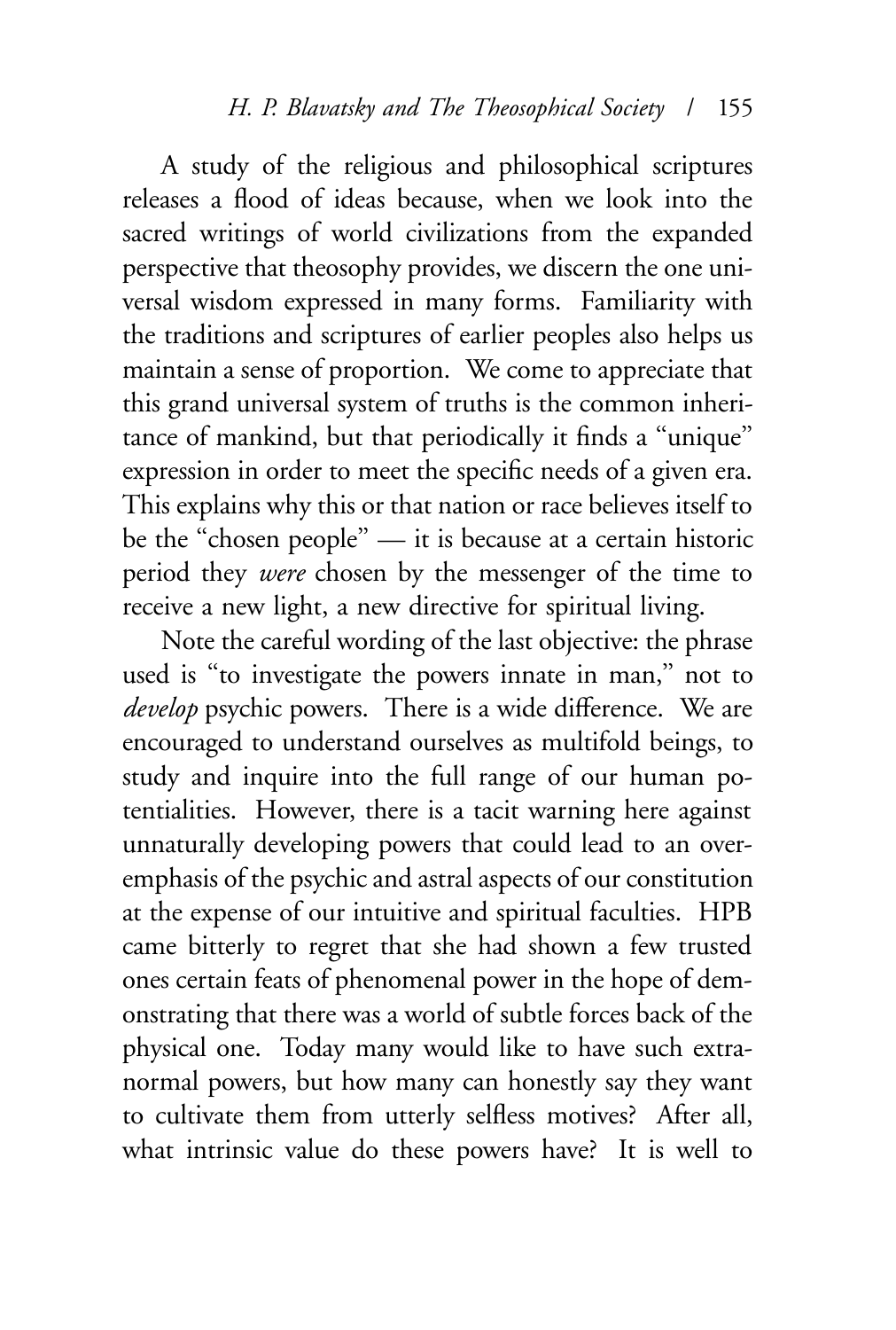examine our motive, to be certain it is truly selfless. We all have too much selfishness in our *spiritual* desires as well as in our material natures, and selfishness in the higher principles is far more tenacious than in the lower nature where it is comparatively easy to overcome.

The theosophic purpose, then, is manifold, and no one was more aware than H. P. Blavatsky of the magnitude of the task before her. She lived and worked in the tradition of those who labor ceaselessly to awaken humanity to its innate grandeur. ''By their fruits shall ye know them.'' With every decade she is becoming more widely accepted as an opener of the gateways of the soul. By her retelling of the archaic wisdom-teachings she revealed the inspired source of the many traditions and scriptures of mankind, and unfolded the wondrous drama of the genesis and evolution of worlds and of man. To many her greatest gift was her pointing once again to the ''path,'' the sacred way of inner mastery — not for oneself, but for the uplifting of all beings everywhere. Her lasting appeal to men and women of compassion is to work actively for the realization of universal brotherhood so that eventually every people, nation, and race will be free to pursue its individual destiny in harmony and at peace with all others.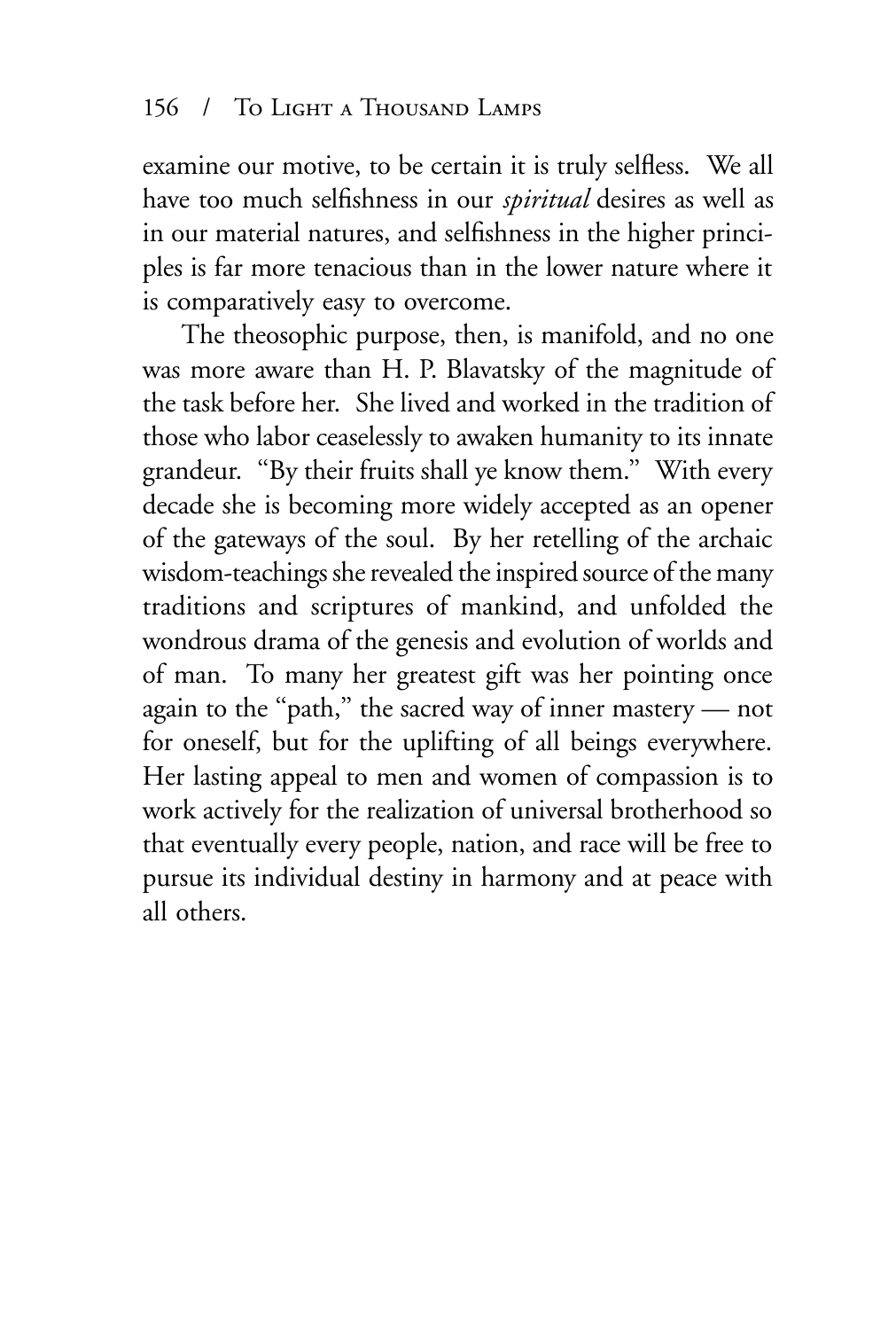# 15

## Who Will Save Us?

THE TWENTIETH CENTURY WITNESSED unspeakable tyrannies of soul and body. It is as though an Armageddon were in process before our eyes, between the altruistic urgings of the heart and the selfish demands of the personal nature, between the creative energies and the destructive, the spiritual and the psychic/material. As evolving beings we either progress or retrogress, there is no standing still; since every moment we are either creators or destroyers, it is essential that periodically we are shocked into a deeper awareness of our divine purpose.

Ideas are more potent than spears or bombs for shaking us out of our lethargy, and what could have been more revolutionary than the revival of ideas long forgotten: of universal brotherhood, of the *oneness* of all life, of divinity rather than matter as the kinetic agency behind evolution? It is these ideas, injected into the thought-consciousness of humanity in the nineteenth century, that slowly and steadily germinated during the twentieth century with mixed results: on the one hand, arousing a fury of reaction from entrenched establishments and, on the other, finding response in the aspirations of earnest men and women of every age and background.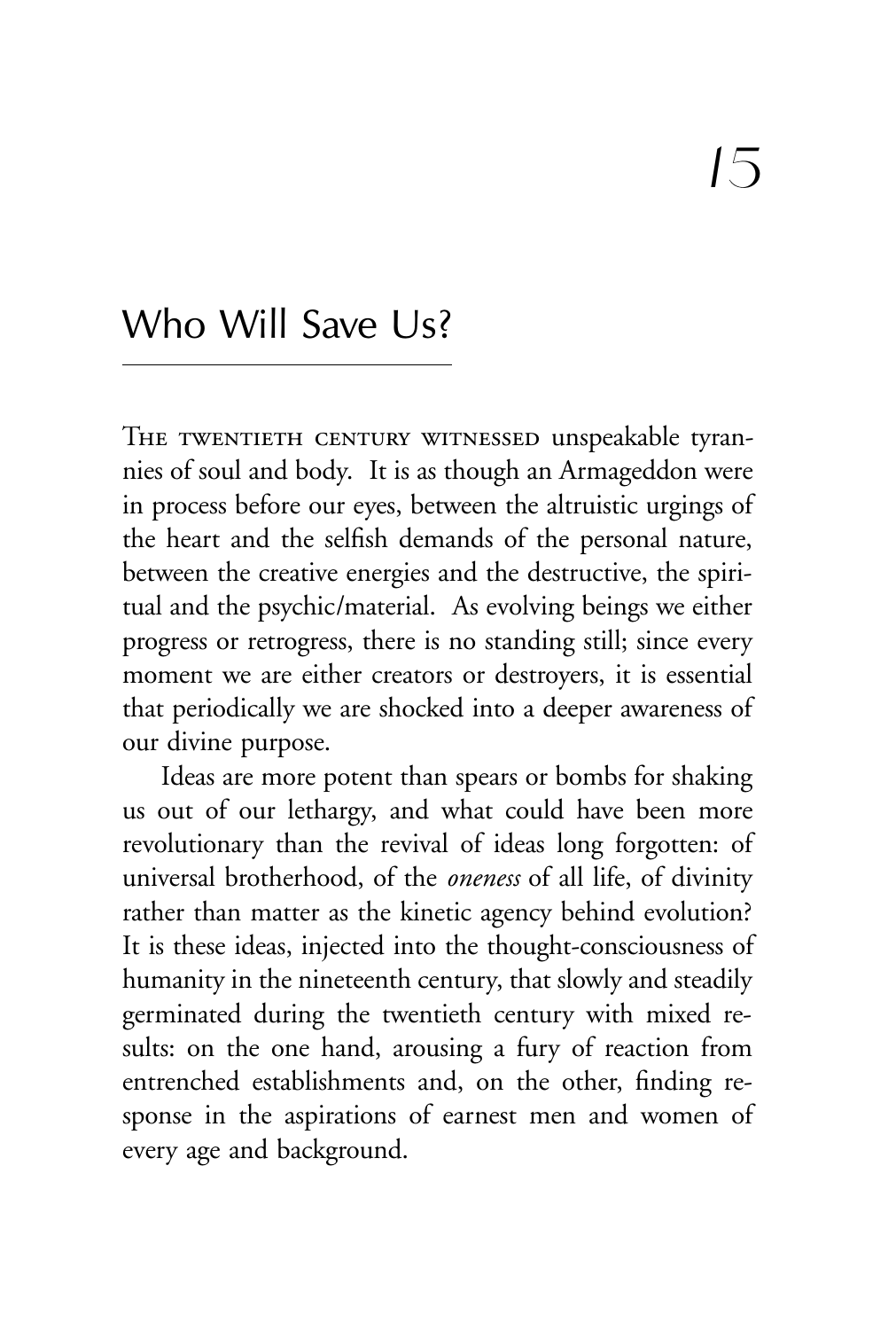#### 158 / To LIGHT A THOUSAND LAMPS

The awful uncertainties of the times are a blessing, in that they impel us to reexamine our thinking and motives and to come to terms with the central issues of life and death, and how best to prepare our children for the world they are inheriting. Science with its ''miraculous pitcher'' of marvels has confirmed our interdependence not only as a humanity but, more importantly, as participants in an ecosphere whose families of entities share in the one life flow. Yet with all our knowledge we have not discovered what we most need: how to live in harmony with ourselves and with one another. As a result, many are despondent, fearful of themselves and of the future, seriously questioning where civilization is heading.

It should not surprise us that various Fundamentalists are urging us to ''believe and be saved'' before it is too late: for the ''perilous times'' of which both Paul and Peter wrote are soon to come, when the corrupt and the covetous, the truce-breakers and despisers of all that is good, will walk the land, ''the heavens will pass away with great noise, and the elements melt with fervent heat, the earth also  $\ldots$ ."\* We would do well not to wholly discount such warnings, for no species can escape the consequences of action; certainly not we humans, who should know better than wantonly to violate natural law. Of course, since every living being in the universe is subject to birth and death, and rebirth in a new form, so likewise our present civilization, and our planet and its kingdoms of lives, will eventually disappear after fulfilling their respective life cycles.

<sup>\*</sup>Cf. 2 Timothy 3:1-5 and 2 Peter 3:3-13.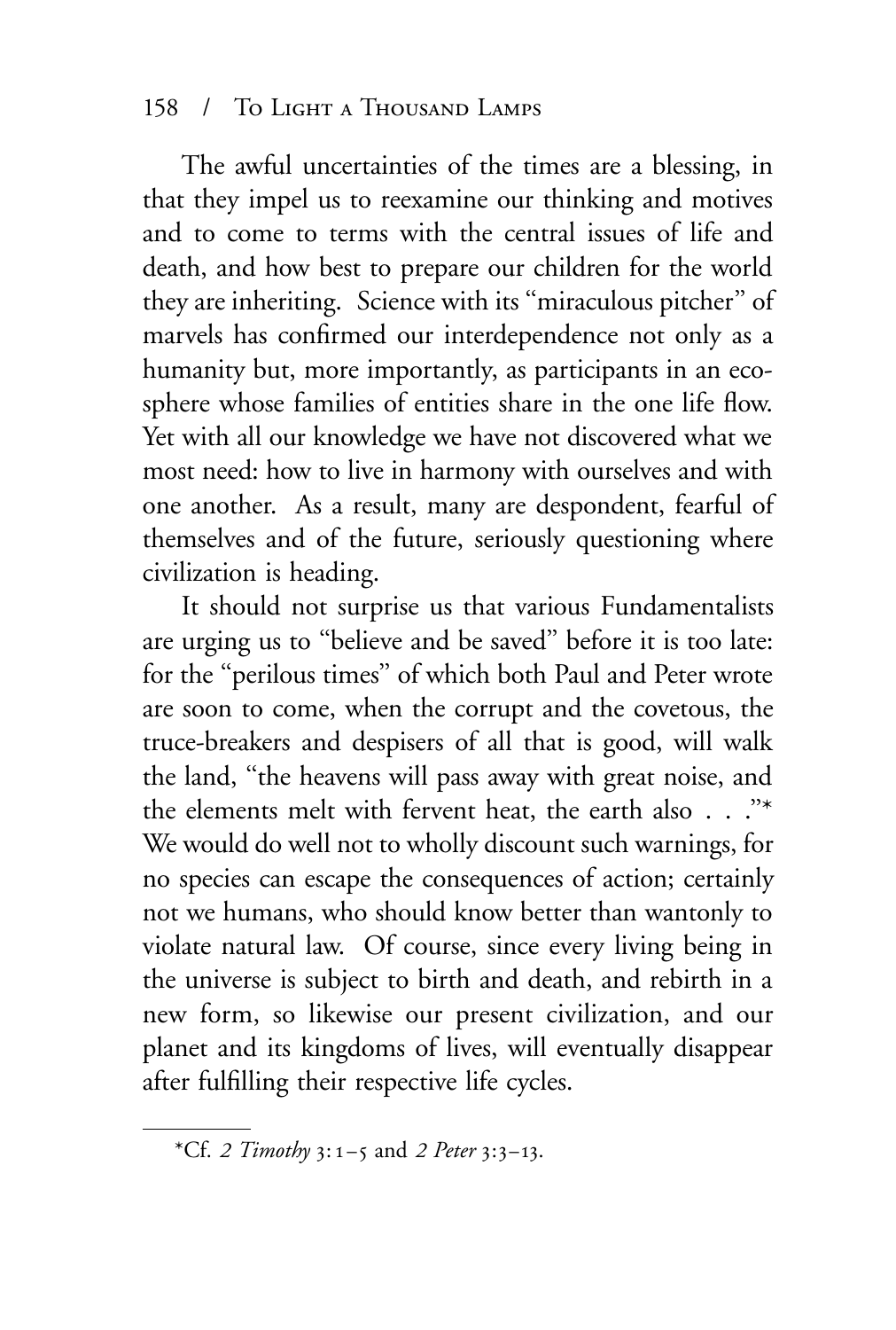The destruction of earth and the retreat of the gods as the human race becomes increasingly matter-bound is a recurring theme in ancient cultures. The narratives vary in externals: in one instance they might refer to an age and a people that have long since vanished or to predictions of what has not yet come to pass. At first blush, the accounts of the cataclysmic destruction of everything are terrifying — whether we ponder the cryptic verses of Nostradamus (1503-1566), the *Book of Revelation*, or other apocalyptic writings. But when we read further in the world's sacred literatures, we discover that the dying of the old cycle is followed in time by the emergence of the new: earth comes forth fresh and without blemish, and a new humanity arises. This is poetically foretold in the Icelandic *Edda*, in the prophecy of Vala, the Sibyl, who forecasts the coming of *Ragnarök* (''doom or return of gods''), with ''sun growing dim, earth sinking, and stars falling,'' accompanied by fire rising high to complete the desolation.\* At length, another earth rises from the waters, the eagle flies, and gods again decree peace in the land and what is to be held sacred.

A like pattern of decline, death, and renewal is seen in the discourse among Asclepius and his friends, attributed to Hermes Trismegistus, the ''thrice-greatest.'' When in the course of time ''all things hostile to the nature of the soul'' have been committed by mankind, earth will ''no longer stand unshaken, . . . heaven will not support the stars in their orbits, . . . all voices of the gods will of necessity be silenced. . . . But when all this has befallen, Asclepius,

<sup>\*</sup>Cf. *The Masks of Odin* by Elsa-Brita Titchenell, ''Völuspá'' (The Sibyl's Prophecy), pp.  $87-100$ .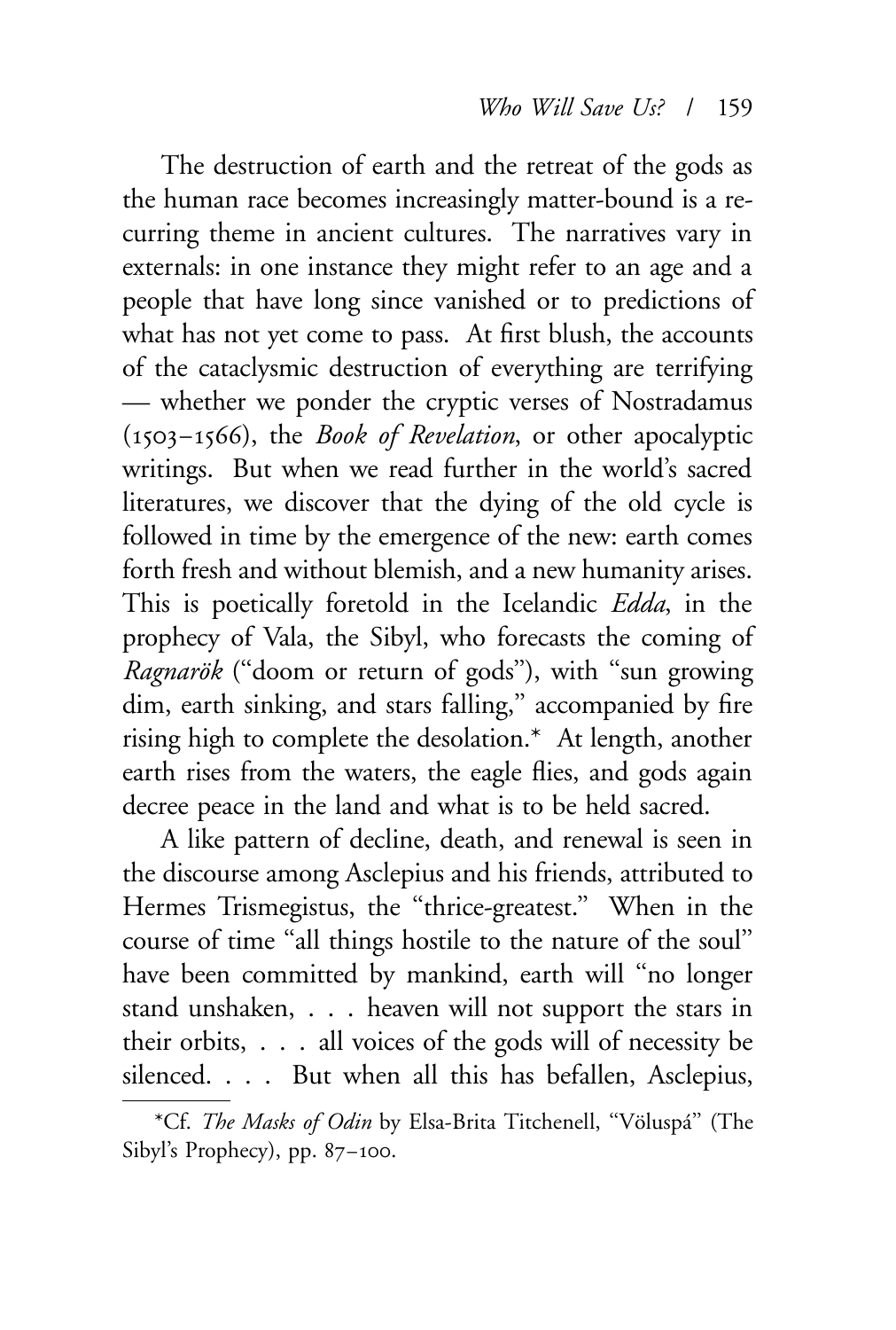then the Master and Father, God, the first before all . . . will stay the disorder by the counterworking of his will.'' He will call back to the path all who have strayed, cleanse the earth of evil, now with flood, now with fire, or again, "expelling it by war and pestilence.'' Then in the process of ages will ''God, the maker and restorer of the mighty fabric,'' make way for ''the new birth of the Kosmos . . . a holy and awe-striking restoration of all nature.''\*

The *Vishnu-Purāna* of ancient India graphically portrays the decline and renewal of humanity and the earth. After detailing the iniquities of mankind ''until the human race approaches its annihilation'' toward the close of *kali yuga,* our present age, it foretells the renovation that will occur when ''a portion of that divine being who exists, of his own spiritual nature, in the character of Brahma, and who is the beginning and the end, and who comprehends all things, shall descend upon earth.'' This is Kalki, the tenth avatāra or divine incarnation, who will be born in the village of Sambhala to destroy all that is false and unrighteous, and reestablish dharma, the law of truth, purity, and duty. Those whose minds will be awakened and changed by virtue of that remarkable period ''shall be as the seeds of human beings, and shall give birth to a race who shall follow the laws of the *K. rita* age (or age of purity),'' known also as *satya yuga* (age of truth).†

According to Brahmanical records kali yuga — lowest of the four ages, and with a life span of  $432,000$  years began in 3102 BC upon the death of Krishna, the eighth

<sup>\*</sup>*Hermetica*, trans. Walter Scott, 1:344-7, "Asclepius — III," §26a.

*<sup>†</sup> The Vishnu Purāna*, trans. H. H. Wilson, 4:224-9, bk. 4, ch. 24.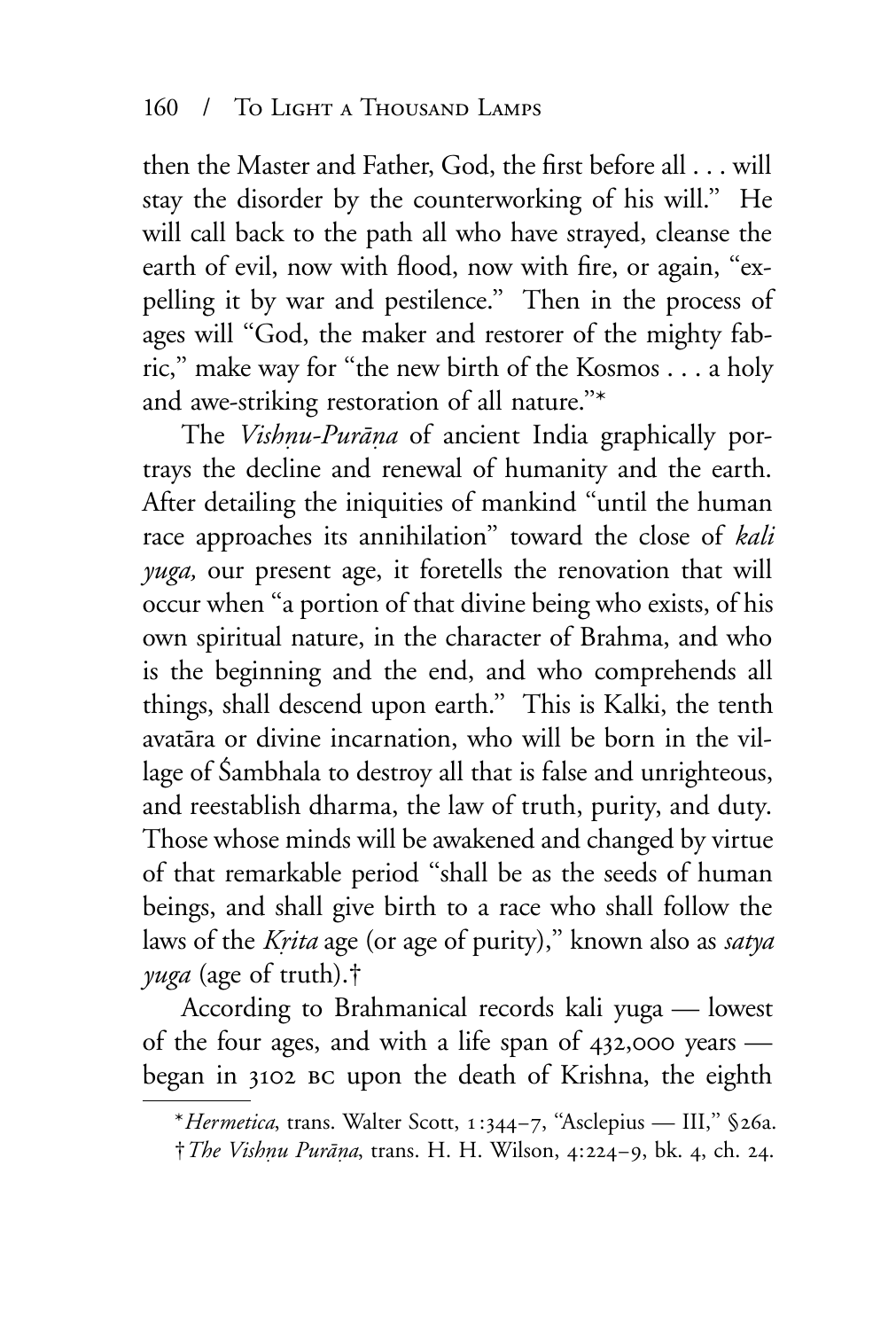avatāra of Vishnu. Presuming that these time cycles are reasonably accurate, this means we have completed only a little more than  $5,000$  years of kali yuga, with some  $427,000$ years yet to run! Moreover, as kali yuga is held to contain but one-quarter of *satya* or truth in contrast to the fourquarters of truth present in the krita age, it looks as though humanity is on a downslide — a most discouraging prospect unless we view our present age within the larger context of the evolutionary cycle of earth. The crucial factor here is that earth and its inhabitants have progressed beyond the halfway point in their evolution; they have completed their downward thrust and, having passed the nadir, if only slightly, have begun the climb upward out of matter toward an ever more refined spirituality. Thus, kali yuga is a minor cycle of descent within a larger cycle of ascent on which we and earth have embarked; in fact, even during our present kali age there occur periods of relative spirituality.

In a letter to Allan  $\Omega$ . Hume written in  $1882$ . HPB's mentor KH explains that when humanity passes the ''*axial point*," the midpoint in its septenary course, "the world teems with the results of intellectual activity and *spiritual decrease*''; and that it is in the latter half of the long evolutionary arc that ''the spiritual Ego will begin its real struggle with body and mind to manifest its transcendental powers.'' He closes his long letter by asking: ''Who will help in the forthcoming gigantic struggle? Who? Happy the man who helps a helping hand.''\* Who, indeed, will lend a helping hand in this contest of ages?

<sup>\*</sup> The Mahatma Letters, Letter xIV, p. 88.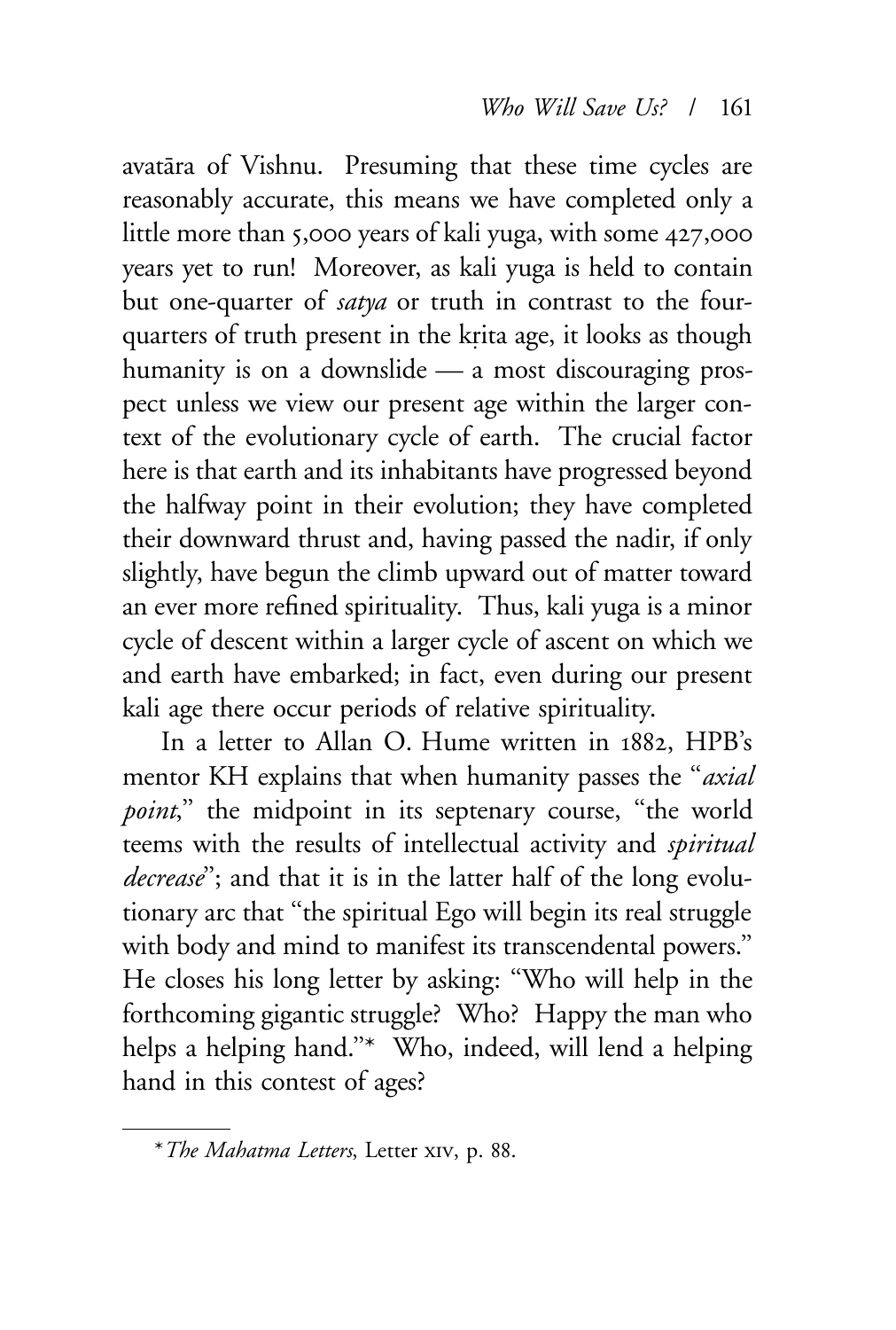#### 162 / To LIGHT A THOUSAND LAMPS

Many today are longing for a savior to put to rout the destroyers and restore harmony and brotherly love among us. As far back in time as legend and scripture record, practically every people has cherished the promise of a Redeemer at the end of the dark age who is to vanquish the evildoers and lead the blameless to an earth made new, a golden age when truth is honored and all life held sacred. The Christian looks to the Second Coming when the ultimate winnowing will occur; orthodox Jewry awaits the Messiah; Parsis count upon Saoshyans to overthrow Ahriman (darkness) and enthrone Ahura Mazda (light). In India similar apocalyptic events surround the avatāra Kalki at the close of kali yuga; Buddhist writings describe a future Buddha, Maitreya, the "Friendly, Benevolent One," leaving the celestial regions for earth in order once again to impart the Dharma (the sacred Law) in its purity; and Tibetan legends tell of the return of the Kings of Sambhala. No two ´ agree on the timing: Oriental peoples placing the event far in the future, while Westerners announce the coming of a Savior or World-Teacher to be practically upon us.

With our foreshortened view of human destiny, due in part to rejection of reincarnation as a valid philosophical hypothesis, it is no surprise that recent decades have seen a rise in the West of a kind of messianism, manifesting in a hysterical longing for some enlightened Personage to rise up and pull our civilization back from self-annihilation.

That teachers and guides are as necessary to our inner development as are loving parents and schoolteachers for children is self-evident, but the other half of the equation is equally relevant. Just as the growing child must be allowed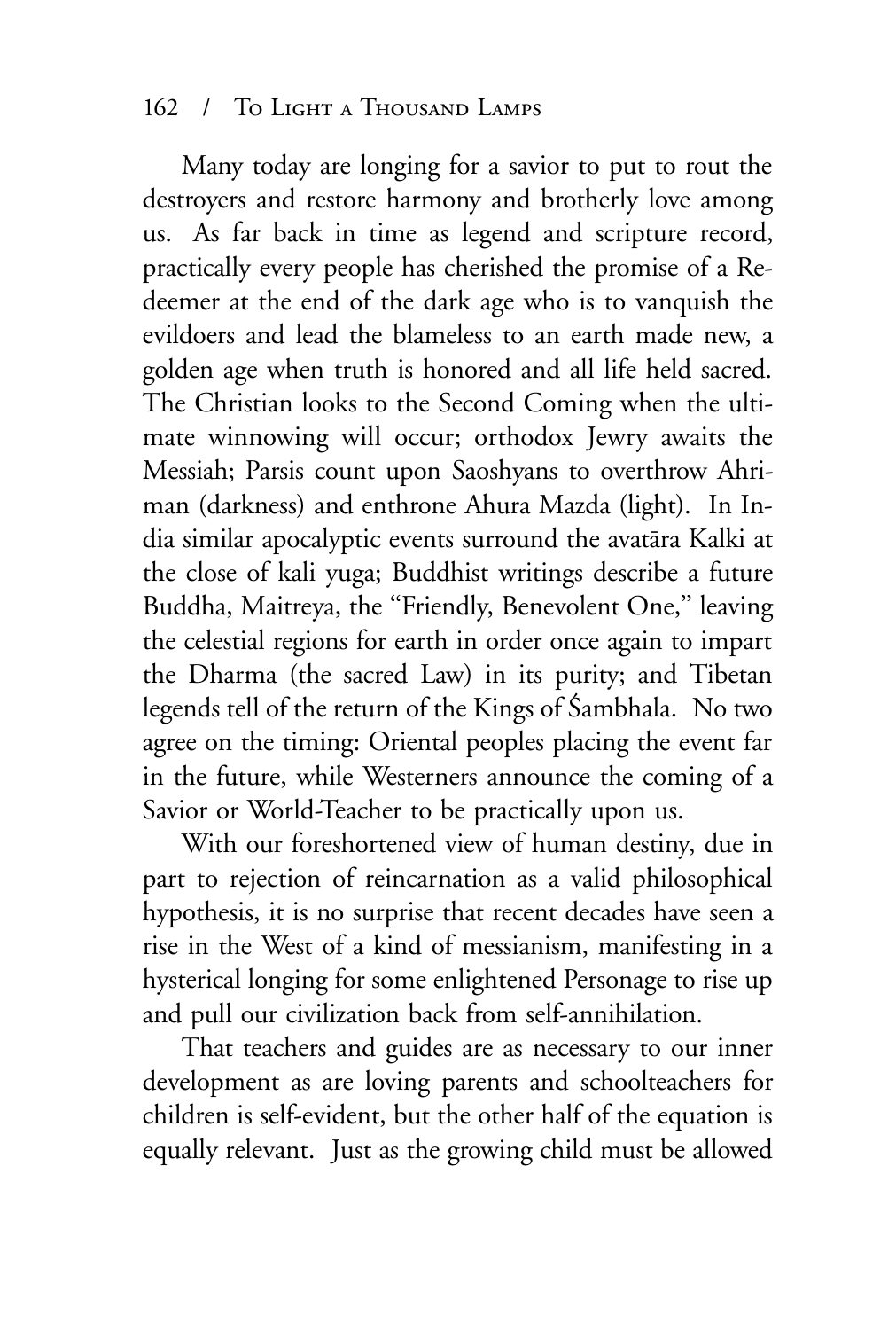to find his or her own strength, so humanity as a whole needs time and space to reach maturity through its own efforts. We are much like the adolescent who rejects the help that is available and then, feeling alienated, seeks foolish and sometimes destructive means to fill the loneliness. In consequence, while there is currently an extraordinary yearning for higher guidance, there is also an astonishing lack of discrimination as to what is sound and what is spurious in matters of the spirit.

Today, the winds of Nārada, agent of karma, are toppling once seemingly impregnable barriers to make way for long-needed changes in individual and national destinies.\* Every nation, race, and people, indeed every human being over the globe, is subject to the bipolar force of Nārada's Siva-energy which destroys that it may rebuild. Upheavals ´ of lesser and greater magnitude occur cyclically to insure the viability of spirit through shedding and renewal of forms. This interplay between light and shadow will continue as long as we are imbodied entities. But there are cycles within cycles, and the growth patterns of humanity reveal long periods of seeming quiescence, punctuated by apparently sudden changes. When such a ''moment'' of destiny has matured, we may have an influx of a new type of humanity on the scene, often accompanied by global disturbances of a physical as well as psychological character.

In minor degree the waning of the Piscean and the dawning of the Aquarian age is such a nodal point, where the struggle between the old and the new is joined. As we

<sup>\*</sup>Cf. G. de Purucker, *Fountain-Source of Occultism*, pp. 689-95.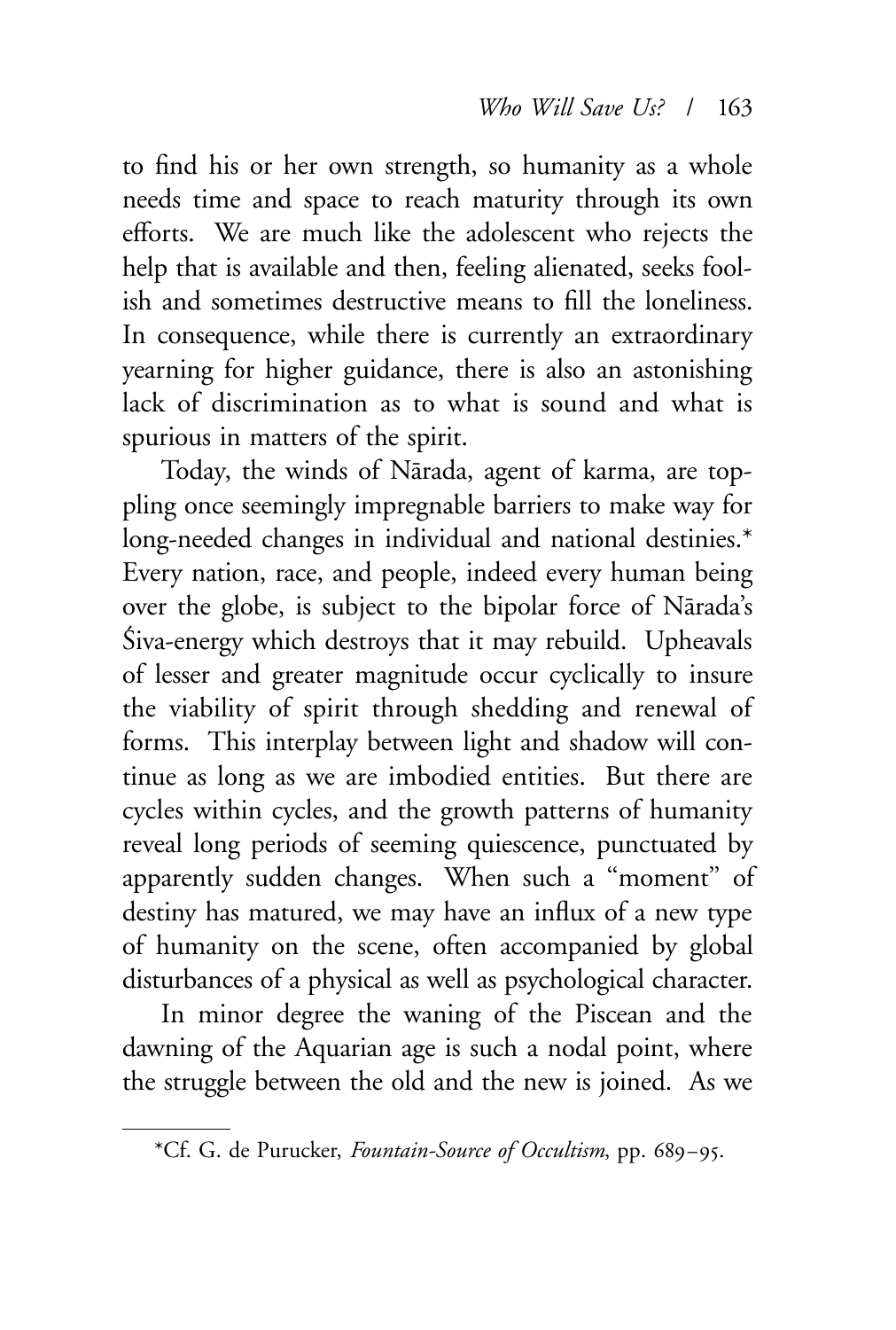are at the intersection of two major astronomical cycles and, possibly, of still longer ones as well, we wonder whether the convergence of these several cycles produces unusually strong "tidal" effects that could allow a huge wave of egos to seek incarnation at this time. Whether the incoming tide brings a resurgence of spiritual values, or an even darker period of human suffering, will depend largely upon the present and coming generations. We humans, individually and collectively as planetary citizens, are being impelled to wake up and reexamine our thinking and behavior; many are turning inward for answers, questioning motives and the why and how of existence.

Wherever we look, we observe the forces of progress and of retrogression vying for dominion of minds and souls. When viewed in isolation this is cause for real concern, but when seen as symptomatic of a much needed harrowing process, we have grounds for hope that the new seeding will germinate in fertile soil. Just as cyclic renewal of forms occurs in every kingdom so that the new flowering can take place, so fresh and dynamic insights into the role and destiny of man and of our cosmic parent can rejuvenate our thought-structures.

For those who have touched the theosophic stream in former lives, but who as yet may be unaware of the responsibility this imposes, such could be the moment of awakening the higher self is waiting for — when once again we inwardly connect up with ourselves and resume the unending quest. From then on our lives take on a new dimension: no longer content to drift, the inner struggle intensifies between our Ariadne self which would lead us out of the maze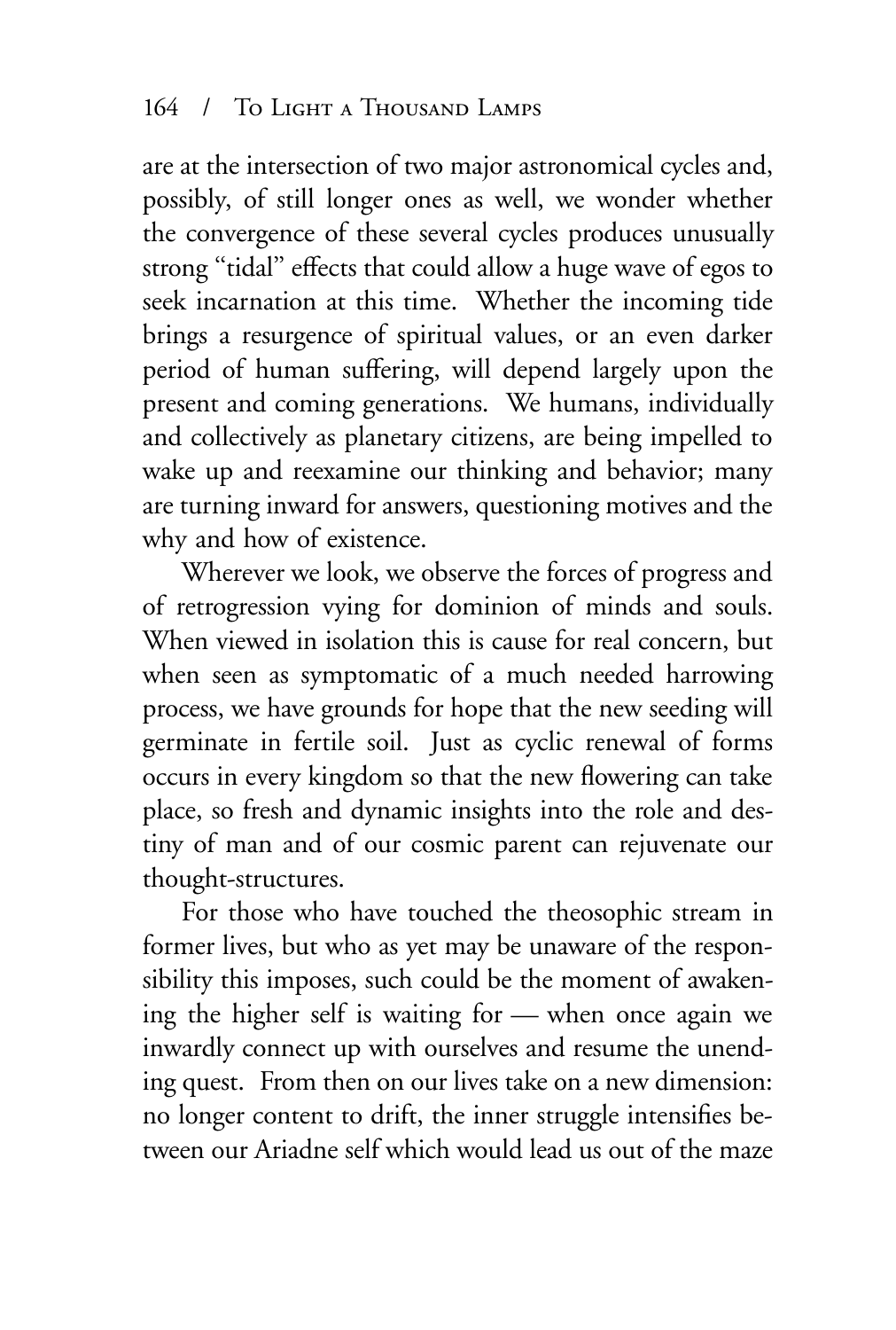of material interests, and our personal self which for a time tries to ignore its guidance. But our Ariadne will never let us quite forget — it cannot, for we are bound to it irrevocably. It is none other than our *sūtrātman*, the "thread of radiance'' that unites us to our god-self. More wondrous still, it also links us to the god-self or ātman of every human being who has ever lived on earth — a cosmic oneness that is beyond the power of man, god, or demon to annihilate.

Not everyone, however, is able to respond constructively to the tumult of change. Many are baffled and, as a result, veer between the secure dogmas of the past and every avantgarde notion that captures their fancy. Where is the saving middle way that will steadily enhance the transmutation process from dependence on external guidance to reliance on the savior within?

It would be a pitiless universe had humanity to wait many thousands of years for the golden age to return before receiving help. Could we see our human evolution from the origins of this earth cycle as in a panorama, we would know that a hierarchy of Compassionate Ones keeps a protective watch over all of earth's children. Aside from their cyclical seeding of the world consciousness with as much of cosmic truth as humanity's karma will permit, periodically they send one or more of their number to incarnate among mankind and enjoin nations and races to live in harmony, order, and peace one with another. To establish a universal brotherhood on earth is their continuing dream. Nor is it an impossible dream by virtue of our common origin in divinity — on this basis we *are* brothers.

By the law of magnetic attraction, when the call from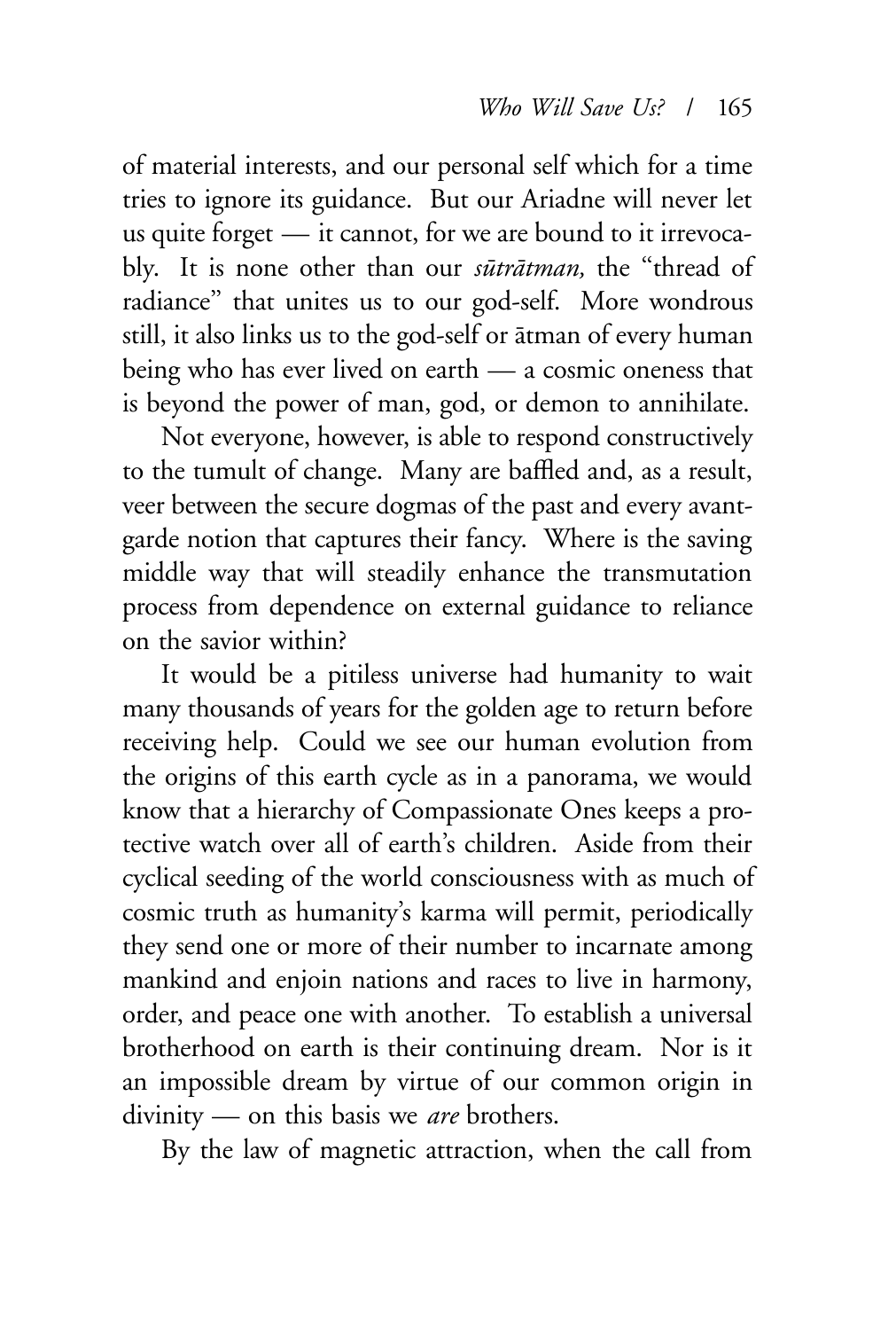awakening minds and hearts is powerful enough a response is forthcoming. ''Ask, and it shall be given you . . .'' But before "asking" too earnestly — wishes do have an uncomfortable way of coming true — perhaps we should ask ourselves some questions: Do we merit the help we seek? Have we done all we can and should do to right the wrongs in our own natures and in the larger arena of world relationships? Further, is our intuition sensitive enough to recognize a true messenger or teacher? Conversely, what certainty is there that a person is what he claims to be, and that his teachings accord with nature and with the primeval truths impressed upon our inmost essence when humanity was young? False prophets are ever present, while those who are genuine often are maligned; it may be only after one of them has left the earth scene that we intuit a great soul has lived among us. Surely a high degree of perception, purity of aspiration, and plain common sense are required.

Out-and-out charlatans represent no lasting threat, for they are spotted fairly soon. It is charismatic figures with their persuasive medley of half-truths who pose the greatest test for their followers — and for themselves. Many of them probably start out with good intent, to bring a message of hope to the millions who are hungering for something more than the tight orthodoxy of credal faiths. A few of them, perhaps after some peak experience or vision, are convinced they have received a "call." This may or may not be the case. Where aspiration is strong and one-pointed, an individual may for an instant open a channel to the light within and undergo a temporary fusion of soul with his higher self. For him the vision is real. The question is: Has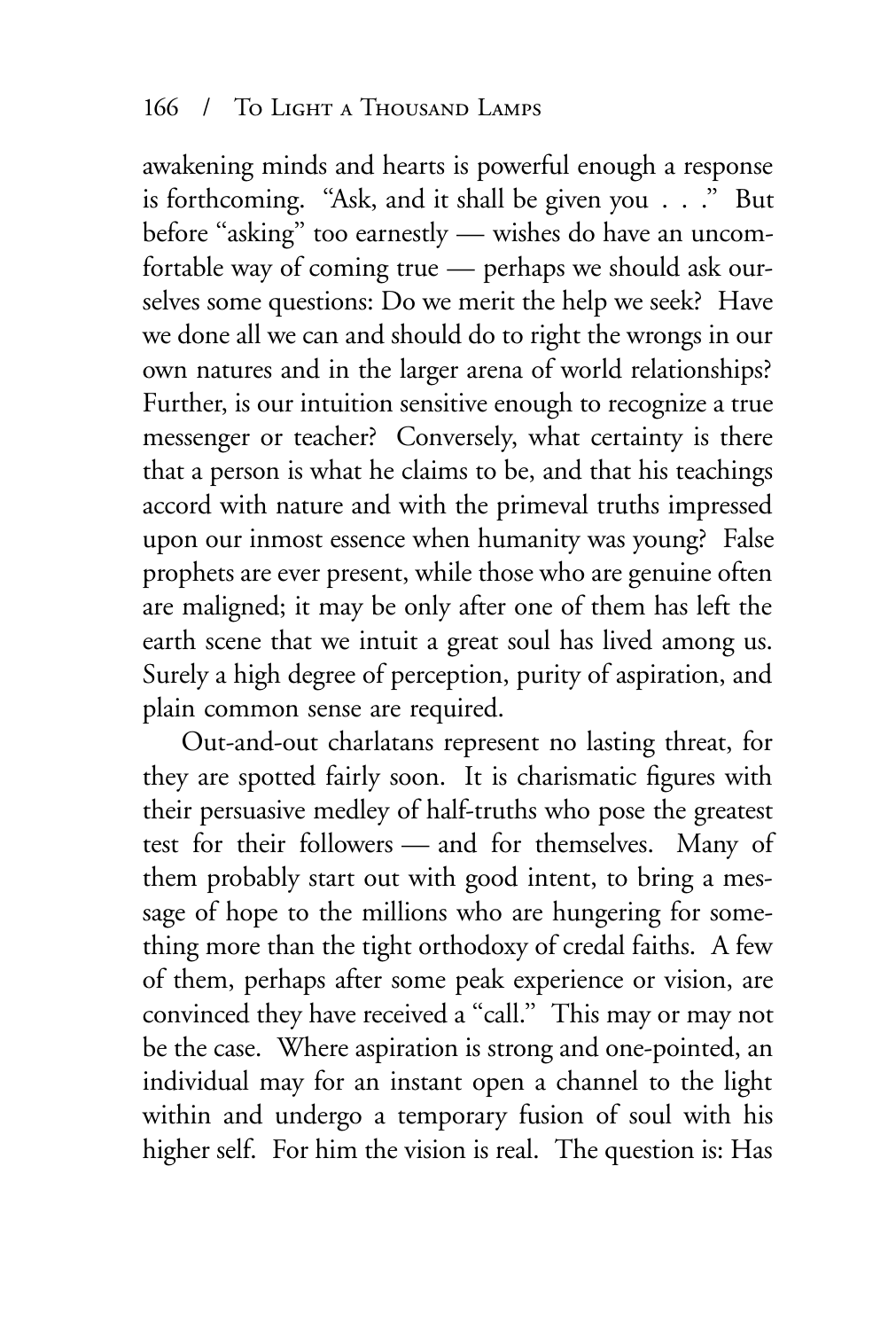there been a corresponding purification of character, a parallel disciplining and control of the passional and mental nature to sustain the vision? Unless he has ruthlessly striven to denude himself of self-pride and greed, the momentary opening to the inner worlds leaves him vulnerable to alien forces from the lower astral realms which, when not controlled by the higher will, may turn demonic.

We recall an astute observation made by William Law  $(1686 - 1761)$ , theosopher, Christian divine, and a profound student of the writings of Jakob Boehme:

Would you know . . . whence it is, that so many false Spirits have appeared in the World, who have deceived themselves and others with false Fire, and false Light, laying Claim to Inspirations, Illuminations, and Openings of the Divine Life, pretending to do Wonders under extraordinary Calls from God? It is this; they have turned to God without turning from themselves; would be alive in God, before they were dead to their own Nature . . .

Now Religion in the Hands of Self, or corrupt Nature, serves only to discover Vices of a worse kind, than in Nature left to itself.\*

Note the phrase: ''they have turned to God without turning from themselves.'' Human nature hasn't changed much over the centuries! How many of those, eager for transformative experiences of a higher order, are willing to take the first steps in self-discipline, much less endure long and arduous training and testing of integrity and motive over life-

<sup>\*</sup>William Law, *The Spirit of Prayer: or The Soul Rising out of the Vanity of Time, into the Riches of Eternity*, Prayer 2.1-32; cf. Aldous Huxley, *The Perennial Philosophy*, p. 243.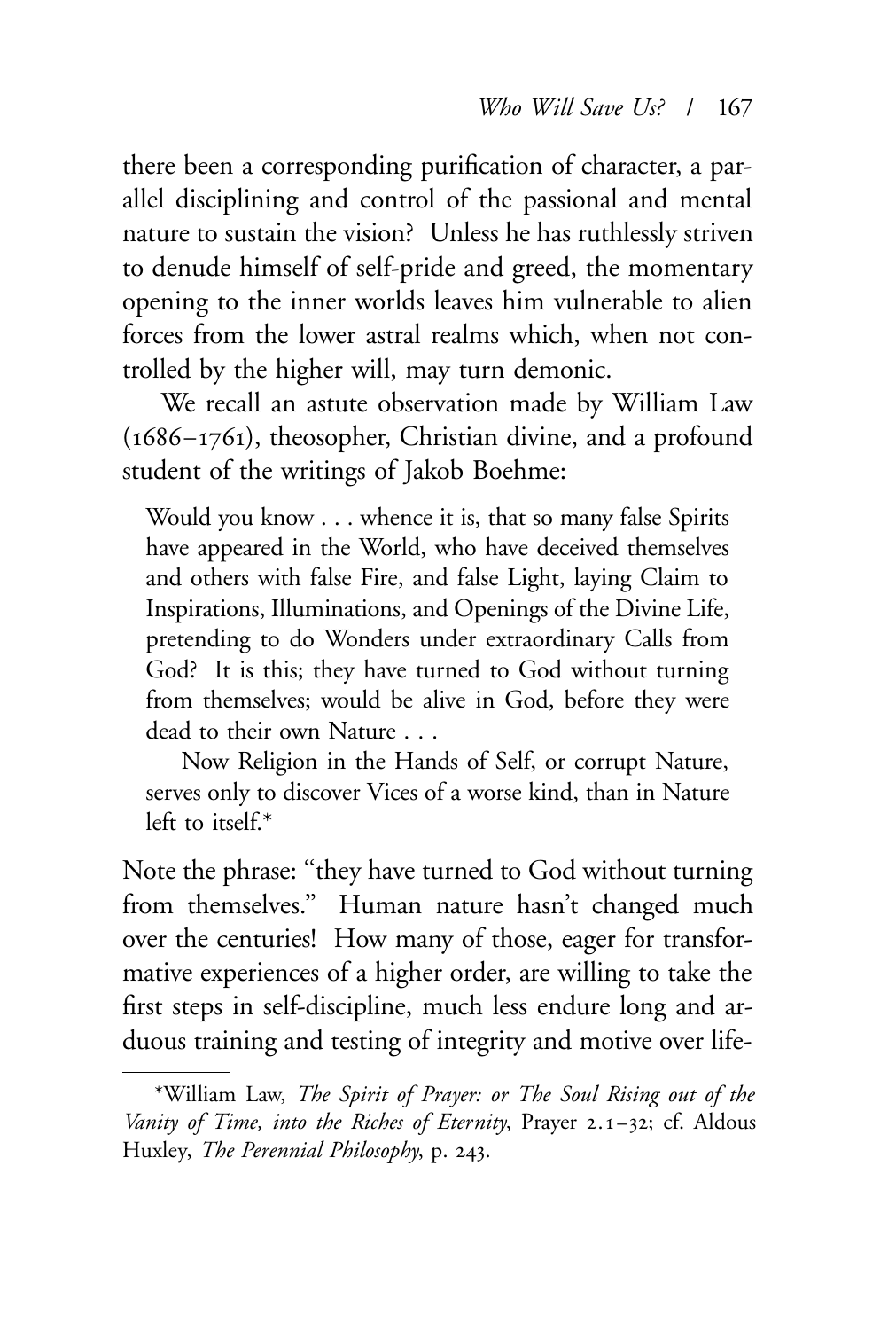times? ''Discipline precedes the Mysteries'' is an axiom of proven validity.

It has happened in historic times and is happening today that one or another self-proclaimed guru comes to believe that he is infallible: is he not God-sent, an apostle of the Messiah, or a bearer of messages direct from the Lord Maitreya? His or her followers are also culpable in part, for continuous and unthinking adulation can act as an intoxicant. So insidious is the poison of flattery that all too soon the would-be teacher convinces both himself and his devotees that he is absolved from the strict morality required of others: whatever transgression of the ethical code he may incur becomes a ''holy act'' and thus sanctified. There is no way to measure the tragic consequences of such betrayal on himself and on those who unstintingly give of their devotion and trust.

Obviously, perfection is neither possible nor expected, and it is both presumptuous and unfair to judge harshly those who earnestly strive to give spiritual and moral aid to their fellow humans. Nevertheless, we have the right and duty to expect of those who profess to teach, that words of truth and compassion are authenticated by honorable and altruistic thinking and doing. What all of us need is a clearer knowledge of ourselves plus a healthy dose of skepticism — not cynicism, but intelligent skepticism. The word is apt, from the Greek *skeptikos*, ''thoughtful, reflective.'' We need to be reminded that the essence of our being is immortal and that each of us has not only the inborn capacity and the will but also the obligation to "save" ourselves that is, to liberate our souls from the fetters of selfish desire.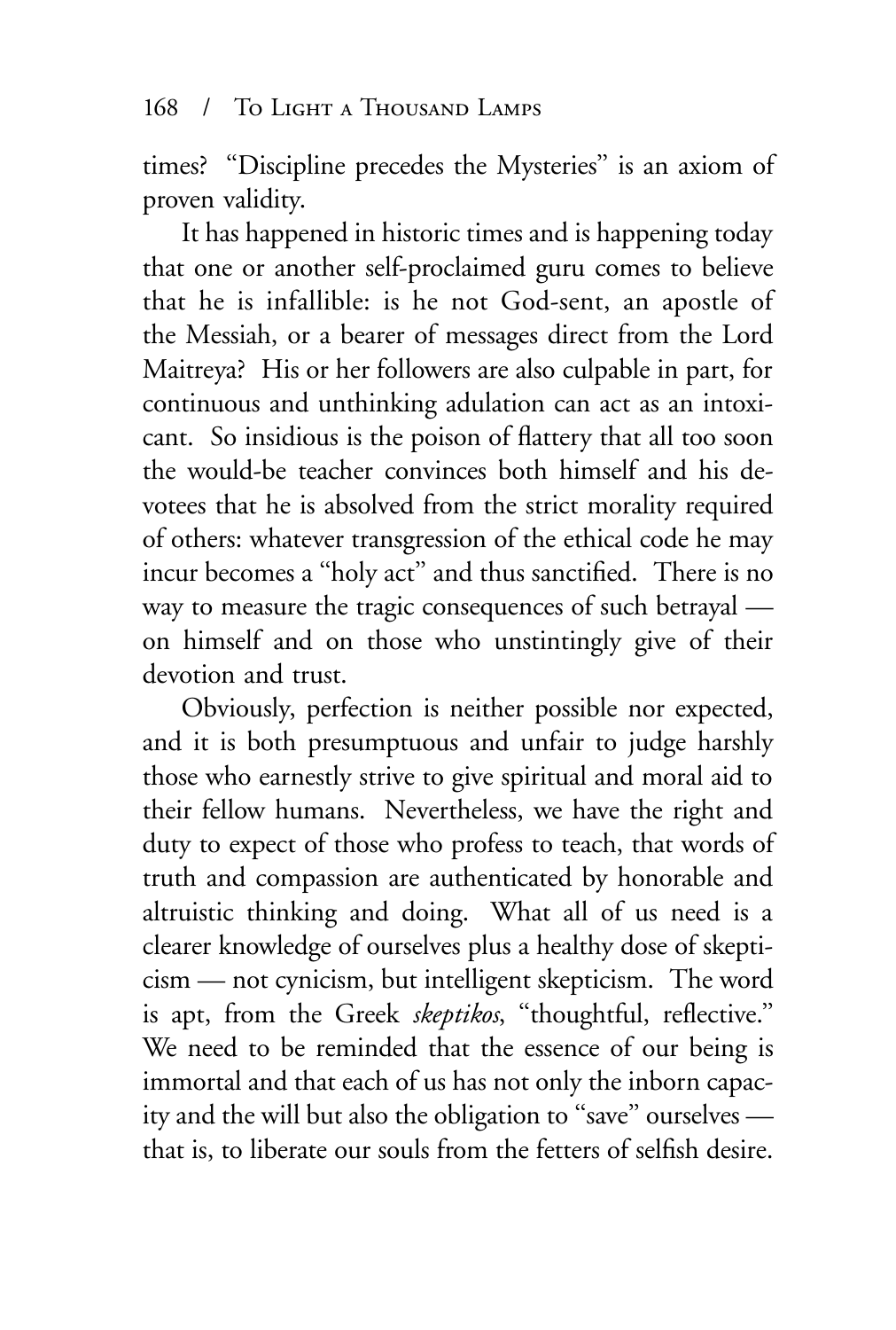The cyclic appearance of savior figures is to remind us of our divine possibilities, not to deprive us of our urge to grow and become as they are. We can begin now by jettisoning from our nature all that is extraneous and less than we esteem in human behavior. There is no call for exaggerated physical or mental austerities: practice of the ancient and universally honored precepts — call them commandments, beatitudes, pāramitās, or virtues — is our open sesame to the future. In spite of the pull toward material concerns in kali yuga's descending cycle, we do not have to be downtending in our thinking or aspiration. The history of mankind from the earliest era confirms that in every age, whether one of spiritual clarity and upward reach or one of spiritual darkness and downward bent, pioneers are quietly at work, forward-thinking men and women who keep alive the fires of aspiration. The stronger the pull matterwards, the more powerfully they swim against it in order to produce the needed countercurrent.

Patently, we are in the midst of a critical period where the light energies are in direct contest with the dark forces — not only on the national and international scene, but within our own natures. Unless we begin now, individually and collectively, to rely on our own inner strength, we will have little to draw upon in future crises. This isn't the time to lean on great leaders; it isn't the time to wait for a messenger. If we feel that the odds are overwhelmingly against our steadfast efforts to hold aloft the torch of hope, let us recall Mother Teresa. When asked how she could bear up under the enormity of suffering she witnessed daily, without any possibility of her stemming the tide appreciably, she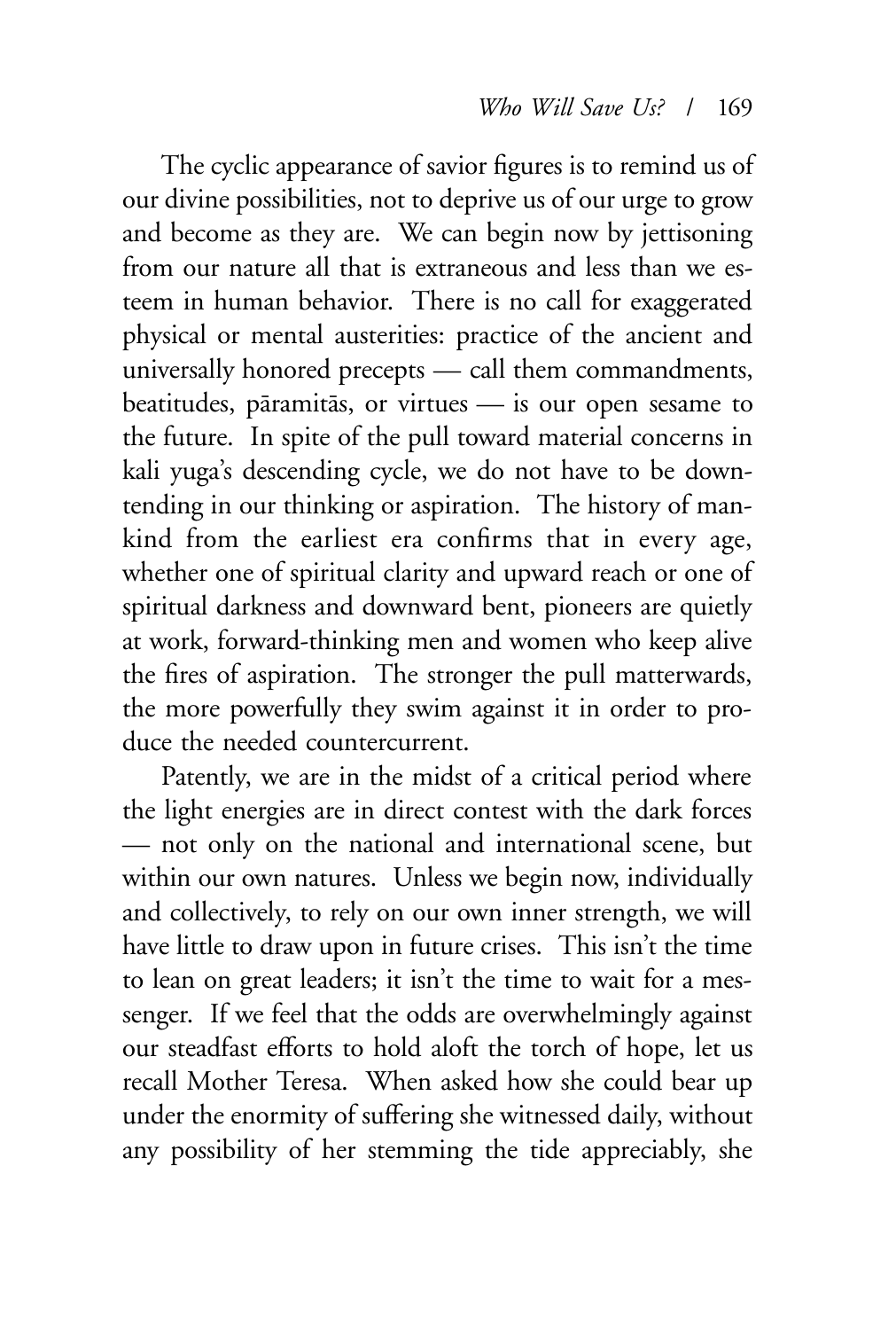replied: ''One and one and one: I look only at the child or the old man or woman I am tending; if I thought of the millions and millions who need my help I could do nothing.''

It seems to me that every human being has within him the power to do what is required: privately and unnoticed to follow the lead of his higher self. But we have to persevere in this practice; above all, we have to trust unreservedly in the potency of our inner light to illumine our lives. If each one of us steadfastly heeds its guidance, in time we will become an imbodiment of compassion, understanding, knowledge, and helpfulness — and yet, paradoxically, we will have achieved the greatest boon of all, we will have become as ''nothing in the eyes of the world.'' In this manner will we strengthen the light-impulses that are gaining in number and momentum, and by so much fortify the compassionate labors of those who work unceasingly for all nations and for the unborn and who are, even now, readying the way for the dawn of a brighter age.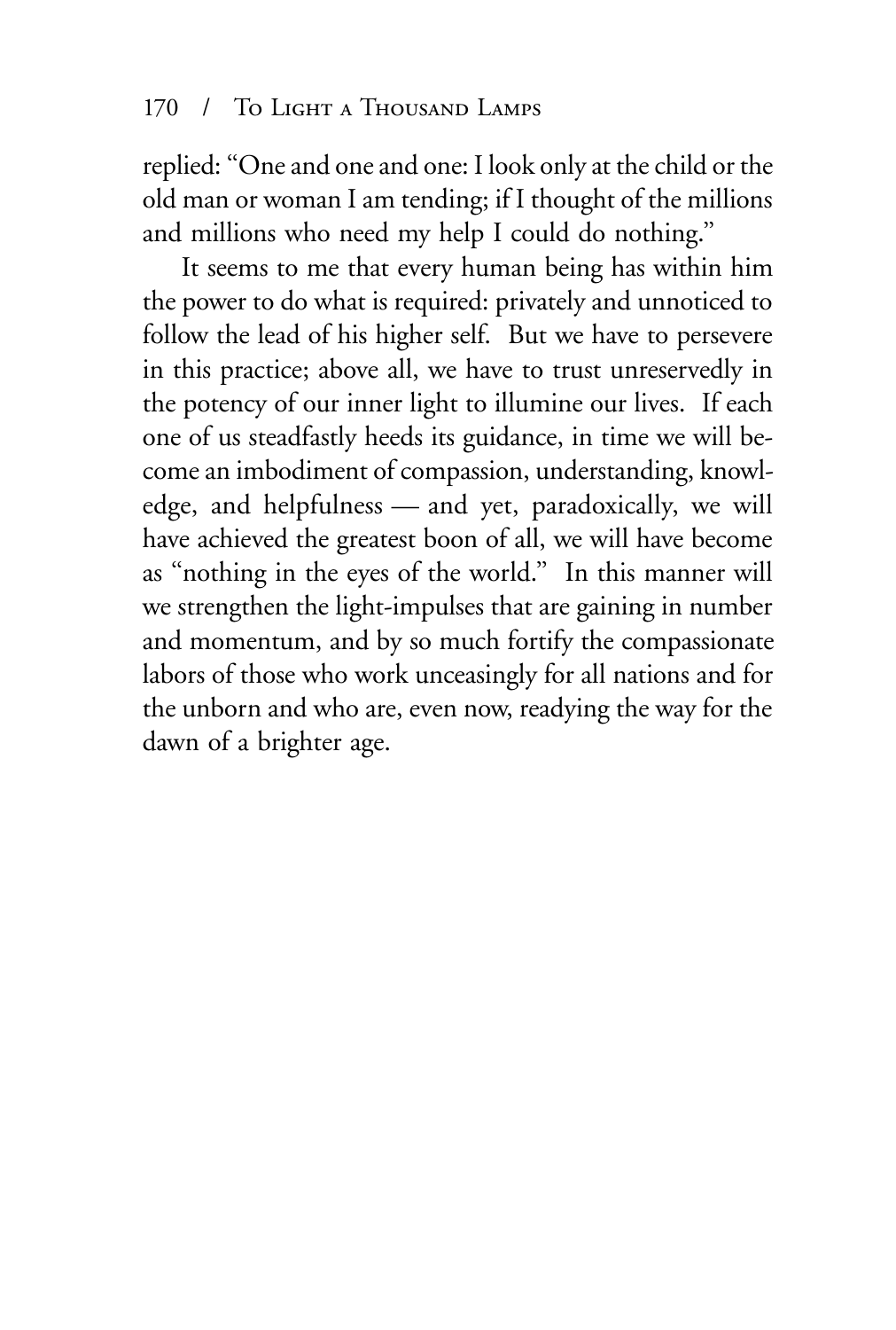# 16

## The Daily Initiation

EVERY PEOPLE HAS BORNE the sacred burden of the Divine in its deepest heart. How strange, with this wondrous heritage, that we should ever feel ''widowed of the presence of the gods,'' as though the link with our divine source had become frayed, no longer assured. We are not the first civilization to feel lost and bewildered, nor will we be the last, but this does not mean there is no remedy. Help has always been within our grasp: to ally our whole being with the building energies of the universe and to refuse to strengthen by default — certainly never by design — the destructive forces that are ever alert to attack the irresolute soul. Still, we must persevere, for once we make the choice, all the "devils" in the underworld of our nature will seemingly be let loose to test the integrity of our resolve. The more in earnest we are, the more subtle and persistent the resistance — not instigated by others, but by our own higher self.

There is nothing mysterious about this. Probably everyone has had the experience that when we determine to alter our habitual ways of thinking, everything and everybody appear to conspire against us. This is inevitable, for intensity of aspiration challenges the gods who are ''jealous'' of us humans who venture unprepared into their domain. Only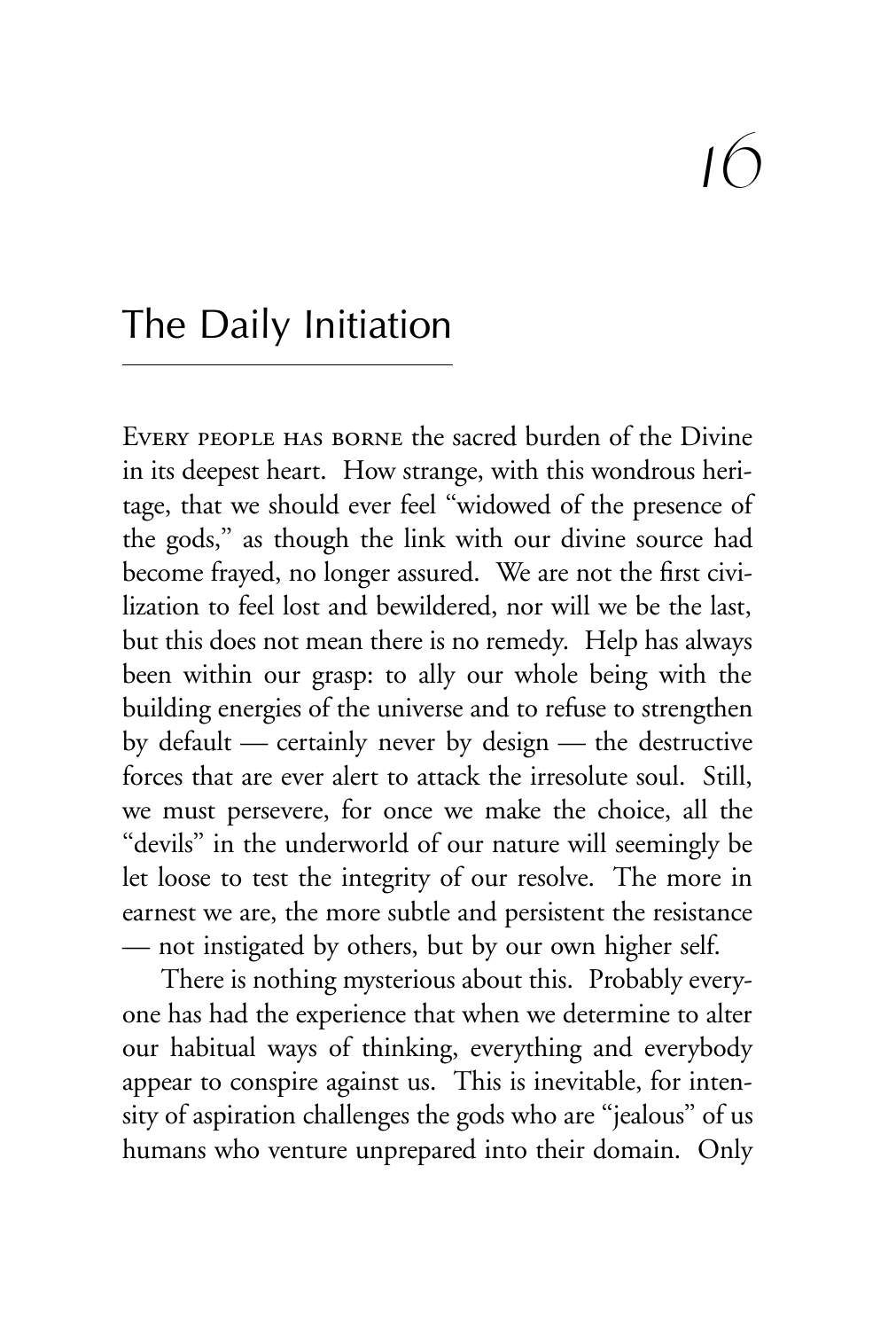those who have become near to godlike may enter. And since the gods are in a profound sense ourselves, the response to our importunate demands may be a release upon us of an avalanche of unexpended karma from past lives. This could be shattering to the personal self, but not to the part of us that *knows* deep within that we have longed to be tested to the limit of our endurance.

William Q. Judge uses the cryptic phrase ''karmic stamina'' in connection with aspirants who may find themselves momentarily in "a psychic whirl, or a vortex of occultism" into which others also may be drawn, and where the ''germs for good or ill ripen with activity.''\* The outcome will depend not only on our constancy of will and selflessness of motive, but also upon our reserve of moral and spiritual endurance, our inbuilt stamina. The word stamina — from the Latin for ''warp, thread, fiber'' — is fitting here, for the warp of lengthwise threads on a loom is usually of stouter twist than the weft, as it is the foundation on which the cross threads are woven. The daily encounters and interactions with others and the impingements of events upon us are all karma: the warp represents the outflowing of past experience, while our reactions, being of our choosing, are the weft carried by the shuttle of the soul as we weave our present and future on the warp of the past.

All is not hardship and trial. Our inner god may be a stern taskmaster, but it is infinitely just and therefore infinitely compassionate. To be sure, potency of aspiration germinates whatever seeds of inharmony we have sown, but

<sup>\*</sup>Letters That Have Helped Me 1:20-1.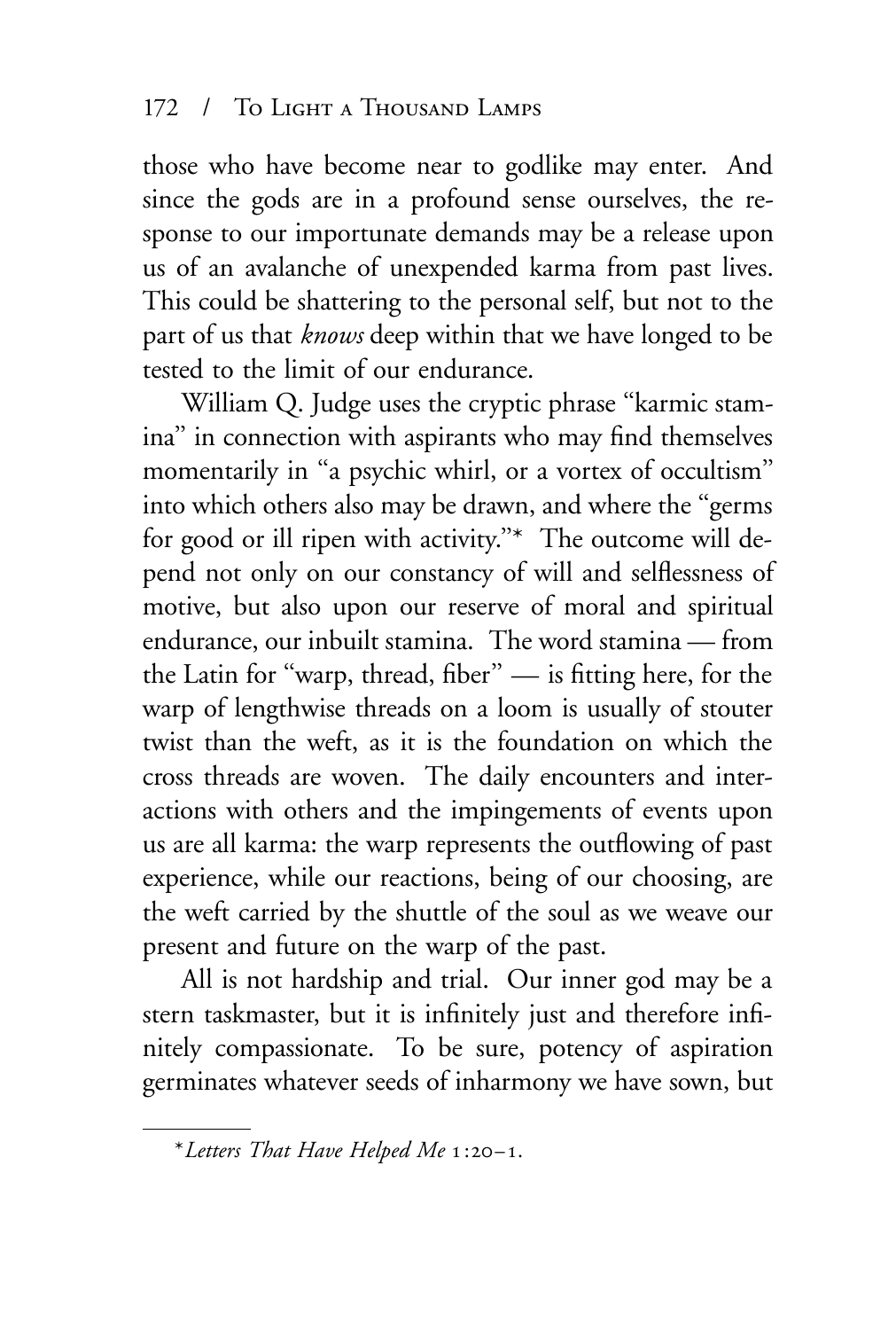equally does it quicken the seeds of nobility in the character so that we are inwardly sustained and encouraged. In truth, it may shed a flood of light upon our path. Such a resolve finds resonance in our inmost self, and as we return life after life it leads us on and on, to take up the charge anew. Every day, every year, every lifetime, we infuse the ancient resolve with fresh vigor. Katherine Tingley speaks eloquently to this in her *Theosophy: The Path of the Mystic*:

A vow is an action rising like a star high above the level of the common deeds of life. It is a witness that the outer man has at that moment realized its union with the inner, and the purpose of its existence, . . .

At that moment the radiant path of light is seen with the eye of pure vision, the disciple is reborn, the old life is left behind, he enters a new way. For a moment he feels the touch of a guiding hand ever stretched out to him from the inner chamber. For a moment his ear catches the harmonies of the soul.

All this and more is the experience of those who make this vow with their whole hearts, and as they constantly renew it, and constantly renew their endeavor, the harmonies come again and again, and the clear path is once more beheld.

... Each effort carves the path of the next, and in no long time one single moment's silence will bring forth to the disciple's aid the strength of his soul.  $-$  pp. 53-4

Such a vow is a knocking at the door of our higher self. If the knock is genuine, the illumination and strength that pour into us can become a transforming influence that may help us to intuit the higher self 's intent for our ordinary self. When the motive to serve humanity is fortified by will, our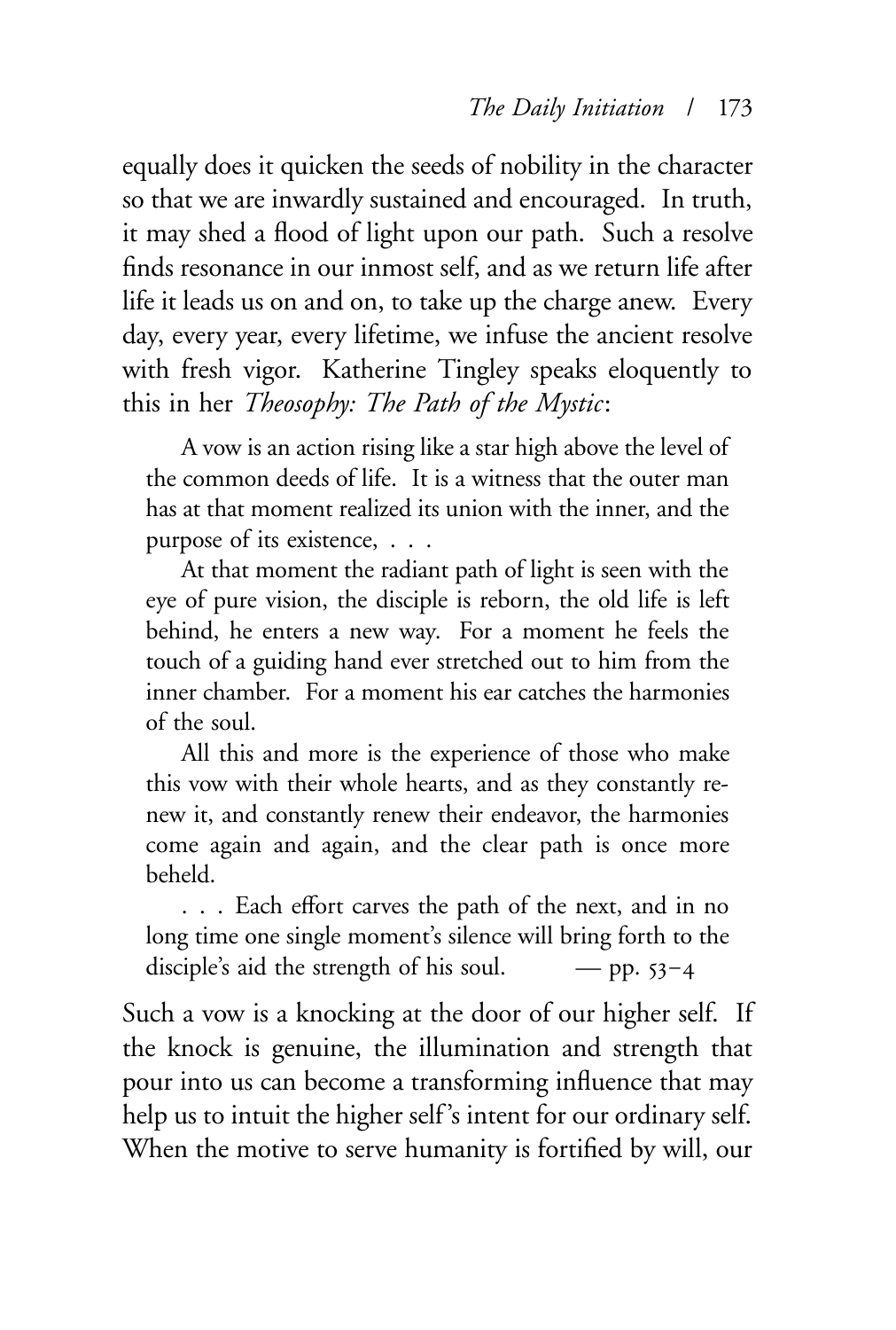life is taken in hand by our higher self, and we find we are led into situations that test us to the core so that we may prove our worth and the depth of our aspiration — not for self-benefit, but that we may bring light and inspiration to others.

The higher self is our *real* teacher, our inner buddha. This is a time-honored truth: it places responsibility for growth, for inner advancement, squarely on ourself. We have no one but ourself to blame for our fumbles, no one on whom to shift our burdens. We are our own awakener, our own savior, for *we* are the steps we must travel and the truth we so long to find. Yet few of us feel adequate to fulfill the demands of our dharma, or self-disciplined enough to meet with equanimity the impact of daily karma. Trust is the key: to trust karma is to trust ourselves and to trust that we have the inner resources to handle whatever befalls. Having made the choice to live mindfully, there can be no turning back. We are not required, however, to take more than one step at a time; this is our protection, for by meeting life's challenges one day at a time we gather strength and sufficient wisdom for the daily need.

Once we grasp the fact that *we* are the path before us, never again will we know that aching loneliness of despair, for we shall have come in touch, if ever so fleetingly, with our light-source. Should periods of despondency return, they need not take firm hold, for a part of us, having entered into companionship with our higher self, remains en rapport with the larger fraternity of the spirit that touches every aspirant on the path. In proportion as we allow our buddha-nature to illumine our ordinary self will the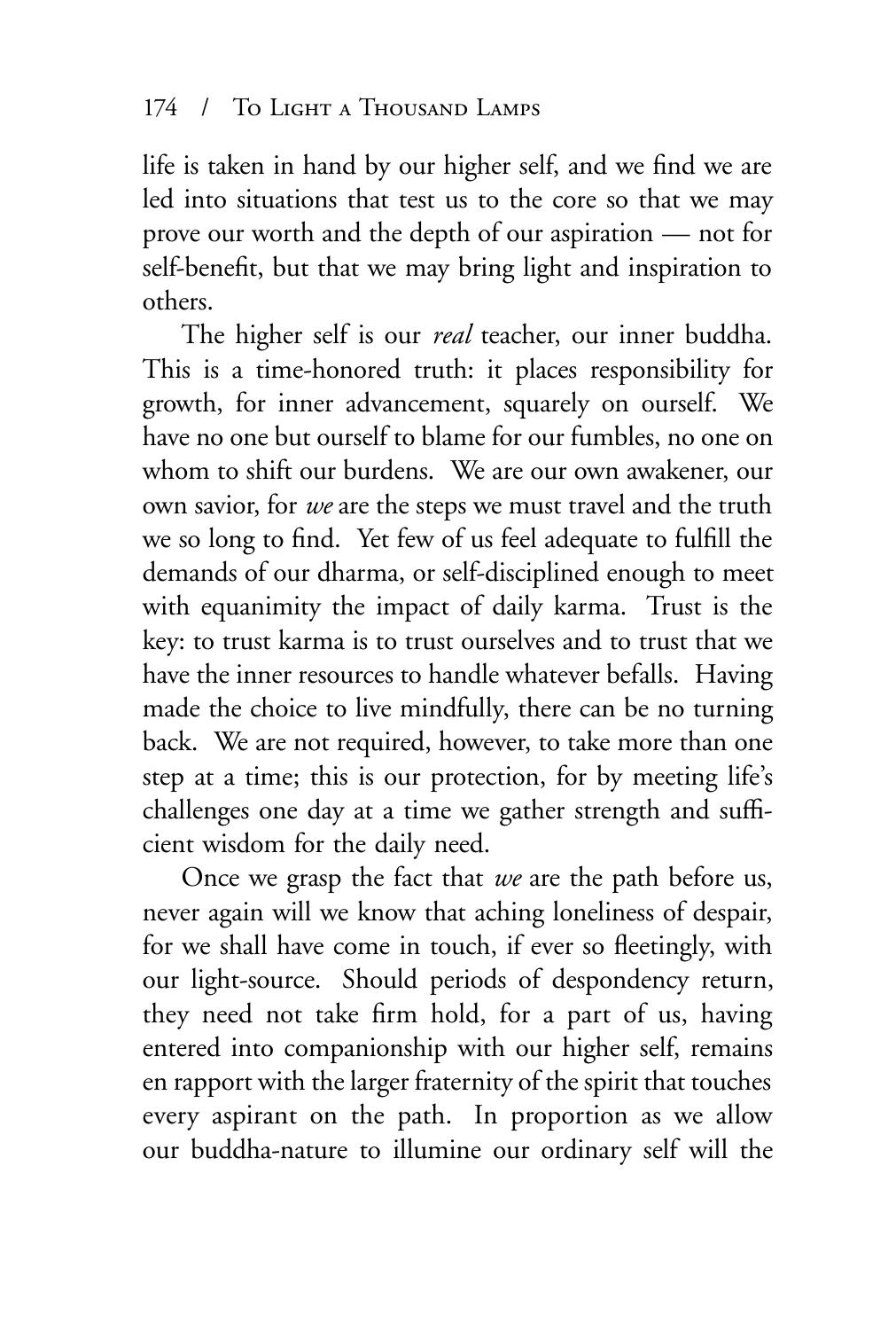Tathāgata-light, the Christos-sun, irradiate our being and the path ahead. Since we are *one* humanity, the lighted path of a single individual makes the path of all others that much clearer.

It is a truism that no one can live always on the heights. We are obliged to return to the valleys of daily experience where we still have lessons to learn. But the panorama seen from the heights, short-lived as it may have been, is our rod and staff. It takes courage to allow our higher self to lead us into those circumstances that will bring to fruition old karmic causes whose effects on ourselves and on others must now be met. However, once handled, they will be done with. If at times everything seems at cross-purposes, and every effort we make is countered by opposition, this is to be expected.

The choice we made to pursue the compassionate way is by its very nature and goal an upstream endeavor. It is not a simple thing to go against the current; it demands courage to persist year in and year out along a course that, even if we know deep down is the true path for us, may at times appear quite the contrary to our personal self. Yet when we reflect on it, we are warmed and strengthened by an inner affirmation that we couldn't have asked for a more magnificent opportunity. To be allowed by karma to aid, in however minor a degree, in the compassionate order of the universe: this is to be given a boon that the soul over many lifetimes has silently yearned for.

We learn early that every aspiration must be sustained by self-discipline. Today people are stretching their souls, longing to rise above their ordinary little selves and glimpse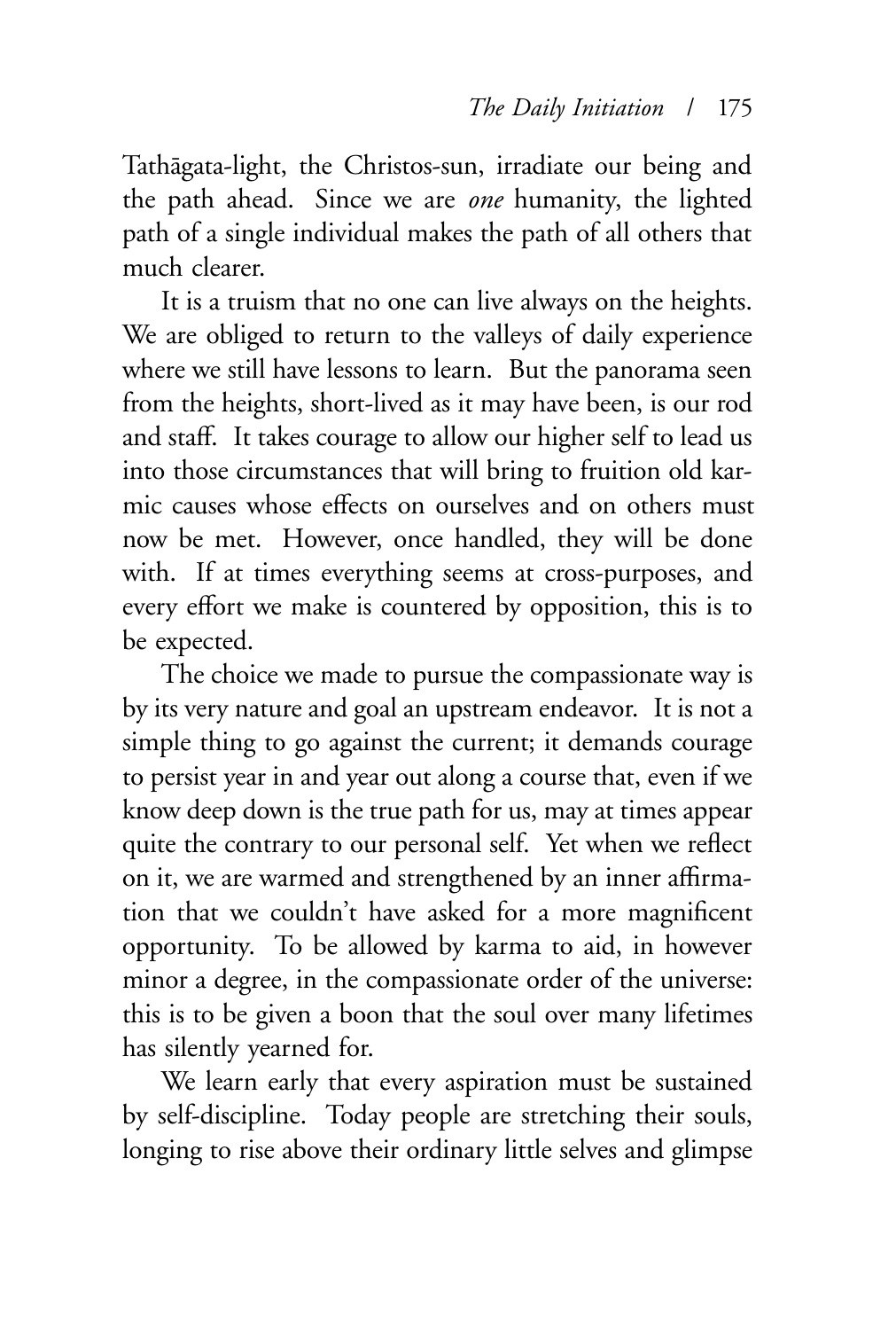a vision of what is beyond and within. Many of us, however, are so filled with our own ideas of what life is all about that we are like the student who came to the Zen monk seeking knowledge. ''Teach me, Roshi, what Zen is.'' The Zen master invited him to tea. He started pouring tea into the teacup, and he poured and poured and poured until the student could stand it no longer and almost shouted: ''But the cup is full. Can't you see?'' The Roshi quietly said: ''That is what your mind is like. You are so filled with your own ideas and opinions that there is no room for even one drop of wisdom. Empty yourself, empty your mind of all your preconceptions, empty your heart and your soul of all unbecoming thoughts and feelings, and you will be filled to abundance."

All of us know what is unworthy of ourselves. Striving to gentle the untamed propensities in our character is a type of purgation, a purification we can go through every day. This is what Paul meant when he said to the people of Corinth, ''I die daily'' — day after day he sought to be "reborn" interiorly. This is the "daily initiation," of which W. Q. Judge spoke — life itself, with its manifold joys and sorrows. Both have their temptations and trials, good fortune so called being often more difficult to handle than are the day-by-day frustrations and disappointments. The constant demand upon us to choose between the greater and the less, the selfless and the self-centered, brings us face to face with ourselves.

It is a matter of getting back to first principles: we start from within, from our central self. What *is* our motive? We tend to think of initiation as far removed from everyday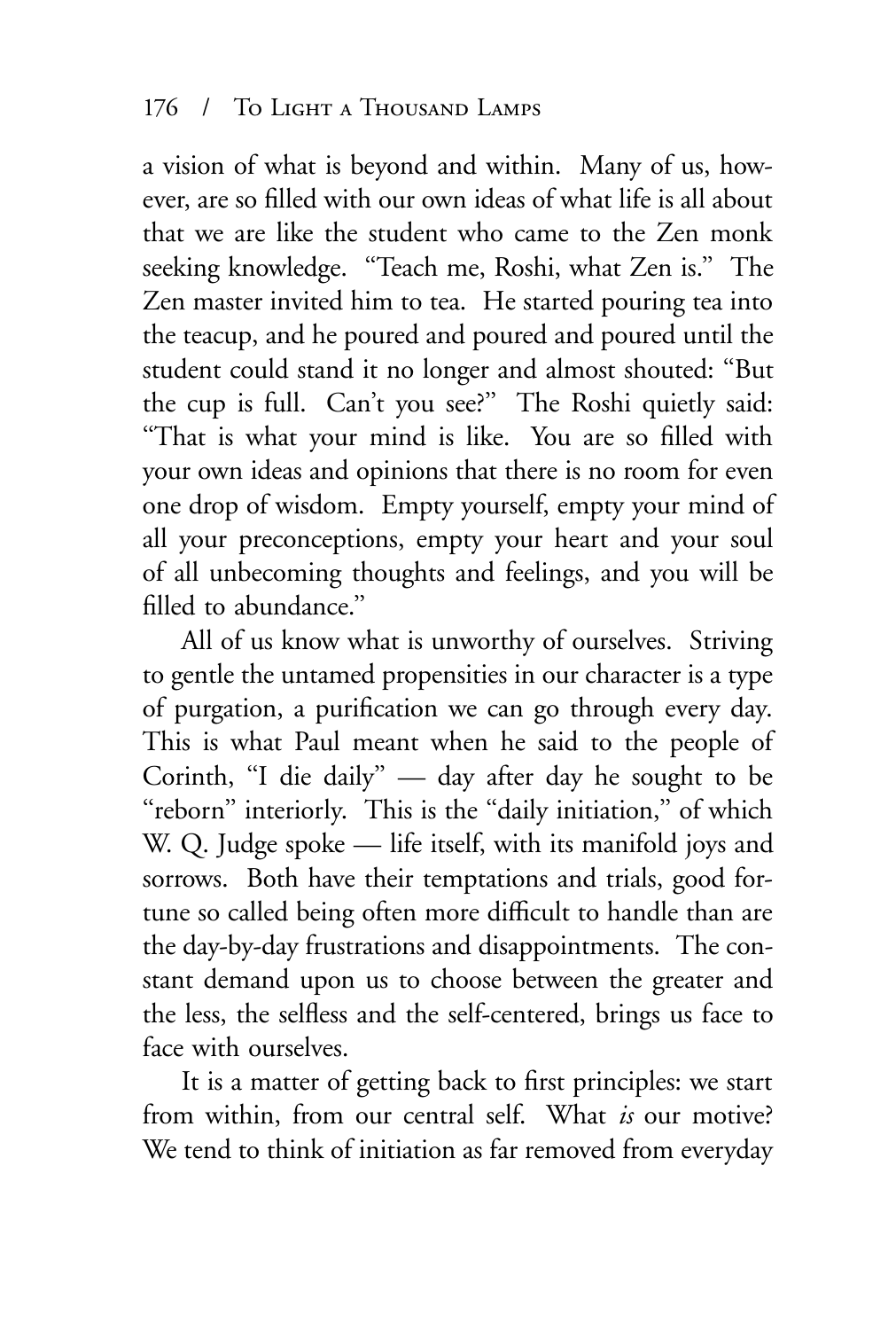happenings, but every time we conquer a weakness, every time we have the courage to see ourselves as we are, we undergo the testing by our higher self of our lesser self; we are proving the mettle of our character. ''Fire tests gold, adversity proves strong souls" wrote Seneca, 1st-century AD Roman statesman and philosopher.\* Any form of intense suffering, particularly when self-caused — through weakness of will, emotional instability, or being caught in a vortex of thought beneath our private inner standard — may become an initiatory experience. The word *initiation* means ''beginning,'' the conscious turning of a new leaf in our Book of Life. To have penetrated the darkness of our individual hell and come up into the light of our radiant self, able to meet its demands, is a kind of initiation.

When we inwardly take a stand, we are forearmed for whatever comes; if we avoid doing so, when faced with really severe challenges we are unprepared to act responsibly. Using the wheel as a metaphor: by living in thought and aspiration as close as we can to the hub of our being, the turning wheel of karma will not crush us; but if we live on the rim or circumference of our lives, we are at risk of being ground down under the karmic wheel. This can and does happen more than is necessary; and it's a cruel thing to witness — and to experience. Nevertheless, we learn invaluable lessons in humility and compassion: not only do we gain immeasurably, but hopefully through it all we become sufficiently sensitized to help others see that if they ascend the radius of their being toward the hub of themselves, they

 $*$ *Moral Essays*, "On Providence," 5, 9.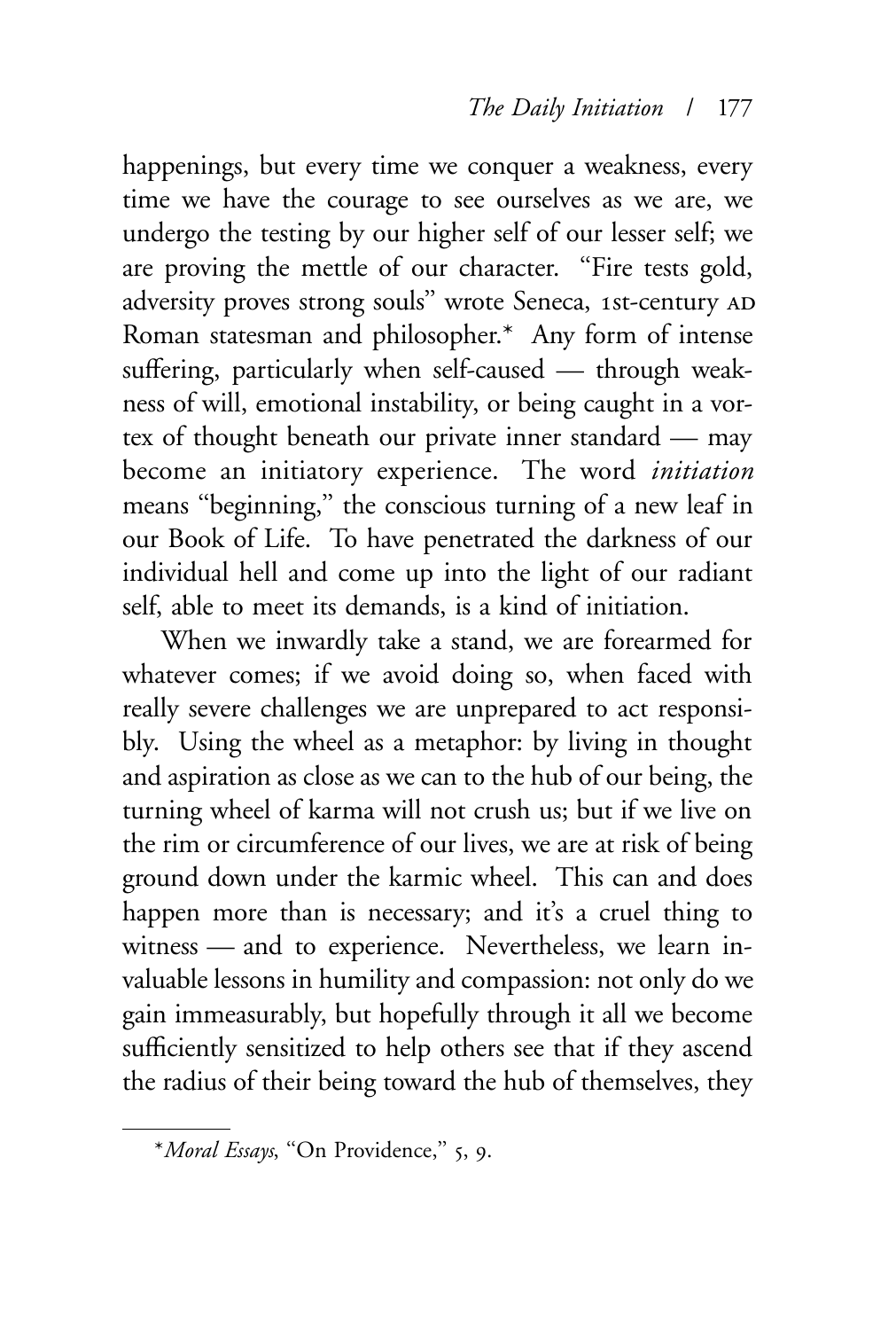will find guidance, strength, and a light upon their path.

One of our noblest opportunities is to give confidence to our fellow humans that, no matter how fragile we may be or think we are, all of us have sufficient power to live our lives in an honorable, thoughtful, and self-disciplined way. We must allow our higher self to take charge of our life's destiny. Is there any greater gift one can offer than assuring another he has what it takes to handle his karma, with head high, regardless of how many times he may be knocked down? We are not alone in our struggles. Everyone has some cross to bear, some weakness of character to overcome; just so everyone has his or her strengths to build on. Simply put: if we have the fortitude to ''hang in there'' no matter how often we stumble or how far we fall, *there is no failure, only triumph.*

We are transcendent beings, cosmic in power, using human vehicles for growth and expansion of consciousness. Every man, woman, and child is here on earth as the result of aeons of experience, each of us entering life on earth as an ancient soul for a divine purpose. There isn't a single avenue of experience or duty that cannot be viewed through the eyes of our cosmic self. This puts a totally fresh perspective on our experience here on earth. Henceforth we know that, whatever our circumstances, we need never be downed by karma because the *long* perspective of many lives is a persuasive reminder of the unlimited resources on which we can draw.

Nature demands the utmost of her children to bring into flower their full potential. Every moment, day in and day out, we humans with our marvelous faculties of mind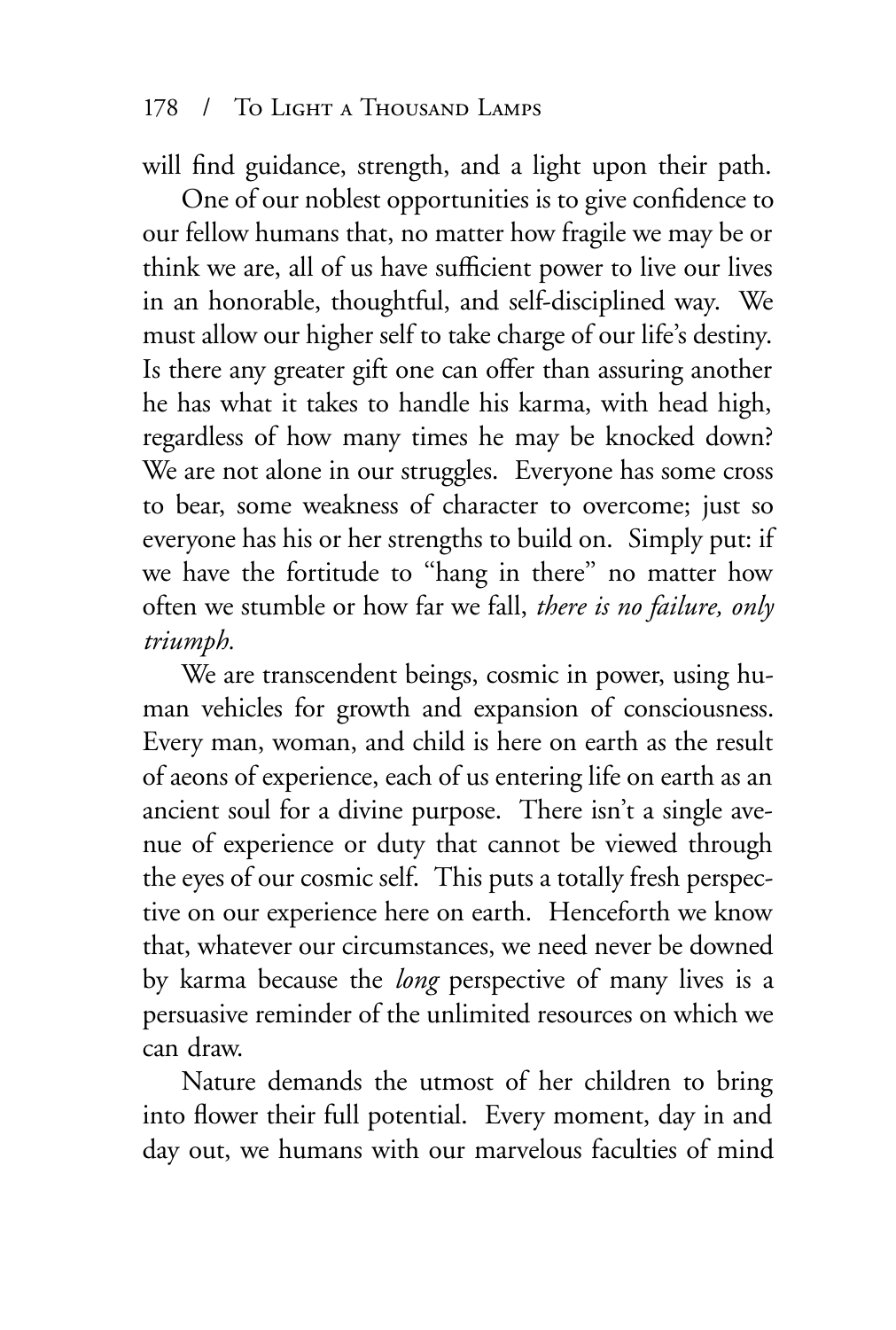and intuition are contributing either to the well-being or illbeing of the human race, and by so doing leaving our impress on the noumenal or causal realms. Of course, no one should expect perfection from himself or another. Our goal is not to attain self-perfection; rather is it to emulate the life of service of those who come forth time and again as lightbringers, bearers anew of the ancient wisdom teachings. Whatever our role — laborer, housewife, professional when we give the best of ourselves to fulfilling our particular dharma in order to advance the whole, our weaknesses take second place. We still have to handle them, but there is no call to focus undue attention on them.

We and the whole of humanity need to lift our consciousness from that which is disintegrative and dispersive to the level of the creative and constructive part of our nature. The most effective way to grow is to forget ourselves while getting on with our responsibilities. This seems rather ordinary, and yet it works because when we are absorbed in giving full attention to the task at hand, for that span of time we automatically put aside our worries. When we come back to them, often to our surprise we have a clearer view as to what approach to take.

In his *Yoga Sūtras*, Patañjali of ancient India urged control of mind and the myriad thoughts and images that willynilly pass through our consciousness: when we pour the fluid of our mind into a vessel, our mind takes that shape, indicating that we must be mindful where we focus our attention. A collateral thought is ascribed to another ancient Indian sage, Yāska: yadyad rūpam kāmayate devatā, tattad rūpam devatā bhavati, "Whatever body (or form) a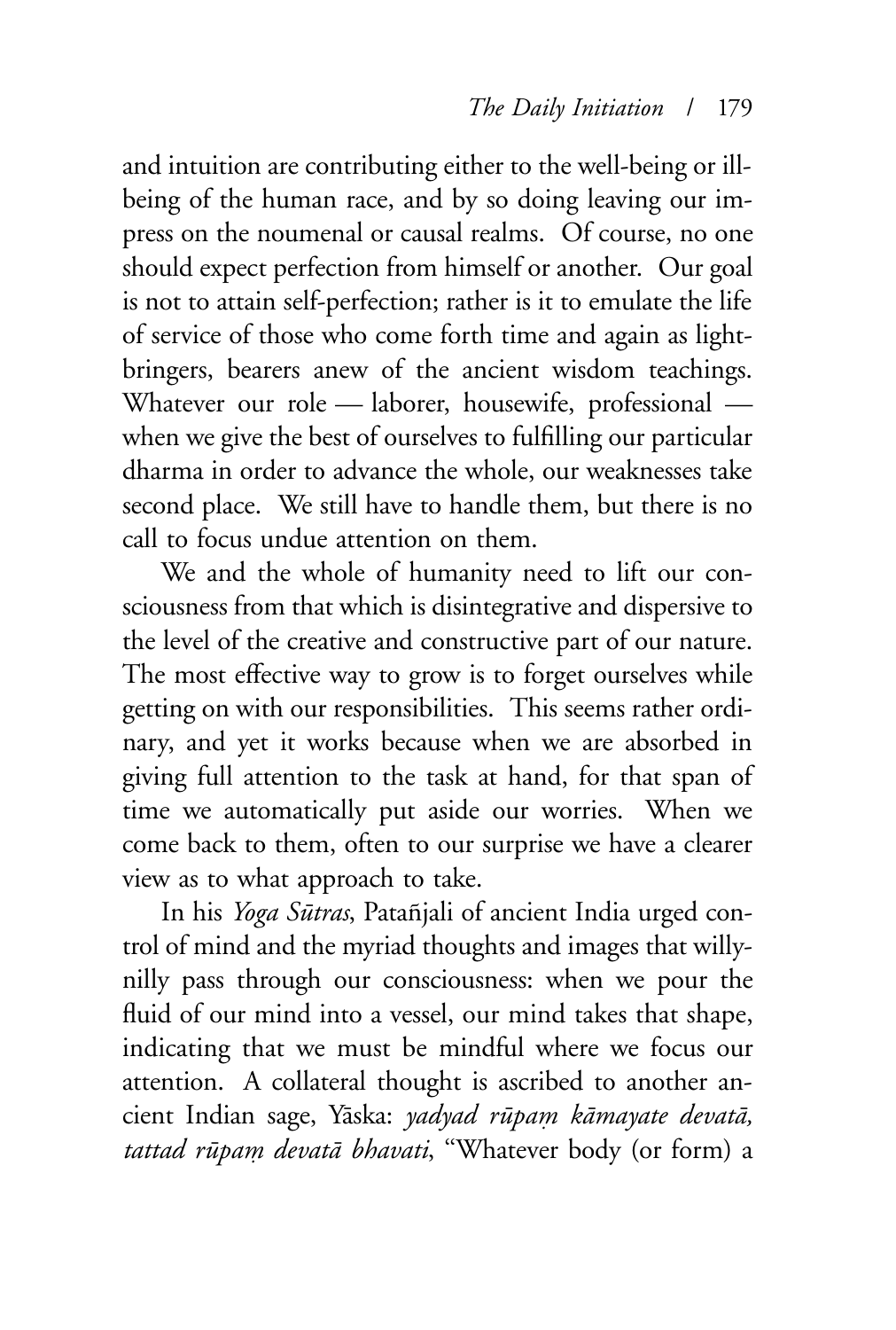divine being longs for, that very body (or form) the divine being becomes."\* Inevitably, our consciousness will flow into the vessel of thought or emotion for which we have the greatest affinity. To modify and expand our present norms, we must modify and expand the existing vessels or break out of them. This takes courage and will. As we open ourselves to the light within, the light streams through us. As everyone in his or her own way is a light-bearer, so everyone who has the flame of brotherhood burning in his heart is bringing hope and courage into this world.

When we reach above the brain-mind to the heart of those with whom we have differences, a give-and-take of feeling and attitude by both parties occurs, and in no long time even the most intractable situation becomes possible to resolve. So it is in our ordinary dealings with our family or at work: when we spontaneously appeal to the greatness of the other person from the greatness in ourselves, we are naturally clairvoyant and recognize each other's inward need. There is beauty and magic in this, for we are aided by nature herself. As Katherine Tingley reminds us:

Our strength lies in keeping positive; in holding a steady joy in our hearts; in a momentary meditation on all floating great ideas till we have seized them and made them ours; in a meditation with the imagination on the life of humanity in the future, and its grandeur; in dwelling on the conception of brotherhood.

— *Theosophy: The Path of the Mystic,* p.

Those floating great ideas that continuously circulate in and

<sup>&</sup>lt;sup>\*</sup>G. de Purucker, *The Esoteric Tradition* 2:701.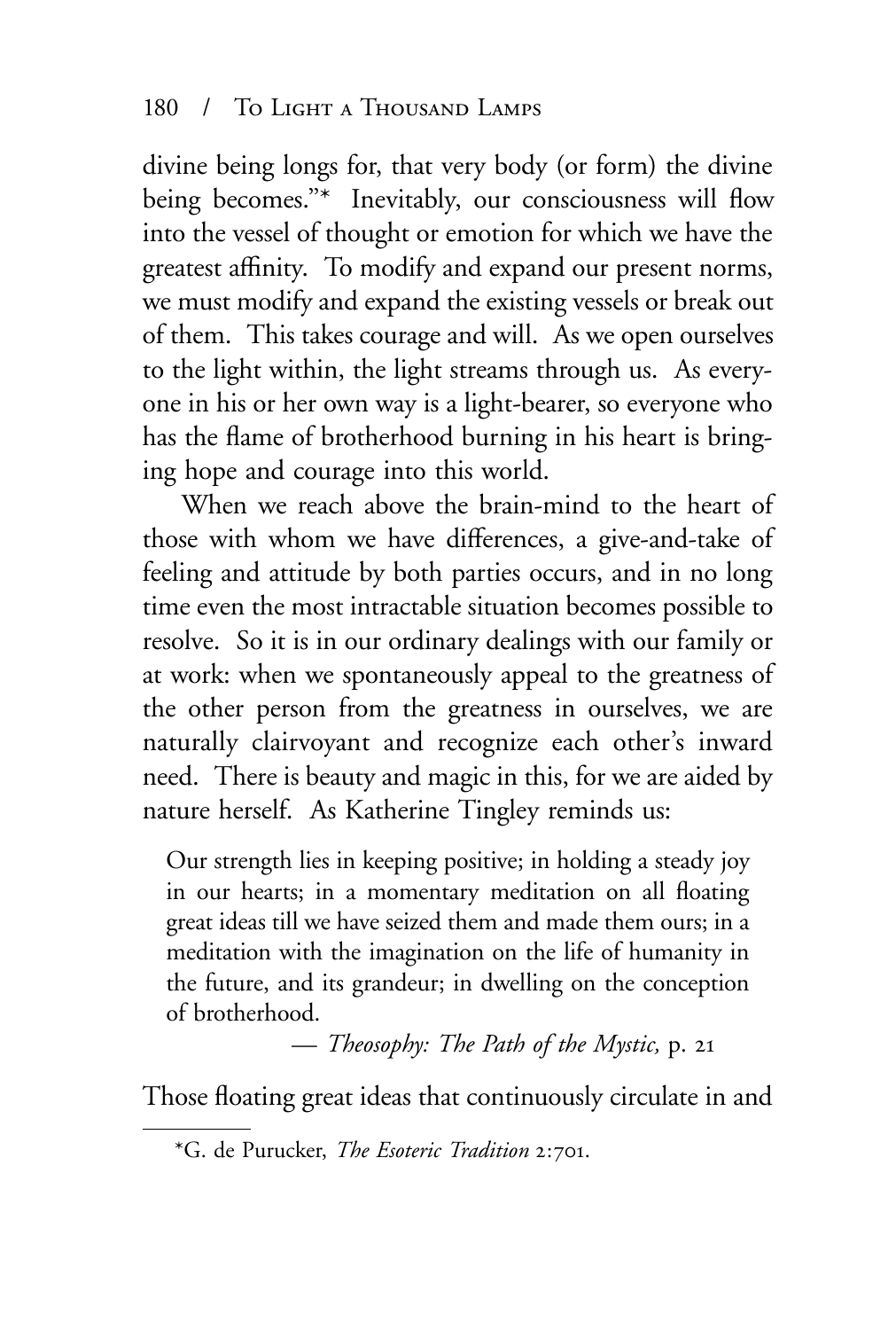through the thought consciousness of humanity are the source of our innate wisdom. We need simply to recover them, to recollect our inborn knowledge of them, and they will be our inspiration.

Every human being has full right to his own way of feeling and thinking, to his own idiosyncrasies. We need to respect each other's inner quality as much as we want ours to be respected. Assuredly, the most lasting contribution we can make toward bringing about a recognition of the dignity of every human being is to begin quietly within our own soul. Every person who really feels every other individual to be not only his brother, but his very self, is adding his quota of spiritual power to the moral force of the brotherhood ideal. We are *not* separate — *we are one life-wave, one human family.*

How and where do we begin? All of us have our home and professional responsibilities. These come first: we owe our family the fullness of our love, devotion, intelligence, and support. We take each day and trust that we shall read the karma of it with sufficient clarity to allow us to move forward as we should. Everything starts as a seed. Yet the miracle is that the tree is already patterned within the seed. Every phase of growth is matrixed in the seed-essence, in the invisible space (ākāśa) within the heart, that resides equally in the core of a star as in the nucleus of an atom.\* We need to *live* to the full every moment and give each person and every smallest circumstance the wholeness of our heart and thought so that only the purest and truest quality of karma

<sup>\*</sup>Cf. *Chāndogya Upanishad*, VIII, 1, 3.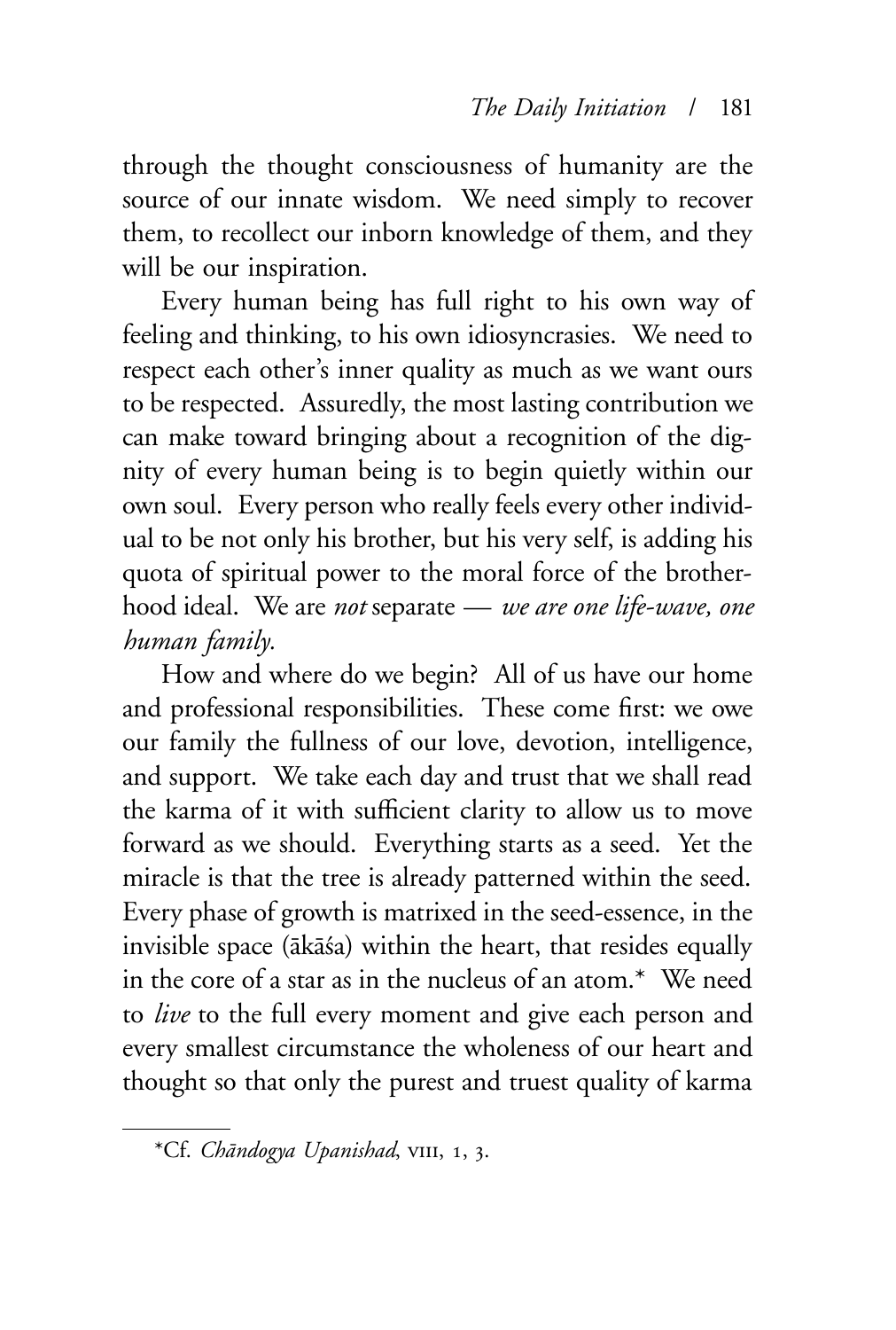will eventuate. Only then can we be responsive to the inner call of each individual or event. Even more than avoiding regrets or the feeling of having let another down by inattention or thoughtlessness, there would be only constructive, vitalizing energy flowing between us and those with whom we associate. Keeping in mind the reality of thoughts and their circulation in the astral light, were every one of us conscientiously to throw his heart into every moment of every day, holding fast to the ideal of service, the spiritual and mental consciousness of humanity would be touched with light.

We are part of a spiritual enterprise far vaster than our finite minds can grasp — associates in the outermost court, but associates nonetheless in a fraternity from whose central home stream the spiritualizing magnetisms that keep our planet and its humanities on course — insofar as world karma allows. It is infinitely inspiring to reflect that every aspirant is a participant in a continuing relay of strivers, each making it possible for the one coming after to have the hope and the energy to accomplish those achievements of the spirit that are awaiting the favorable time and circumstance to come to fruition. Passing on the torch of courage, perseverance, and devotion: each one alone of minuscule worth, yet together each a golden link in the buddhic chain of compassion and love whose innermost reaches are beyond sun and stars.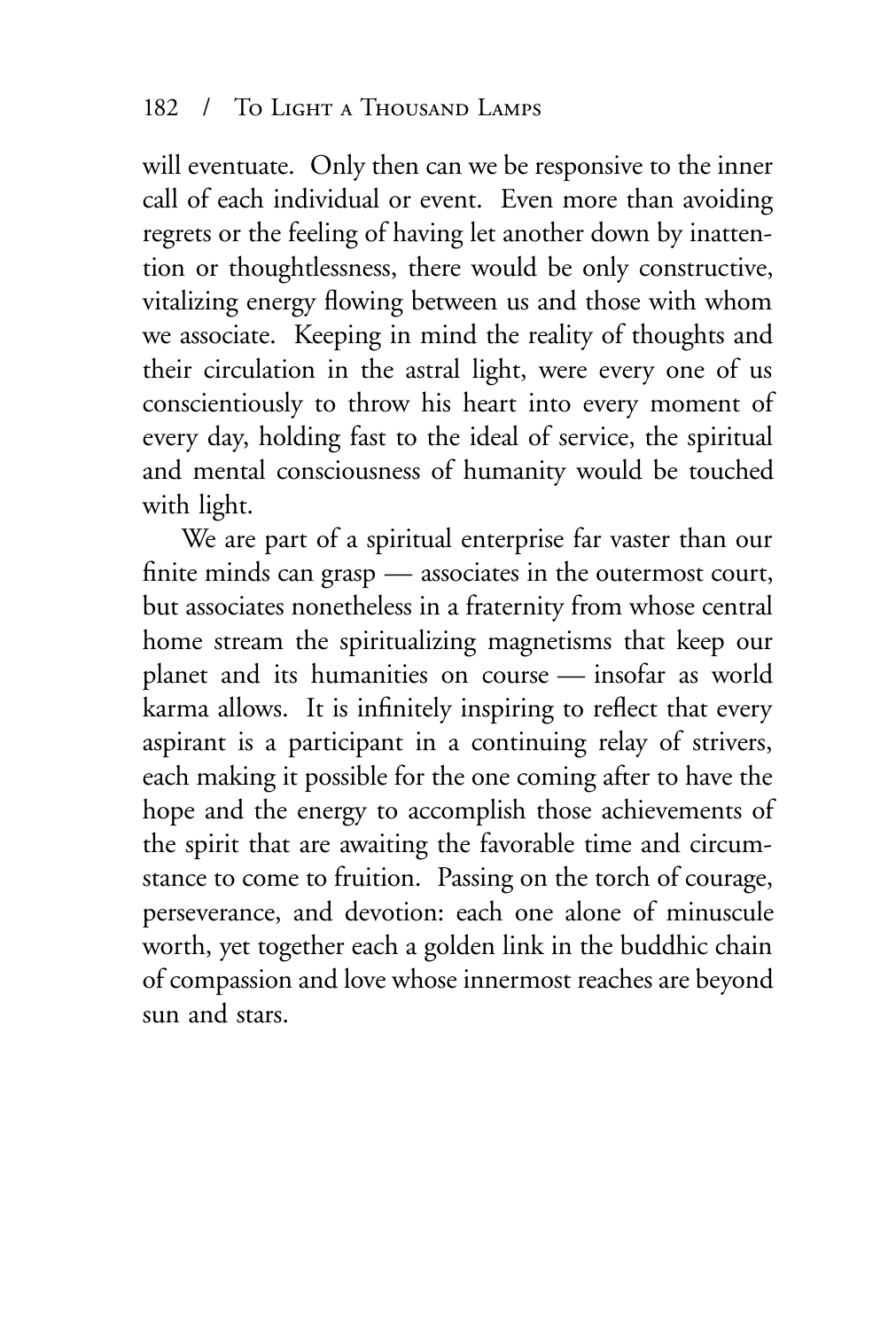# 17

## A New Continent of Thought

EVERYONE COUNTS. INTUITIVELY we know this, but do we grasp sufficiently the profound implications of this powerful truth? It is self-evident that thought and feeling move us to action, yet few of us are convinced that our private feelings and thoughts really do count in the totality of mankind. In this we err. It is no trifling matter that our merest emotion or thought affects to some degree not only our brothers of every kingdom, but also the universe. Truly, the magnetic interchange of responsibility and destiny among all living beings within the sun's domain is awesome: there is not a moment of our waking hours or during sleep (albeit in a different manner) when we do not exert some type of influence upon the auric atmosphere surrounding our globe in which the whole of humankind partakes.

How is this possible? In his first letter to A. O. Hume in 1880, KH wrote:

every thought of man upon being evolved passes into the inner world and becomes an active entity by associating itself — coalescing, we might term it — with an elemental; that is to say with one of the semi-intelligent forces of the kingdoms. It survives as an active intelligence, a creature of the mind's begetting, for a longer or shorter period proportionate with the original intensity of the cerebral action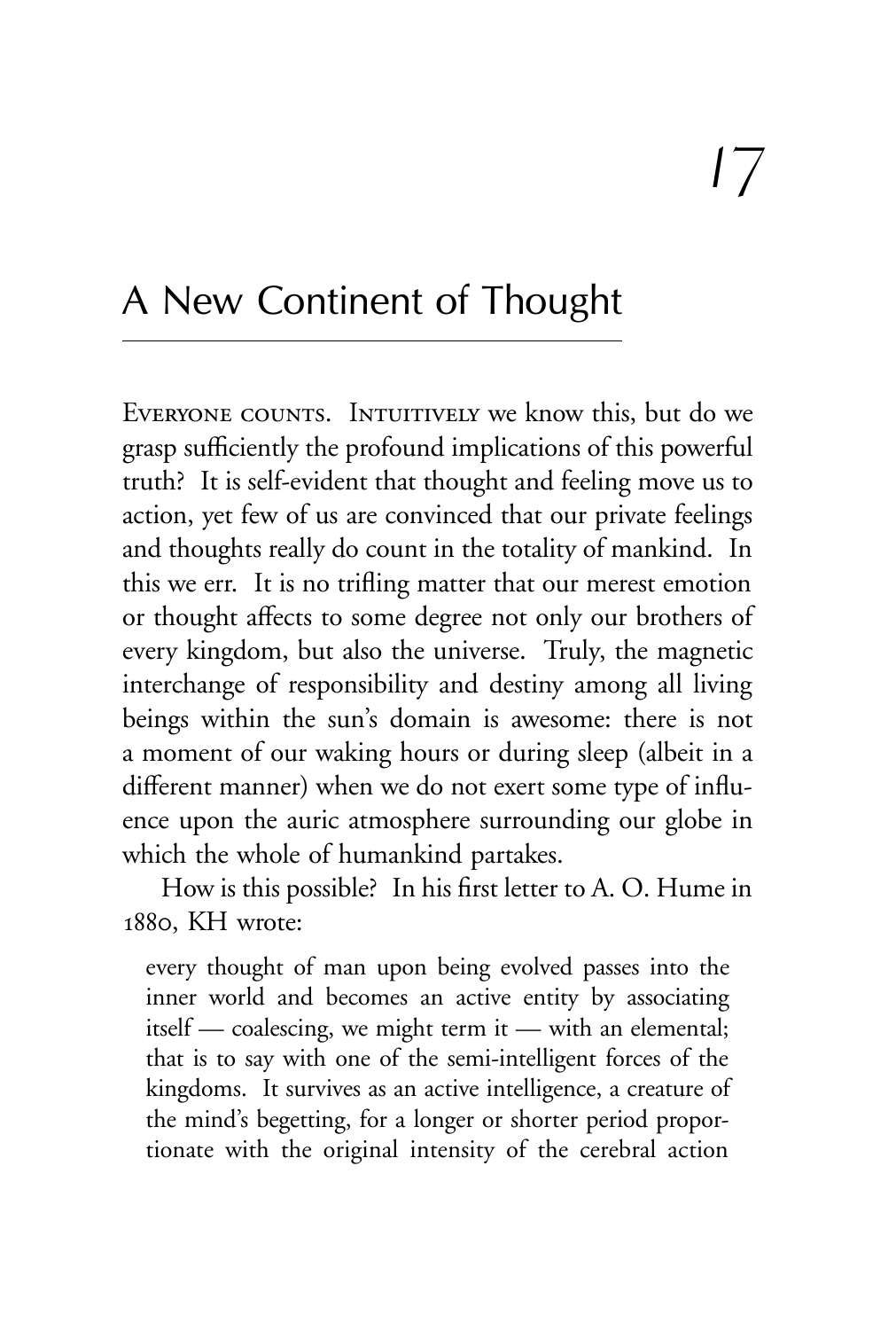which generated it. Thus, a good thought is perpetuated as an active beneficent power; an evil one as a maleficent demon. And so man is continually peopling his current in space with a world of his own, crowded with the offsprings of his fancies, desires, impulses, and passions, a current which reacts upon any sensitive or and nervous organisation which comes in contact with it in proportion to its dynamic intensity.\*

We are indeed "continually peopling our current in space" with the sum total of what we are. With every passing moment we are sending forth thought or desire impulses which, uniting themselves with elemental energies as and when they will, have capacity to nurture or retard the soul. By virtue of the continuous circulation of life-atoms, what we think and do affects not only ourselves and our family and environment, but likewise every living being on our globe.

Moreover, our thoughts and emotions are automatically registered on the astral light that surrounds our globe as well as on our own astral substance. Since the astral light is both receiver and expeller (as well as recorder) of the thoughts and emotions of every human being who has ever lived, at certain times when there is an opening it discharges both its lower and higher emanations upon the mass consciousness of humanity. This means that what we are now will be leaving its mark upon countless lives yet unborn, for the reason that every thought, emotion, and aspiration impressed on the earth's astral light in time reflects itself back upon ourselves and on others. What one *is*, therefore, is vastly important.

<sup>\*</sup>Margaret Conger, *Combined Chronology*, p. 33.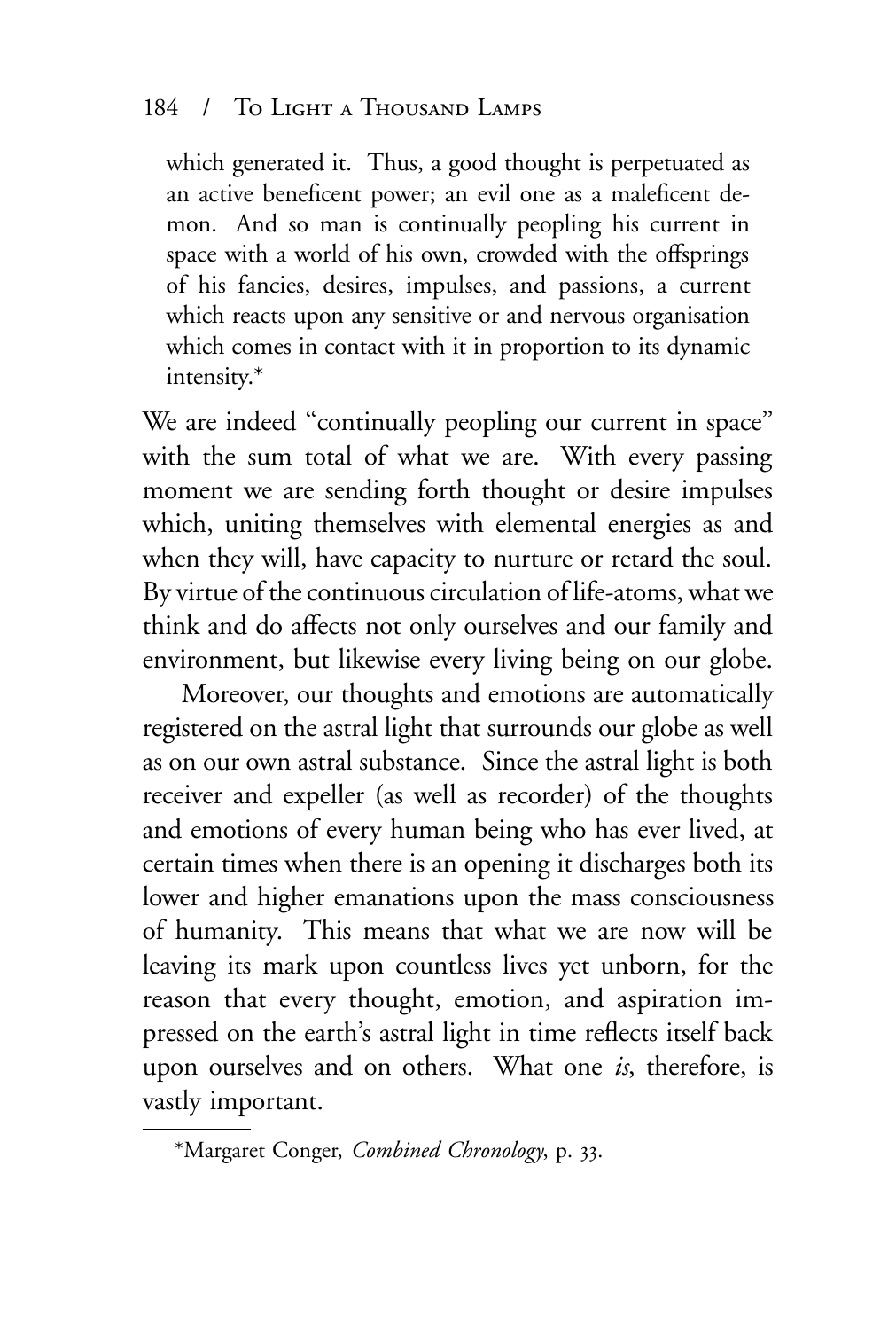The present thinning of demarcation between the astral and physical is proving of mixed value, and much depends on what we choose to identify with. At present, the astral light appears to be disgorging more than usual of its basest content; on the other hand, a greater number of persons are becoming responsive to energies from higher levels and, at times, receiving ideas and inspirations of sufficient worth to change many lives for the better. All the more reason to maintain a balanced outlook and not give way to feelings of hopelessness — either about ourselves or about the future of humanity. The debilitating influence such moods have on us infects the vital circulations of thought-energies through our planet. Too much is at stake for any of us wantonly to add negative thinking to the world karma.

Those subject to recurring depression are notably more sensitive than others to the cyclic highs and lows in nature and may oscillate rather violently between exaltation and despair. It is possible, indeed mandatory, to temper our reactions and focus attention on the golden midpoint between extremes. Every sage and rishi before and after Gautama Buddha knew and observed the ancient rule: when "unworthy images" fill the mind, instantly induce ''worthy images.'' Then, with hatred, ill will, and selfish desire conquered, the ''inner heart is made firm, tranquil, unified, and strong.''\* Katherine Tingley understood this well; she knew the power of visualization and urged her students, when gloom or despondency crept in, immediately to conjure up their opposites and thus initiate a new

<sup>\*</sup>*Majjhima Nik¯aya*, quoted in *Fountain-Source of Occultism*, G. de Purucker, p. 35.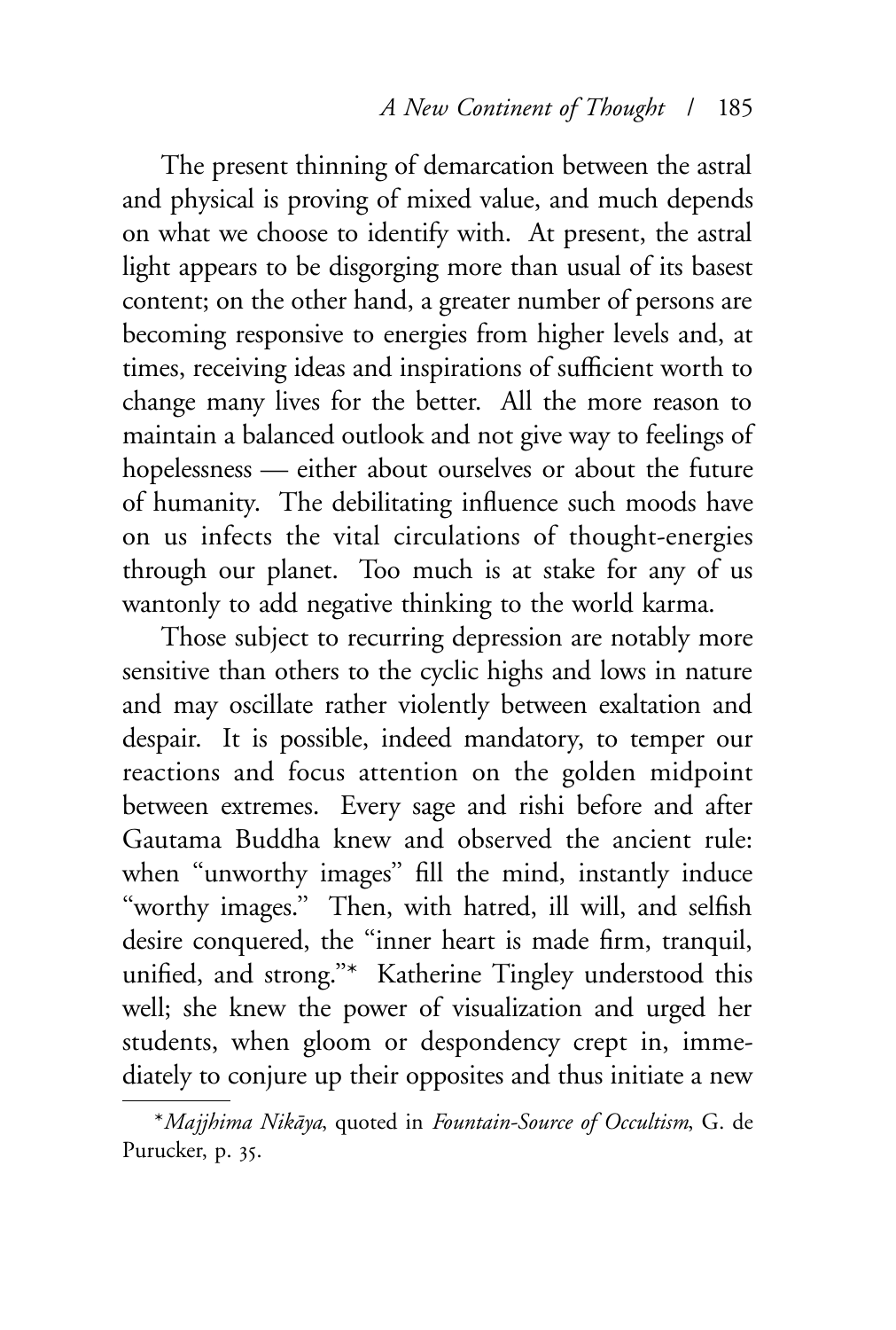quality of energy. The influence of this new thoughtcurrent would in time prevail, and the student would feel a new sense of purpose, a new joy in his duties. In her book *The Gods Await*, she quotes a remarkable statement by her teacher:

You know, the atoms of the human body become weighed down as a rule with the burdens of the mind — the irrelevant ideas, the preoccupations and anxieties. They go through series of changes momently, affected by the thoughts of the brain-mind. The lack of trust, the lack of inspiration that people suffer from — the hopelessness — bring these atoms down halfway to death. But they can be quickened to a kind of immortality by the fire of the divine life and attuned into universal harmony.  $-$  pp.  $124-5$ 

If at times it seems impossible to lift our consciousness out of the pit to the sunlight within, we can do the next best thing: give to the duty at hand the fullness of our attention. Before long the atoms that we had weighed down ''half way to death'' will have been transformed into the light-atoms of self-forgetfulness and generosity of feeling. We will have charged with light, and lightness, the full complement of our atoms, physical, mental, and spiritual. More importantly, such a private transmutation of attitude is global in its beneficent effect, radiating far beyond our limited circle of influence and giving hope and renewed stimulus to others.

The thought is enough to give binding assurance that every staunch effort to stand for the true does count and, when selflessly maintained, its potency for good is magnified beyond reckoning. I wonder if we realize how greatly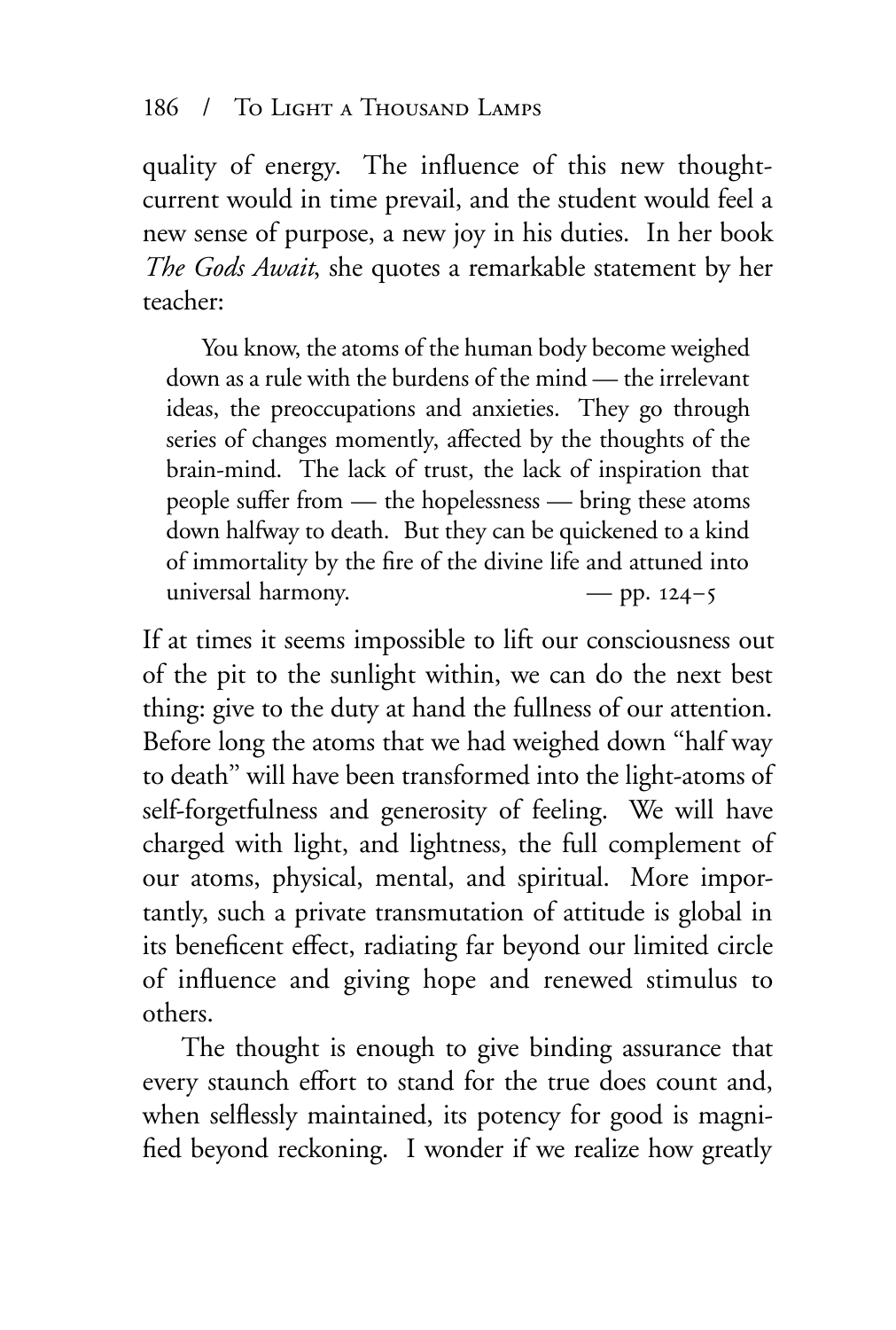we strengthen others by quiet, consistent response to the noblest within us; and, contrariwise, how potently we affect for ill those in the grip of fear or weakness when we indulge in unworthy thought or behavior.

Through the ages teachers and saviors have come among us and imparted the same challenging truth: that we cannot eradicate the selfishness and greed that are choking the soul of mankind unless we each root them out in our own character. Clearly this is not readily done, but just the fact that it may take an entire lifetime or many lives to achieve, is no reason not to begin. Among the Gnostic documents found in Nag Hammadi, one of the Sayings attributed to Jesus is relevant:

> . . . Whoever has ears let him hear. Within a man of light there is light and he lights the whole world (*kosmos*). When he does not shine, there is darkness.

— *The Gospel according to Thomas*,

The determination to follow the mystic path of compassion opens a channel between the personal nature and the intuitive, higher self, and because of this the responsibility to oneself and all others is a hundredfold increased. Every time we indulge in petty or unkind feelings we close ourselves off from our inner light and thereby cast a shadow on the lives of others; conversely, every glint of radiance from the buddhi within helps by so much to illumine our surroundings.

When we see on television pictures of the terrible conditions that exist around the world, millions of ill and starving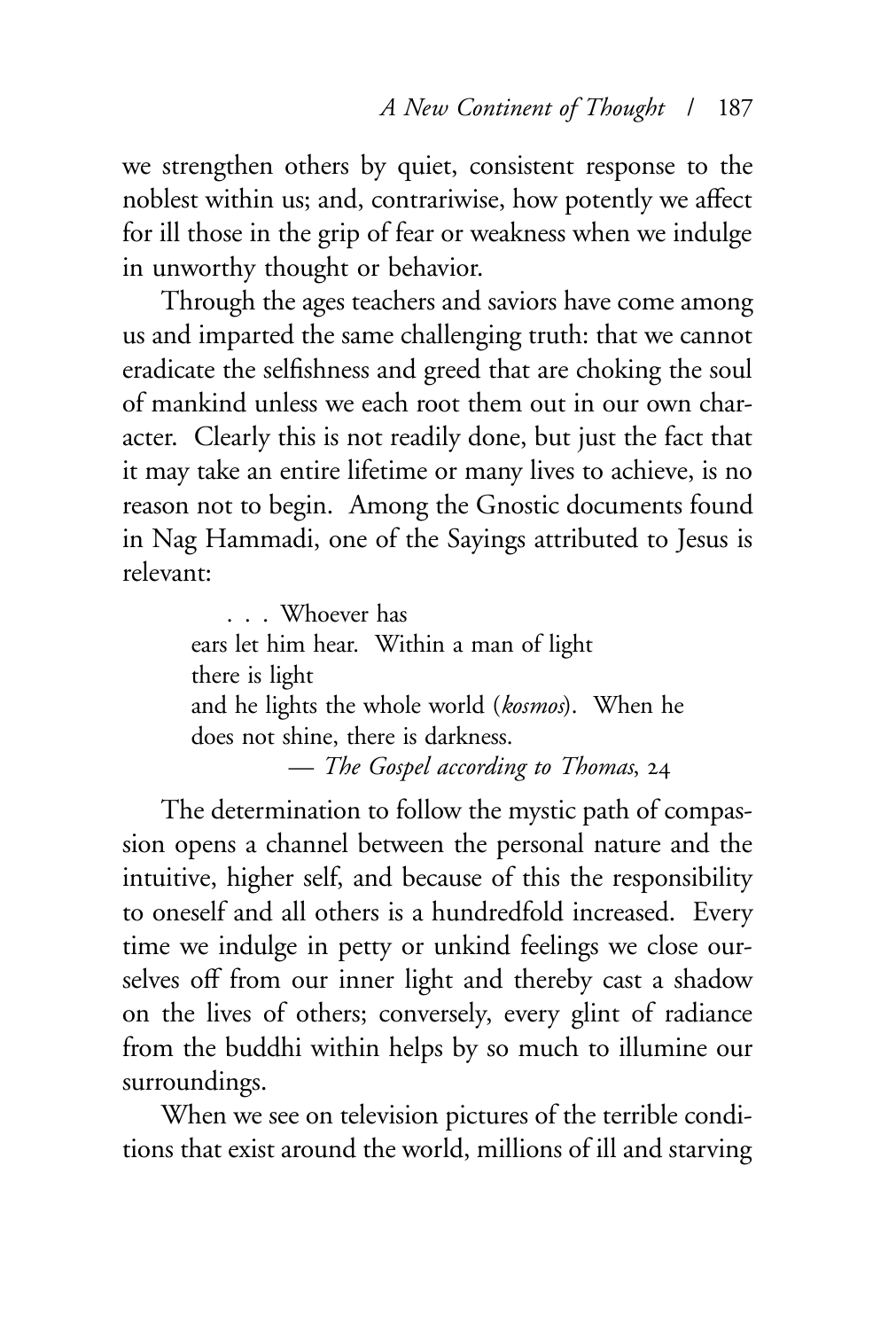children for instance, it goes to the core of our being. Whoever of us is able to help relieve the distress and the hunger and pain should certainly do all that is possible — ''Inaction in a deed of mercy becomes an action in a deadly sin.''\* But in our longing to feed the starving in faraway places, let us not forget our family at home or the needy in our neighborhood. Our responsibility is to fulfill our dharma, our inner duty where it lies.

Though we all long for the day when the desperate conditions of millions of our fellow humans will be relieved, we can be certain that when the dominant quality of a life is attuned to the heart cry of all others, this has a sustained beneficial effect on the group karma. Seeds sown in good soil germinate, take root and, in the course of time, flourish in season. So, too, thought and aspiration born of selfless yearning to ease the sorrow of man result in deeds, if not through ourselves, then through others karmically favored to bring to fruition what we had envisioned.

The work of healing and of compassion must be accomplished on the ideative plane first, if it is to have lasting effect on the physical plane. We must labor in the vineyard of minds and hearts and center our energies on rooting out the inner causes of the wretched conditions on our globe. While many of us may not be able to do much in a practical way to better the material conditions, there isn't one person who cannot contribute to the unselfishness in the world, who cannot strengthen the light forces.

When we are overburdened by the enormity of suffering

<sup>\*</sup>*The Voice of the Silence*, "The Two Paths," p. 31.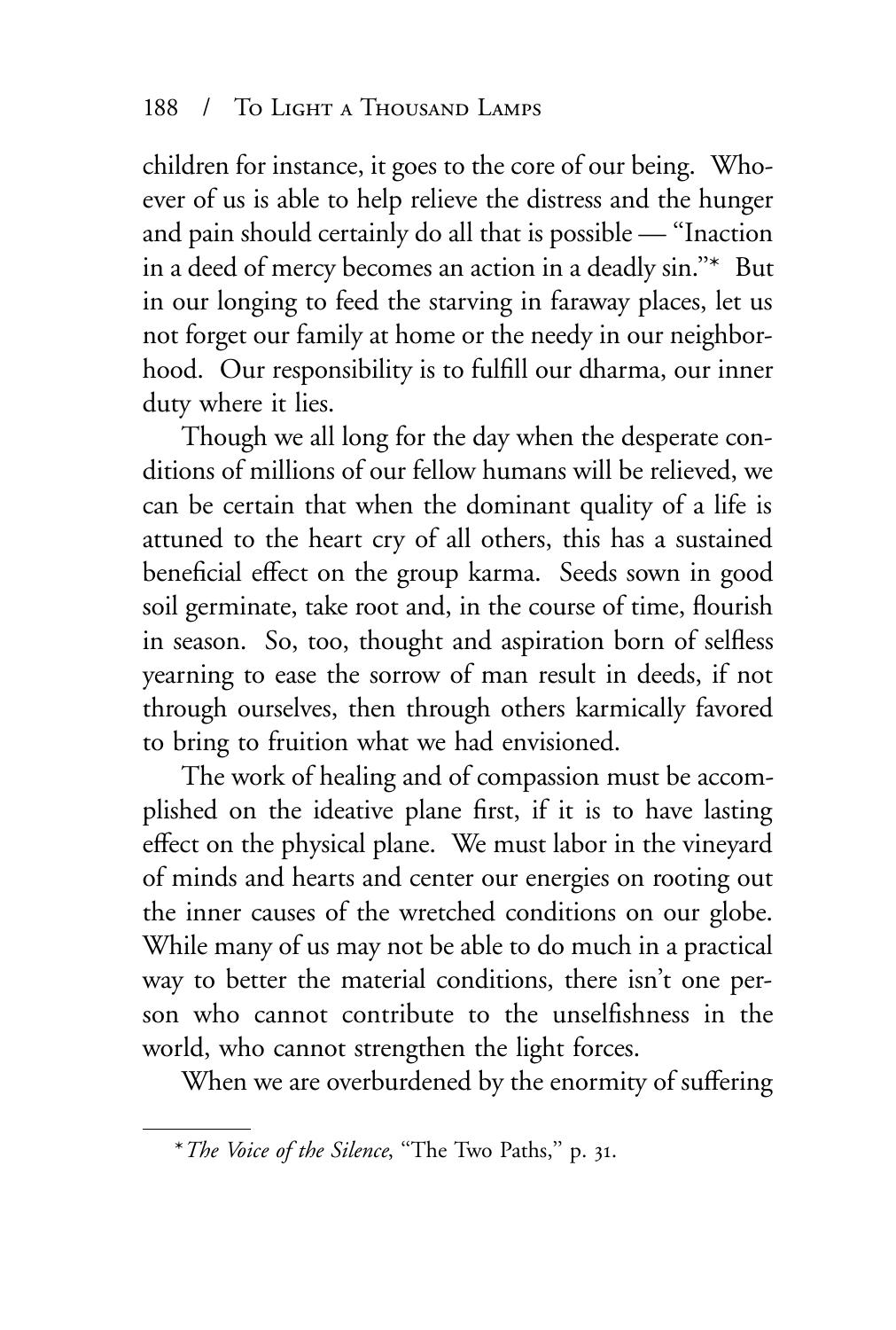endured by so many, we can circle the globe in consciousness and take note of the heroic labors of individuals and groups engaged in active philanthropic efforts to bring relief and restoration of hope. Not only is the exercise beneficial to our own state of mind but, more importantly, we lend force along inner lines to their altruistic endeavors. We cannot be grateful enough to those who, at great personal sacrifice and often at risk of their lives, undertake this saving work.

Light points are shining in different places, foci of compassionate helpers working in the world. They may not blazon forth their names or their accomplishments, but they are steadfastly at their post, which is more an inner than an outer post. We have spoken of the network of individuals that has existed ever since our self-conscious mind was quickened ages ago. This fraternity of illumined individuals labors in the quiet to stimulate the creative impulses in receptive human hearts. What we see is but the tip of an immense spiritual effort which has been in existence for many millions of years, and prior to that in previous world cycles. That network still exists, and the realization of a universal fraternity, hand in hand with the spiritual enlightenment of humanity, remain the ''aspiration of the *true adept*'' . . .

And we will go on in that periodical work of ours; we will not allow ourselves to be baffled in our philanthropic attempts until that day when the foundations of a new continent of thought are so firmly built that no amount of opposition and ignorant malice . . . will be found to prevail.

— *The Mahatma Letters to A. P. Sinnett*, pp. 17, 51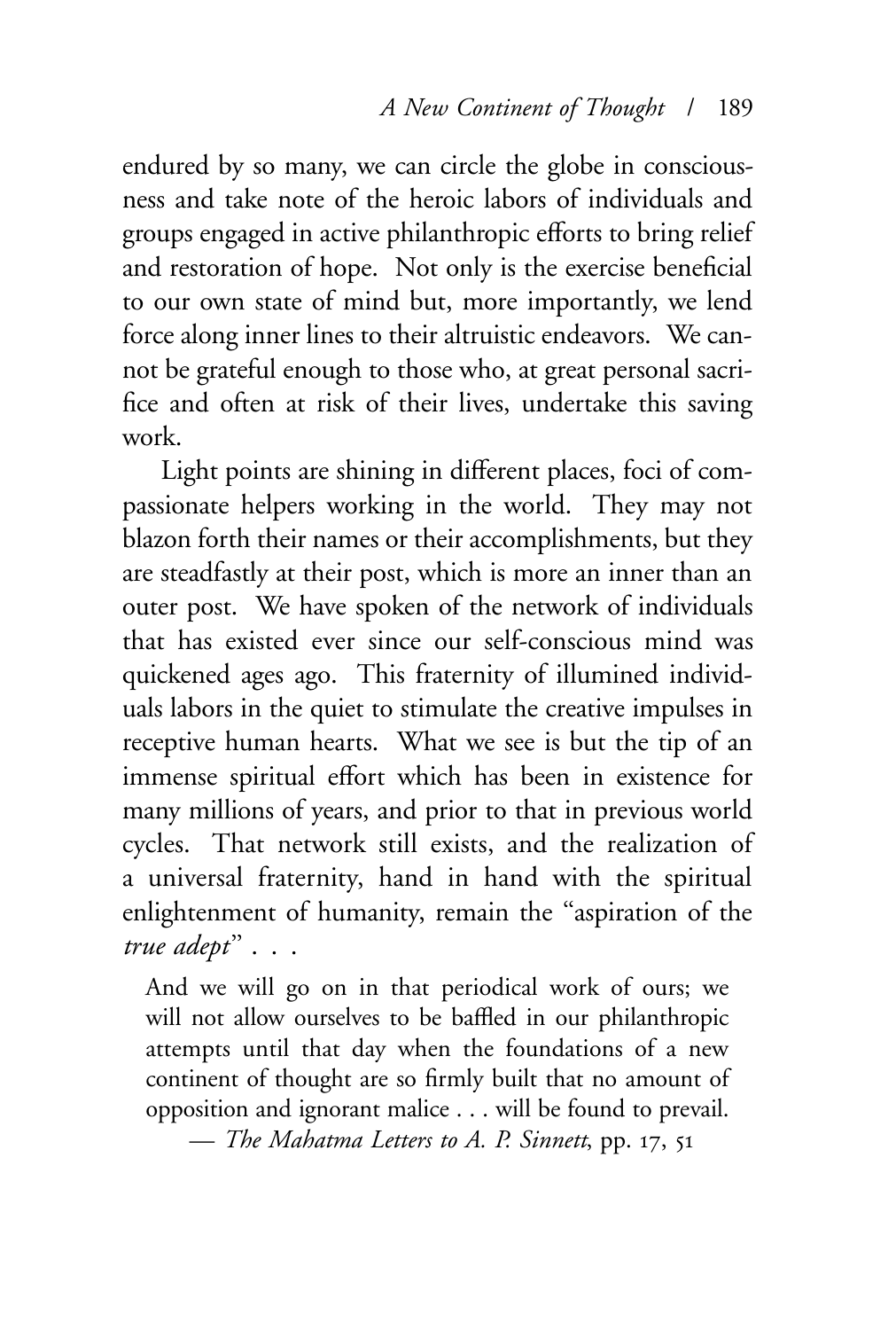Today we are witnessing a revivification of the ancient dream of the onehood of all lives among a cross section of individuals committed to making it a fact in human relationships. There is indeed generated a power, a dynamic energy, wherever individuals of dedication are aspiring, even momentarily, in synchrony with the heart of Being. No one of us singly may be of particular significance, spiritually or otherwise; but collectively, each person contributing spontaneously of his unique quality of soul essence to uplifting mankind — who is to say what unpredictable and potent effect this might not have on inner lines? Jesus but repeated the ancient law: ''where two or three are gathered together in my name, . . .'' Spiritual teachings have power to elevate human beings; and whereas noble ideals in the thoughtatmosphere have potency in themselves, when they are undergirded by individuals *living* those ideals, a certain magic can occur.

To think that our civilization is fated to continue its selfish and destructive habits is to prostitute precious thought power to negative ends. Conversely, to see ourselves as we truly are is to make a total change in our perspective: we are not separate, warring personalities but offspring of the cosmos, divine beings currently passing through the human phase for the sake of broadening and enriching our experience. While no one person can achieve single-handedly the miracle of world regeneration, millions of personal victories over self *can* have a miraculous effect.

Suppose that an increasing number of altruisticallyminded people were to direct their aspirations toward high thinking and unselfish deeds, inevitably sufficient power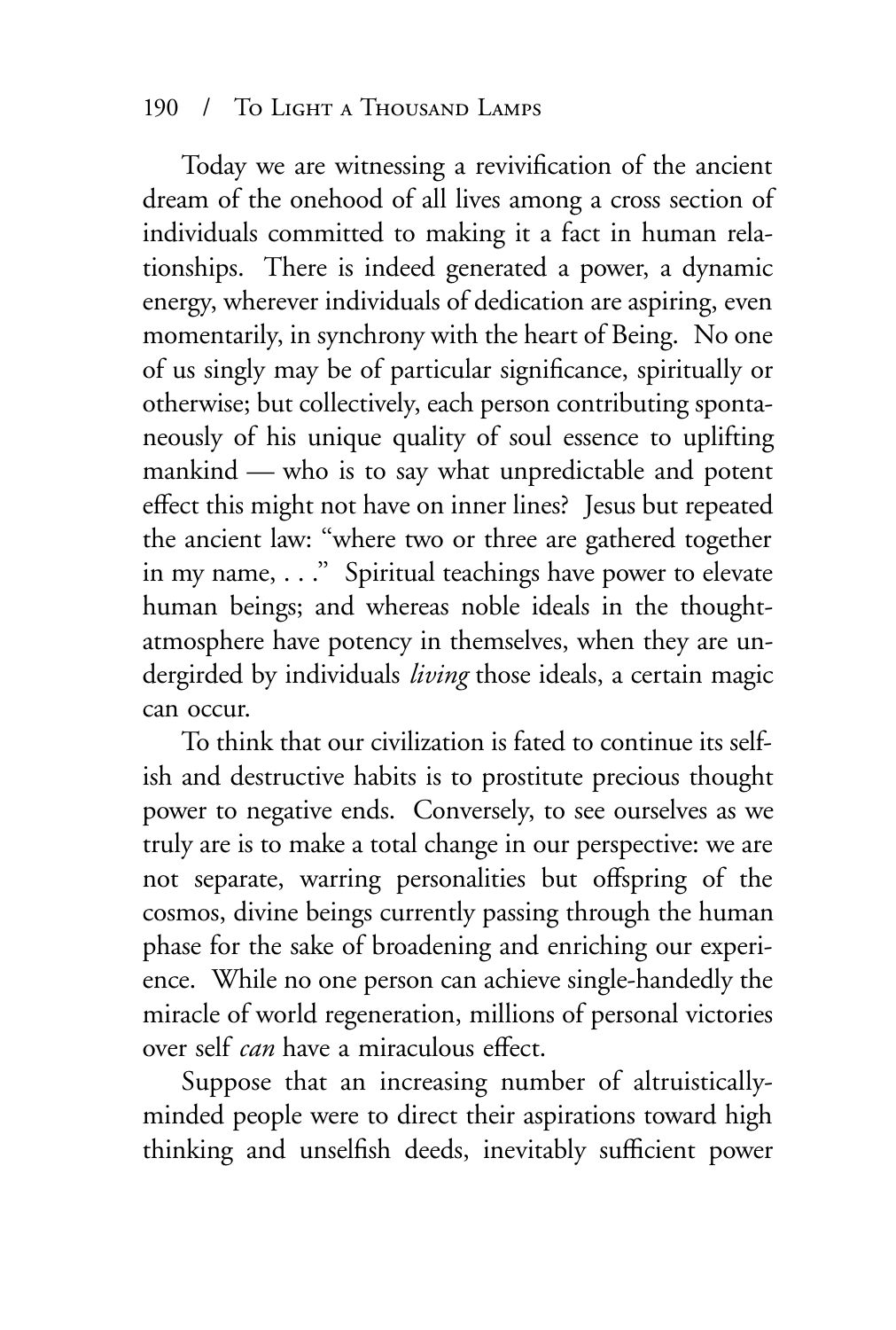would be generated to effect a spontaneous transmutation of humanity's life-patterns — from narrow egocentricity to largeness of compassion.

What the karma of the world will be is not ours to know; but if we simply and wholly offer our best, impersonally, we will be building bridges leading to that ''new continent of thought'' of which the Master speaks.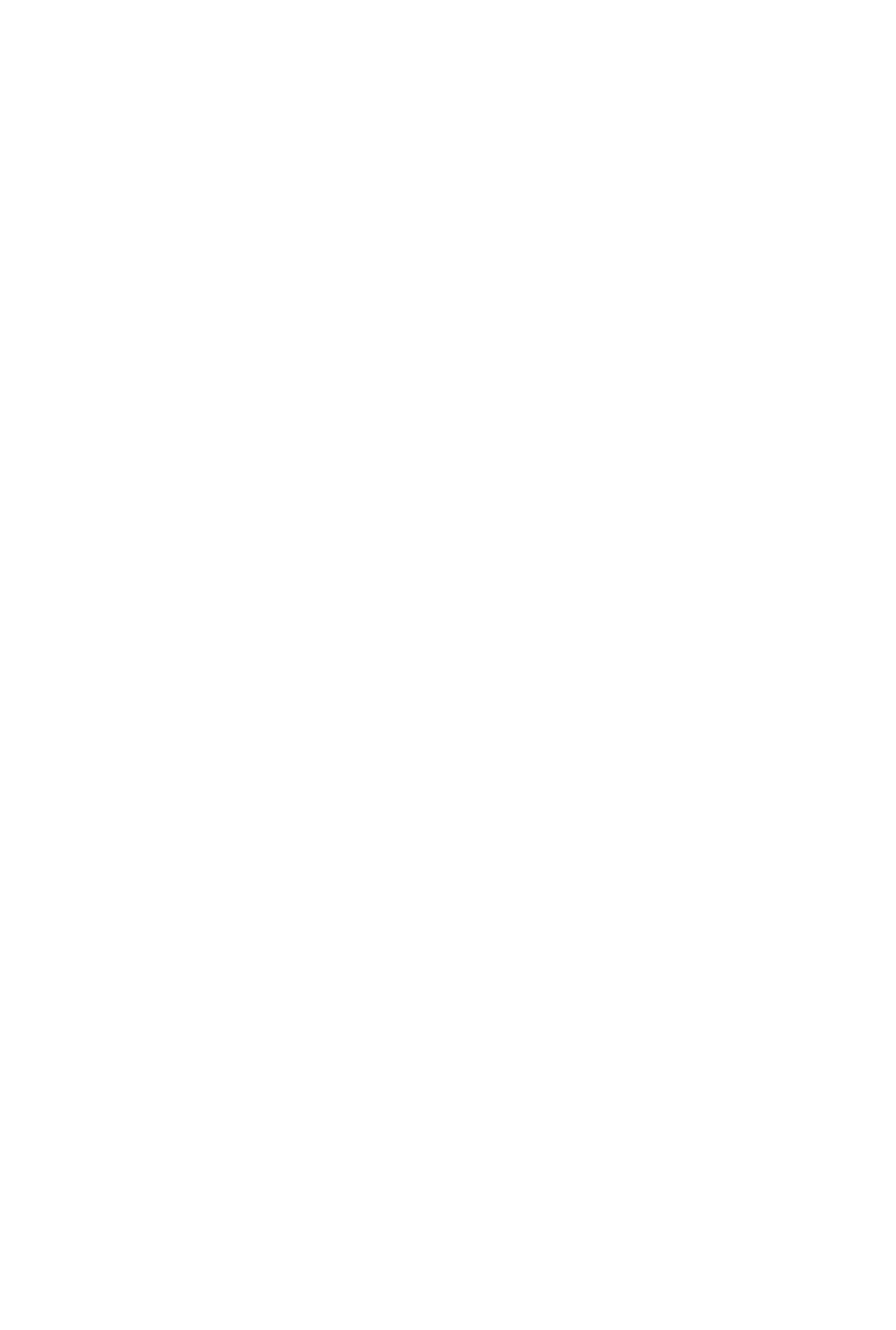### Sources

- Aeschylus, Aeschylus: Prometheus Bound (1931), trans. Gilbert Murray, George Allen & Unwin, London, 1952.
- Angus, S., *The Mystery Religions and Christianity*, Charles Scribners' Sons, New York, 1925.
- Arnold, Edward Vernon, *Roman Stoicism* (1911), Arno Press, New  $York, 1971.$
- Barborka, Geoffrey A., *H. P. Blavatsky*, Tibet and Tulku, Theosophical Publishing House, Adyar, Madras, 1966.
- Barker, A. Trevor, comp.:
	- *The Letters of H. P. Blavatsky to A. P. Sinnett* (1925), Theosophical University Press (TUP), Pasadena, 1973.
- *The Mahatma Letters to A. P. Sinnett* (1923), TUP, 1992.

### Blavatsky, H. P.:

- *Collected Writings*, vols. I, IX, and XII, ed. Boris de Zirkoff, Theosophical Publishing House, Wheaton, 1962-1980.
- *H. P. Blavatsky to the American Conventions: 1888–1891*, TUP, 1979.
- *Isis Unveiled* (1877), TUP, 1998.
- *The Key to Theosophy*  $(1889)$ , TUP, 1995.
- *The Original Programme of the Theosophical Society*, Theosophical Publishing House, Adyar, Madras, 1931.
- *The Secret Doctrine* (1888), TUP, 1999.
- *The Voice of the Silence* (1889), TUP, 1992.
- Cheney, Sheldon, *Men Who Have Walked with God*, Alfred A. Knopf, New York, 1946.
- Conger, Margaret, *Combined Chronology: for use with the Mahatma and Blavatsky Letters to A. P. Sinnett*, TUP, 1973.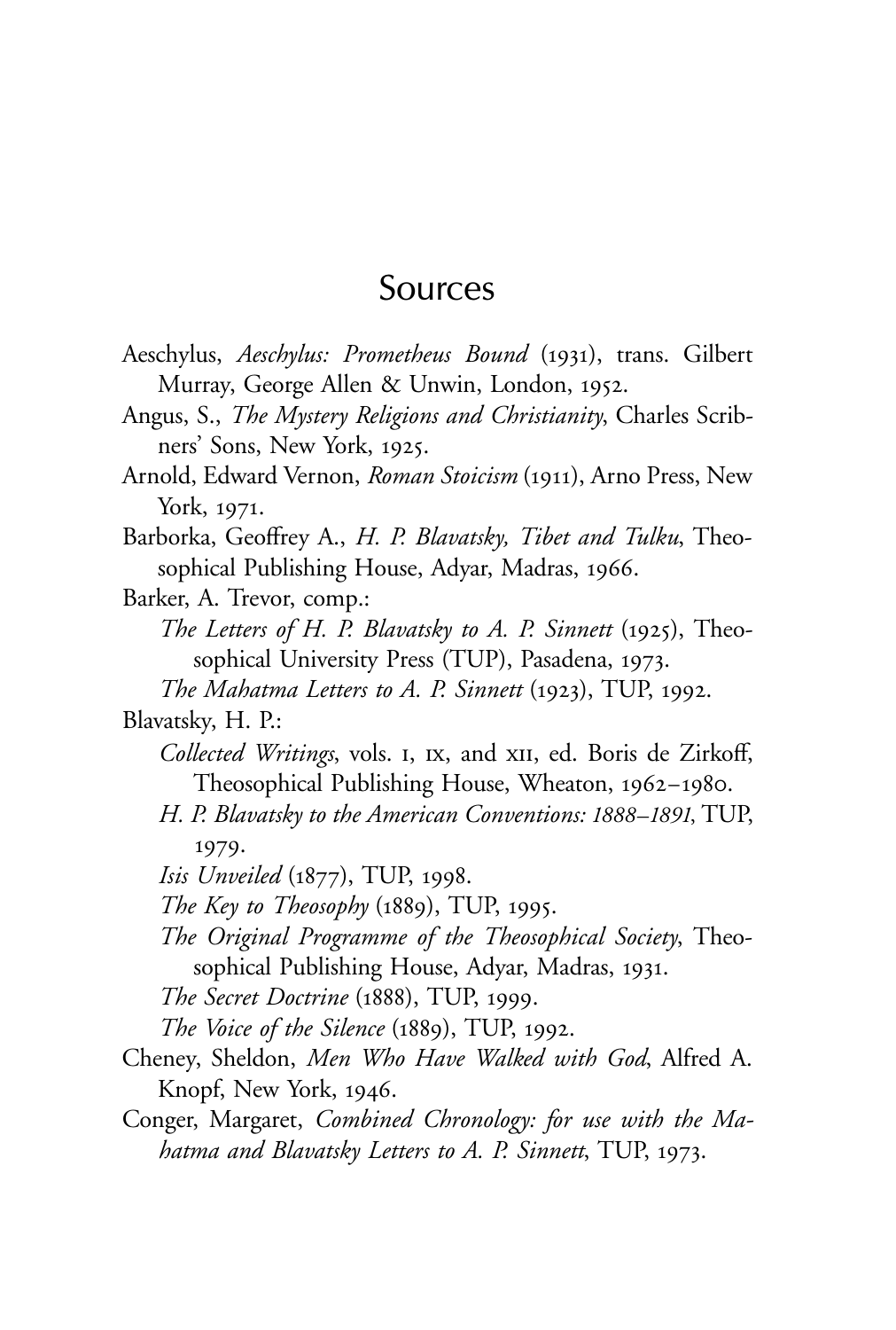- Cranston, Sylvia, *HPB: The Extraordinary Life and Influence of Helena Blavatsky, Founder of the Modern Theosophical Movement*, 3rd & rev. ed., Path Publishing House, Santa Barbara, 1993.
- Darwin, Charles:
	- The Descent of Man, D. Appleton and Company, New York, 1896. *The Origin of Species*, D. Appleton and Company, New York, 1896.
- Doane, T. W., *Bible Myths and Their Parallels in Other Religions* (1882), University Books, New York, 1971.
- Eckhart, Meister, *Meister Eckhart, A Modern Translation*, trans. Raymond Bernard Blakney, Harper & Row, New York, 1941.
- Eldredge, Niles, and Ian Tattersall, *The Myths of Human Evolu*tion, Columbia University Press, New York, 1982.
- Eliot, Sir Charles, *Japanese Buddhism* (1935), Routledge & Kegan Paul, London, 1959.
- *Encyclopaedia Britannica, Macropaedia*, vol. 10, "Kepler, Johannes," William Benton, Chicago, 1974.
- Frankl, Viktor E., *Man's Search for Meaning*, Beacon Press, Boston, 1959.
- Green, Elmer and Alyce, ''Mind Training, ESP, Hypnosis, and Voluntary Control of Internal States,'' Menninger Foundation, *Special APM Report of Parapsychology and Medicine*, 1973.
- Guillaumont, A., H.-Ch. Puech, G. Quispel, W. Till, and Yassah 'Abd Al Masīh, trans., *The Gospel according to Thomas*, E. J. Brill, Leiden, 1959.
- Harrison, Jane, *Prolegomena to the Study of Greek Religion* (1922), 3rd ed., Meridian Books, New York, 1957.
- Harrison, Vernon, *H. P. Blavatsky and the SPR: An Examination* of the Hodgson Report of 1885, TUP, 1997.
- Head, Joseph, and Sylvia Cranston, comps., *Reincarnation: The Phoenix Fire Mystery* (1977), TUP, 1994.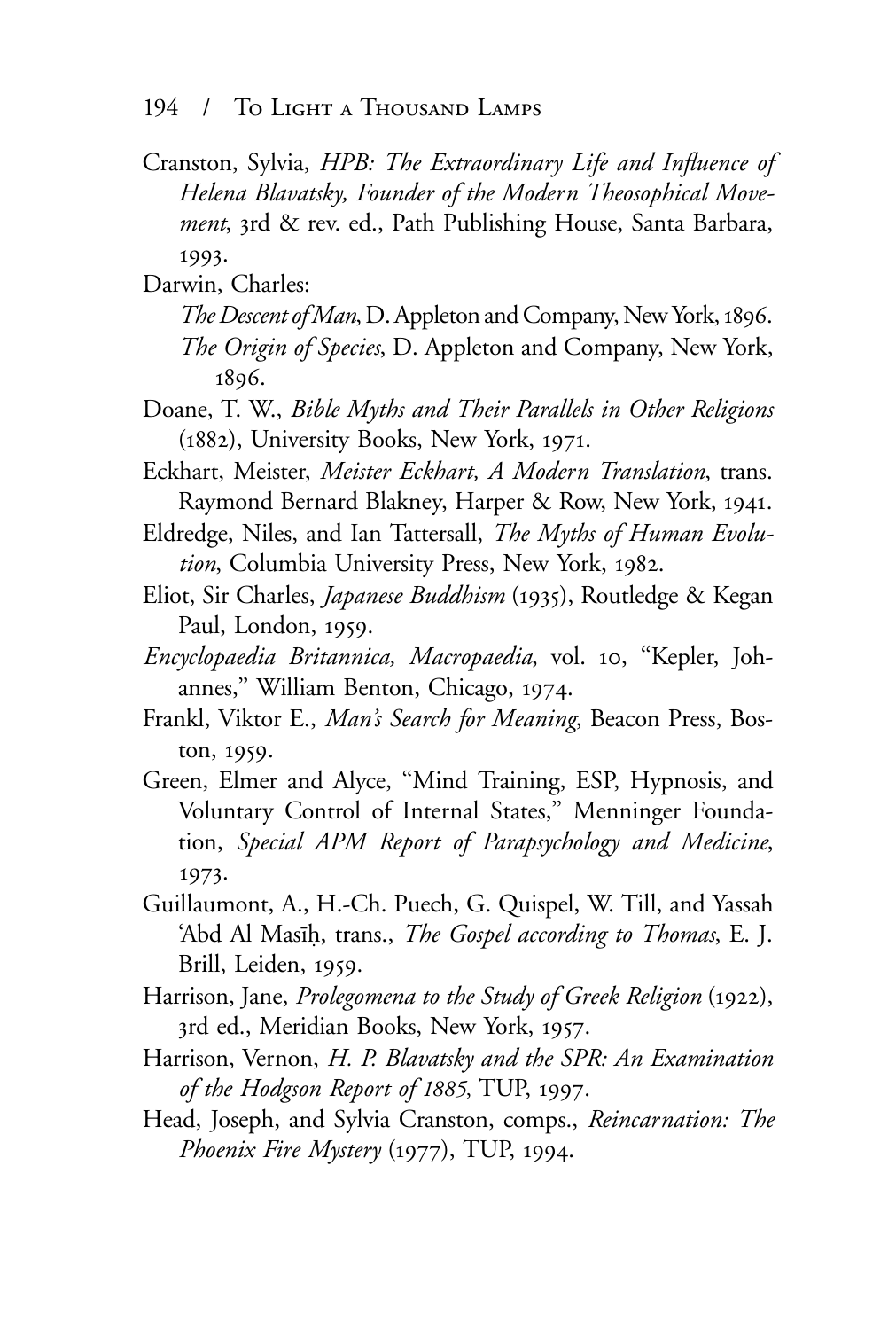Hermes Trismegistus, *Hermetica: the Ancient Greek and Latin Writings which contain Religious or Philosophic Teachings ascribed to Hermes Trismegistus*, ed. and trans. Walter Scott, Oxford University Press, London, 1924.

- Hitching, Francis, *The Neck of the Giraffe: Where Darwin Went Wrong*, Ticknor & Fields, New Haven and New York, 1982.
- Hui-Neng, *The Sutra of Hui-Neng*, trans. Thomas Cleary, Shambhala, Boston & London, 1998.
- Huxley, Aldous, *The Perennial Philosophy*, Harper & Brothers, New York and London, 1945.
- Idel, Moshe, *Kabbalah: New Perspectives*, Yale University Press, New Haven and London, 1988.
- I-tsing, *A Record of The Buddhist Religion as Practised in India and The Malay Archipelago (*.. *671–695)*, trans. J. Takakusu, Oxford University Press, London, 1896.
- Jinarājadāsa, C., *The Golden Book of The Theosophical Society: A Brief History of the Society's Growth from 1875–1925*, Theosophical Publishing House, Adyar, Madras, 1925.

Judge, William Q.:

- *Bhagavad-Gita combined with Essays on the Gita* (1887–1896), TUP, 1978.
- Letters That Have Helped Me (1891, 1905), 2 vols. in one, TUP, 1981.

*The Ocean of Theosophy* (1893), TUP, 1973.

Knoche, Grace F., *The Mystery Schools* (1940), TUP, 1999.

- Kurtén, Björn, *Not From the Apes*, Vintage Books, Random House, New York, 1972.
- Law, William, *The Spirit of Prayer: or, the Soul Rising out of the Vanity of Time, into the Riches of Eternity*, J. Richardson, Lon $don, 1758.$
- Marcus Aurelius, *Meditations*, trans. Maxwell Staniforth, Penguin Books, Baltimore, 1964.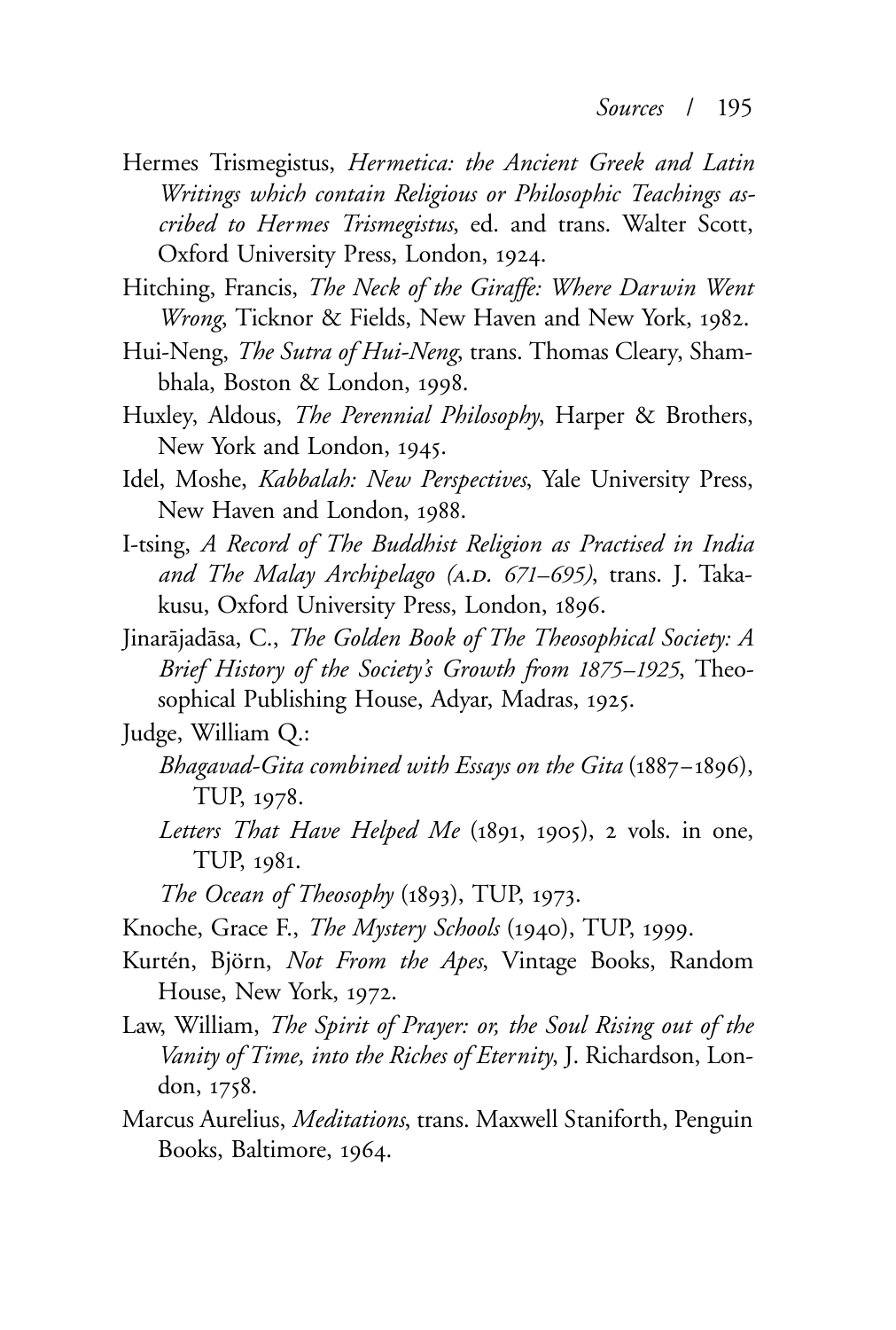Müller, F. Max, ed., The Sacred Books of the East, Oxford University Press, London:

*Cullavagga*, vol. xx, 1885. *Mahā-Parinibbāna-Sutta*, vol. XI, 1881. *The Questions of King Milinda, vol. xxxv, 1890.*  $Saddbarma-pundarīka$ , vol. xx1, 1884.

Myer, Isaac, *Qabbalah* (1888), Samuel Weiser, New York, 1974.

- Olcott, Henry S., *Old Diary Leaves* (1895), vol. I, Theosophical Publishing House, Adyar, 1974.
- Pausanias, *Description of Greece*, trans. W. H. S. Jones, The Loeb Classical Library, vol. Iv, Harvard University Press, Cambridge, 1979.
- Plato, *The Dialogues of Plato*, trans. B. Jowett, Random House, New York, 1937.
- Purucker, G. de:

*The Esoteric Tradition* (1935), TUP, 1973.

*Fountain-Source of Occultism*, TUP, 1974.

*Man in Evolution* (1941), TUP, 1977.

Radhakrishnan, S.:

*The Bhagavadgītā*, Harper & Row, New York, 1973.

*The Principal Upanisads*, Harper & Brothers, New York, 1953.

Ryan, Charles J., *H. P. Blavatsky and the Theosophical Movement*  $(1937)$ , and & rev. ed., TUP,  $1975$ .

Scholem, Gershom G., *Major Trends in Jewish Mysticism*, rev. ed., Schocken Books, New York, 1946.

Seneca, *Moral Essays*, Harvard University Press, Cambridge, 1963.

Siémon, Jean-Louis, *Theosophia in Neo-Platonic and Christian Literature (2nd to 6th Century* ..*)*, Theosophical History Centre, London, 1988.

Skinner, Ralston, *Key to the Hebrew-Egyptian Mystery in the Source of Measures* (1875), Wizards Bookshelf, Minneapolis, 1975.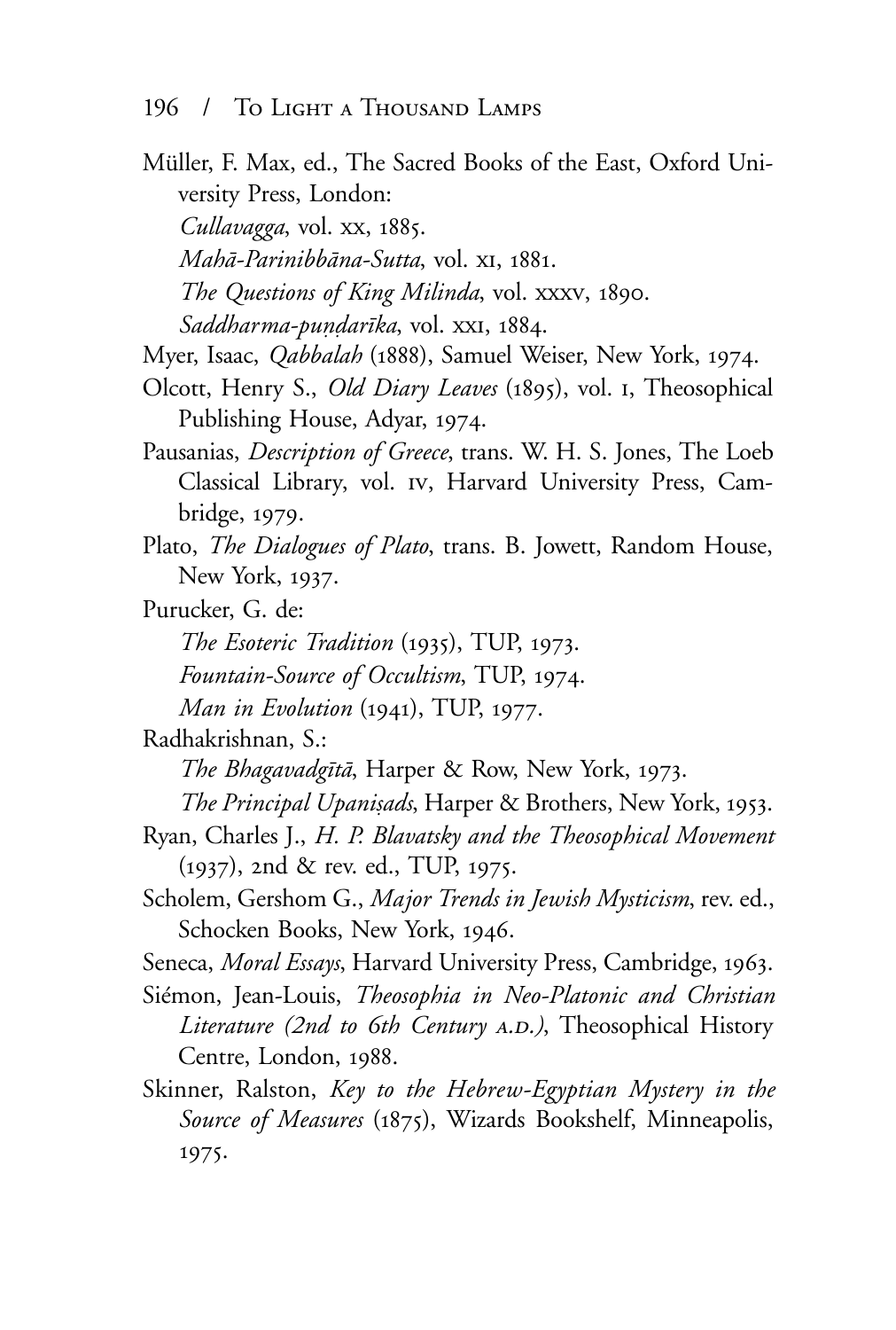- Sperling, Harry, Maurice Simon, and Dr. Paul P. Levertoff, trans., *The Zohar*, 5 vols., The Soncino Press, London and Bournemouth, 1949.
- Stryk, Lucien, ed., *World of the Buddha: A Reader*, Doubleday, New York, 1969.
- Taylor, Thomas, *The Mystical Hymns of Orpheus: Translated from the Greek, and demonstrated to be the Invocations which were used in the Eleusinian Mysteries*, new ed., Bertram Dobell, London, 1896.
- Thomas, Edward J., *The Life of Buddha as Legend and History*, Kegan Paul, Trench, Trübner & Co., London, 1931.
- Thompson, Francis, ''The Mistress of Vision,'' *The Hound of Heaven and Other Poems*, International Pocket Library, Boston, 1936.
- Tingley, Katherine:
	- *The Gods Await* (1926), TUP, 1992.
	- *Theosophy: The Path of the Mystic* (1922), TUP, 1995.
- Titchenell, Elsa-Brita, *The Masks of Odin*, TUP, 1985.
- Tsong-ka-pa, *Compassion in Tibetan Buddhism*, ed. and trans. Jeffrey Hopkins, Gabriel/Snow Lion, Valois, New York, 1980.
- Verny, Thomas, M.D., with John Kelly, *The Secret Life of the Unborn Child*, Dell Publishing, New York, 1981.
- Willoughby, Harold R., *Pagan Regeneration: A Study of Mystery Initiations in the Graeco-Roman World*, University of Chicago Press, Chicago, 1929.
- Wilson, H. H., *The Vishnu Purāna: A System of Hindu Mythology and Tradition*, ed. FitzEdward Hall, Trübner & Co., London, 1864.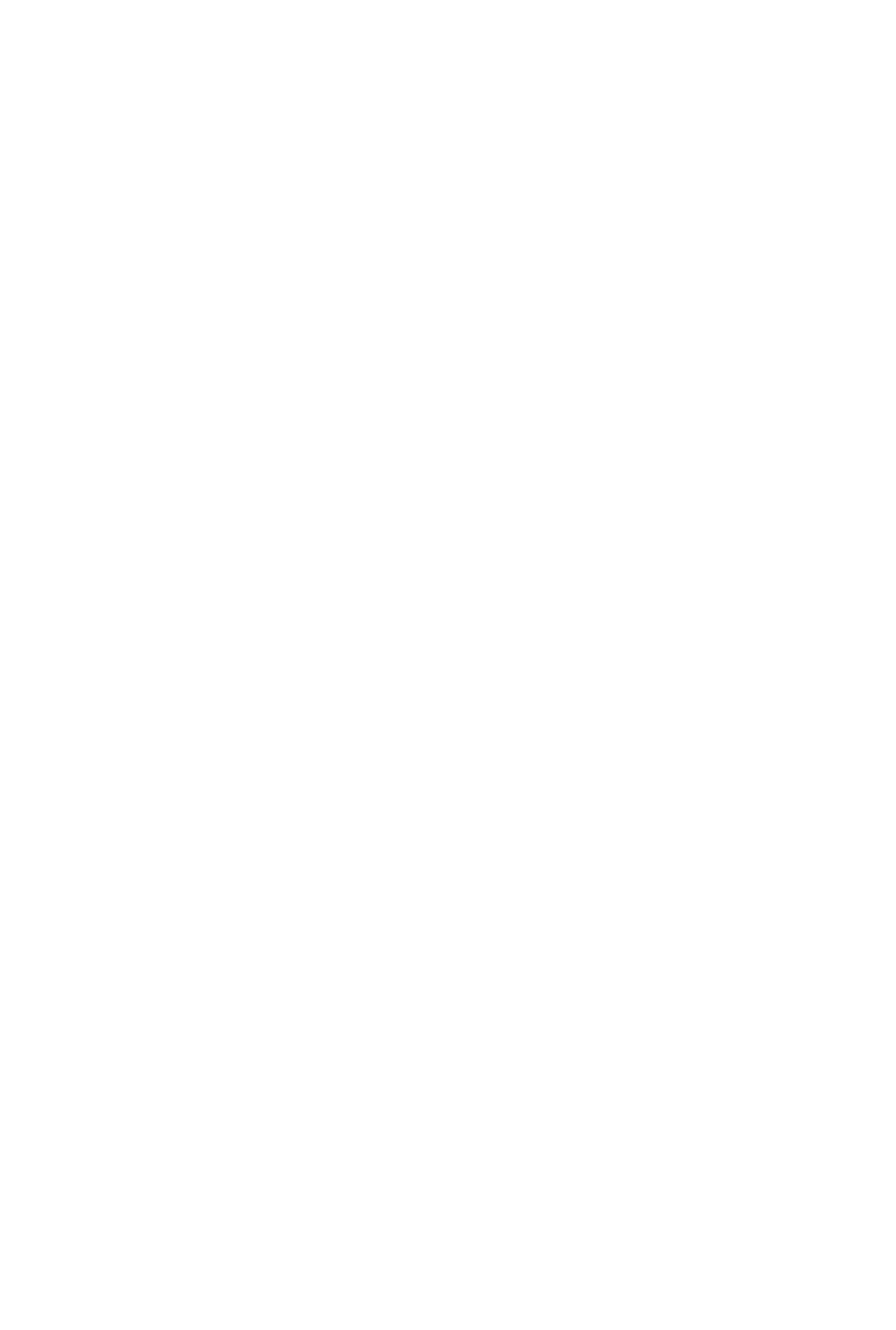## Index

Abortion 38-9 Adam and Eve, fall of  $26, 87$ 'Ādām Qadmōn, four Adams 85 Adepts. *See* Brotherhood (of Adepts) Ākāśa 114, 115-16, 181 Alchemists 4, 114 Allegory of Adam and Eve Jesus' crucifixion may be 97 saviors' stories largely 89 Amrita-yāna 131-2, 140 Ānanda, Buddha's death & 94-6 Anima Mundi 114-15 Apes and man  $19-20$ ,  $21$ Aquarian Age 123, 163-4 Armageddon 157-8 Asclepius, 159-60 Aspiration(s)  $43, 166, 169, 175$ devachan and  $46-7$ every, influences  $71$ ,  $184$ ,  $190-1$ fostered by sons of mind, great teachers  $24, 79$ intensity of, challenges gods 171, 172 of pratyeka buddhas of true adept true meditation is 110-12 Astral body 34, 44, 119  $brain$   $55-6$ ,  $57$  $chakras$  107-9

dangers of, plane 114, 119-20 defined 114-16 energies 116-17, 167 entities channeled form of early mankind 20, 27 line betw physical &, thinner  $123, 184-5$ overemphasis on 155 travel  $118-19$ Astral Light 127 circulation of thoughts in 116,  $182, 184-5$ defined  $115-16$ influences from  $108$ ,  $118$ regression and 56-7 Aśvattha tree, humans as 42 Atman 35, 114 as human principle 43, 118-19 psychic centers and 108-9 sūtrātman link to 165 Atmānam ātmanā paśya 108 Atom(s)  $8, 14$ are lives, conscious  $13, 14, 29$ , 86, 101, 181 body's, influenced by thoughts 186 in human evolution 16, 46 stamped with memory thought- Avatāras, grace and 79-80 Awakening 139, 164 global vii-viii, 70, 72, 107-8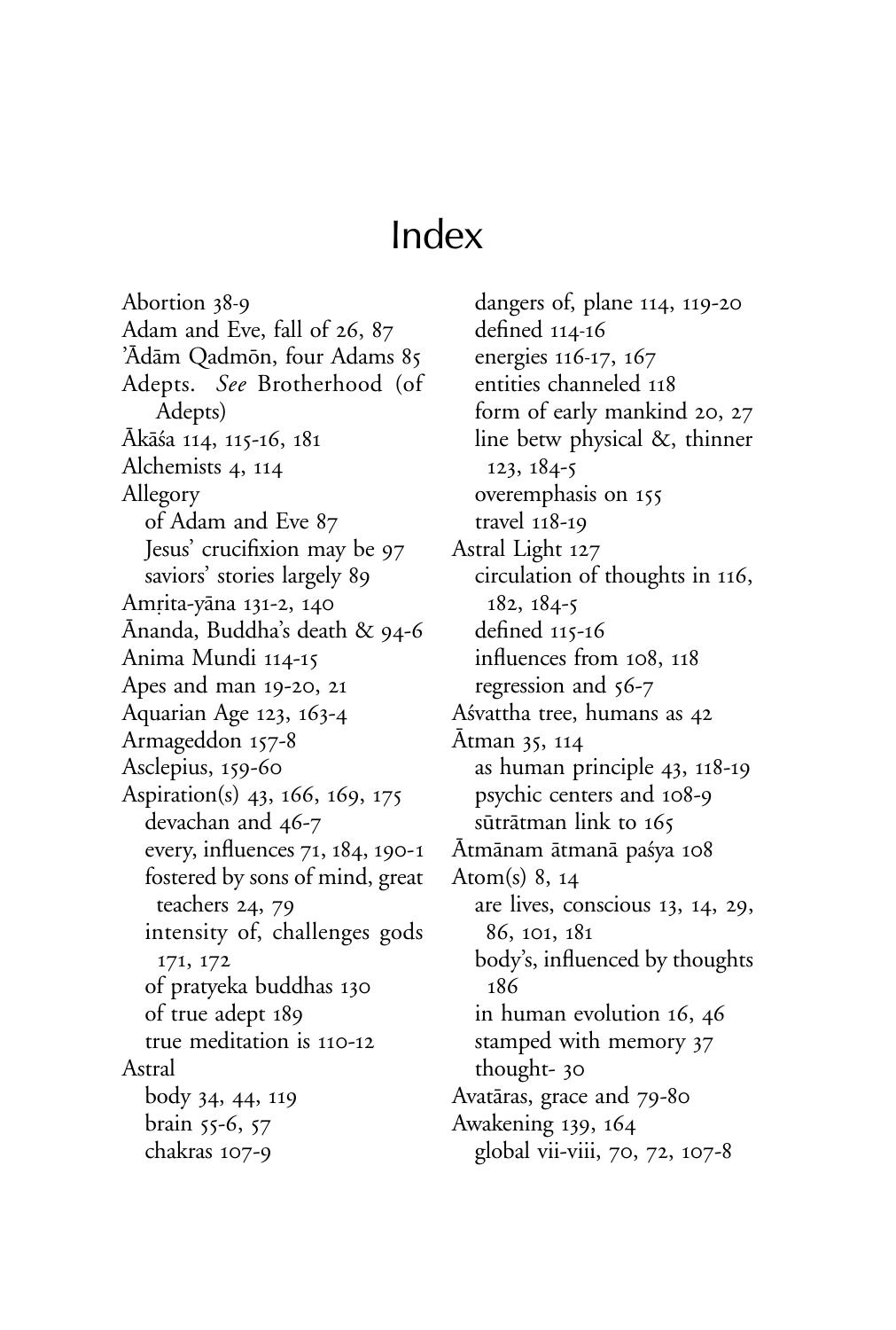HPB and current x-xi of mind  $23-4$ ,  $28$ ,  $87$ three, sights of Gautama 'Ayin

Betrayal by false teachers 152, 168 of Jesus 93-4, 96-7 *Bhagavad-Gītā* 5, 24, 72, 138 ātmānam ātmanā paśya in 108 first English trans. rāja-yoga in 106 &n Blavatsky, H. P. (HPB)  $7-8$ ,  $70-1$ , 152 on astral light current awakening and x-xi held apes to be offshoots of man 19-20 life and work of  $6-7$ ,  $145-8$ ,  $156$ opposition to  $148$ ,  $152-3$ on original program of TS  $153 - 5$ pāramitās as given by 137-9 on psychic powers  $121n$ ,  $122-4$ , 155 on sūtrātman 36 teachers and on two paths 129-30 Bodhisattva(s) Gautama or Siddhārtha 132, 134, 140-1, 144 path or ideal 135-6, 139, 142 Born in sin Brain, memory in physical and astral 56 Brotherhood (of Adepts), Brothers, Fraternity vii

Blavatsky messenger of publicity and sangha or 144 spiritual effort of  $151$ ,  $189$ ,  $190$ we can be partners of  $144$ ,  $182$ Brotherhood, Human or Universal viii, 59, 165 in action  $10-11$ ,  $105$ lifeline to esoteric reality 105 pāramitās and 137, 139 transforming power of  $157$ ,  $180 - 1$ TS and  $148, 150, 154, 156$ Buddha(s) 43, 132, 143-4. See also Gautama Buddha Adi or Primal ix of compassion and pratyeka  $130-1, 142-3$ future, Maitreya Hui-neng on 141 inner 174 Buddhi 43, 187 Buddhist(s) vii, Confession of Faith 143-4 on knowledge of past lives Mahāyāna, pāramitās 137-40 metaphors ix, 10 two paths in, tradition 130-1 warnings about iddhis in, writ $ings$   $120-1$ Chakras, highest 108-9

Channeling 117-18 Character 56, 59, 67, 167, 187 building 62, 76, 80, 104-5, 127, 129, 142, 177 svabhāva or 36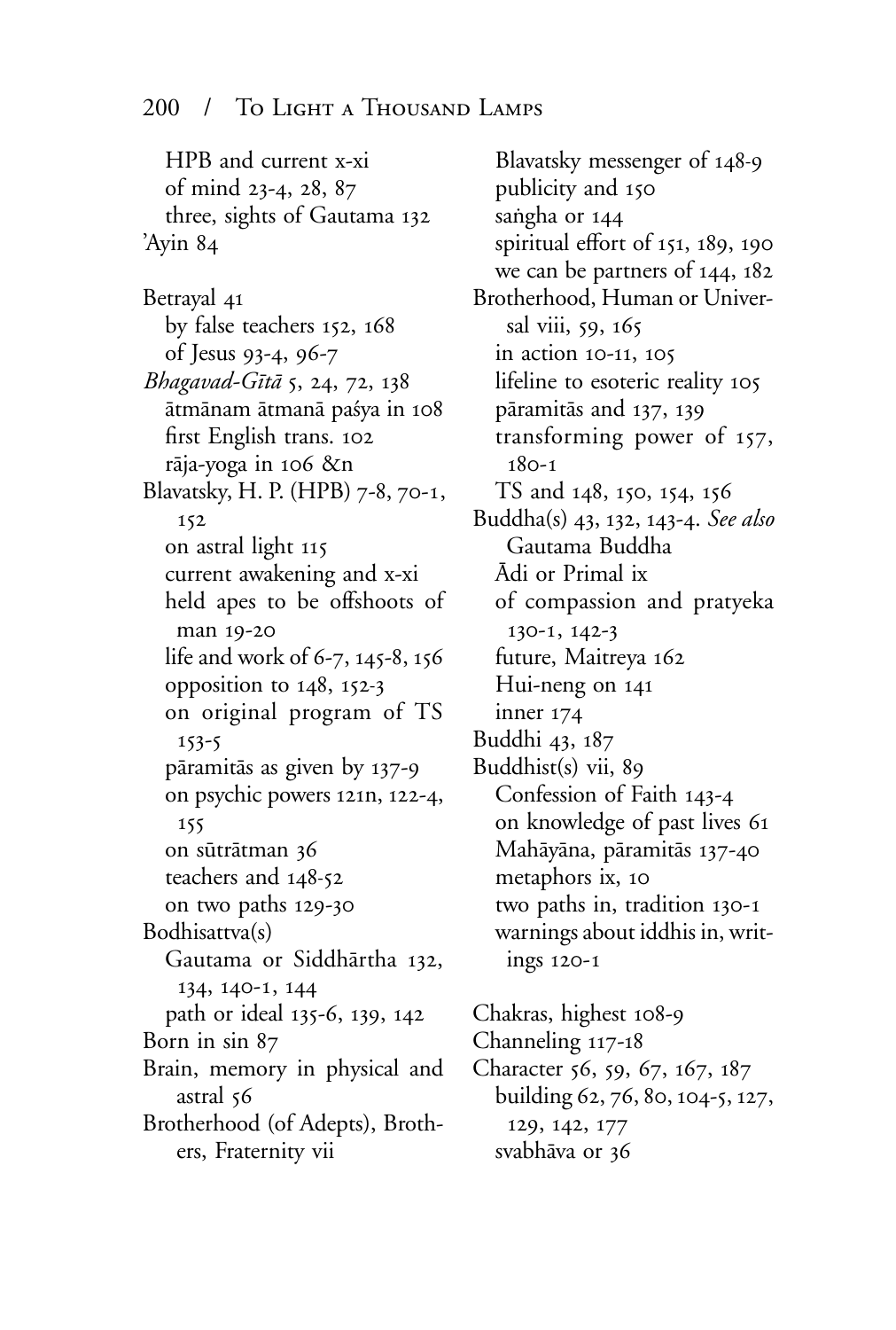Ch'i or prāna  $106-7$ Child, Children 32, 90 of Earth and Starry Heaven 51, 53 handicapped 39-40, 41, 66-7 parents and  $29, 37-9$ psychic leanings among Chinese vii, 89, 91 ch'i, yin, yang "Chosen People" 6, 155 Christ. *See* Jesus  $Christian(s)$  3, 83-100 early, knew Christ not unique 99 mystical union of  $4$ , 105 second coming of 162 Vicarious Atonement x, 76 Christianity 4, 83 grace in  $75-7$ Civilization new type of viii regeneration of 190-1 Coats of Skin, Blindness 15-16, 87 Compassion 11, 150, 156, 170 awakening of mind and chain of 89, 182 civilization's renewal and 144,  $190 - 1$ is behind all  $39, 41, 47, 66-7$ justice and 63 Passion of Christ and path of 104, 129-36, 137, 139-40, 175, 187 saviors and 89, 93, 165 work of, on ideative plane  $188-9$ 

Consciousness circle the globe in everywhere 13, 29-30, 34, 61, 101 fetal, of first trimester initiation and 92  $lift \ our \ 107-8, \ 126, \ 179-82,$ 186-7 missing link in evolution at sleep & death 42, 44-7, 110 Courage 65, 68, 111-12, 126, 175,  $182$ to break vessels of thought pāramitā 139 Creationists 18, 21 Creed (Apostles') 98-9 Crucifixion and cry from cross  $97 - 9$ Cycle(s)  $7, 34$ convergence of  $123$ ,  $163-4$ initiatory 138, 164 of a human life  $16-17$ of life viii, lowest point of  $16$ ,  $28$ ,  $161$ of necessity ix-x, planetary, of death and rebirth 158-61, 163 Darwin, Charles 5, 18-19, 20-1 Death 8, 33, 41-2, 44 after-, processes  $46-7$ ,  $54-5$ caused by soul early 48

helping those faced with  $64-5$ of Jesus, Buddha 93-8, 99-100 near-, experiences second 46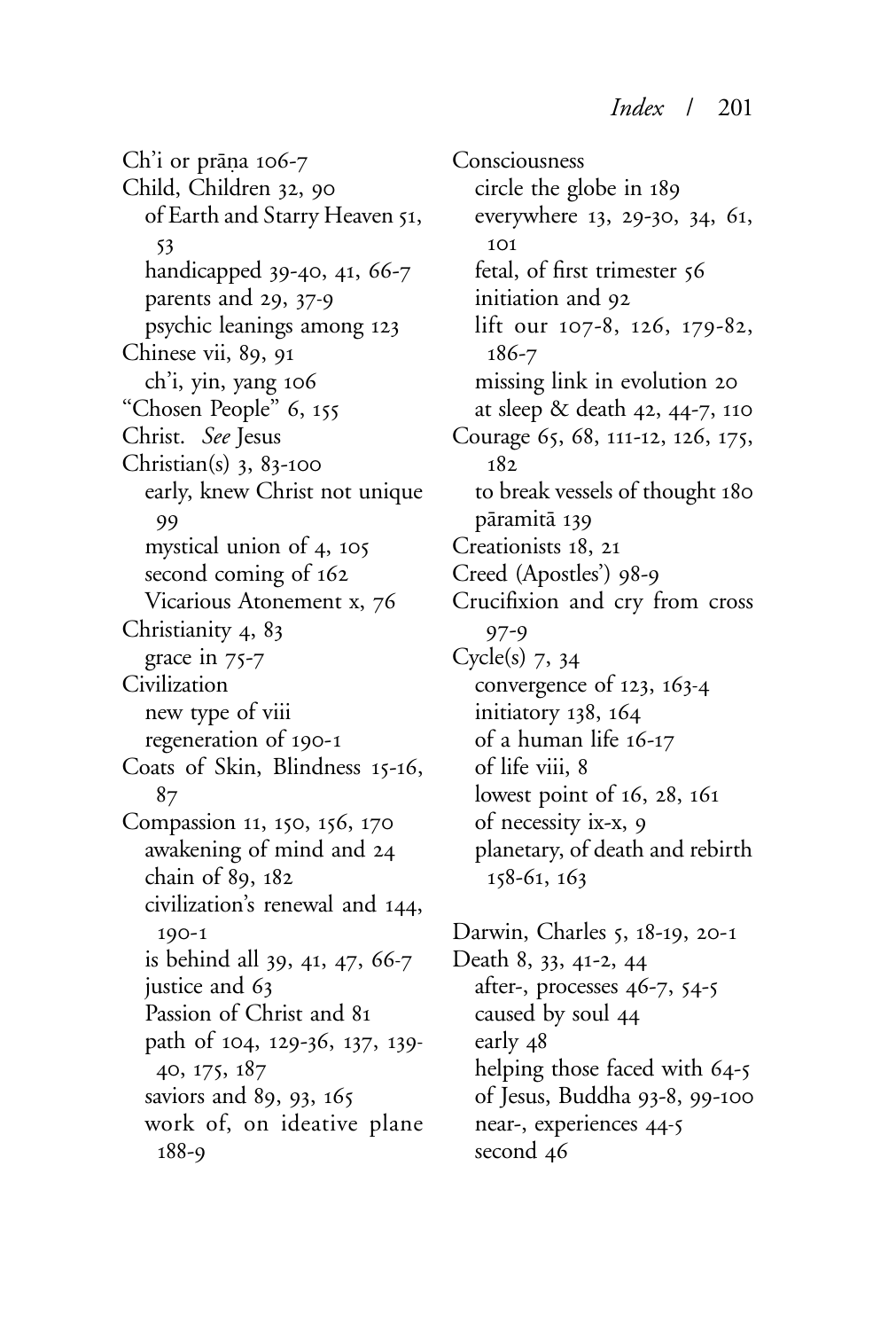Depression, Despondency 174-5,  $185 - 6$ Devachan 45-6, 47 Dharma 134, 143-4 defined  $71-2$ fulfilling our  $179, 188$ Dhyāna 106, 139 DNA, reincarnation, karma, and  $37 - 8$ Duty 178 give full attention to 186, 188 to search for truth Earth vii,  $42, 79$ child of, and Starry Heaven 51, 53 creation of, in Qabbālāh 85-6 destruction and regeneration of 33, 158-60, 162 element 25, 29, 142 evolution of  $5-7$ , 14, 16, 27, 35 past midpoint 16, 161 Eckhart, Meister, quoted Ecology, Ecosystem 11, 113 Edda, on Ragnarök Ego-centricity viii, 111 Elemental beings and psychism 119-20  $k$ ingdoms 29, 30 thoughts and, beings  $71$ ,  $183-4$  $'Elohim 26, 35, 85$ Er, vision of  $54-5$ Evolutionary Arc 16-17, 161 Evolutionists 18-19 'Eyn Sōf, 'Eyn Sōf ' $\overline{O}$ r 84, 85 Failure(s)  $49-50, 62, 93, 138$ 

Fear  $\zeta$ o, 114, 158, 187  $l$ ove and 126 Frankl, Viktor Fundamentalists, perilous times and 158 Gautama Buddha ix, x,  $\bar{A}$ nanda and death of 94-6 bodhisattva vow of 140-1 enlightenment of 132-5 on iddhis (siddhis) last words of 134 &n parallels of, with Jesus 88-9 on unworthy and worthy images 185 *Genesis* 8, 18, 35 Garden of Eden story of not intended literally Qabbalistic creation and 84-5 Gethsemane 93-4, 96-7 Gnostic(s)  $3, 187$  $God(s)$  50, 66 aspiration challenges  $171-2$ Christian 35, 75-7, 85-7, 98-100 humans and ix,  $13-14$ ,  $18$ ,  $85-6$ , 171 inner 78, 92, 116, 172-3 retreat of  $29, 159$ -self, link to spark of 8-10,  $59, 61$ turn to, without turning from self 167-8 we are, will be  $9, 13, 17, 26, 30,$ 60, 80, 86, 92, 139, 141

there is no  $96, 178$ 

Gospels 81, 87, 89n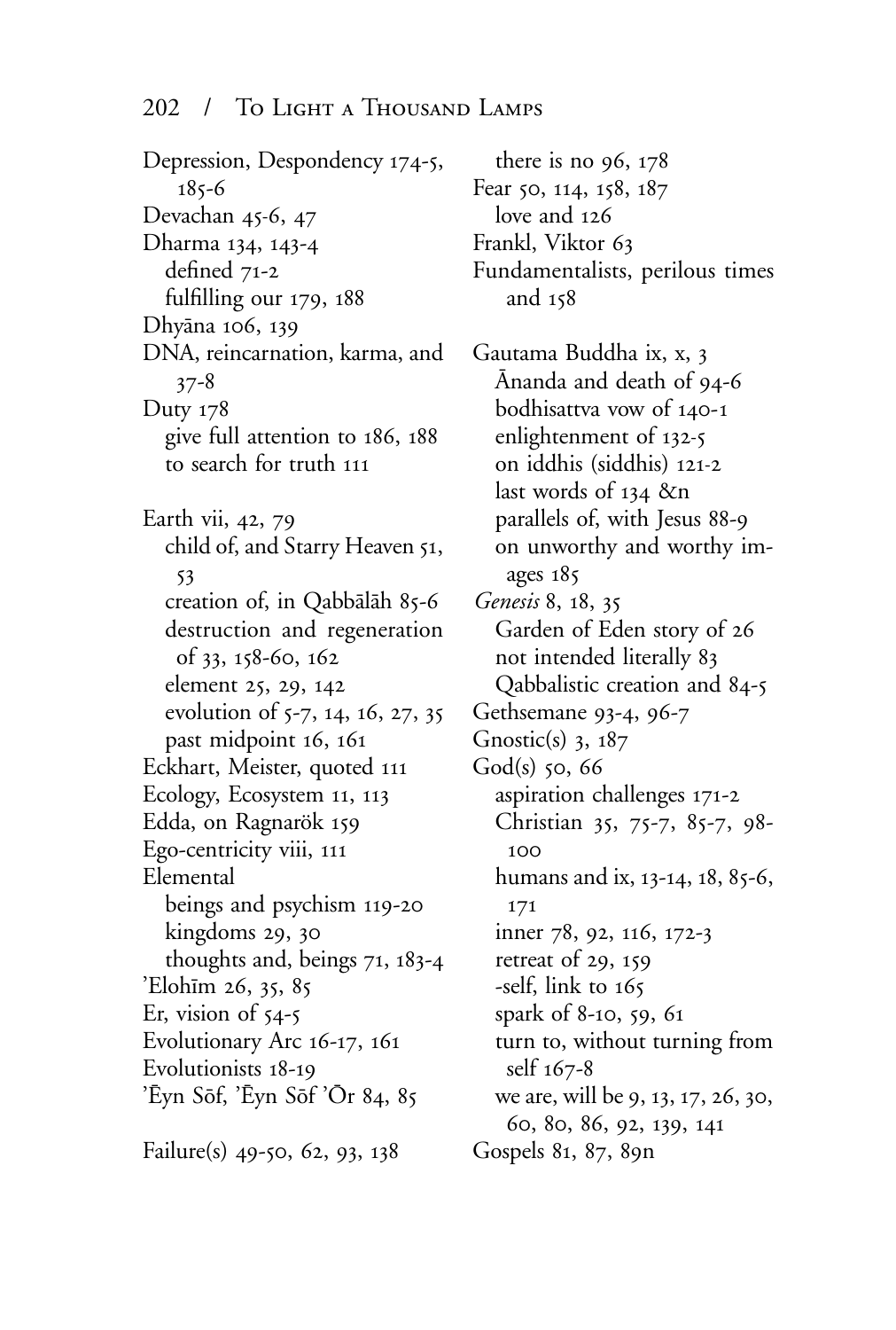Grace and/or karma  $75-81$ Greatness in others, appeal to Hades 51, 53, 92 Handicapped, karma and 39-40,  $66 - 9$ Harmony 60, 110, 116, 156, 158, 162, 165, 186 justice and 63-4 Harrison, Vernon 153 Health  $69, 103, 106-8$ Heaven  $97, 99$ child of Earth and Starry 51, 53 creation of 85-6 not predestined to passing away of  $158-9$ Henne, Viola, letter of 67-8 Heredity and reimbodiment 36-8 Hermes Trismegistus 159-60 Hierarchy of Compassionate Ones 132, 165 Hodgson Report critiqued Hologram analogy ix Hui-neng on buddhas Human cycle of a, life  $16-17$ future of, life-wave  $17-18$ ,  $160-$ 61, 163, 165 transformation of, nature 135, 167, 186, 189 Humanitarian service vii-viii, 70, 189 Humanity 36 adolescent 163 astral light and  $184-5$ early 20, 23-7, 85, 87 guardians of 149-51, 156, 165-6,

#### 189

past midpoint of evolution 161 people seek to transform viiviii, x plight of  $70, 80, 144$ we are one 11, 76, 142, 158, 175  $Hymn(s)$  51-2, 100 Hypnosis 55-7, 125 Iddhis  $121-2$ Ideas, Ideals 47, 71, 105, 151, 155 bodhisattva 138, 141 confusion of 50, 68 Eastern 101-2 floating great 180-1 full of own 176 power of 157, 190-1 transforming  $6, 33, 93, 102$ Illness helping others thru  $41, 64-5$ responding to grave or lifethreatening 47-8 Initiation 52, 63, 138-9 avatāras and  $79$ daily  $171, 176-7$ Jesus' life a story of 97-9

Jesus or Christ x,  $3, 81$ betrayal of  $93-4$ ,  $96-7$ death of 93, 97-8, 99-100 dying for our sins  $x$ , 79-80, 88 grace and  $76-7$ ,  $81$ life of, interpreted  $87-8$ , 90-2 parallels with life of Buddha 88-9, 96 quoted 36, 76-7, 86-7, 126, 187, 190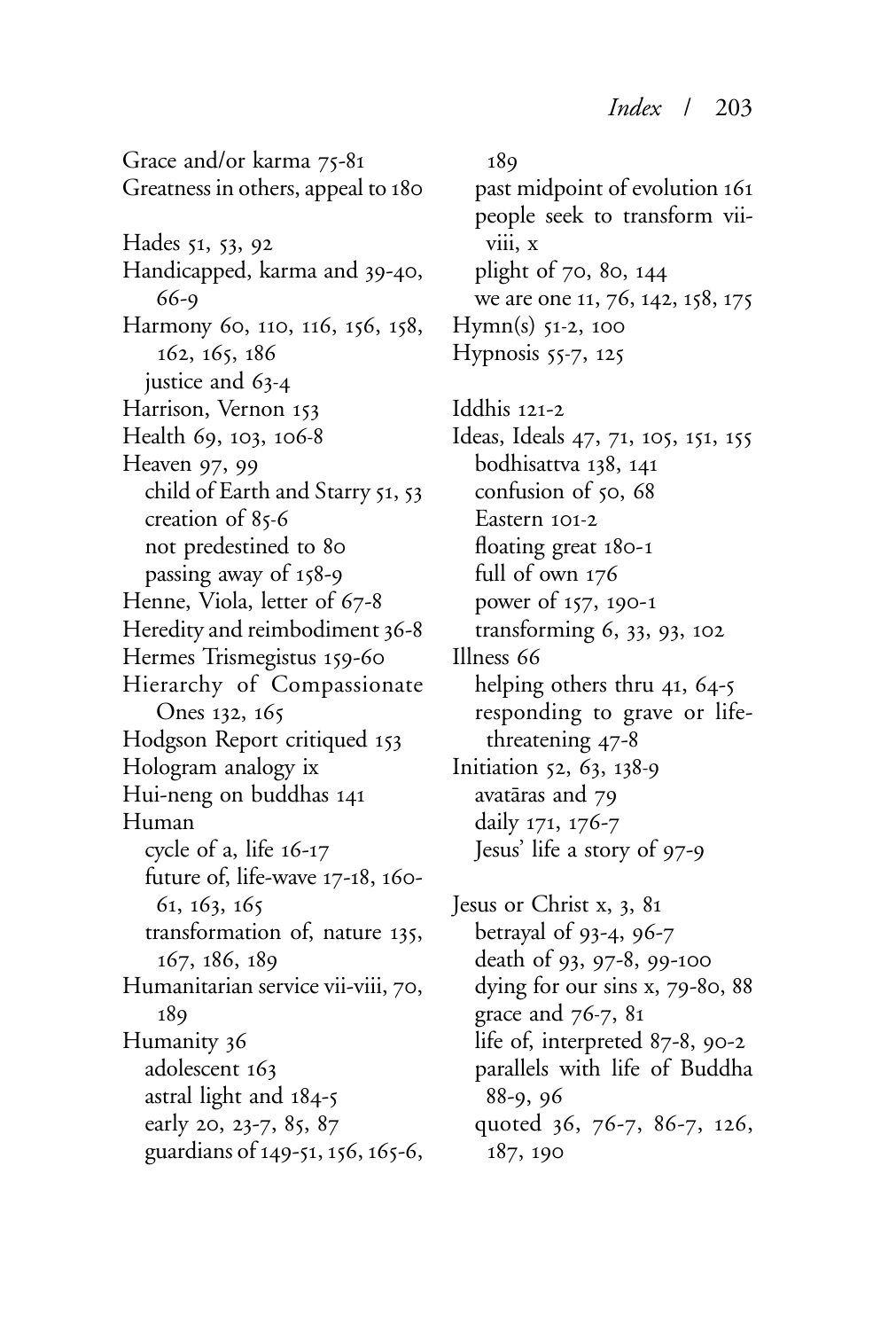sun god of Christendom Joy vii, 67, 73, 90, 96, 138, 140, 180, 186 Judge, William Q. 9, 176 founding of TS and "karmic stamina" of 172 Western Occultism and 103 Justice 26, 47, 66 karma and  $63, 64, 76-7$ Kalki Avatāra 160, 162 Kāma 43-4 Kāma-loka 46 Karma 35, 59, 125, 177, 181 abortion, handicaps  $& 38-40$ ,  $67 - 9$ avalanche of  $172-3$ daily 139, 174 grace and/or 75-81 HPB's teacher on 70-1 larger view of  $39, 73, 178$ memory and 60-1 national, racial, world, group 30, 62-4, 70, 140-1, 144, 163, 185, 188, 191 nothing outside laws of old 66, 175 we are our  $37, 69, 72, 80$ -yoga 105-6 Keter, Kether KH (Koot Hoomi) 149-50, 161, 183, 189 Kingdoms of Nature links among ix-x, man passes through 15 oneness of our thoughts affect 183

Krishna 106, 160-1 Kundalinī 107 Kurtén, Björn Latin epitaphs 47 Law, William, on false spirits Laya-center 37 &n Lethe  $51, 54$ Life. *See also* Past Lives birth and death gateways of is, fair? sacred at all times 38 Life-atom(s) circulation of  $30, 184$ defined 13n human evolution &  $15-16$ ,  $37$ memory and  $56-7$ Purucker on 13-14 re-collected at birth 47, 62 Life-wave, future of human 17-18 Light 17, 28, 42, 71, 80, 88, 99, 173 -atoms, points 186, 189  $-$ bearers,  $-$ bringers 24, 179 $-$ 80 garments of 15-16 inner 77, 110-11, 170, 177-8, 180, 187 Jesus on man of Linga-śarīra 44 Lipika, karma and Logos, Logoi cosmic seed- 34, 35-6, 59-60 Word or  $34, 83$ Love x, 39-40, 64-5, 104, 182 bonds linking those we grace and 75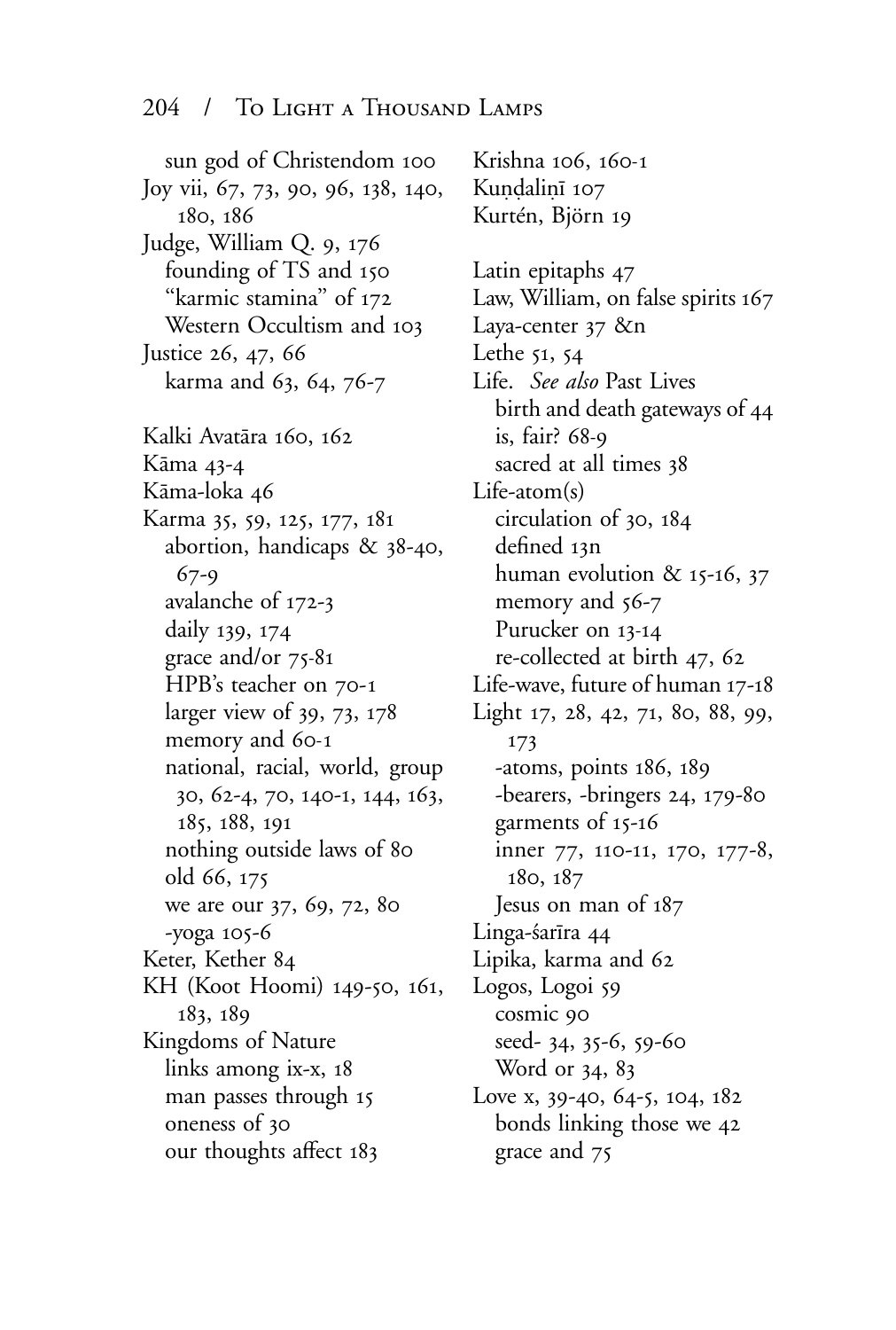practical 111 protective force of 126 Lyell, Charles 5 M (Morya) 149-50, 151 Macheth 118 Magi and Jesus' birth 90-1 *Mahābhārata* 16, 24, 102 Mahatmas 149-53 Maitreya Buddha 162, 168 Man. *See also* Humanity Archetypal 85 communion betw god & elements composing 43-4 source of lower species 19-20 Manas 23, 28, 43, 124 Mānasaputras 24, 28-9 Māra 94-5, 133 Marcus Aurelius, quoted 48 Meditation 122, 139 ways of, discussed 109-12 Western occultism and 102-3 Mediumship 117-18 Memory 35, 37, 45 karma and  $60-1$ ,  $176$ Mnemosyne, goddess of 50-3 of past lives  $49, 54-6$ of physical & astral brain soul-  $24, 29, 57, 136$ Messiah, Messianism 90, 162-3, 168 Middle Way, Course 133, 135, 165 Mind 14, 117, 176, 183, 186 control of 123, 125-6, 130, 138, 179-80, 185 one of seven principles 43, 119 quickening of  $15-16$ ,  $23-9$ ,  $63$ ,

87, 189 Missing Links 19-20 Mnemosyne, 50-3 Moirai 54 Monad $(s)$  43, 57 evolution of 14-15, 17-18, 21, 34, 36 one in essence spiritual, after death 46-7 Motive(s) 141, 173 examine our inner  $70-1$ ,  $76$ , 103-4, 158, 176 for psychic development 119,  $127, 155-6$ pure 32, 122, 126, 130, 167-8 Mystery(ies) 84, 115, 168 Greek, stages of Orphic 50-3 saviors' death &, -teachings  $92 - 3, 98 - 100$ 

Nārada 163 Near-death Experiences 44-5 Nemesis Night, on retiring at 109-10 Nous 50, 52, 115, 119

Objective(s), TS 6-7, 154-6 Occult(ism)  $123, 147$ is altruism lived vortex of 172 Western 101-4 Odin, in windtorn tree 89-90 Olcott, Henry S. 146-7, 150, 154 Oneness, One 7, 102-3, 139, 157, . *See also* Brotherhood, Human or Universal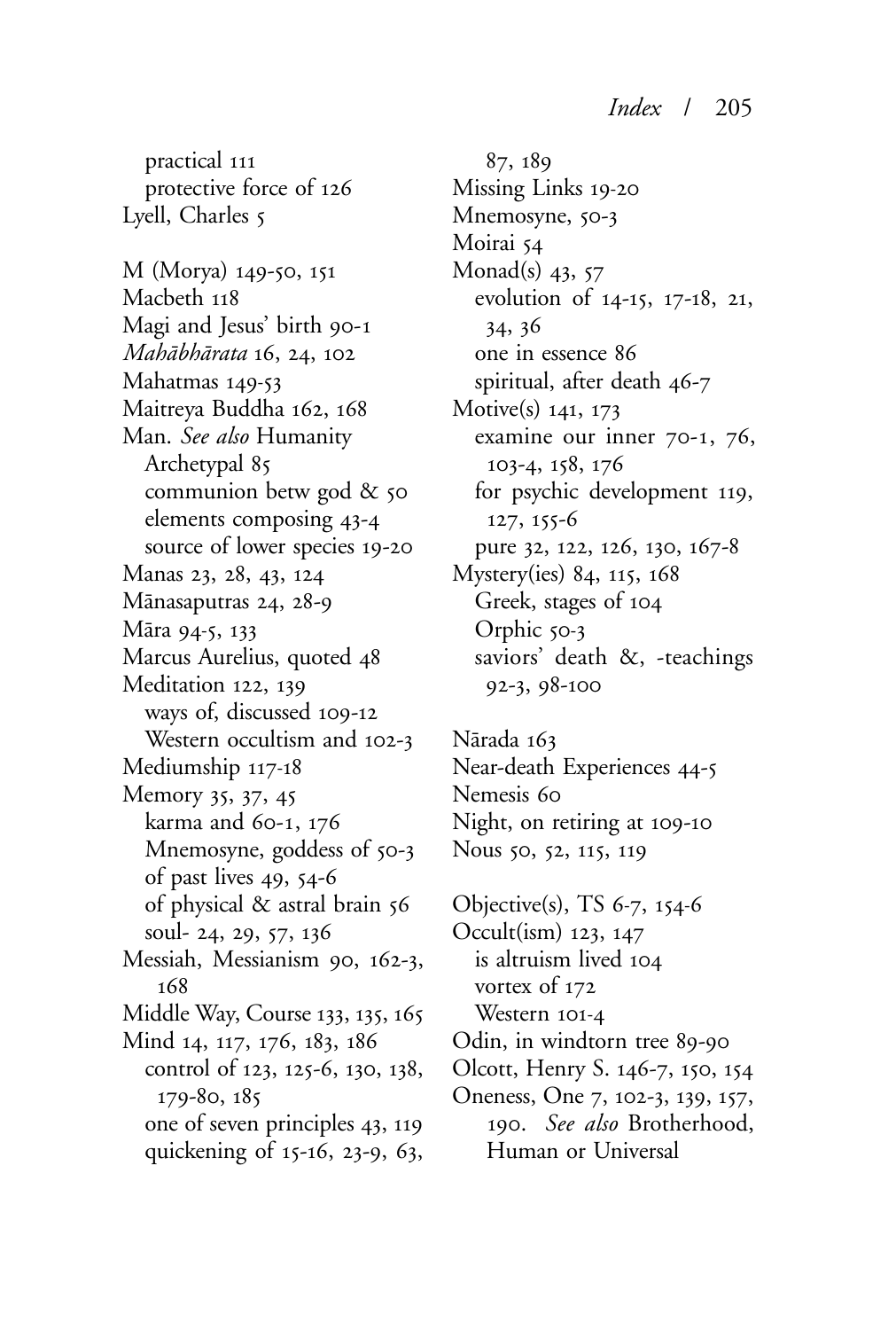becomes many  $3, 84-5$ cosmic 59, 165 we are a  $6, 9-11, 30$ Opportunities 40, 69, 88, 175, 178 seize or let slip  $96-7$ , 127 soul chooses  $64, 68, 79$ Oracles, ancient 50 Origen and reincarnation 32-3 Orphic hymns & mysteries 50-2 Panoramic Vision(s)  $45-6$ ,  $47$ ,  $73$ Pāramitās 122, 137-40, 169 Parent(s)  $162-3$ effect of, on unborn child  $37$ , 56 of handicapped children 40, 66 star  $29, 46$ Past Lives, remembering 49-50,  $55-6, 61$ Patañjali 102, 179 Path $(s)$  105-6 of Compassion 104, 130, 132-36, 156, 187 Eightfold 133 our own 72, 111-12, 125, 173-5 sunward  $81, 99$ two 129-32, 139-40, 142 Paul 35, 43, 75-8 Pausanias 51-3 Pearl metaphor of oneness Perfection not goal 168, 179 Piscean Age  $123, 163$ Planet(s)  $46$ as animals to, after death  $47, 54$ 

death of as life-atoms  $13-14$ ,  $17$ Wise Men and 91 Plants 15, 18, 30 Plato 3, 13, 57 Prometheus story of 25-6 vision of Er of  $54-5$ Poverty 69-70 Prāna 44, 106-7 Pratyeka 130-1, 139, 142 Prayer 110 Predestination Prometheus 25-6 Prophets, false 166-8 Psyche 113, 139 Nous and 50, 52, 115, 119 our, invaded 108, 118 Psychic 123 centers and ātman 109 interest in 19th  $&$  20th century 124-5 invasion  $125-6$ TS objective on, powers 155-6 vanity 119, 122 Psychism 113-27  $Purāna(s)$  24, 160 Purification 54, 99, 104, 135, 149, 167, 176 Purucker, G. de 36-7, 68-9 on apes and man 19-20 on life-atoms on three wise men Qabbālāh, Qabbalists 3, 4, 14, 43 coats of skin, garments of light 15

genesis in 83-5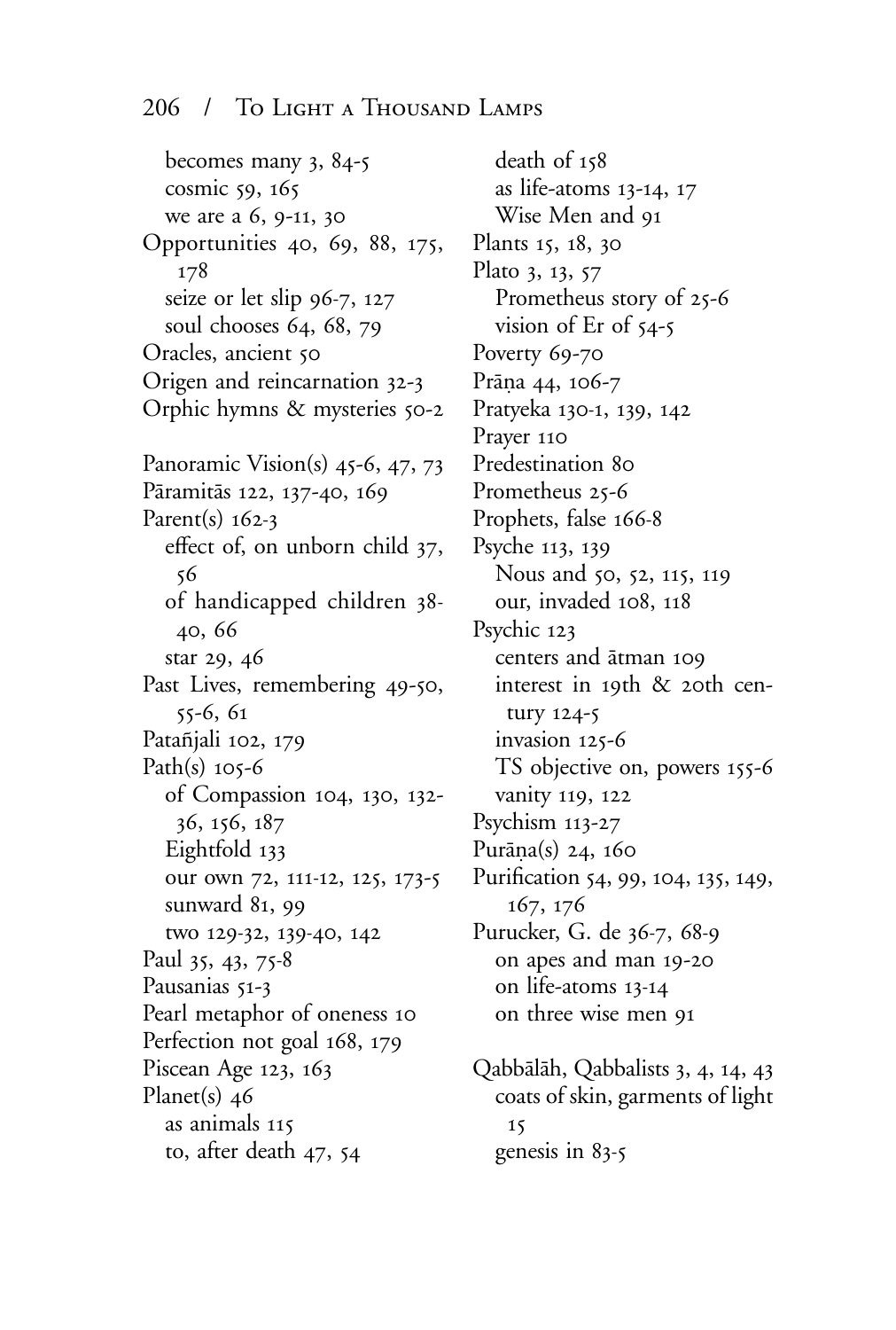Questions of King Milinda, The, on buddhas 130-1

Radioactive, all are 17 Rāmāyana 102 Regeneration viii, 190-1 Regression, past life 55-7 Reincarnating Ego adverse conditions and 67-8 after death 44, 46-8 memory and 56 monadic essence and 15 Reincarnation, Reimbodiment  $31 - 4, 162$ abortion, handicaps, & 38-40 heredity and 36-8 regression and 55-7 Responsibility(ies), Responsible 15, 23, 80, 174 daily, come first 120, 179, 181 betw kingdoms ix, 18, 30, 183 for our thoughts  $63$ ,  $71$ ,  $142$ , 187

Sacrifice 26, 104, 189 of Great Ones x, 129, 134-5, 144 required 110, 112 Sambhala 151, 160, 162 Savior(s) 75-6, 81, 84 cyclic appearance of 87, 169 longing for  $162-3$ many 3, 89, 90, 92-3, 100, 187 we are our own  $165$ ,  $174$ Science, Scientific viii-ix, 6, 20, 145-6, 148, 154, 158 Second Coming 162

Secret Doctrine, The 36, 115, 145,  $152 - 3$ awakening of mind in 27-8 fundamental concepts of 7-8 Seed 35, 75, 104, 181, 188 divine 8, 13, 26, 142 -logos, -logoi 35-6, 59-60 Sefirōt 85 Self viii, 30, 43, 60, 70, 72, 93, 114, 122, 125-6 -becoming  $35$ ,  $112$ -conscious 23, 26, 28-9, 87, 189 -discipline  $112, 167, 175-7$ higher 31, 39, 46, 59, 63, 80, 109-10, 118, 164-5, 170-1, 178, 187 real teacher 112, 173-5 -sacrificial karma 70-1 see the, by means of the 108 thread- $35, 61$ -transcendence 103-5, 107 Selfish(ness) 16, 26, 44, 64, 67, 71, 130, 156, 187, 190 Sensitives 120 Service 70, 109, 179, 182 Meister Eckhart on 111 Shakespeare 80, 118 Siddhārtha 132, 140-1 Siddhi 121n Sixth Sense 120 Skepticism, value of 168 Sleep 47, 53, 94, 100, 183 death and 42, 45 Sol Invictus 100 Sons of Light, Darkness 28 Soul 8, 40, 46-7, 67, 71, 97, 105, 148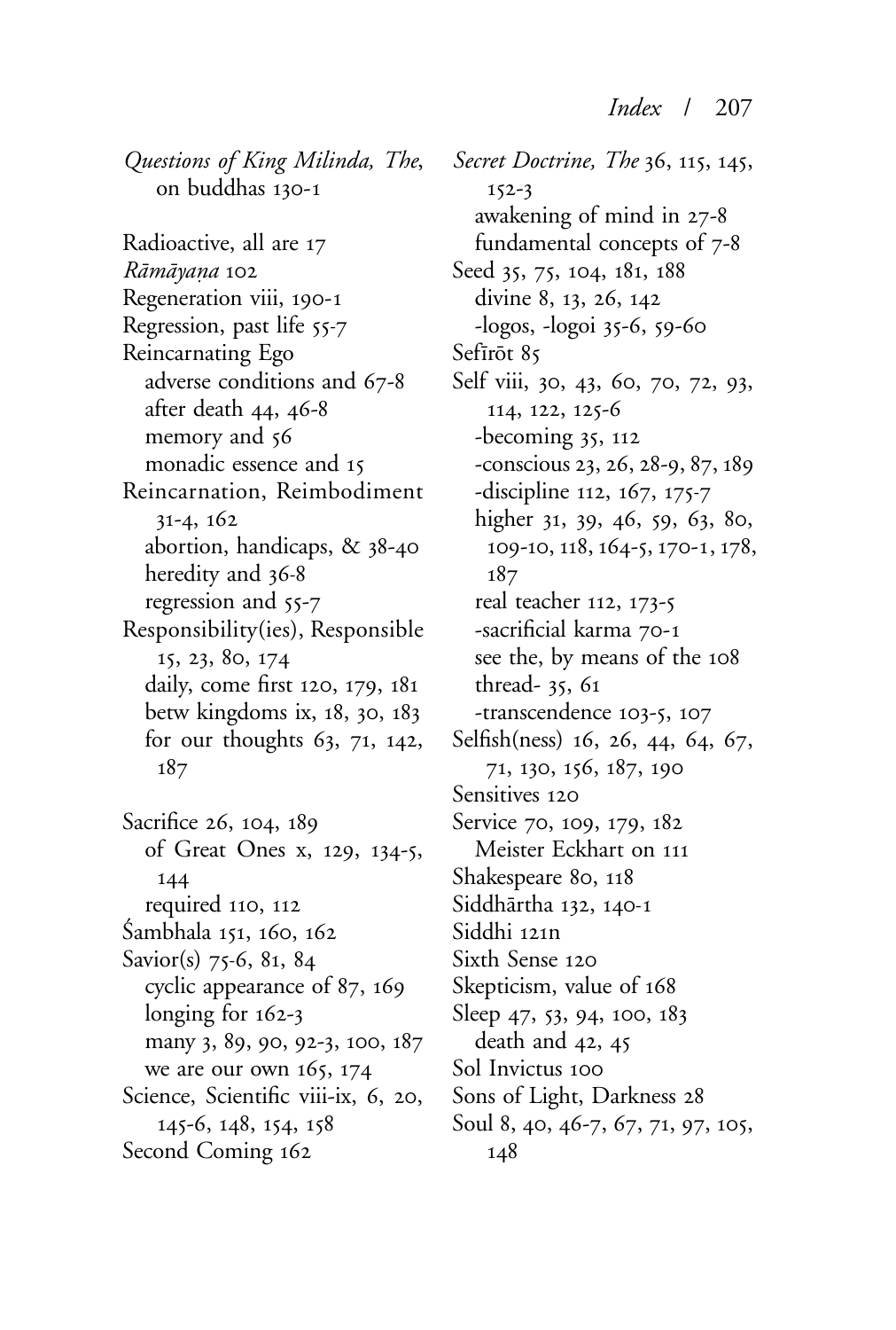defined 119 immortality 6-7, 32-3, 38-9, 62 memory 24, 29, 50, 57 Stanzas of Dzyan 7, 27-8  $Star(s)$  35, 47, 83, 173 alive 7, 13-14, 115 of Bethlehem 90-2 falling  $14, 159$ linked with  $8, 59, 182$ parent  $29, 46$ Sthūla-śarīra 44  $Stoic(s)$  59-60, 114 Suffering 32 relief of  $65-6$ ,  $143$ a stimulus  $72$ ,  $177$ when overburdened by enormity of  $188-9$ Sun(s) 5, 35, 59, 88, 159 Christ- 81, 97, 175 evolution of viii,  $8, 14$ gods 89-90, 93, 100 Sons of the  $92, 99$ we will become  $17-18$ Sūtrātman 35, 61, 165 Svabhāva 35-6 Sva-dharma Teacher(s)  $96, 149$ coming of great 79, 92, 135-6, 148, 162-3, 187 of early humanity 24, 28-9 higher self real 174 HPB's 7, 70-1, 146, 150-1, 154 Tingley's, on atoms would-be  $166-8$ Theosophical Society objectives of 154-6

original program of 153-5 origin of 147-50 Theosophy history of  $3-5$ as modern movement 5-10, 151 why name, chosen  $147-8$ Thought(s) 30, 46, 84, 93, 176-7, 186 astral light and 56, 115-17, 182,  $184 - 5$ atmosphere, -world  $6$ ,  $17$ ,  $71$ , 79, 127, 157, 190 Eastern  $\&$  Western viii-ix, 6,  $101 - 2$ elementals and new continent of  $183$ ,  $189$ ,  $191$ reality of 182 responsible for our  $63, 71$ , 142-3, 179-80 -transference Tingley, Katherine 173, 180,  $185 - 6$ Tōrāh 84 Tree of Life, tenfold  $Truth(s)$  111, 133-4 cyclic seeding of  $3-5$ ,  $165$ half- 166-8 impressed on early humans 24, 29, 166 psychological, of Christian and Buddhist stories 83, 96 within  $50, 72, 114, 116$ Tsong-kha-pa 131, 140

Vicarious Atonement x, Virgin mother 88, 90 Visualization 21, 185-6